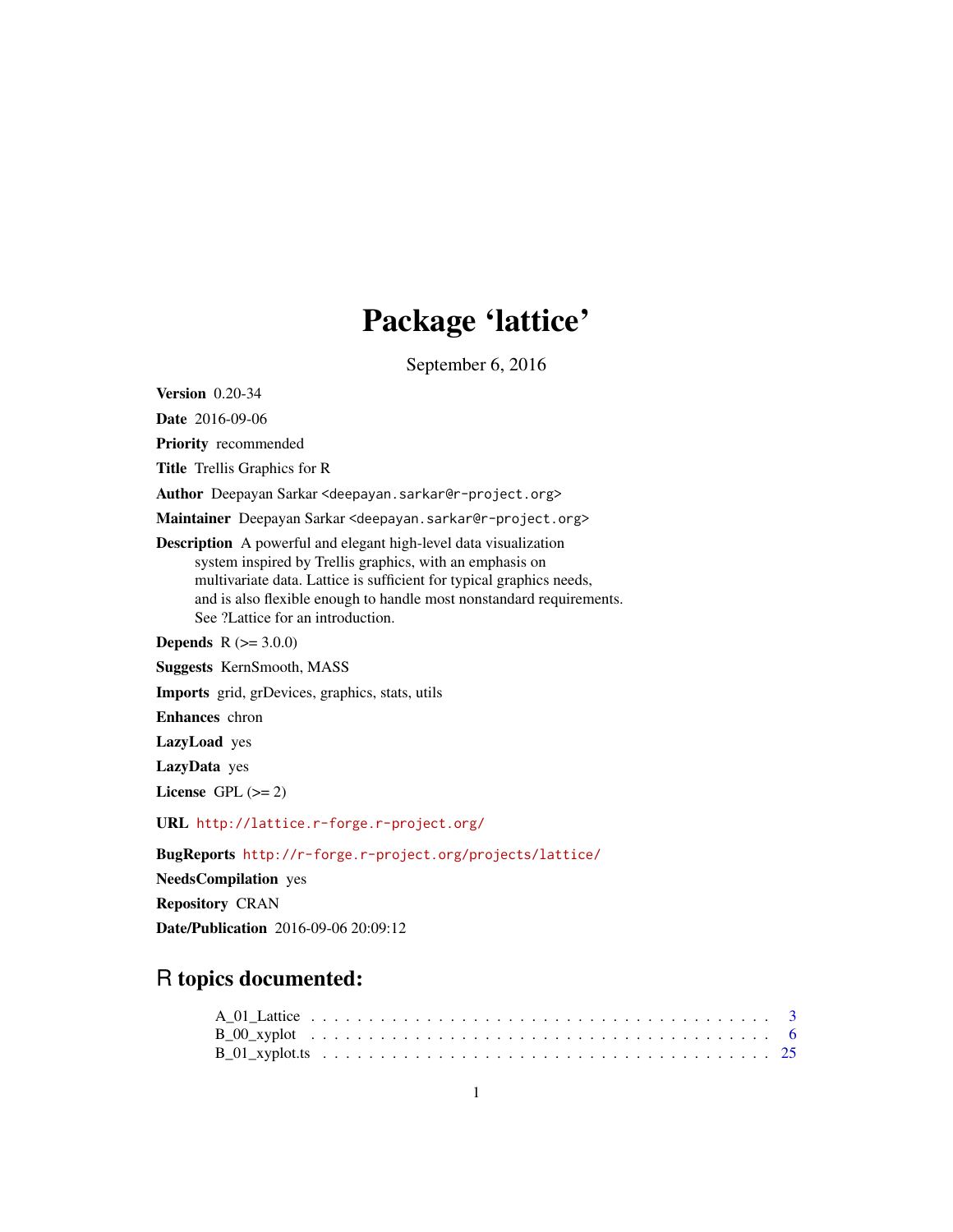|                    | 28   |
|--------------------|------|
|                    | 29   |
|                    |      |
|                    |      |
|                    |      |
|                    |      |
|                    |      |
|                    |      |
|                    |      |
|                    |      |
|                    |      |
|                    |      |
|                    |      |
|                    |      |
|                    |      |
|                    |      |
|                    |      |
|                    |      |
|                    |      |
|                    |      |
|                    |      |
|                    | - 79 |
|                    | 80   |
|                    |      |
|                    |      |
|                    |      |
|                    |      |
|                    |      |
|                    |      |
|                    |      |
|                    |      |
|                    |      |
|                    |      |
|                    |      |
|                    |      |
|                    |      |
|                    |      |
|                    |      |
|                    |      |
|                    |      |
|                    |      |
|                    |      |
|                    |      |
| $F_2$ panel spline |      |
|                    |      |
| F 2 panel.violin   |      |
|                    |      |
|                    |      |
|                    |      |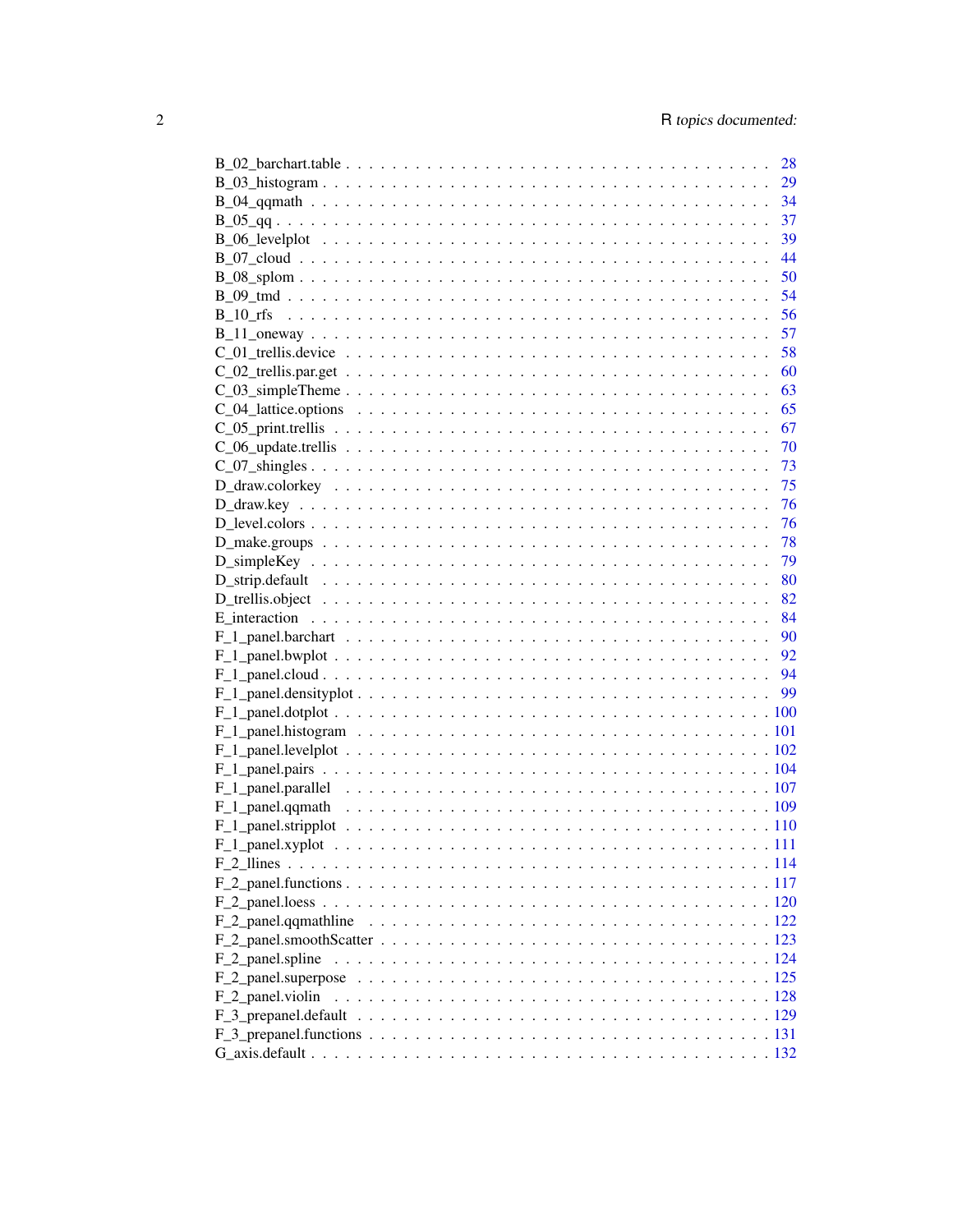<span id="page-2-0"></span>

| Index | 152 |
|-------|-----|

A\_01\_Lattice *Lattice Graphics*

# <span id="page-2-1"></span>Description

The lattice add-on package is an implementation of Trellis graphics for R. It is a powerful and elegant high-level data visualization system with an emphasis on multivariate data. It is designed to meet most typical graphics needs with minimal tuning, but can also be easily extended to handle most nonstandard requirements.

# Details

Trellis Graphics, originally developed for S and S-PLUS at the Bell Labs, is a framework for data visualization developed by R. A. Becker, W. S. Cleveland, et al, extending ideas presented in Cleveland's 1993 book *Visualizing Data*. The Lattice API is based on the original design in S, but extends it in many ways.

The Lattice user interface primarily consists of several 'high-level' generic functions (listed below in the "See Also" section), each designed to create a particular type of display by default. Although the functions produce different output, they share many common features, reflected in several common arguments that affect the resulting displays in similar ways. These arguments are extensively (sometimes only) documented in the help page for [xyplot](#page-5-1), which also includes a discussion of the important topics of *conditioning* and control of the Trellis layout. Features specific to other high-level functions are documented in their respective help pages.

Lattice employs an extensive system of user-controllable settings to determine the look and feel of the displays it produces. To learn how to use and customize the graphical parameters used by lattice, see [trellis.par.set](#page-59-1). For other settings, see [lattice.options](#page-64-1). The default graphical settings are (potentially) different for different graphical devices. To learn how to initialize new devices with the desired settings or change the settings of the current device, see [trellis.device](#page-57-1).

It is usually unnecessary, but sometimes important to be able to plot multiple lattice plots on a single page. Such capabilities are described in the [print.trellis](#page-66-1) help page. See [update.trellis](#page-69-1) to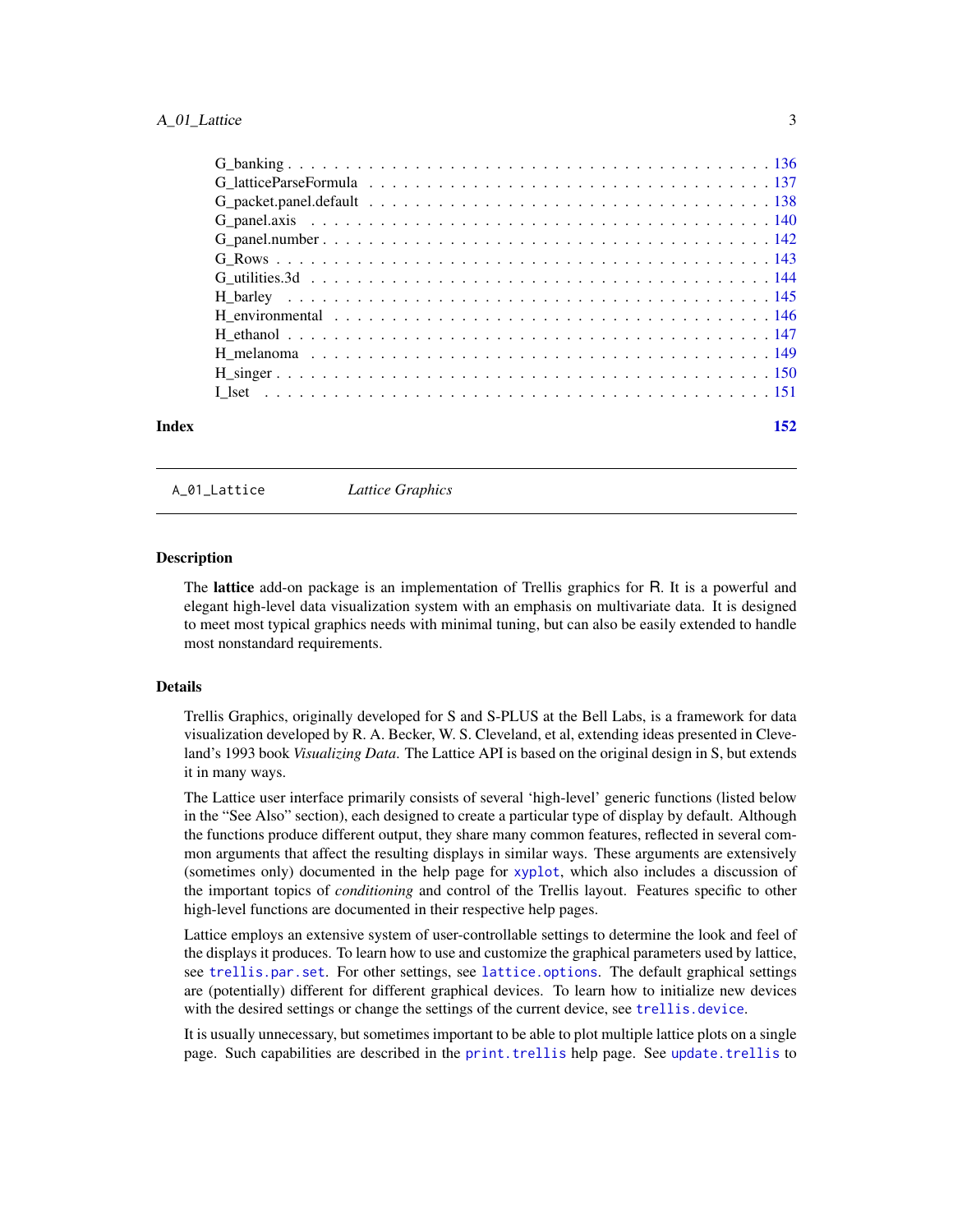learn about manipulating a "trellis" object. Tools to augment lattice plots after they are drawn (including [locator](#page-0-0)-like functionality) are described in the [trellis.focus](#page-83-1) help page.

The online documentation accompanying the package is complete, and effort has been made to present the help pages in a logical sequence, so that one can learn how to use lattice by reading the PDF reference manual available at <https://cran.r-project.org/package=lattice>. However, the format in which the online documentation is written and the breadth of topics covered necessarily makes it somewhat terse and less than ideal as a first introduction. For a more gentle introduction, a book on lattice is available as part of Springer's 'Use R' series; see the "References" section below.

#### Note

High-level **lattice** functions like [xyplot](#page-5-1) are different from traditional R graphics functions in that they do not perform any plotting themselves. Instead, they return an object, of class "trellis", which has to be then [print](#page-0-0)-ed or [plot](#page-0-0)-ted to create the actual plot. Due to R's automatic printing rule, it is usually not necessary to explicitly carry out the second step, and lattice functions appear to behave like their traditional counterparts. However, the automatic plotting is suppressed when the high-level functions are called inside another function (most often source) or in other contexts where automatic printing is suppressed (e.g., [for](#page-0-0) or [while](#page-0-0) loops). In such situations, an explicit call to print or plot is required.

The **lattice** package is based on the Grid graphics engine and requires the **grid** add-on package. One consquence of this is that it is not (readily) compatible with traditional R graphics tools. In particular, changing par() settings usually has no effect on Lattice plots; lattice provides its own interface for querying and modifying an extensive set of graphical and non-graphical settings.

# Author(s)

Deepayan Sarkar <Deepayan.Sarkar@R-project.org>

# References

Sarkar, Deepayan (2008) *Lattice: Multivariate Data Visualization with R*, Springer. ISBN: 978-0- 387-75968-5 <http://lmdvr.r-forge.r-project.org/>

Cleveland, William .S. (1993) *Visualizing Data*, Hobart Press, Summit, New Jersey.

Becker, R. A. and Cleveland, W. S. and Shyu, M. J. (1996). "The Visual Design and Control of Trellis Display", *Journal of Computational and Graphical Statistics*, 5(2), 123–155.

Bell Lab's Trellis Page contains several documents outlining the use of Trellis graphics; these provide a holistic introduction to the Trellis paradigm: [http://ect.bell-labs.com/sl/project/](http://ect.bell-labs.com/sl/project/trellis/) [trellis/](http://ect.bell-labs.com/sl/project/trellis/)

#### See Also

The following is a list of high-level functions in the **lattice** package and their default displays. In all cases, the actual display is produced by the so-called "panel" function, which has a suitable default, but can be substituted by an user defined function to create customized displays. In many cases, the default panel function will itself have many optional arguments to customize its output. The default panel functions are named as "panel." followed by the name of the corresponding highlevel function; i.e., the default panel function for [xyplot](#page-5-1) is [panel.xyplot](#page-110-1), the one for [histogram](#page-28-1)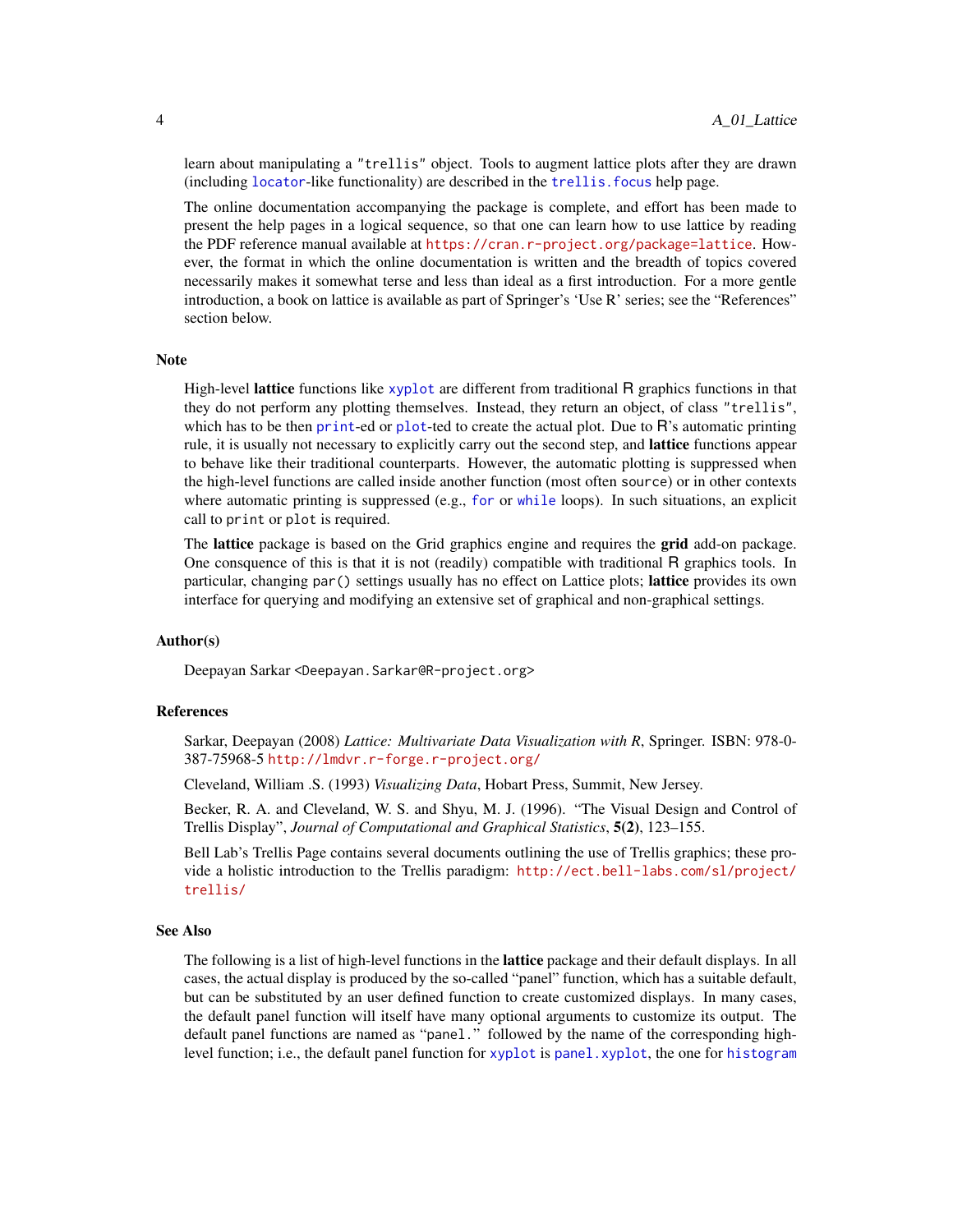# A\_01\_Lattice 5

is [panel.histogram](#page-100-1), etc. Each default panel function has a separate help page, linked from the help pages of the corresponding high-level function. Although documented separately, arguments to these panel functions can be supplied directly to the high-level functions, which will pass on the arguments appropriately.

# Univariate:

[barchart](#page-5-1): Bar plots.

[bwplot](#page-5-1): Box-and-whisker plots.

[densityplot](#page-28-1): Kernel density estimates.

[dotplot](#page-5-1): Cleveland dot plots.

[histogram](#page-28-1): Histograms.

[qqmath](#page-33-1): Theretical quantile plots.

[stripplot](#page-5-1): One-dimensional scatterplots.

# Bivariate:

[qq](#page-36-1): Quantile plots for comparing two distributions.

[xyplot](#page-5-1): Scatterplots and time-series plots (and potentially a lot more).

# Trivariate:

[levelplot](#page-38-1): Level plots (similar to [image](#page-0-0) plots).

[contourplot](#page-38-1): Contour plots.

[cloud](#page-43-1): Three-dimensional scatter plots.

[wireframe](#page-43-1): Three-dimensional surface plots (similar to [persp](#page-0-0) plots).

#### Hypervariate:

[splom](#page-49-1): Scatterplot matrices.

[parallel](#page-49-1): Parallel coordinate plots.

#### Miscellaneous:

[rfs](#page-55-1): Residual and fitted value plots (also see [oneway](#page-56-1)).

[tmd](#page-53-1): Tukey Mean-Difference plots.

In addition, there are several panel functions that do little by themselves, but can be useful components of custom panel functions. These are documented in panel. functions. Lattice also provides a collection of convenience functions that correspond to the traditional graphics primitives [lines](#page-0-0), [points](#page-0-0), etc. These are implemented using Grid graphics, but try to be as close to the traditional versions as possible in terms of their argument list. These functions have names like [llines](#page-113-1) or [panel.lines](#page-113-1) and are often useful when writing (or porting from S-PLUS code) nontrivial panel functions.

Finally, many useful enhancements that extend the Lattice system are available in the **latticeExtra** package.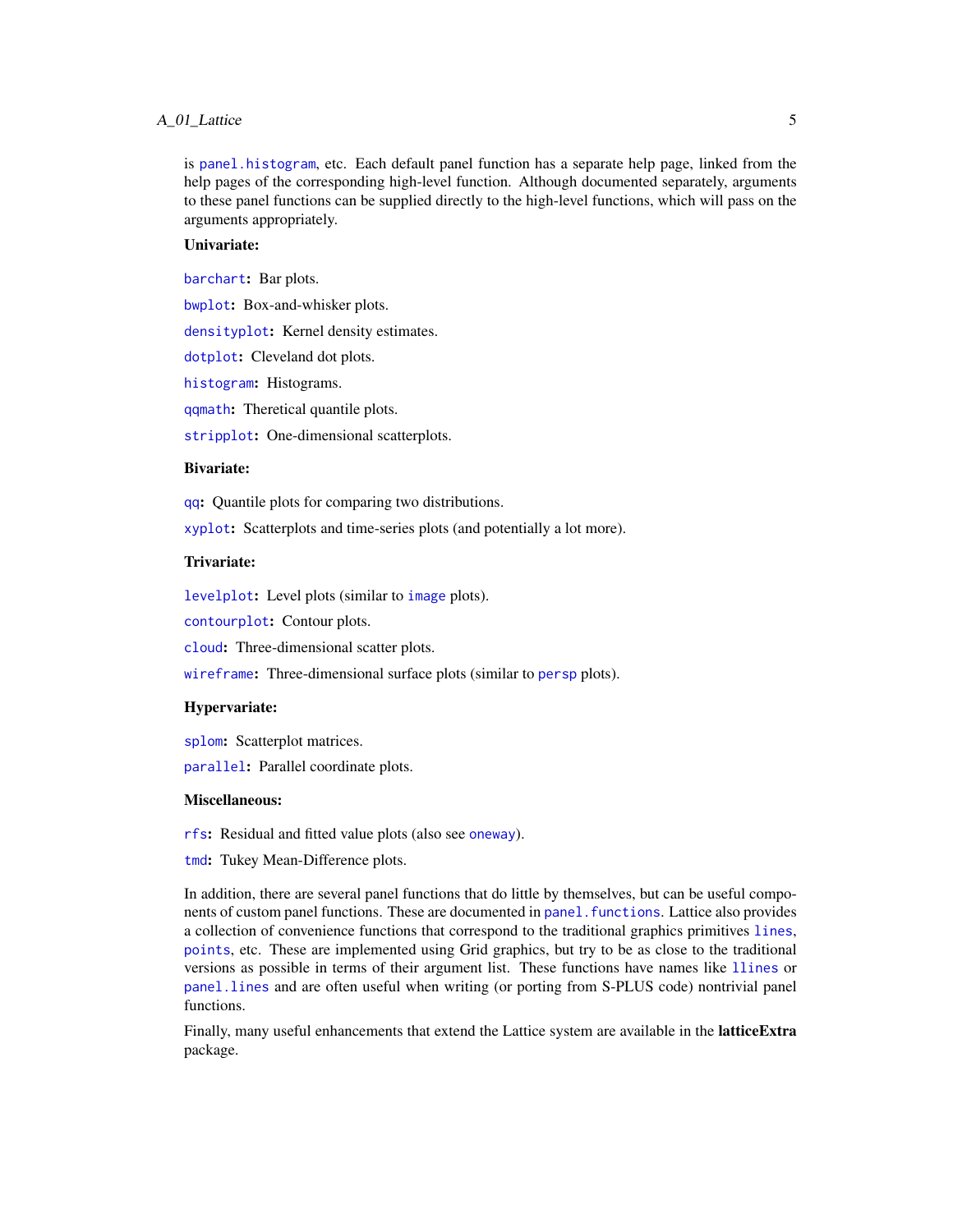# Examples

```
## Not run:
## Show brief history of changes to lattice, including
## a summary of new features.
RShowDoc("NEWS", package = "lattice")
## End(Not run)
```
B\_00\_xyplot *Common Bivariate Trellis Plots*

# <span id="page-5-1"></span>Description

This help page documents several commonly used high-level Lattice functions. xyplot produces bivariate scatterplots or time-series plots, bwplot produces box-and-whisker plots, dotplot produces Cleveland dot plots, barchart produces bar plots, and stripplot produces one-dimensional scatterplots. All these functions, along with other high-level Lattice functions, respond to a common set of arguments that control conditioning, layout, aspect ratio, legends, axis annotation, and many other details in a consistent manner. These arguments are described extensively in this help page, and should be used as the reference for other high-level functions as well.

For control and customization of the actual display in each panel, the help page of the respective default panel function will often be more informative. In particular, these help pages describe many arguments commonly used when calling the corresponding high-level function but are specific to them.

### Usage

```
xyplot(x, data, ...)
dotplot(x, data, ...)
barcht(x, data, ...)stripplot(x, data, ...)
bwplot(x, data, ...)## S3 method for class 'formula'
xyplot(x,
       data,
       allow.multiple = is.null(groups) || outer,
       outer = !is.null(groups),auto.key = FALSE,
       aspect = "fill",panel = lattice.getOption("panel.xyplot"),
       prepanel = NULL,scales = list(),strip = TRUE,
       groups = NULL,
```
<span id="page-5-0"></span>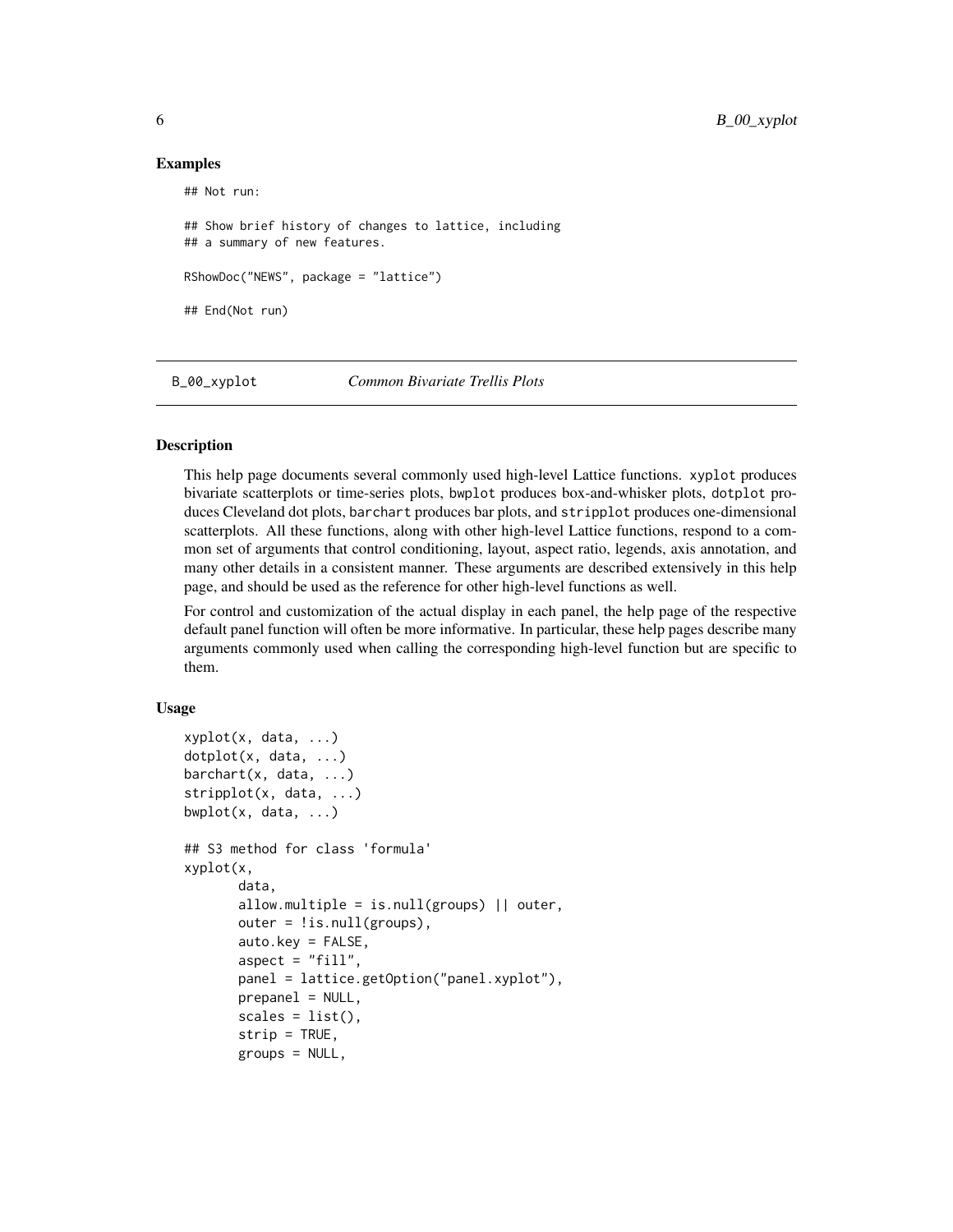```
xlab,
       xlim,
      ylab,
      ylim,
       drop.unused.levels = lattice.getOption("drop.unused.levels"),
       ...,
       lattice.options = NULL,
       default.scales,
       default.prepanel = lattice.getOption("prepanel.default.xyplot"),
       subscripts = !is.null(groups),
       subset = TRUE)
## S3 method for class 'formula'
dotplot(x,
        data,
        panel = lattice.getOption("panel.dotplot"),
        default.prepanel = lattice.getOption("prepanel.default.dotplot"),
        ...)
## S3 method for class 'formula'
barchart(x,
         data,
         panel = lattice.getOption("panel.barchart"),
         default.prepanel = lattice.getOption("prepanel.default.barchart"),
         box.ratio = 2,
         ...)
## S3 method for class 'formula'
stripplot(x,
          data,
          panel = lattice.getOption("panel.stripplot"),
          default.prepanel = lattice.getOption("prepanel.default.stripplot"),
          ...)
## S3 method for class 'formula'
bwplot(x,
      data,
       allow.multiple = is.null(groups) || outer,
       outer = FALSE,
       auto.key = FALSE,
       aspect = "fill",panel = lattice.getOption("panel.bwplot"),
      prepanel = NULL,scales = list(),strip = TRUE,
       groups = NULL,
      xlab,
      xlim,
```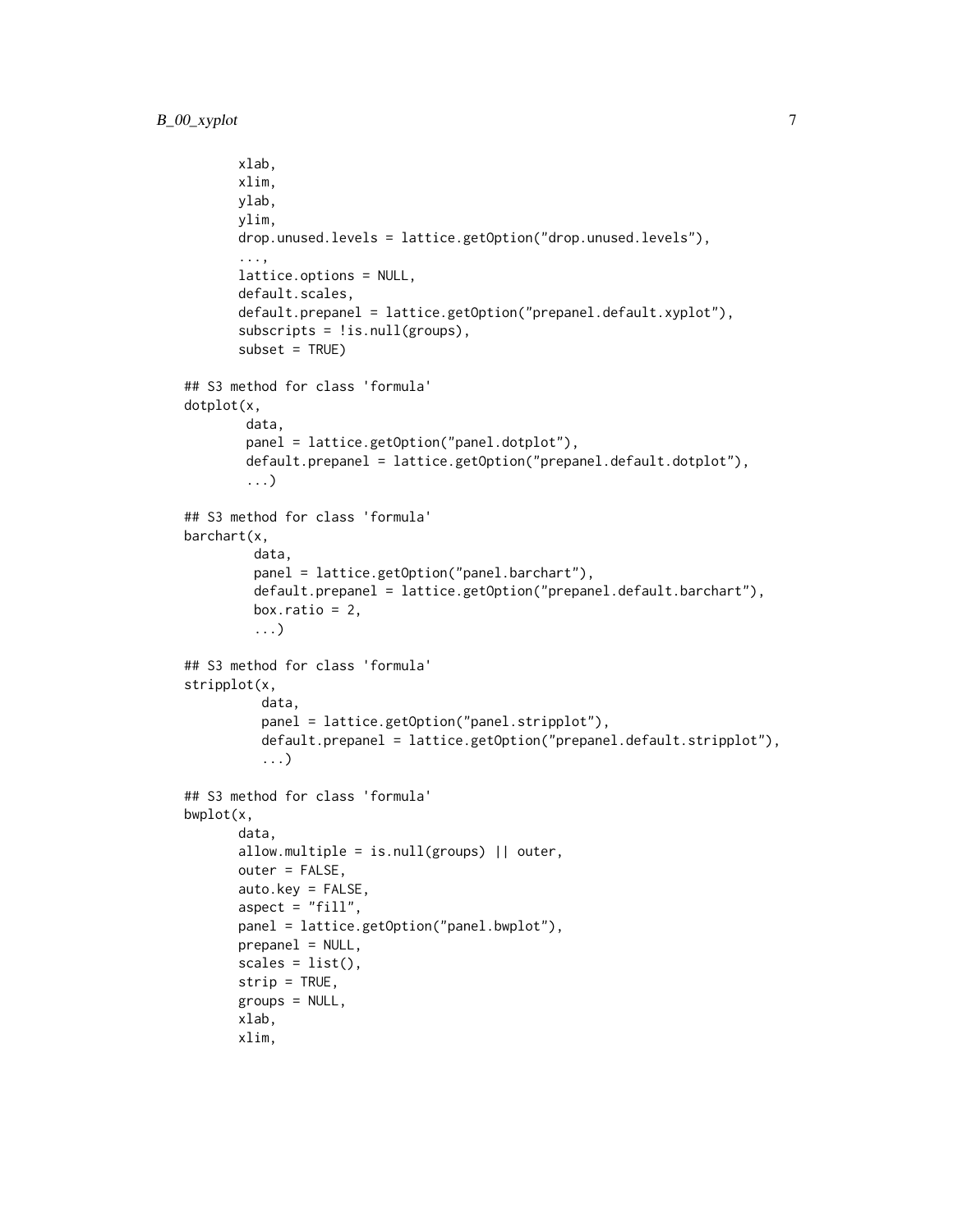```
ylab,
ylim,
box.ratio = 1,
horizontal = NULL,drop.unused.levels = lattice.getOption("drop.unused.levels"),
...,
lattice.options = NULL,
default.scales,
default.prepanel = lattice.getOption("prepanel.default.bwplot"),
subscripts = !is.null(groups),
subset = TRUE)
```
## Arguments

x All high-level function in lattice are generic. x is the object on which method dispatch is carried out.

> For the "formula" methods, x must be a formula describing the primary variables (used for the per-panel display) and the optional conditioning variables (which define the subsets plotted in different panels) to be used in the plot. Conditioning is described in the "Details" section below.

For the functions documented here, the formula is generally of the form  $y \sim x + g1 \times g2 \times ...$ (or equivalently,  $y \sim x \mid$  g1 + g2 + ...), indicating that plots of y (on the y-axis) versus x (on the x-axis) should be produced conditional on the variables g1, g2,  $\ldots$  Here x and y are the primary variables, and g1, g2,  $\ldots$  are the conditioning variables. The conditioning variables may be omitted to give a formula of the form  $y \sim x$ , in which case the plot will consist of a single panel with the full dataset. The formula can also involve expressions, e.g., sqrt(), log(), etc. See the data argument below for rules regarding evaluation of the terms in the formula.

With the exception of xyplot, the functions documented here may also be supplied a formula of the form  $\sim x$  | g1  $\star$  g2  $\star$  .... In that case, y defaults to names $(x)$  if x is named, and a factor with a single level otherwise.

Cases where x is not a formula is handled by appropriate methods. The numeric methods are equivalent to a call with no left hand side and no conditioning variables in the formula. For barchart and dotplot, non-trivial methods exist for tables and arrays, documented at [barchart.table](#page-27-1).

The conditioning variables g1, g2, ... must be either factors or shingles. Shingles provide a way of using numeric variables for conditioning; see the help page of [shingle](#page-72-1) for details. Like factors, they have a "levels" attribute, which is used in producing the conditional plots. If necessary, numeric conditioning variables are converted to shingles using the shingle function; however, using [equal.count](#page-72-1) may be more appropriate in many cases. Character variables are coerced to factors.

Extended formula interface: As a useful extension of the interface described above, the primary variable terms (both the LHS y and RHS x) may consist of multiple terms separated by a '+' sign, e.g., y1 + y2  $\sim x$  | a  $*$  b. This formula would be taken to mean that the user wants to plot both y1  $\sim x$  | a  $\star$  b and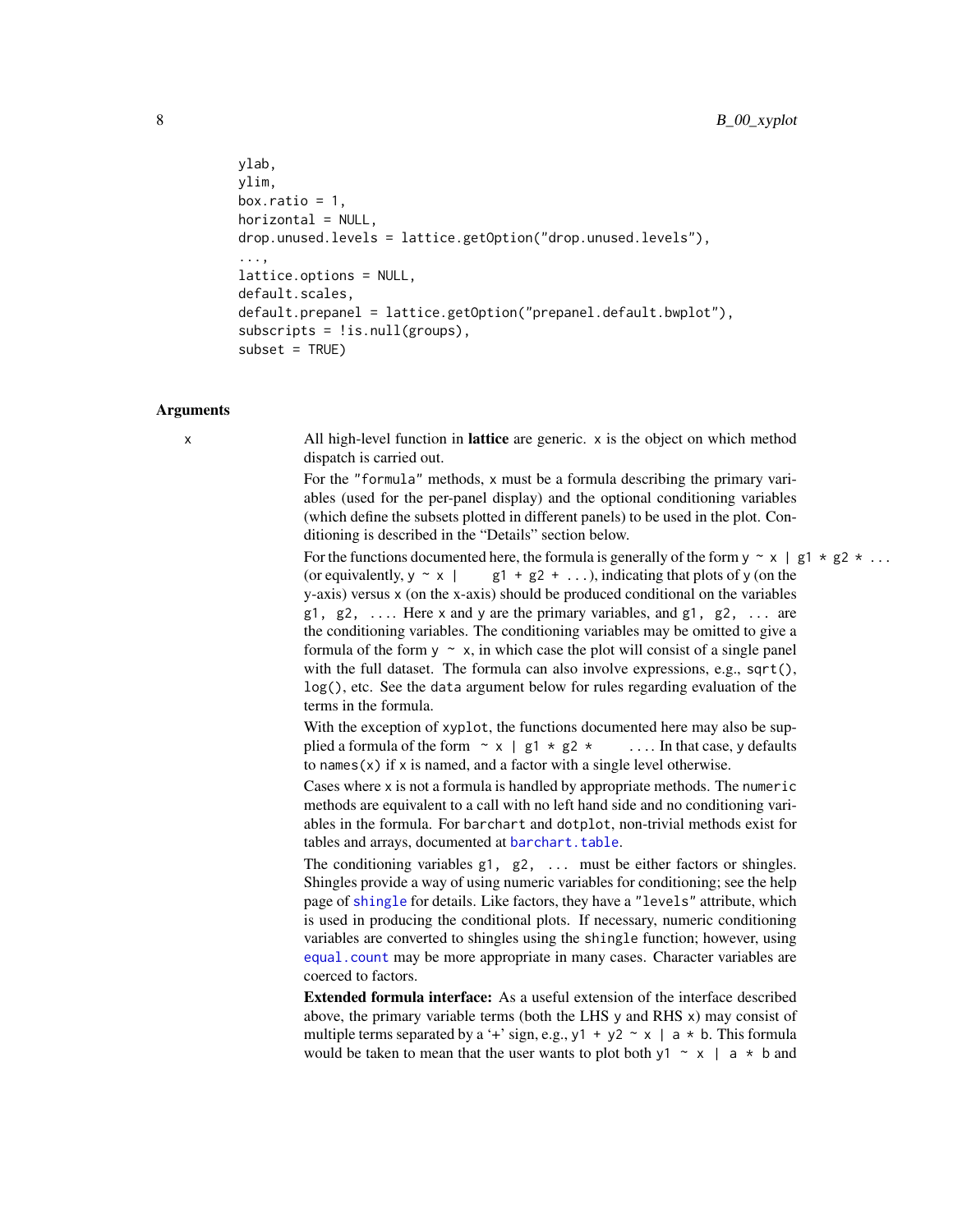$y2 \sim x$  | a  $*$  b, but with the y1  $\sim x$  and y2  $\sim x$  superposed in each panel. The two groups will be distinguished by different graphical parameters. This is essentially what the groups argument (see below) would produce, if y1 and y2 were concatenated to produce a longer vector, with the groups argument being an indicator of which rows come from which variable. In fact, this is exactly what is done internally using the [reshape](#page-0-0) function. This feature cannot be used in conjunction with the groups argument.

To interpret y1 + y2 as a sum, one can either set allow.multiple=FALSE or use  $I(y1+y2)$ .

A variation on this feature is when the outer argument is set to TRUE. In that case, the plots are not superposed in each panel, but instead separated into different panels (as if a new conditioning variable had been added).

**Primary variables:** The  $\times$  and  $\times$  variables should both be numeric in  $\times$  vplot, and an attempt is made to coerce them if not. However, if either is a factor, the levels of that factor are used as axis labels. In the other four functions documented here, exactly one of x and y should be numeric, and the other a factor or shingle. Which of these will happen is determined by the horizontal argument — if horizontal=TRUE, then y will be coerced to be a factor or shingle, otherwise x. The default value of horizontal is FALSE if x is a factor or shingle, TRUE otherwise. (The functionality provided by horizontal=FALSE is not S-compatible.)

Note that the x argument used to be called formula in earlier versions (when the high-level functions were not generic and the formula method was essentially the only method). This is no longer allowed. It is recommended that this argument not be named in any case, but instead be the first (unnamed) argument.

- data For the formula methods, a data frame (or more precisely, anything that is a valid envir argument in [eval](#page-0-0), e.g., a list or an environment) containing values for any variables in the formula, as well as groups and subset if applicable. If not found in data, or if data is unspecified, the variables are looked for in the environment of the formula. For other methods (where x is not a formula), data is usually ignored, often with a warning if it is explicitly specified.
- allow.multiple Logical flag specifying whether the extended formula interface described above should be in effect. Defaults to TRUE whenever sensible.
- outer Logical flag controlling what happens with formulas using the extended interface described above (see the entry for x for details). Defaults to FALSE, except when groups is explicitly specified or grouping does not make sense for the default panel function.
- box.ratio Applicable to barchart and bwplot. Specifies the ratio of the width of the rectangles to the inter-rectangle space. See also the box.width argument in the respective default panel functions.
- horizontal Logical flag applicable to bwplot, dotplot, barchart, and stripplot. Determines which of x and y is to be a factor or shingle (y if TRUE, x otherwise). Defaults to FALSE if x is a factor or shingle, TRUE otherwise. This argument is used to process the arguments to these high-level functions, but more importantly, it is passed as an argument to the panel function, which is expected to use it as appropriate.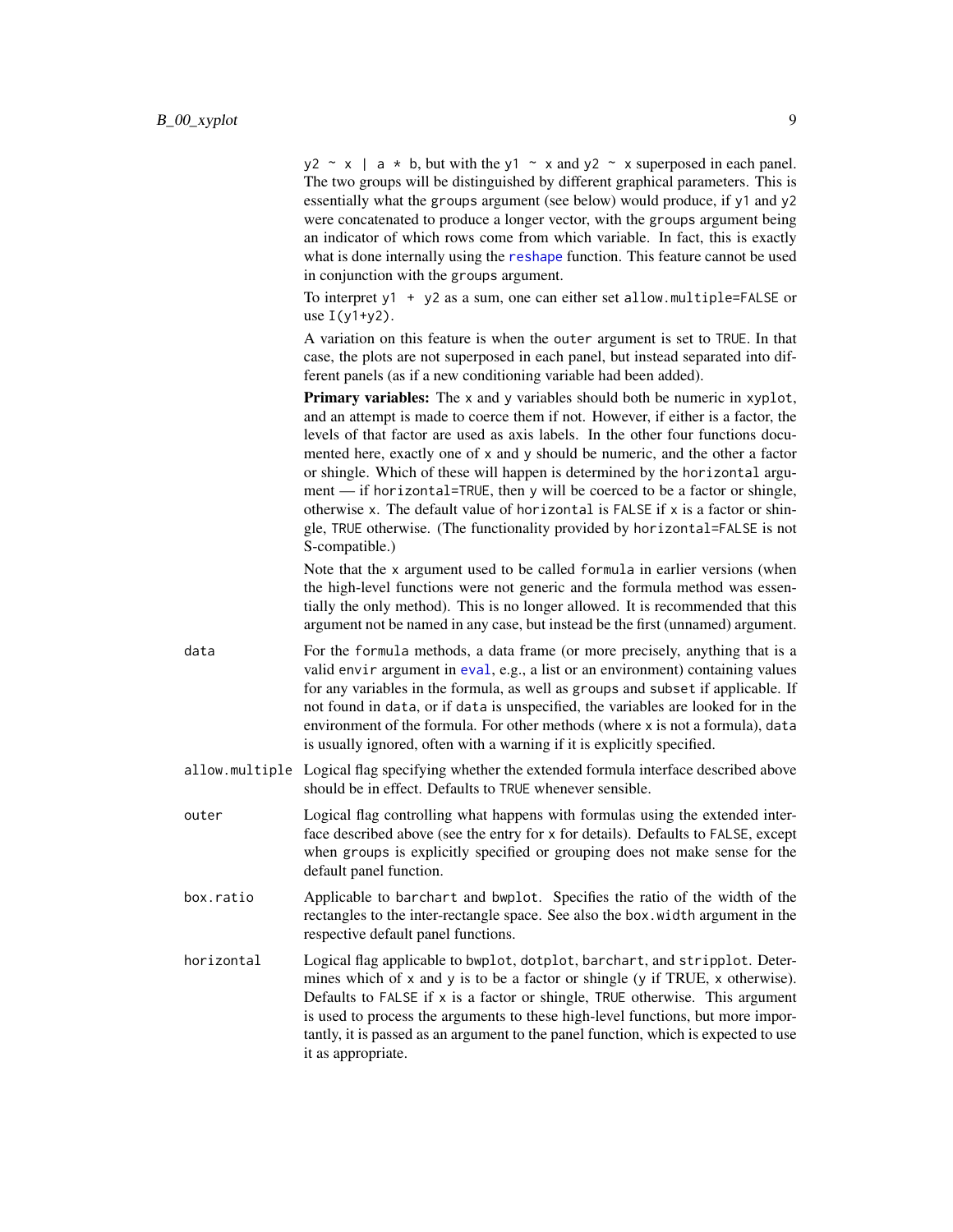A potentially useful component of scales in this case may be abbreviate = TRUE, in which case long labels which would usually overlap will be abbreviated. scales could also contain a minlength argument in this case, which would be passed to the abbreviate function.

Common arguments: The following arguments are common to all the functions documented here, as well as most other high-level Trellis functions. These are not documented elsewhere, except to override the usage given here.

panel Once the subset of rows defined by each unique combination of the levels of the grouping variables are obtained (see "Details"), the corresponding x and y variables (or other variables, as appropriate, in the case of other high-level functions) are passed on to be plotted in each panel. The actual plotting is done by the function specified by the panel argument. The argument may be a function object or a character string giving the name of a predefined function. Each high-level function has its own default panel function, named as "panel." followed by the name of the corresponding high-level function (e.g., [panel.xyplot](#page-110-1), [panel.barchart](#page-89-1), etc).

> Much of the power of Trellis Graphics comes from the ability to define customized panel functions. A panel function appropriate for the functions described here would usually expect arguments named x and y, which would be provided by the conditioning process. It can also have other arguments. It is useful to know in this context that all arguments passed to a high-level Lattice function (such as xyplot) that are not recognized by it are passed through to the panel function. It is thus generally good practice when defining panel functions to allow a ... argument. Such extra arguments typically control graphical parameters, but other uses are also common. See documentation for individual panel functions for specifics.

> Note that unlike in S-PLUS, it is not guaranteed that panel functions will be supplied only numeric vectors for the x and y arguments; they can be factors as well (but not shingles). Panel functions need to handle this case, which in most cases can be done by simply coercing them to numeric.

> Technically speaking, panel functions must be written using Grid graphics functions. However, knowledge of Grid is usually not necessary to construct new custom panel functions, as there are several predefined panel functions which can help; for example, panel.grid, panel.loess, etc. There are also some grid-compatible replacements of commonly used traditional graphics functions useful for this purpose. For example, lines can be replaced by llines (or equivalently, panel.lines). Note that traditional graphics functions like lines will not work in a lattice panel function.

> One case where a bit more is required of the panel function is when the groups argument is not NULL. In that case, the panel function should also accept arguments named groups and subscripts (see below for details). A useful panel function predefined for use in such cases is panel. superpose, which can be combined with different panel.groups functions to determine what is plotted for each group. See the "Examples" section for an interaction plot constructed in this way. Several other panel functions can also handle the groups argument, including the default ones for xyplot, barchart, dotplot, and stripplot.

> Even when groups is not present, the panel function can have subscripts as a formal argument. In either case, the subscripts argument passed to the panel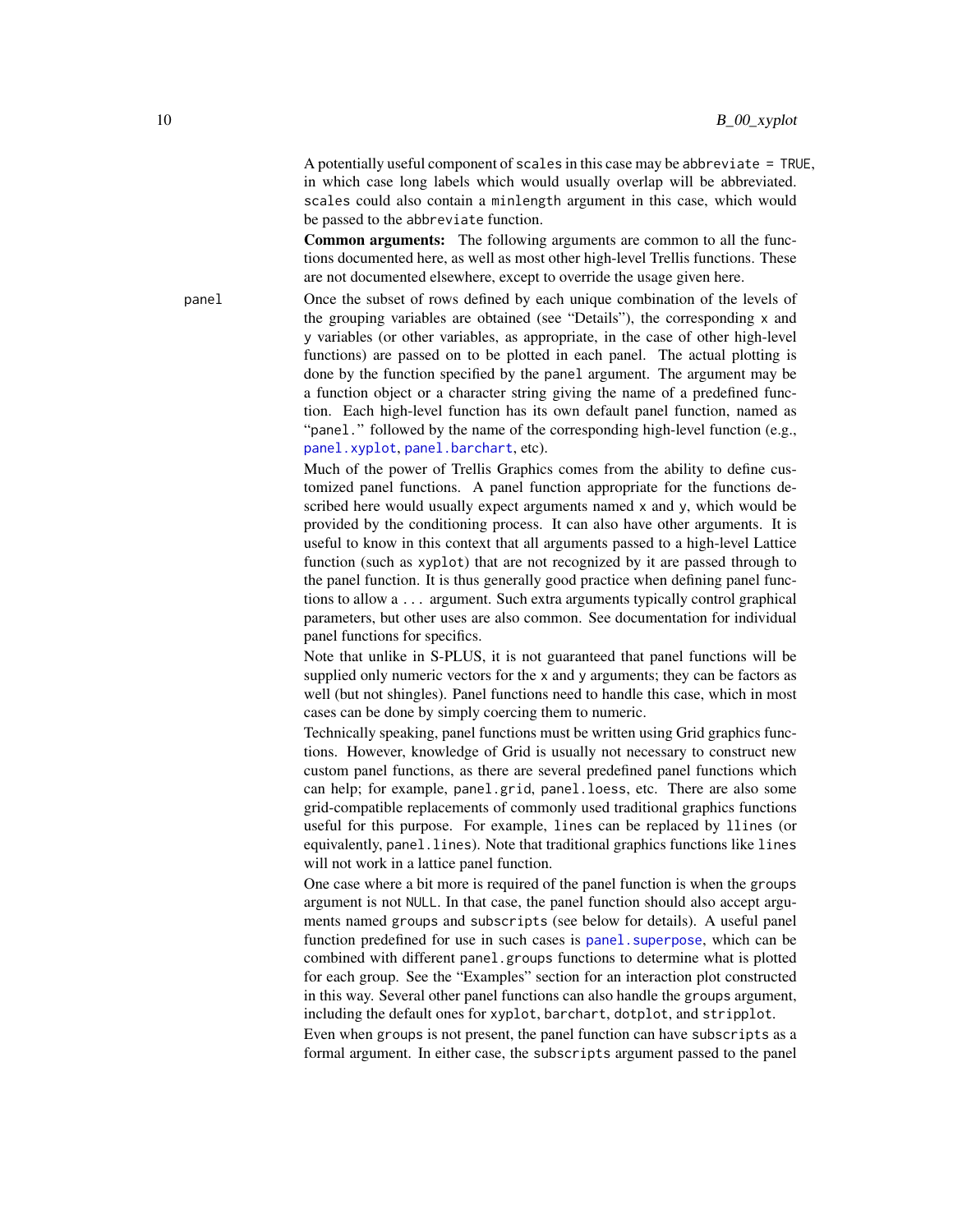function are the indices of the x and y data for that panel in the original data, BEFORE taking into account the effect of the subset argument. Note that groups remains unaffected by any subsetting operations, so groups[subscripts] gives the values of groups that correspond to the data in that panel.

This interpretation of subscripts does not hold when the extended formula interface is in use (i.e., when allow.multiple is in effect). A comprehensive description would be too complicated (details can be found in the source code of the function latticeParseFormula), but in short, the extended interface works by creating an artificial grouping variable that is longer than the original data frame, and consequently, subscripts needs to refer to rows beyond those in the original data. To further complicate matters, the artificial grouping variable is created after any effect of subset, in which case subscripts may have no relationship with corresponding rows in the original data frame.

One can also use functions called [panel.number](#page-141-1) and [packet.number](#page-141-1), representing panel order and packet order respectively, inside the panel function (as well as the strip function or while interacting with a lattice display using [trellis.focus](#page-83-1) etc). Both provide a simple integer index indicating which panel is currently being drawn, but differ in how the count is calculated. The panel number is a simple incremental counter that starts with 1 and is incremented each time a panel is drawn. The packet number on the other hand indexes the combination of levels of the conditioning variables that is represented by that panel. The two indices coincide unless the order of conditioning variables is permuted and/or the plotting order of levels within one or more conditioning variables is altered (using perm.cond and index.cond respectively), in which case packet.number gives the index corresponding to the 'natural' ordering of that combination of levels of the conditioning variables.

[panel.xyplot](#page-110-1) has an argument called type which is worth mentioning here because it is quite frequently used (and as mentioned above, can be passed to xyplot directly). In the event that a groups variable is used, [panel.xyplot](#page-110-1) calls panel. superpose, arguments of which can also be passed directly to xyplot. Panel functions for bwplot and friends should have an argument called horizontal to account for the cases when x is the factor or shingle.

aspect This argument controls the physical aspect ratio of the panels, which is usually the same for all the panels. It can be specified as a ratio (vertical size/horizontal size) or as a character string. In the latter case, legitimate values are "fill" (the default) which tries to make the panels as big as possible to fill the available space; "xy", which computes the aspect ratio based on the 45 degree banking rule (see [banking](#page-135-1)); and "iso" for isometric scales, where the relation between physical distance on the device and distance in the data scale are forced to be the same for both axes.

> If a prepanel function is specified and it returns components dx and dy, these are used for banking calculations. Otherwise, values from the default prepanel function are used. Not all default prepanel functions produce sensible banking calculations.

groups A variable or expression to be evaluated in data, expected to act as a grouping variable within each panel, typically used to distinguish different groups by varying graphical parameters like color and line type. Formally, if groups is specified, then groups along with subscripts is passed to the panel function,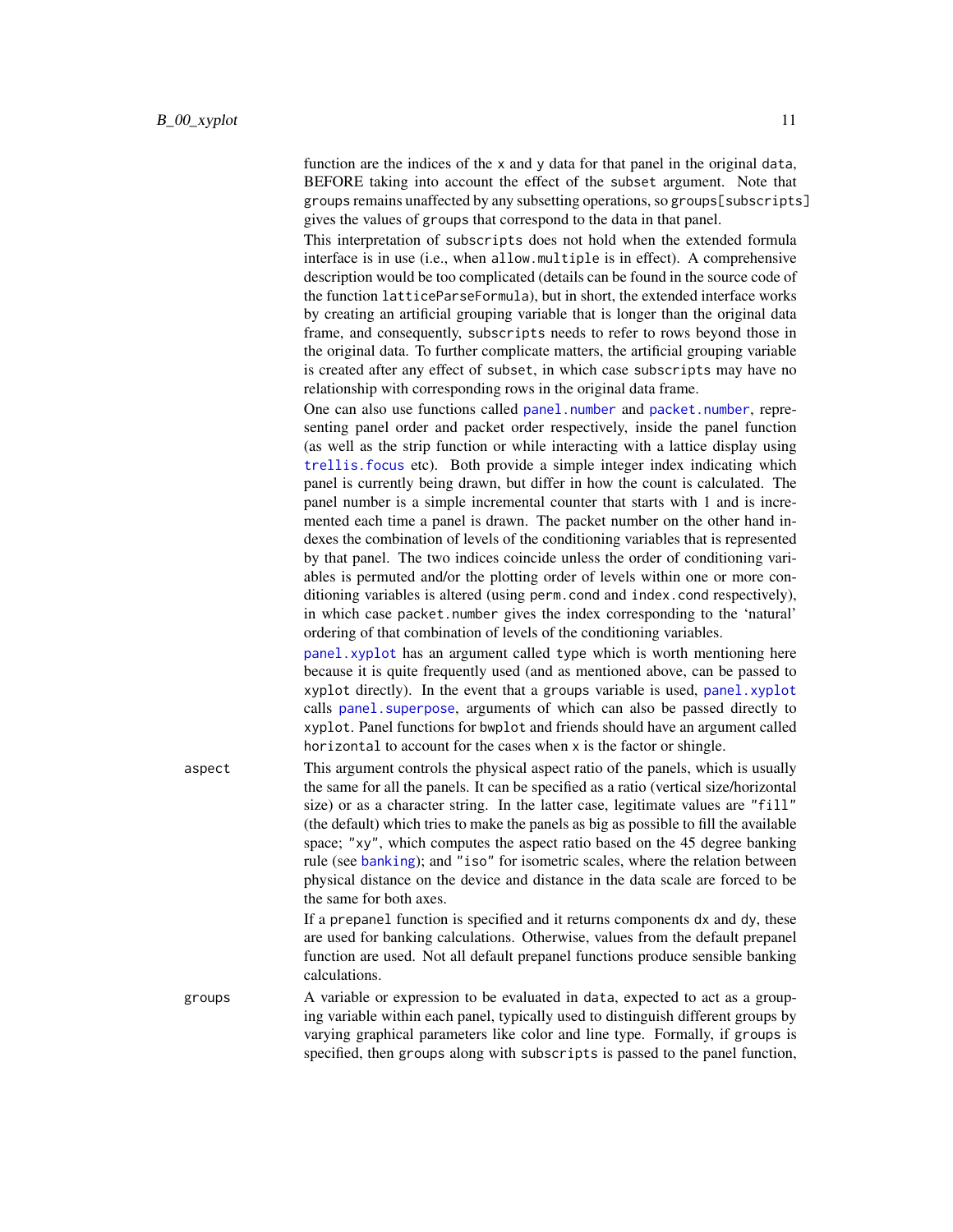which is expected to handle these arguments. For high level functions where grouping is appropriate, the default panel functions can handle grouping.

It is very common to use a key (legend) when a grouping variable is specified. See entries for key, auto.key and [simpleKey](#page-78-1) for how to draw a key.

auto.key A logical, or a list containing components to be used as arguments to [simpleKey](#page-78-1). auto.key=TRUE is equivalent to auto.key=list(), in which case [simpleKey](#page-78-1) is called with a set of default arguments (which may depend on the relevant highlevel function). Most valid components to the key argument can be specified in this manner, as [simpleKey](#page-78-1) will simply add unrecognized arguments to the list it produces.

> auto.key is typically used to automatically produce a suitable legend in conjunction with a grouping variable. If auto.key=TRUE, a suitable legend will be drawn if a groups argument is also provided, and not otherwise. In list form, auto.key will modify the default legend thus produced. For example, auto.key=list(columns = 2) will create a legend split into two columns (columns is documented in the entry for key).

> More precisely, if auto.key is not FALSE, groups is non-null, and there is no key or legend argument specified in the call, a key is created with simpleKey with levels(groups) as the first (text) argument. (Note: this may not work in all high-level functions, but it does work for the ones where grouping makes sense with the default panel function). If auto.key is provided as a list and includes a text component, then that is used instead as the text labels in the key, and the key is drawn even if groups is not specified.

> Note that simpleKey uses the default settings (see [trellis.par.get](#page-59-1)) to determine the graphical parameters in the key, so the resulting legend will be meaningful only if the same settings are used in the plot as well. The par.settings argument, possibly in conjunction with [simpleTheme](#page-62-1), may be useful to temporarily modify the default settings for this purpose.

> One disadvantage to using key (or even simpleKey) directly is that the graphical parameters used in the key are absolutely determined at the time when the "trellis" object is created. Consequently, if a plot once created is re-plotted with different settings, the original parameter settings will be used for the key even though the new settings are used for the actual display. However, with auto.key, the key is actually created at plotting time, so the settings will match.

prepanel A function that takes the same arguments as the panel function and returns a list, possibly containing components named xlim, ylim, dx, and dy (and less frequently, xat and yat). The return value of a user-supplied prepanel function need not contain all these components; in case some are missing, they are replaced by the component-wise defaults.

> The xlim and ylim components are similar to the high level xlim and ylim arguments (i.e., they are usually a numeric vector of length 2 defining a range, or a character vector representing levels of a factor). If the xlim and ylim arguments are not explicitly specified (possibly as components in scales) in the high-level call, then the actual limits of the panels are guaranteed to include the limits returned by the prepanel function. This happens globally if the relation component of scales is "same", and on a per-panel basis otherwise.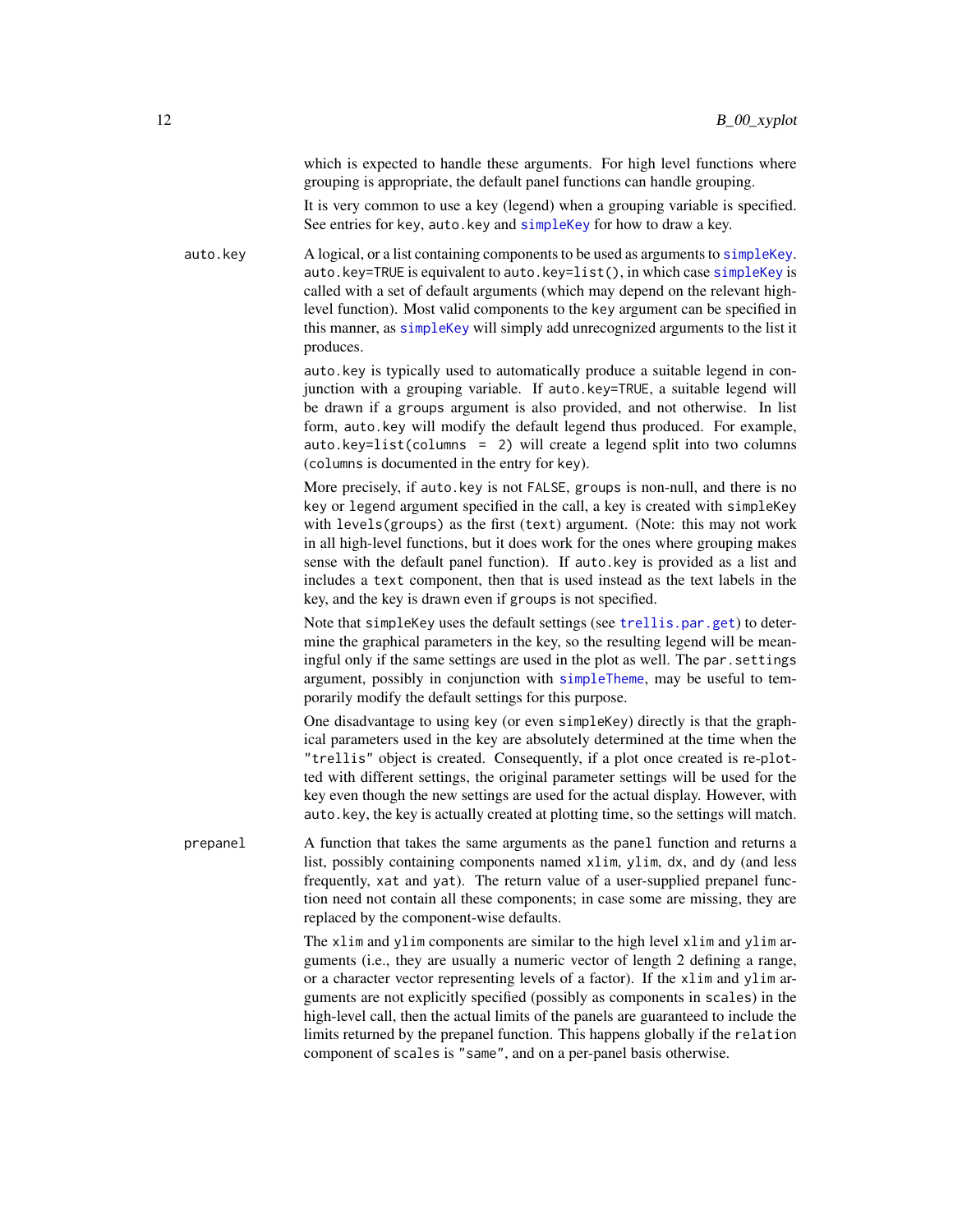|        | The dx and dy components are used for banking computations in case aspect<br>is specified as "xy". See documentation of banking for details.                                                                                                                                                                                                                                                                                                                                                                                                                                                                                                                                                                                                                                                                                                                                |
|--------|-----------------------------------------------------------------------------------------------------------------------------------------------------------------------------------------------------------------------------------------------------------------------------------------------------------------------------------------------------------------------------------------------------------------------------------------------------------------------------------------------------------------------------------------------------------------------------------------------------------------------------------------------------------------------------------------------------------------------------------------------------------------------------------------------------------------------------------------------------------------------------|
|        | If x1im or y1im is a character vector (which is appropriate when the correspond-<br>ing variable is a factor), this implicitly indicates that the scale should include<br>the first n integers, where n is the length of xlim or ylim, as the case may be.<br>The elements of the character vector are used as the default labels for these n<br>integers. Thus, to make this information consistent between panels, the xlim or<br>ylim values should represent all the levels of the corresponding factor, even if<br>some are not used within that particular panel.                                                                                                                                                                                                                                                                                                     |
|        | In such cases, an additional component xat or yat may be returned by the<br>prepanel function, which should be a subset of $1:n$ , indicating which of the<br>n values (levels) are actually represented in the panel. This is useful when cal-<br>culating the limits with relation="free" or relation="sliced" in scales.                                                                                                                                                                                                                                                                                                                                                                                                                                                                                                                                                 |
|        | The prepanel function is responsible for providing a meaningful return value<br>when the x, y (etc.) variables are zero-length vectors. When nothing else is<br>appropriate, values of NA should be returned for the xlim and ylim components.                                                                                                                                                                                                                                                                                                                                                                                                                                                                                                                                                                                                                              |
| strip  | A logical flag or function. If FALSE, strips are not drawn. Otherwise, strips<br>are drawn using the strip function, which defaults to strip.default. See<br>documentation of strip. default to see the arguments that are available to the<br>strip function. This description also applies to the strip. left argument (see<br>below), which can be used to draw strips on the left of each panel (useful<br>for wide short panels, e.g., in time-series plots).                                                                                                                                                                                                                                                                                                                                                                                                          |
| xlab   | Character or expression (or a "grob") giving label(s) for the x-axis. Generally<br>defaults to the expression for x in the formula defining the plot. Can be specified<br>as NULL to omit the label altogether. Finer control is possible, as described in<br>the entry for main, with the modification that if the label component is omitted<br>from the list, it is replaced by the default xlab.                                                                                                                                                                                                                                                                                                                                                                                                                                                                        |
| ylab   | Character or expression (or "grob") giving label for the y-axis. Generally de-<br>faults to the expression for y in the formula defining the plot. Finer control is<br>possible, see entries for main and xlab.                                                                                                                                                                                                                                                                                                                                                                                                                                                                                                                                                                                                                                                             |
| scales | Generally a list determining how the x- and y-axes (tick marks and labels) are<br>drawn. The list contains parameters in name=value form, and may also contain<br>two other lists called x and y of the same form (described below). Components<br>of x and y affect the respective axes only, while those in scales affect both.<br>When parameters are specified in both lists, the values in x or y are used. Note<br>that certain high-level functions have defaults that are specific to a particular<br>axis (e.g., bwplot has alternating=FALSE for the categorical axis only); these<br>can only be overridden by an entry in the corresponding component of scales.<br>As a special exception, scales (or its x and y components) can also be a char-<br>acter string, in which case it is interpreted as the relation component.<br>The possible components are : |
|        | relation A character string that determines how axis limits are calculated for<br>each panel. Possible values are "same" (default), "free" and "sliced".<br>For relation="same", the same limits, usually large enough to encompass<br>all the data, are used for all the panels. For relation="free", limits for<br>each panel is determined by just the points in that panel. Behavior for                                                                                                                                                                                                                                                                                                                                                                                                                                                                                |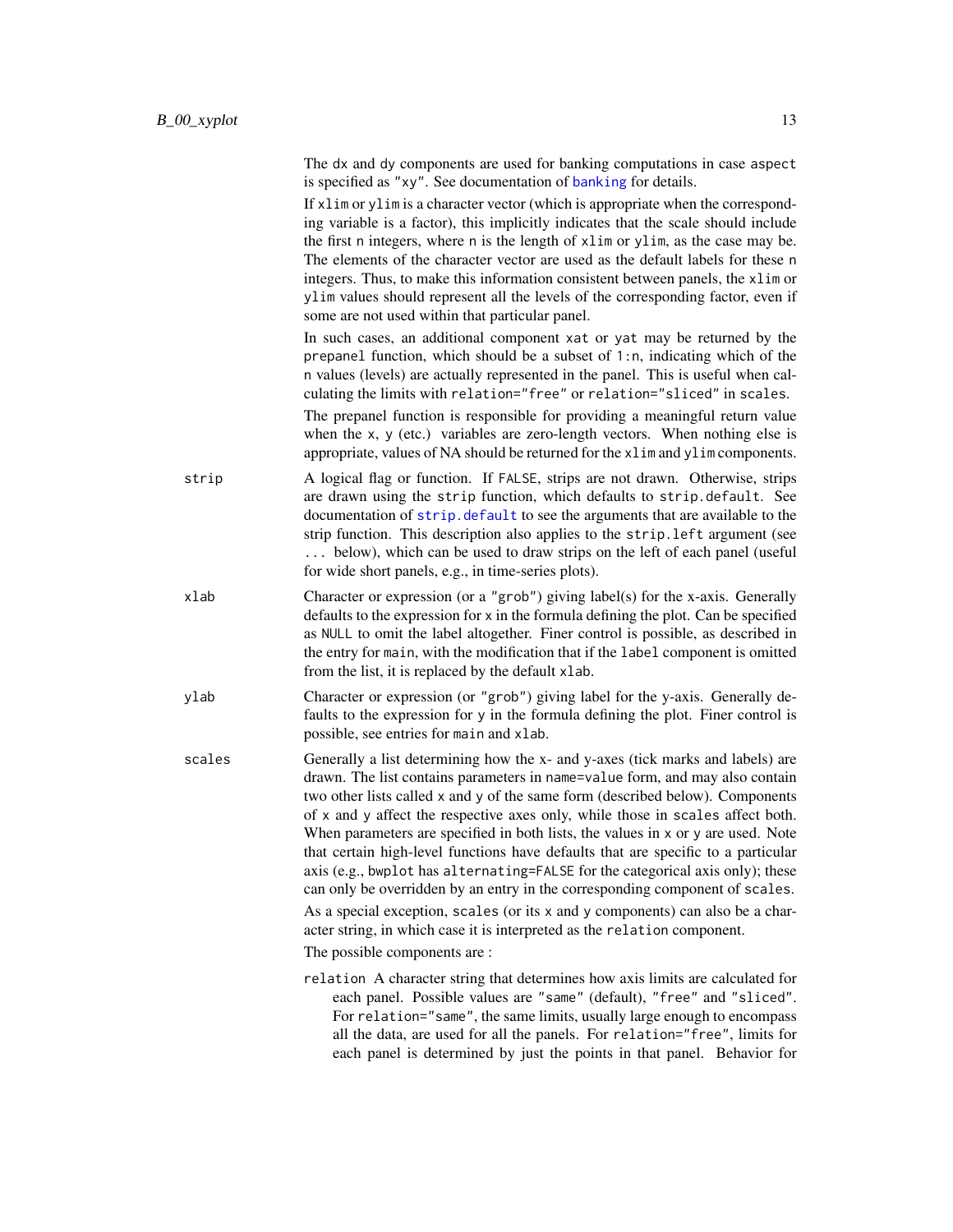relation="sliced" is similar, except that the length (max - min) of the scales are constrained to remain the same across panels.

The determination of what axis limits are suitable for each panel can be controlled by the prepanel function, which can be overridden by xlim, ylim or scales\$limits (except when relation="sliced", in which case explicitly specified limits are ignored with a warning). When relation is "free", xlim or ylim can be a list, in which case it is treated as if its components were the limit values obtained from the prepanel calculations for each panel (after being replicated if necessary).

- tick.number An integer, giving the suggested number of intervals between ticks. This is ignored for a factor, shingle, or character vector, for in these cases there is no natural rule for leaving out some of the labels. But see xlim.
- draw A logical flag, defaulting to TRUE, that determines whether to draw the axis (i.e., tick marks and labels) at all.
- alternating Usually a logical flag specifying whether axis labels should alternate from one side of the group of panels to the other. For finer control, alternating can also be a vector (replicated to be as long as the number of rows or columns per page) consisting of the following numbers
	- 0: do not draw tick labels
	- 1: bottom/left
	- 2: top/right
	- $\bullet$  3: both.

alternating applies only when relation="same". The default is TRUE, or equivalently, c(1, 2)

limits Same as xlim and ylim.

- at The location of tick marks along the axis (in native coordinates), or a list as long as the number of panels describing tick locations for each panel.
- labels Vector of labels (characters or expressions) to go along with at. Can also be a list like at.
- cex A numeric multiplier to control character sizes for axis labels. Can be a vector of length 2, to control left/bottom and right/top labels separately.

font, fontface, fontfamily Specifies the font to be used for axis labels.

- lineheight Specifies the line height parameter (height of line as a multiple of the size of text); relevant for multi-line labels. (This is currently ignored for [cloud](#page-43-1).)
- tck Usually a numeric scalar controlling the length of tick marks. Can also be a vector of length 2, to control the length of left/bottom and right/top tick marks separately.
- col Color of tick marks and labels.
- rot Angle (in degrees) by which the axis labels are to be rotated. Can be a vector of length 2, to control left/bottom and right/top axes separately.
- abbreviate A logical flag, indicating whether to abbreviate the labels using the [abbreviate](#page-0-0) function. Can be useful for long labels (e.g., in factors), especially on the x-axis.
- minlength Argument passed to [abbreviate](#page-0-0) if abbreviate=TRUE.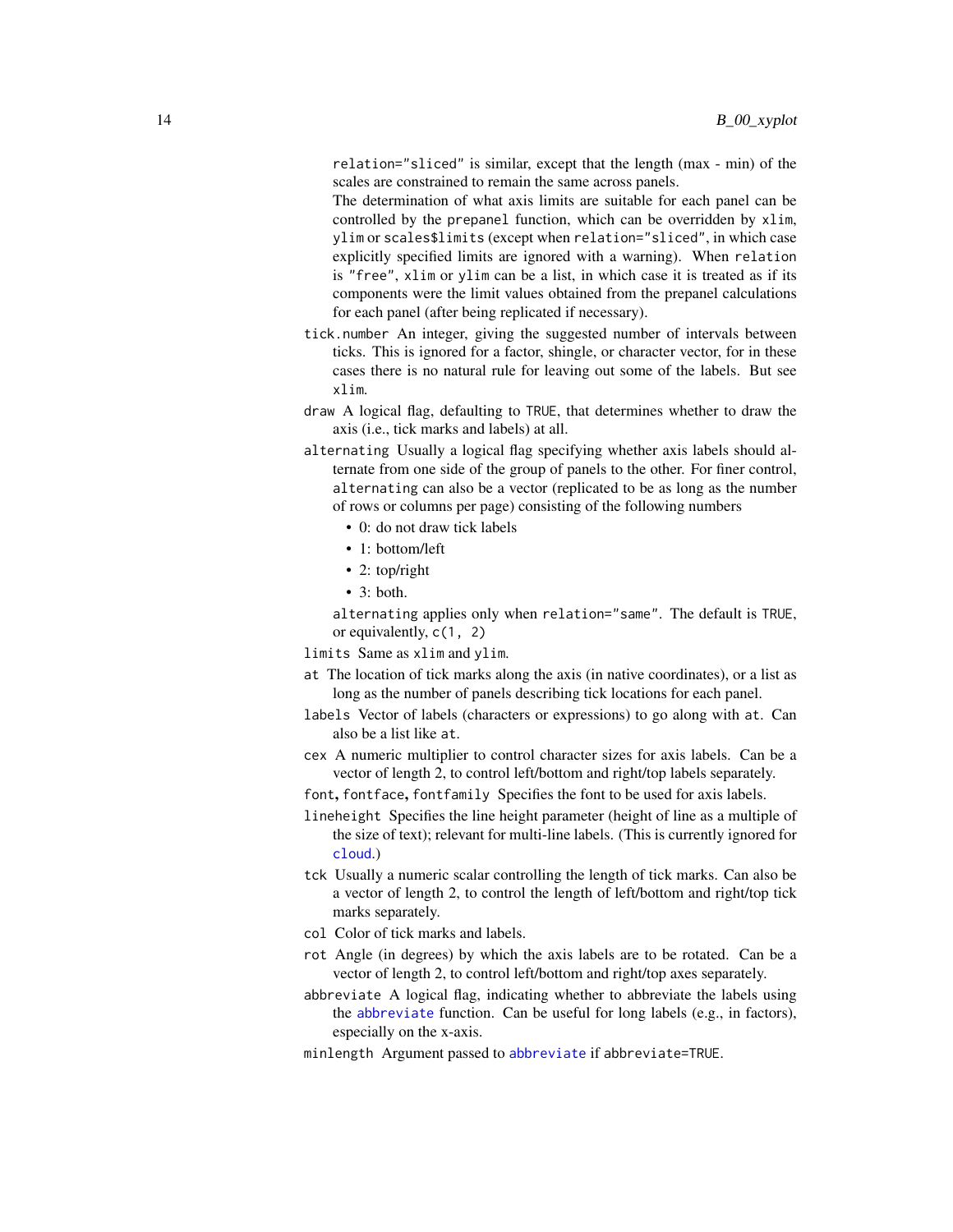- log Controls whether the corresponding variable (x or y) will be log transformed before being passed to the panel function. Defaults to FALSE, in which case the data are not transformed. Other possible values are any number that works as a base for taking logarithm, TRUE (which is equivalent to 10), and "e" (for the natural logarithm). As a side effect, the corresponding axis is labeled differently. Note that this is in reality a transformation of the data, not the axes. Other than the axis labeling, using this feature is no different than transforming the data in the formula; e.g., scales=list(x = list(log = 2)) is equivalent to  $y \sim$  log2(x). See entry for equispaced.log below for details on how to control axis labeling.
- equispaced.log A logical flag indicating whether tick mark locations should be equispaced when 'log scales' are in use. Defaults to TRUE. Tick marks are always labeled in the original (untransformed) scale, but this makes the choice of tick mark locations nontrivial. If equispaced.log is FALSE, the choice made is similar to how log scales are annotated in traditional graphics. If TRUE, tick mark locations are chosen as 'pretty' equispaced values in the transformed scale, and labeled in the form "base^loc", where base is the base of the logarithm transformation, and loc are the locations in the transformed scale.

See also xscale.components.logpower in the latticeExtra package.

- format The format to use for POSIXct variables. See [strptime](#page-0-0) for description of valid values.
- axs A character string, " $r$ " (default) or " $i$ ". In the latter case, the axis limits are calculated as the exact data range, instead of being padded on either side. (May not always work as expected.)

Note that much of the function of scales is accomplished by pscales in [splom](#page-49-1).

- subscripts A logical flag specifying whether or not a vector named subscripts should be passed to the panel function. Defaults to FALSE, unless groups is specified, or if the panel function accepts an argument named subscripts. This argument is useful if one wants the subscripts to be passed on even if these conditions do not hold; a typical example is when one wishes to augment a Lattice plot after it has been drawn, e.g., using [panel.identify](#page-83-1).
- subset An expression that evaluates to a logical or integer indexing vector. Like groups, it is evaluated in data. Only the resulting rows of data are used for the plot. If subscripts is TRUE, the subscripts provided to the panel function will be indices referring to the rows of data prior to the subsetting. Whether levels of factors in the data frame that are unused after the subsetting will be dropped depends on the drop.unused.levels argument.
- xlim Normally a numeric vector (or a DateTime object) of length 2 giving left and right limits for the x-axis, or a character vector, expected to denote the levels of x. The latter form is interpreted as a range containing  $c(1, length(xlim))$ , with the character vector determining labels at tick positions 1:length(xlim).

xlim could also be a list, with as many components as the number of panels (recycled if necessary), with each component as described above. This is meaningful only when scales\$x\$relation is "free", in which case these are treated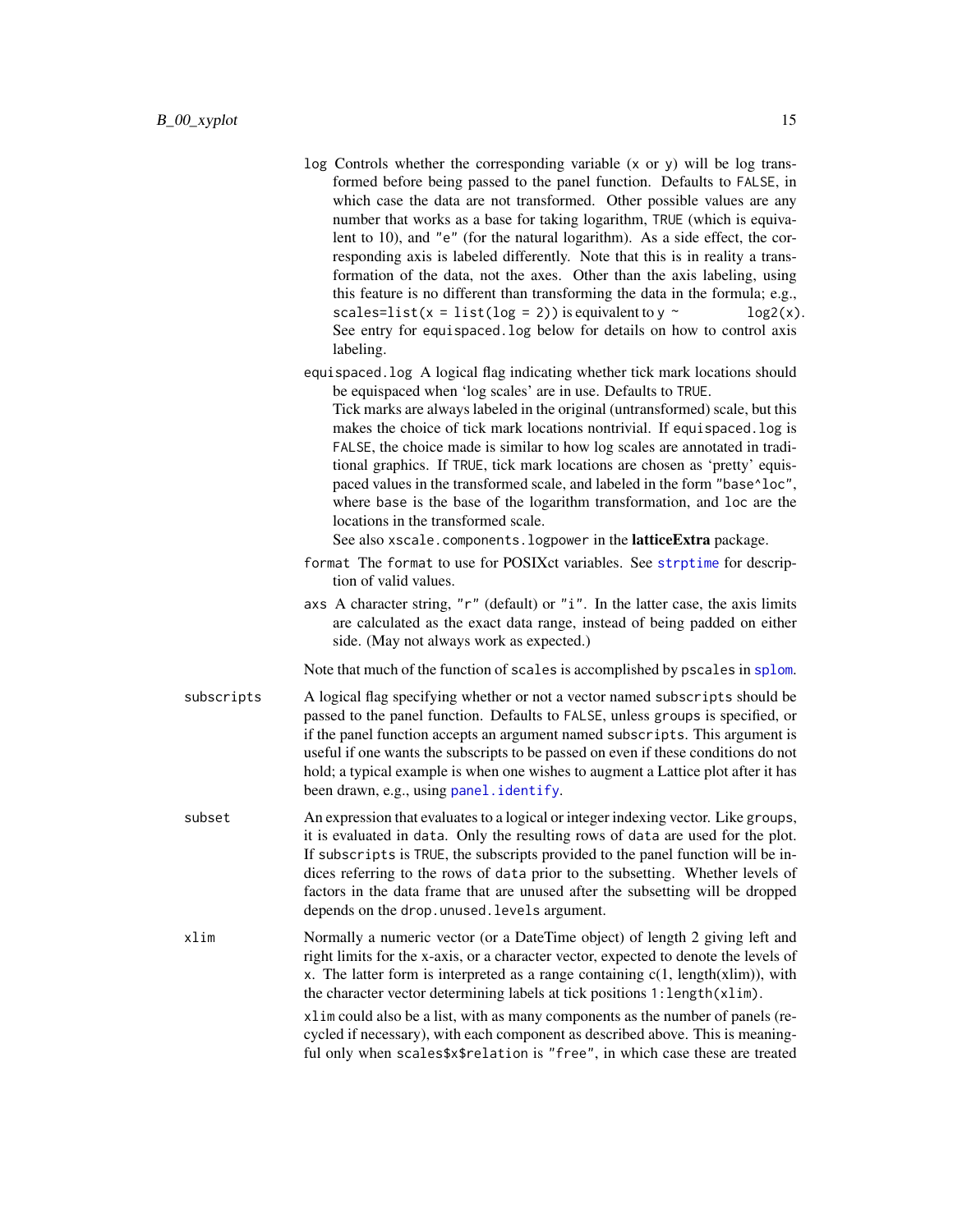as if they were the corresponding limit components returned by prepanel calculations.

ylim Similar to xlim, applied to the y-axis.

drop.unused.levels

A logical flag indicating whether the unused levels of factors will be dropped, usually relevant when a subsetting operation is performed or an [interaction](#page-0-0) is created. Unused levels are usually dropped, but it is sometimes appropriate to suppress dropping to preserve a useful layout. For finer control, this argument could also be list containing components cond and data, both logical, indicating desired behavior for conditioning variables and primary variables respectively. The default is given by lattice.getOption("drop.unused.levels"), which is initially set to TRUE for both components. Note that this argument does not control dropping of levels of the groups argument.

default.scales A list giving the default values of scales for a particular high-level function. This is rarely of interest to the end-user, but may be helpful when defining other functions that act as a wrapper to one of the high-level Lattice functions.

default.prepanel

A function or character string giving the name of a function that serves as the (component-wise) fallback prepanel function when the prepanel argument is not specified, or does not return all necessary components. The main purpose of this argument is to enable the defaults to be overridden through the use of [lattice.options](#page-64-1).

lattice.options

A list that could be supplied to [lattice.options](#page-64-1). These options are applied temporarily for the duration of the call, after which the settings revert back to what they were before. The options are retained along with the object and reused during plotting. This enables the user to attach options settings to the trellis object itself rather than change the settings globally. See also the par.settings argument described below for a similar treatment of graphical settings.

... Further arguments, usually not directly processed by the high-level functions documented here, but instead passed on to other functions. Such arguments can be broadly categorized into two types: those that affect all high-level Lattice functions in a similar manner, and those that are meant for the specific panel function being used.

> The first group of arguments are processed by a common, unexported function called trellis.skeleton. These arguments affect all high-level functions, but are only documented here (except to override the behaviour described here). All other arguments specified in a high-level call, specifically those neither described here nor in the help page of the relevant high-level function, are passed unchanged to the panel function used. By convention, the default panel function used for any high-level function is named as "panel." followed by the name of the high-level function; for example, the default panel function for bwplot is panel.bwplot. In practical terms, this means that in addition to the help page of the high-level function being used, the user should also consult the help page of the corresponding panel function for arguments that may be specified in the high-level call.

The effect of the first group of common arguments are as follows: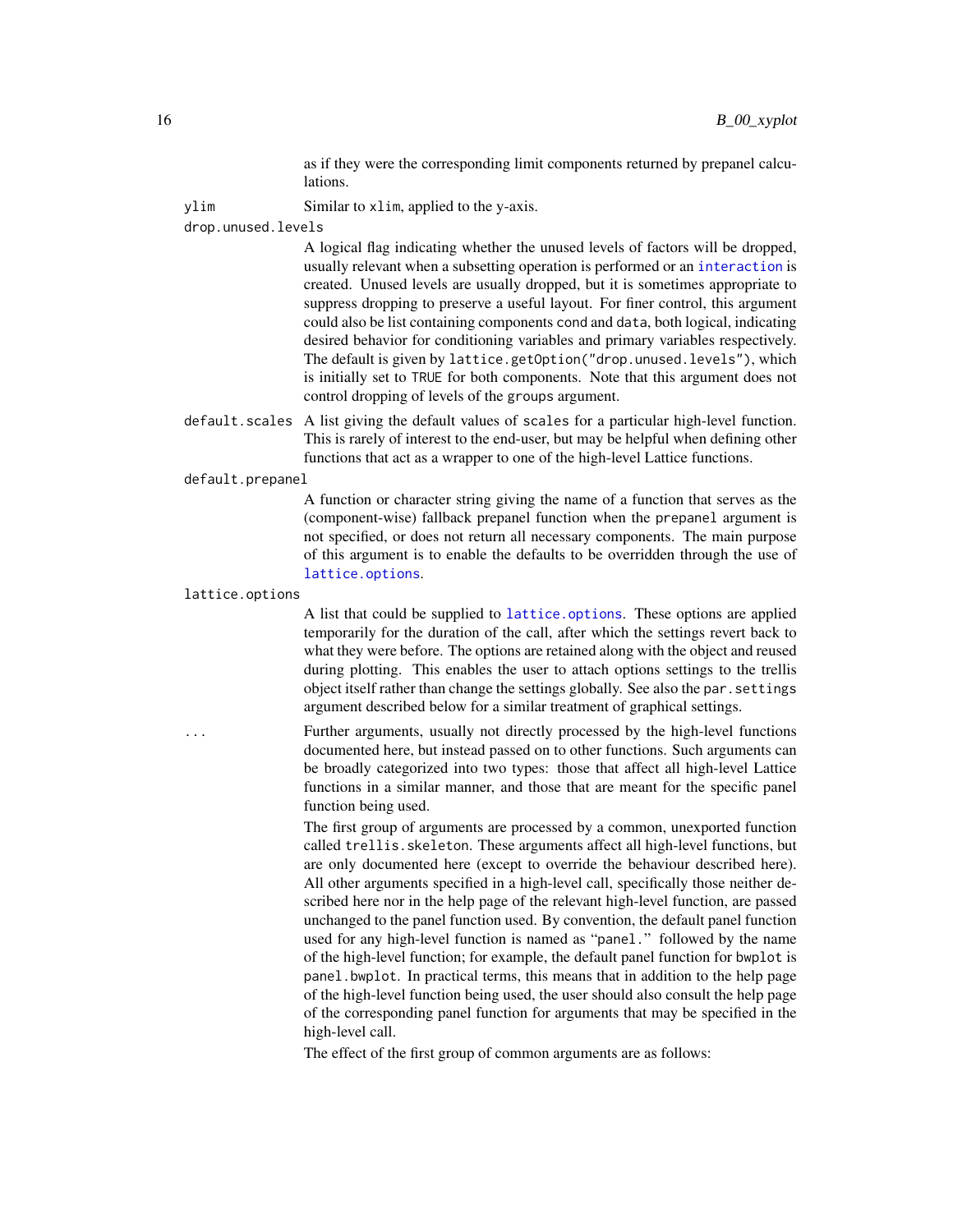- as.table: A logical flag that controls the order in which panels should be displayed: if FALSE (the default), panels are drawn left to right, bottom to top (as in a graph); if TRUE, left to right, top to bottom (as in a table).
- between: A list with components  $x$  and  $y$  (both usually 0 by default), numeric vectors specifying the space between the panels (units are character heights). x and y are repeated to account for all panels in a page and any extra components are ignored. The result is used for all pages in a multi page display. In other words, it is not possible to use different between values for different pages.
- key: A list that defines a legend to be drawn on the plot. This list is used as an argument to the [draw.key](#page-75-1) function, which produces a "grob" (grid object) eventually plotted by the print method for "trellis" objects. The structure of the legend is constrained in the ways described below.

Although such a list can be and often is created explicitly, it is also possible to generate such a list using the [simpleKey](#page-78-1) function; the latter is more convenient but less flexible. The auto.key argument can be even more convenient for the most common situation where legends are used, namely, in conjunction with a grouping variable. To use more than one legend, or to have arbitrary legends not constrained by the structure imposed by key, use the legend argument.

The position of the key can be controlled in either of two possible ways. If a component called space is present, the key is positioned outside the plot region, in one of the four sides, determined by the value of space, which can be one of "top", "bottom", "left" and "right". Alternatively, the key can be positioned inside the plot region by specifying components x, y and corner. x and y determine the location of the corner of the key given by corner, which is usually one of  $c(0,0)$ ,  $c(1,0)$ ,  $c(1,1)$  and  $c(0,1)$ , which denote the corners of the unit square. Fractional values are also allowed, in which case x and y determine the position of an arbitrary point inside (or outside for values outside the unit interval) the key.

x and y should be numbers between 0 and 1, giving coordinates with respect to the "display area". Depending on the value of the "legend.bbox" option (see [lattice.getOption](#page-64-1)), this can be either the full figure region ("full"), or just the region that bounds the panels and strips ("panel").

The key essentially consists of a number of columns, possibly divided into blocks, each containing some rows. The contents of the key are determined by (possibly repeated) components named "rectangles", "lines", "points" or "text". Each of these must be lists with relevant graphical parameters (see later) controlling their appearance. The key list itself can contain graphical parameters, these would be used if relevant graphical components are omitted from the other components.

The length (number of rows) of each such column (except "text"s) is taken to be the largest of the lengths of the graphical components, including the ones specified outside (see the entry for rep below for details on this). The "text" component must have a character or expression vector as its first component, to be used as labels. The length of this vector determines the number of rows.

The graphical components that can be included in key and also in the com-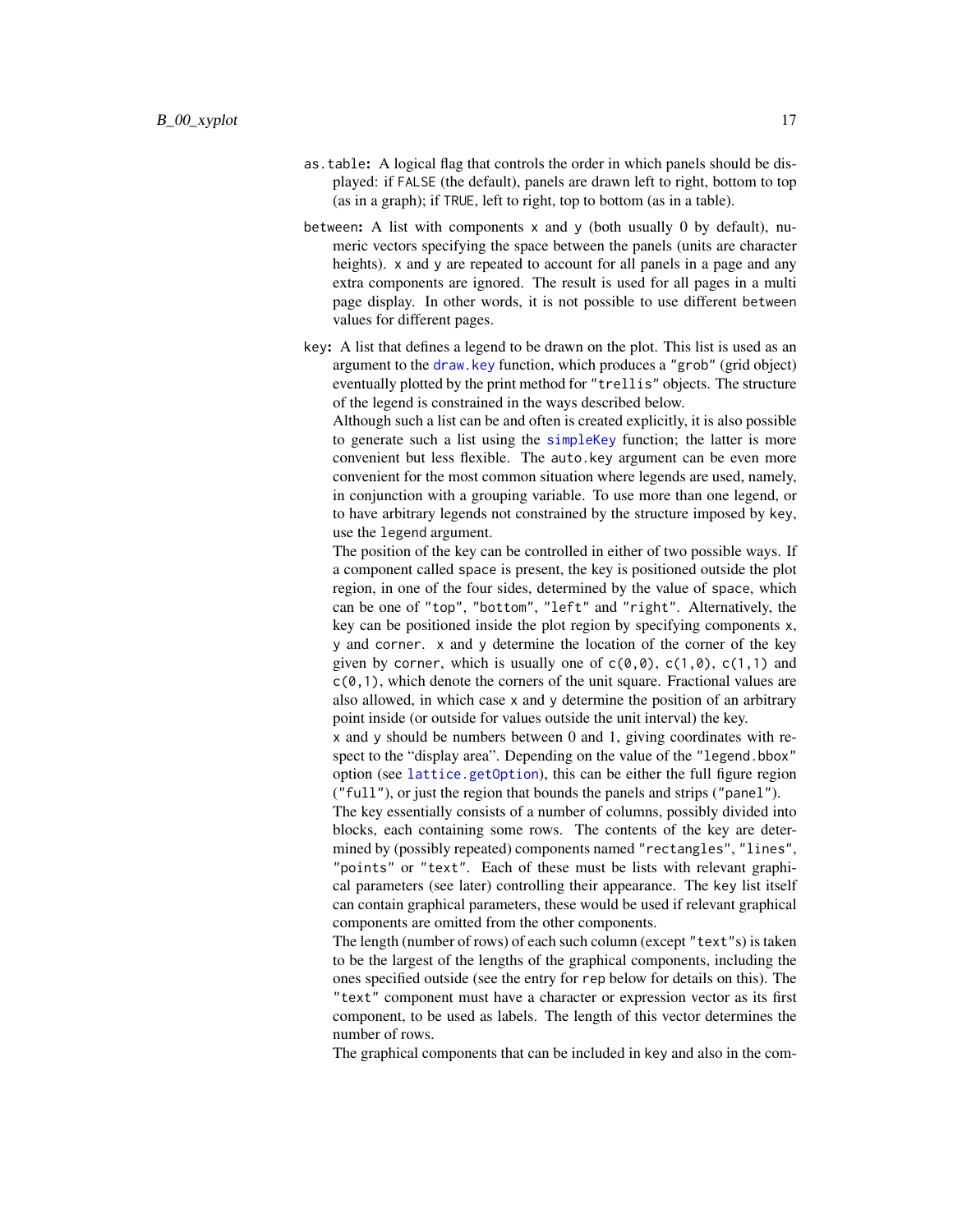ponents named "text", "lines", "points" and "rectangles" (as appropriate) are:

- cex=1 (text, lines, points)
- col="black" (text, rectangles, lines, points)
- alpha=1 (text, rectangles, lines, points)
- fill="transparent" (lines, points)
- lty=1 (lines)
- lwd=1 (lines, points)
- font=1 (text, points)
- fontface (text, points)
- fontfamily (text, points)
- pch=8 (lines, points)
- adj=0 (text)
- type="1" (lines)
- size=5 (rectangles, lines)
- height=1 (rectangles)
- lineheight=1 (text)
- angle=0 (rectangles, but ignored)
- density=-1 (rectangles, but ignored)

In addition, the component border can be included inside the "rect" component to control the border color of the rectangles; when specified at the top level, border controls the border of the entire key (see below).

angle and density are unimplemented. size determines the width of columns of rectangles and lines in character widths. type is relevant for lines; "1" denotes a line, "p" denotes a point, and "b" and "o" both denote both together. height gives heights of rectangles as a fraction of the default.

Other possible components of key are:

- reverse.rows Logical flag, defaulting to FALSE. If TRUE, all components are reversed *after* being replicated (the details of which may depend on the value of rep). This is useful in certain situations, e.g., with a grouped barchart with stack = TRUE with the categorical variable on the vertical axis, where the bars in the plot will usually be ordered from bottom to top, but the corresponding legend will have the levels from top to bottom unless reverse.rows = TRUE. Note that in this case, unless all columns have the same number or rows, they will no longer be aligned.
- between Numeric vector giving the amount of space (character widths) surrounding each column (split equally on both sides).
- title String or expression giving a title for the key.
- rep Logical flag, defaults to TRUE. By default, it is assumed that all columns in the key (except the "text"s) will have the same number of rows, and all components are replicated to be as long as the longest. This can be suppressed by specifying rep=FALSE, in which case the length of each column will be determined by components of that column alone.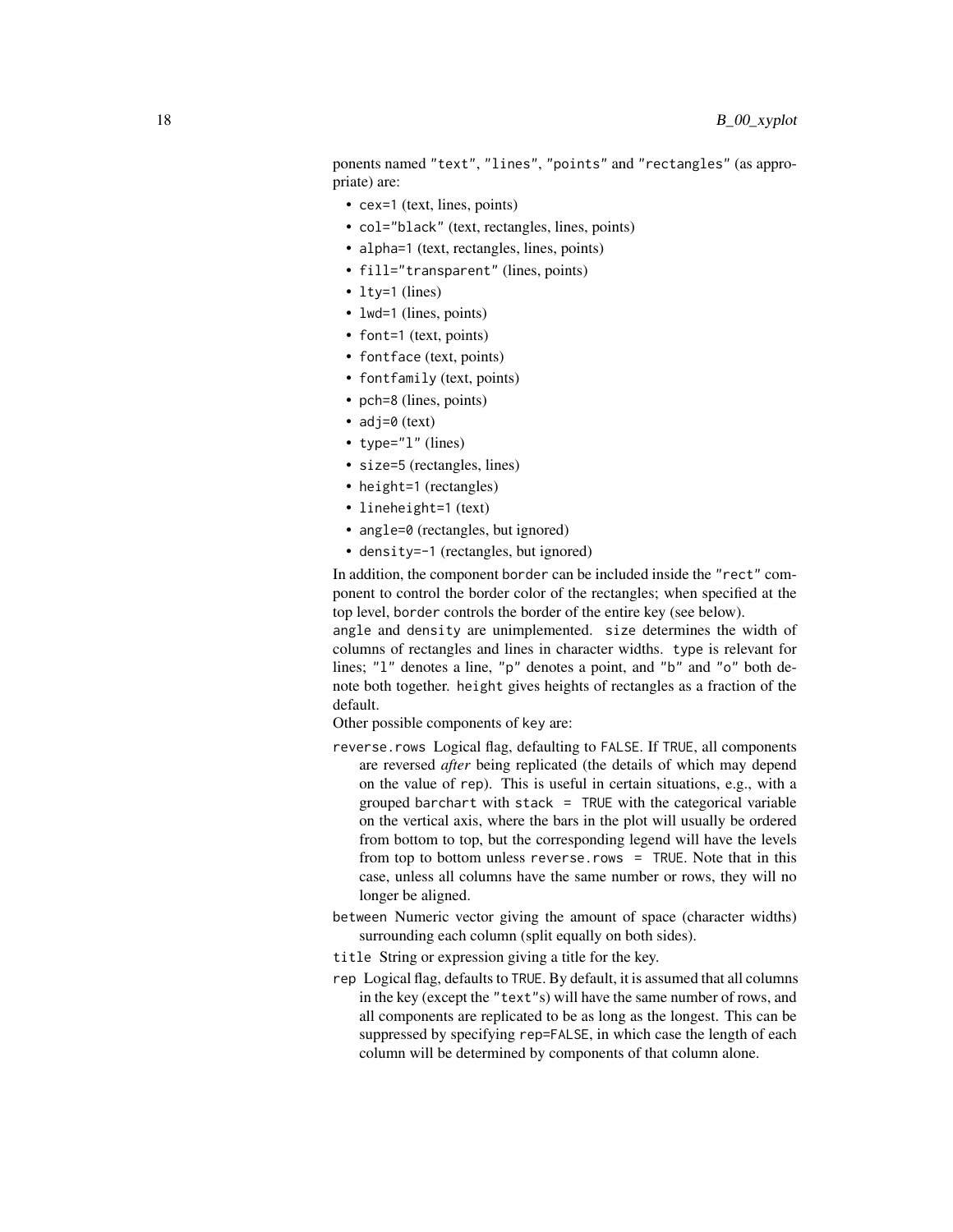cex.title Zoom factor for the title.

- lines.title The amount of vertical space to be occupied by the title in lines (in multiples of itself). Defaults to 2.
- padding.text The amount of space (padding) to be used above and below each row containing text, in multiples of the default, which is currently 0.2  $\star$  "lines". This padding is in addition to the normal height of any row that contains text, which is the minimum amount necessary to contain all the text entries.
- background Background color for the legend. Defaults to the global background color.
- alpha.background An alpha transparency value between 0 and 1 for the background.
- border Either a color for the border, or a logical flag. In the latter case, the border color is black if border is TRUE, and no border is drawn if it is FALSE (the default).
- transparent=FALSE Logical flag, whether legend should have a transparent background.
- just A character or numeric vector of length one or two giving horizontal and vertical justification for the placement of the legend. See [grid.layout](#page-0-0) for more precise details.
- columns The number of column-blocks (drawn side by side) the legend is to be divided into.
- between.columns Space between column blocks, in addition to between.
- divide Number of point symbols to divide each line when type is "b" or "o" in lines.
- legend: The legend argument can be useful if one wants to place more than one key. It also allows the use of arbitrary "grob"s (grid objects) as legends. If used, legend must be a list, with an arbitrary number of components. Each component must be named one of "left", "right", "top", "bottom", or "inside". The name "inside" can be repeated, but not the others. This name will be used to determine the location for that component, and is similar to the space component of key. If key (or colorkey for [levelplot](#page-38-1) and [wireframe](#page-43-1)) is specified, their space component must not conflict with the name of any component of legend.
	- Each component of legend must have a component called fun. This can be a "grob", or a function (or the name of a function) that produces a "grob" when called. If this function expects any arguments, they must be supplied as a list in another component called args. For components named "inside", there can be additional components called x, y and corner, which work in the same way as for key.
- page: A function of one argument (page number) to be called after drawing each page. The function must be 'grid-compliant', and is called with the whole display area as the default viewport.
- xlab.top, ylab.right: Labels for the x-axis on top, and y-axis on the right. Similar to xlab and ylab, but less commonly used.
- main: Typically a character string or expression describing the main title to be placed on top of each page. Defaults to NULL.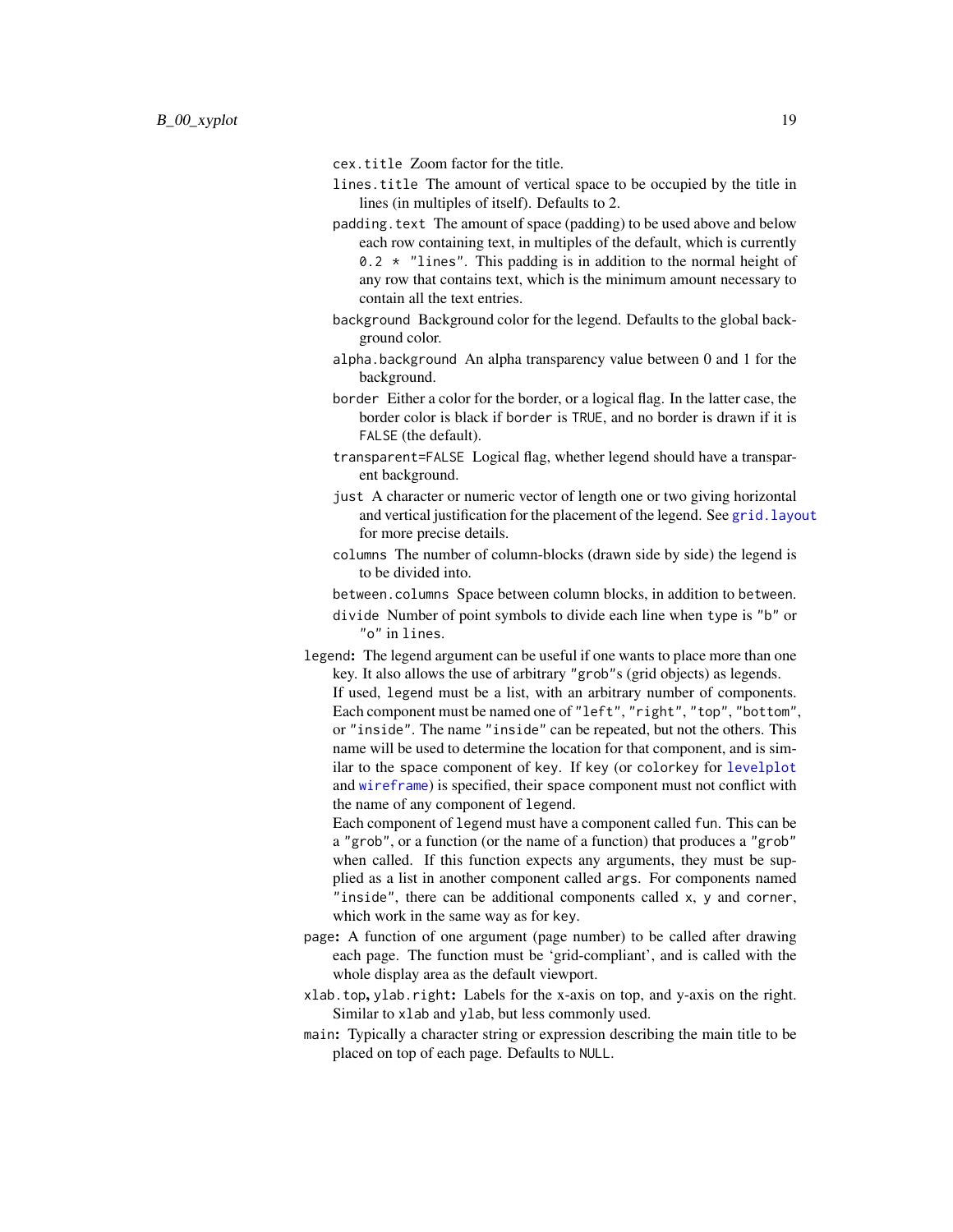main (as well as xlab, ylab and sub) is usually a character string or an expression that gets used as the label, but can also be a list that controls further details. Expressions are treated as specification of LaTeX-like markup as described in [plotmath](#page-0-0). The label can be a vector, in which case the components will be spaced out horizontally (or vertically for ylab). This feature can be used to provide column or row labels rather than a single axis label. When main (etc.) is a list, the actual label should be specified as the label component (which may be unnamed if it is the first component). The label can be missing, in which case the default will be used (xlab and ylab usually have defaults, but main and sub do not). Further named arguments are passed on to [textGrob](#page-0-0); this can include arguments controlling positioning like just and rot as well as graphical parameters such as col and font (see [gpar](#page-0-0) for a full list).

main, sub, xlab, ylab, xlab.top, and ylab.right can also be arbitrary "grob"s (grid graphical objects).

- sub: Character string or expression (or a list or "grob") for a subtitle to be placed at the bottom of each page. See entry for main for finer control options.
- par.strip.text: A list of parameters to control the appearance of strip text. Notable components are col, cex, font, and lines. The first three control graphical parameters while the last is a means of altering the height of the strips. This can be useful, for example, if the strip labels (derived from factor levels, say) are double height (i.e., contains "\n"-s) or if the default height seems too small or too large.

Additionally, the lineheight component can control the space between multiple lines. The labels can be abbreviated when shown by specifying abbreviate = TRUE, in which case the components minlength and dot (passed along to the [abbreviate](#page-0-0) function) can be specified to control the details of how this is done.

layout: In general, a conditioning plot in Lattice consists of several panels arranged in a rectangular array, possibly spanning multiple pages. layout determines this arrangement.

layout is a numeric vector of length 2 or 3 giving the number of columns, rows, and pages (optional) in a multipanel display. By default, the number of columns is the number of levels of the first conditioning variable and the number of rows is the number of levels of the second conditioning variable. If there is only one conditioning variable, the default layout vector is  $c(0, n)$ , where n is the number of levels of the given vector. Any time the first value in the layout vector is 0, the second value is used as the desired number of panels per page and the actual layout is computed from this, taking into account the aspect ratio of the panels and the device dimensions (via [par\(](#page-0-0)"din")). If NA is specified for the number of rows or columns (but not both), that dimension will be filled out according to the number of panels.

The number of pages is by default set to as many as is required to plot all the panels, and so rarely needs to be specified. However, in certain situations the default calculation may be incorrect, and in that case the number of pages needs to be specified explicitly.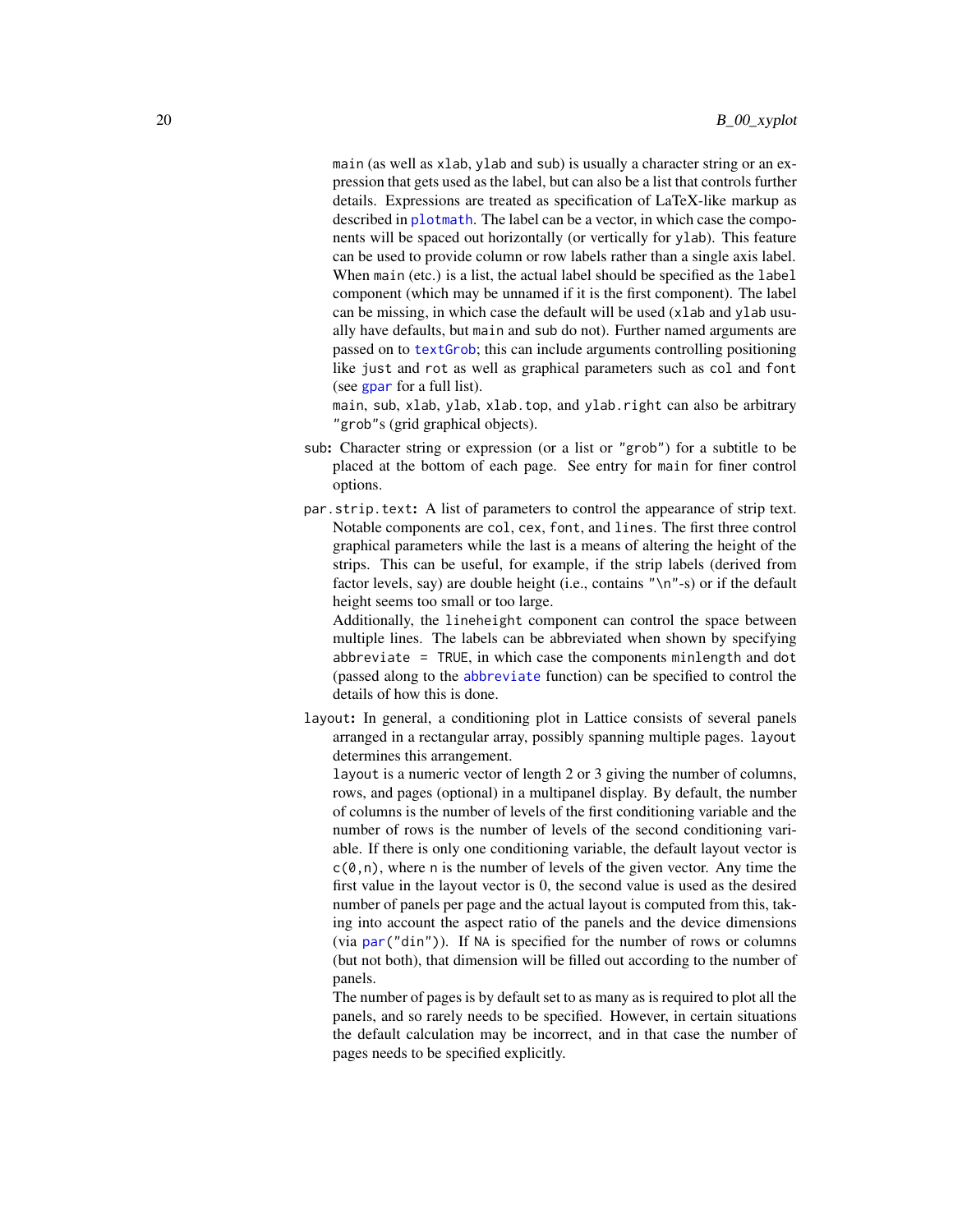- skip: A logical vector (default FALSE), replicated to be as long as the number of panels (spanning all pages). For elements that are TRUE, the corresponding panel position is skipped; i.e., nothing is plotted in that position. The panel that was supposed to be drawn there is now drawn in the next available panel position, and the positions of all the subsequent panels are bumped up accordingly. This may be useful for arranging plots in an informative manner.
- strip.left: strip.left can be used to draw strips on the left of each panel, which can be useful for wide short panels, as in time-series (or similar) plots. See the entry for strip for detailed usage.
- xlab.default, ylab.default: Fallback default for xlab and ylab when they are not specified. If NULL, the defaults are parsed from the Trellis formula. This is rarely useful for the end-user, but can be helpful when developing new Lattice functions.
- xscale.components, yscale.components: Functions that determine axis annotation for the x and y axes respectively. See documentation for [xscale.components.default](#page-131-1), the default values of these arguments, to learn more.
- axis: Function responsible for drawing axis annotation. See documentation for [axis.default](#page-131-1), the default value of this argument, to learn more.
- perm.cond: An integer vector, a permutation of 1:n, where n is the number of conditioning variables. By default, the order in which panels are drawn depends on the order of the conditioning variables specified in the formula. perm.cond can modify this order. If the trellis display is thought of as an ndimensional array, then during printing, its dimensions are permuted using perm.cond as the perm argument does in [aperm](#page-0-0).
- index.cond: Whereas perm.cond permutes the dimensions of the multidimensional array of panels, index.cond can be used to subset (or reorder) margins of that array. index.cond can be a list or a function, with behavior in each case described below.

The panel display order within each conditioning variable depends on the order of their levels. index.cond can be used to choose a 'subset' (in the R sense) of these levels, which is then used as the display order for that variable. If index.cond is a list, it has to be as long as the number of conditioning variables, and the i-th component has to be a valid indexing vector for  $levels(g_i)$ , where  $g_i$  is the i-th conditioning variable in the plot (note that these levels may not contain all levels of the original variable, depending on the effects of the subset and drop.unused.levels arguments). In particular, this indexing may repeat levels, or drop some altogether. The result of this indexing determines the order of panels within that conditioning variable. To keep the order of a particular variable unchanged, the corresponding component must be set to TRUE.

Note that the components of index.cond are interpreted in the order of the conditioning variables in the original call, and is not affected by perm.cond. Another possibility is to specify index.cond as a function. In this case, this function is called once for each panel, potentially with all arguments that are passed to the panel function for that panel. (More specifically, if this function has a ... argument, then all panel arguments are passed, otherwise, only named arguments that match are passed.) If there is only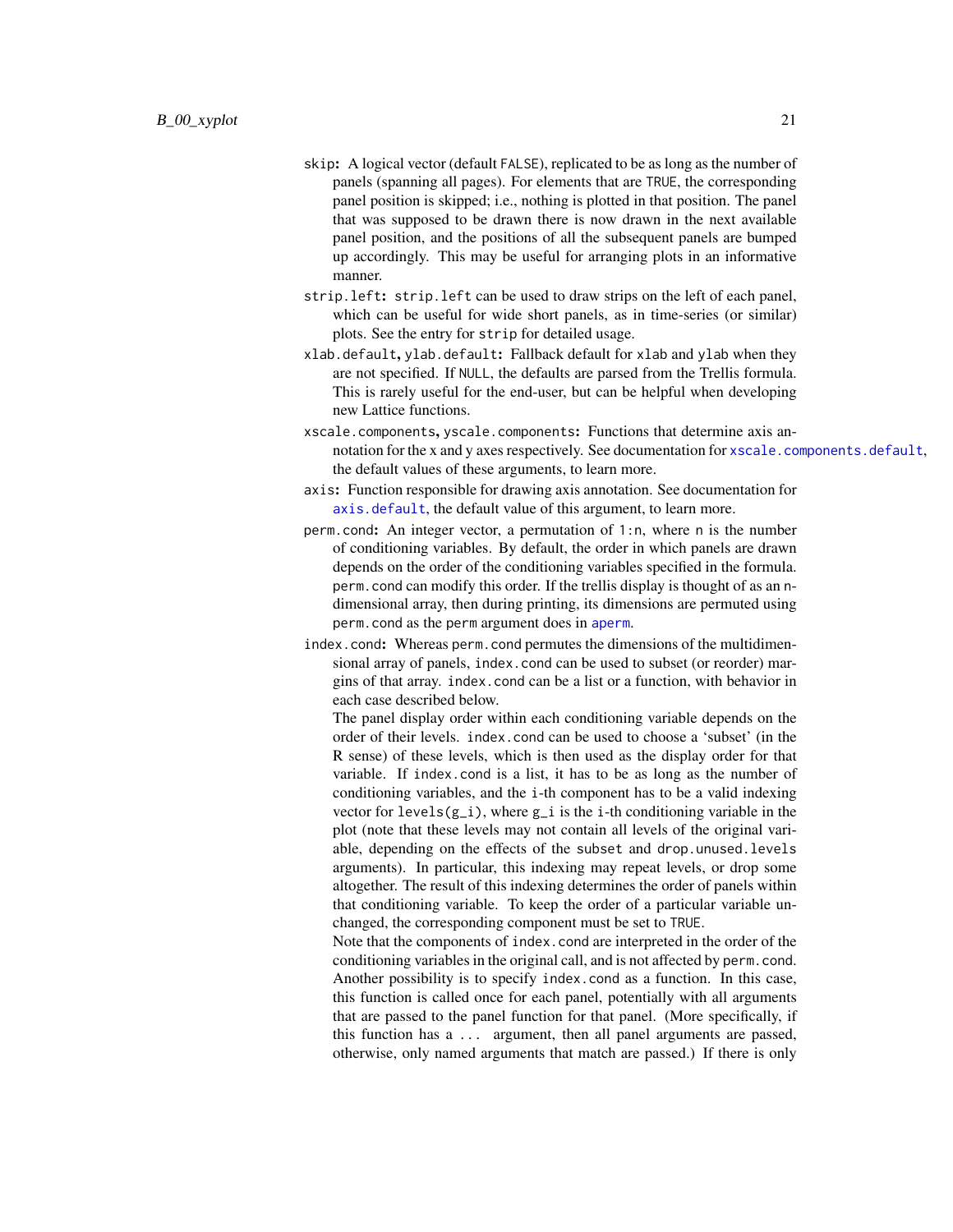one conditioning variable, the levels of that variable are then sorted so that these values are in ascending order. For multiple conditioning variables, the order for each variable is determined by first taking the average over all other conditioning variables.

Although they can be supplied in high-level function calls directly, it is more typical to use perm.cond and index.cond to update an existing "trellis" object, thus allowing it to be displayed in a different arrangement without re-calculating the data subsets that go into each panel. In the [update.trellis](#page-69-1) method, both can be set to NULL, which reverts these back to their defaults.

- par.settings: A list that could be supplied to [trellis.par.set](#page-59-1). When the resulting object is plotted, these options are applied temporarily for the duration of the plotting, after which the settings revert back to what they were before. This enables the user to attach some display settings to the trellis object itself rather than change the settings globally. See also the lattice.options argument described above for a similar treatment of non-graphical options.
- plot.args: A list containing possible arguments to [plot.trellis](#page-66-1), which will be used by the plot or print methods when drawing the object, unless overridden explicitly. This enables the user to attach such arguments to the trellis object itself. Partial matching is not performed.

# Details

The high-level functions documented here, as well as other high-level Lattice functions, are generic, with the formula method usually doing the most substantial work. The structure of the plot that is produced is mostly controlled by the formula (implicitly in the case of the non-formula methods). For each unique combination of the levels of the conditioning variables  $g_1$ ,  $g_2$ , ..., a separate "packet" is produced, consisting of the points  $(x, y)$  for the subset of the data defined by that combination. The display can be thought of as a three-dimensional array of panels, consisting of one two-dimensional matrix per page. The dimensions of this array are determined by the layout argument. If there are no conditioning variables, the plot produced consists of a single packet. Each packet usually corresponds to one panel, but this is not strictly necessary (see the entry for index.cond above).

The coordinate system used by **lattice** by default is like a graph, with the origin at the bottom left, with axes increasing to the right and top. In particular, panels are by default drawn starting from the bottom left corner, going right and then up, unless as.table = TRUE, in which case panels are drawn from the top left corner, going right and then down. It is possible to set a global preference for the table-like arrangement by changing the default to as.table=TRUE; this can be done by setting lattice.options(default.args = list(as.table = TRUE)). Default values can be set in this manner for the following arguments: as.table, aspect, between, page, main, sub, par.strip.text, layout, skip and strip. Note that these global defaults are sometimes overridden by individual functions.

The order of the panels depends on the order in which the conditioning variables are specified, with g1 varying fastest, followed by g2, and so on. Within a conditioning variable, the order depends on the order of the levels (which for factors is usually in alphabetical order). Both of these orders can be modified using the index.cond and perm.cond arguments, possibly using the [update](#page-0-0) (and other related) method(s).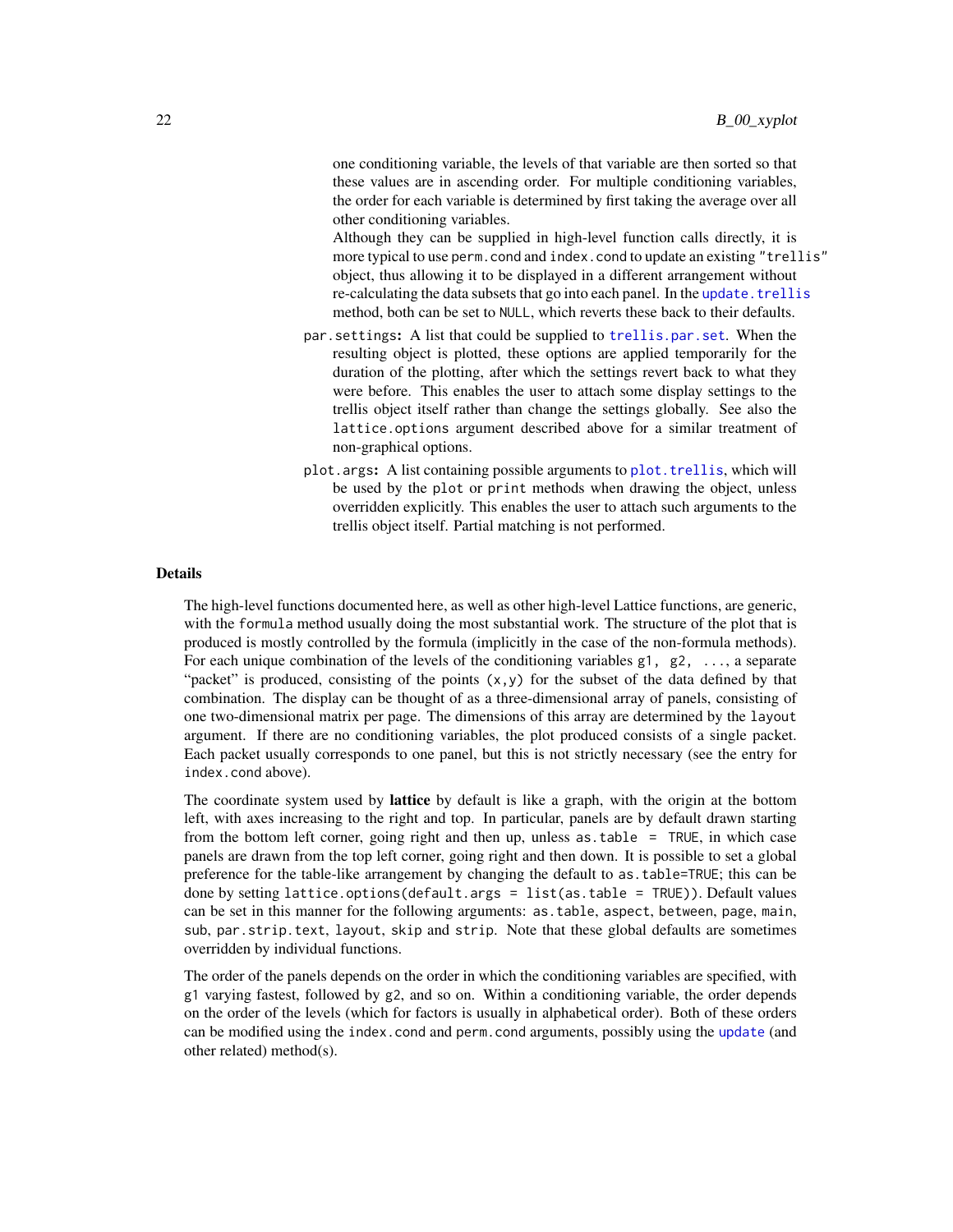#### Value

The high-level functions documented here, as well as other high-level Lattice functions, return an object of class "trellis". The [update](#page-0-0) method can be used to subsequently update components of the object, and the [print](#page-0-0) method (usually called by default) will plot it on an appropriate plotting device.

#### Note

Most of the arguments documented here are also applicable for the other high-level functions in the lattice package. These are not described in any detail elsewhere unless relevant, and this should be considered the canonical documentation for such arguments.

Any arguments passed to these functions and not recognized by them will be passed to the panel function. Most predefined panel functions have arguments that customize its output. These arguments are described only in the help pages for these panel functions, but can usually be supplied as arguments to the high-level plot.

# Author(s)

Deepayan Sarkar <Deepayan.Sarkar@R-project.org>

### References

Sarkar, Deepayan (2008) *Lattice: Multivariate Data Visualization with R*, Springer. [http://](http://lmdvr.r-forge.r-project.org/) [lmdvr.r-forge.r-project.org/](http://lmdvr.r-forge.r-project.org/)

# See Also

[Lattice](#page-2-1) for an overview of the package, as well as [barchart.table](#page-27-1), [print.trellis](#page-66-1), [shingle](#page-72-1), [banking](#page-135-1), [reshape](#page-0-0), [panel.xyplot](#page-110-1), [panel.bwplot](#page-91-1), [panel.barchart](#page-89-1), [panel.dotplot](#page-99-1), [panel.stripplot](#page-109-1), [panel.superpose](#page-124-1), [panel.loess](#page-119-1), [panel.average](#page-116-1), [strip.default](#page-79-1), [simpleKey](#page-78-1) [trellis.par.set](#page-59-1)

# Examples

```
require(stats)
## Tonga Trench Earthquakes
Depth <- equal.count(quakes$depth, number=8, overlap=.1)
xyplot(lat \sim long | Depth, data = quakes)
update(trellis.last.object(),
       strip = strip.custom(strip.names = TRUE, strip.levels = TRUE),
       par.strip.text = list(cex = 0.75),
       aspect = "iso")## Examples with data from `Visualizing Data' (Cleveland, 1993) obtained
## from http://cm.bell-labs.com/cm/ms/departments/sia/wsc/
EE <- equal.count(ethanol$E, number=9, overlap=1/4)
```
## Constructing panel functions on the fly; prepanel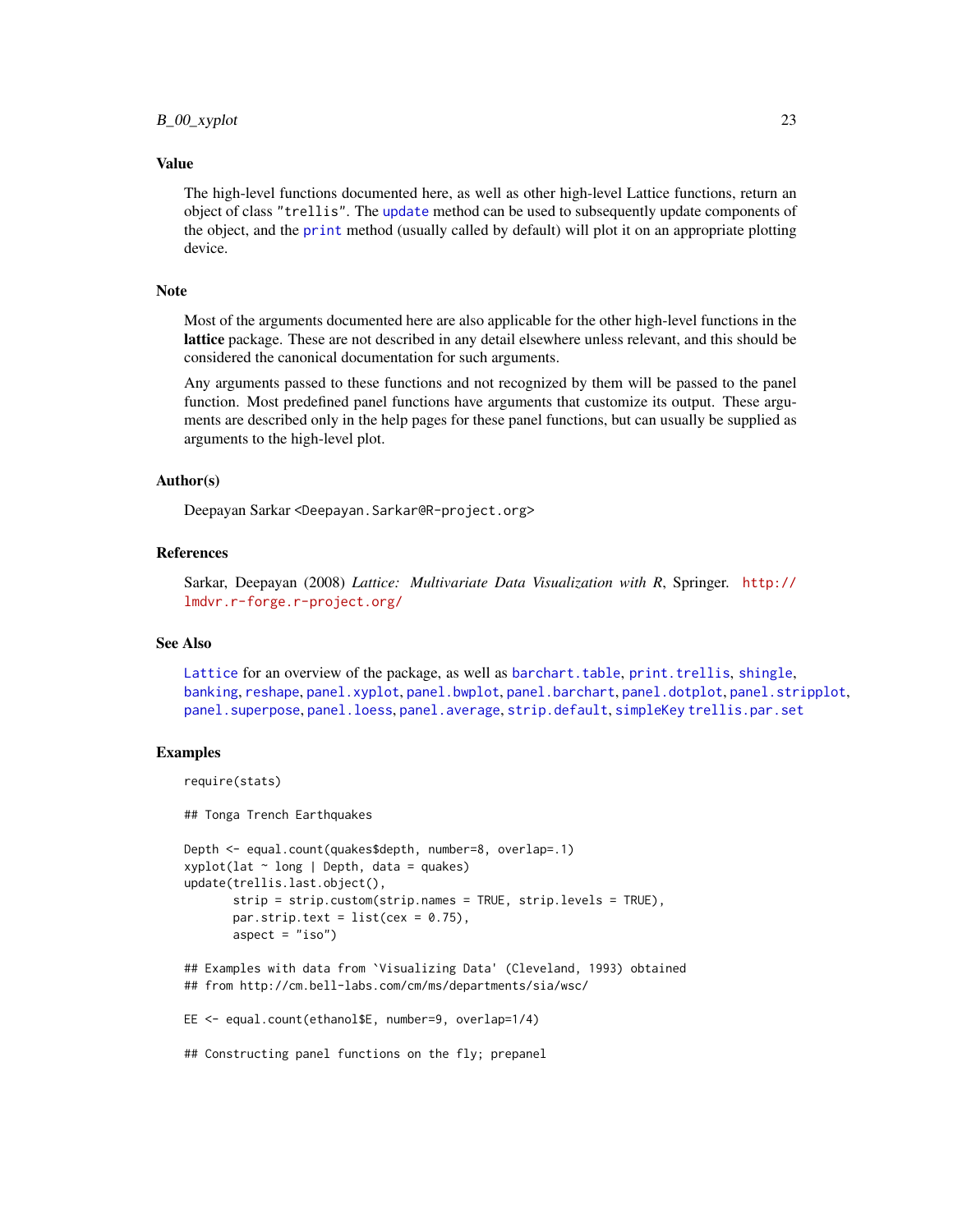```
xyplot(N0x < C | EE, data = ethanol,prepanel = function(x, y) prepanel.loess(x, y, span = 1),
      xlab = "Compression Ratio", ylab = "NOx (micrograms/J)",
      panel = function(x, y) {
          panel.grid(h = -1, v = 2)
          panel.xyplot(x, y)
          panel.loess(x, y, span=1)
      },
      aspect = "xy")
## Extended formula interface
xyplot(Sepal.Length + Sepal.Width ~ Petal.Length + Petal.Width | Species,
      data = iris, scales = "free", layout = c(2, 2),
      auto.key = list(x = .6, y = .7, corner = c(0, 0)))## user defined panel functions
states <- data.frame(state.x77,
                     state.name = dimnames(state.x77)[[1]],
                     state.region = state.region)
xyplot(Murder ~ Population | state.region, data = states,
      groups = state.name,
      panel = function(x, y, subscripts, groups) {
           ltext(x = x, y = y, labels = groups[subscripts], cex=1,fontfamily = "HersheySans")
      })
## Stacked bar chart
barchart(yield \sim variety | site, data = barley,
        groups = year, layout = c(1,6), stack = TRUE,
        auto.key = list(space = "right"),
        ylab = "Barley Yield (bushels/acre)",
        scales = list(x = list(root = 45)))bwplot(voice.part ~ height, data=singer, xlab="Height (inches)")
dotplot(variety \sim yield | year * site, data=barley)
## Grouped dot plot showing anomaly at Morris
dotplot(variety \sim yield | site, data = barley, groups = year,
        key = simpleKey(levels(barley$year), space = "right"),
        xlab = "Barley Yield (bushels/acre) ",
        aspect=0.5, layout = c(1,6), ylab=NULL)
stripplot(voice.part \sim jitter(height), data = singer, aspect = 1,
          jitter.data = TRUE, xlab = "Height (inches)")
## Interaction Plot
```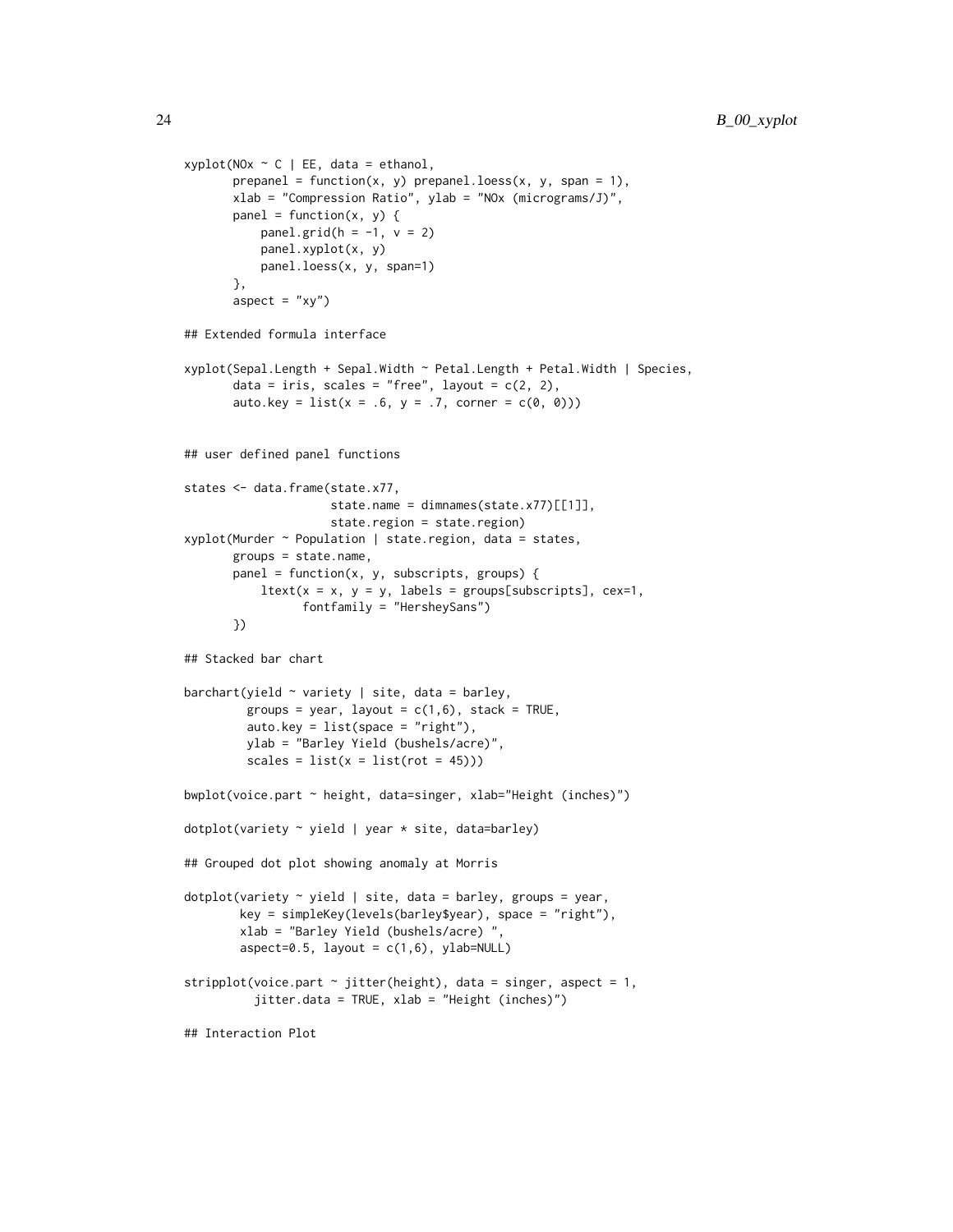```
xyplot(decrease ~ treatment, OrchardSprays, groups = rowpos,
      type = "a",auto.key =
      list(space = "right", points = FALSE, lines = TRUE))
## longer version with no x-ticks
## Not run:
bwplot(decrease ~ treatment, OrchardSprays, groups = rowpos,
      panel = "panel.superpose",
      panel.groups = "panel.linejoin",
      xlab = "treatment",
      key = list(lines = Rows(trellis.par.get("superpose.line"),
                  c(1:7, 1),
                  text = list(lab = as.character(unique(OrchardSprays$rowpos))),
                  columns = 4, title = "Row position"))
## End(Not run)
```
B\_01\_xyplot.ts *Time series plotting methods*

# Description

This function handles time series plotting, including cut-and-stack plots. Examples are given of superposing, juxtaposing and styling different time series.

#### Usage

```
## S3 method for class 'ts'
xyplot(x, data = NULL,screens = if (superpose) 1 else colnames(x),
       ...,
      superpose = FALSE,
      cut = FALSE,type = "l",
      col = NULL,lty = NULL,lwd = NULL,pch = NULL,cex = NULL,fill = NULL,auto.key = superpose,
      panel = if (superpose) "panel.superpose"
               else "panel.superpose.plain",
      par.settings = list(),
      layout = NULL, as.table = TRUE,
```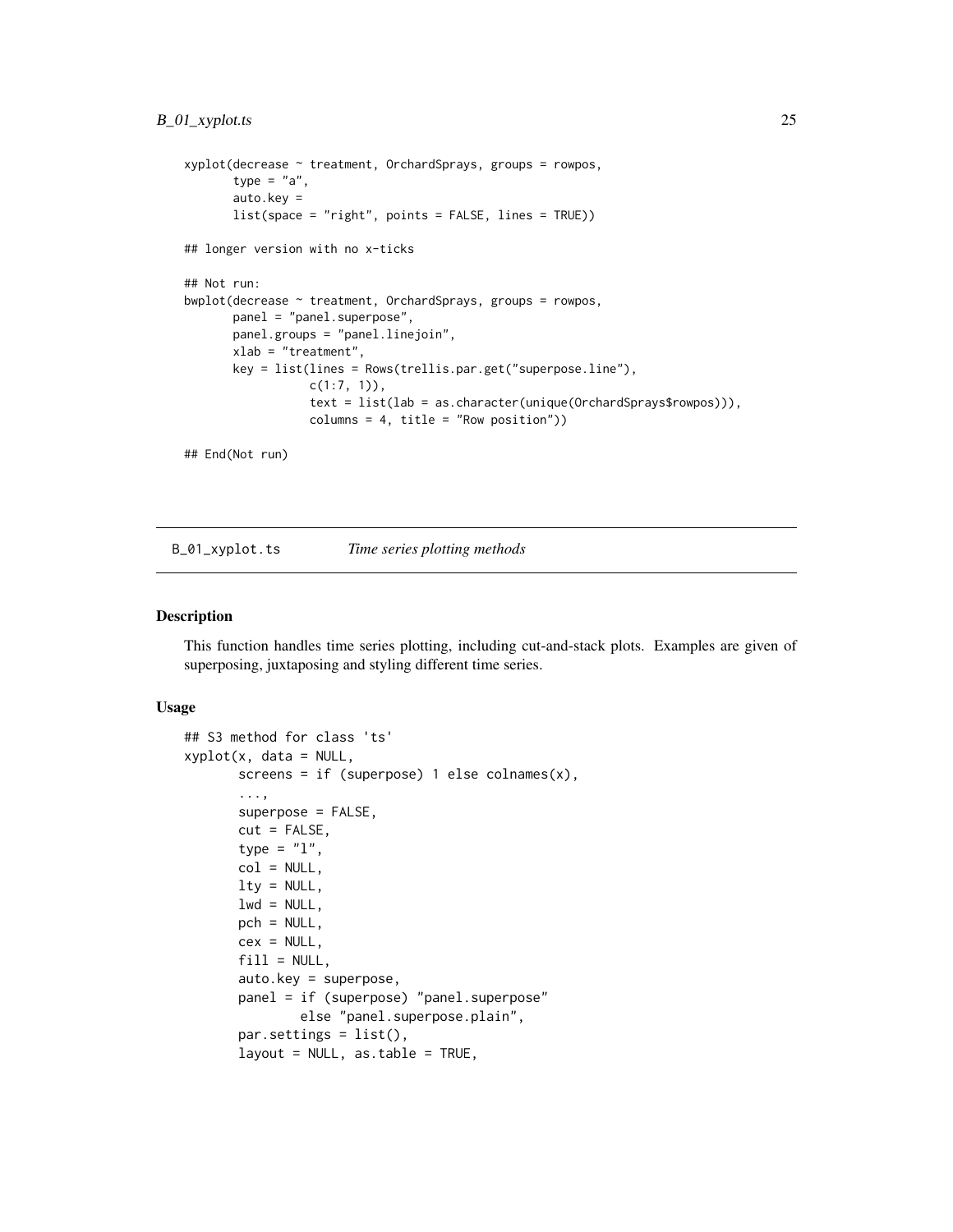```
xlab = "Time", ylab = NULL,
default.scales = list(y = list(relation =if (missing(cut)) "free" else "same")))
```
# Arguments

| х            | an object of class ts, which may be multi-variate, i.e. have a matrix structure<br>with multiple columns.                                                                                                                                                                              |
|--------------|----------------------------------------------------------------------------------------------------------------------------------------------------------------------------------------------------------------------------------------------------------------------------------------|
| data         | not used, and must be left as NULL.                                                                                                                                                                                                                                                    |
| .            | additional arguments passed to xyplot, which may pass them on to panel. xyplot.                                                                                                                                                                                                        |
| screens      | factor (or coerced to factor) whose levels specify which panel each series is to<br>be plotted in. screens = $c(1, 2, 1)$ would plot series 1, 2 and 3 in panels 1,<br>2 and 1. May also be a named list, see Details below.                                                           |
| superpose    | overlays all series in one panel (via screens = 1) and uses grouped style set-<br>tings (from trellis.par.get("superpose.line"), etc). Note that this is just<br>a convenience argument: its only action is to change the default values of other<br>arguments.                        |
| cut          | defines a cut-and-stack plot. cut can be a list of arguments to the function<br>equal.count, i.e. number (number of intervals to divide into) and overlap (the<br>fraction of overlap between cuts, default 0.5). If cut is numeric this is passed as<br>the number argument.          |
|              | cut = TRUE tries to choose an appropriate number of cuts (up to a maximum<br>of 6), using banking, and assuming a square plot region. This should have the<br>effect of minimising wasted space when aspect $=$ "xy".                                                                  |
|              | type, col, lty, lwd, pch, cex, fill                                                                                                                                                                                                                                                    |
|              | graphical arguments, which are processed and eventually passed to panel. xyplot.<br>These arguments can also be vectors or (named) lists, see Details for more in-<br>formation.                                                                                                       |
| auto.key     | a logical, or a list describing how to draw a key. See the auto. key entry in<br>xyplot. The default here is to draw lines, not points, and any specified style<br>arguments should show up automatically.                                                                             |
| panel        | the panel function. It is recommended to leave this alone, but one can pass a<br>panel.groups argument which is handled by panel.superpose for each series.                                                                                                                            |
| par.settings | style settings beyond the standard col, lty, lwd, etc; see trellis.par.set and<br>simpleTheme.                                                                                                                                                                                         |
| layout       | numeric vector of length 2 specifying number of columns and rows in the plot.<br>The default is to fill columns with up to 6 rows.                                                                                                                                                     |
| as.table     | to draw panels from top to bottom. The order is determined by the order of<br>columns in x.                                                                                                                                                                                            |
| xlab, ylab   | X axis and Y axis labels; see xyplot. Note in particular that ylab may be a<br>character vector, in which case the labels are spaced out equally, to correspond to<br>the panels; but <i>NOTE</i> in this case the vector should be reversed OR the argument<br>as.table set to FALSE. |
|              | default.scales scales specification. The default is set to have "free" Y axis scales un-<br>less cut is given. Note, users should pass the scales argument rather than<br>default.scales.                                                                                              |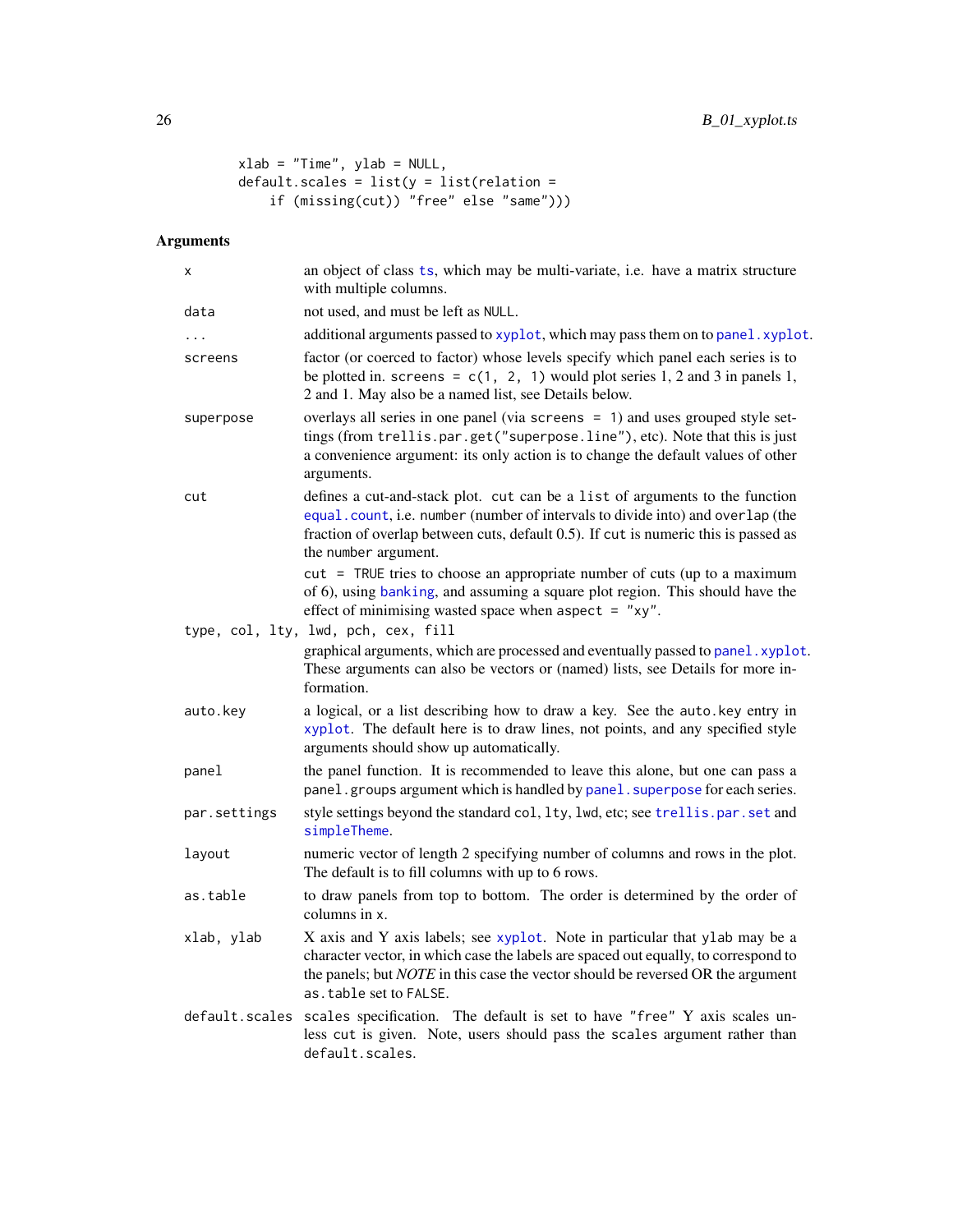# $B_01_x$ yplot.ts 27

# Details

The handling of several graphical parameters is more flexible for multivariate series. These parameters can be vectors of the same length as the number of series plotted or are recycled if shorter. They can also be (partially) named list, e.g.,  $list(A = c(1,2), c(3,4))$  in which  $c(3, 4)$  is the default value and  $c(1, 2)$  the value only for series A. The screens argument can be specified in a similar way.

Some examples are given below.

# Value

An object of class "trellis". The [update](#page-0-0) method can be used to update components of the object and the [print](#page-0-0) method (usually called by default) will plot it on an appropriate plotting device.

# Author(s)

Gabor Grothendieck, Achim Zeileis, Deepayan Sarkar and Felix Andrews <felix@nfrac.org>.

The first two authors developed xyplot.ts in their zoo package, including the screens approach. The third author developed a different xyplot. ts for cut-and-stack plots in the **latticeExtra** package. The final author fused these together.

# References

Sarkar, Deepayan (2008) *Lattice: Multivariate Data Visualization with R*, Springer. [http://](http://lmdvr.r-forge.r-project.org/) [lmdvr.r-forge.r-project.org/](http://lmdvr.r-forge.r-project.org/) (cut-and-stack plots)

#### See Also

[xyplot](#page-5-1), [panel.xyplot](#page-110-1), [plot.ts](#page-0-0), [ts](#page-0-0), [xyplot.zoo](#page-0-0) in the zoo package.

# Examples

```
xyplot(ts(c(1:10,10:1)))
### Figure 14.1 from Sarkar (2008)
xyplot(sunspot.year, aspect = "xy",
       strip = FALSE, strip.left = TRUE,
       cut = list(number = 4, overlap = 0.05)### A multivariate example; first juxtaposed, then superposed
xyplot(EuStockMarkets, scales = list(y = "same"))xyplot(EuStockMarkets, superpose = TRUE, aspect = "xy", lwd = 2,
    type = c("1", "g"), ylim = c(\emptyset, max(EuStockMarkets)))### Examples using screens (these two are identical)
xyplot(EuStockMarkets, screens = c(rep("Continental", 3), "UK"))
xyplot(EuStockMarkets, screens = list(FTSE = "UK", "Continental"))
### Automatic group styles
xyplot(EuStockMarkets, screens = list(FTSE = "UK", "Continental"),
    superpose = TRUE)
```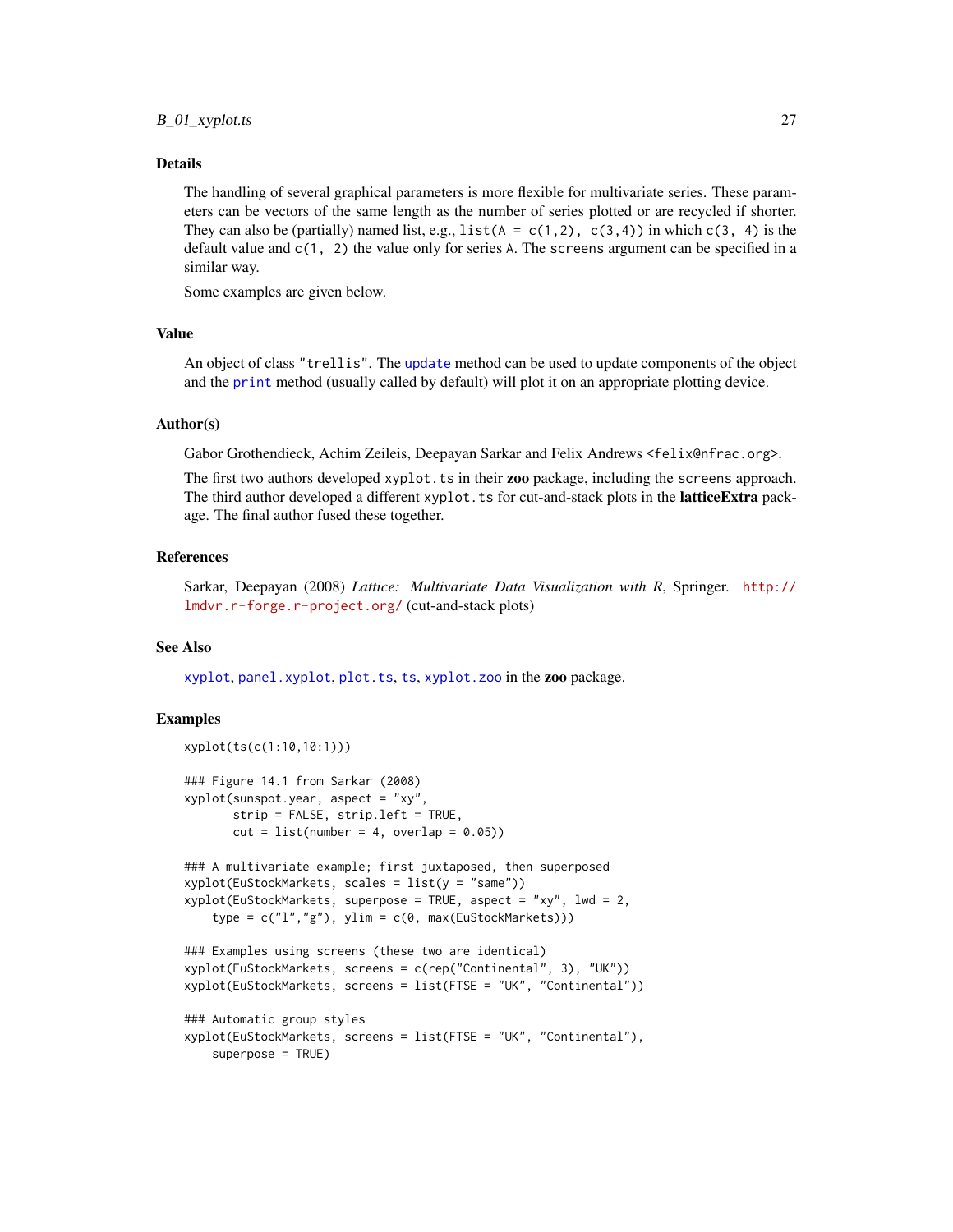```
xyplot(EuStockMarkets, screens = list(FTSE = "UK", "Continental"),
    superpose = TRUE, xlim = extendrange(1996:1998),
    par.settings = standard.theme(color = FALSE))
### Specifying styles for series by name
xyplot(EuStockMarkets, screens = list(FTSE = "UK", "Continental"),
    col = list(DAX = "red", FISE = "blue", "black"), auto-key = TRUE)xyplot(EuStockMarkets, screens = list(FTSE = "UK", "Continental"),
    col = list(DAX = "red"), Ity = list(SMI = 2), lw = 1:2,auto.key = TRUE)
### Example with simpler data, few data points
set.seed(1)
z \leq ts \text{(cbind)}(a = 1:5, b = 11:15, c = 21:25) + r \text{norm}(5)xyplot(z, screens = 1)
xyplot(z, screens = list(a = "primary (a)", "other (b & c)"),type = list(a = c("p", "h"), b = c("p", "s"), "o"),
  pch = list(a = 2, c = 3), auto.key = list(type = "o"))
```
B\_02\_barchart.table *table methods for barchart and dotplot*

# <span id="page-27-1"></span>Description

Contingency tables are often displayed using bar charts and dot plots. These methods operate directly on tables, bypassing the need to convert them to data frames for use with the formula interface. Matrices and arrays are also supported, by coercing them to tables.

#### Usage

```
## S3 method for class 'table'
barct(x, data, groups = TRUE,origin = 0, stack = TRUE, ..., horizontal = TRUE)
## S3 method for class 'array'
barchart(x, data, ...)
## S3 method for class 'matrix'
barchart(x, data, ...)
## S3 method for class 'table'
dot(x, data, groups = TRUE, ..., horizontal = TRUE)## S3 method for class 'array'
dotplot(x, data, ...)
## S3 method for class 'matrix'
dotplot(x, data, ...)
```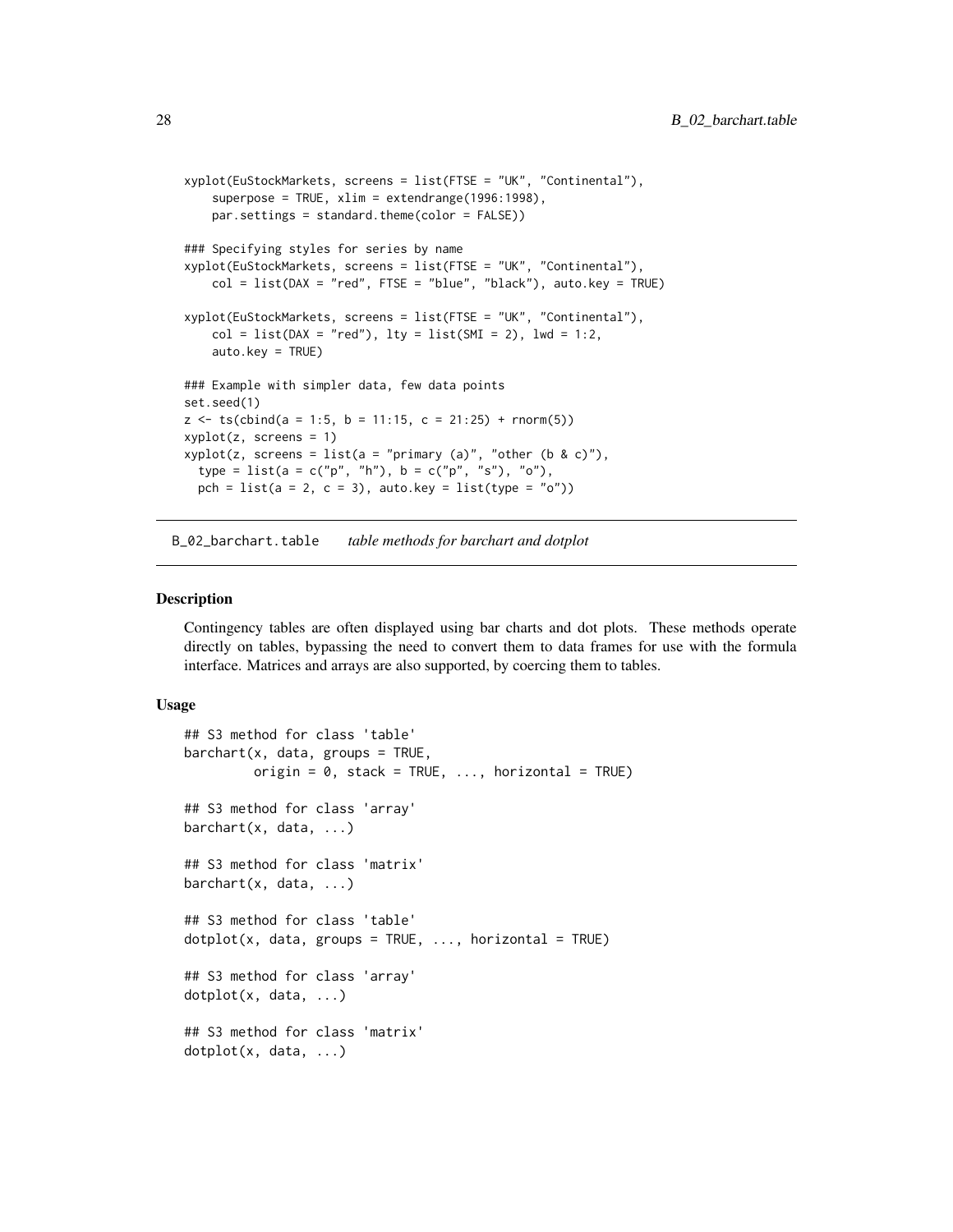# <span id="page-28-0"></span>B\_03\_histogram 29

#### **Arguments**

| X             | A table, array or matrix object.                                                                                               |
|---------------|--------------------------------------------------------------------------------------------------------------------------------|
| data          | Should not be specified. If specified, will be ignored with a warning.                                                         |
| groups        | A logical flag, indicating whether to use the last dimension as a grouping vari-<br>able in the display.                       |
| origin, stack | Arguments to panel barchart. The defaults for the table method are differ-<br>ent.                                             |
| horizontal    | Logical flag, indicating whether the plot should be horizontal (with the categor-<br>ical variable on the y-axis) or vertical. |
| $\cdots$      | Other arguments, passed to the underlying formula method.                                                                      |

# Details

The first dimension is used as the variable on the categorical axis. The last dimension is optionally used as a grouping variable (to produce stacked barcharts by default). All other dimensions are used as conditioning variables. The order of these variables cannot be altered (except by permuting the original argument beforehand using [t](#page-0-0) or [aperm](#page-0-0)). For more flexibility, use the formula method after converting the table to a data frame using the relevant as .data.frame method.

# Value

An object of class "trellis". The [update](#page-0-0) method can be used to update components of the object and the [print](#page-0-0) method (usually called by default) will plot it on an appropriate plotting device.

### Author(s)

Deepayan Sarkar <Deepayan.Sarkar@R-project.org>

# See Also

[barchart](#page-5-1), [t](#page-0-0), [aperm](#page-0-0), [table](#page-0-0), [panel.barchart](#page-89-1), [Lattice](#page-2-1)

# Examples

```
barchart(Titanic, scales = list(x = "free"),auto.key = list(title = "Survived"))
```
B\_03\_histogram *Histograms and Kernel Density Plots*

# <span id="page-28-1"></span>Description

Draw Histograms and Kernel Density Plots, possibly conditioned on other variables.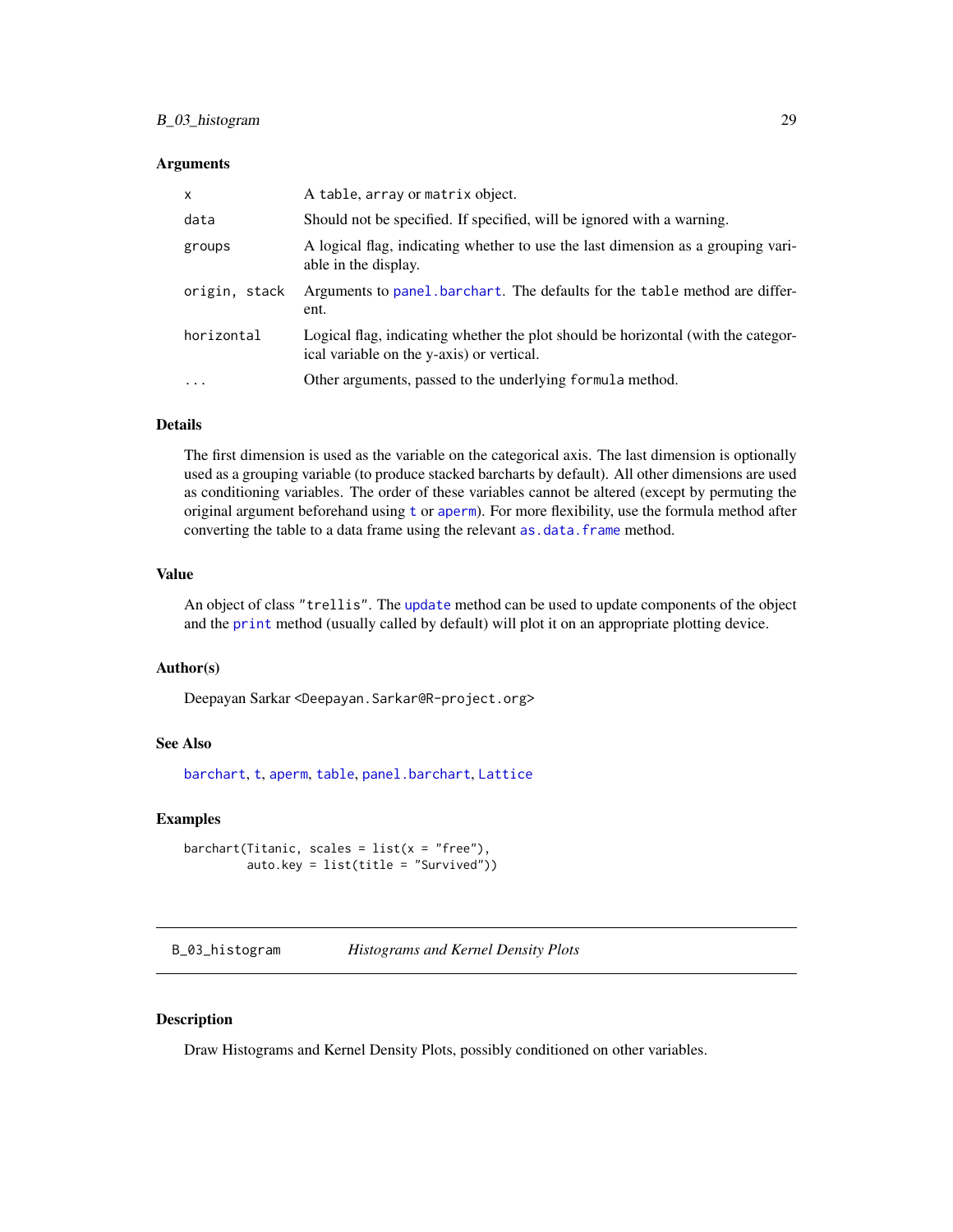# Usage

```
histogram(x, data, ...)
densityplot(x, data, ...)
## S3 method for class 'formula'
histogram(x,
          data,
          allow.multiple, outer = TRUE,
          auto.key = FALSE,
          aspect = "fill",panel = lattice.getOption("panel.histogram"),
          prepanel, scales, strip, groups,
          xlab, xlim, ylab, ylim,
          type = c("percent", "count", "density"),
          nint = if (is.factor(x)) nlevels(x)else round(log2(length(x)) + 1),
          endpoints = ext{extends.inints(range(as.numeric(x))},
                          finite = TRUE), prop = 0.04),
          breaks,
          equal.widths = TRUE,
          drop.unused.levels =
              lattice.getOption("drop.unused.levels"),
          ...,
          lattice.options = NULL,
          default.scales = list(),
          default.prepanel =
              lattice.getOption("prepanel.default.histogram"),
          subscripts,
          subset)
## S3 method for class 'numeric'
histogram(x, data = NULL, xlab, ...)## S3 method for class 'factor'
histogram(x, data = NULL, xlab, ...)## S3 method for class 'formula'
densityplot(x,
            data,
            allow.multiple = is.null(groups) || outer,
            outer = !is.null(grough),
            auto.key = FALSE,
            aspect = "fill",panel = lattice.getOption("panel.densityplot"),
            prepanel, scales, strip, groups, weights,
            xlab, xlim, ylab, ylim,
            bw, adjust, kernel, window, width, give.Rkern,
            n = 50, from, to, cut, na.rm,
            drop.unused.levels =
                lattice.getOption("drop.unused.levels"),
```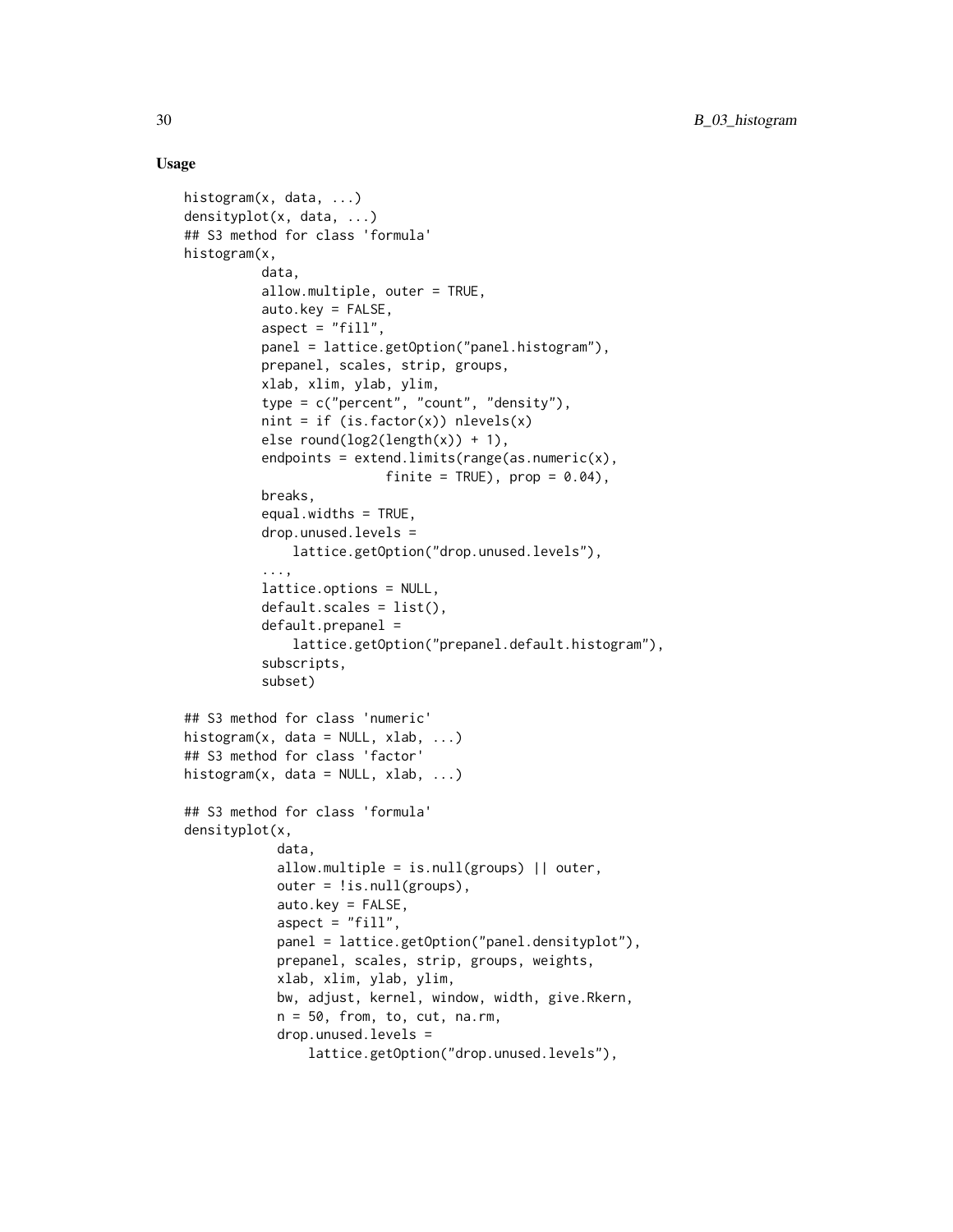```
...,
            lattice.options = NULL,
            default.scales = list(),
            default.prepanel =
                lattice.getOption("prepanel.default.densityplot"),
            subscripts,
            subset)
## S3 method for class 'numeric'
densityplot(x, data = NULL, xlab, ...)
```
do.breaks(endpoints, nint)

# Arguments

| X         | The object on which method dispatch is carried out.                                                                                                                                                                                                                                                                                                                                                            |
|-----------|----------------------------------------------------------------------------------------------------------------------------------------------------------------------------------------------------------------------------------------------------------------------------------------------------------------------------------------------------------------------------------------------------------------|
|           | For the formula method, x can be a formula of the form $\sim x$   g1 $\star$ g2 $\star$<br>indicating that histograms or kernel density estimates of the x variable should<br>be produced conditioned on the levels of the (optional) variables $g1, g2, \ldots$ x<br>should be numeric (or possibly a factor in the case of histogram), and each of<br>$g1, g2, \ldots$ should be either factors or shingles. |
|           | As a special case, the right hand side of the formula can contain more than one<br>term separated by '+' signs (e.g., $\sim x1 +$<br>$x2$   g1 $*$ g2). What happens in<br>this case is described in the documentation for xyplot. Note that in either form,<br>all the terms in the formula must have the same length after evaluation.                                                                       |
|           | For the numeric and factor methods, $x$ is the variable whose histogram or<br>Kernel density estimate is drawn. Conditioning is not allowed in these cases.                                                                                                                                                                                                                                                    |
| data      | For the formula method, an optional data source (usually a data frame) in which<br>variables are to be evaluated (see xyplot for details). data should not be speci-<br>fied for the other methods, and is ignored with a warning if it is.                                                                                                                                                                    |
| type      | A character string indicating the type of histogram that is to be drawn. "percent"<br>and "count" give relative frequency and frequency histograms respectively, and<br>can be misleading when breakpoints are not equally spaced. "density" pro-<br>duces a density histogram.                                                                                                                                |
|           | type defaults to "density" when the breakpoints are unequally spaced, and<br>when breaks is NULL or a function, and to "percent" otherwise.                                                                                                                                                                                                                                                                    |
| nint      | An integer specifying the number of histogram bins, applicable only when breaks<br>is unspecified or NULL in the call. Ignored when the variable being plotted is a<br>factor.                                                                                                                                                                                                                                 |
| endpoints | A numeric vector of length 2 indicating the range of x-values that is to be cov-<br>ered by the histogram. This applies only when breaks is unspecified and the<br>variable being plotted is not a factor. In do breaks, this specifies the interval<br>that is to be divided up.                                                                                                                              |
| breaks    | Usually a numeric vector of length (number of bins $+1$ ) defining the breakpoints<br>of the bins. Note that when breakpoints are not equally spaced, the only value<br>of type that makes sense is density.                                                                                                                                                                                                   |
|           | When breaks is unspecified, the value of lattice.getOption("histogram.breaks")<br>is first checked. If this value is NULL, then the default is to use                                                                                                                                                                                                                                                          |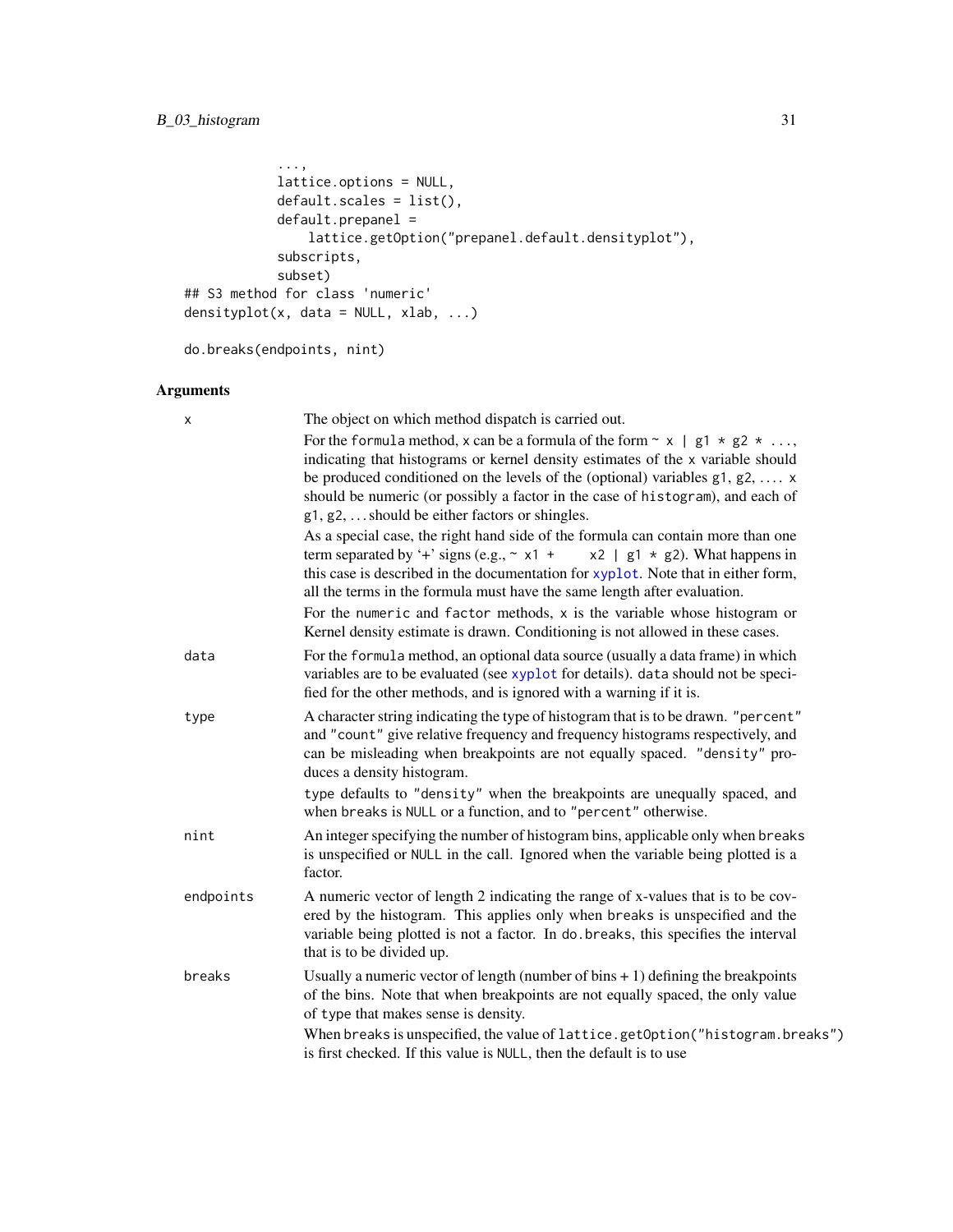```
breaks = seq\_len(1 + nlevels(x)) - 0.5
```
when x is a factor, and

breaks = do.breaks(endpoints, nint)

otherwise. Breakpoints calculated in such a manner are used in all panels. If the retrieved value is not NULL, or if breaks is explicitly specified, it affects the display in each panel independently. Valid values are those accepted as the breaks argument in [hist](#page-0-0). In particular, this allows specification of breaks as an integer giving the number of bins (similar to nint), as a character string denoting a method, or as a function.

When specified explicitly, a special value of breaks is NULL, in which case the number of bins is determined by nint and then breakpoints are chosen according to the value of equal.widths.

equal.widths A logical flag, relevant only when breaks=NULL. If TRUE, equally spaced bins will be selected, otherwise, approximately equal area bins will be selected (typically producing unequally spaced breakpoints).

n Integer, giving the number of points at which the kernel density is to be evaluated. Passed on as an argument to [density](#page-0-0).

panel A function, called once for each panel, that uses the packet (subset of panel variables) corresponding to the panel to create a display. The default panel functions [panel.histogram](#page-100-1) and [panel.densityplot](#page-98-1) are documented separately, and have arguments that can be used to customize its output in various ways. Such arguments can usually be directly supplied to the high-level function.

allow.multiple, outer

|                            | See xyplot.                                                                                                                                 |  |  |  |  |
|----------------------------|---------------------------------------------------------------------------------------------------------------------------------------------|--|--|--|--|
| auto.key                   | See xyplot.                                                                                                                                 |  |  |  |  |
| aspect                     | See xyplot.                                                                                                                                 |  |  |  |  |
| prepanel                   | See xyplot.                                                                                                                                 |  |  |  |  |
| scales                     | See xyplot.                                                                                                                                 |  |  |  |  |
| strip                      | See xyplot.                                                                                                                                 |  |  |  |  |
| groups                     | See xyplot. Note that the default panel function for histogram does not support<br>grouped displays, whereas the one for density plot does. |  |  |  |  |
| xlab, ylab                 | See xyplot.                                                                                                                                 |  |  |  |  |
| xlim, ylim                 | See xyplot.                                                                                                                                 |  |  |  |  |
| drop.unused.levels         |                                                                                                                                             |  |  |  |  |
|                            | See xyplot.                                                                                                                                 |  |  |  |  |
| lattice.options            |                                                                                                                                             |  |  |  |  |
|                            | See xyplot.                                                                                                                                 |  |  |  |  |
| default.scales See xyplot. |                                                                                                                                             |  |  |  |  |
|                            |                                                                                                                                             |  |  |  |  |

subscripts See [xyplot](#page-5-1). subset See [xyplot](#page-5-1).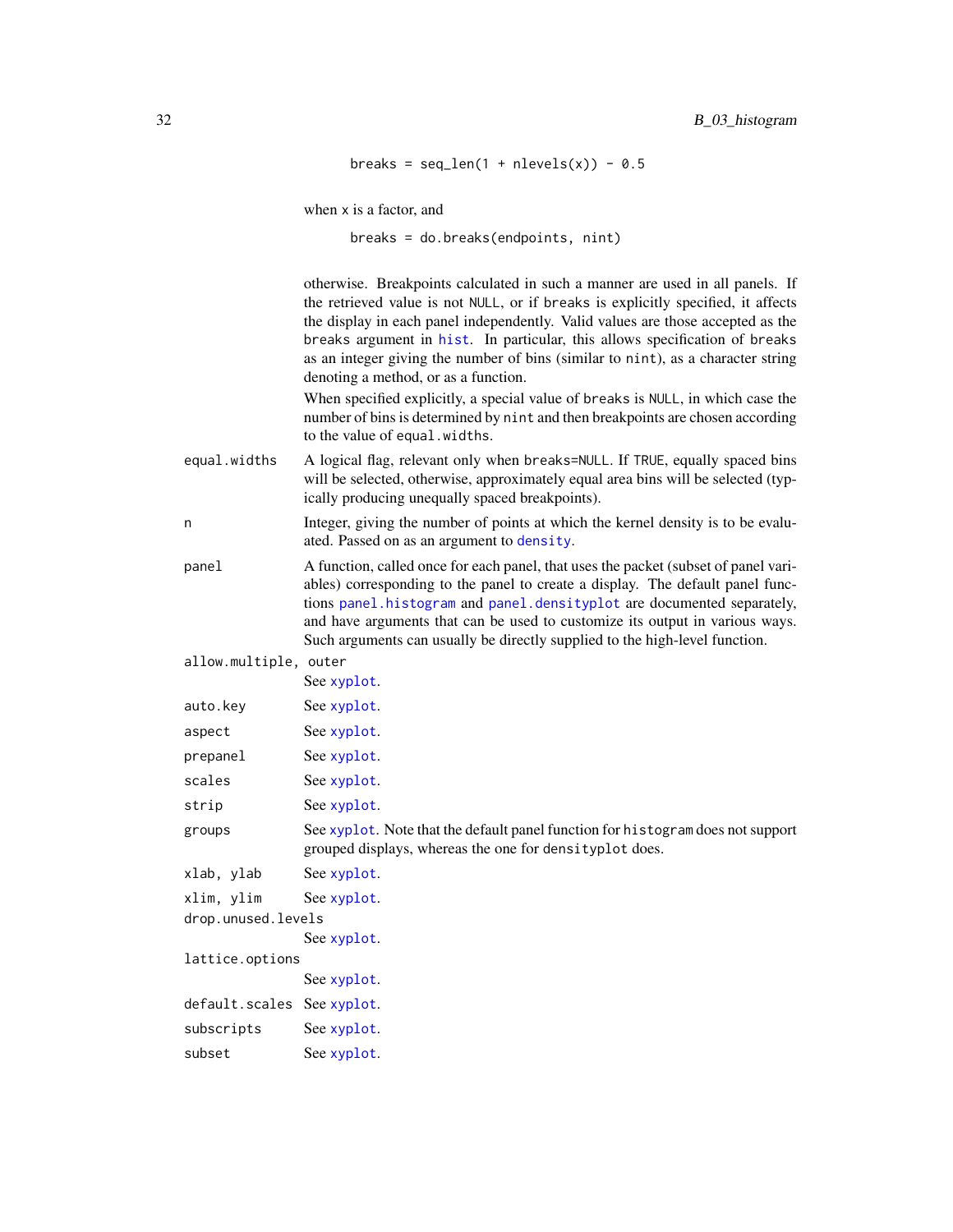| default.prepanel  |                                                                                                                                                                                                                                                                                      |  |  |  |  |  |
|-------------------|--------------------------------------------------------------------------------------------------------------------------------------------------------------------------------------------------------------------------------------------------------------------------------------|--|--|--|--|--|
|                   | Fallback prepanel function. See xyplot.                                                                                                                                                                                                                                              |  |  |  |  |  |
| weights           | numeric vector of weights for the density calculations, evaluated in the non-<br>standard manner used for groups and terms in the formula, if any. If this is<br>specified, it is subsetted using subscripts inside the panel function to match it<br>to the corresponding x values. |  |  |  |  |  |
|                   | At the time of writing, weights do not work in conjunction with an extended<br>formula specification (this is not too hard to fix, so just bug the maintainer if you<br>need this feature).                                                                                          |  |  |  |  |  |
| bw, adjust, width |                                                                                                                                                                                                                                                                                      |  |  |  |  |  |
|                   | Arguments controlling bandwidth. Passed on as arguments to density.                                                                                                                                                                                                                  |  |  |  |  |  |
|                   | kernel, window The choice of kernel. Passed on as arguments to density.                                                                                                                                                                                                              |  |  |  |  |  |
| give.Rkern        | Logical flag, passed on as argument to density. This argument is made avail-<br>able only for ease of implementation, and will produce an error if TRUE.                                                                                                                             |  |  |  |  |  |
| from, to, cut     | Controls range over which density is evaluated. Passed on as arguments to<br>density.                                                                                                                                                                                                |  |  |  |  |  |
| $na$ . $rm$       | Logical flag specifying whether NA values should be ignored. Passed on as ar-<br>gument to density, but unlike in density, the default is TRUE.                                                                                                                                      |  |  |  |  |  |
| .                 | Further arguments. See corresponding entry in xyplot for non-trivial details.                                                                                                                                                                                                        |  |  |  |  |  |

# Details

histogram draws Conditional Histograms, and densityplot draws Conditional Kernel Density Plots. The default panel function uses the [density](#page-0-0) function to compute the density estimate, and all arguments accepted by density can be specified in the call to densityplot to control the output. See documentation of density for details. Note that the default value of the argument n of density is changed to 50.

These and all other high level Trellis functions have several arguments in common. These are extensively documented only in the help page for xyplot, which should be consulted to learn more detailed usage.

do.breaks is an utility function that calculates breakpoints given an interval and the number of pieces to break it into.

# Value

An object of class "trellis". The [update](#page-0-0) method can be used to update components of the object and the [print](#page-0-0) method (usually called by default) will plot it on an appropriate plotting device.

#### **Note**

The form of the arguments accepted by the default panel function panel.histogram is different from that in S-PLUS. Whereas S-PLUS calculates the heights inside histogram and passes only the breakpoints and the heights to the panel function, **lattice** simply passes along the original variable x along with the breakpoints. This approach is more flexible; see the example below with an estimated density superimposed over the histogram.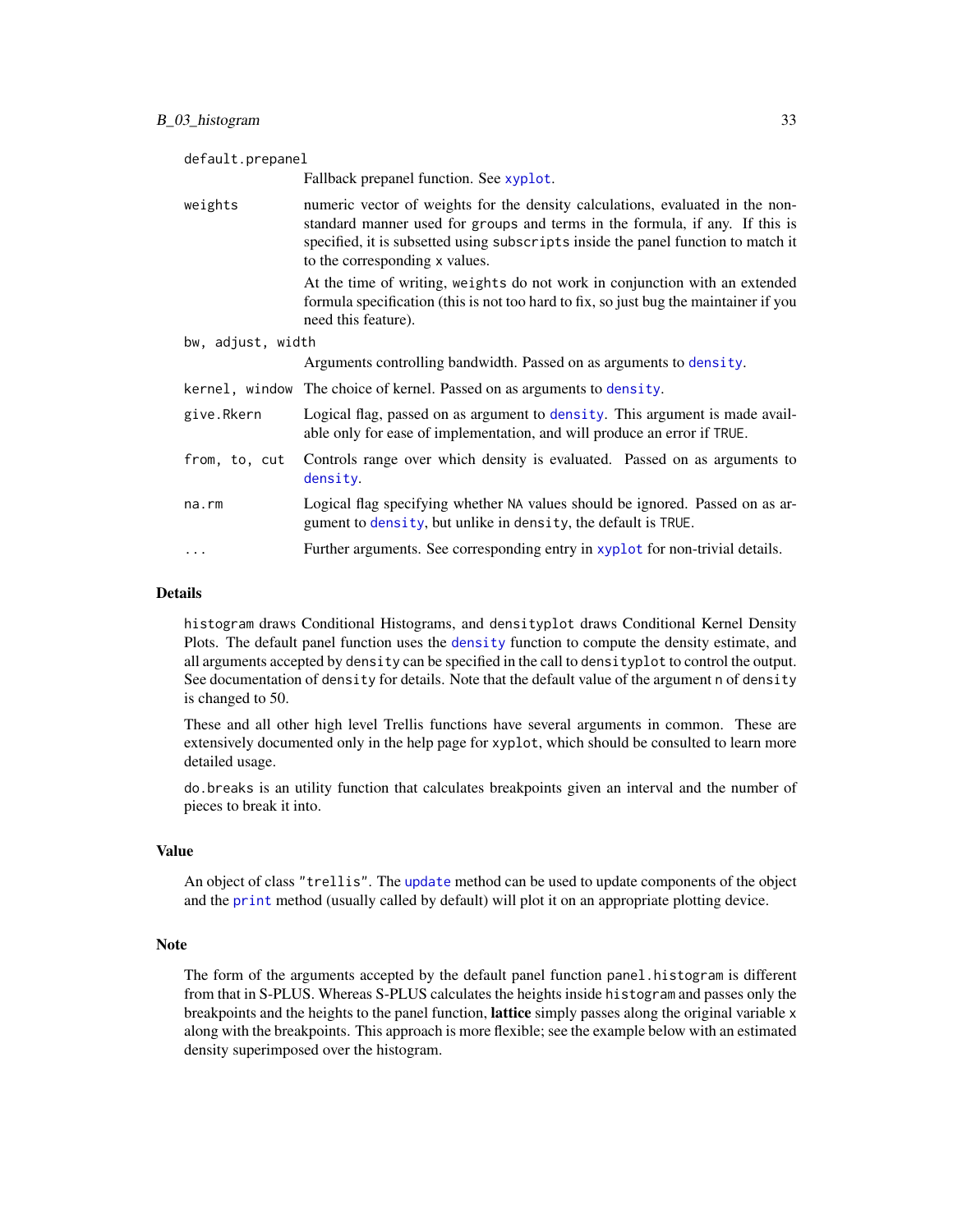# <span id="page-33-0"></span>Author(s)

Deepayan Sarkar <Deepayan.Sarkar@R-project.org>

# References

Sarkar, Deepayan (2008) *Lattice: Multivariate Data Visualization with R*, Springer. [http://](http://lmdvr.r-forge.r-project.org/) [lmdvr.r-forge.r-project.org/](http://lmdvr.r-forge.r-project.org/)

# See Also

[xyplot](#page-5-1), [panel.histogram](#page-100-1), [density](#page-0-0), [panel.densityplot](#page-98-1), [panel.mathdensity](#page-116-1), [Lattice](#page-2-1)

#### Examples

```
require(stats)
histogram(\sim height | voice.part, data = singer, nint = 17,
          endpoints = c(59.5, 76.5), layout = c(2,4), aspect = 1,
          xlab = "Height (inches)")
histogram( ~ height | voice.part, data = singer,
         xlab = "Height (inches)", type = "density",
          panel = function(x, \ldots) {
              panel.histogram(x, ...)
              panel.mathdensity(dmath = dnorm, col = "black",
                                args = list(mean=mean(x), sd=sd(x)))} )
densityplot(\sim height | voice.part, data = singer, layout = c(2, 4),
            xlab = "Height (inches)", bw = 5)
```

```
B_04_qqmath Q-Q Plot with Theoretical Distribution
```
# <span id="page-33-1"></span>Description

Draw quantile-Quantile plots of a sample against a theoretical distribution, possibly conditioned on other variables.

#### Usage

```
qqmath(x, data, ...)
## S3 method for class 'formula'
qqmath(x,
      data,
       allow.multiple = is.null(groups) || outer,
       outer = !is.null(groups),
      distribution = qnorm,
```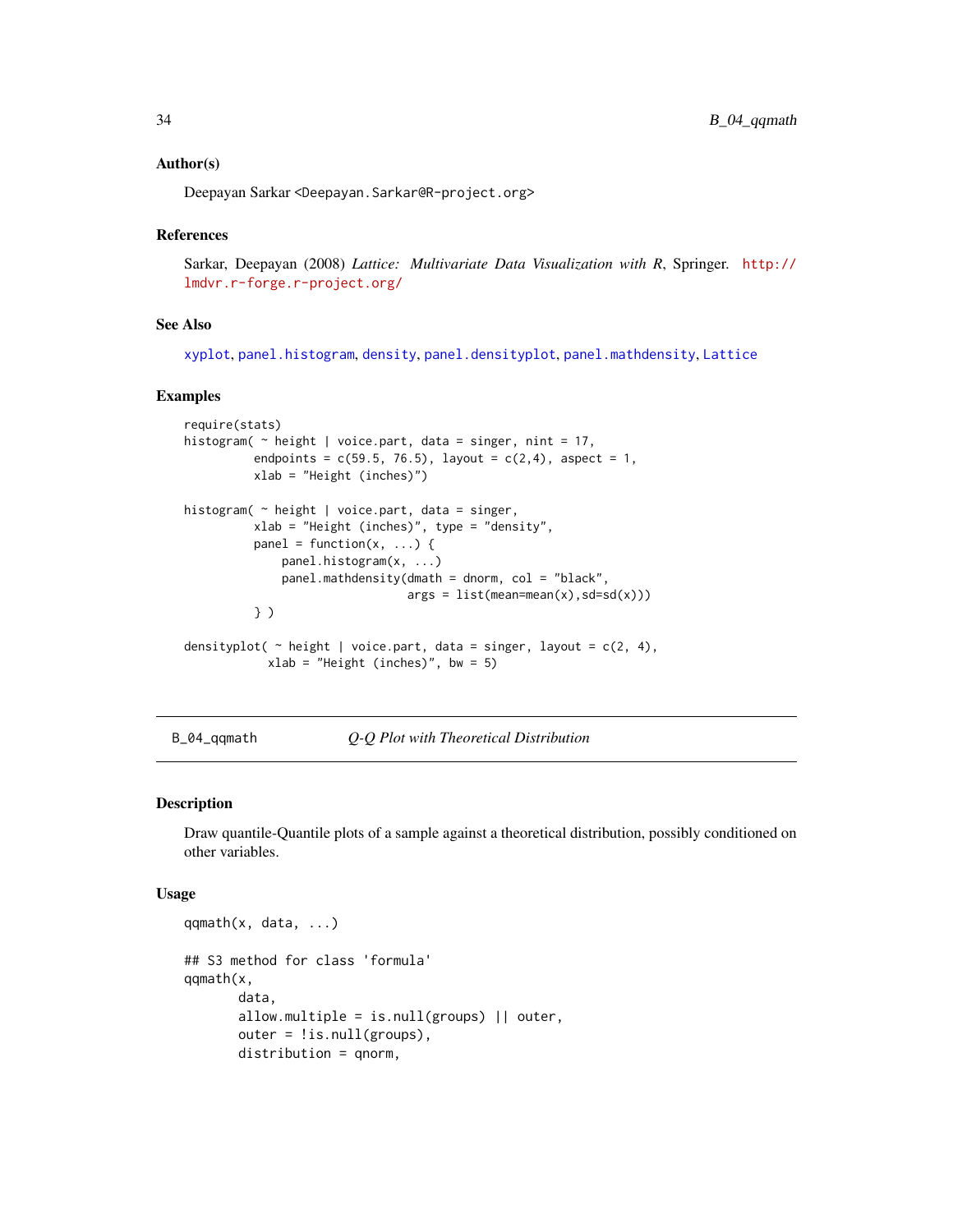```
f.value = NULL,
      auto.key = FALSE,
      aspect = "fill",panel = lattice.getOption("panel.qqmath"),
      prepanel = NULL,
      scales, strip, groups,
      xlab, xlim, ylab, ylim,
      drop.unused.levels = lattice.getOption("drop.unused.levels"),
       ...,
      lattice.options = NULL,
      default.scales = list(),
      default.prepanel = lattice.getOption("prepanel.default.qqmath"),
      subscripts,
      subset)
## S3 method for class 'numeric'
qqmath(t, data = NULL, ylab, ...)
```
# Arguments

| X            | The object on which method dispatch is carried out.                                                                                                                                                                                                                                                                                                                                                                                                                                                                                                                      |
|--------------|--------------------------------------------------------------------------------------------------------------------------------------------------------------------------------------------------------------------------------------------------------------------------------------------------------------------------------------------------------------------------------------------------------------------------------------------------------------------------------------------------------------------------------------------------------------------------|
|              | For the "formula" method, x should be a formula of the form $\sim x$   g1 $\star$ g2 $\star$<br>where x should be a numeric variable. For the "numeric" method, x should be<br>a numeric vector.                                                                                                                                                                                                                                                                                                                                                                         |
| data         | For the formula method, an optional data source (usually a data frame) in which<br>variables are to be evaluated (see xyplot for details). data should not be speci-<br>fied for the other methods, and is ignored with a warning if it is.                                                                                                                                                                                                                                                                                                                              |
| distribution | A quantile function that takes a vector of probabilities as argument and produces<br>the corresponding quantiles from a theoretical distribution. Possible values are<br>qnorm, qunif, etc. Distributions with other required arguments need to be pro-<br>vided as user-defined functions (see example with qt).                                                                                                                                                                                                                                                        |
| f.value      | An optional numeric vector of probabilities, quantiles corresponding to which<br>should be plotted. This can also be a function of a single integer (represent-<br>ing sample size) that returns such a numeric vector. A typical value for this<br>argument is the function ppoints, which is also the S-PLUS default. If speci-<br>fied, the probabilities generated by this function is used for the plotted quantiles,<br>through the quantile function for the sample, and the function specified as the<br>distribution argument for the theoretical distribution. |
|              | f. value defaults to NULL, which has the effect of using ppoints for the quan-<br>tiles of the theoretical distribution, but the exact data values for the sample. This<br>is similar to what happens for qqnorm, but different from the S-PLUS default of<br>f.value=ppoints.                                                                                                                                                                                                                                                                                           |
|              | For large x, this argument can be used to restrict the number of points plotted.<br>See also the tails. n argument in panel. qqmath.                                                                                                                                                                                                                                                                                                                                                                                                                                     |
| panel        | A function, called once for each panel, that uses the packet (subset of panel vari-<br>ables) corresponding to the panel to create a display. The default panel function<br>panel. qqmath is documented separately, and has arguments that can be used to<br>customize its output in various ways. Such arguments can usually be directly<br>supplied to the high-level function.                                                                                                                                                                                        |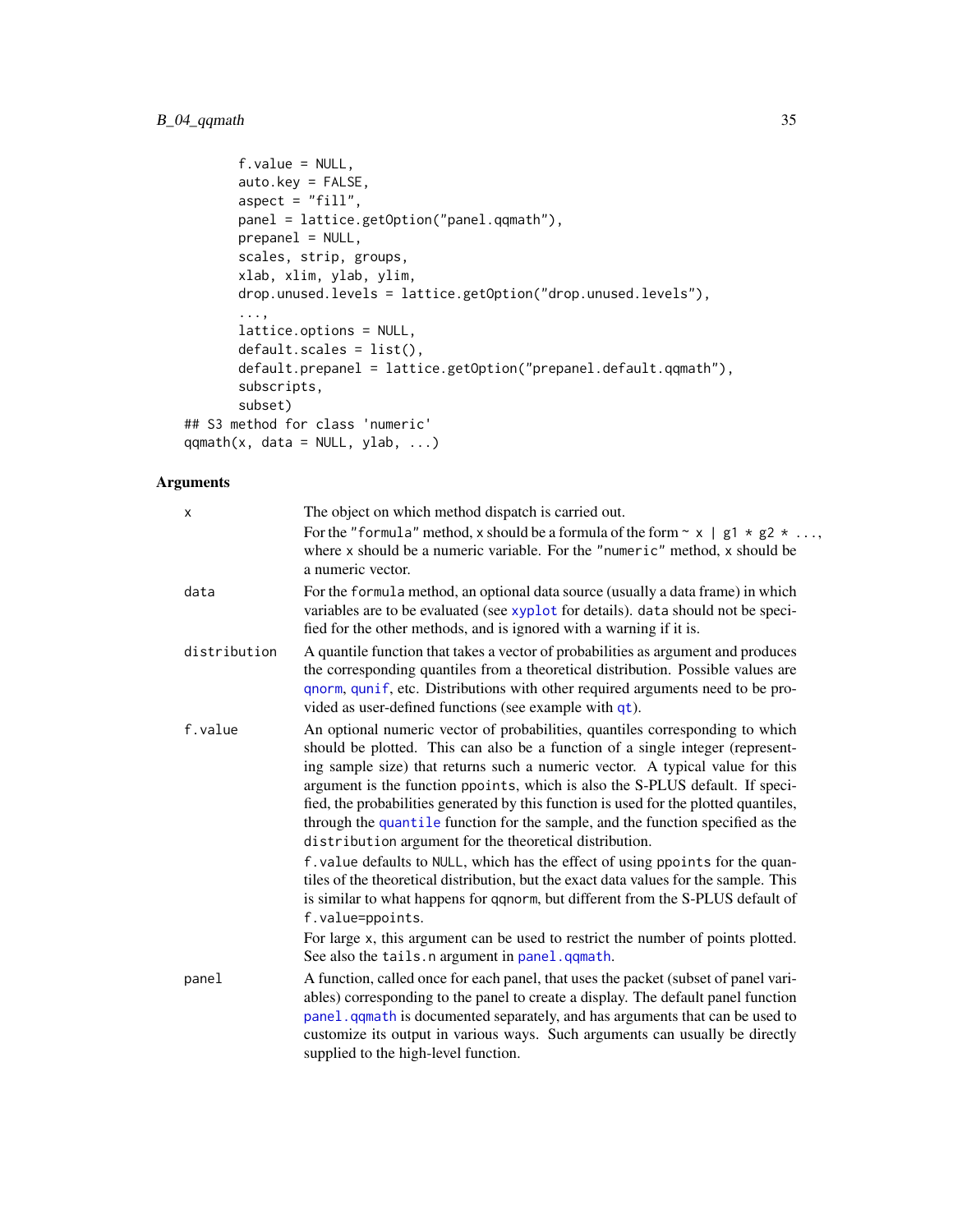```
allow.multiple, outer
           See xyplot.
xyplot.
xyplot.
xyplot.
xyplot.
xyplot.
xyplot.
xlab, ylab See xyplot.
xlim, ylim See xyplot.
drop.unused.levels
           See xyplot.
lattice.options
           See xyplot.
default.scales See xyplot.
xyplot.
xyplot.
default.prepanel
           Fallback prepanel function. See xyplot.
... Further arguments. See corresponding entry in xyplot for non-trivial details.
```
# **Details**

qqmath produces Q-Q plots of the given sample against a theoretical distribution. The default behaviour of qqmath is different from the corresponding S-PLUS function, but is similar to qqnorm. See the entry for f.value for specifics.

The implementation details are also different from S-PLUS. In particular, all the important calculations are done by the panel (and prepanel function) and not qqmath itself. In fact, both the arguments distribution and f.value are passed unchanged to the panel and prepanel function. This allows, among other things, display of grouped Q-Q plots, which are often useful. See the help page for [panel.qqmath](#page-108-1) for further details.

This and all other high level Trellis functions have several arguments in common. These are extensively documented only in the help page for [xyplot](#page-5-1), which should be consulted to learn more detailed usage.

# Value

An object of class "trellis". The [update](#page-0-0) method can be used to update components of the object and the [print](#page-0-0) method (usually called by default) will plot it on an appropriate plotting device.

# Author(s)

Deepayan Sarkar <Deepayan.Sarkar@R-project.org>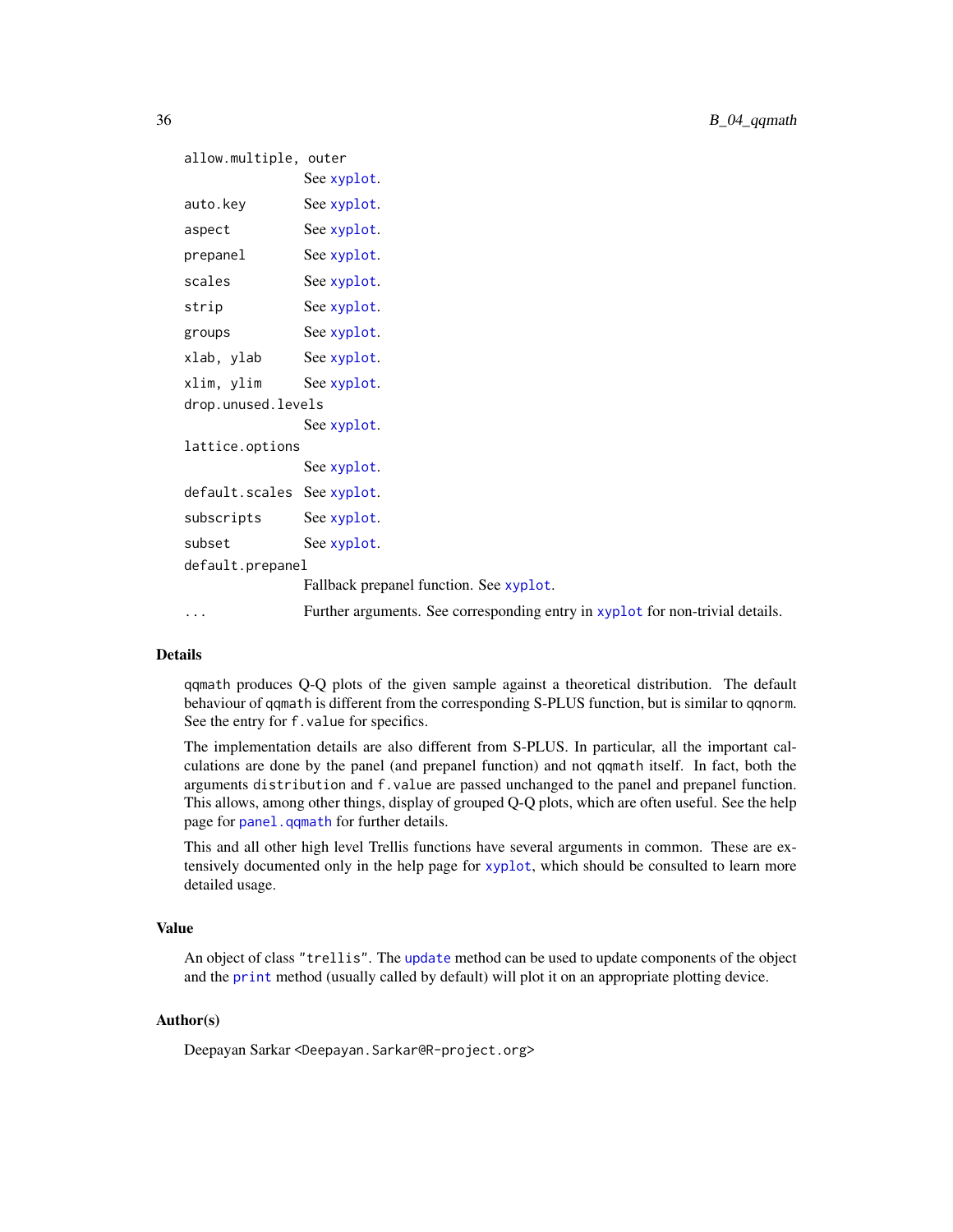#### $B_0 = 5q$

# See Also

[xyplot](#page-5-0), [panel.qqmath](#page-108-0), [panel.qqmathline](#page-121-0), [prepanel.qqmathline](#page-130-0), [Lattice](#page-2-0), [quantile](#page-0-0)

### Examples

```
qqmath(~ rnorm(100), distribution = function(p) qt(p, df = 10))
qqmath(\sim height | voice.part, aspect = "xy", data = singer,
       prepanel = prepanel.qqmathline,
       panel = function(x, ...)panel.qqmathline(x, ...)
         panel.qqmath(x, ...)
       })
vp.comb <-
    factor(sapply(strsplit(as.character(singer$voice.part), split = " "),
                  "[", 1),
           levels = c("Bass", "Tenor", "Alto", "Soprano"))
vp.group <-
    factor(sapply(strsplit(as.character(singer$voice.part), split = " "),
                  "[", 2))
qqmath(~ height | vp.comb, data = singer,
       groups = vp.group, auto.key = list(space = "right"),
       aspect = "xy",
       prepanel = prepanel.qqmathline,
       panel = function(x, \ldots) {
         panel.qqmathline(x, ...)
         panel.qqmath(x, ...)
       })
```
#### B\_05\_qq *Quantile-Quantile Plots of Two Samples*

### <span id="page-36-0"></span>Description

Quantile-Quantile plots for comparing two Distributions

#### Usage

```
qq(x, data, ...)## S3 method for class 'formula'
qq(x, data, aspect = "fill",panel = lattice.getOption("panel.qq"),
   prepanel, scales, strip,
   groups, xlab, xlim, ylab, ylim, f.value = NULL,
   drop.unused.levels = lattice.getOption("drop.unused.levels"),
   ...,
   lattice.options = NULL,
   qtype = 7,
```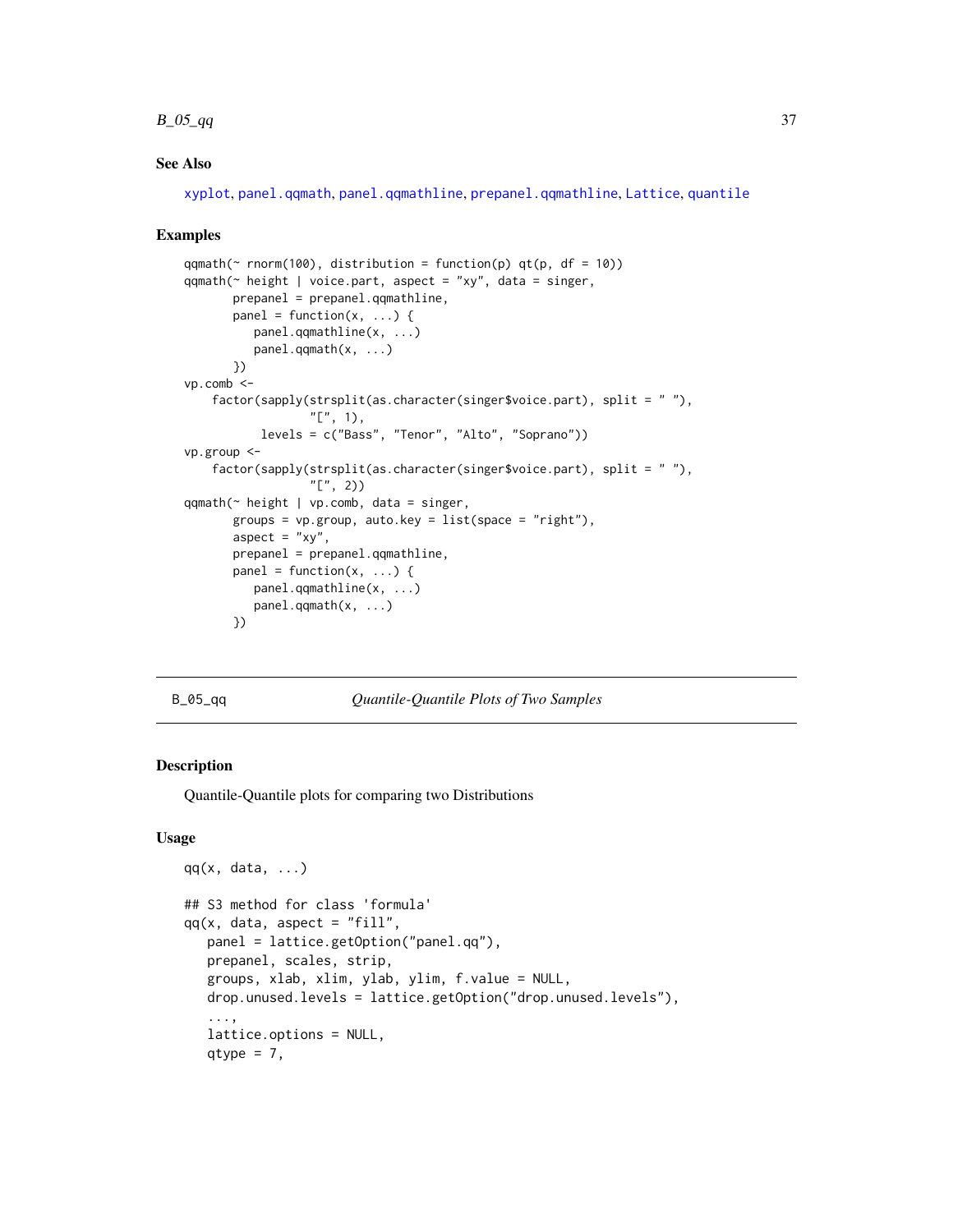```
default.scales = list(),
default.prepanel = lattice.getOption("prepanel.default.qq"),
subscripts,
subset)
```

| x                  | The object on which method dispatch is carried out.                                                                                                                                                                                                                                                                                                                                                                                                      |  |
|--------------------|----------------------------------------------------------------------------------------------------------------------------------------------------------------------------------------------------------------------------------------------------------------------------------------------------------------------------------------------------------------------------------------------------------------------------------------------------------|--|
|                    | For the "formula" method, x should be a formula of the form $y \sim x \mid g_1 \star g_2 \star \ldots$<br>where x should be a numeric variable, and y a factor, shingle, character, or nu-<br>meric variable, with the restriction that there must be exactly two levels of y,<br>which divide the values of x into two groups. Quantiles for these groups will be<br>plotted against each other along the two axes.                                     |  |
| data               | For the formula method, an optional data source (usually a data frame) in which<br>variables are to be evaluated (see xyplot for details).                                                                                                                                                                                                                                                                                                               |  |
| f.value            | An optional numeric vector of probabilities, quantiles corresponding to which<br>should be plotted. This can also be a function of a single integer (representing<br>sample size) that returns such a numeric vector. A typical value for this argument<br>is the function ppoints, which is also the S-PLUS default. If specified, the<br>probabilities generated by this function is used for the plotted quantiles, through<br>the quantile function. |  |
|                    | f. value defaults to NULL, which is equivalent to                                                                                                                                                                                                                                                                                                                                                                                                        |  |
|                    | f.value = function(n) ppoints(n, $a = 1$ )                                                                                                                                                                                                                                                                                                                                                                                                               |  |
|                    | This has the effect of including the minimum and maximum data values in the<br>computed quantiles. This is similar to what happens for qqplot but different<br>from the default behaviour of qq in S-PLUS.                                                                                                                                                                                                                                               |  |
|                    | For large x, this argument can be used to restrict the number of quantiles plotted.                                                                                                                                                                                                                                                                                                                                                                      |  |
| panel              | A function, called once for each panel, that uses the packet (subset of panel<br>variables) corresponding to the panel to create a display. The default panel func-<br>tion panel. qq is documented separately, and has arguments that can be used to<br>customize its output in various ways. Such arguments can usually be directly<br>supplied to the high-level function.                                                                            |  |
| qtype              | The type argument for quantile.                                                                                                                                                                                                                                                                                                                                                                                                                          |  |
| aspect             | See xyplot.                                                                                                                                                                                                                                                                                                                                                                                                                                              |  |
| prepanel           | See xyplot.                                                                                                                                                                                                                                                                                                                                                                                                                                              |  |
| scales             | See xyplot.                                                                                                                                                                                                                                                                                                                                                                                                                                              |  |
| strip              | See xyplot.                                                                                                                                                                                                                                                                                                                                                                                                                                              |  |
| groups             | See xyplot.                                                                                                                                                                                                                                                                                                                                                                                                                                              |  |
| xlab, ylab         | See xyplot.                                                                                                                                                                                                                                                                                                                                                                                                                                              |  |
| xlim, ylim         | See xyplot.                                                                                                                                                                                                                                                                                                                                                                                                                                              |  |
| drop.unused.levels |                                                                                                                                                                                                                                                                                                                                                                                                                                                          |  |
|                    | See xyplot.                                                                                                                                                                                                                                                                                                                                                                                                                                              |  |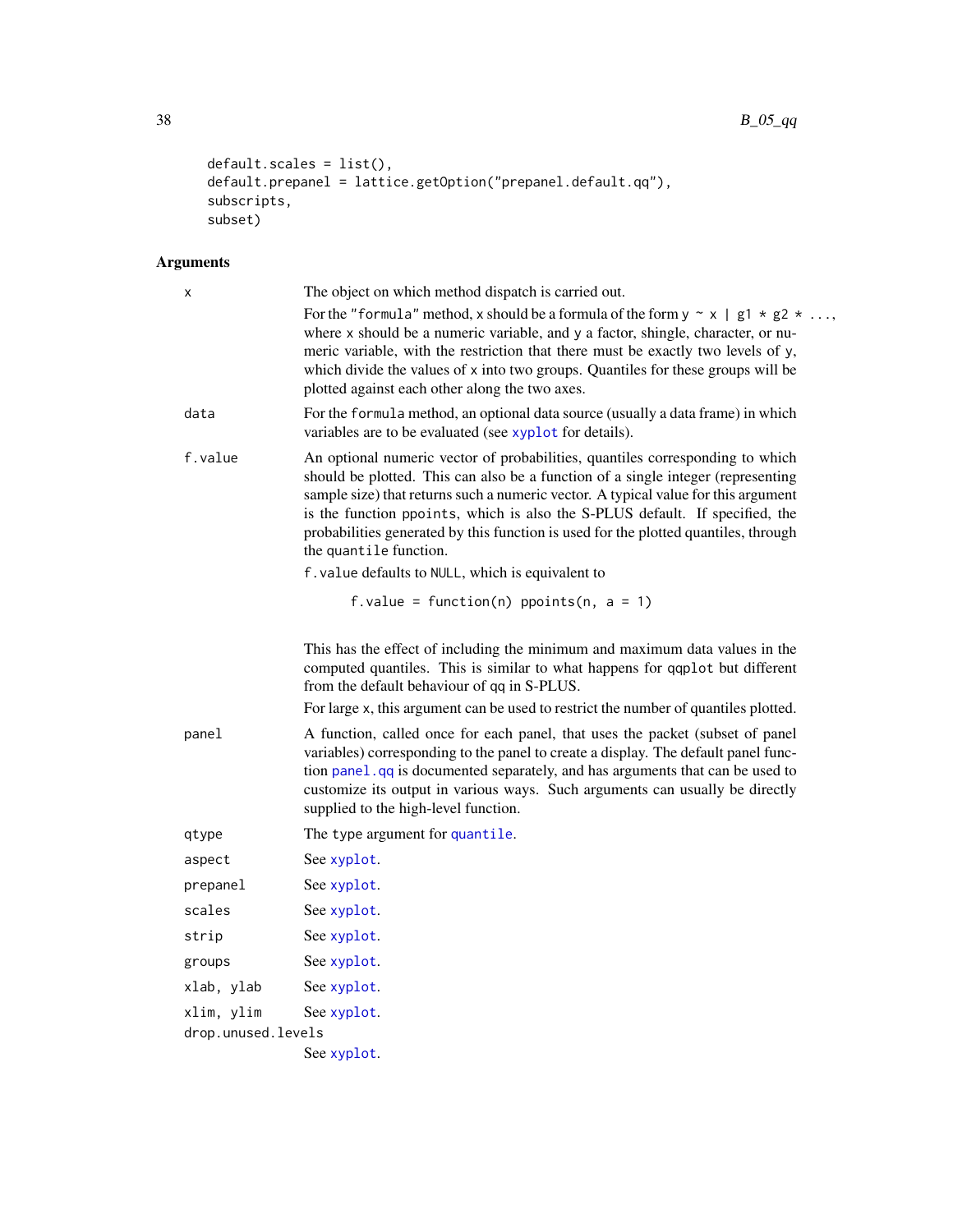# B\_06\_levelplot 39

```
lattice.options
             See xyplot.
default.scales See xyplot.
xyplot.
xyplot.
default.prepanel
             Fallback prepanel function. See xyplot.
... Further arguments. See corresponding entry in xyplot for non-trivial details.
```
# Details

qq produces Q-Q plots of two samples. The default behaviour of qq is different from the corresponding S-PLUS function. See the entry for f.value for specifics.

This and all other high level Trellis functions have several arguments in common. These are extensively documented only in the help page for xyplot, which should be consulted to learn more detailed usage.

### Value

An object of class "trellis". The [update](#page-0-0) method can be used to update components of the object and the [print](#page-0-0) method (usually called by default) will plot it on an appropriate plotting device.

## Author(s)

Deepayan Sarkar <Deepayan.Sarkar@R-project.org>

## See Also

[xyplot](#page-5-0), [panel.qq](#page-110-0), [qqmath](#page-33-0), [Lattice](#page-2-0)

### Examples

```
qq(voice.path \sim height, aspect = 1, data = singer,subset = (voice.path == "Bass 2" | voice.path == "Tenor 1")
```
B\_06\_levelplot *Level plots and contour plots*

# <span id="page-38-0"></span>Description

Draws false color level plots and contour plots.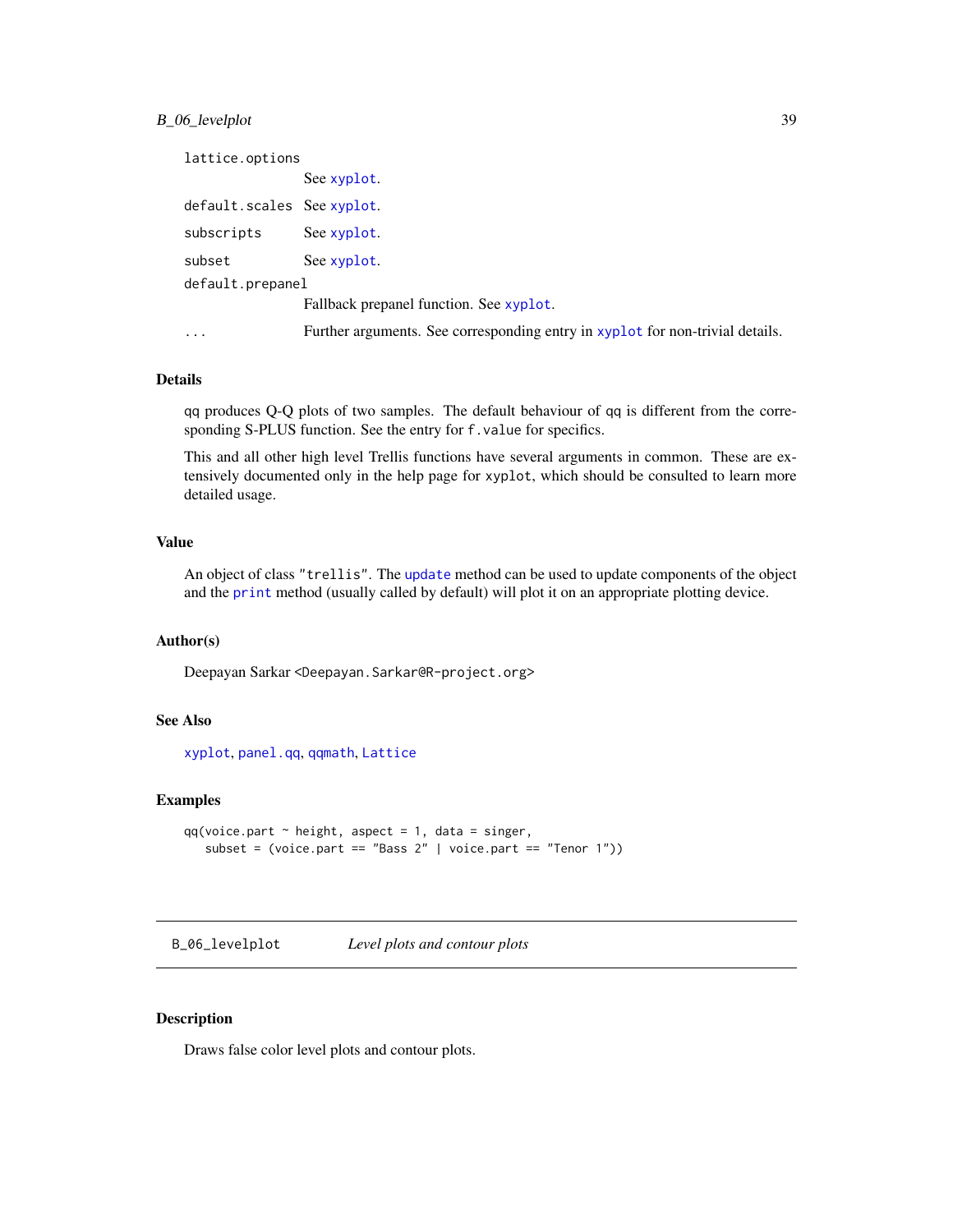### Usage

```
levelplot(x, data, ...)
contourplot(x, data, ...)
## S3 method for class 'formula'
levelplot(x,
          data,
          allow.multiple = is.null(groups) || outer,
          outer = TRUE,
          aspect = "fill",panel = if (useRaster) lattice.getOption("panel.levelplot.raster")
                  else lattice.getOption("panel.levelplot"),
          prepanel = NULL,
          scales = list(),strip = TRUE,
          groups = NULL,
          xlab,
          xlim,
          ylab,
          ylim,
          at,
          cuts = 15,
          pretty = FALSE,
          region = TRUE,
          drop.unused.levels =
              lattice.getOption("drop.unused.levels"),
          ...,
          useRaster = FALSE,
          lattice.options = NULL,
          default.scales = list(),
          default.prepanel =
              lattice.getOption("prepanel.default.levelplot"),
          colorkey = region,
          col.regions,
          alpha.regions,
          subset = TRUE)
## S3 method for class 'formula'
contourplot(x,
            data,
            panel = lattice.getOption("panel.contourplot"),
            default.prepanel =
                lattice.getOption("prepanel.default.contourplot"),
            cuts = 7.
            labels = TRUE,
            contour = TRUE,
            pretty = TRUE,
            region = FALSE,
```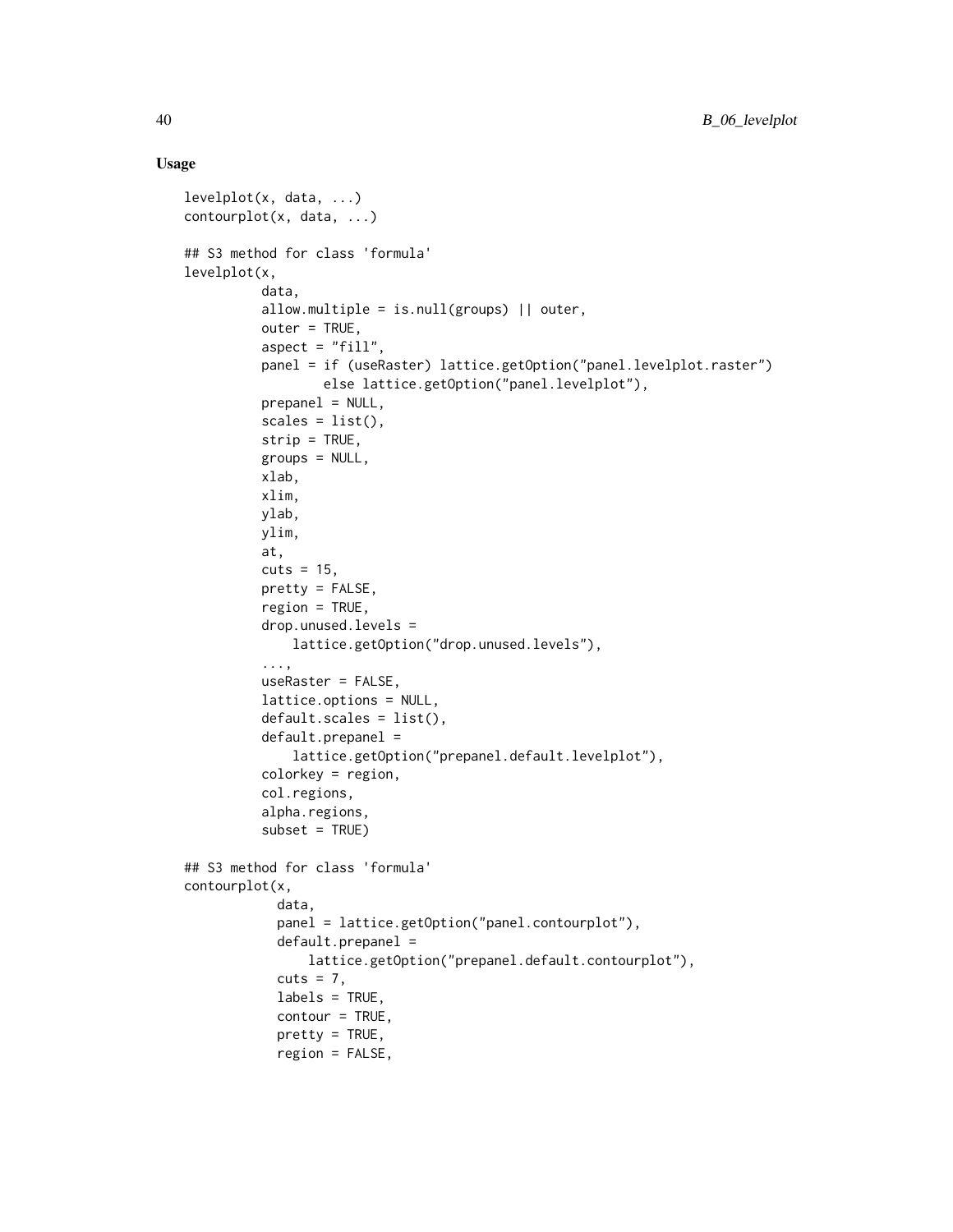...)

```
## S3 method for class 'table'
levelplot(x, data = NULL, aspect = "iso", ..., xlim, ylim)## S3 method for class 'table'
contourplot(x, data = NULL, aspect = "iso", ..., xlim, ylim)
## S3 method for class 'matrix'
levelplot(x, data = NULL, aspect = "iso",..., xlim, ylim,
          row.values = seq\_len(nrow(x)),
          column.values = seq_length(ncol(x)))## S3 method for class 'matrix'
contourplot(x, data = NULL, aspect = "iso",..., xlim, ylim,
            row.values = seq\_len(nrow(x)),
            column.values = seq_length(ncol(x)))## S3 method for class 'array'
levelplot(x, data = NULL, ...)## S3 method for class 'array'
contourplot(x, data = NULL, ...)
```

| X    | for the formula method, a formula of the form $z \sim x * y$   g1 * g2 *<br>where z is a numeric response, and x, y are numeric values evaluated on a rect-<br>angular grid. $g1$ , $g2$ ,  are optional conditional variables, and must be<br>either factors or shingles if present.                                                                                                                                                                                                                                                                                              |
|------|------------------------------------------------------------------------------------------------------------------------------------------------------------------------------------------------------------------------------------------------------------------------------------------------------------------------------------------------------------------------------------------------------------------------------------------------------------------------------------------------------------------------------------------------------------------------------------|
|      | Calculations are based on the assumption that all x and y values are evaluated<br>on a grid (defined by their unique values). The function will not return an error<br>if this is not true, but the display might not be meaningful. However, the x and<br>y values need not be equally spaced.                                                                                                                                                                                                                                                                                    |
|      | Both levelplot and wireframe have methods for matrix, array, and table<br>objects, in which case x provides the z vector described above, while its rows<br>and columns are interpreted as the x and y vectors respectively. This is similar<br>to the form used in filled. contour and image. For higher-dimensional arrays<br>and tables, further dimensions are used as conditioning variables. Note that the<br>dimnames may be duplicated; this is handled by calling make, unique to make<br>the names unique (although the original labels are used for the x- and y-axes). |
| data | For the formula methods, an optional data frame in which variables in the for-<br>mula (as well as groups and subset, if any) are to be evaluated. Usually ignored                                                                                                                                                                                                                                                                                                                                                                                                                 |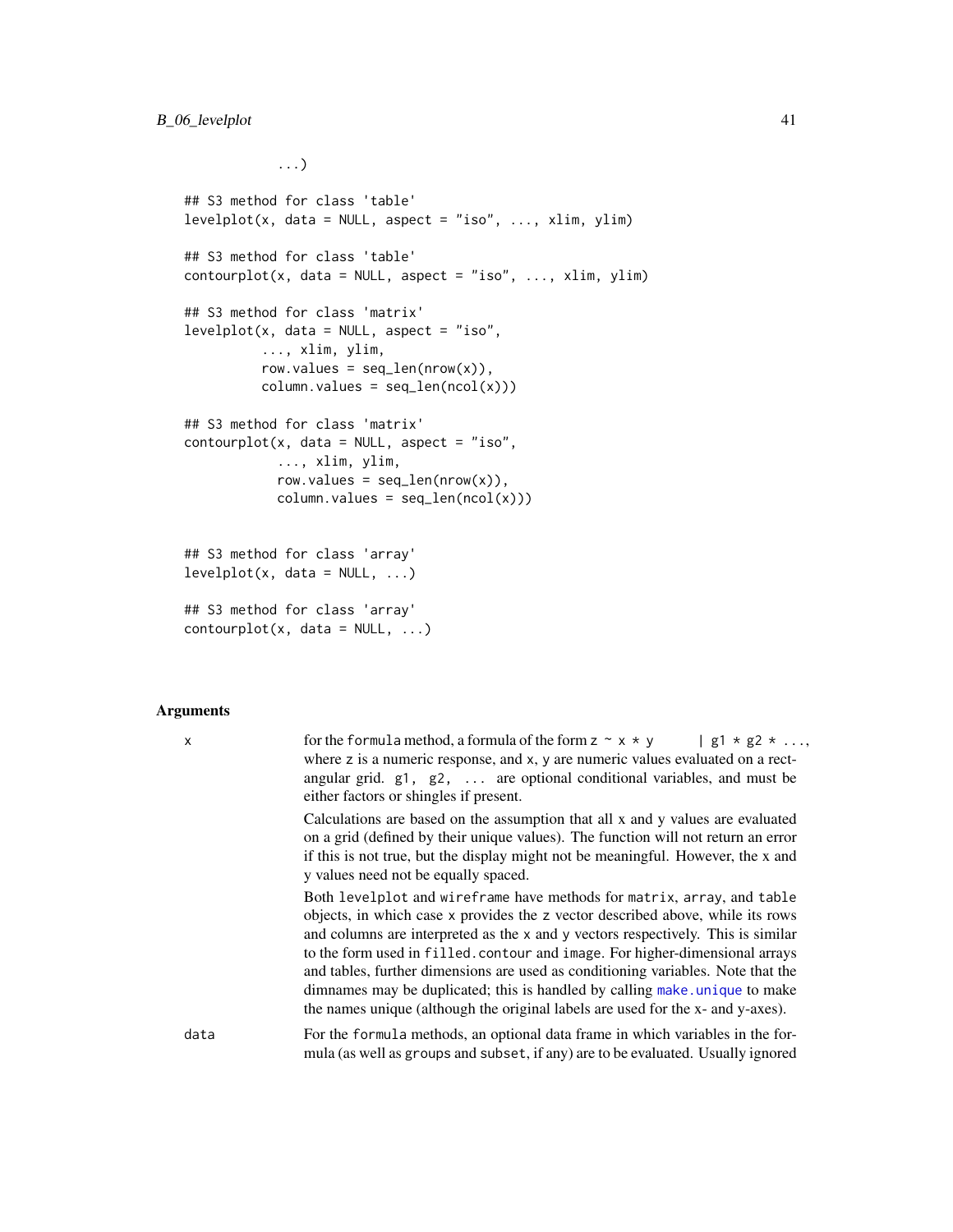|                           | with a warning in other cases.                                                                                                                                                                                                                                                                                                                                                                                                                                                                                                                                                                                    |
|---------------------------|-------------------------------------------------------------------------------------------------------------------------------------------------------------------------------------------------------------------------------------------------------------------------------------------------------------------------------------------------------------------------------------------------------------------------------------------------------------------------------------------------------------------------------------------------------------------------------------------------------------------|
| row.values, column.values |                                                                                                                                                                                                                                                                                                                                                                                                                                                                                                                                                                                                                   |
|                           | Optional vectors of values that define the grid when x is a matrix. row. values<br>and column. values must have the same lengths as $nrow(x)$ and $ncol(x)$ re-<br>spectively. By default, row and column numbers.                                                                                                                                                                                                                                                                                                                                                                                                |
| panel                     | panel function used to create the display, as described in xyplot                                                                                                                                                                                                                                                                                                                                                                                                                                                                                                                                                 |
| aspect                    | For the matrix methods, the default aspect ratio is chosen to make each cell<br>square. The usual default is aspect="fill", as described in xyplot.                                                                                                                                                                                                                                                                                                                                                                                                                                                               |
| at                        | A numeric vector giving breakpoints along the range of z. Contours (if any) will<br>be drawn at these heights, and the regions in between would be colored using<br>col. regions. In the latter case, values outside the range of at will not be drawn<br>at all. This serves as a way to limit the range of the data shown, similar to what<br>a zlim argument might have been used for. However, this also means that when<br>supplying at explicitly, one has to be careful to include values outside the range<br>of z to ensure that all the data are shown.<br>at can have length one only if region=FALSE. |
| col.regions               | color vector to be used if regions is TRUE. The general idea is that this should be<br>a color vector of moderately large length (longer than the number of regions. By<br>default this is 100). It is expected that this vector would be gradually varying in<br>color (so that nearby colors would be similar). When the colors are actually cho-<br>sen, they are chosen to be equally spaced along this vector. When there are more<br>regions than colors in col. regions, the colors are recycled. The actual color<br>assignment is performed by level.colors, which is documented separately.             |
| alpha.regions             | numeric, specifying alpha transparency (works only on some devices)                                                                                                                                                                                                                                                                                                                                                                                                                                                                                                                                               |
| colorkey                  | logical specifying whether a color key is to be drawn alongside the plot, or a list<br>describing the color key. The list may contain the following components:                                                                                                                                                                                                                                                                                                                                                                                                                                                   |
|                           | space: location of the colorkey, can be one of "left", "right", "top" and<br>"bottom". Defaults to "right".                                                                                                                                                                                                                                                                                                                                                                                                                                                                                                       |
|                           | x, y: location, currently unused                                                                                                                                                                                                                                                                                                                                                                                                                                                                                                                                                                                  |
|                           | col: A color ramp specification, as in the col. regions argument in level. colors<br>at: numeric vector specifying where the colors change. must be of length 1<br>more than the col vector.                                                                                                                                                                                                                                                                                                                                                                                                                      |
|                           | labels: a character vector for labelling the at values, or more commonly, a list<br>describing characteristics of the labels. This list may include components<br>labels, at, cex, col, rot, font, fontface and fontfamily.                                                                                                                                                                                                                                                                                                                                                                                       |
|                           | tick.number: The approximate number of ticks desired.                                                                                                                                                                                                                                                                                                                                                                                                                                                                                                                                                             |
|                           | tck: A (scalar) multipler for tick lengths.                                                                                                                                                                                                                                                                                                                                                                                                                                                                                                                                                                       |
|                           | corner: Interacts with x, y; currently unimplemented                                                                                                                                                                                                                                                                                                                                                                                                                                                                                                                                                              |
|                           | width: The width of the key                                                                                                                                                                                                                                                                                                                                                                                                                                                                                                                                                                                       |
|                           | height: The length of key as a fraction of the appropriate side of plot.                                                                                                                                                                                                                                                                                                                                                                                                                                                                                                                                          |
|                           | raster: A logical flag indicating whether the colorkey should be rendered as a<br>raster image using grid. raster. See also panel. levelplot. raster.                                                                                                                                                                                                                                                                                                                                                                                                                                                             |
|                           | interpolate: Logical flag, passed to rasterGrob when raster=TRUE.                                                                                                                                                                                                                                                                                                                                                                                                                                                                                                                                                 |
|                           | axis.line: A list giving graphical parameters for the color key boundary and<br>tick marks. Defaults to trellis.par.get("axis.line").                                                                                                                                                                                                                                                                                                                                                                                                                                                                             |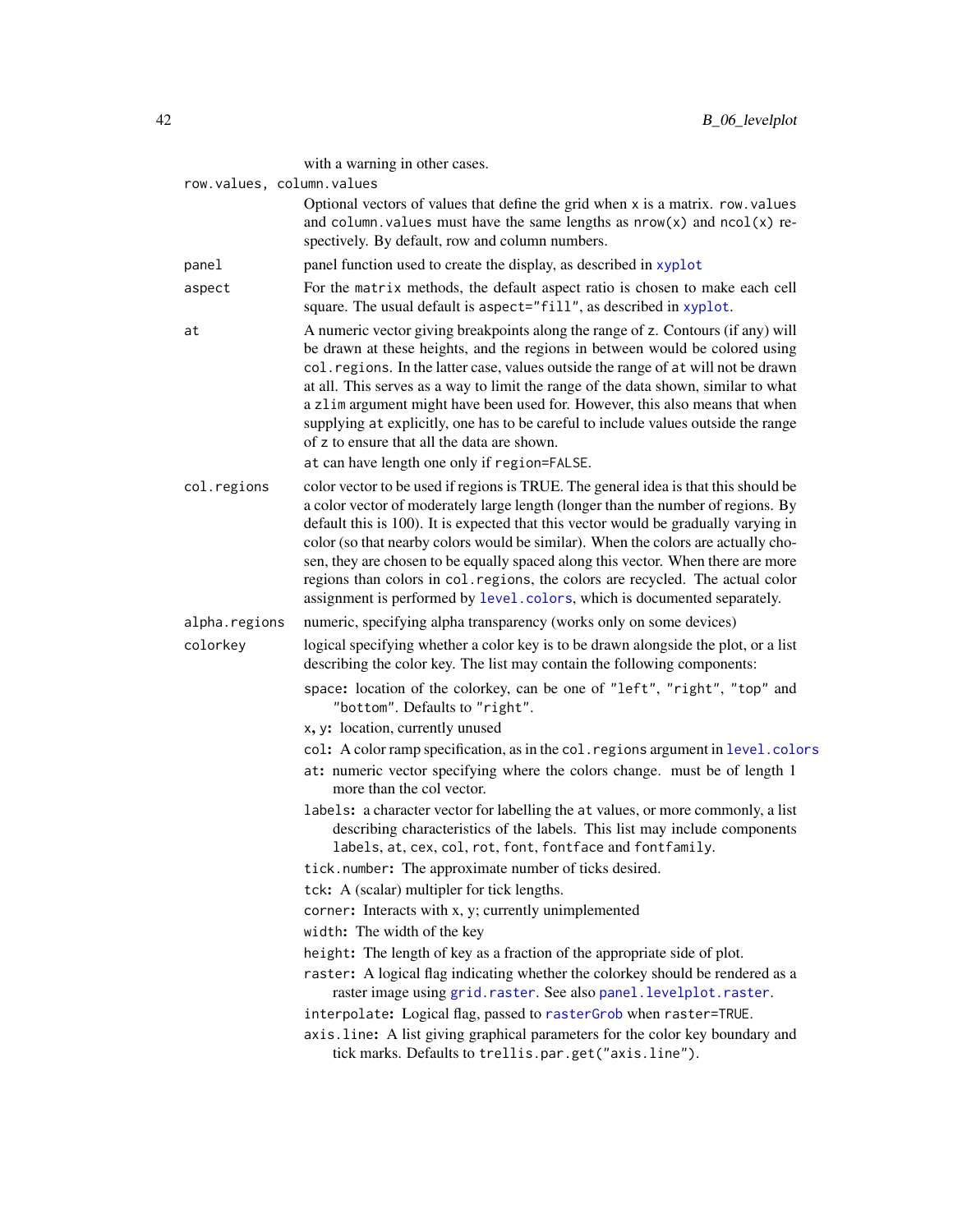|                  | axis.text: A list giving graphical parameters for the tick mark labels on the<br>color key. Defaults to trellis.par.get("axis.text").                                                                                                                                                                                                                                 |
|------------------|-----------------------------------------------------------------------------------------------------------------------------------------------------------------------------------------------------------------------------------------------------------------------------------------------------------------------------------------------------------------------|
| contour          | A logical flag, indicating whether to draw contour lines.                                                                                                                                                                                                                                                                                                             |
| cuts             | The number of levels the range of z would be divided into.                                                                                                                                                                                                                                                                                                            |
| labels           | Typically a logical indicating whether contour lines should be labelled, but other<br>possibilities for more sophisticated control exists. Details are documented in<br>the help page for panel. levelplot, to which this argument is passed on un-<br>changed. That help page also documents the label.style argument, which<br>affects how the labels are rendered. |
| pretty           | A logical flag, indicating whether to use pretty cut locations and labels.                                                                                                                                                                                                                                                                                            |
| region           | A logical flag, indicating whether regions between contour lines should be filled<br>as in a level plot.                                                                                                                                                                                                                                                              |
|                  | allow.multiple, outer, prepanel, scales, strip, groups, xlab, xlim, ylab, ylim, drop.unused.levels,<br>These arguments are described in the help page for xyplot.                                                                                                                                                                                                     |
| default.prepanel |                                                                                                                                                                                                                                                                                                                                                                       |
|                  | Fallback prepanel function. See xyplot.                                                                                                                                                                                                                                                                                                                               |
|                  | Further arguments may be supplied. Some are processed by levelplot or<br>contourplot, and those that are unrecognized are passed on to the panel func-<br>tion.                                                                                                                                                                                                       |
| useRaster        | A logical flag indicating whether raster representations should be used, both for<br>the false color image and the color key (if present). Effectively, setting this to<br>TRUE changes the default panel function from panel.levelplot to panel.levelplot.raster,<br>and sets the default value of colorkey\$raster to TRUE.                                         |
|                  | Note that panel. levelplot. raster provides only a subset of the features of<br>panel.levelplot, but setting useRaster=TRUE will not check whether any of<br>the additional features have been requested.                                                                                                                                                             |
|                  | Not all devices support raster images. For devices that appear to lack support,<br>useRaster=TRUE will be ignored with a warning.                                                                                                                                                                                                                                     |

# Details

These and all other high level Trellis functions have several arguments in common. These are extensively documented only in the help page for xyplot, which should be consulted to learn more detailed usage.

Other useful arguments are mentioned in the help page for the default panel function panel. levelplot (these are formally arguments to the panel function, but can be specified in the high level calls directly).

## Value

An object of class "trellis". The [update](#page-0-0) method can be used to update components of the object and the [print](#page-0-0) method (usually called by default) will plot it on an appropriate plotting device.

# Author(s)

Deepayan Sarkar <Deepayan.Sarkar@R-project.org>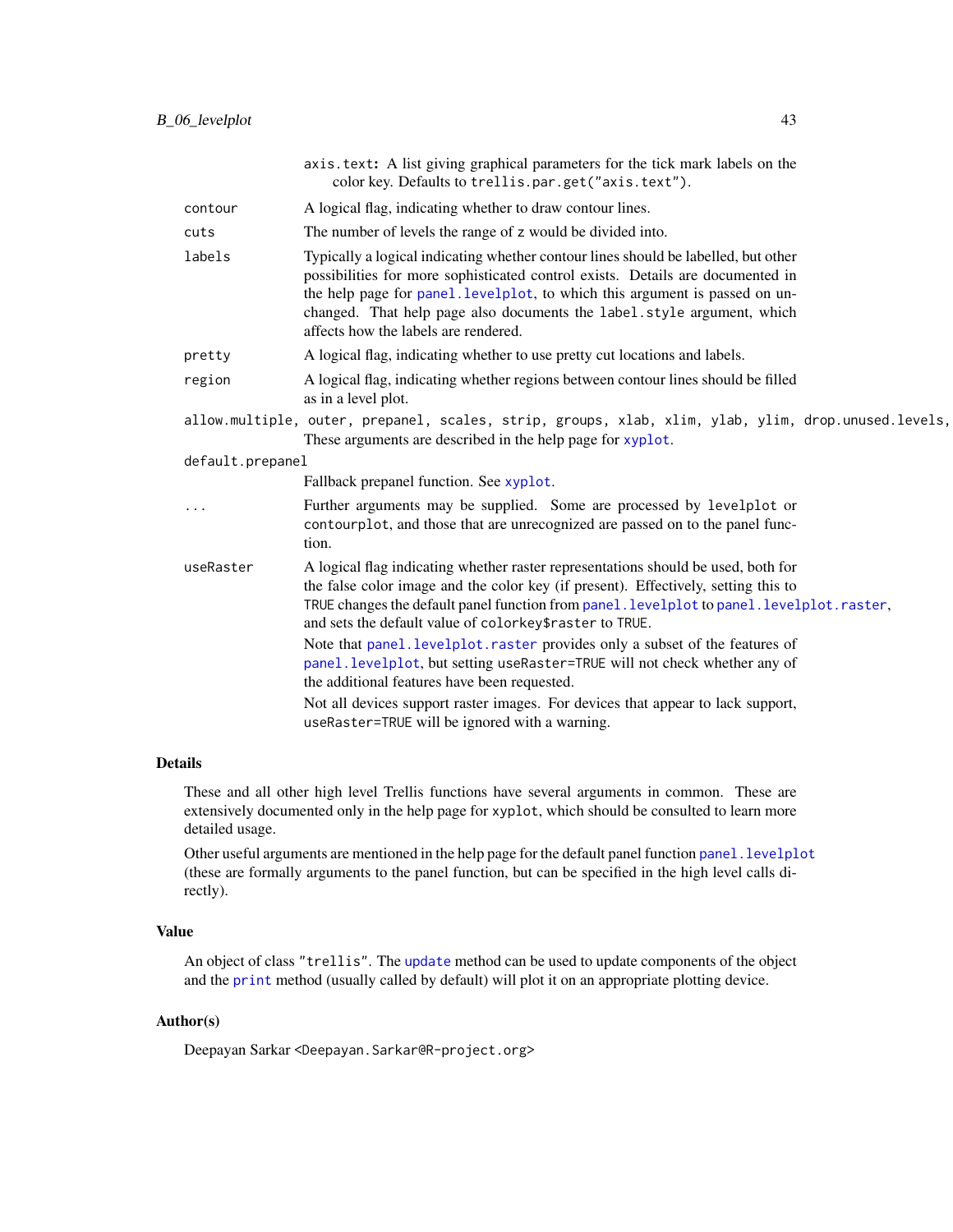### References

Sarkar, Deepayan (2008) *Lattice: Multivariate Data Visualization with R*, Springer. [http://](http://lmdvr.r-forge.r-project.org/) [lmdvr.r-forge.r-project.org/](http://lmdvr.r-forge.r-project.org/)

#### See Also

[xyplot](#page-5-0), [Lattice](#page-2-0), [panel.levelplot](#page-101-0)

# Examples

```
x \leq -\text{seq}(pi/4, 5 * pi, length.out = 100)
y \leq -\text{seq}(pi/4, 5 * pi, length.out = 100)
r \leq - as.vector(sqrt(outer(x^2, y^2, "+")))
grid \leftarrow expand.grid(x=x, y=y)grid$z <- cos(r^2) * exp(-r/(pi^3))levelplot(z~x*y, grid, cuts = 50, scales=list(log="e"), xlab="",
          ylab="", main="Weird Function", sub="with log scales",
          colorkey = FALSE, region = TRUE)
#S-PLUS example
require(stats)
attach(environmental)
ozo.m <- loess((ozone^(1/3)) ~ wind * temperature * radiation,
       parametric = c("radiation", "wind"), span = 1, degree = 2)w.marginal \leq seq(min(wind), max(wind), length.out = 50)
t.marginal <- seq(min(temperature), max(temperature), length.out = 50)
r.marginal \leq seq(min(radiation), max(radiation), length.out = 4)
wtr.marginal \leq list(wind = w.marginal, temperature = t.marginal,
        radiation = r.marginal)
grid <- expand.grid(wtr.marginal)
grid[, "fit"] <- c(predict(ozo.m, grid))
contourplot(fit \sim wind \star temperature | radiation, data = grid,
            cuts = 10, region = TRUE,
            xlab = "Wind Speed (mph)",
            ylab = "Temperature (F)",
            main = "Cube Root Ozone (cube root ppb)")
detach()
```
B\_07\_cloud *3d Scatter Plot and Wireframe Surface Plot*

### **Description**

Generic functions to draw 3d scatter plots and surfaces. The "formula" methods do most of the actual work.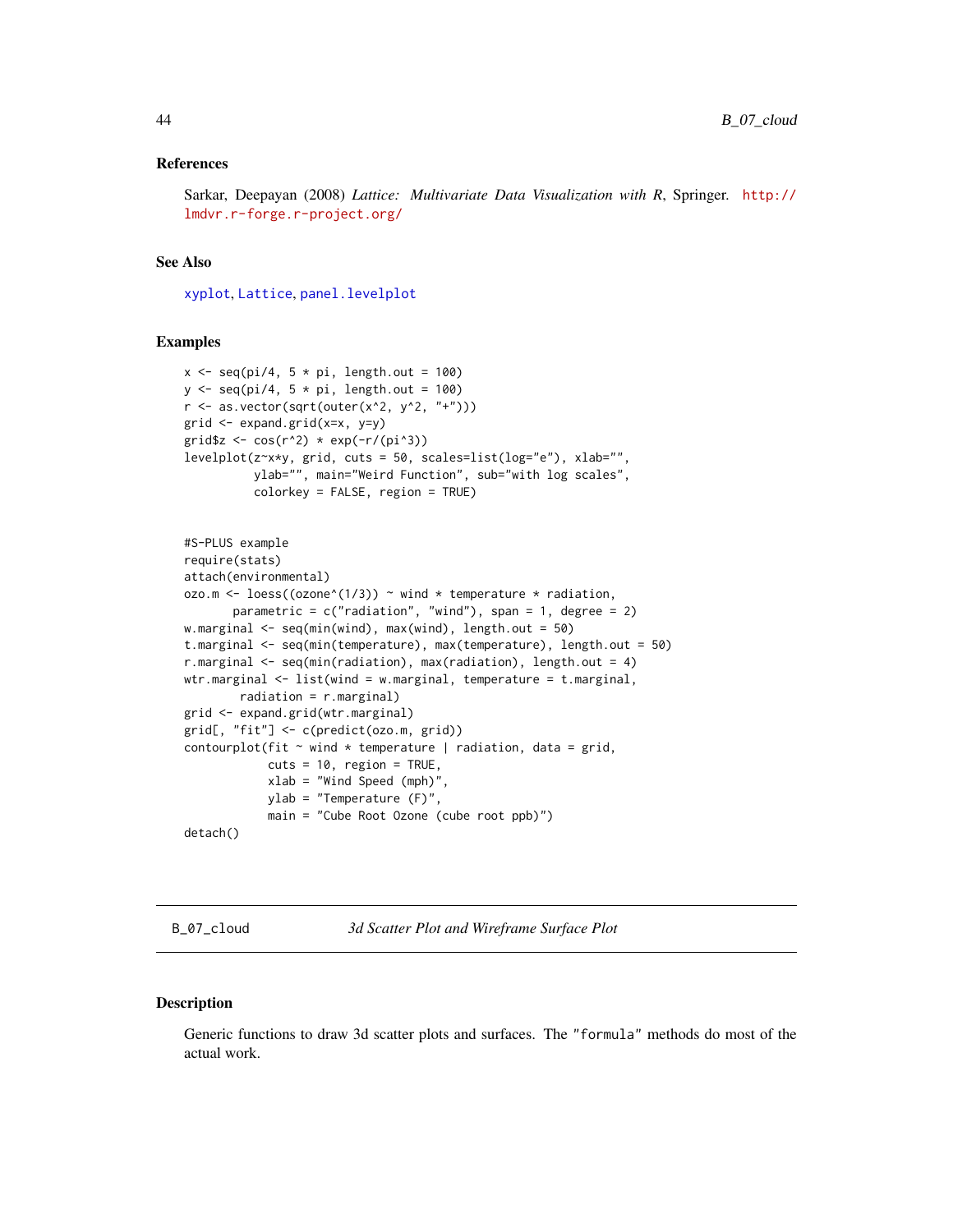# B\_07\_cloud 45

# Usage

```
cloud(x, data, ...)
wireframe(x, data, ...)
## S3 method for class 'formula'
cloud(x,
      data,
      allow.multiple = is.null(groups) || outer,
      outer = FALSE,
      auto.key = FALSE,
      aspect = c(1,1),
      panel.aspect = 1,
      panel = lattice.getOption("panel.cloud"),
      prepanel = NULL,
      scales = list(),strip = TRUE,
      groups = NULL,
      xlab,
      ylab,
      zlab,
      xlim = if (is.factor(x)) levels(x) else range(x, finite = TRUE),ylim = if (is.factor(y)) levels(y) else range(y, finite = TRUE),
      zlim = if (is.factor(z)) levels(z) else range(z, finite = TRUE),
      at,
      drape = FALSE,
      pretty = FALSE,drop.unused.levels,
      ...,
      lattice.options = NULL,
      default.scales =
      list(distance = c(1, 1, 1),
           arrows = TRUE,axs = axs.default),default.prepanel = lattice.getOption("prepanel.default.cloud"),
      colorkey,
      col.regions,
      alpha.regions,
      cuts = 70,
      subset = TRUE,axis.default = "r")## S3 method for class 'formula'
wireframe(x,
          data,
          panel = lattice.getOption("panel.wireframe"),
          default.prepanel = lattice.getOption("prepanel.default.wireframe"),
          ...)
```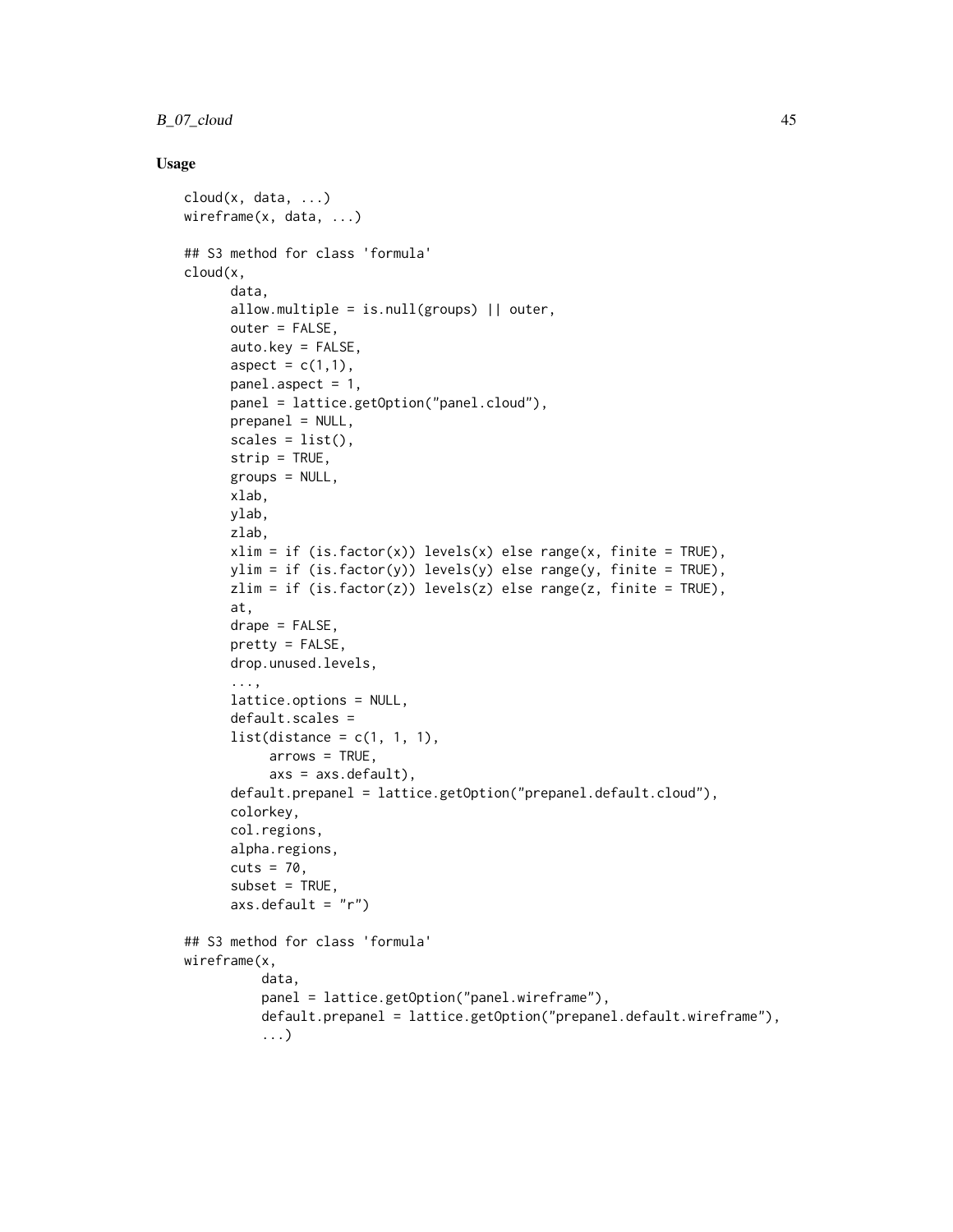```
## S3 method for class 'matrix'
cloud(x, data = NULL, type = "h",
     zlab = deparse(substitute(x)), aspect, \dots,
     xlim, ylim, row.values, column.values)
## S3 method for class 'table'
cloud(x, data = NULL, groups = FALSE,zlab = deparse(substitute(x)),
      type = nh'', ...)
## S3 method for class 'matrix'
wireframe(x, data = NULL,
         zlab = deparse(substitute(x)), aspect, ...,xlim, ylim, row.values, column.values)
```

| The object on which method dispatch is carried out.<br>Х<br>For the "formula" methods, a formula of the form $z \sim x$<br>$\star$ y   g1 $\star$ g2 $\star$<br>where z is a numeric response, and x, y are numeric values. $g1, g2, \ldots$ , if<br>present, are conditioning variables used for conditioning, and must be either<br>factors or shingles. In the case of wireframe, calculations are based on the as-<br>sumption that the x and y values are evaluated on a rectangular grid defined by<br>their unique values. The grid points need not be equally spaced.<br>For wireframe, x, y and z may also be matrices (of the same dimension), in<br>which case they are taken to represent a 3-D surface parametrized on a 2-D grid<br>(e.g., a sphere). Conditioning is not possible with this feature. See details below.<br>Missing values are allowed, either as NA values in the z vector, or missing rows<br>in the data frame (note however that in that case the X and Y grids will be<br>determined only by the available values). For a grouped display (producing<br>multiple surfaces), missing rows are not allowed, but NA-s in z are.<br>Both wireframe and cloud have methods for matrix objects, in which case<br>x provides the z vector described above, while its rows and columns are inter-<br>preted as the x and y vectors respectively. This is similar to the form used in<br>persp.<br>for the "formula" methods, an optional data frame in which variables in the<br>data<br>formula (as well as groups and subset, if any) are to be evaluated. data should<br>not be specified except when using the "formula" method.<br>row.values, column.values<br>Optional vectors of values that define the grid when x is a matrix. row. values<br>and column. values must have the same lengths as $nrow(x)$ and $ncol(x)$ re-<br>spectively. By default, row and column numbers.<br>These arguments are documented in the help page for xyplot. For the cloud. table<br>method, groups must be a logical indicating whether the last dimension should<br>be used as a grouping variable as opposed to a conditioning variable. This is<br>only relevant if the table has more than 2 dimensions. |  |  |
|------------------------------------------------------------------------------------------------------------------------------------------------------------------------------------------------------------------------------------------------------------------------------------------------------------------------------------------------------------------------------------------------------------------------------------------------------------------------------------------------------------------------------------------------------------------------------------------------------------------------------------------------------------------------------------------------------------------------------------------------------------------------------------------------------------------------------------------------------------------------------------------------------------------------------------------------------------------------------------------------------------------------------------------------------------------------------------------------------------------------------------------------------------------------------------------------------------------------------------------------------------------------------------------------------------------------------------------------------------------------------------------------------------------------------------------------------------------------------------------------------------------------------------------------------------------------------------------------------------------------------------------------------------------------------------------------------------------------------------------------------------------------------------------------------------------------------------------------------------------------------------------------------------------------------------------------------------------------------------------------------------------------------------------------------------------------------------------------------------------------------------------------------------------------------------------------------------------------------------|--|--|
| allow.multiple, outer, auto.key, prepanel, strip, groups, xlab, xlim, ylab, ylim, drop.unused.level                                                                                                                                                                                                                                                                                                                                                                                                                                                                                                                                                                                                                                                                                                                                                                                                                                                                                                                                                                                                                                                                                                                                                                                                                                                                                                                                                                                                                                                                                                                                                                                                                                                                                                                                                                                                                                                                                                                                                                                                                                                                                                                                |  |  |
|                                                                                                                                                                                                                                                                                                                                                                                                                                                                                                                                                                                                                                                                                                                                                                                                                                                                                                                                                                                                                                                                                                                                                                                                                                                                                                                                                                                                                                                                                                                                                                                                                                                                                                                                                                                                                                                                                                                                                                                                                                                                                                                                                                                                                                    |  |  |
|                                                                                                                                                                                                                                                                                                                                                                                                                                                                                                                                                                                                                                                                                                                                                                                                                                                                                                                                                                                                                                                                                                                                                                                                                                                                                                                                                                                                                                                                                                                                                                                                                                                                                                                                                                                                                                                                                                                                                                                                                                                                                                                                                                                                                                    |  |  |
|                                                                                                                                                                                                                                                                                                                                                                                                                                                                                                                                                                                                                                                                                                                                                                                                                                                                                                                                                                                                                                                                                                                                                                                                                                                                                                                                                                                                                                                                                                                                                                                                                                                                                                                                                                                                                                                                                                                                                                                                                                                                                                                                                                                                                                    |  |  |
|                                                                                                                                                                                                                                                                                                                                                                                                                                                                                                                                                                                                                                                                                                                                                                                                                                                                                                                                                                                                                                                                                                                                                                                                                                                                                                                                                                                                                                                                                                                                                                                                                                                                                                                                                                                                                                                                                                                                                                                                                                                                                                                                                                                                                                    |  |  |
|                                                                                                                                                                                                                                                                                                                                                                                                                                                                                                                                                                                                                                                                                                                                                                                                                                                                                                                                                                                                                                                                                                                                                                                                                                                                                                                                                                                                                                                                                                                                                                                                                                                                                                                                                                                                                                                                                                                                                                                                                                                                                                                                                                                                                                    |  |  |
|                                                                                                                                                                                                                                                                                                                                                                                                                                                                                                                                                                                                                                                                                                                                                                                                                                                                                                                                                                                                                                                                                                                                                                                                                                                                                                                                                                                                                                                                                                                                                                                                                                                                                                                                                                                                                                                                                                                                                                                                                                                                                                                                                                                                                                    |  |  |
|                                                                                                                                                                                                                                                                                                                                                                                                                                                                                                                                                                                                                                                                                                                                                                                                                                                                                                                                                                                                                                                                                                                                                                                                                                                                                                                                                                                                                                                                                                                                                                                                                                                                                                                                                                                                                                                                                                                                                                                                                                                                                                                                                                                                                                    |  |  |
|                                                                                                                                                                                                                                                                                                                                                                                                                                                                                                                                                                                                                                                                                                                                                                                                                                                                                                                                                                                                                                                                                                                                                                                                                                                                                                                                                                                                                                                                                                                                                                                                                                                                                                                                                                                                                                                                                                                                                                                                                                                                                                                                                                                                                                    |  |  |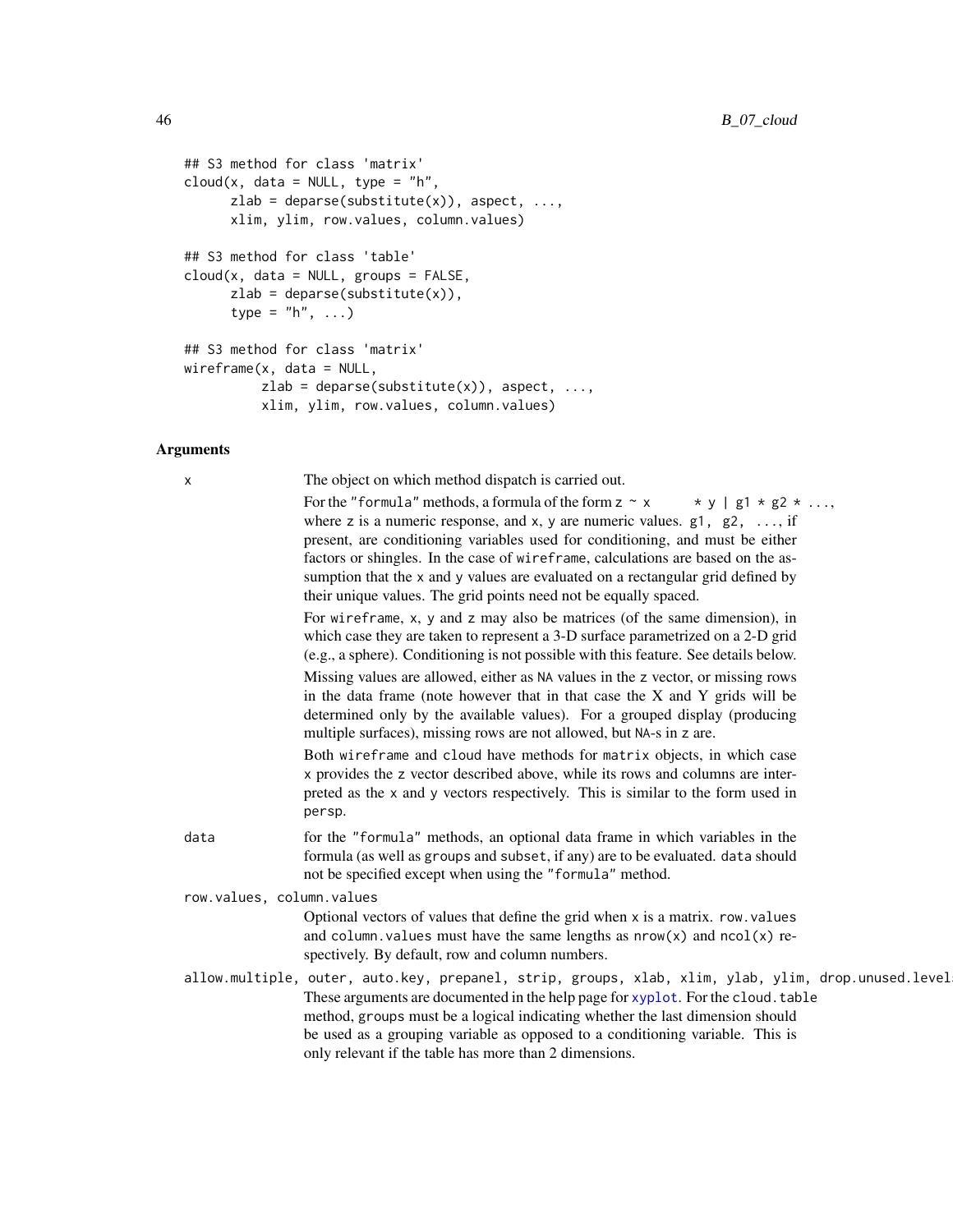aspect, panel.aspect

the matrix method.

Unlike other high level functions, aspect is taken to be a numeric vector of length 2, giving the relative aspects of the y-size/x-size and z-size/x-size of the enclosing cube. The usual role of the aspect argument in determining the aspect ratio of the panel (see [xyplot](#page-5-0) for details) is played by panel.aspect, except that it can only be a numeric value.

For the matrix methods, the default  $y/x$  aspect is  $ncol(x)$  /  $nrow(x)$  and the z/x aspect is the smaller of the y/x aspect and 1.

panel panel function used to create the display. See [panel.cloud](#page-93-0) for (non-trivial) details.

default.prepanel

Fallback prepanel function. See [xyplot](#page-5-0).

scales a list describing the scales. As with other high level functions (see [xyplot](#page-5-0) for details), this list can contain parameters in name=value form. It can also contain components with the special names x, y and z, which can be similar lists with axis-specific values overriding the ones specified in scales.

> The most common use for this argument is to set arrows=FALSE, which causes tick marks and labels to be used instead of arrows being drawn (the default). Both can be suppressed by draw=FALSE. Another special component is distance, which specifies the relative distance of the axis label from the bounding box. If specified as a component of scales (as opposed to one of scales\$z etc), this can be (and is recycled if not) a vector of length 3, specifying distances for the x, y and z labels respectively.

> Other components that work in the scales argument of xyplot etc. should also work here (as long as they make sense), including explicit specification of tick mark locations and labels. (Not everything is implemented yet, but if you find something that should work but does not, feel free to bug the maintainer.)

Note, however, that for these functions scales cannot contain information that is specific to particular panels. If you really need that, consider using the scales.3d argument of panel.cloud.

- axs.default Unlike 2-D display functions, cloud does not expand the bounding box to slightly beyound the range of the data, even though it should. This is primarily because this is the natural behaviour in wireframe, which uses the same code. axs.default is intended to provide a different default for cloud. However, this feature has not yet been implemented.
- zlab Specifies a label describing the z variable in ways similar to xlab and ylab (i.e. "grob", character string, expression or list) in other high level functions. Additionally, if zlab (and xlab and ylab) is a list, it can contain a component called rot, controlling the rotation for the label
- zlim limits for the z-axis. Similar to xlim and ylim in other high level functions
- drape logical, whether the wireframe is to be draped in color. If TRUE, the height of a facet is used to determine its color in a manner similar to the coloring scheme used in [levelplot](#page-38-0). Otherwise, the background color is used to color the facets. This argument is ignored if shade =  $TRUE$  (see [panel.3dwire](#page-93-0)).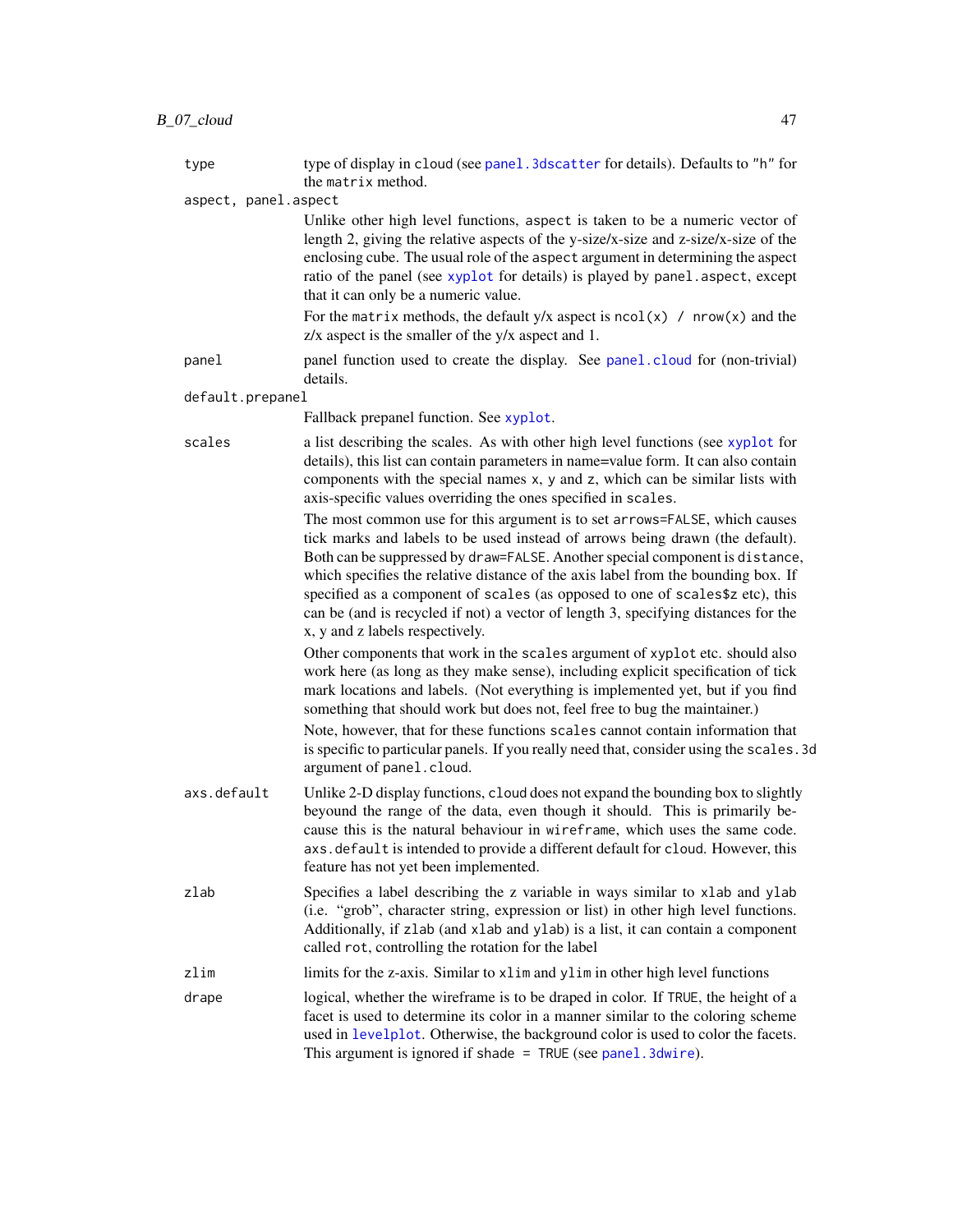#### at, col.regions, alpha.regions

|          | these arguments are analogous to those in levelplot. if drape=TRUE, at gives<br>the vector of cutpoints where the colors change, and col. regions the vec-<br>tor of colors to be used in that case. alpha.regions determines the alpha-<br>transparency on supporting devices. These are passed down to the panel func-<br>tion, and also used in the colorkey if appropriate. The default for col. regions<br>and alpha. regions is derived from the Trellis setting "regions"                                                                                                                                                                                                                                             |
|----------|------------------------------------------------------------------------------------------------------------------------------------------------------------------------------------------------------------------------------------------------------------------------------------------------------------------------------------------------------------------------------------------------------------------------------------------------------------------------------------------------------------------------------------------------------------------------------------------------------------------------------------------------------------------------------------------------------------------------------|
| cuts     | if at is unspecified, the approximate number of cutpoints if drape=TRUE                                                                                                                                                                                                                                                                                                                                                                                                                                                                                                                                                                                                                                                      |
| pretty   | whether automatic choice of cutpoints should be prettfied                                                                                                                                                                                                                                                                                                                                                                                                                                                                                                                                                                                                                                                                    |
| colorkey | logical indicating whether a color key should be drawn alongside, or a list de-<br>scribing such a key. See levelplot for details.                                                                                                                                                                                                                                                                                                                                                                                                                                                                                                                                                                                           |
|          | Any number of other arguments can be specified, and are passed to the panel<br>function. In particular, the arguments distance, perspective, screen and<br>R mat are very important in determining the 3-D display. The argument shade<br>can be useful for wireframe calls, and controls shading of the rendered surface.<br>These arguments are described in detail in the help page for panel.cloud.<br>Additionally, an argument called zoom may be specified, which should be a nu-<br>meric scalar to be interpreted as a scale factor by which the projection is magni-<br>fied. This can be useful to get the variable names into the plot. This argument is<br>actually only used by the default prepanel function. |

### Details

These functions produce three dimensional plots in each panel (as long as the default panel functions are used). The orientation is obtained as follows: the data are scaled to fall within a bounding box that is contained in the [-0.5, 0.5] cube (even smaller for non-default values of aspect). The viewing direction is given by a sequence of rotations specified by the screen argument, starting from the positive Z-axis. The viewing point (camera) is located at a distance of 1/distance from the origin. If perspective=FALSE, distance is set to  $0$  (i.e., the viewing point is at an infinite distance).

cloud draws a 3-D Scatter Plot, while wireframe draws a 3-D surface (usually evaluated on a grid). Multiple surfaces can be drawn by wireframe using the groups argument (although this is of limited use because the display is incorrect when the surfaces intersect). Specifying groups with cloud results in a panel. superpose-like effect (via panel. 3dscatter).

wireframe can optionally render the surface as being illuminated by a light source (no shadows though). Details can be found in the help page for [panel.3dwire](#page-93-0). Note that although arguments controlling these are actually arguments for the panel function, they can be supplied to cloud and wireframe directly.

For single panel plots, wireframe can also plot parametrized 3-D surfaces (i.e., functions of the form  $f(u, v) = (x(u, v), y(u, v), z(u, v))$ , where values of  $(u, v)$  lie on a rectangle. The simplest example of this sort of surface is a sphere parametrized by latitude and longitude. This can be achieved by calling wireframe with a formula x of the form  $z \rightarrow x \rightarrow y$ , where x, y and z are all matrices of the same dimension, representing the values of  $x(u,v)$ ,  $y(u,v)$  and  $z(u,v)$  evaluated on a discrete rectangular grid (the actual values of (u,v) are irrelevant).

When this feature is used, the heights used to calculate drape colors or shading colors are no longer the z values, but the distances of  $(x, y, z)$  from the origin.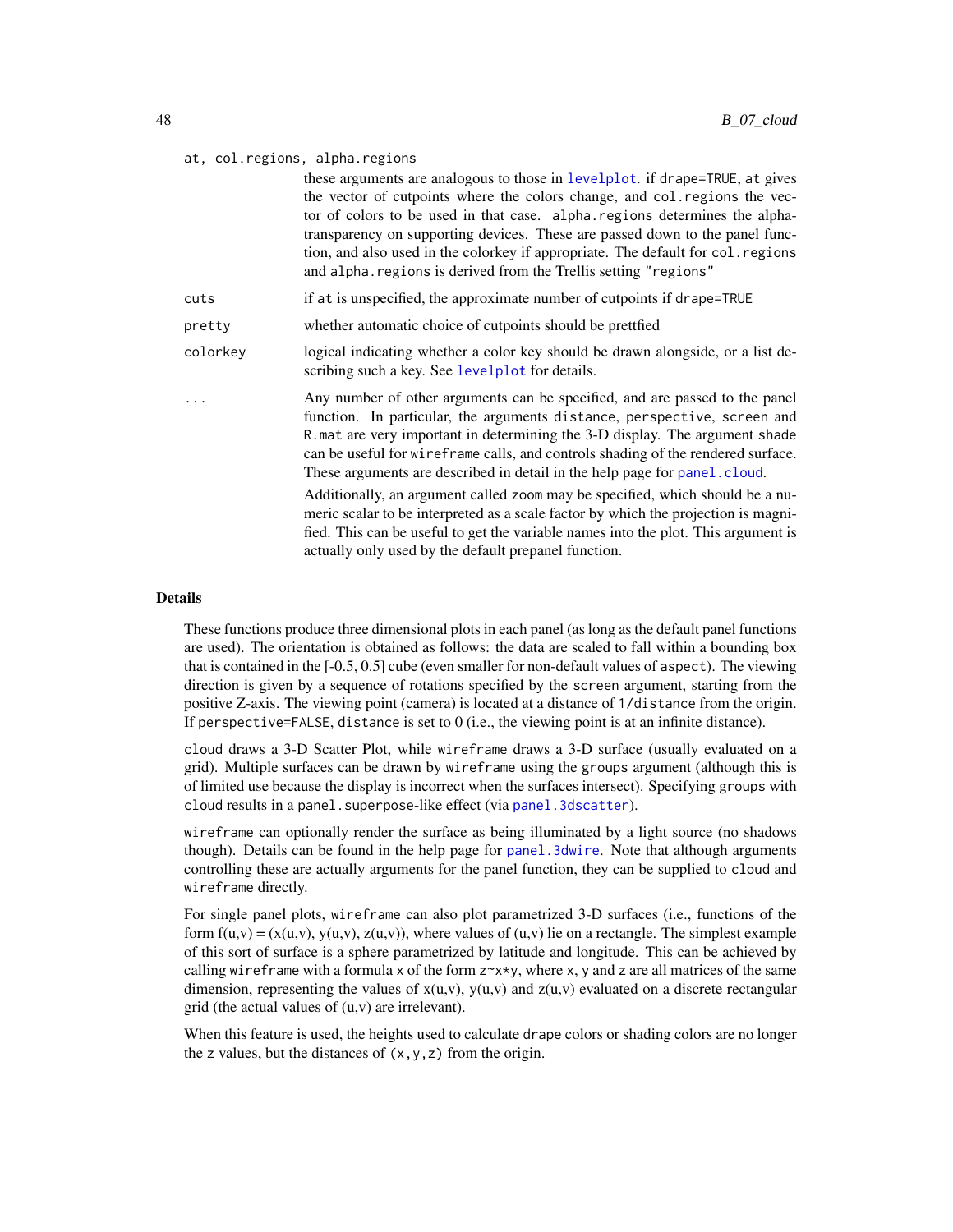# $B_0$ 7\_cloud  $49$

Note that this feature does not work with groups, subscripts, subset, etc. Conditioning variables are also not supported in this case.

The algorithm for identifying which edges of the bounding box are 'behind' the points doesn't work in some extreme situations. Also, panel. cloud tries to figure out the optimal location of the arrows and axis labels automatically, but can fail on occasion (especially when the view is from 'below' the data). This can be manually controlled by the scpos argument in [panel.cloud](#page-93-0).

These and all other high level Trellis functions have several other arguments in common. These are extensively documented only in the help page for [xyplot](#page-5-0), which should be consulted to learn more detailed usage.

### Value

An object of class "trellis". The [update](#page-0-0) method can be used to update components of the object and the [print](#page-0-0) method (usually called by default) will plot it on an appropriate plotting device.

### Note

There is a known problem with grouped wireframe displays when the  $(x, y)$  coordinates represented in the data do not represent the full evaluation grid. The problem occurs whether the grouping is specified through the groups argument or through the formula interface, and currently causes memory access violations. Depending on the circumstances, this is manifested either as a meaningless plot or a crash. To work around the problem, it should be enough to have a row in the data frame for each grid point, with an NA response (z) in rows that were previously missing.

### Author(s)

Deepayan Sarkar <Deepayan.Sarkar@R-project.org>

### References

Sarkar, Deepayan (2008) *Lattice: Multivariate Data Visualization with R*, Springer. [http://](http://lmdvr.r-forge.r-project.org/) [lmdvr.r-forge.r-project.org/](http://lmdvr.r-forge.r-project.org/)

### See Also

[Lattice](#page-2-0) for an overview of the package, as well as [xyplot](#page-5-0), [levelplot](#page-38-0), [panel.cloud](#page-93-0).

For interaction, see [panel.identify.cloud](#page-83-0).

```
## volcano ## 87 x 61 matrix
wireframe(volcano, shade = TRUE,
          aspect = c(61/87, 0.4),
          lightharrow . source = c(10, 0, 10)g \le - expand.grid(x = 1:10, y = 5:15, gr = 1:2)
g$z <- \log((g$x^g$gr + g$y^2) * g$gr)
wireframe(z \sim x * y, data = g, groups = gr,
          scales = list(arrows = FALSE),
          drape = TRUE, colorkey = TRUE,
```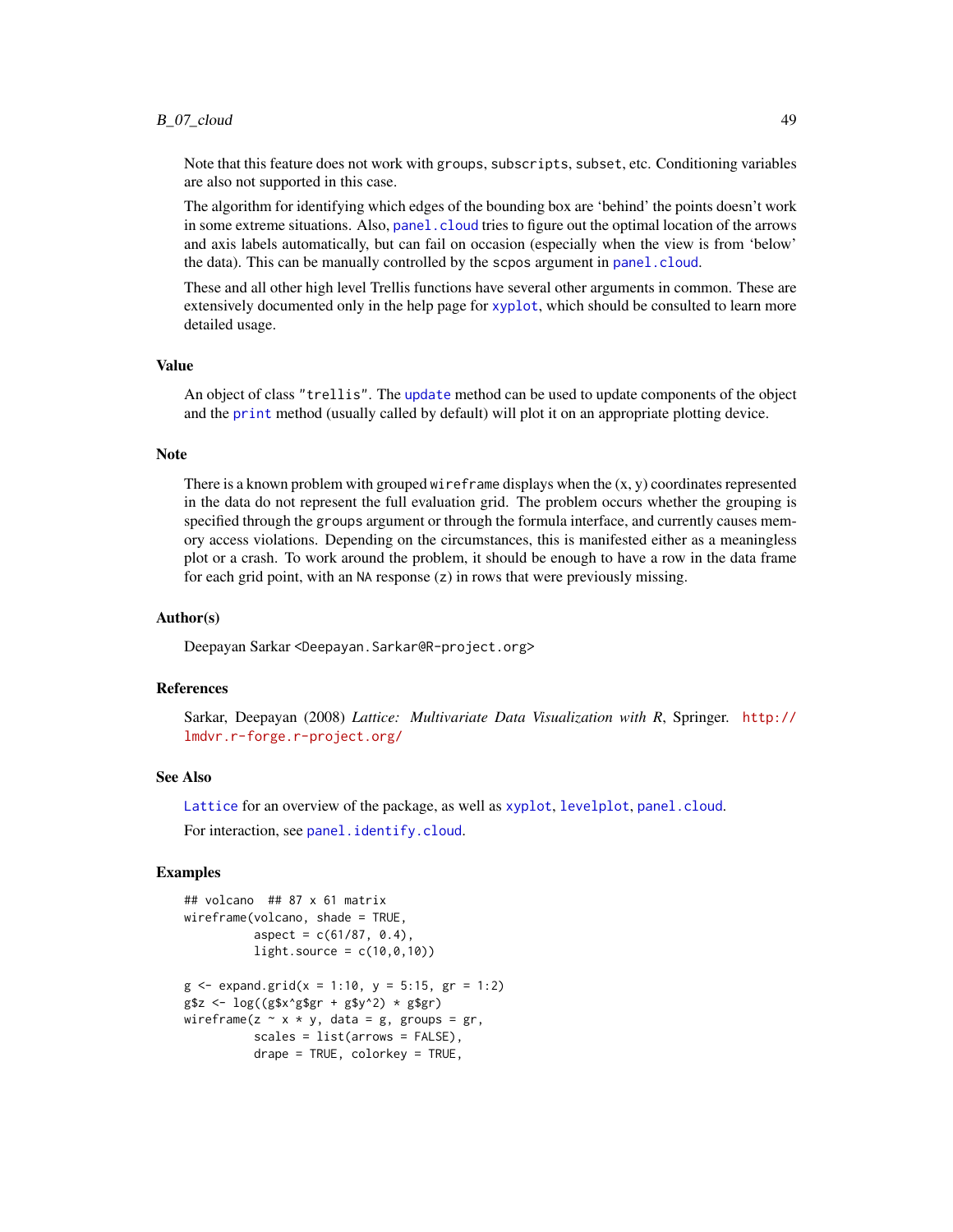```
screen = list(z = 30, x = -60)cloud(Sepal.Length ~ Petal.Length * Petal.Width | Species, data = iris,
     screen = list(x = -90, y = 70), distance = .4, zoom = .6)
## cloud.table
cloud(prop.table(Titanic, margin = 1:3),
     type = c("p", "h"), strip = strip.custom(strip.names = TRUE),
     scales = list(arrows = FALSE, distance = 2), panel.aspect = 0.7,
     zlab = "Proportion")[, 1]
## transparent axes
par.set <-
   list(axis.line = list(col = "transparent"),
         clip = list(panel = "off"))
print(cloud(Sepal.Length ~ Petal.Length * Petal.Width,
            data = iris, cex = .8,groups = Species,
           main = "Stereo",
            screen = list(z = 20, x = -70, y = 3),
            par.settings = par.set,
            scales = list(col = "black")),
     split = c(1, 1, 2, 1), more = TRUE)
print(cloud(Sepal.Length ~ Petal.Length * Petal.Width,
            data = iris, cex = .8,
            groups = Species,
           main = "Stereo",
            screen = list(z = 20, x = -70, y = 0),
            par.settings = par.set,
            scales = list(col = "black")),
      split = c(2,1,2,1))
```
B\_08\_splom *Scatter Plot Matrices*

### <span id="page-49-0"></span>Description

Draw Conditional Scatter Plot Matrices and Parallel Coordinate Plots

### Usage

```
splom(x, data, ...)
parallelplot(x, data, ...)
## S3 method for class 'formula'
splom(x,
      data,
```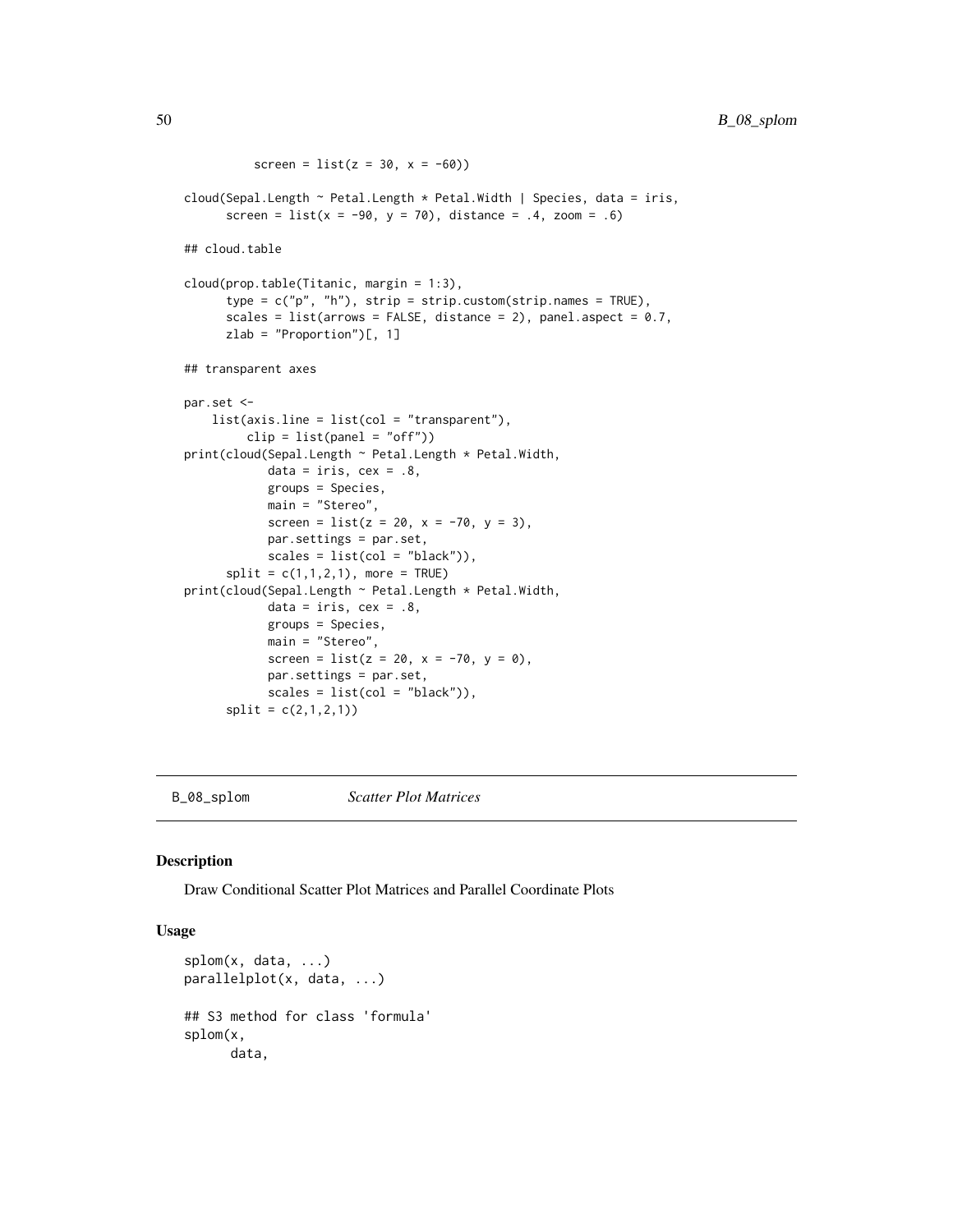```
auto.key = FALSE,
      aspect = 1,
      between = list(x = 0.5, y = 0.5),
      panel = lattice.getOption("panel.splom"),
      prepanel,
      scales,
      strip,
      groups,
      xlab,
      xlim,
     ylab = NULL,
      ylim,
      superpanel = lattice.getOption("panel.pairs"),
      pscales = 5,
      varnames = NULL,
      drop.unused.levels,
      ...,
      lattice.options = NULL,
      default.scales,
      default.prepanel = lattice.getOption("prepanel.default.splom"),
      subset = TRUE)
## S3 method for class 'formula'
parallelplot(x,
         data,
         auto.key = FALSE,
         aspect = "fill",between = list(x = 0.5, y = 0.5),
         panel = lattice.getOption("panel.parallel"),
         prepanel,
        scales,
         strip,
        groups,
        xlab = NULL,
        xlim,
        ylab = NULL,
        ylim,
        varnames = NULL,
        horizontal.axis = TRUE,
        drop.unused.levels,
         ...,
        lattice.options = NULL,
         default.scales,
         default.prepanel = lattice.getOption("prepanel.default.parallel"),
         subset = TRUE)
## S3 method for class 'data.frame'
splom(x, data = NULL, ..., groups = NULL, subset = TRUE)## S3 method for class 'matrix'
```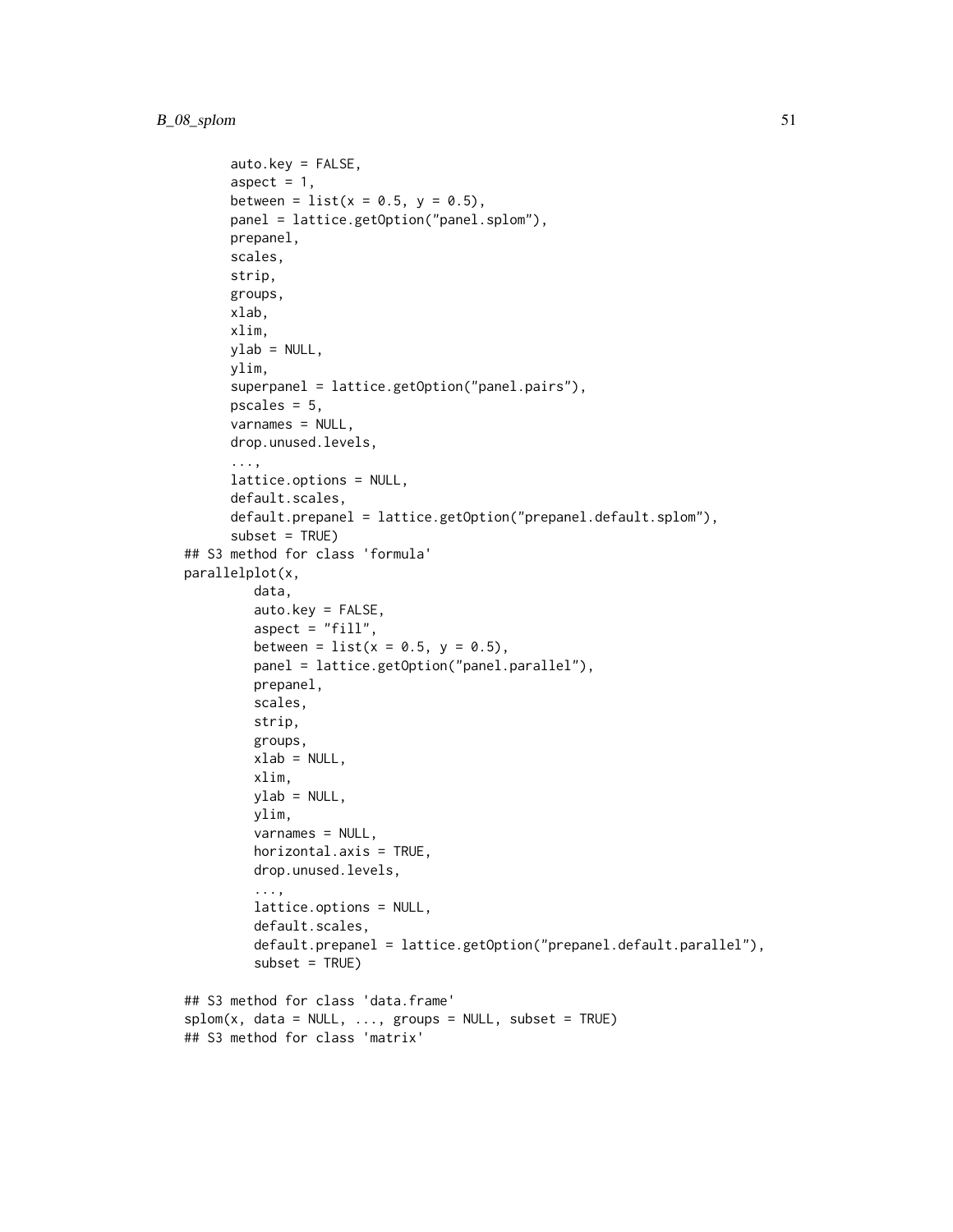```
splom(x, data = NULL, ..., groups = NULL, subset = TRUE)## S3 method for class 'matrix'
parallelplot(x, data = NULL, ..., groups = NULL, subset = TRUE)
## S3 method for class 'data.frame'
parallelplot(x, data = NULL, ..., groups = NULL, subset = TRUE)
```

|                 | X                | The object on which method dispatch is carried out.                                                                                                                                                                                                                                                                                                                                                                                                                     |
|-----------------|------------------|-------------------------------------------------------------------------------------------------------------------------------------------------------------------------------------------------------------------------------------------------------------------------------------------------------------------------------------------------------------------------------------------------------------------------------------------------------------------------|
|                 |                  | For the "formula" method, a formula describing the structure of the plot, which<br>should be of the form $\sim x$   g1 $\star$ g2 $\star$<br>$\ldots$ , where x is a data frame or<br>matrix. Each of $g1, g2, \ldots$ must be either factors or shingles. The conditioning<br>variables $g1$ , $g2$ ,  may be omitted.                                                                                                                                                 |
|                 |                  | For the data. frame methods, a data frame.                                                                                                                                                                                                                                                                                                                                                                                                                              |
|                 | data             | For the formula methods, an optional data frame in which variables in the for-<br>mula (as well as groups and subset, if any) are to be evaluated.                                                                                                                                                                                                                                                                                                                      |
|                 | aspect           | aspect ratio of each panel (and subpanel), square by default for splom.                                                                                                                                                                                                                                                                                                                                                                                                 |
|                 | between          | to avoid confusion between panels and subpanels, the default is to show the<br>panels of a splom plot with space between them.                                                                                                                                                                                                                                                                                                                                          |
|                 | panel            | For parallelplot, this has the usual interpretation, i.e., a function that creates<br>the display within each panel.                                                                                                                                                                                                                                                                                                                                                    |
|                 |                  | For splom, the terminology is slightly complicated. The role played by the panel<br>function in most other high-level functions is played here by the superpanel<br>function, which is responsible for the display for each conditional data subset.<br>panel is simply an argument to the default superpanel function panel.pairs,<br>and is passed on to it unchanged. It is used there to create each pairwise display.<br>See panel. pairs for more useful options. |
|                 | superpanel       | function that sets up the splom display, by default as a scatterplot matrix.                                                                                                                                                                                                                                                                                                                                                                                            |
|                 | pscales          | a numeric value or a list, meant to be a less functional substitute for the scales<br>argument in xyplot etc. This argument is passed to the superpanel function,<br>and is handled by the default superpanel function panel.pairs. The help page<br>for the latter documents this argument in more detail.                                                                                                                                                             |
|                 | varnames         | A character or expression vector or giving names to be used for the variables in<br>x. By default, the column names of x.                                                                                                                                                                                                                                                                                                                                               |
| horizontal.axis |                  |                                                                                                                                                                                                                                                                                                                                                                                                                                                                         |
|                 |                  | logical indicating whether the parallel axes should be laid out horizontally (TRUE)<br>or vertically (FALSE).                                                                                                                                                                                                                                                                                                                                                           |
|                 |                  | auto.key, prepanel, scales, strip, groups, xlab, xlim, ylab, ylim, drop.unused.levels, lattice.opti<br>See xyplot                                                                                                                                                                                                                                                                                                                                                       |
|                 | default.prepanel |                                                                                                                                                                                                                                                                                                                                                                                                                                                                         |
|                 |                  | Fallback prepanel function. See xyplot.                                                                                                                                                                                                                                                                                                                                                                                                                                 |
|                 | .                | Further arguments. See corresponding entry in xyplot for non-trivial details.                                                                                                                                                                                                                                                                                                                                                                                           |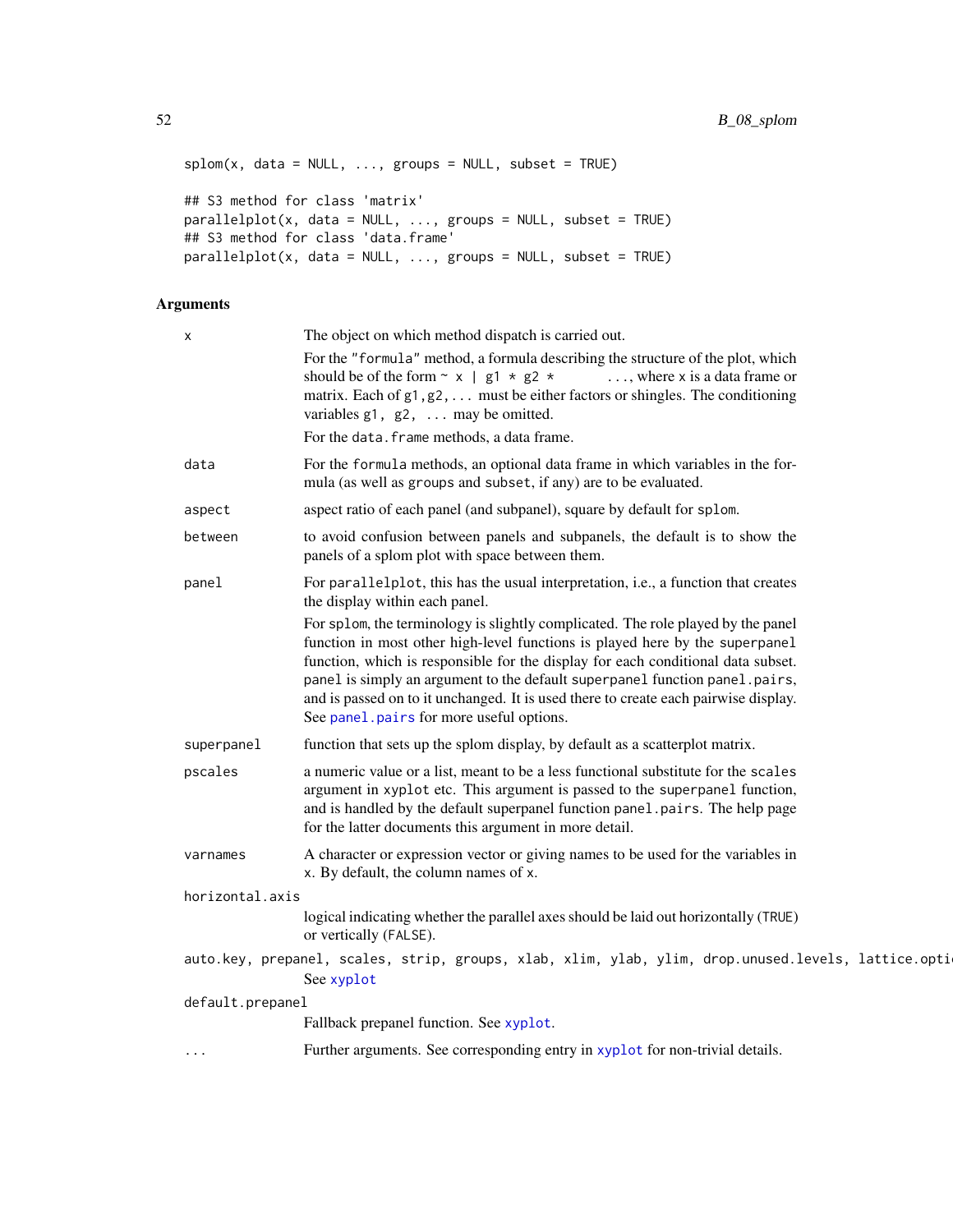#### $B_0 \times Sp$  both  $53$

#### Details

splom produces Scatter Plot Matrices. The role usually played by panel is taken over by superpanel, which takes a data frame subset and is responsible for plotting it. It is called with the coordinate system set up to have both x- and y-limits from  $0.5$  to ncol(z) + 0.5. The only built-in option currently available is [panel.pairs](#page-103-0), which calls a further panel function for each pair (i, j) of variables in z inside a rectangle of unit width and height centered at  $c(i, j)$  (see [panel.pairs](#page-103-0) for details).

Many of the finer customizations usually done via arguments to high level function like xyplot are instead done by panel.pairs for splom. These include control of axis limits, tick locations and prepanel calcultions. If you are trying to fine-tune your splom plot, definitely look at the [panel.pairs](#page-103-0) help page. The scales argument is usually not very useful in splom, and trying to change it may have undesired effects.

[parallelplot](#page-49-0) draws Parallel Coordinate Plots. (Difficult to describe, see example.)

These and all other high level Trellis functions have several arguments in common. These are extensively documented only in the help page for xyplot, which should be consulted to learn more detailed usage.

#### Value

An object of class "trellis". The [update](#page-0-0) method can be used to update components of the object and the [print](#page-0-0) method (usually called by default) will plot it on an appropriate plotting device.

### Author(s)

Deepayan Sarkar <Deepayan.Sarkar@R-project.org>

#### See Also

[xyplot](#page-5-0), [Lattice](#page-2-0), [panel.pairs](#page-103-0), [panel.parallel](#page-106-0).

```
super.sym <- trellis.par.get("superpose.symbol")
splom(~iris[1:4], groups = Species, data = iris,
     panel = panel.superpose,
     key = list(title = "Three Varieties of Iris",
                columns = 3,
                points = list(pch = super.sym$pch[1:3],
                col = super.sym$col[1:3]),text = list(c("Setosa", "Versicolor", "Virginica"))))
splom(~iris[1:3]|Species, data = iris,
     layout=c(2,2), pscales = 0,
     varnames = c("Sepal\nLength", "Sepal\nWidth", "Petal\nLength"),
     page = function(...) {
         ltext(x = seq(.6, .8, length.out = 4),y = seq(.9, .6, length.out = 4),labels = c("Three", "Varieties", "of", "Iris"),
               cex = 2})
```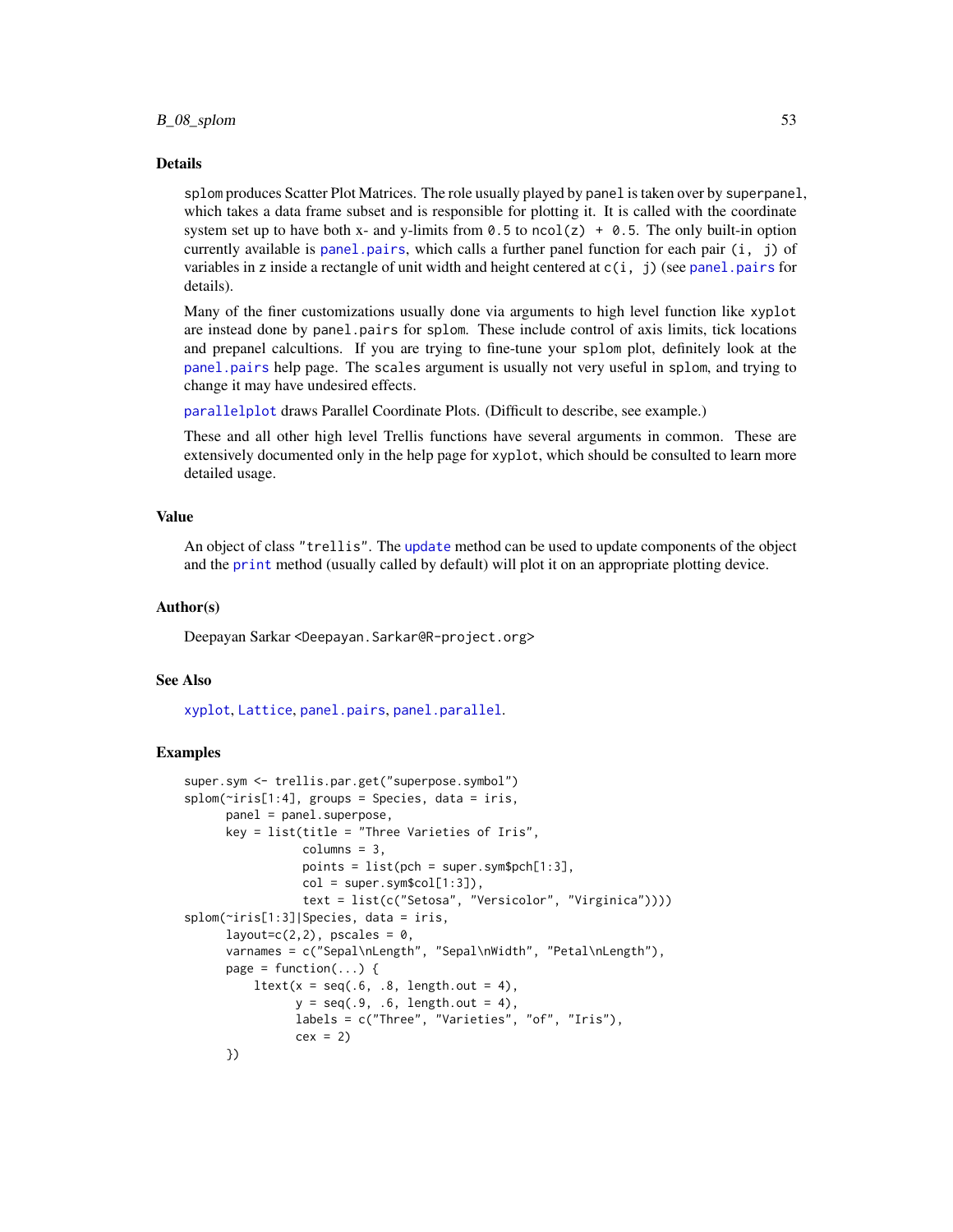```
parallelplot(~iris[1:4] | Species, iris)
parallelplot(~iris[1:4], iris, groups = Species,
            horizontal.axis = FALSE, scales = list(x = list(root = 90)))
```
B\_09\_tmd *Tukey Mean-Difference Plot*

# Description

tmd Creates Tukey Mean-Difference Plots from a trellis object returned by xyplot, qq or qqmath. The prepanel and panel functions are used as appropriate. The formula method for tmd is provided for convenience, and simply calls tmd on the object created by calling xyplot on that formula.

# Usage

```
tmd(object, ...)
## S3 method for class 'trellis'
tmd(object,
   xlab = "mean",
   ylab = "difference",
   panel,
    prepanel,
    ...)
prepanel.tmd.qqmath(x,
             f.value = NULL,distribution = qnorm,
             qtype = 7,
             groups = NULL,
             subscripts, ...)
panel.tmd.qqmath(x,
             f.value = NULL,
             distribution = qnorm,
             qtype = 7,
             groups = NULL,subscripts, ...,
             identifier = "tmd")
panel.tmd.default(x, y, groups = NULL, ...,
                  identifier = "tmd")
prepanel.tmd.default(x, y, ...)
```

| object | An object of class "trellis" returned by xyplot, qq or qqmath. |
|--------|----------------------------------------------------------------|
| xlab   | x label                                                        |
| vlab   | y label                                                        |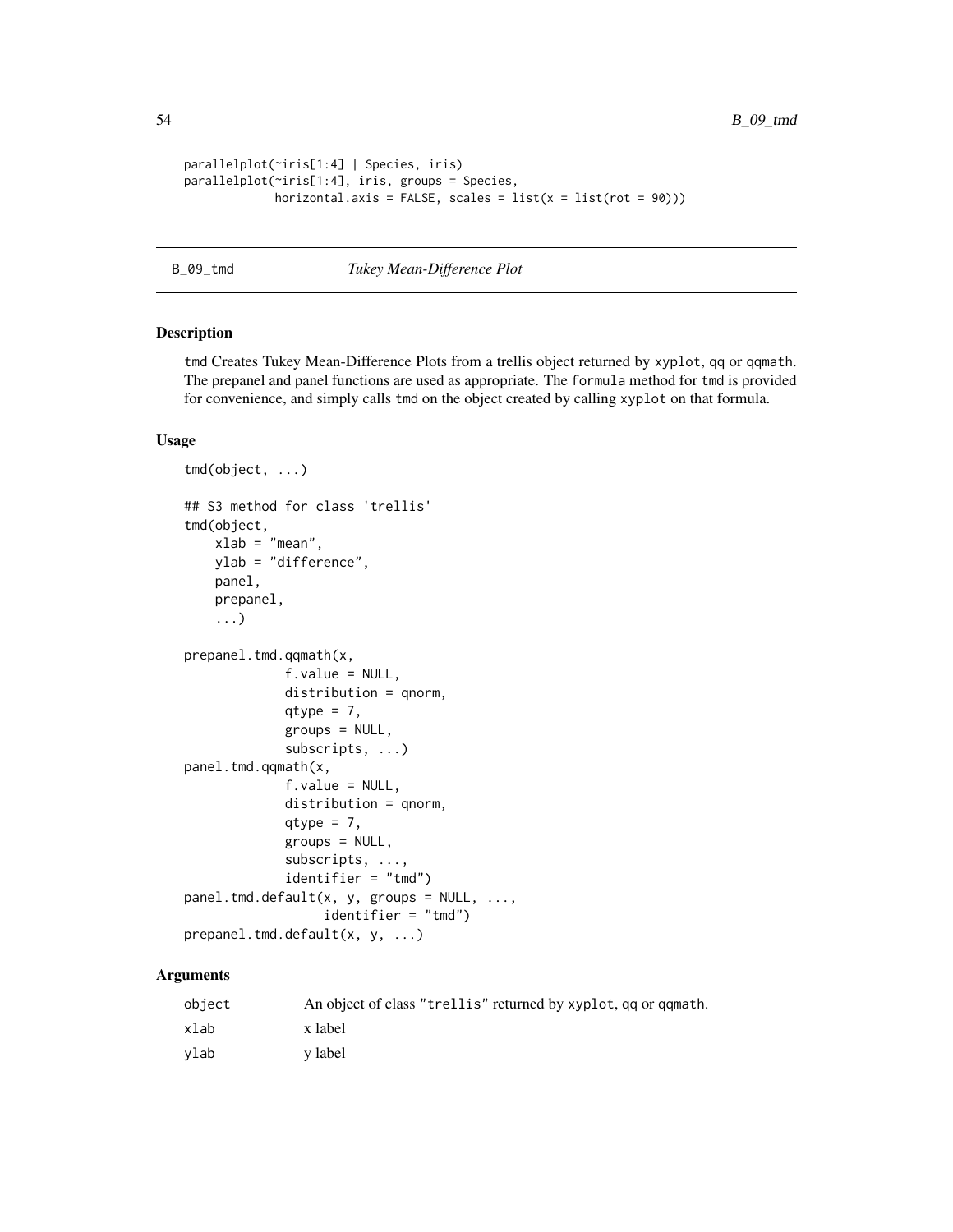| panel                        | panel function to be used. See details below.                                                          |  |
|------------------------------|--------------------------------------------------------------------------------------------------------|--|
| prepanel                     | prepanel function. See details below.                                                                  |  |
| f.value, distribution, qtype |                                                                                                        |  |
|                              | see panel.gqmath.                                                                                      |  |
| groups, subscripts           |                                                                                                        |  |
|                              | see xyplot.                                                                                            |  |
| x, y                         | data as passed to panel functions in original call.                                                    |  |
|                              | other arguments                                                                                        |  |
| identifier                   | A character string that is prepended to the names of grobs that are created by<br>this panel function. |  |

### Details

The Tukey Mean-difference plot is produced by modifying the (x,y) values of each panel as follows: the new coordinates are given by  $x=(x+y)/2$  and  $y=y-x$ , which are then plotted. The default panel function(s) add a reference line at  $y=0$  as well.

tmd acts on the a "trellis" object, not on the actual plot this object would have produced. As such, it only uses the arguments supplied to the panel function in the original call, and completely ignores what the original panel function might have done with this data. tmd uses these panel arguments to set up its own scales (using its prepanel argument) and display (using panel). It is thus important to provide suitable prepanel and panel functions to tmd depending on the original call.

Such functions currently exist for xyplot, qq (the ones with default in their name) and qqmath, as listed in the usage section above. These assume the default displays for the corresponding high-level call. If unspecified, the prepanel and panel arguments default to suitable choices.

tmd uses the update method for "trellis" objects, which processes all extra arguments supplied to tmd.

### Value

An object of class "trellis". The [update](#page-0-0) method can be used to update components of the object and the [print](#page-0-0) method (usually called by default) will plot it on an appropriate plotting device.

### Author(s)

Deepayan Sarkar <Deepayan.Sarkar@R-project.org>

### See Also

[qq](#page-36-0), [qqmath](#page-33-0), [xyplot](#page-5-0), [Lattice](#page-2-0)

### Examples

tmd(qqmath(~height | voice.part, data = singer))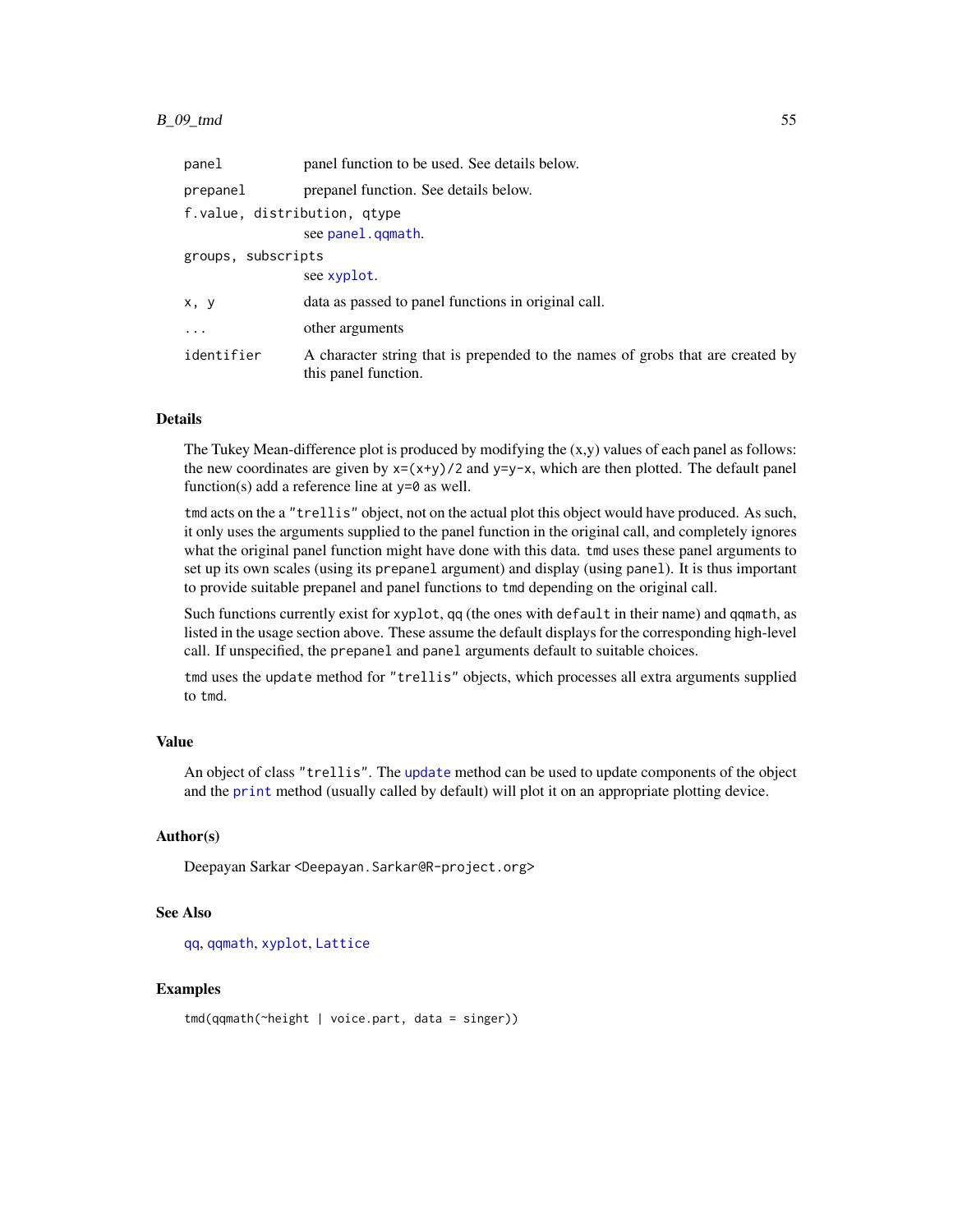### <span id="page-55-0"></span>Description

Plots fitted values and residuals (via qqmath) on a common scale for any object that has methods for fitted values and residuals.

### Usage

```
rfs(model, layout=c(2, 1), xlab="f-value", ylab=NULL,
   distribution = qunif,
   panel, prepanel, strip, ...)
```
# Arguments

| model                        | a fitted model object with methods fitted, values and residuals. Can be the<br>value returned by oneway |  |
|------------------------------|---------------------------------------------------------------------------------------------------------|--|
| layout                       | default layout is $c(2,1)$                                                                              |  |
| xlab                         | defaults to "f, value"                                                                                  |  |
| distribution                 | the distribution function to be used for qqmath                                                         |  |
| ylab, panel, prepanel, strip |                                                                                                         |  |
|                              | See xyplot                                                                                              |  |
|                              | other arguments, passed on to qqmath.                                                                   |  |

# Value

An object of class "trellis". The [update](#page-0-0) method can be used to update components of the object and the [print](#page-0-0) method (usually called by default) will plot it on an appropriate plotting device.

# Author(s)

Deepayan Sarkar <Deepayan.Sarkar@R-project.org>

# See Also

[oneway](#page-56-0), [qqmath](#page-33-0), [xyplot](#page-5-0), [Lattice](#page-2-0)

```
rfs(oneway(height \sim voice.part, data = singer, spread = 1), aspect = 1)
```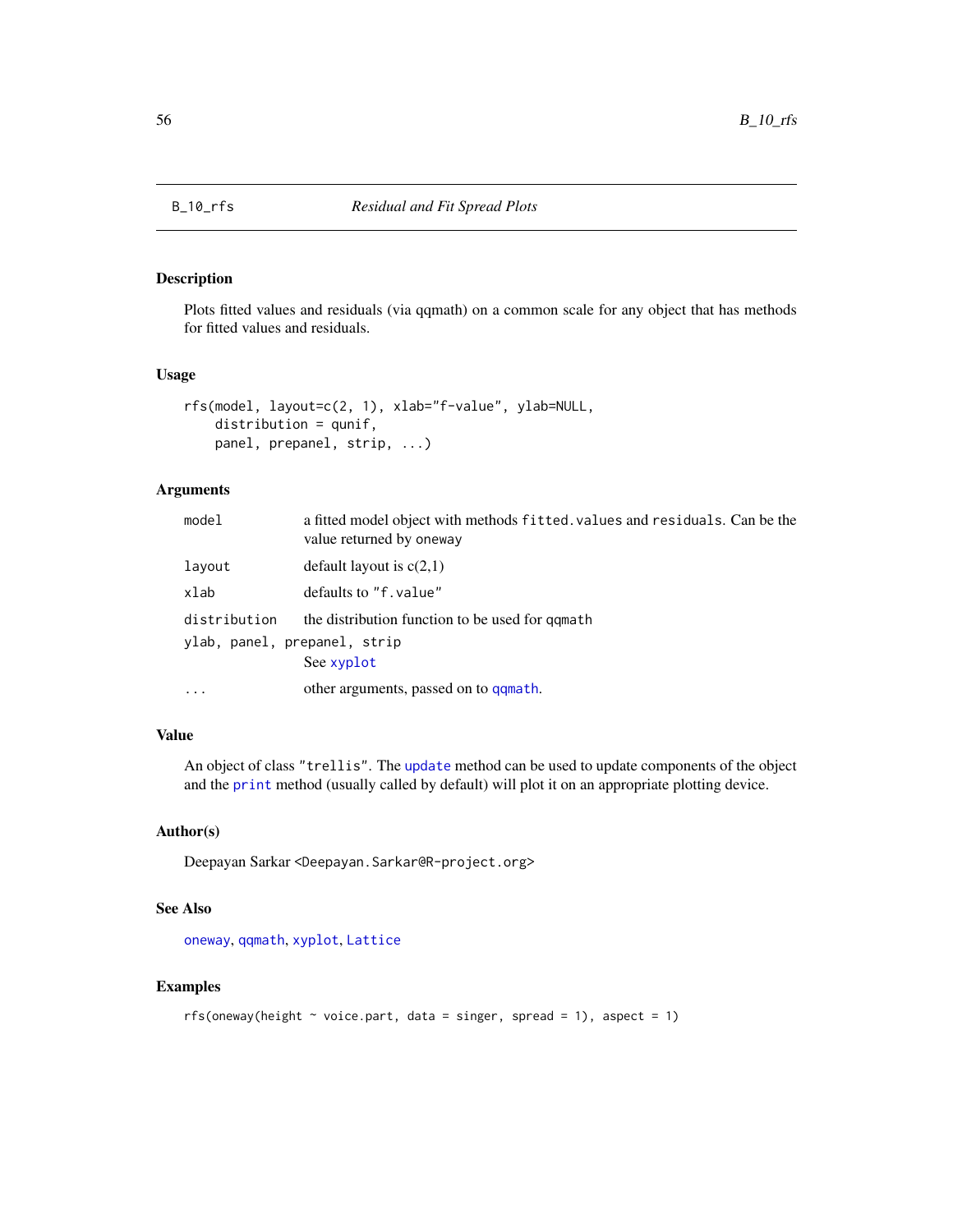# <span id="page-56-0"></span>Description

Fits a One-way model to univariate data grouped by a factor, the result often being displayed using rfs

# Usage

```
oneway(formula, data, location=mean, spread=function(x) sqrt(var(x)))
```
# Arguments

| formula  | formula of the form $y \sim x$ where y is the numeric response and x is the grouping<br>factor                                         |
|----------|----------------------------------------------------------------------------------------------------------------------------------------|
| data     | data frame in which the model is to be evaluated                                                                                       |
| location | function or numeric giving the location statistic to be used for centering the<br>observations, e.g. median, $0$ (to avoid centering). |
| spread   | function or numeric giving the spread statistic to be used for scaling the obser-<br>vations, e.g. sd, 1 (to avoid scaling).           |

# Value

A list with components

| location         | vector of locations for each group.       |  |
|------------------|-------------------------------------------|--|
| spread           | vector of spreads for each group.         |  |
| fitted.values    | vector of locations for each observation. |  |
| residuals        | residuals $(v - fitted.values)$ .         |  |
| scaled.residuals |                                           |  |
|                  |                                           |  |

residuals scaled by spread for their group

# Author(s)

Deepayan Sarkar <Deepayan.Sarkar@R-project.org>

# See Also

[rfs](#page-55-0), [Lattice](#page-2-0)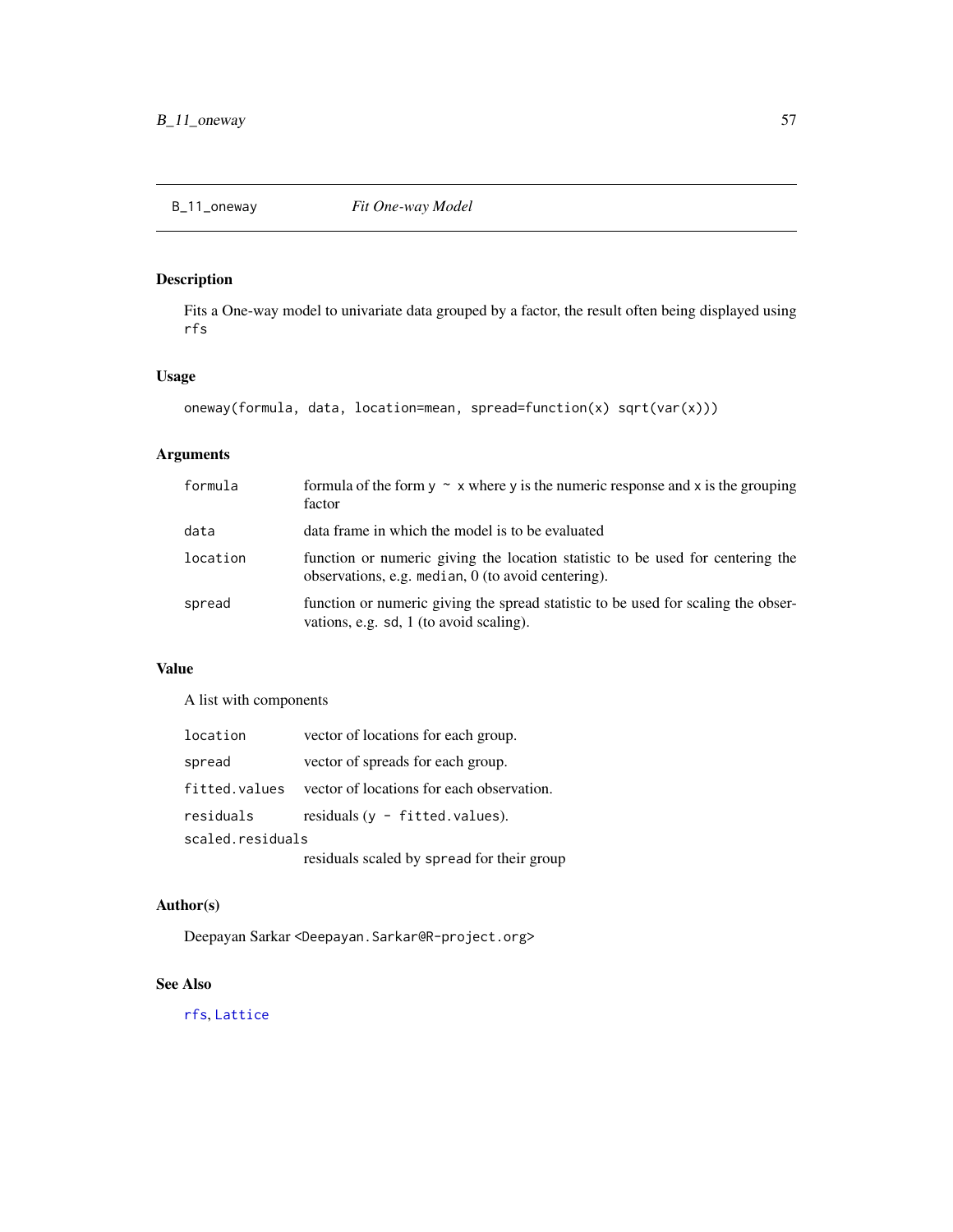C\_01\_trellis.device *Initializing Trellis Displays*

# <span id="page-57-0"></span>Description

Initialization of a display device with appropriate graphical parameters.

# Usage

```
trellis.device(device = getOption("device"),
               color = !(dev.name == "postscript"),theme = lattice.getOption("default.theme"),
               new = TRUE,retain = FALSE,
               ...)
standard.theme(name, color)
canonical.theme(name, color)
```

```
col.whitebg()
```

| device | function (or the name of one as a character string) that starts a device. Admis-<br>sible values depend on the platform and how R was compiled (see Devices),<br>but usually "pdf", "postscript", "png", "jpeg" and at least one of "X11",<br>"windows" and "quartz" will be available.                                                                                                                                                                                                          |
|--------|--------------------------------------------------------------------------------------------------------------------------------------------------------------------------------------------------------------------------------------------------------------------------------------------------------------------------------------------------------------------------------------------------------------------------------------------------------------------------------------------------|
| color  | logical, whether the initial settings should be color or black and white. Defaults<br>to FALSE for postscript devices, TRUE otherwise. Note that this only applies to<br>the initial choice of colors, which can be overridden using theme or subsequent<br>calls to trellis.par.set (and by arguments supplied directly in high level<br>calls for some settings).                                                                                                                              |
| theme  | list of components that changes the settings of the device opened, or, a function<br>that when called produces such a list. The function name can be supplied as<br>a quoted string. These settings are only used to modify the default settings<br>(determined by other arguments), and need not contain all possible parameters.<br>A possible use of this argument is to change the default settings by specifying<br>lattice.options(default.theme = "col.whitebg"). For back-compatibility, |
|        | this is initially (when lattice is loaded) set to getOption(lattice.theme).<br>If theme is a function, it will not be supplied any arguments, however, it is<br>guaranteed that a device will already be open when it is called, so one may use<br>. Device inside the function to ascertain what device has been opened.                                                                                                                                                                        |
| new    | logical flag indicating whether a new device should be started. If FALSE, the<br>options for the current device are changed to the defaults determined by the<br>other arguments.                                                                                                                                                                                                                                                                                                                |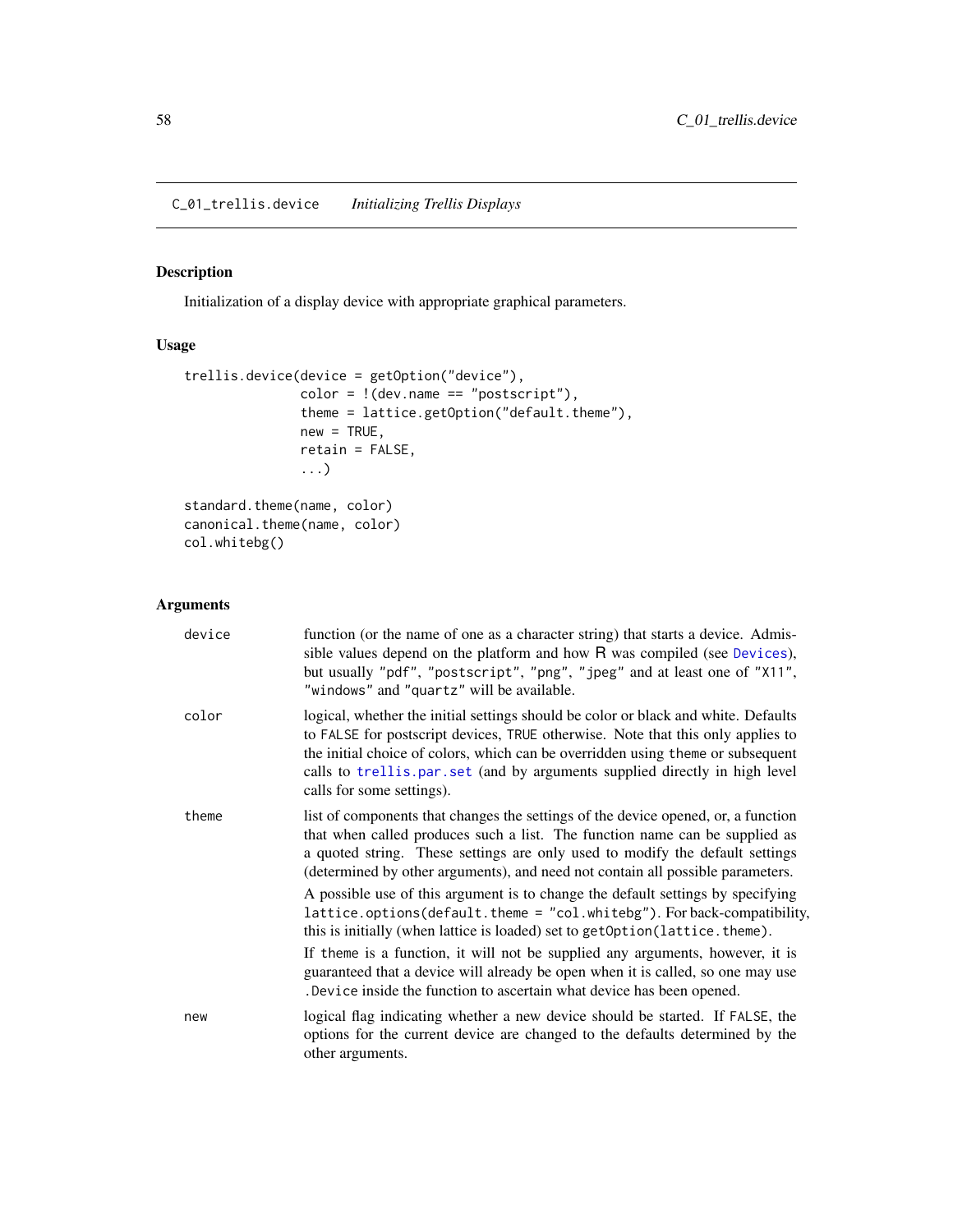| retain  | logical. If TRUE and a setting for this device already exists, then that is used<br>instead of the defaults for this device. By default, pre-existing settings are over-<br>written (and lost).               |
|---------|---------------------------------------------------------------------------------------------------------------------------------------------------------------------------------------------------------------|
| name    | name of the device for which the setting is required, as returned by . Device                                                                                                                                 |
| $\cdot$ | additional parameters to be passed to the device function, most commonly file<br>for non-screen devices, as well as height, width, etc. See the help file for<br>individual devices for admissible arguments. |

## Details

Trellis Graphics functions obtain the default values of various graphical parameters (colors, line types, fonts, etc.) from a customizable "settings" list. This functionality is analogous to [par](#page-0-0) for standard R graphics and, together with [lattice.options](#page-64-0), mostly supplants it ([par](#page-0-0) settings are mostly ignored by Lattice). Unlike [par](#page-0-0), Trellis settings can be controlled separately for each different device type (but not concurrently for different instances of the same device). standard.theme and col.whitebg produce predefined settings (a.k.a. themes), while trellis.device provides a high level interface to control which "theme" will be in effect when a new device is opened. trellis.device is called automatically when a "trellis" object is plotted, and the defaults can be used to provide sufficient control, so in a properly configured system it is rarely necessary for the user to call trellis.device explicitly.

The standard. theme function is intended to provide device specific settings  $(e.g.$  light colors on a grey background for screen devices, dark colors or black and white for print devices) which were used as defaults prior to R 2.3.0. However, these defaults are not always appropriate, due to the variety of platforms and hardware settings on which R is used, as well as the fact that a plot created on a particular device may be subsequently used in many different ways. For this reason, a "safe" default is used for all devices from R 2.3.0 onwards. The old behaviour can be reinstated by setting standard.theme as the default theme argument, e.g. by putting lattice.options(default.theme =  $"$ standard.theme") in a startup script (see the entry for theme above for details).

### Value

standard. theme returns a list of components defining graphical parameter settings for Lattice displays. It is used internally in trellis.device, and can also be used as the theme argument to trellis.par.set, or even as theme in trellis.device to use the defaults for another device. canonical.theme is an alias for standard.theme.

col.whitebg returns a similar (but smaller) list that is suitable as the theme argument to trellis.device and [trellis.par.set](#page-59-0). It contains settings values which provide colors suitable for plotting on a white background. Note that the name col.whitebg is somewhat of a misnomer, since it actually sets the background to transparent rather than white.

#### Note

Earlier versions of trellis.device had a bg argument to set the background color, but this is no longer supported. If supplied, the bg argument will be passed on to the device function; however, this will have no effect on the Trellis settings. It is rarely meaningful to change the background alone; if you feel the need to change the background, consider using the theme argument instead.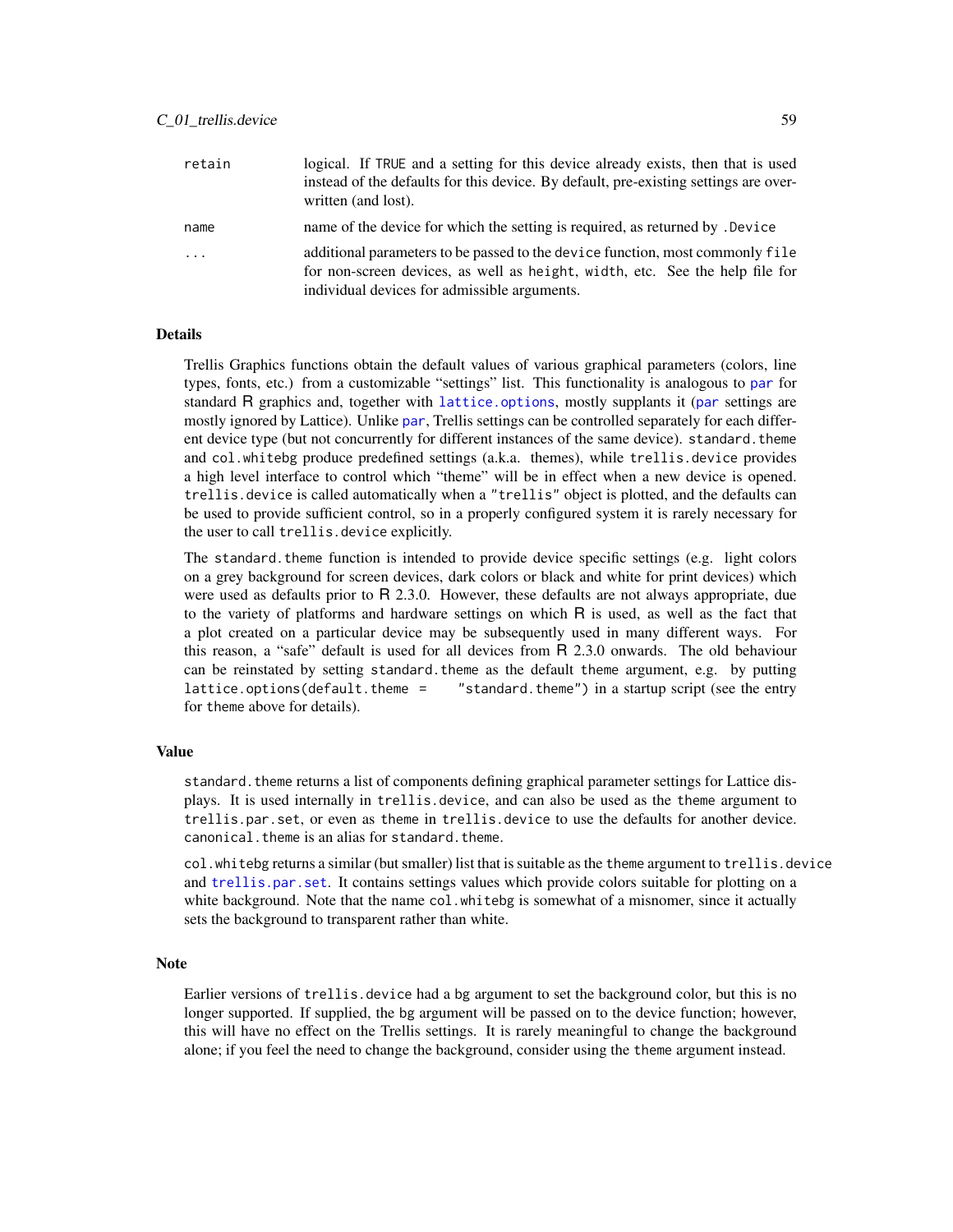### Author(s)

Deepayan Sarkar <Deepayan.Sarkar@R-project.org>

### References

Sarkar, Deepayan (2008) *Lattice: Multivariate Data Visualization with R*, Springer. [http://](http://lmdvr.r-forge.r-project.org/) [lmdvr.r-forge.r-project.org/](http://lmdvr.r-forge.r-project.org/)

### See Also

[Lattice](#page-2-0) for an overview of the lattice package.

[Devices](#page-0-0) for valid choices of device on your platform.

[trellis.par.get](#page-59-0) and [trellis.par.set](#page-59-0) can be used to query and modify the settings *after* a device has been initialized. The par.settings argument to high level functions, described in [xyplot](#page-5-0), can be used to attach transient settings to a "trellis" object.

C\_02\_trellis.par.get *Graphical Parameters for Trellis Displays*

# <span id="page-59-0"></span>Description

Functions used to query, display and modify graphical parameters for fine control of Trellis displays. Modifications are made to the settings for the currently active device only.

### Usage

```
trellis.par.set(name, value, ..., theme, warn = TRUE, strict = FALSE)
trellis.par.get(name = NULL)
show.settings(x = NULL)
```

| name     | A character string giving the name of a component. If unspecified in trellis.par.get(),<br>the return value is a named list containing all the current settings (this can be<br>used to get the valid values for name).                                                                                                                                                                                                                                                                                |
|----------|--------------------------------------------------------------------------------------------------------------------------------------------------------------------------------------------------------------------------------------------------------------------------------------------------------------------------------------------------------------------------------------------------------------------------------------------------------------------------------------------------------|
| value    | a list giving the desired value of the component. Components that are already<br>defined as part of the current settings but are not mentioned in value will remain<br>unchanged.                                                                                                                                                                                                                                                                                                                      |
| theme    | a list decribing how to change the settings, similar to what is returned by trellis.par.get().<br>This is purely for convenience, allowing multiple calls to trellis.par.set to<br>be condensed into one. The name of each component must be a valid name as<br>described above, with the corresponding value a valid value as described above.<br>As in trellis, device, theme can also be a function that produces such a list<br>when called. The function name can be supplied as a quoted string. |
| $\ddots$ | Multiple settings can be specified in name = value form. Equivalent to calling<br>with theme = $list()$                                                                                                                                                                                                                                                                                                                                                                                                |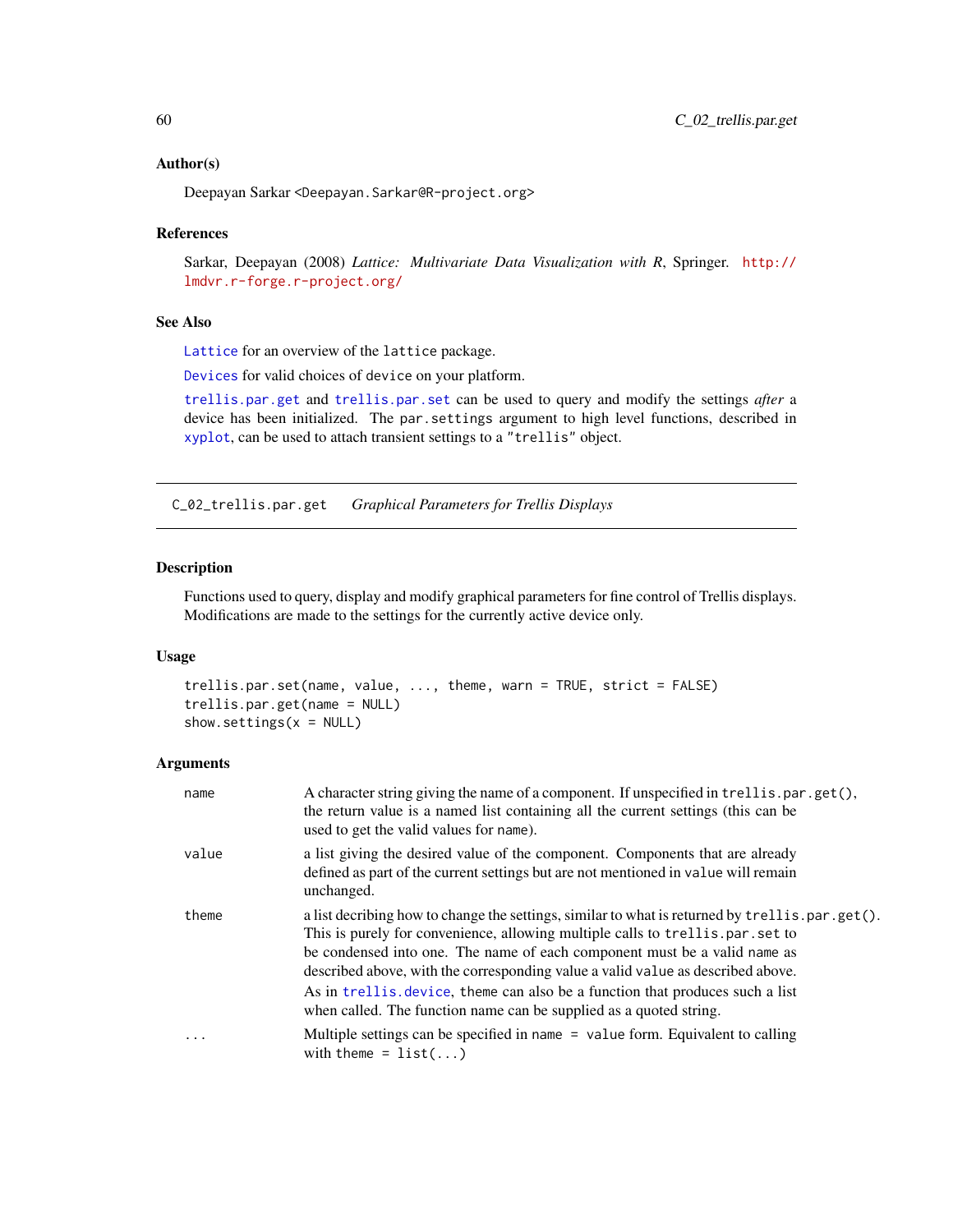| warn         | A logical flag, indicating whether a warning should be issued when trell is .par.get<br>is called when no graphics device is open.                                                                                                                                                                                                     |
|--------------|----------------------------------------------------------------------------------------------------------------------------------------------------------------------------------------------------------------------------------------------------------------------------------------------------------------------------------------|
| strict       | Usually a logical flag, indicating whether the value should be interpreted strictly.<br>Usually, assignment of value to the corresponding named component is fuzzy in<br>the sense that sub-components that are absent from value but not currently NULL<br>are retained. By specifying $strict = TRUE$ , such values will be removed. |
|              | An even stricter interpretation is allowed by specifying strict as a numeric<br>value larger than 1. In that case, top-level components not specified in the call<br>will also be removed. This is primarily for internal use.                                                                                                         |
| $\mathsf{x}$ | optional list of components that change the settings (any valid value of theme).<br>These are used to modify the current settings (obtained by trellis.par.get)<br>before they are displayed.                                                                                                                                          |

# Details

The various graphical parameters (color, line type, background etc) that control the look and feel of Trellis displays are highly customizable. Also, R can produce graphics on a number of devices, and it is expected that a different set of parameters would be more suited to different devices. These parameters are stored internally in a variable named lattice.theme, which is a list whose components define settings for particular devices. The components are idenified by the name of the device they represent (as obtained by .Device), and are created as and when new devices are opened for the first time using trellis.device (or Lattice plots are drawn on a device for the first time in that session).

The initial settings for each device defaults to values appropriate for that device. In practice, this boils down to three distinct settings, one for screen devices like x11 and windows, one for black and white plots (mostly useful for postscript) and one for color printers (color postcript, pdf).

Once a device is open, its settings can be modified. When another instance of the same device is opened later using trellis.device, the settings for that device are reset to its defaults, unless otherwise specified in the call to trellis.device. But settings for different devices are treated separately, i.e., opening a postscript device will not alter the x11 settings, which will remain in effect whenever an x11 device is active.

The functions trellis.par. $\star$  are meant to be interfaces to the global settings. They always apply on the settings for the currently ACTIVE device.

trellis.par.get, called without any arguments, returns the full list of settings for the active device. With the name argument present, it returns that component only. trellis.par.get sets the value of the name component of the current active device settings to value.

trellis.par.get is usually used inside trellis functions to get graphical parameters before plotting. Modifications by users via trellis.par.set is traditionally done as follows:

```
add.line <- trellis.par.get("add.line")
add.line$col <- "red"
trellis.par.set("add.line", add.line)
More convenient (but not S compatible) ways to do this are
trellis.par.set(list(add.line = list(col = "red")))and
```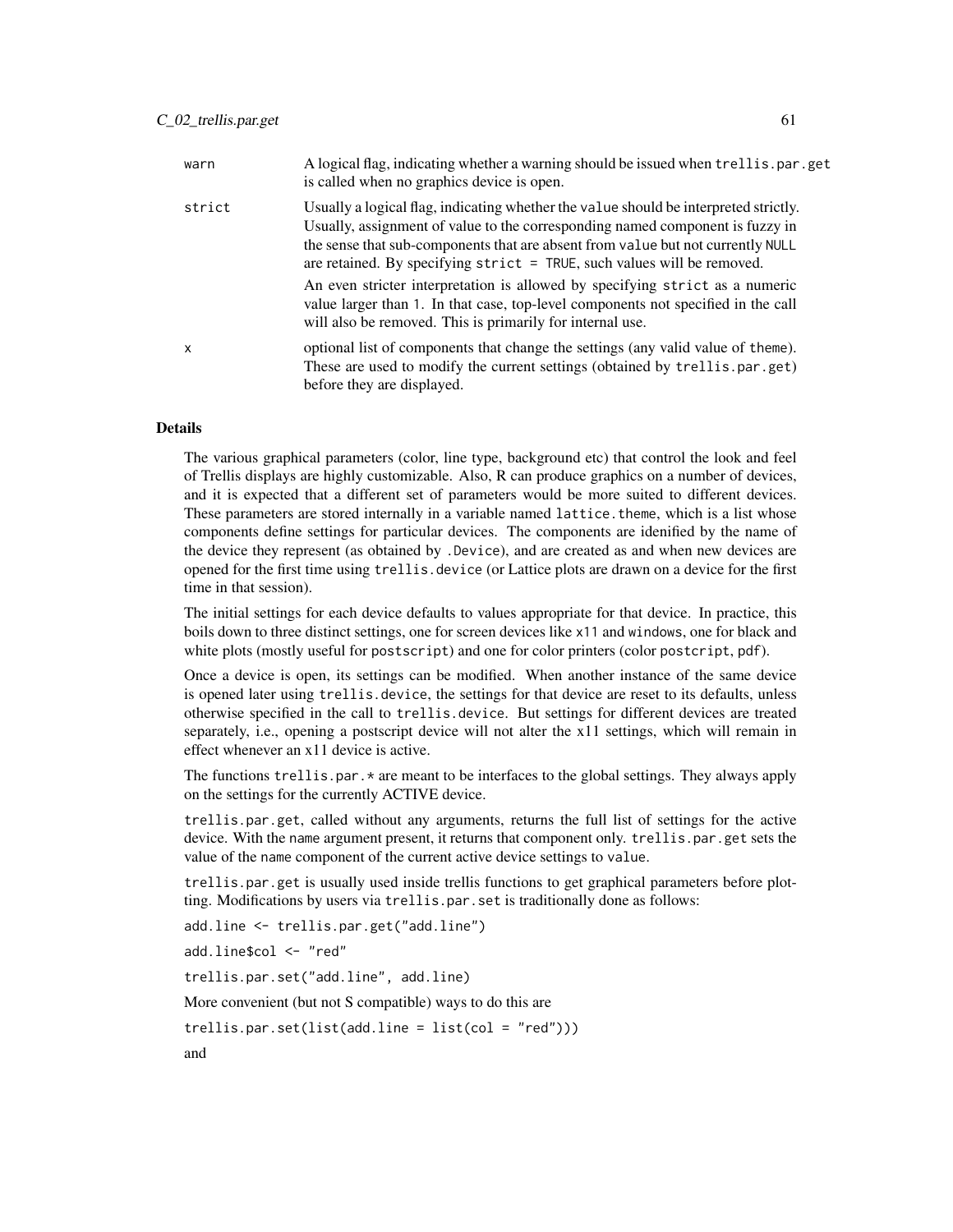$trellis.par.set(add.line = list(col = "red"))$ 

The actual list of the components in trellis. settings has not been finalized, so I'm not attempting to list them here. The current value can be obtained by print(trellis.par.get()). Most names should be self-explanatory.

show.settings provides a graphical display summarizing some of the values in the current settings.

### Value

trellis.par.get returns a list giving parameters for that component. If name is missing, it returns the full list.

Most of the settings are graphical parameters that control various elements of a lattice plot. For details, see the examples below. The more unusual settings are described here.

- grid.pars Grid graphical parameters that are in effect globally unless overridden by specific settings.
- fontsize A list of two components (each a numeric scalar), text and points, for text and symbols respectively.
- clip A list of two components (each a character string, either "on" or "off"), panel and strip.

axis.components

layout.heights

layout.widths

#### Note

In some ways, trellis.par.get and trellis.par.set together are a replacement for the [par](#page-0-0) function used in traditional R graphics. In particular, changing par settings has little (if any) effect on lattice output. Since lattice plots are implemented using Grid graphics, its parameter system *does* have an effect unless overridden by a suitable lattice parameter setting. Such parameters can be specified as part of a lattice theme by including them in the grid.pars component (see [gpar](#page-0-0) for a list of valid parameter names).

### Author(s)

Deepayan Sarkar <Deepayan.Sarkar@R-project.org>

## See Also

[trellis.device](#page-57-0), [Lattice](#page-2-0), [gpar](#page-0-0)

```
show.settings()
```

```
tp <- trellis.par.get()
```

```
unusual <- c("grid.pars", "fontsize", "clip", "axis.components",
             "layout.heights", "layout.widths")
```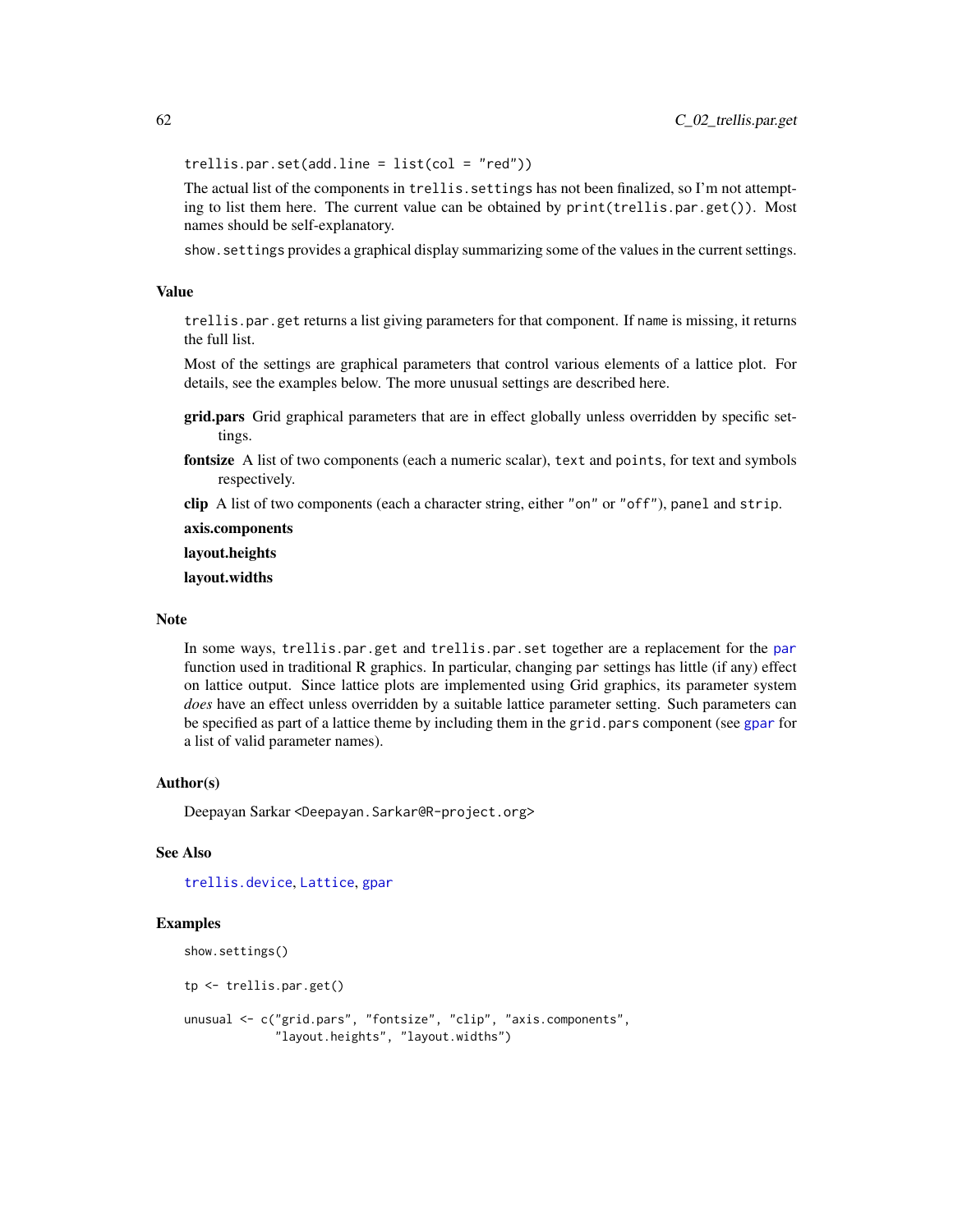```
for (u in unusual) tp[[u]] <- NULL
names.tp <- lapply(tp, names)
unames <- sort(unique(unlist(names.tp)))
ans \leq matrix(0, nrow = length(names.tp), ncol = length(unames))
rownames(ans) <- names(names.tp)
colnames(ans) <- unames
for (i in seq(along = names.tp))
    ans[i, ] <- as.numeric(unames %in% names.tp[[i]])
ans <- ans[, order(-colSums(ans))]
ans <- ans[order(rowSums(ans)), ]
ans[ans == 0] <- NA
levelplot(t(ans), colorkey = FALSE,
          scales = list(x = list(root = 90)),panel = function(x, y, z, ...) {
              panel.abline(v = unique(as.numeric(x)),h = unique(as.numeric(y)),col = "darkgrey")
              panel.xyplot(x, y, pch = 16 * z, ...)
          },
         xlab = "Graphical parameters",
         ylab = "Setting names")
```
C\_03\_simpleTheme *Function to generate a simple theme*

### Description

Simple interface to generate a list appropriate as a theme, typically used as the par.settings argument in a high level call

#### Usage

```
simpleTheme(col, alpha,
            cex, pch, lty, lwd, font, fill, border,
            col.points, col.line,
            alpha.points, alpha.line)
```
#### Arguments

col, col.points, col.line

A color specification. col is used for components "plot.symbol", "plot.line", "plot.polygon", "superpose.symbol", "superpose.line", and "superpose.polygon". col.points overrides col, but is used only for "plot.symbol" and "superpose.symbol". Similarly, col.line overrides col for "plot.line" and "superpose.line". The arguments can be vectors, but only the first component is used for scalar targets (i.e., the ones without "superpose" in their name).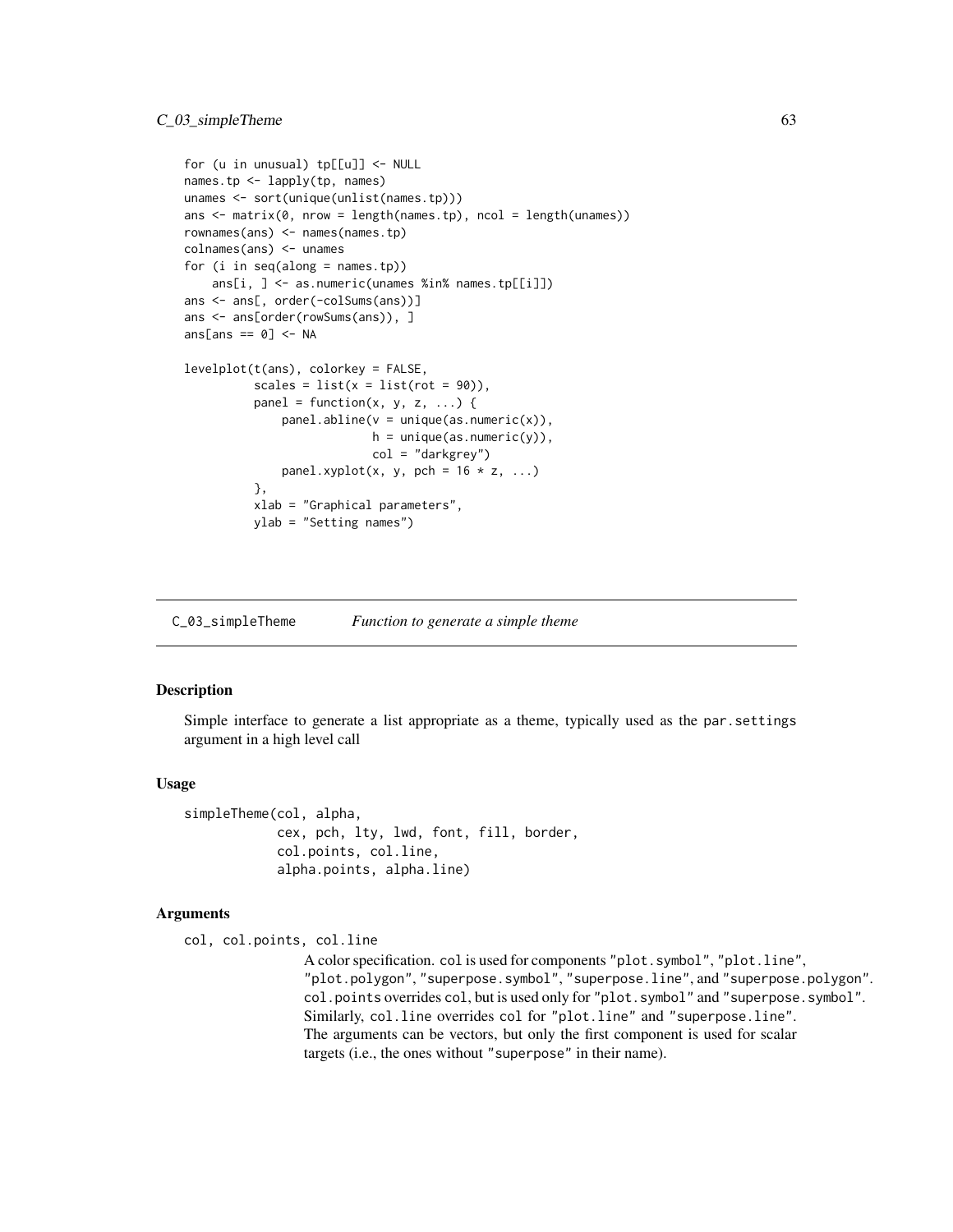|          | alpha, alpha.points, alpha.line<br>A numeric alpha transparency specification. The same rules as col, etc., apply.                                                                             |
|----------|------------------------------------------------------------------------------------------------------------------------------------------------------------------------------------------------|
|          | cex, pch, font Parameters for points. Applicable for components plot symbol (for which only<br>the first component is used) and superpose. symbol (for which the arguments<br>can be vectors). |
| lty, lwd | Parameters for lines. Applicable for components plot. line (for which only the<br>first component is used) and superpose. line (for which the arguments can be<br>vectors).                    |
| fill     | fill color, applicable for components plot. symbol, plot. polygon, superpose. symbol,<br>and superpose.polygon.                                                                                |
| border   | border color, applicable for components plot. polygon and superpose. polygon.                                                                                                                  |
|          |                                                                                                                                                                                                |

### Details

The appearance of a lattice display depends partly on the "theme" active when the display is plotted (see [trellis.device](#page-57-0) for details). This theme is used to obtain defaults for various graphical parameters, and in particular, the auto.key argument works on the premise that the same source is used for both the actual graphical encoding and the legend. The easiest way to specify custom settings for a particular display is to use the par.settings argument, which is usually tedious to construct as it is a nested list. The simpleTheme function can be used in such situations as a wrapper that generates a suitable list given parameters in simple name=value form, with the nesting made implicit. This is less flexible, but straightforward and sufficient in most situations.

### Value

A list that would work as the theme argument to trell is.device and trell is.par.set, or as the par.settings argument to any high level lattice function such as [xyplot](#page-5-0).

# Author(s)

Deepayan Sarkar <Deepayan.Sarkar@R-project.org>, based on a suggestion from John Maindonald.

## See Also

[trellis.device](#page-57-0), [xyplot](#page-5-0), [Lattice](#page-2-0)

```
str(simpleTheme(pch = 16))
```

```
dotplot(variety ~ yield | site, data = barley, groups = year,
       auto.key = list(space = "right"),
       par.settings = simpleTheme(pch = 16),
       xlab = "Barley Yield (bushels/acre) ",
       aspect=0.5, layout = c(1,6))
```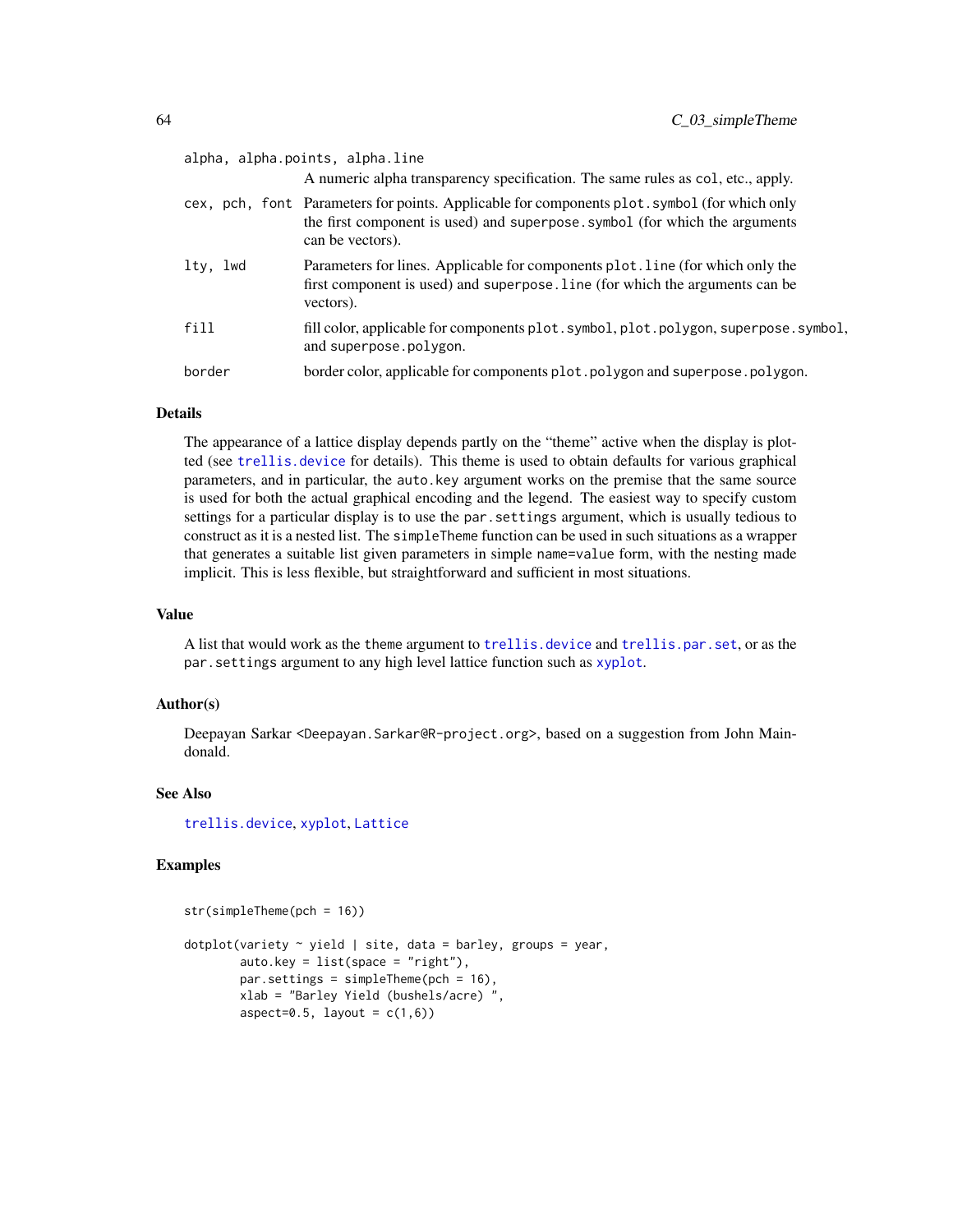C\_04\_lattice.options *Low-level Options Controlling Behaviour of Lattice*

### <span id="page-64-0"></span>Description

Functions to handle settings used by lattice. Their main purpose is to make code maintainance easier, and users normally should not need to use these functions. However, fine control at this level maybe useful in certain cases.

### Usage

```
lattice.options(...)
lattice.getOption(name)
```
#### Arguments

| name     | character giving the name of a setting                                                                                                                                                                                                            |
|----------|---------------------------------------------------------------------------------------------------------------------------------------------------------------------------------------------------------------------------------------------------|
| $\cdots$ | new options can be defined, or existing ones modified, using one or more argu-<br>ments of the form name = value or by passing a list of such tagged values.<br>Existing values can be retrieved by supplying the names (as character strings) of |
|          | the components as unnamed arguments.                                                                                                                                                                                                              |

### Details

These functions are modeled on options and getOption, and behave similarly for the most part. Some of the available components are documented here, but not all. The purpose of the ones not documented are either fairly obvious, or not of interest to the end-user.

- panel.error A function, or NULL. If the former, every call to the panel function will be wrapped inside [tryCatch](#page-0-0) with the specified function as an error handler. The default is to use the [panel.error](#page-66-0) function. This prevents the plot from failing due to errors in a single panel, and leaving the grid operations in an unmanageable state. If set to NULL, errors in panel functions will not be caught using tryCatch.
- save.object Logical flag indicating whether a "trellis" object should be saved when plotted for subsequent retrieval and further manipulation. Defaults to TRUE.
- layout.widths, layout.heights Controls details of the default space allocation in the grid layout created in the course of plotting a "trellis" object. Each named component is a list of arguments to the grid function  $unit(x, units, and optionally data).$  $unit(x, units, and optionally data).$

Usually not of interest to the end-user, who should instead use the similiarly named component in the graphical settings, modifiable using [trellis.par.set](#page-59-0).

drop.unused.levels A list of two components named cond and data, both logical flags. The flags indicate whether the unused levels of factors (conditioning variables and primary variables respectively) will be dropped, which is usually relevant when a subsetting operation is performed or an 'interaction' is created. See [xyplot](#page-5-0) for more details. Note that this does not control dropping of levels of the 'groups' argument.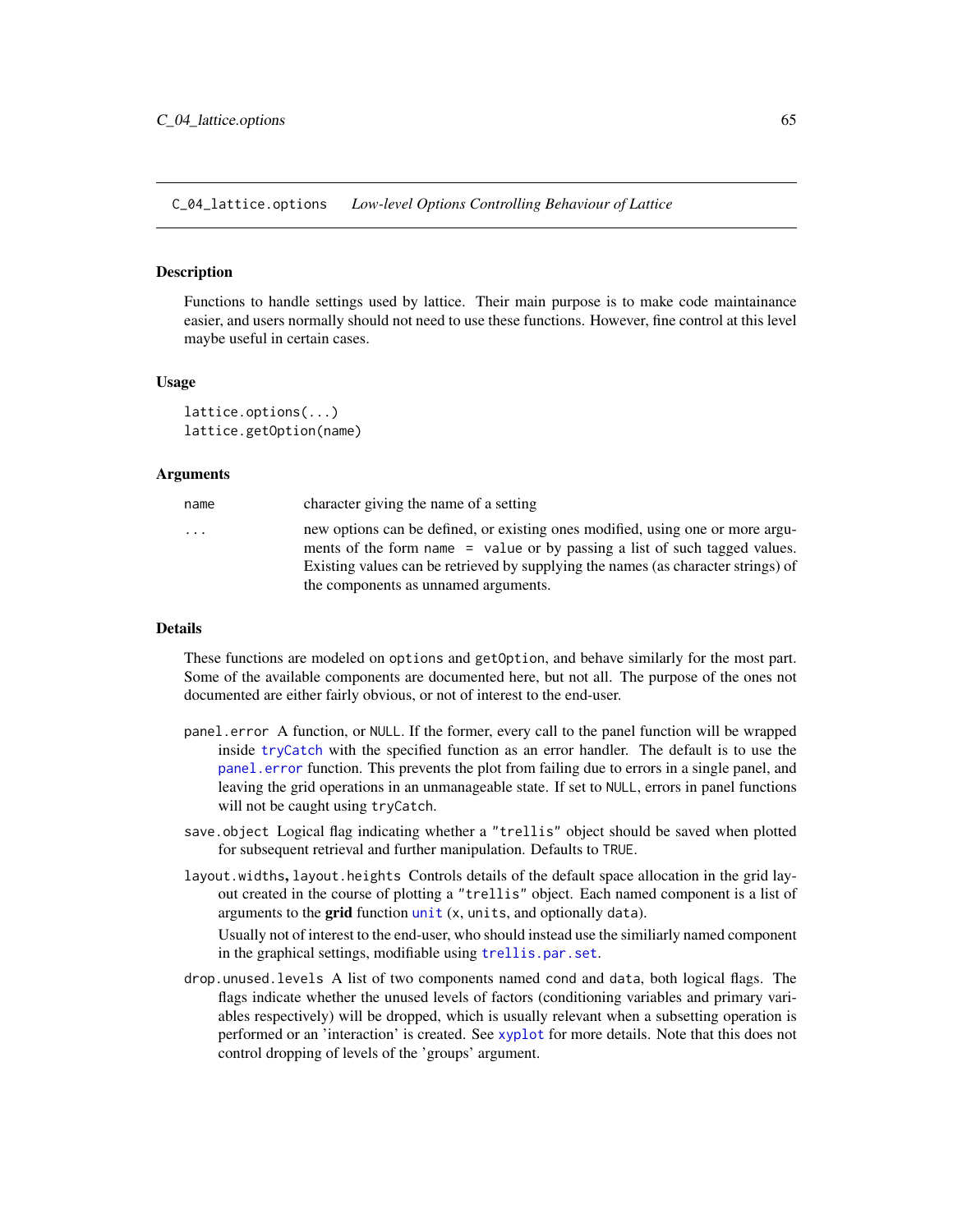- legend.bbox A character string, either "full" or "panel". This determines the interpretation of x and y when space="inside" in key (determining the legend; see [xyplot](#page-5-0)): either the full figure region ('"full"'), or just the region that bounds the panels and strips ('"panel"').
- default.args A list giving default values for various standard arguments: as.table, aspect, between, skip, strip, xscale.components, yscale.components, and axis.
- highlight.[gpar](#page-0-0) A list giving arguments to gpar used to highlight a viewport chosen using trellis, focus.
- [banking](#page-135-0) The banking function. See banking.
- axis.padding List with components named "numeric" and "factor", both scalar numbers. Panel limits are extended by this amount, to provide padding for numeric and factor scales respectively. The value for numeric is multiplicative, whereas factor is additive.
- skip.boundary.labels Numeric scalar between 0 and 1. Tick marks that are too close to the limits are not drawn unless explicitly requested. The limits are contracted by this proportion, and anything outside is skipped.
- interaction.sep The separator for creating interactions with the extended formula interface (see [xyplot](#page-5-0)).
- axis.units List determining default units for axis components. Should not be of interest to the end-user.

In addition, there is an option for the default prepanel and panel function for each high-level function; e.g., panel.xyplot and prepanel.default.xyplot for [xyplot](#page-5-0). The options for the others have similarly patterned names.

#### Value

lattice.getOption returns the value of a single component, whereas lattice.options always returns a list with one or more named components. When changing the values of components, the old values of the modified components are returned by lattice.options. If called without any arguments, the full list is returned.

### Author(s)

Deepayan Sarkar <Deepayan.Sarkar@R-project.org>

#### See Also

[options](#page-0-0), [trellis.device](#page-57-0), [trellis.par.get](#page-59-0), [Lattice](#page-2-0)

```
names(lattice.options())
str(lattice.getOption("layout.widths"), max.level = 2)
```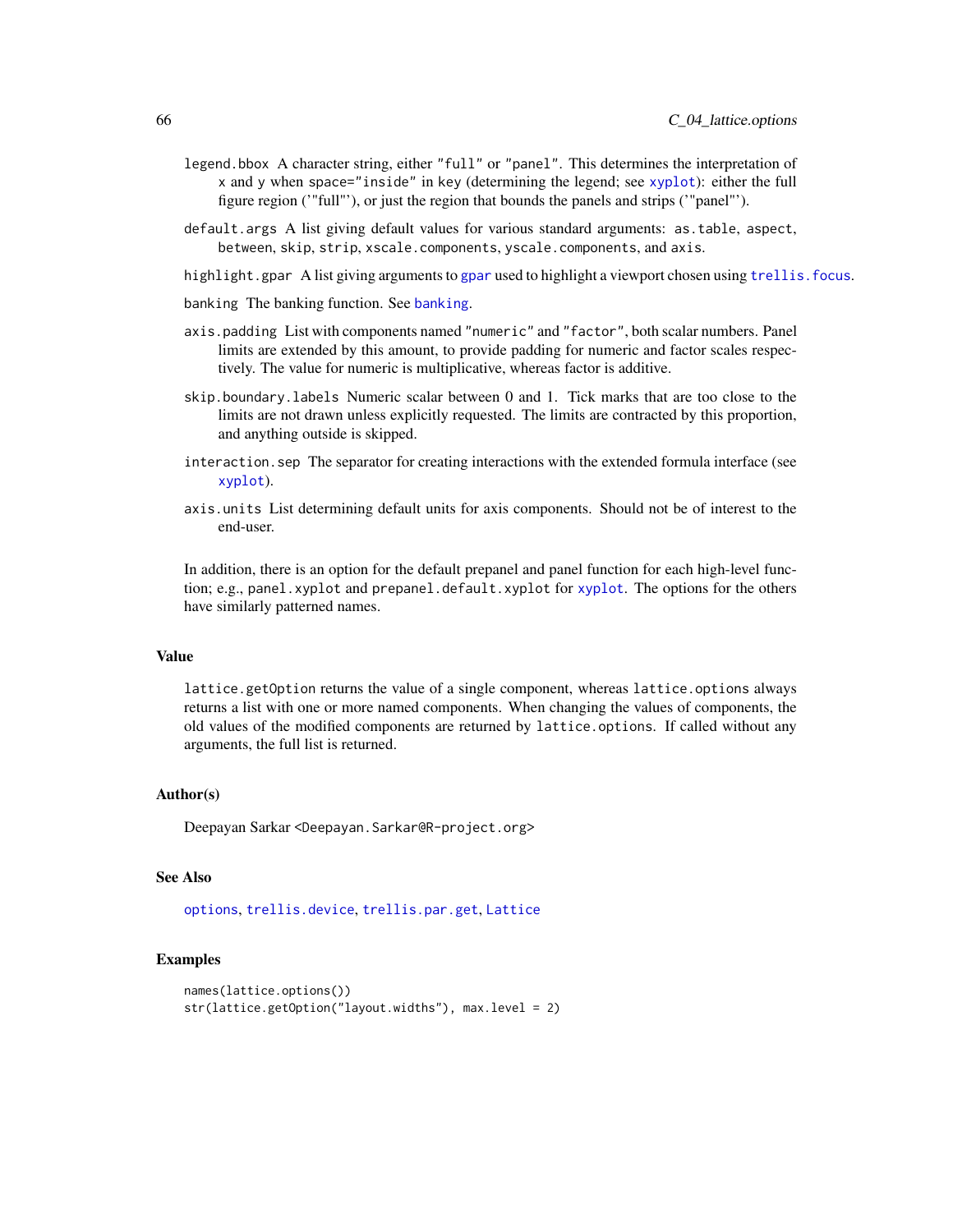### <span id="page-66-0"></span>Description

The print and plot methods produce a graph from a "trellis" object. The print method is necessary for automatic plotting. plot method is essentially an alias, provided for convenience. The summary method gives a textual summary of the object. dim and dimnames describe the crosstabulation induced by conditioning. panel.error is the default handler used when an error occurs while executing the panel function.

#### Usage

```
## S3 method for class 'trellis'
plot(x, position, split,
     more = FALSE, newpage = TRUE,
     packet.panel = packet.panel.default,
     draw.in = NULL,panel.height = lattice.getOption("layout.heights")$panel,
     panel.width = lattice.getOption("layout.widths")$panel,
     save.object = lattice.getOption("save.object"),
     panel.error = lattice.getOption("panel.error"),
     prefix,
     ...)
## S3 method for class 'trellis'
print(x, \ldots)## S3 method for class 'trellis'
summary(object, ...)
## S3 method for class 'trellis'
dim(x)
## S3 method for class 'trellis'
dimnames(x)
panel.error(e)
```

| x, object | an object of class "trellis"                                                                                                                                                                                                                                                   |
|-----------|--------------------------------------------------------------------------------------------------------------------------------------------------------------------------------------------------------------------------------------------------------------------------------|
| position  | a vector of 4 numbers, typically $c(xmin, ymin, xmax, ymax)$ that give the lower-<br>left and upper-right corners of a rectangle in which the Trellis plot of x is to be<br>positioned. The coordinate system for this rectangle is $[0-1]$ in both the x and y<br>directions. |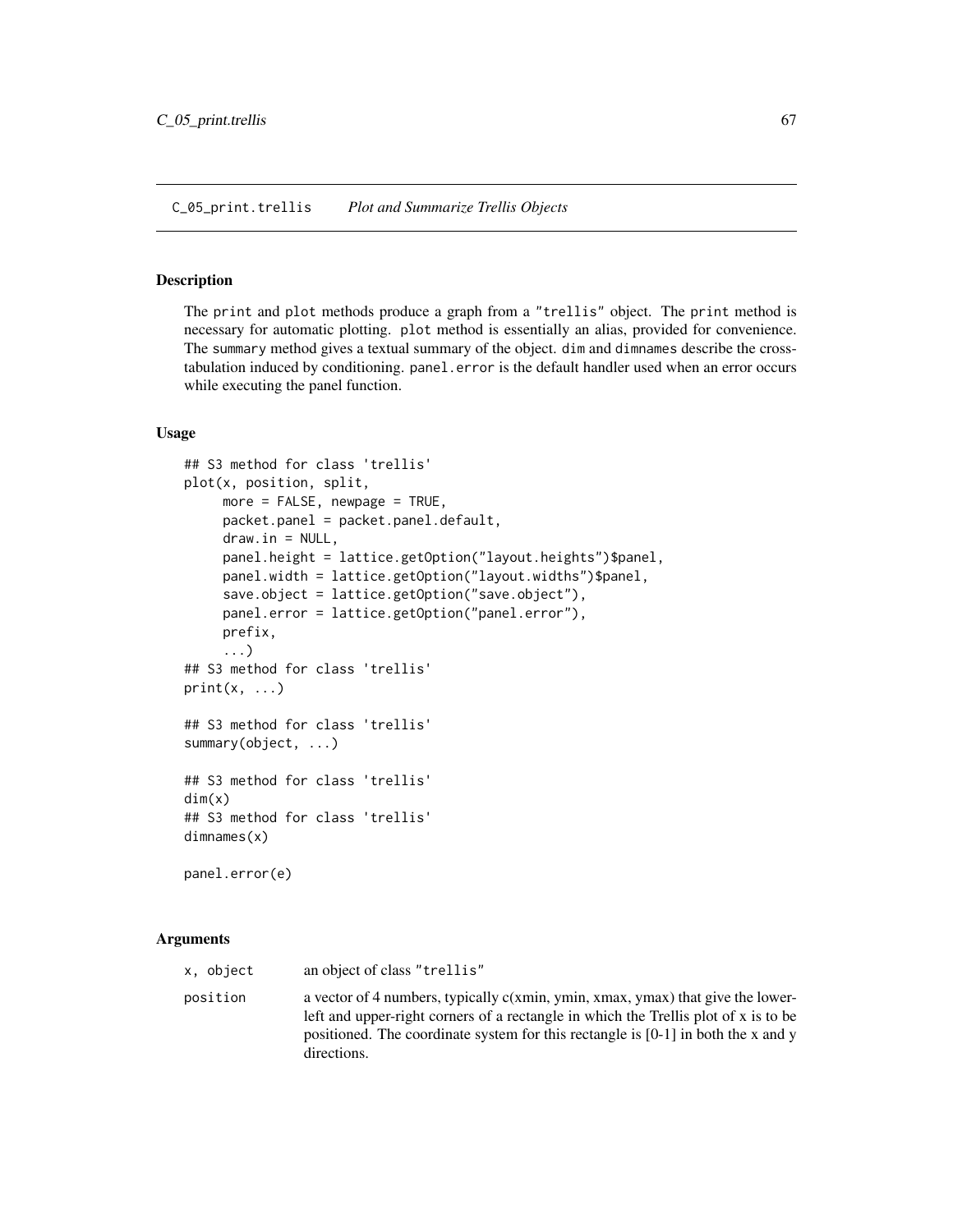split a vector of 4 integers,  $c(x,y,nx,ny)$ , that says to position the current plot at the x,y position in a regular array of nx by ny plots. (Note: this has origin at top left)

more A logical specifying whether more plots will follow on this page.

- newpage A logical specifying whether the plot should be on a new page. This option is specific to lattice, and is useful for including lattice plots in an arbitrary grid viewport (see the details section).
- packet.panel a function that determines which packet (data subset) is plotted in which panel. Panels are always drawn in an order such that columns vary the fastest, then rows and then pages. This function determines, given the column, row and page and other relevant information, the packet (if any) which should be used in that panel. By default, the association is determnined by matching panel order with packet order, which is determined by varying the first conditioning variable the fastest, then the second, and so on. This association rule is encoded in the default, namely the function [packet.panel.default](#page-137-0), whose help page details the arguments supplied to whichever function is specified as the packet.panel argument.
- draw.in An optional (grid) viewport (used as the name argument in downViewport) in which the plot is to be drawn. If specified, the newpage argument is ignored. This feature is not well-tested.

panel.width, panel.height

lists with 2 components, that should be valid x and units arguments to unit() (the data argument cannot be specified currently, but can be considered for addition if needed). The resulting unit object will be the width/height of each panel in the Lattice plot. These arguments can be used to explicitly control the dimensions of the panel, rather than letting them expand to maximize available space. Vector widths are allowed, and can specify unequal lengths across rows or columns.

Note that this option should not be used in conjunction with non-default values of the aspect argument in the original high level call (no error will be produced, but the resulting behaviour is undefined).

- save.object logical, specifying whether the object being printed is to be saved. The last object thus saved can be subsequently retrieved. This is an experimental feature that should allow access to a panel's data after the plot is done, making it possible to enhance the plot after the fact. This also allows the user to invoke the update method on the current plot, even if it was not assigned to a variable explicitly. For more details, see [trellis.focus](#page-83-0).
- panel.error a function, or a character string naming a function, that is to be executed when an error occurs during the execution of the panel function. The error is caught (using [tryCatch](#page-0-0)) and supplied as the only argument to panel.error. The default behaviour (implemented as the panel.error function) is to print the corresponding error message in the panel and continue. To stop execution on error, use panel.error = stop.

Normal error recovery and debugging tools are unhelpful when tryCatch is used. tryCatch can be completely bypassed by setting panel.error to NULL.

prefix A character string acting as a prefix identifying the plot of a "trellis" object, primarily used in constructing viewport and grob names, to distinguish similar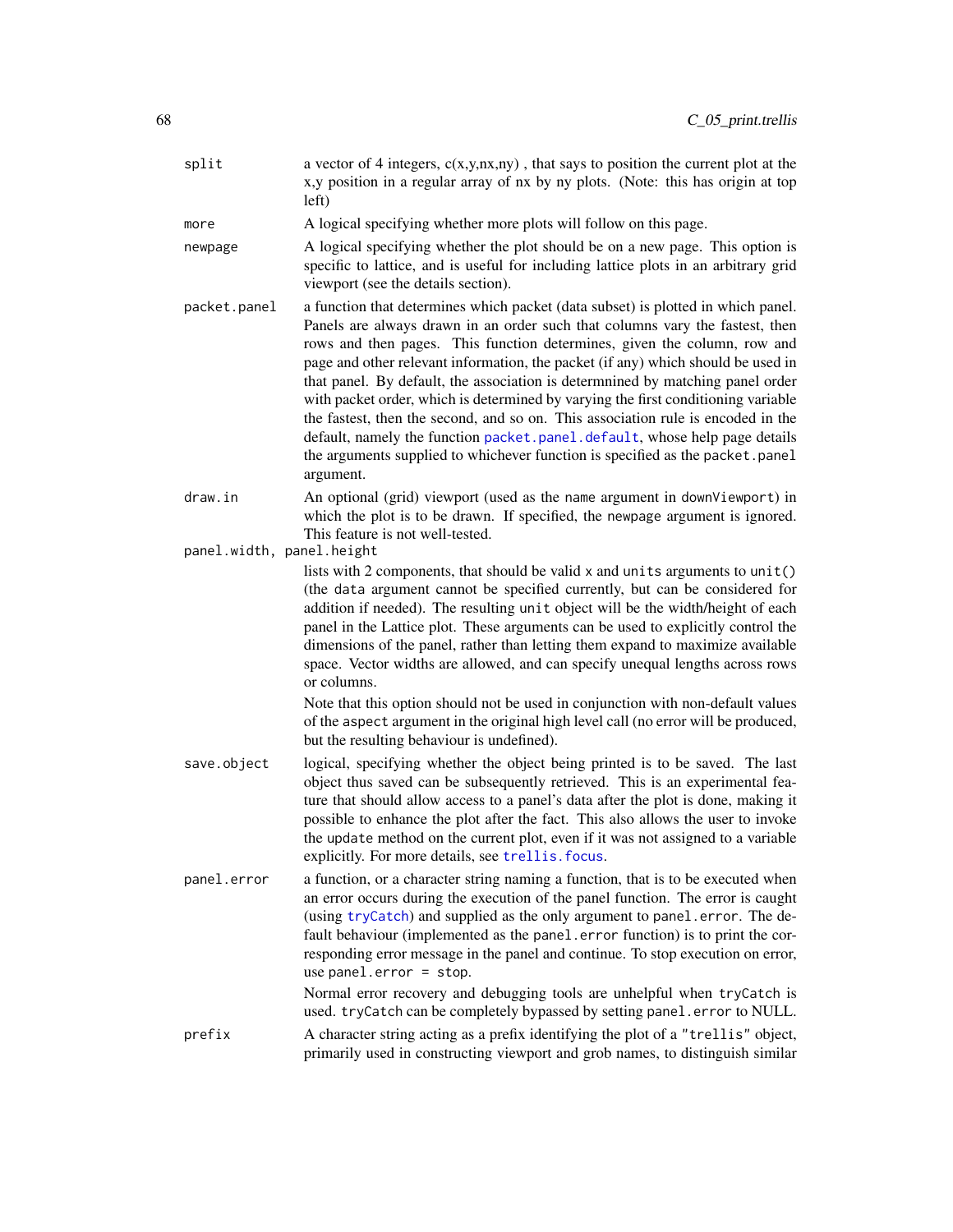viewports if a page contains multiple plots. The default is based on the serial number of the current plot on the current page (specifically, "plot\_01", "plot\_02", etc.). If supplied explicitly, this must be a valid R symbol name (briefly, it must start with a letter or a period followed by a letter) and must not contain the grid path separator (currently  $"$ : ").

- e an error condition caught by [tryCatch](#page-0-0)
- ... extra arguments, ignored by the print method. All arguments to the plot method are passed on to the print method.

### Details

This is the default print method for objects of class "trellis", produced by calls to functions like xyplot, bwplot etc. It is usually called automatically when a trellis object is produced. It can also be called explicitly to control plot positioning by means of the arguments split and position.

When newpage = FALSE, the current grid viewport is treated as the plotting area, making it possible to embed a Lattice plot inside an arbitrary grid viewport. The draw.in argument provides an alternative mechanism that may be simpler to use.

The print method uses the information in x (the object to be printed) to produce a display using the Grid graphics engine. At the heart of the plot is a grid layout, of which the entries of most interest to the user are the ones containing the display panels.

Unlike in older versions of Lattice (and Grid), the grid display tree is retained after the plot is produced, making it possible to access individual viewport locations and make additions to the plot. For more details and a lattice level interface to these viewports, see [trellis.focus](#page-83-0).

## Note

Unlike S-PLUS, trying to position a multipage display (using position and/or split) will mess things up.

### Author(s)

Deepayan Sarkar <Deepayan.Sarkar@R-project.org>

### See Also

[Lattice](#page-2-0), [unit](#page-0-0), [update.trellis](#page-69-0), [trellis.focus](#page-83-0), [packet.panel.default](#page-137-0)

```
p11 <- histogram( ~ height | voice.part, data = singer, xlab="Height")
p12 <- densityplot( ~ height | voice.part, data = singer, xlab = "Height")
p2 <- histogram( ~ height, data = singer, xlab = "Height")
```

```
## simple positioning by split
print(p11, split=c(1,1,1,2), more=TRUE)
print(p2, split=c(1,2,1,2))
```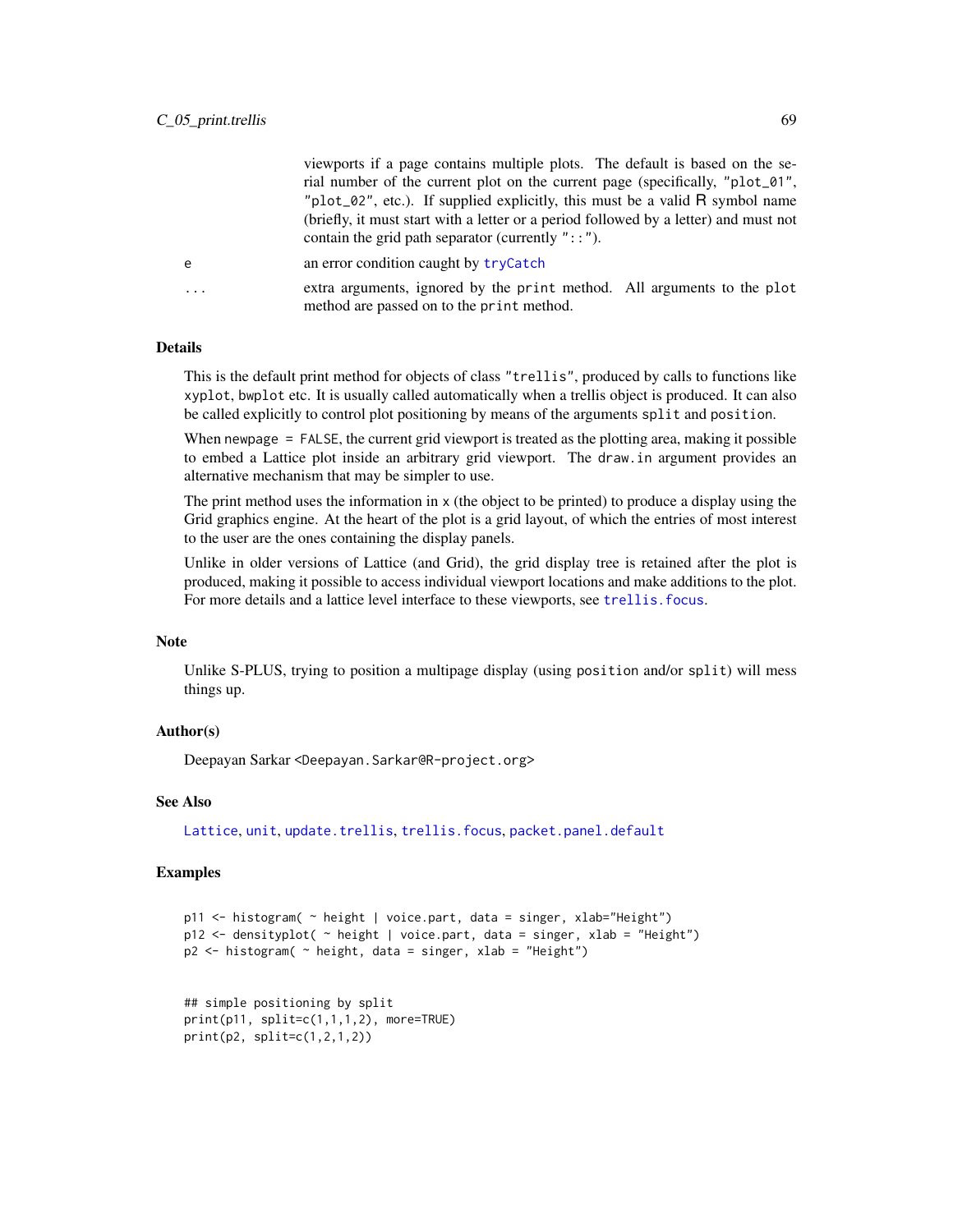```
## Combining split and position:
print(p11, position = c(0, 0, .75, .75), split=c(1, 1, 1, 2), more-TRUE)print(p12, position = c(0, 0, .75, .75), split=c(1, 2, 1, 2), more-TRUE)print(p2, position = c(.5,.75,1,1), more-FALSE)## Using seekViewport
## repeat same plot, with different polynomial fits in each panel
xyplot(Armed.Forces ~ Year, longley, indexcond = list(rep(1, 6)),layout = c(3, 2),
       panel = function(x, y, ...){
           panel.xyplot(x, y, ...)
           fm \leq \ln(y \sim poly(x, panel.number)))llines(x, predict(fm))
       })
## Not run:
grid::seekViewport(trellis.vpname("panel", 1, 1))
cat("Click somewhere inside the first panel:\n")
ltext(grid::grid.locator(), lab = "linear")
## End(Not run)
grid::seekViewport(trellis.vpname("panel", 1, 1))
grid::grid.text("linear")
grid::seekViewport(trellis.vpname("panel", 2, 1))
grid::grid.text("quadratic")
grid::seekViewport(trellis.vpname("panel", 3, 1))
grid::grid.text("cubic")
grid::seekViewport(trellis.vpname("panel", 1, 2))
grid::grid.text("degree 4")
grid::seekViewport(trellis.vpname("panel", 2, 2))
grid::grid.text("degree 5")
grid::seekViewport(trellis.vpname("panel", 3, 2))
grid::grid.text("degree 6")
```
C\_06\_update.trellis *Retrieve and Update Trellis Object*

### <span id="page-69-0"></span>Description

Update method for objects of class "trellis", and a way to retrieve the last printed trellis object (that was saved).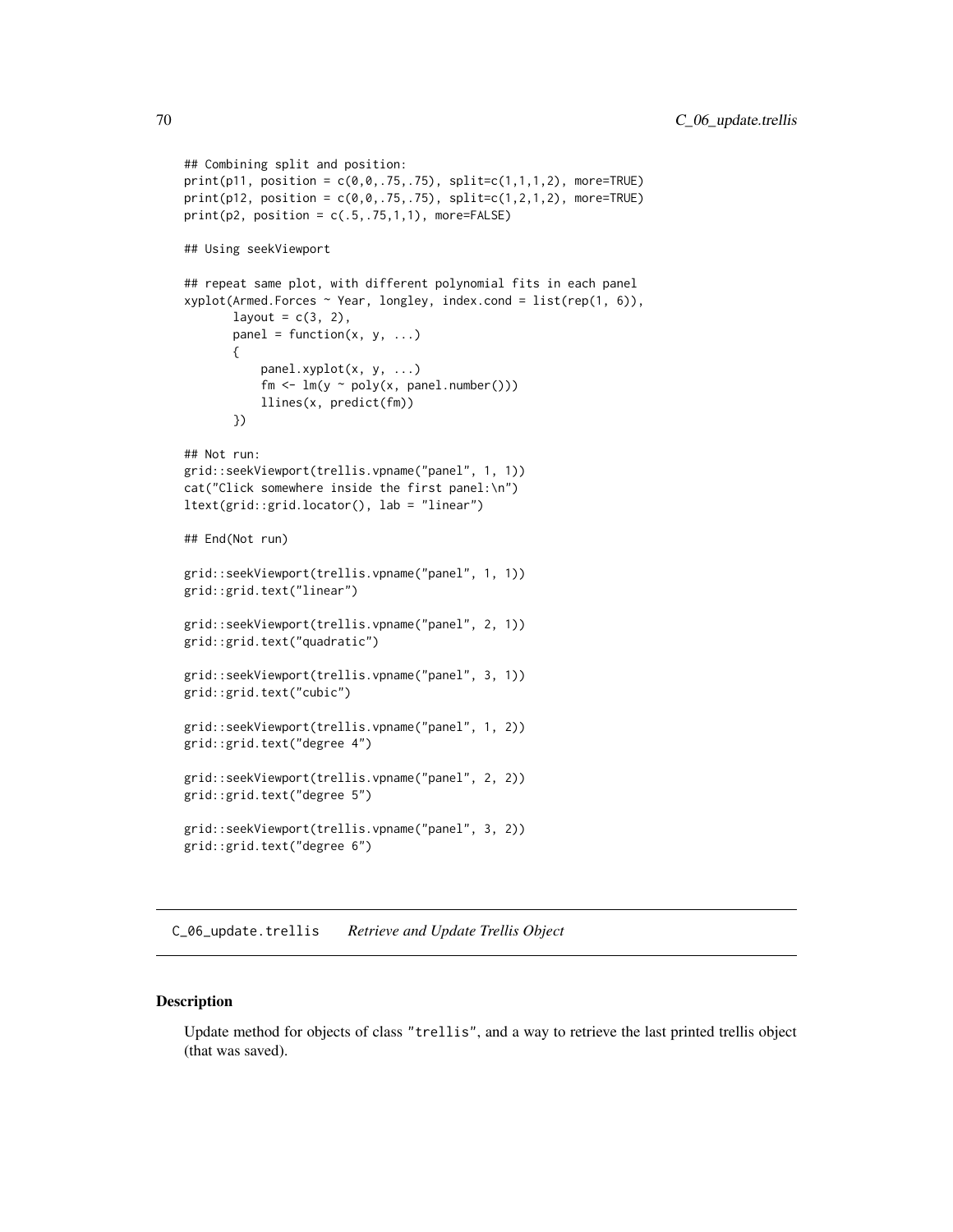# Usage

```
## S3 method for class 'trellis'
update(object,
       panel,
       aspect,
       as.table,
       between,
       key,
       auto.key,
       legend,
       layout,
       main,
       page,
       par.strip.text,
       prepanel,
       scales,
       skip,
       strip,
       strip.left,
       sub,
       xlab,
       ylab,
       xlab.top,
       ylab.right,
       xlim,
       ylim,
       xscale.components,
       yscale.components,
       axis,
       par.settings,
       plot.args,
       lattice.options,
       index.cond,
       perm.cond,
       ...)
## S3 method for class 'trellis'
t(x)## S3 method for class 'trellis'
x[i, j, ..., drop = FALSE]trellis.last.object(..., prefix)
```
# Arguments

object, x The object to be updated, of class "trellis".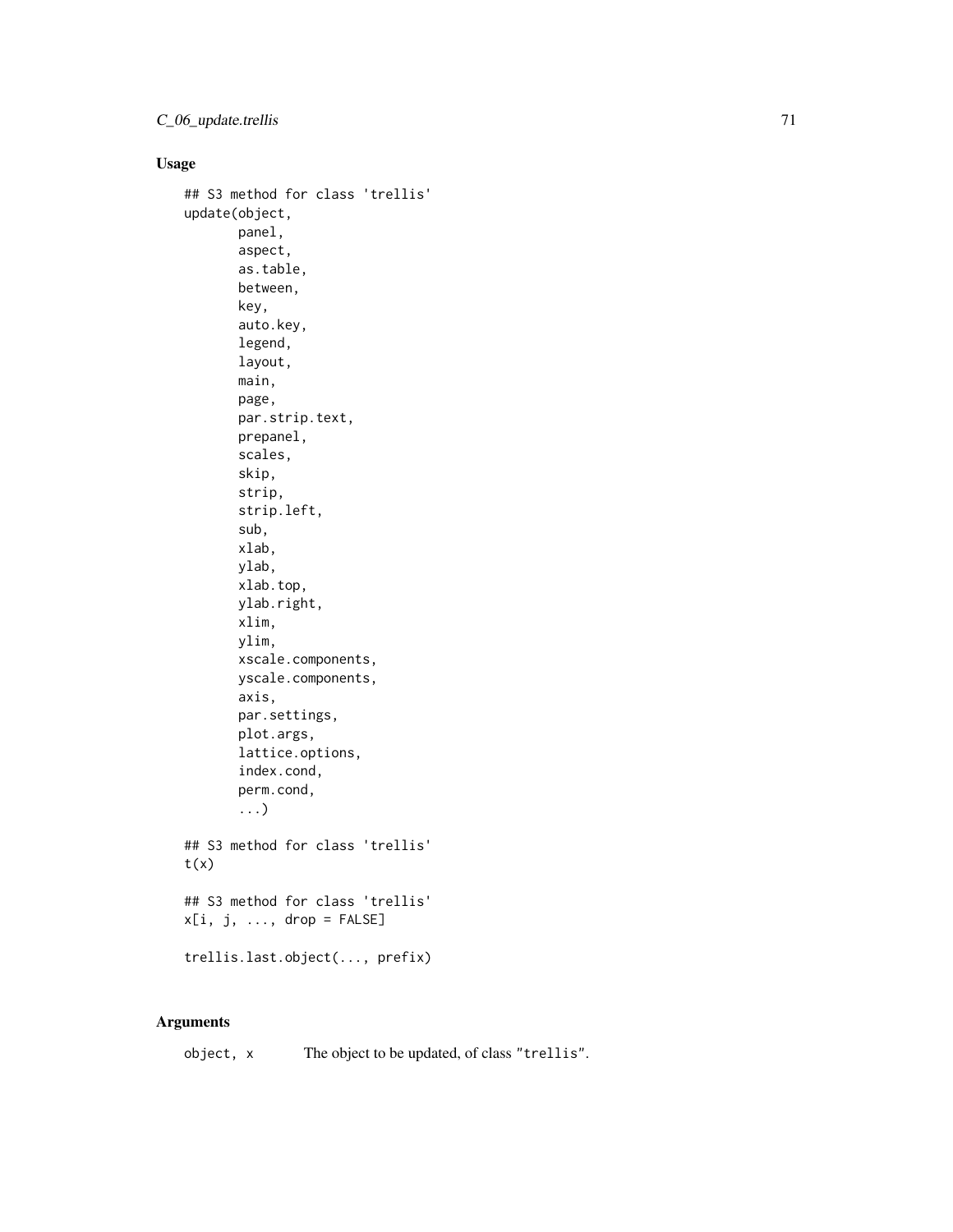| i, j   | indices to be used. Names are not currently allowed.                                                                                                                                                                                                             |
|--------|------------------------------------------------------------------------------------------------------------------------------------------------------------------------------------------------------------------------------------------------------------------|
| drop   | logical, whether dimensions with only one level are to be dropped. Currently<br>ignored, behaves as if it were FALSE.                                                                                                                                            |
|        | panel, aspect, as.table, between, key, auto.key, legend, layout, main, page, par.strip.text, prepan<br>arguments that will be used to update object. See details below.                                                                                          |
| prefix | A character string acting as a prefix identifying the plot of a "trellis" ob-<br>ject. Only relevant when a particular page is occupied by more than one plot.<br>Defaults to the value appropriate for the last "trellis" object printed. See<br>trellis.focus. |

# Details

All high level lattice functions such as xyplot produce an object of (S3) class "trellis", which is usually displayed by its print method. However, the object itself can be manipulated and modified to a large extent using the update method, and then re-displayed as needed.

Most arguments to high level functions can also be supplied to the update method as well, with some exceptions. Generally speaking, anything that would needs to change the data within each panel is a no-no (this includes the formula, data, groups, subscripts and subset). Everything else is technically game, though might not be implemented yet. If you find something missing that you wish to have, feel free to make a request.

Not all arguments accepted by a Lattice function are processed by update, but the ones listed above should work. The purpose of these arguments are described in the help page for [xyplot](#page-5-0). Any other argument is added to the list of arguments to be passed to the panel function. Because of their somewhat special nature, updates to objects produced by cloud and wireframe do not work very well yet.

The "[" method is a convenient shortcut for updating index.cond. The t method is a convenient shortcut for updating perm.cond in the special (but frequent) case where there are exactly two conditioning variables, when it has the effect of switching ('transposing') their order.

The print method for "trellis" objects optionally saves the object after printing it. If this feature is enabled, trellis.last.object can retrieve it. By default, the last object plotted is retrieved, but if multiple objects are plotted on the current page, then others can be retrieved using the appropriate prefix argument. If [trellis.last.object](#page-69-0) is called with arguments, these are used to update the retrieved object before returning it.

### Value

An object of class trellis, by default plotted by print.trellis. trellis.last.object returns NULL is no saved object is available.

### Author(s)

Deepayan Sarkar <Deepayan.Sarkar@R-project.org>

# See Also

[trellis.object](#page-81-0), [Lattice](#page-2-0), [xyplot](#page-5-0)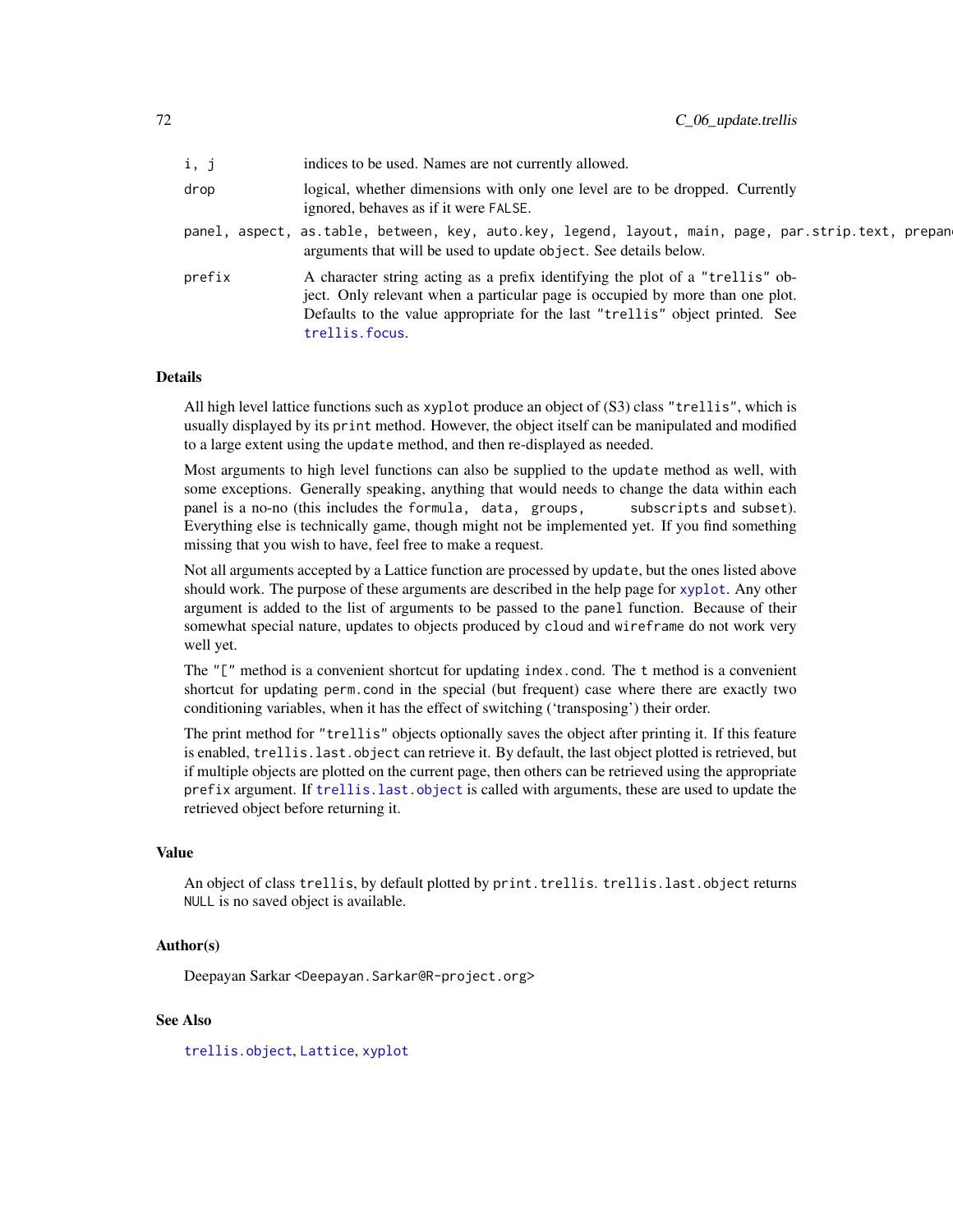# C\_07\_shingles 73

### Examples

```
spots <- by(sunspots, gl(235, 12, labels = 1749:1983), mean)
old.options <- lattice.options(save.object = TRUE)
xyplot(spots ~ 1749:1983, xlab = "", type = "l",
       scales = list(x = list(alternating = 2)),main = "Average Yearly Sunspots")
update(trellis.last.object(), aspect = "xy")
trellis.last.object(xlab = "Year")
lattice.options(old.options)
```
C\_07\_shingles *shingles*

#### Description

Functions to handle shingles

# Usage

```
shingle(x, intervals=sort(unique(x)))
equal.count(x, ...)
as.shingle(x)
is.shingle(x)
## S3 method for class 'shingle'
plot(x, panel, xlab, ylab, ...)
## S3 method for class 'shingle'
print(x, showValues = TRUE, ...)## S3 method for class 'shingleLevel'
as.character(x, ...)
## S3 method for class 'shingleLevel'
print(x, \ldots)## S3 method for class 'shingle'
summary(object, showValues = FALSE, ...)
x[subset, drop = FALSE]
```
as.factorOrShingle(x, subset, drop)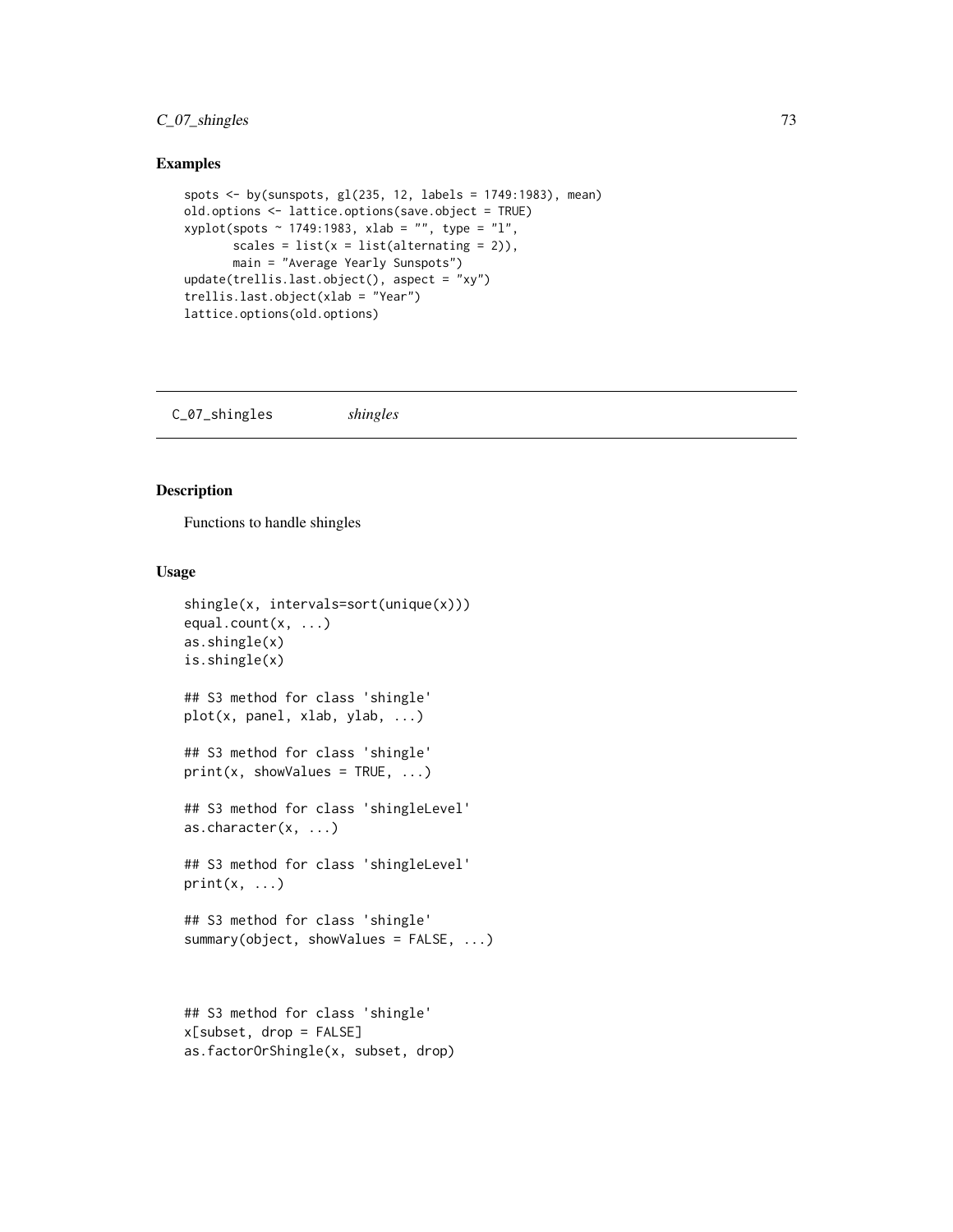### Arguments

| x                 | numeric variable or R object, shingle in $plot \cdot$ shingle and $x[]$ . An object (list<br>of intervals) of class "shingleLevel" in print. shingleLevel                                          |  |
|-------------------|----------------------------------------------------------------------------------------------------------------------------------------------------------------------------------------------------|--|
| object            | shingle object to be summarized                                                                                                                                                                    |  |
| showValues        | logical, whether to print the numeric part. If FALSE, only the intervals are<br>printed                                                                                                            |  |
| intervals         | numeric vector or matrix with 2 columns                                                                                                                                                            |  |
| subset            | logical vector                                                                                                                                                                                     |  |
| drop              | whether redundant shingle levels are to be dropped                                                                                                                                                 |  |
| panel, xlab, ylab |                                                                                                                                                                                                    |  |
|                   | standard Trellis arguments (see xyplot)                                                                                                                                                            |  |
| .                 | other arguments, passed down as appropriate. For example, extra arguments<br>to equal count are passed on to co. intervals. graphical parameters can be<br>passed as arguments to the plot method. |  |

#### Details

A shingle is a data structure used in Trellis, and is a generalization of factors to 'continuous' variables. It consists of a numeric vector along with some possibly overlapping intervals. These intervals are the 'levels' of the shingle. The levels and nlevels functions, usually applicable to factors, also work on shingles. The implementation of shingles is slightly different from S.

There are print methods for shingles, as well as for printing the result of levels() applied to a shingle. For use in labelling, the as.character method can be used to convert levels of a shingle to character strings.

equal.count converts x to a shingle using the equal count algorithm. This is essentially a wrapper around co.intervals. All arguments are passed to co.intervals.

shingle creates a shingle using the given intervals. If intervals is a vector, these are used to form 0 length intervals.

as. shingle returns shingle $(x)$  if x is not a shingle.

is.shingle tests whether x is a shingle.

plot.shingle displays the ranges of shingles via rectangles. print.shingle and summary.shingle describe the shingle object.

### Value

x\$intervals for levels.shingle(x), logical for is.shingle, an object of class "trellis" for plot (printed by default by print.trellis), and an object of class "shingle" for the others.

## Author(s)

Deepayan Sarkar <Deepayan.Sarkar@R-project.org>

## See Also

[xyplot](#page-5-0), [co.intervals](#page-0-0), [Lattice](#page-2-0)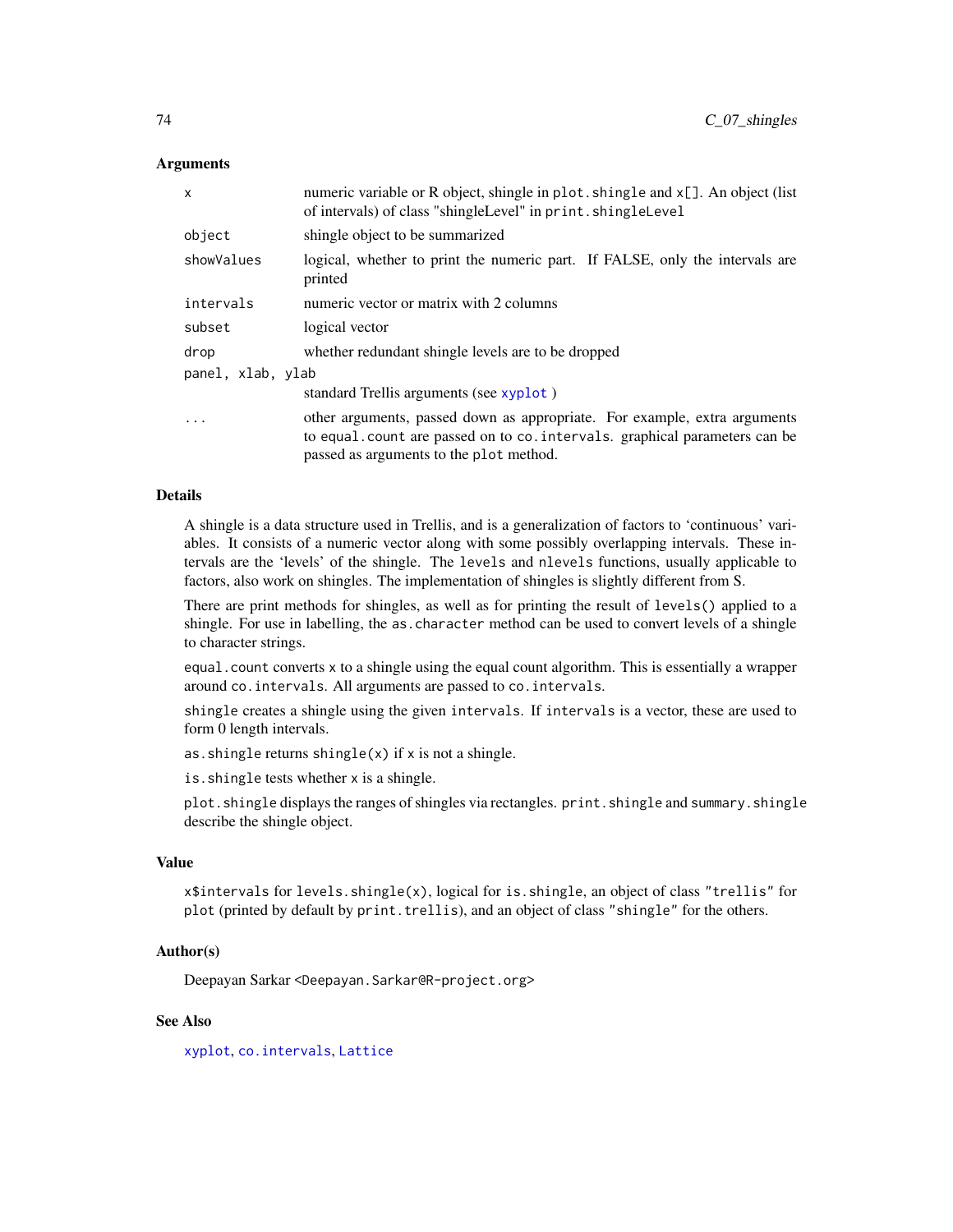# D\_draw.colorkey 75

# Examples

```
z <- equal.count(rnorm(50))
plot(z)
print(z)
print(levels(z))
```
D\_draw.colorkey *Produce a Colorkey for levelplot*

# Description

Produces (and possibly draws) a Grid frame grob which is a colorkey that can be placed in other Grid plots. Used in levelplot

# Usage

draw.colorkey(key, draw=FALSE, vp=NULL)

# Arguments

| key  | A list determining the key. See documentation for levelplot, in particular the<br>section describing the colorkey argument, for details. |
|------|------------------------------------------------------------------------------------------------------------------------------------------|
| draw | logical, whether the grob is to be drawn.                                                                                                |
| vp   | viewport                                                                                                                                 |

# Value

A Grid frame object (that inherits from "grob")

## Author(s)

Deepayan Sarkar <Deepayan.Sarkar@R-project.org>

# See Also

[xyplot](#page-5-0)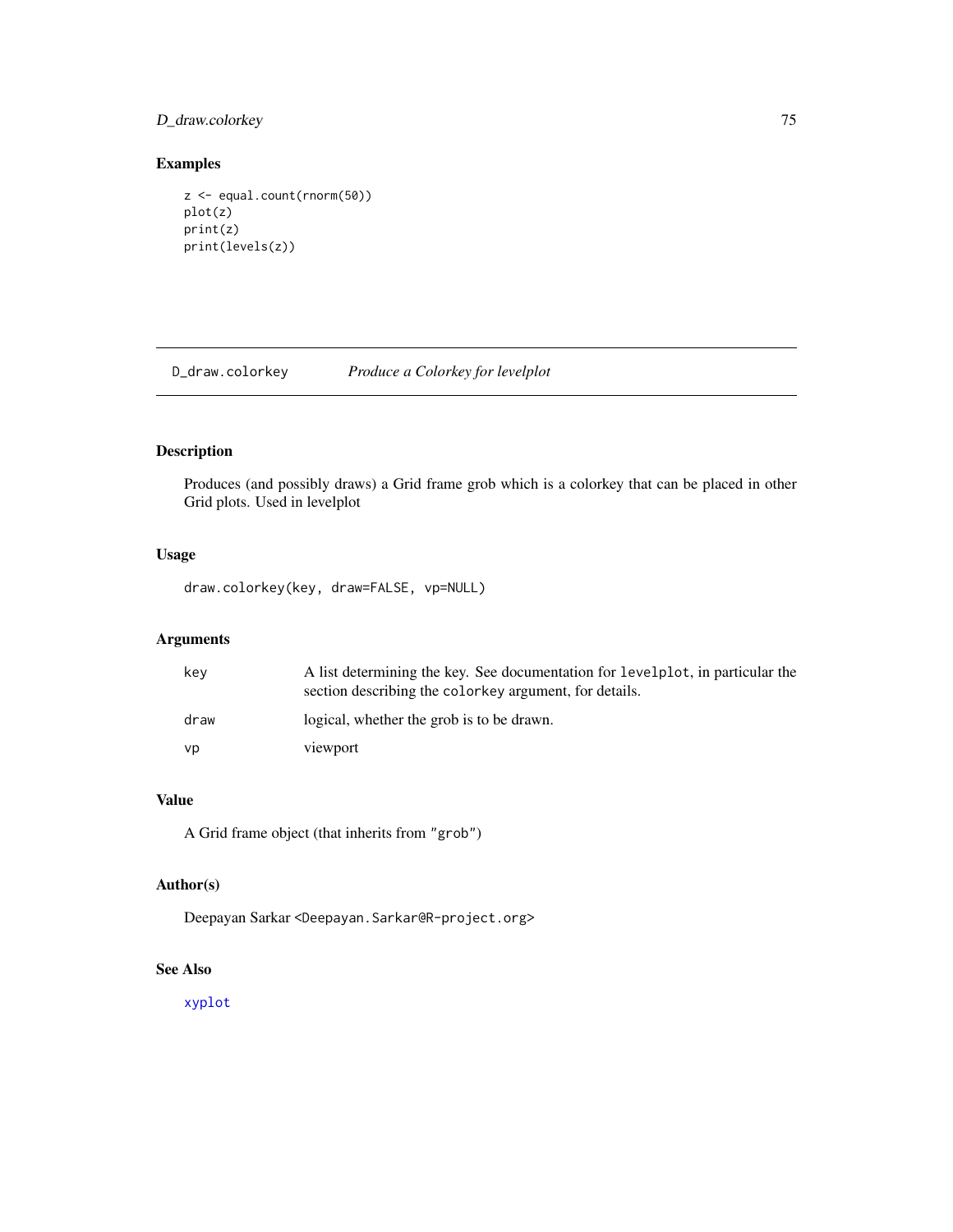### <span id="page-75-0"></span>Description

Produces (and possibly draws) a Grid frame grob which is a legend (aka key) that can be placed in other Grid plots.

# Usage

draw.key(key, draw=FALSE, vp=NULL, ...)

# Arguments

| key      | A list determining the key. See documentation for xyplot, in particular the<br>section describing the key argument, for details. |
|----------|----------------------------------------------------------------------------------------------------------------------------------|
| draw     | logical, whether the grob is to be drawn.                                                                                        |
| vp       | viewport                                                                                                                         |
| $\cdots$ | ignored                                                                                                                          |

# Value

A Grid frame object (that inherits from 'grob').

# Author(s)

Deepayan Sarkar <Deepayan.Sarkar@R-project.org>

### See Also

[xyplot](#page-5-0)

| D level.colors | A function to compute false colors representing a numeric or categor- |
|----------------|-----------------------------------------------------------------------|
|                | <i>ical</i> variable                                                  |

# <span id="page-75-1"></span>Description

Calculates false colors from a numeric variable (including factors, using their numeric codes) given a color scheme and breakpoints.

#### Usage

```
level.colors(x, at, col.regions, colors = TRUE, ...)
```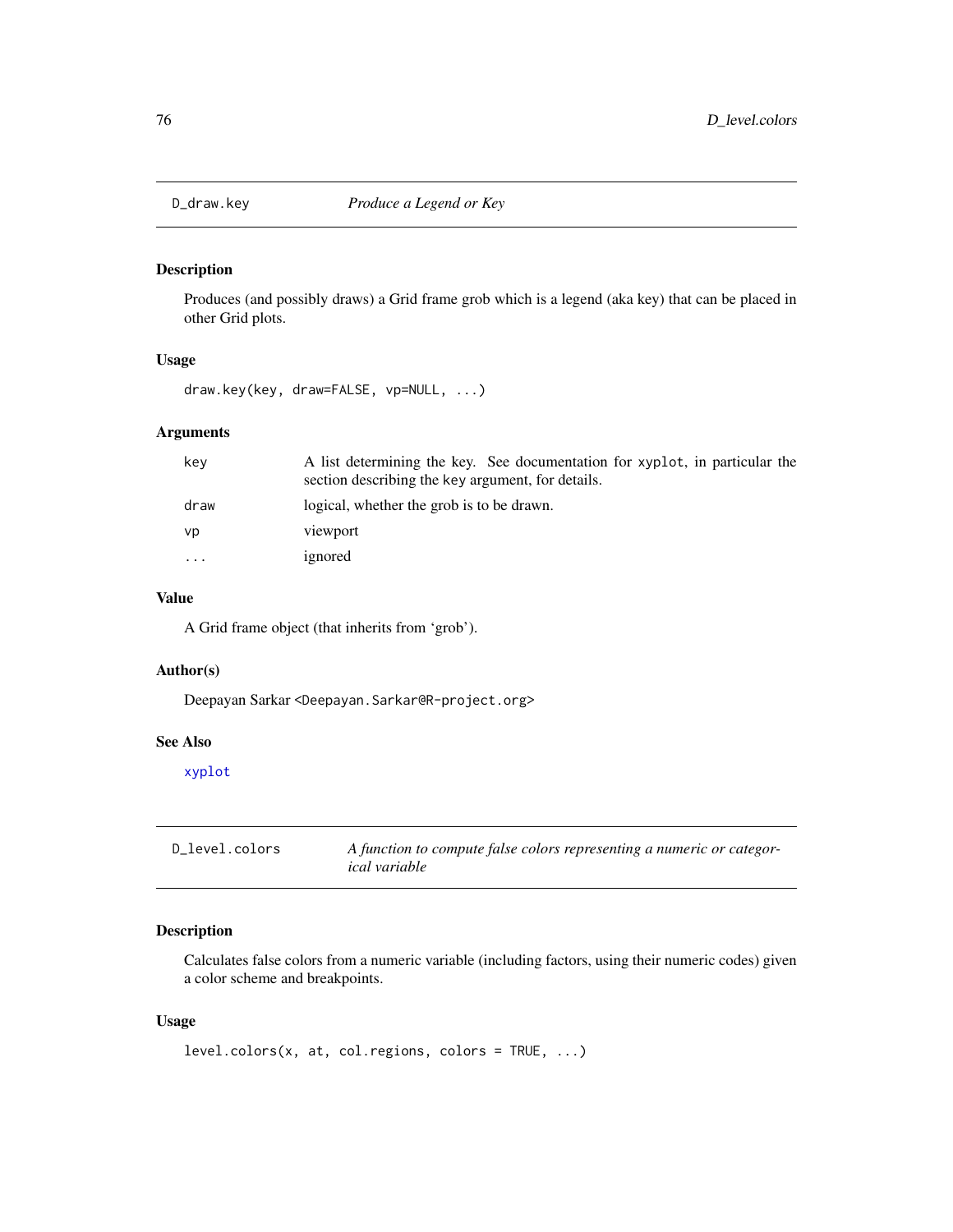## D\_level.colors 77

#### **Arguments**

| $\mathsf{x}$ | A numeric or factor variable.                                                                                                                                                                                                                                    |
|--------------|------------------------------------------------------------------------------------------------------------------------------------------------------------------------------------------------------------------------------------------------------------------|
| at           | A numeric variable of breakpoints defining intervals along the range of x.                                                                                                                                                                                       |
| col.regions  | A specification of the colors to be assigned to each interval defined by at. This<br>could be either a vector of colors, or a function that produces a vector of colors<br>when called with a single argument giving the number of colors. See details<br>below. |
| colors       | logical indicating whether colors should be computed and returned. If FALSE,<br>only the indices representing which interval (among those defined by at) each<br>value in x falls into is returned.                                                              |
|              | Extra arguments, ignored.                                                                                                                                                                                                                                        |

# Details

If at has length n, then it defines n-1 intervals. Values of x outside the range of at are not assigned to an interval, and the return value is NA for such values.

Colors are chosen by assigning a color to each of the n-1 intervals. If col.regions is a palette function (such as [topo.colors](#page-0-0), or the result of calling [colorRampPalette](#page-0-0)), it is called with n-1 as an argument to obtain the colors. Otherwise, if there are exactly n-1 colors in col. regions, these get assigned to the intervals. If there are fewer than n-1 colors, col.regions gets recycled. If there are more, a more or less equally spaced (along the length of col.regions) subset is chosen.

#### Value

A vector of the same length as x. Depending on the colors argument, this could be either a vector of colors (in a form usable by R), or a vector of integer indices representing which interval the values of x fall in.

# Author(s)

Deepayan Sarkar <deepayan.sarkar@r-project.org>

## See Also

[levelplot](#page-38-0), [colorRampPalette](#page-0-0).

## Examples

```
depth.col <-
   with(quakes,
         level.colors(depth, at = do.breaks(range(depth), 30),
                      col.regions = terrain.colors))
xyplot(lat ~ long | equal.count(stations), quakes,
      strip = strip.custom(var.name = "Stations"),
```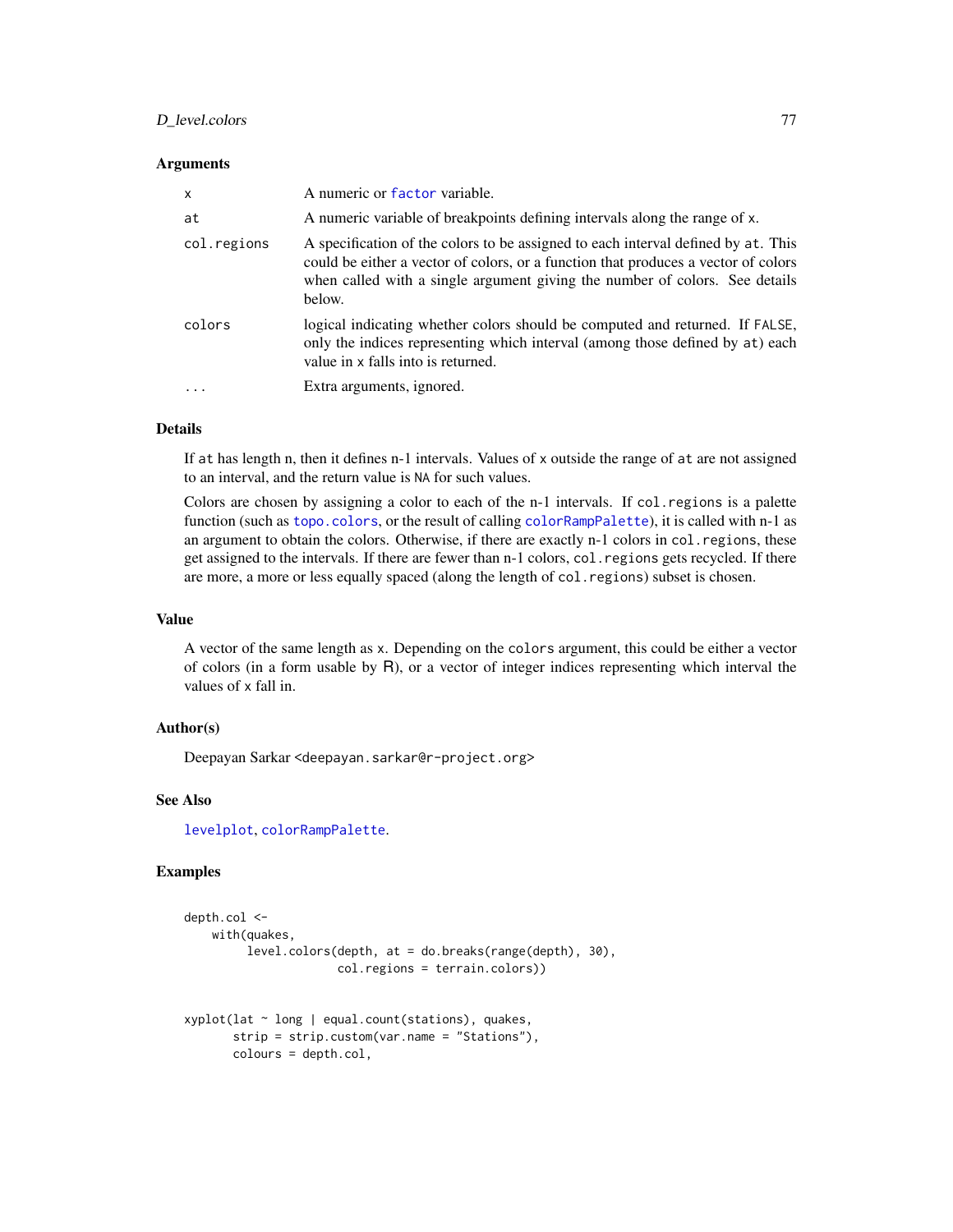```
panel = function(x, y, colours, subscripts, ...) {
    panelxyplot(x, y, pch = 21, col = "transparent",fill = colours[subscripts], ...)
})
```
D\_make.groups *Grouped data from multiple vectors*

# Description

Combines two or more vectors, possibly of different lengths, producing a data frame with a second column indicating which of these vectors that row came from. This is mostly useful for getting data into a form suitable for use in high level Lattice functions.

## Usage

```
make.groups(...)
```
# Arguments

| . | one or more vectors of the same type (coercion is attempted if not), or one or |
|---|--------------------------------------------------------------------------------|
|   | more data frames with similar columns, with possibly differing number of rows. |

#### Value

When all the input arguments are vectors, a data frame with two columns

| data  | all the vectors supplied, concatenated                                |
|-------|-----------------------------------------------------------------------|
| which | factor indicating which vector the corresponding data value came from |

When all the input arguments are data frames, the result of [rbind](#page-0-0) applied to them, along with an additional which column as described above.

#### Author(s)

Deepayan Sarkar <Deepayan.Sarkar@R-project.org>

### See Also

### [Lattice](#page-2-0)

#### Examples

```
sim.dat <-
   make.groups(uniform = runif(200),
                exponential = resp(175),
                lognormal = rlnorm(150),
                normal = rnorm(125)qqmath( \sim data | which, sim.dat, scales = list(y = "free"))
```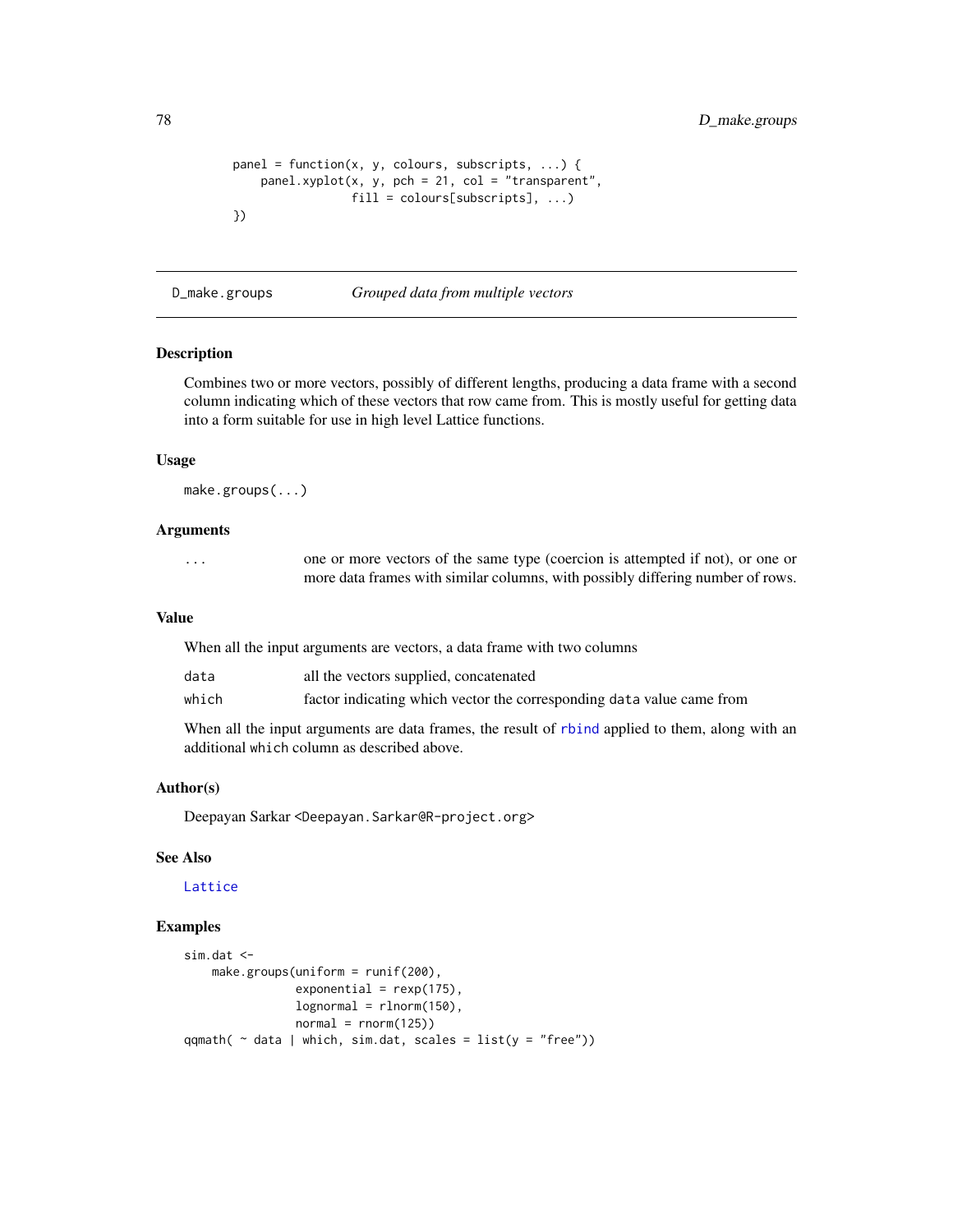### **Description**

Simple interface to generate a list appropriate for draw.key

## Usage

```
simpleKey(text, points = TRUE,
          rectangles = FALSE,
          lines = FALSE,
          col, cex, alpha, font,
          fontface, fontfamily,
          lineheight, ...)
```
#### Arguments

| text       | character or expression vector, to be used as labels for levels of the grouping<br>variable                                                 |
|------------|---------------------------------------------------------------------------------------------------------------------------------------------|
| points     | logical                                                                                                                                     |
| rectangles | logical                                                                                                                                     |
| lines      | logical                                                                                                                                     |
|            | col, cex, alpha, font, fontface, fontfamily, lineheight                                                                                     |
|            | Used as top-level components of the list produced, to be used for the text labels.<br>Defaults to the values in trellis.par.get("add.text") |
| $\cdots$   | further arguments added to the list, eventually passed to draw. key                                                                         |

#### Details

A lattice plot can include a legend (key) if an appropriate list is specified as the key argument to a high level Lattice function such as xyplot. This key can be very flexible, but that flexibility comes at a cost: this list needs to be fairly complicated even in simple situations. simpleKey is designed as a useful shortcut in the common case of a key drawn in conjunction with a grouping variable, using the default graphical settings.

The simpleKey function produces a suitable key argument using a simpler interface. The resulting list will use the text argument as a text component, along with at most one set each of points, rectangles, and lines. The number of entries (rows) in the key will be the length of the text component. The graphical parameters for the additional components will be derived from the default graphical settings (wherein lies the simplification, as otherwise these would have to be provided explicitly).

Calling simpleKey directly is usually unnecessary. It is most commonly invoked (during the plotting of the "trellis" object) when the auto.key argument is supplied in a high-level plot with a groups argument. In that case, the text argument of simpleKey defaults to levels(groups), and the defaults for the other arguments depend on the relevant high-level function. Note that these defaults can be overridden by supplying auto.key as a list containing the replacement values.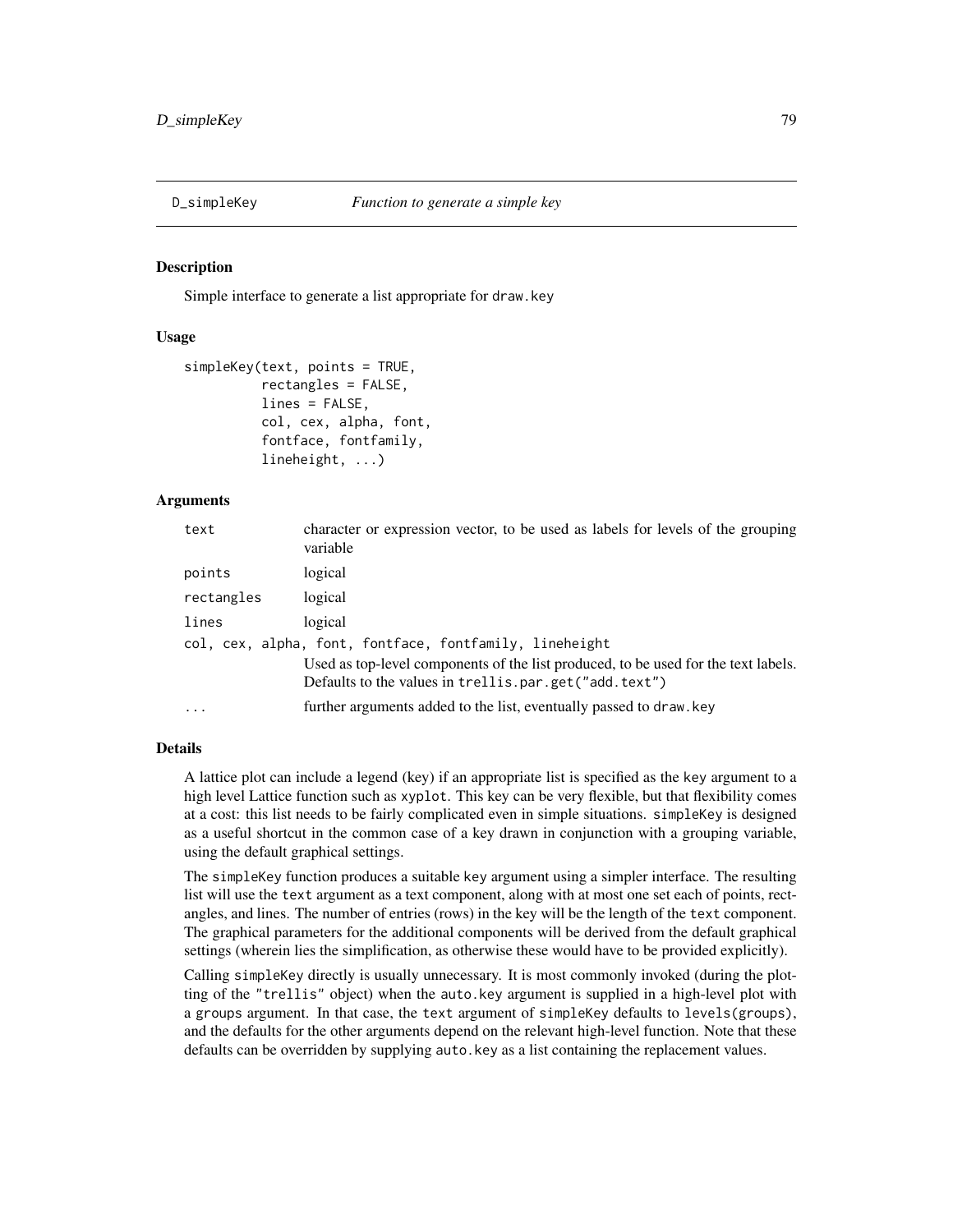# Value

A list that would work as the key argument to [xyplot](#page-5-0), etc.

## Author(s)

Deepayan Sarkar <Deepayan.Sarkar@R-project.org>

# See Also

[Lattice](#page-2-0), [draw.key](#page-75-0), [trellis.par.get](#page-59-0), and [xyplot](#page-5-0), specifically the entry for auto.key.

D\_strip.default *Default Trellis Strip Function*

#### Description

strip.default is the function that draws the strips by default in Trellis plots. Users can write their own strip functions, but most commonly this involves calling strip.default with a slightly different arguments. strip.custom provides a convenient way to obtain new strip functions that differ from strip.default only in the default values of certain arguments.

#### Usage

```
strip.default(which.given,
             which.panel,
             var.name,
              factor.levels,
              shingle.intervals,
              strip.names = c(FALSE, TRUE),
              strip.levels = c(TRUE, FALSE),
              sep = " : "style = 1,
             horizontal = TRUE,bg = trellis.par.get("strip.background")$col[which.given],
              fg = trellis.par.get("strip.shingle")$col[which.given],
              par.strip.text = trellis.par.get("add.text"))
strip.custom(...)
```
#### Arguments

which.given integer index specifying which of the conditioning variables this strip corresponds to. which.panel vector of integers as long as the number of conditioning variables. The contents are indices specifying the current levels of each of the conditioning variables (thus, this would be unique for each distinct packet). This is identical to the return value of [which.packet](#page-141-0), which is a more accurate name.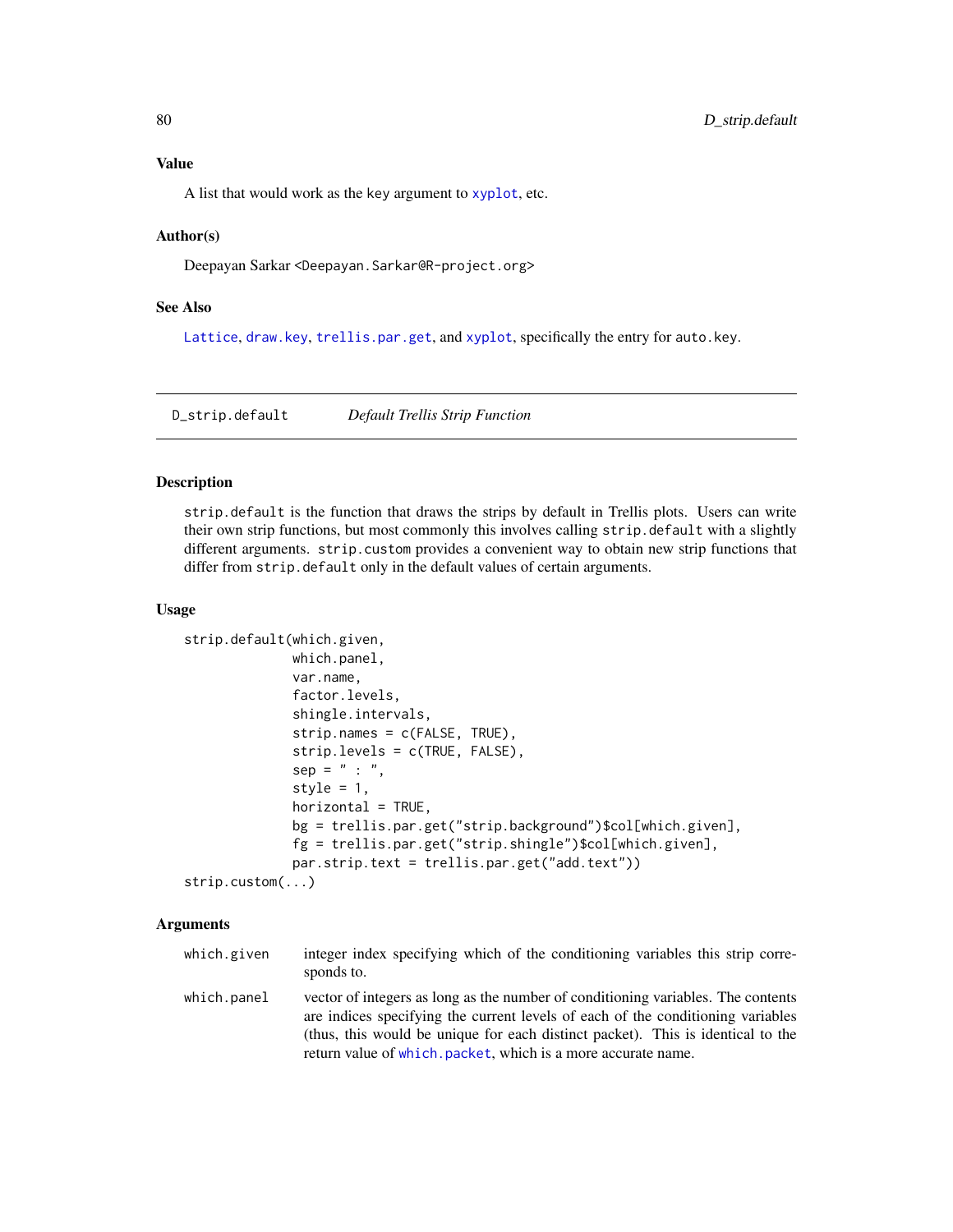- var.name vector of character strings or expressions as long as the number of conditioning variables. The contents are interpreted as names for the conditioning variables. Whether they are shown on the strip depends on the values of strip.names and style (see below). By default, the names are shown for shingles, but not for factors.
- factor.levels vector of character strings or expressions giving the levels of the conditioning variable currently being drawn. For more than one conditioning variable, this will vary with which.given. Whether these levels are shown on the strip depends on the values of strip.levels and style (see below). factor.levels may be specified for both factors and shingles (despite the name), but by default they are shown only for factors. If shown, the labels may optionally be abbreviated by specifying suitable components in par.strip.text (see [xyplot](#page-5-0))

shingle.intervals

if the current strip corresponds to a shingle, this should be a 2-column matrix giving the levels of the shingle. (of the form that would be produced by **printing** levels(shingle)). Otherwise, it should be NULL

- strip.names a logical vector of length 2, indicating whether or not the name of the conditioning variable that corresponds to the strip being drawn is to be written on the strip. The two components give the values for factors and shingles respectively. This argument is ignored for a factor when style is not one of 1 and 3.
- strip.levels a logical vector of length 2, indicating whether or not the level of the conditioning variable that corresponds to the strip being drawn is to be written on the strip. The two components give the values for factors and shingles respectively.
- sep character or expression, serving as a separator if the name and level are both to be shown.
- style integer, with values 1, 2, 3, 4 and 5 currently supported, controlling how the current level of a factor is encoded. Ignored for shingles (actually, when shingle.intervals is non-null.

The best way to find out what effect the value of style has is to try them out. Here is a short description: for a style value of 1, the strip is colored in the background color with the strip text (as determined by other arguments) centered on it. A value of 3 is the same, except that a part of the strip is colored in the foreground color, indicating the current level of the factor. For styles 2 and 4, the part corresponding to the current level remains colored in the foreground color, however, for style = 2, the remaining part is not colored at all, whereas for 4, it is colored with the background color. For both these, the names of all the levels of the factor are placed on the strip from left to right. Styles 5 and 6 produce the same effect (they are subtly different in S, this implementation corresponds to 5), they are similar to style 1, except that the strip text is not centered, it is instead positioned according to the current level.

Note that unlike S-PLUS, the default value of style is 1. strip.names and strip.levels have no effect if style is not 1 or 3.

- horizontal logical, specifying whether the labels etc should be horizontal. horizontal=FALSE is useful for strips on the left of panels using strip.left=TRUE
- par.strip.text list with parameters controlling the text on each strip, with components col, cex, font, etc.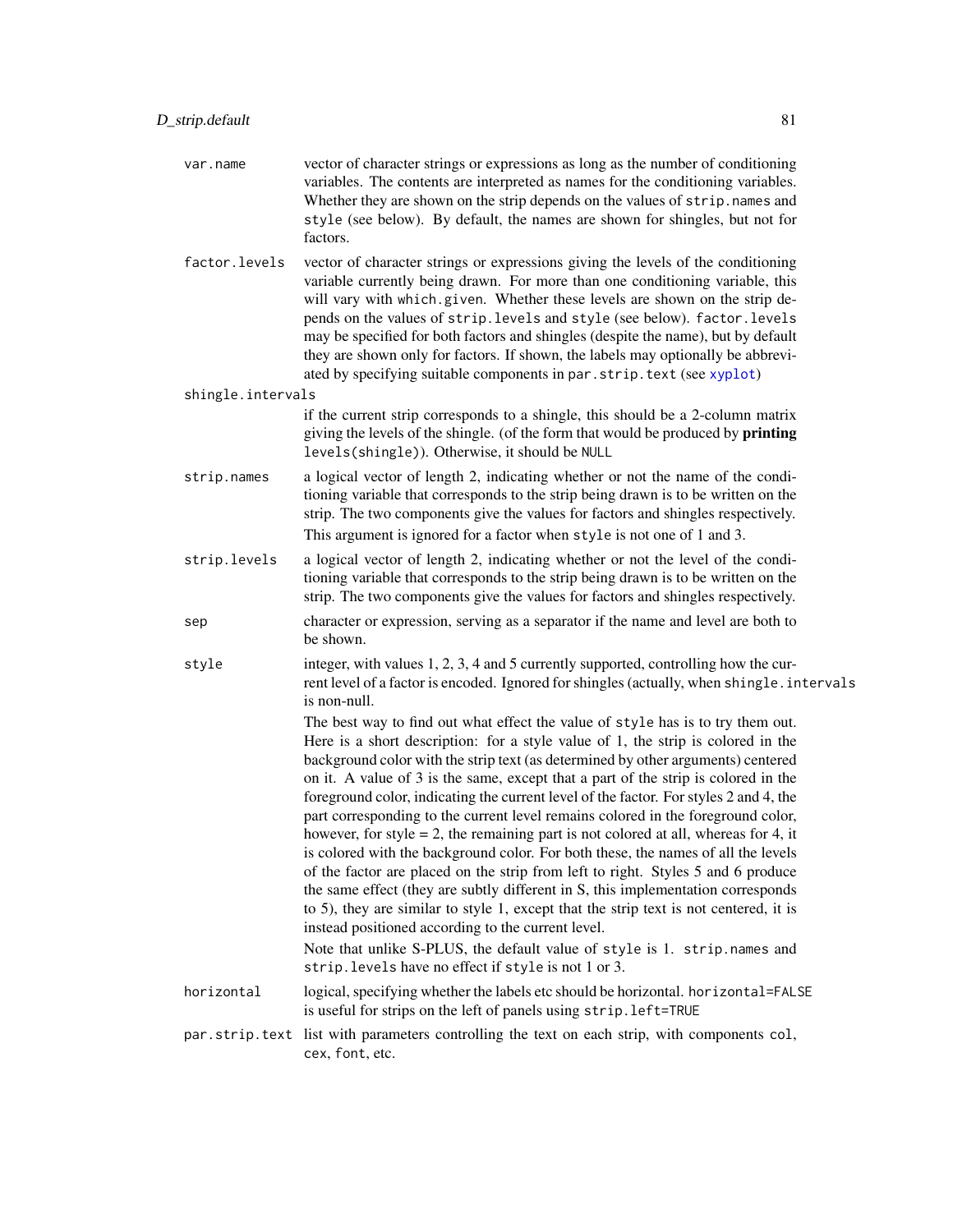| bg                      | strip background color.                                                                                 |
|-------------------------|---------------------------------------------------------------------------------------------------------|
| fg                      | strip foreground color.                                                                                 |
| $\cdot$ $\cdot$ $\cdot$ | arguments to be passed on to strip.default, overriding whatever value it<br>would have normally assumed |

## Details

default strip function for trellis functions. Useful mostly because of the style argument — nondefault styles are often more informative, especially when the names of the levels of the factor x are small. Traditional use is as  $strip = function(...) strip$ . default(style=2,...), though this can be simplified by the use of strip.custom.

## Value

strip.default is called for its side-effect, which is to draw a strip appropriate for multi-panel Trellis conditioning plots. strip.custom returns a function that is similar to strip.default, but with different defaults for the arguments specified in the call.

### Author(s)

Deepayan Sarkar <Deepayan.Sarkar@R-project.org>

### See Also

[xyplot](#page-5-0), [Lattice](#page-2-0)

# Examples

```
## Traditional use
xyplot(Petal.Length ~ Petal.Width | Species, iris,
      strip = function(..., style) strip.default(..., style = 4))## equivalent call using strip.custom
xyplot(Petal.Length ~ Petal.Width | Species, iris,
      strip = strip.custom(style = 4))
xyplot(Petal.Length ~ Petal.Width | Species, iris,
      strip = FALSE,
      strip.left = strip.custom(style = 4, horizontal = FALSE))
```
D\_trellis.object *A Trellis Plot Object*

## Description

This class of objects is returned by high level lattice functions, and is usually plotted by default by its [print](#page-0-0) method.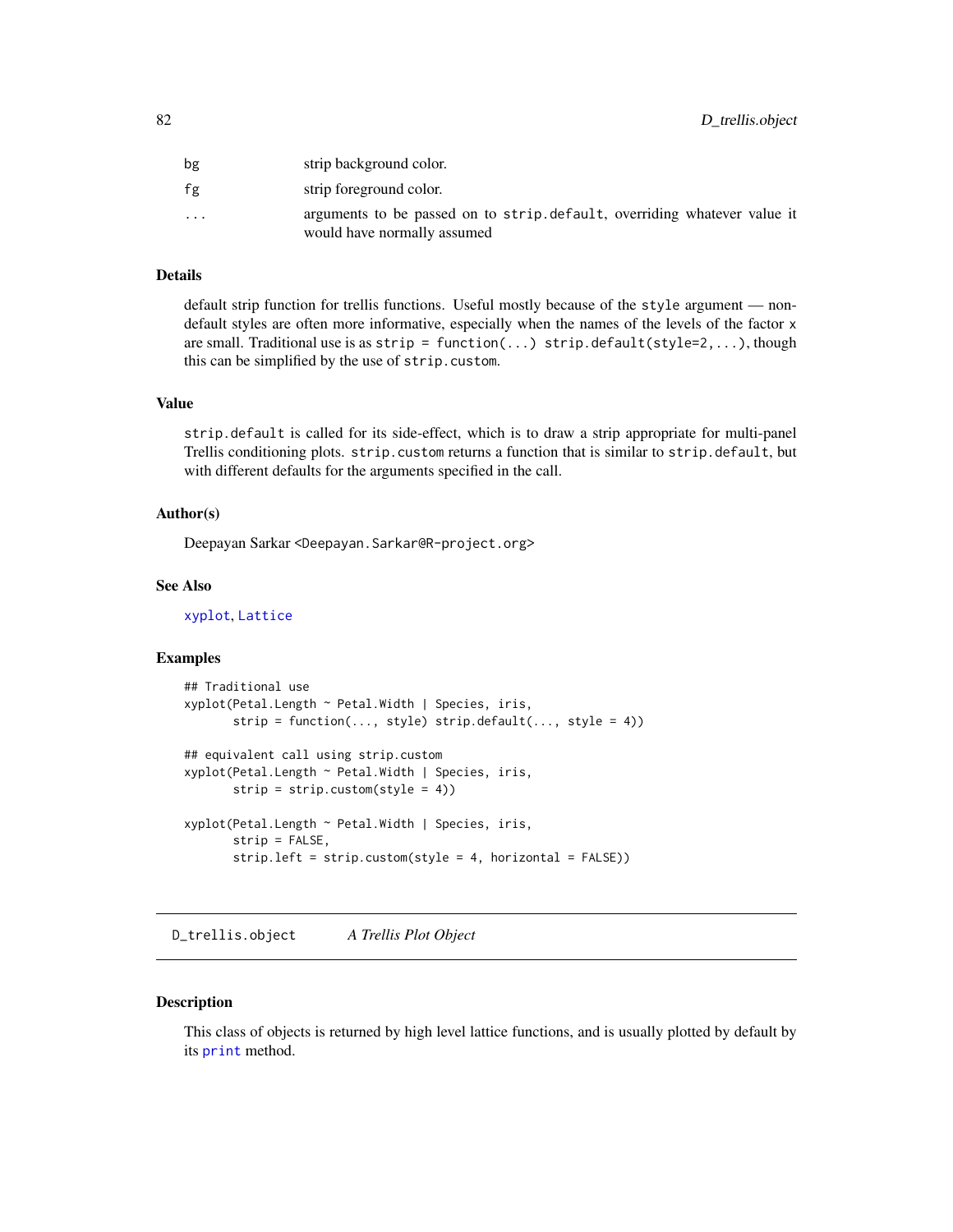## Details

A trellis object, as returned by high level lattice functions like [xyplot](#page-5-0), is a list with the "class" attribute set to "trellis". Many of the components of this list are simply the arguments to the high level function that produced the object. Among them are: as.table, layout, page, panel, prepanel, main, sub, par.strip.text, strip, skip, xlab ylab, par.settings, lattice.options and plot.args. Some other typical components are:

formula the Trellis formula used in the call

index.cond list with index for each of the conditioning variables

perm.cond permutation of the order of the conditioning variables

aspect.fill logical, whether aspect is "fill"

- aspect.ratio numeric, aspect ratio to be used if aspect.fill is FALSE
- call call that generated the object.
- condlevels list with levels of the conditioning variables
- legend list describing the legend(s) to be drawn
- panel.args a list as long as the number of panels, each element being a list itself, containing the arguments in named form to be passed to the panel function in that panel.
- panel.args.common a list containing the arguments common to all the panel functions in name=value form
- x.scales list describing x-scale, can consist of several other lists, paralleling panel.args, if xrelation is not "same"
- y.scales list describing y-scale, similar to x.scales
- x.between numeric vector of interpanel x-space
- y.between numeric vector of interpanel y-space
- x.limits numeric vector of length 2 or list, giving x-axis limits
- y.limits similar to x.limits
- packet.sizes array recording the number of observations in each packet

#### Author(s)

Deepayan Sarkar <Deepayan.Sarkar@R-project.org>

### See Also

[Lattice](#page-2-0), [xyplot](#page-5-0), [print.trellis](#page-66-0)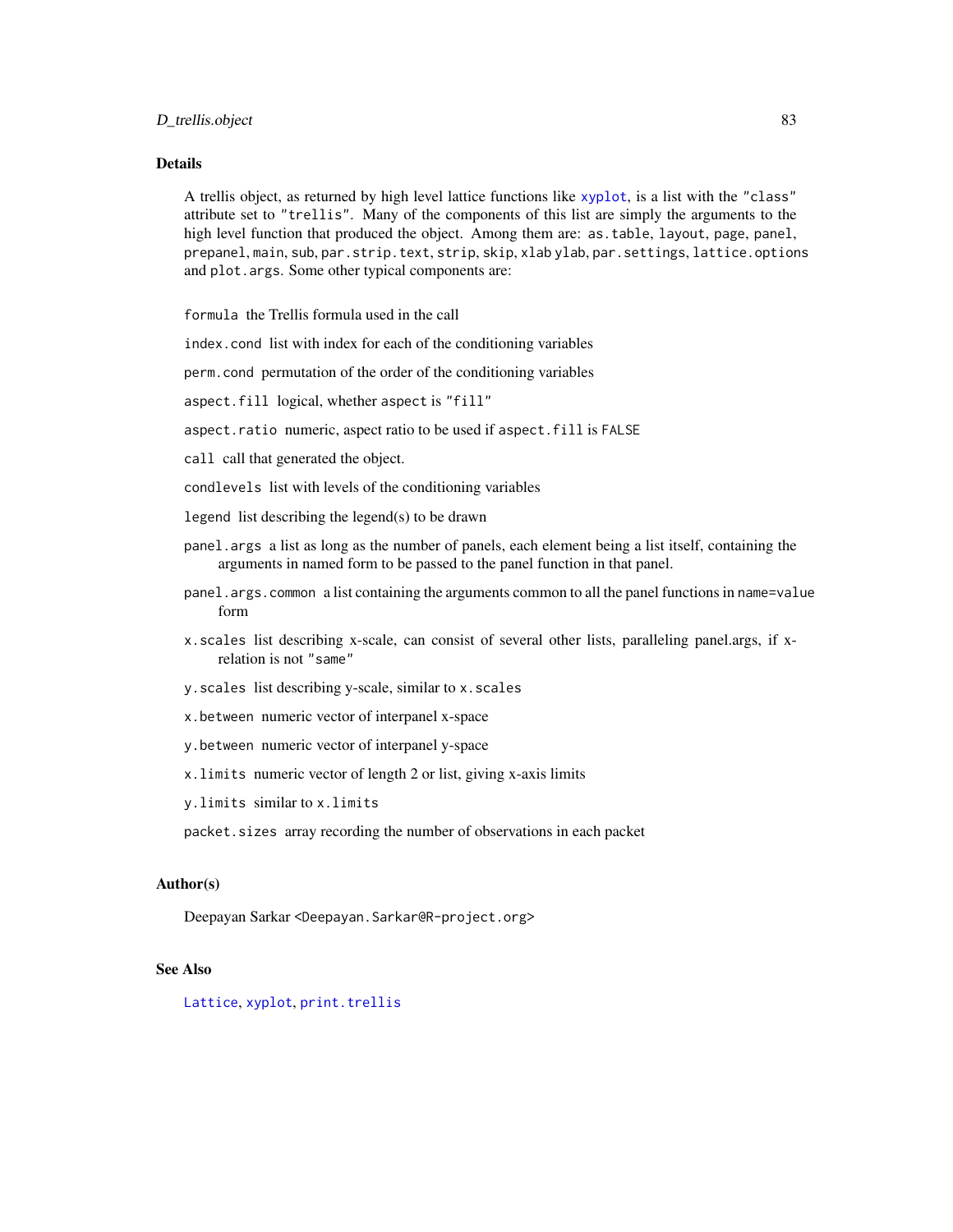#### Description

The classic Trellis paradigm is to plot the whole object at once, without the possibility of interacting with it afterwards. However, by keeping track of the grid viewports where the panels and strips are drawn, it is possible to go back to them afterwards and enhance them one panel at a time. These functions provide convenient interfaces to help in this. Note that these are still experimental and the exact details may change in future.

#### Usage

```
panel.identity(x, y = NULL,subscripts = seq_along(x),
               labels = subscripts,
               n = length(x), offset = 0.5,
               threshold = 18, ## in points, roughly 0.25 inches
               panel.args = trellis.panelArgs(),
               ...)
panel.identify.qqmath(x, distribution, groups, subscripts, labels,
                      panel.args = trellis.panelArgs(),
                      ...)
panel.identify.cloud(x, y, z, subscripts,
                     perspective, distance,
                     xlim, ylim, zlim,
                     screen, R.mat, aspect, scales.3d,
                     ...,
                     panel.3d.identify,
                     n = length(subscripts),
                     offset = 0.5,
                     threshold = 18,
                     labels = subscripts,
                     panel.args = trellis.panelArgs())
panel.link.splom(threshold = 18, verbose = getOption("verbose"), ...)panel.brush.splom(threshold = 18, verbose = getOption("verbose"), ...)
trellis.vpname(name = c("position", "split", "split.location", "toplevel",
                        "figure", "panel", "strip", "strip.left",
                        "legend", "legend.region", "main", "sub",
                        "xlab", "ylab", "xlab.top", "ylab.right", "page"),
               column, row,
               side = c("left", "top", "right", "bottom", "inside"),
               clip.off = FALSE, prefix)
trellis.grobname(name,
                 type = c("", "panel", "strip", "strip.left",
```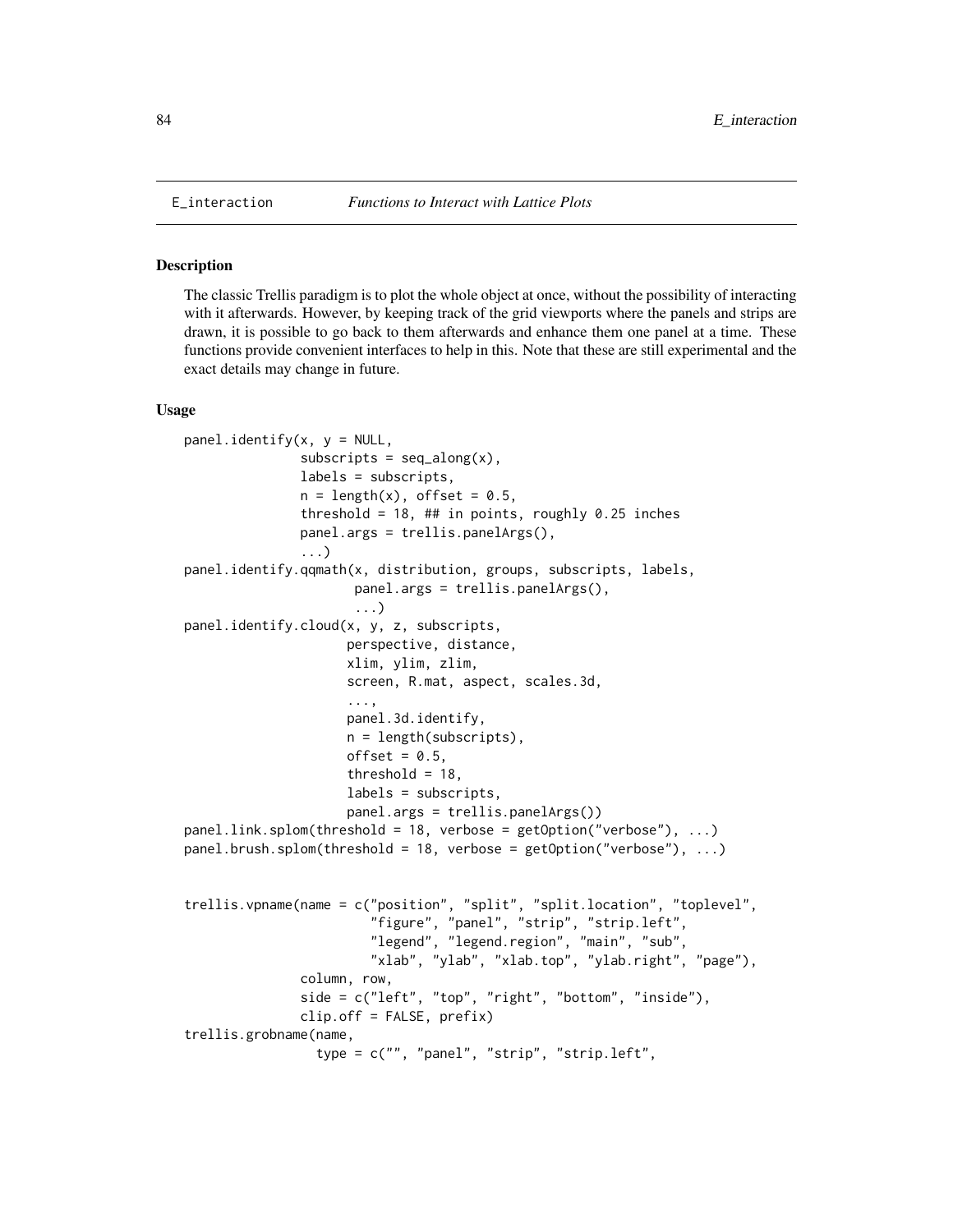# E\_interaction 85

```
"key", "colorkey"),
                 group = 0,
                 which.given = lattice.getStatus("current.which.given",
                                                 prefix = prefix),
                 which.panel = lattice.getStatus("current.which.panel",
                                                 prefix = prefix),
                 column = lattice.getStatus("current.focus.column",
                                            prefix = prefix),
                 row = lattice.getStatus("current.focus.row",
                                         prefix = prefix),
                prefix = lattice.getStatus("current.prefix"))
trellis.focus(name, column, row, side, clip.off,
              highlight = interactive(), ..., prefix,
              guess = TRUE, verbose = getOption("verbose"))
trellis.switchFocus(name, side, clip.off, highlight, ..., prefix)
trellis.unfocus()
trellis.panelArgs(x, packet.number)
```
# Arguments

| x, y, z              | variables defining the contents of the panel. In the case of trellis.panelArgs,<br>a "trellis" object.                                                                                                                                                                    |
|----------------------|---------------------------------------------------------------------------------------------------------------------------------------------------------------------------------------------------------------------------------------------------------------------------|
| n                    | the number of points to identify by default (overridden by a right click)                                                                                                                                                                                                 |
| subscripts           | an optional vector of integer indices associated with each point. See details<br>below.                                                                                                                                                                                   |
| labels               | an optional vector of labels associated with each point. Defaults to subscripts                                                                                                                                                                                           |
| distribution, groups |                                                                                                                                                                                                                                                                           |
|                      | typical panel arguments of panel. qqmath. These will usually be obtained from<br>panel.args                                                                                                                                                                               |
| offset               | the labels are printed either below, above, to the left or to the right of the iden-<br>tified point, depending on the relative location of the mouse click. The offset<br>specifies (in "char" units) how far from the identified point the labels should be<br>printed. |
| threshold            | threshold in grid's "points" units. Points further than these from the mouse<br>click position are not considered                                                                                                                                                         |
| panel.args           | list that contains components names $x$ (and usually $y$ ), to be used if $x$ is missing.<br>Typically, when called after trellis. focus, this would appropriately be the<br>arguments passed to that panel.                                                              |
|                      | perspective, distance, xlim, ylim, zlim, screen, R.mat, aspect, scales.3d<br>arguments as passed to panel.cloud. These are required to recompute the rel-<br>evant three-dimensional projections in panel.identify.cloud.                                                 |
| panel.3d.identify    |                                                                                                                                                                                                                                                                           |
|                      | the function that is responsible for the actual interaction once the data rescaling<br>and rotation computations have been done. By default, an internal function<br>similar to panel.identify is used.                                                                   |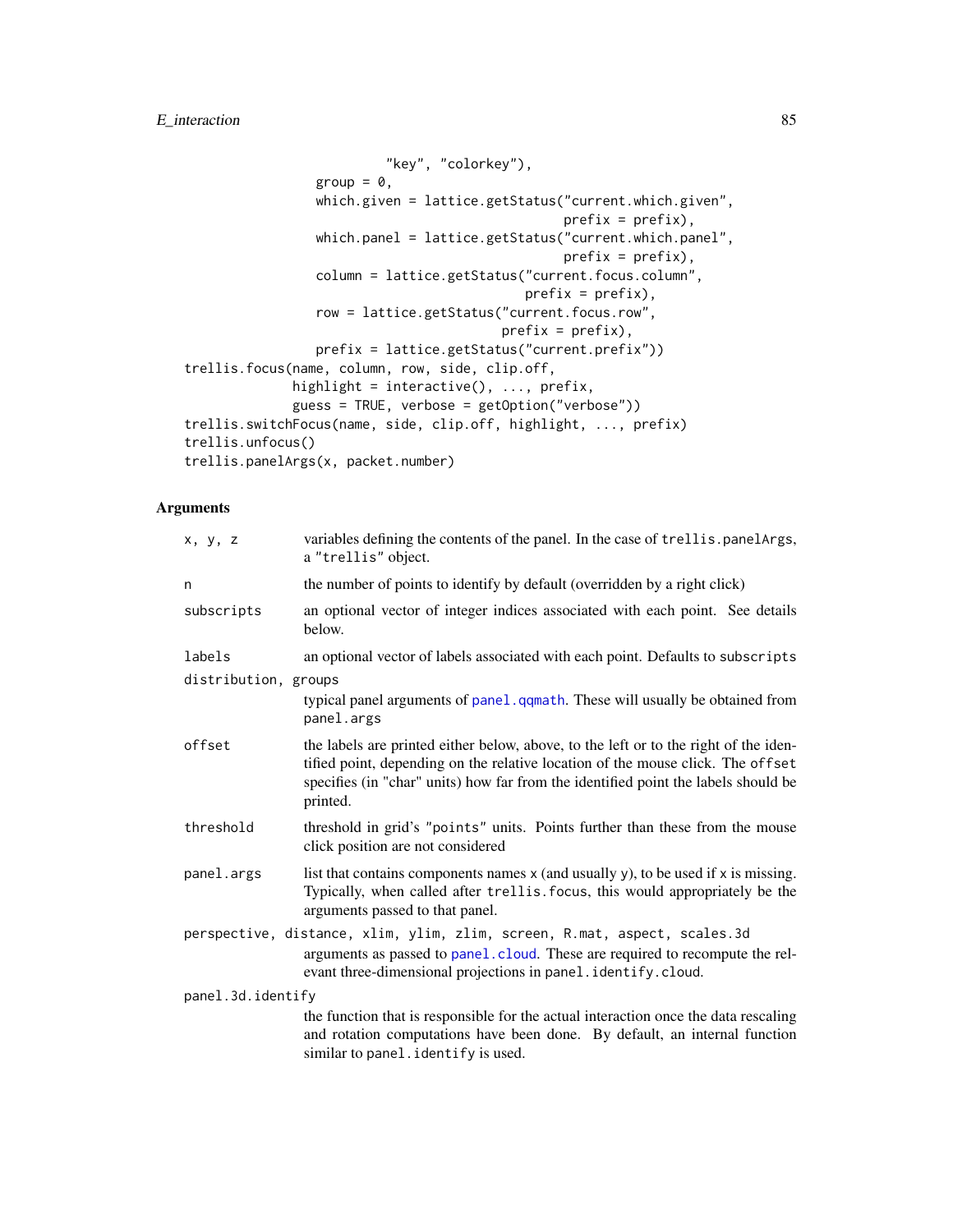| name                     | A character string indicating which viewport or grob we are looking for. Al-<br>though these do not necessarily provide access to all viewports and grobs created<br>by a lattice plot, they cover most of the ones that end-users may find interesting.<br>trellis. vpname and trellis. focus deal with viewport names only, and only<br>accept the values explicitly listed above. trellis.grobname is meant to create<br>names for grobs, and can currently accept any value.                                                                       |
|--------------------------|--------------------------------------------------------------------------------------------------------------------------------------------------------------------------------------------------------------------------------------------------------------------------------------------------------------------------------------------------------------------------------------------------------------------------------------------------------------------------------------------------------------------------------------------------------|
|                          | If name, as well as column and row is missing in a call to trellis. focus, the<br>user can click inside a panel (or an associated strip) to focus on that panel. Note<br>however that this assumes equal width and height for each panel, and may not<br>work when this is not true.                                                                                                                                                                                                                                                                   |
|                          | When name is "panel", "strip", or "strip. left", column and row must also<br>be specified. When name is "legend", side must also be specified.                                                                                                                                                                                                                                                                                                                                                                                                         |
| column, row              | integers, indicating position of the panel or strip that should be assigned focus<br>in the Trellis layout. Rows are usually calculated from the bottom up, unless the<br>plot was created with as . table=TRUE                                                                                                                                                                                                                                                                                                                                        |
| guess                    | logical. If TRUE, and the display has only one panel, that panel will be automat-<br>ically selected by a call to trellis. focus.                                                                                                                                                                                                                                                                                                                                                                                                                      |
| side                     | character string, relevant only for legends (i.e., when name="legend"), indicat-<br>ing their position. Partial specification is allowed, as long as it is unambiguous.                                                                                                                                                                                                                                                                                                                                                                                |
| clip.off                 | logical, whether clipping should be off, relevant when name is "panel" or "strip".<br>This is necessary if axes are to be drawn outside the panel or strip. Note that<br>setting clip.off=FALSE does not necessarily mean that clipping is on; that is<br>determined by conditions in effect during printing.                                                                                                                                                                                                                                          |
| type                     | A character string specifying whether the grob is specific to a particular panel<br>or strip.                                                                                                                                                                                                                                                                                                                                                                                                                                                          |
|                          | When type is "panel", "strip", or "strip.left", information about the<br>panel is added to the grob name.                                                                                                                                                                                                                                                                                                                                                                                                                                              |
| group                    | An integer specifying whether the grob is specific to a particular group within<br>the plot.                                                                                                                                                                                                                                                                                                                                                                                                                                                           |
|                          | When group is greater than zero, information about the group is added to the<br>grob name.                                                                                                                                                                                                                                                                                                                                                                                                                                                             |
| which.given, which.panel | integers, indicating which conditional variable is being represented (within a<br>strip) and the current levels of the conditional variables.                                                                                                                                                                                                                                                                                                                                                                                                          |
|                          | When which panel has length greater than 1, and the type is "strip" or<br>"strip.left", information about the conditional variable is added to the grob<br>name.                                                                                                                                                                                                                                                                                                                                                                                       |
| prefix                   | A character string acting as a prefix identifying the plot of a "trellis" object,<br>primarily used to distinguish otherwise equivalent viewports in different plots.<br>This only becomes relevant when a particular page is occupied by more than one<br>plot. Defaults to the value appropriate for the last "trellis" object printed, as<br>determined by the prefix argument in print. trellis.<br>Users should not usually need to supply a value for this argument except to<br>interact with an existing plot other than the one plotted last. |
|                          | For switchFocus, ignored except when it does not match the prefix of the cur-<br>rently active plot, in which case an error occurs.                                                                                                                                                                                                                                                                                                                                                                                                                    |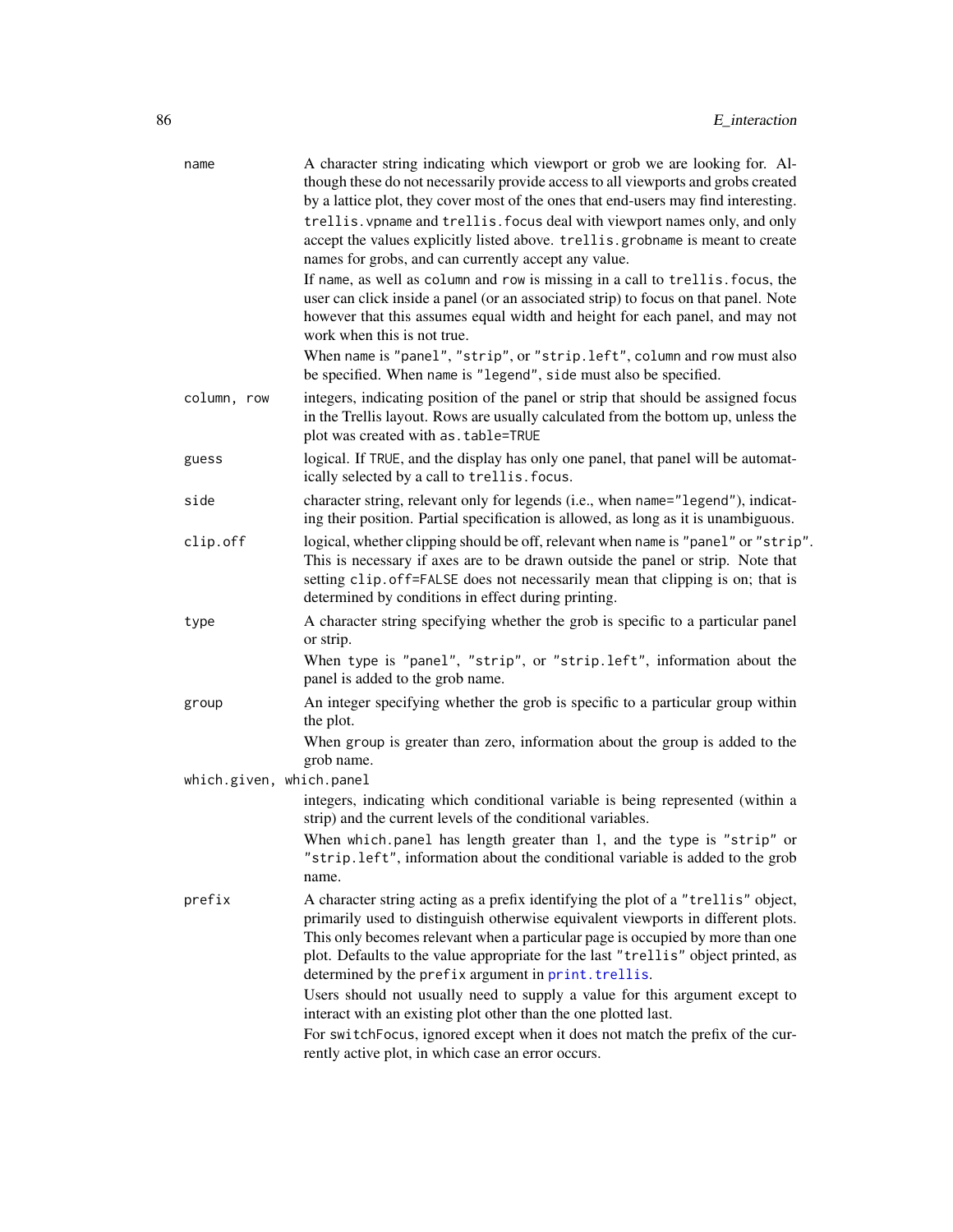| highlight     | logical, whether the viewport being assigned focus should be highlighted. For<br>trellis. focus, the default is TRUE in interactive mode, and trellis. switchFocus<br>by default preserves the setting currently active.                                                                                                                                                                                           |
|---------------|--------------------------------------------------------------------------------------------------------------------------------------------------------------------------------------------------------------------------------------------------------------------------------------------------------------------------------------------------------------------------------------------------------------------|
| packet.number | integer, which panel to get data from. See packet, number for details on how<br>this is calculated                                                                                                                                                                                                                                                                                                                 |
| verbose       | whether details will be printed                                                                                                                                                                                                                                                                                                                                                                                    |
| .             | For panel.identify.qqmath, extra parameters are passed on to panel.identify.<br>For panel identify, extra arguments are treated as graphical parameters and<br>are used for labelling. For trellis, focus and trellis, switch Focus, these<br>are used (in combination with lattice options) for highlighting the chosen<br>viewport if so requested. Graphical parameters can be supplied for panel. link. splom. |

#### Details

panel.identify is similar to [identify](#page-0-0). When called, it waits for the user to identify points (in the panel being drawn) via mouse clicks. Clicks other than left-clicks terminate the procedure. Although it is possible to call it as part of the panel function, it is more typical to use it to identify points after plotting the whole object, in which case a call to trellis.focus first is necessary.

panel.link.splom is meant for use with [splom](#page-49-0), and requires a panel to be chosen using trellis.focus before it is called. Clicking on a point causes that and the corresponding proections in other pairwise scatter plots to be highlighted. panel.brush.splom is a (misnamed) alias for panel.link.splom, retained for back-compatibility.

panel.identify.qqmath is a specialized wrapper meant for use with the display produced by [qqmath](#page-33-0). panel.identify.qqmath is a specialized wrapper meant for use with the display produced by [cloud](#page-43-0). It would be unusual to call them except in a context where default panel function arguments are available through trellis.panelArgs (see below).

One way in which panel. [identify](#page-0-0) etc. are different from identify is in how it uses the subscripts argument. In general, when one identifies points in a panel, one wants to identify the origin in the data frame used to produce the plot, and not within that particular panel. This information is available to the panel function, but only in certain situations. One way to ensure that subscripts is available is to specify subscripts = TRUE in the high level call such as xyplot. If subscripts is not explicitly specified in the call to panel.identify, but is available in panel.args, then those values will be used. Otherwise, they default to  $seq\_along(x)$ . In either case, the final return value will be the subscripts that were marked.

The process of printing (plotting) a Trellis object builds up a grid layout with named viewports which can then be accessed to modify the plot further. While full flexibility can only be obtained by using grid functions directly, a few lattice functions are available for the more common tasks.

trellis.focus can be used to move to a particular panel or strip, identified by its position in the array of panels. It can also be used to focus on the viewport corresponding to one of the labels or a legend, though such usage would be less useful. The exact viewport is determined by the name along with the other arguments, not all of which are relevant for all names. Note that when more than one object is plotted on a page, trellis.focus will always go to the plot that was created last. For more flexibility, use grid functions directly (see note below).

After a successful call to trellis.focus, the desired viewport (typically panel or strip area) will be made the 'current' viewport (plotting area), which can then be enhanced by calls to standard lattice panel functions as well as grid functions.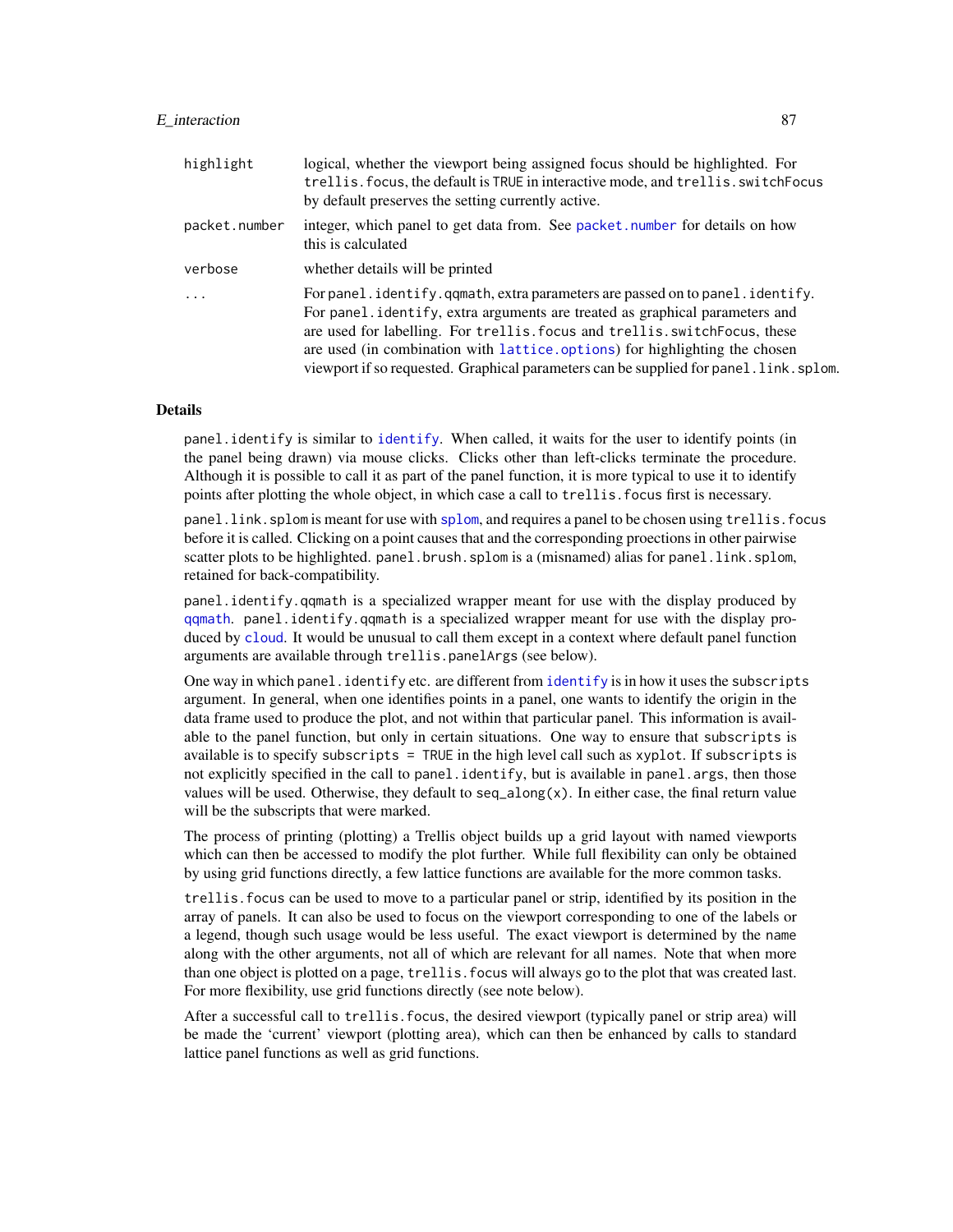It is quite common to have the layout of panels chosen when a "trellis" object is drawn, and not before then. Information on the layout (specifically, how many rows and columns, and which packet belongs in which position in this layout) is retained for the last "trellis" object plotted, and is available through trellis.currentLayout.

trellis.unfocus unsets the focus, and makes the top level viewport the current viewport.

trellis.switchFocus is a convenience function to switch from one viewport to another, while preserving the current row and column. Although the rows and columns only make sense for panels and strips, they would be preserved even when the user switches to some other viewport (where row/column is irrelevant) and then switches back.

Once a panel or strip is in focus, trellis.panelArgs can be used to retrieve the arguments that were available to the panel function at that position. In this case, it can be called without arguments as

trellis.panelArgs()

This usage is also allowed when a "trellis" object is being printed, e.g. inside the panel functions or the axis function (but not inside the prepanel function). trellis.panelArgs can also retrieve the panel arguments from any "trellis" object. Note that for this usage, one needs to specify the packet.number (as described under the panel entry in [xyplot](#page-5-0)) and not the position in the layout, because a layout determines the panel only after the object has been printed.

It is usually not necessary to call trellis.vpname and trellis.grobname directly. However, they can be useful in generating appropriate names in a portable way when using grid functions to interact with the plots directly, as described in the note below.

#### Value

panel.identify returns an integer vector containing the subscripts of the identified points (see details above). The equivalent of identify with pos=TRUE is not yet implemented, but can be considered for addition if requested.

trellis.panelArgs returns a named list of arguments that were available to the panel function for the chosen panel.

trellis.vpname and trellis.grobname return character strings.

trellis.focus has a meaningful return value only if it has been used to focus on a panel interactively, in which case the return value is a list with components col and row giving the column and row positions respectively of the chosen panel, unless the choice was cancelled (by a right click), in which case the return value is NULL. If click was outside a panel, both col and row are set to 0.

#### **Note**

The viewports created by lattice are accessible to the user through trellis.focus as described above. Functions from the grid package can also be used directly. For example, [current.vpTree](#page-0-0) can be used to inspect the current viewport tree and [seekViewport](#page-0-0) or [downViewport](#page-0-0) can be used to navigate to these viewports. For such usage, trellis.vpname and trellis.grobname provides a portable way to access the appropriate viewports and grobs by name.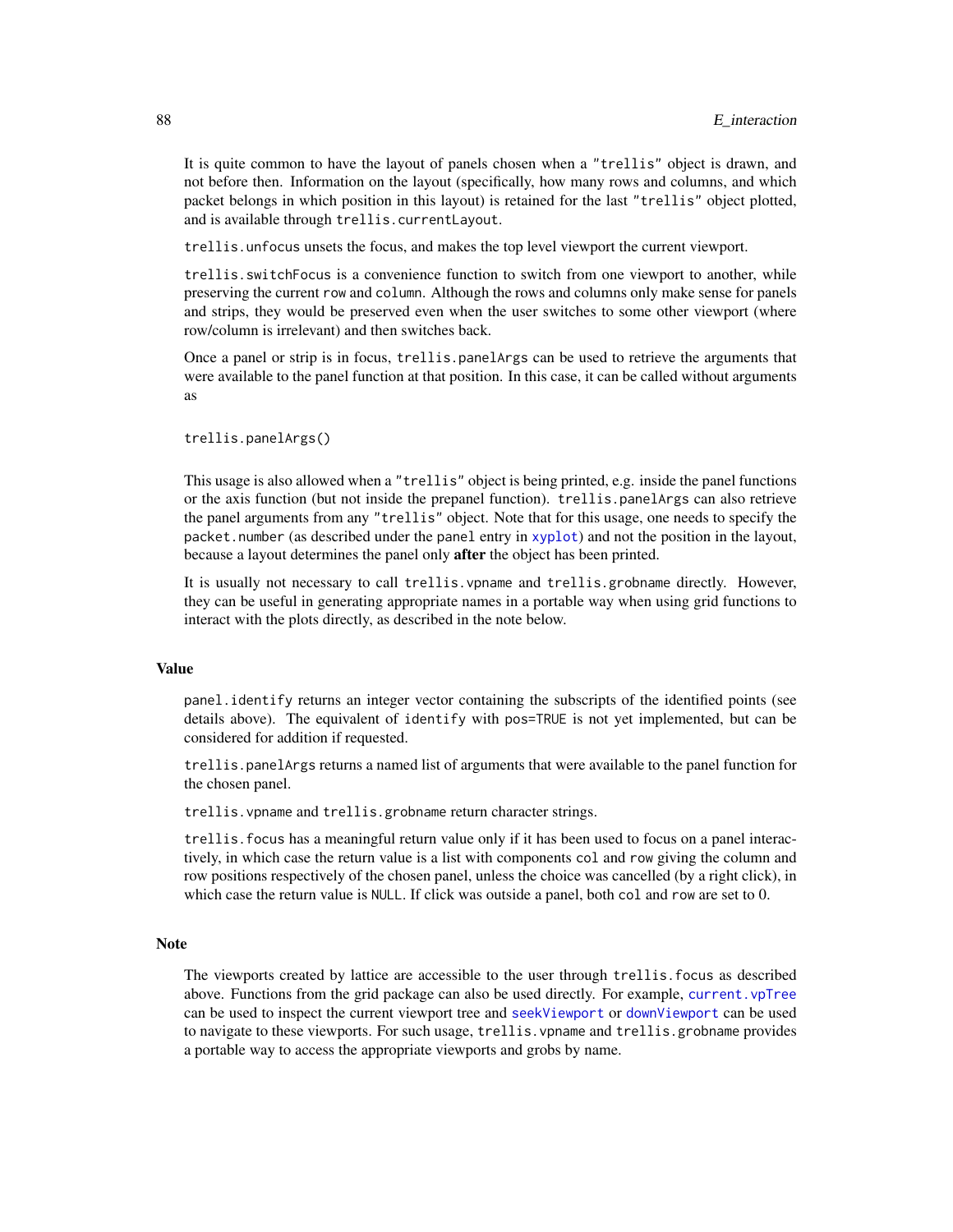## E\_interaction 89

### Author(s)

Deepayan Sarkar <Deepayan.Sarkar@R-project.org>. Felix Andrews provided initial implementations of panel.identify.qqmath and support for focusing on panels interctively.

### See Also

[identify](#page-0-0), [Lattice](#page-2-0), [print.trellis](#page-66-0), [trellis.currentLayout](#page-141-0), [current.vpTree](#page-0-0), [viewports](#page-0-0)

## Examples

```
## Not run:
xyplot(1:10 ~ 1:10)
trellis.focus("panel", 1, 1)
panel.identify()
## End(Not run)
xyplot(Petal.length ~ Sepal.length | Species, iris, layout = c(2, 2))Sys.sleep(1)
trellis.focus("panel", 1, 1)
do.call("panel.lmline", trellis.panelArgs())
Sys.sleep(0.5)
trellis.unfocus()
trellis.focus("panel", 2, 1)
do.call("panel.lmline", trellis.panelArgs())
Sys.sleep(0.5)
trellis.unfocus()
trellis.focus("panel", 1, 2)
do.call("panel.lmline", trellis.panelArgs())
Sys.sleep(0.5)
trellis.unfocus()
## choosing loess smoothing parameter
p \leftarrow xyplot(dist \sim speed, cars)panel.loessresid <-
    function(x = panel.args$x,
             y = panel.args$y,
             span,
             panel.args = trellis.panelArgs())
{
    fm \le loess(y \sim x, span = span)
    xgrid <- do.breaks(current.panel.limits()$xlim, 50)
   ygrid \leq predict(fm, newdata = data.frame(x = xgrid))
   panel.lines(xgrid, ygrid)
   pred <- predict(fm)
```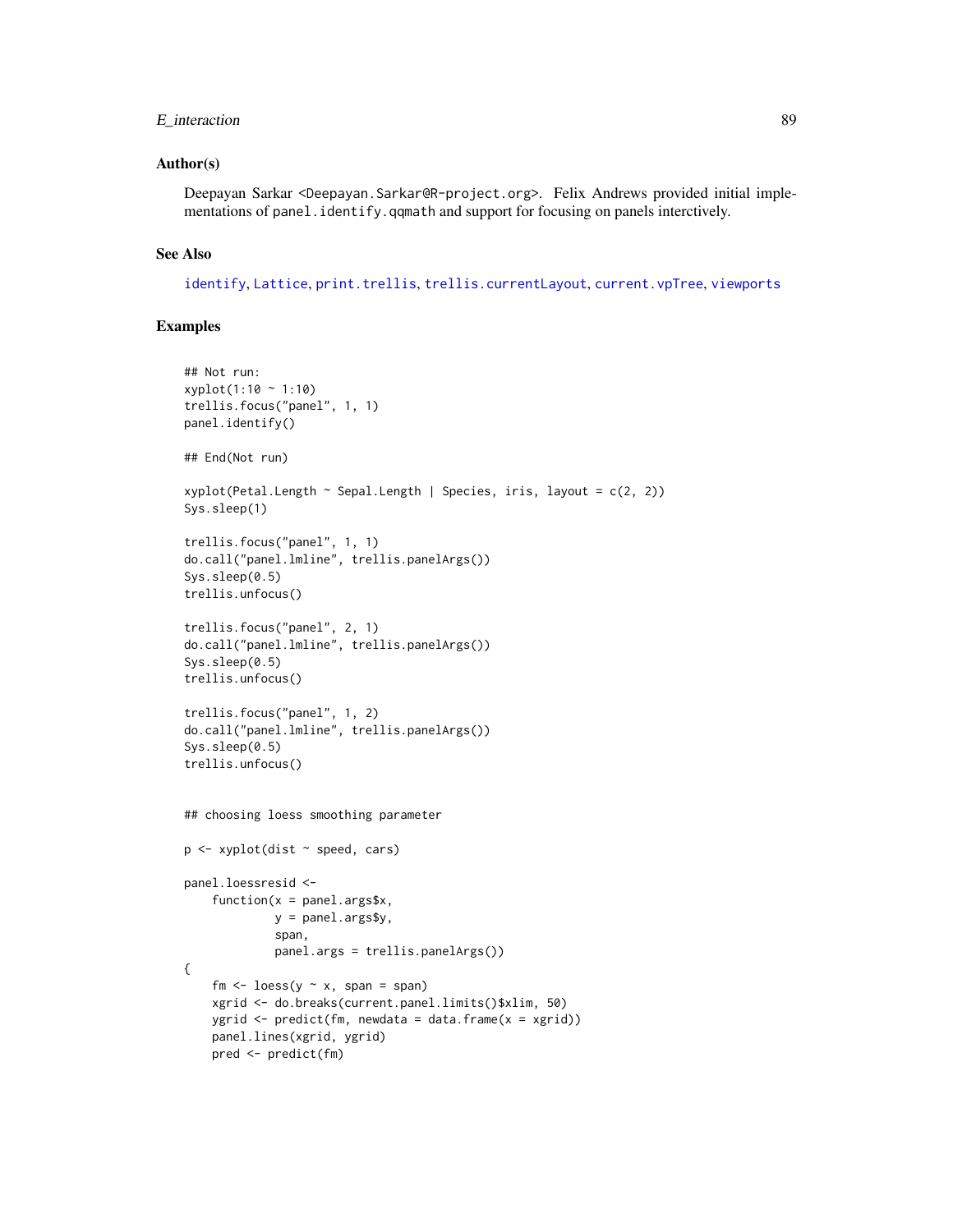```
## center residuals so that they fall inside panel
    resids \leftarrow y - pred + mean(y)
    fm.resid \leq loess.smooth(x, resids, span = span)
    ##panel.points(x, resids, col = 1, pch = 4)
    panel.lines(fm.resid, col = 1)
}
spans <- c(0.2, 0.3, 0.4, 0.5, 0.6, 0.7, 0.8)
update(p, index.cond = list(rep(1, length(spans))))
panel.locs <- trellis.currentLayout()
i \leq 1for (row in 1:nrow(panel.locs))
    for (column in 1:ncol(panel.locs))
    if (panel.locs[row, column] > 0)
{
    trellis.focus("panel", row = row, column = column,
                  highlight = FALSE)
    panel.loessresid(span = spans[i])
    grid::grid.text(paste("span = ", spans[i]),
                    x = 0.25,
                    y = 0.75,
                    default.units = "npc")
    trellis.unfocus()
    i \leftarrow i + 1}
```
F\_1\_panel.barchart *Default Panel Function for barchart*

### Description

Default panel function for barchart.

### Usage

```
panel.barchart(x, y, box.ratio = 1, box.width,
               horizontal = TRUE,origin = NULL, reference = TRUE,
               stack = FALSE,
               groups = NULL,
               col = if (is.null(groups)) plot.polygon$col
                     else superpose.polygon$col,
               border = if (is.null(groups)) plot.polygon$border
                        else superpose.polygon$border,
```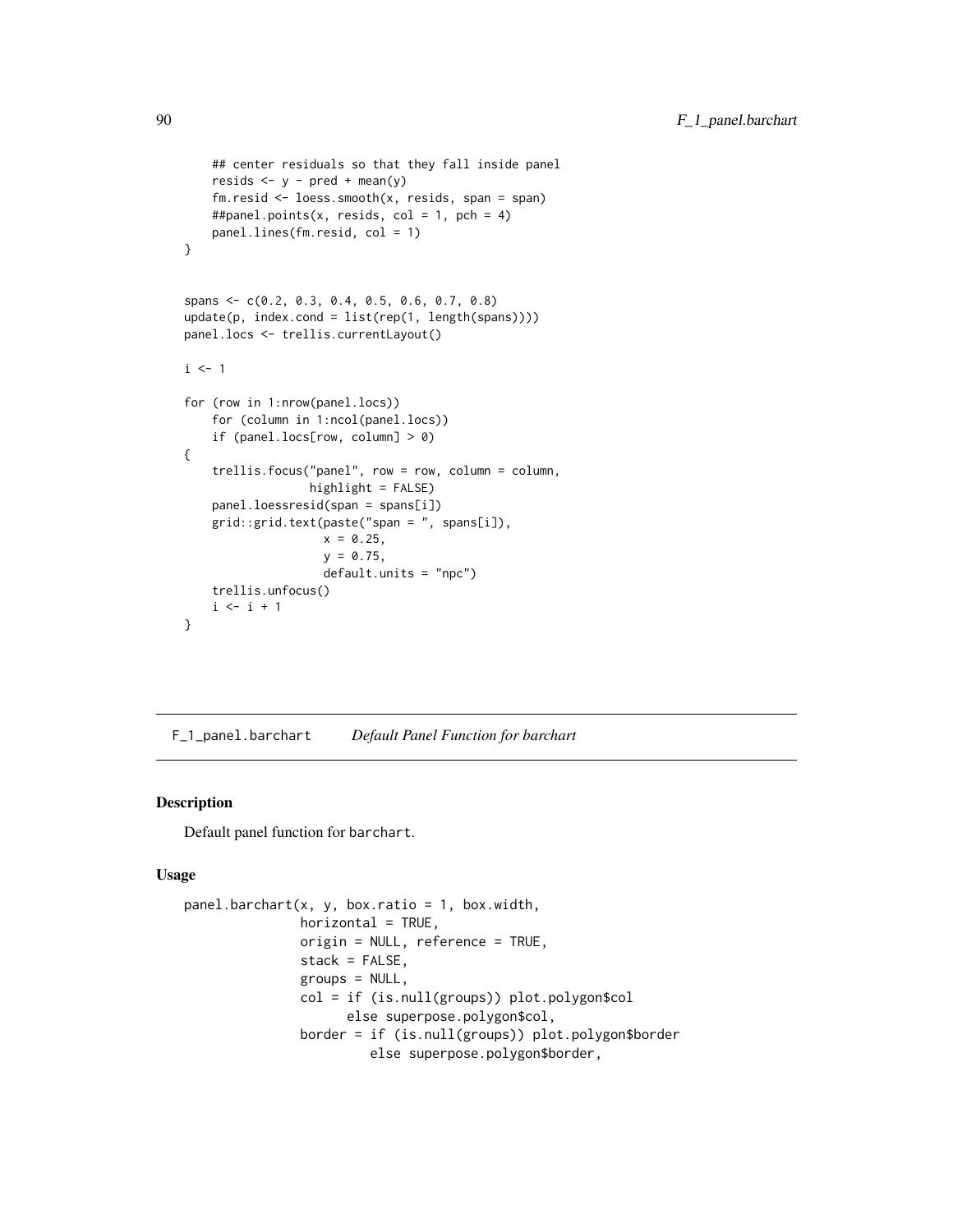| $lty = if (is.null(groups)) plot.polygon$lty$ |
|-----------------------------------------------|
| else superpose.polygon\$lty,                  |
| $lwd = if (is.null(groups)) plot.polygon$lwd$ |
| else superpose.polygon\$lwd,                  |
| $\ldots$ , identifier = "barchart")           |

# Arguments

| X                     | Extent of Bars. By default, bars start at left of panel, unless origin is specified,<br>in which case they start there.                                                                                                                                                                                                                                                                                                                                                                                                                       |
|-----------------------|-----------------------------------------------------------------------------------------------------------------------------------------------------------------------------------------------------------------------------------------------------------------------------------------------------------------------------------------------------------------------------------------------------------------------------------------------------------------------------------------------------------------------------------------------|
| у                     | Horizontal location of bars. Possibly a factor.                                                                                                                                                                                                                                                                                                                                                                                                                                                                                               |
| box.ratio             | Ratio of bar width to inter-bar space.                                                                                                                                                                                                                                                                                                                                                                                                                                                                                                        |
| box.width             | Thickness of bars in absolute units; overrides box.ratio. Useful for specifying<br>thickness when the categorical variable is not a factor, as use of box.ratio<br>alone cannot achieve a thickness greater than 1.                                                                                                                                                                                                                                                                                                                           |
| horizontal            | Logical flag. If FALSE, the plot is 'transposed' in the sense that the behaviours<br>of x and y are switched. x is now the 'factor'. Interpretation of other arguments<br>change accordingly. See documentation of bwplot for a fuller explanation.                                                                                                                                                                                                                                                                                           |
| origin                | The origin for the bars. For grouped displays with $stack = TRUE$ , this argument<br>is ignored and the origin set to 0. Otherwise, defaults to NULL, in which case bars<br>start at the left (or bottom) end of a panel. This choice is somewhat unfortuntate,<br>as it can be misleading, but is the default for historical reasons. For tabular (or<br>0 is usually more appropriate; if not, one<br>similar) data, origin $=$<br>should reconsider the use of a bar chart in the first place (dot plots are often a<br>good alternative). |
| reference             | Logical, whether a reference line is to be drawn at the origin.                                                                                                                                                                                                                                                                                                                                                                                                                                                                               |
| stack                 | logical, relevant when groups is non-null. If FALSE (the default), bars for differ-<br>ent values of the grouping variable are drawn side by side, otherwise they are<br>stacked.                                                                                                                                                                                                                                                                                                                                                             |
| groups                | Optional grouping variable.                                                                                                                                                                                                                                                                                                                                                                                                                                                                                                                   |
| col, border, lty, lwd |                                                                                                                                                                                                                                                                                                                                                                                                                                                                                                                                               |
|                       | Graphical parameters for the bars. By default, the trellis parameter plot.polygon<br>is used if there is no grouping variable, otherwise superpose.polygon is used.<br>col gives the fill color, border the border color, and lty and lwd the line type<br>and width of the borders.                                                                                                                                                                                                                                                          |
|                       | Extra arguments will be accepted but ignored.                                                                                                                                                                                                                                                                                                                                                                                                                                                                                                 |
| identifier            | A character string that is prepended to the names of grobs that are created by<br>this panel function.                                                                                                                                                                                                                                                                                                                                                                                                                                        |
|                       |                                                                                                                                                                                                                                                                                                                                                                                                                                                                                                                                               |

# Details

A barchart is drawn in the panel. Note that most arguments controlling the display can be supplied to the high-level barchart call directly.

# Author(s)

Deepayan Sarkar <Deepayan.Sarkar@R-project.org>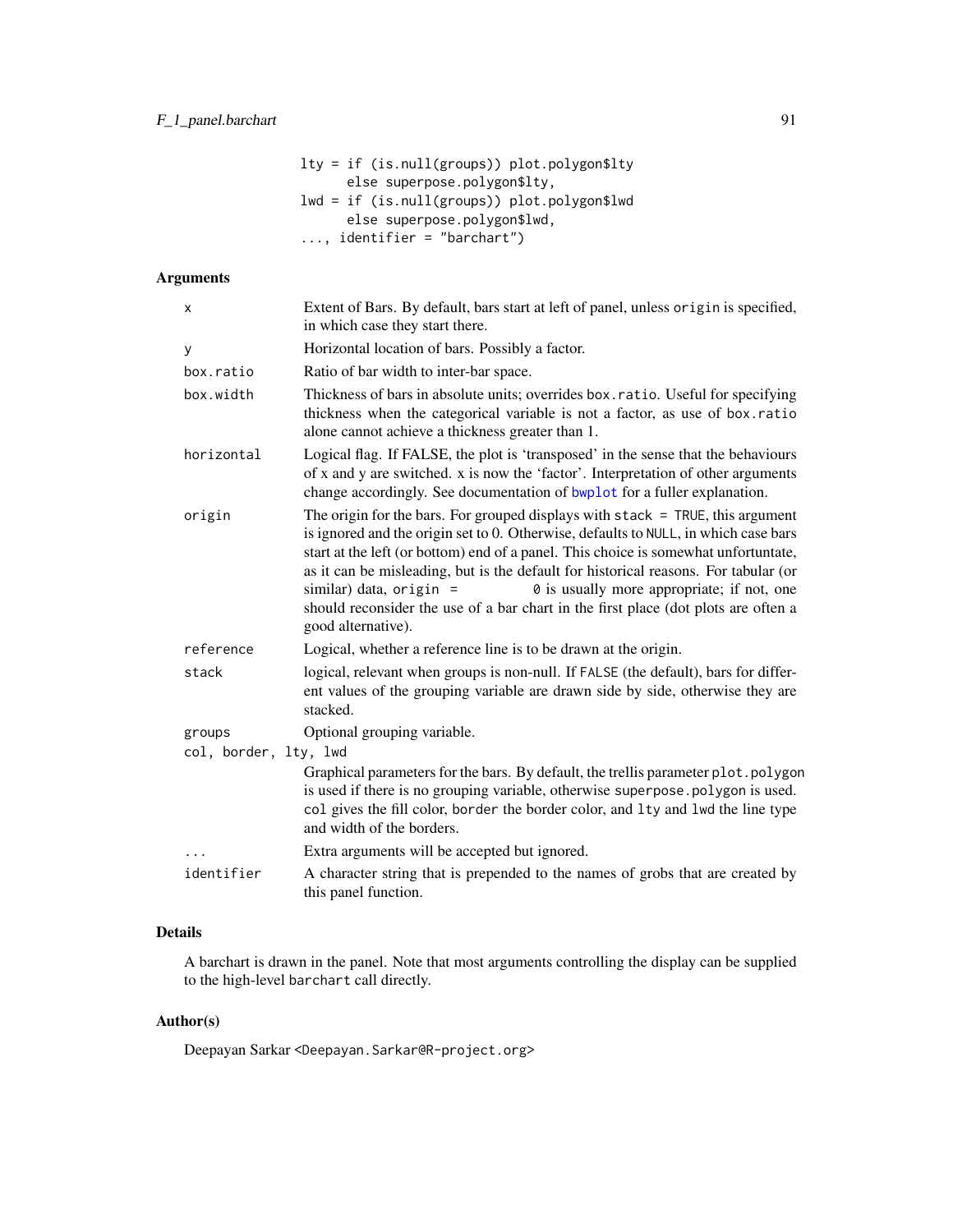## See Also

[barchart](#page-5-0)

# Examples

```
barchart(yield \sim variety | site, data = barley,
        groups = year, layout = c(1,6), origin = 0,
        ylab = "Barley Yield (bushels/acre)",
        scales = list(x = list(abbreviate = TRUE,minlength = 5)))
```
F\_1\_panel.bwplot *Default Panel Function for bwplot*

# Description

This is the default panel function for bwplot.

# Usage

```
panel.bwplot(x, y, box.ratio = 1,box.width = box.ratio / (1 + box.ratio),
             horizontal = TRUE,
             pch, col, alpha, cex,
             font, fontfamily, fontface,
             fill, varwidth = FALSE,
             notch = FALSE, notch.frac = 0.5,
             ...,
             levels.fos,
             stats = boxplot.stats,
             coef = 1.5,
             do.out = TRUE,identifier = "bwplot")
```
## Arguments

| x, y       | numeric vector or factor. Boxplots drawn for each unique value of $y(x)$ if<br>horizontal is TRUE (FALSE)                                                                                                                                      |
|------------|------------------------------------------------------------------------------------------------------------------------------------------------------------------------------------------------------------------------------------------------|
| box.ratio  | ratio of box thickness to inter box space                                                                                                                                                                                                      |
| box.width  | thickness of box in absolute units; overrides box.ratio. Useful for specifying<br>thickness when the categorical variable is not a factor, as use of box.ratio<br>alone cannot achieve a thickness greater than 1.                             |
| horizontal | logical. If FALSE, the plot is 'transposed' in the sense that the behaviours of<br>x and y are switched. x is now the 'factor'. Interpretation of other arguments<br>change accordingly. See documentation of bwplot for a fuller explanation. |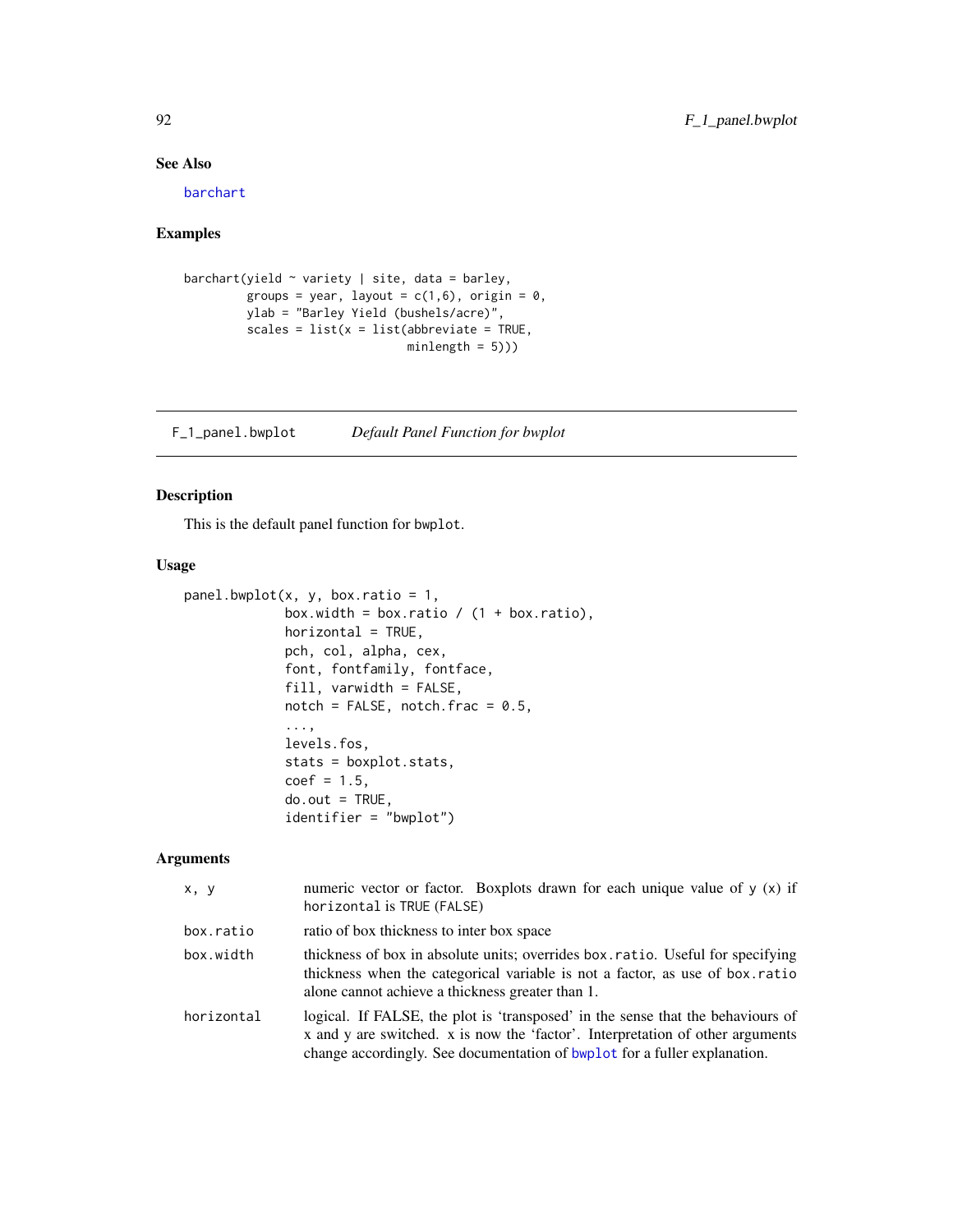|              | pch, col, alpha, cex, font, fontfamily, fontface                                                                                                                                                                                                                                                                                              |
|--------------|-----------------------------------------------------------------------------------------------------------------------------------------------------------------------------------------------------------------------------------------------------------------------------------------------------------------------------------------------|
|              | graphical parameters controlling the dot. pch=" " is treated specially, by re-<br>placing the dot with a line (similar to boxplot)                                                                                                                                                                                                            |
| fill         | color to fill the boxplot                                                                                                                                                                                                                                                                                                                     |
| varwidth     | logical. If TRUE, widths of boxplots are proportional to the number of points<br>used in creating it.                                                                                                                                                                                                                                         |
| notch        | if notch is TRUE, a notch is drawn in each side of the boxes. If the notches of<br>two plots do not overlap this is 'strong evidence' that the two medians differ<br>(Chambers et al., 1983, p. 62). See boxplot. stats for the calculations used.                                                                                            |
| notch.frac   | numeric in $(0,1)$ . When notch=TRUE, the fraction of the box width that the<br>notches should use.                                                                                                                                                                                                                                           |
| stats        | a function, defaulting to boxplot. stats, that accepts a numeric vector and re-<br>turns a list similar to the return value of boxplot.stats. The function must<br>accept arguments coef and do. out even if they do not use them $(a \dots a$ argu-<br>ment is good enough). This function is used to determine the box and whisker<br>plot. |
| coef, do.out | passed to stats                                                                                                                                                                                                                                                                                                                               |
| levels.fos   | numeric values corresponding to positions of the factor or shingle variable. For<br>internal use.                                                                                                                                                                                                                                             |
|              | further arguments, ignored.                                                                                                                                                                                                                                                                                                                   |
| identifier   | A character string that is prepended to the names of grobs that are created by<br>this panel function.                                                                                                                                                                                                                                        |

## Details

Creates Box and Whisker plot of x for every level of y (or the other way round if horizontal=FALSE). By default, the actual boxplot statistics are calculated using boxplot.stats. Note that most arguments controlling the display can be supplied to the high-level bwplot call directly.

Although the graphical parameters for the dot representing the median can be controlled by optional arguments, many others can not. These parameters are obtained from the relevant settings parameters ("box.rectangle" for the box, "box.umbrella" for the whiskers and "plot.symbol" for the outliers).

### Author(s)

Deepayan Sarkar <Deepayan.Sarkar@R-project.org>

## See Also

[bwplot](#page-5-0), [boxplot.stats](#page-0-0)

# Examples

```
bwplot(voice.part \sim height, data = singer,
       xlab = "Height (inches)",
       panel = function(...) {
```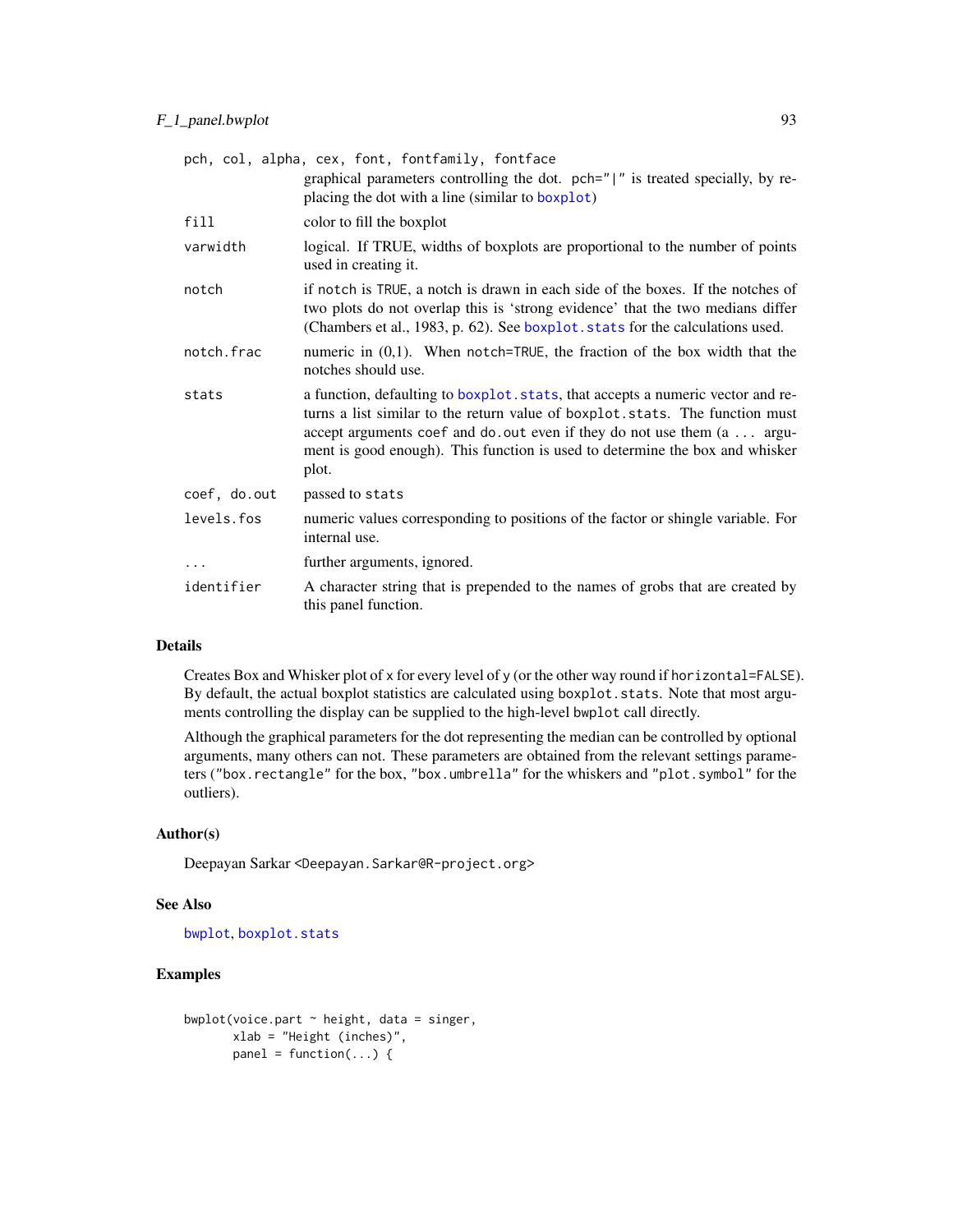```
panel.grid(v = -1, h = 0)
           panel.bwplot(...)
       },
       par.settings = list(plot.symbol = list(pch = 4)))bwplot(voice.part \sim height, data = singer,
       xlab = "Height (inches)",
       notch = TRUE, pch = " |")
```
F\_1\_panel.cloud *Default Panel Function for cloud*

## <span id="page-93-0"></span>Description

These are default panel functions controlling cloud and wireframe displays.

## Usage

```
panel.cloud(x, y, subscripts, z,
            groups = NULL,
            perspective = TRUE,
            distance = if (perspective) 0.2 else 0,
            xlim, ylim, zlim,
            panel.3d.cloud = "panel.3dscatter",
            panel.3d.wireframe = "panel.3dwire",
            screen = list(z = 40, x = -60),
            R.mat = diag(4), aspect = c(1, 1),
            par.box = NULL,xlab, ylab, zlab,
            xlab.default, ylab.default, zlab.default,
            scales.3d,
            proportion = 0.6,
            wireframe = FALSE,
            scpos,
            ...,
            at,
            identifier = "cloud")
panel.wireframe(...)
panel.3dscatter(x, y, z, rot.mat, distance,
                groups, type = "p",
                xlim, ylim, zlim,
                xlim.scaled, ylim.scaled, zlim.scaled,
                zero.scaled,
                col, col.point, col.line,
                lty, lwd, cex, pch,
                cross, ..., .scale = FALSE, subscripts,
```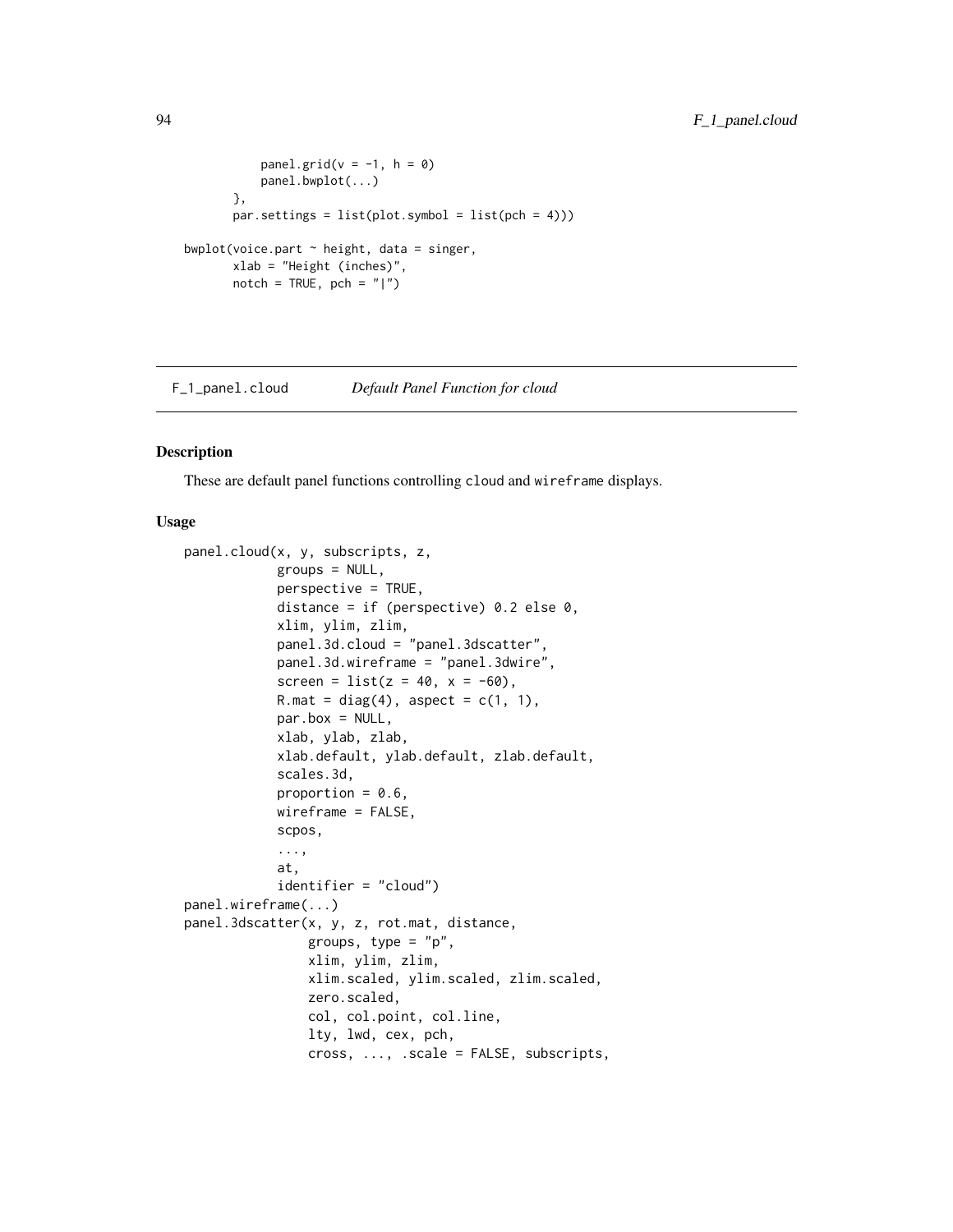```
identifier = "3dscatter")
panel.3dwire(x, y, z, rot.mat = diag(4), distance,
             shade = FALSE,shade.colors.palette = trellis.par.get("shade.colors")$palette,
             light-source = c(0, 0, 1000),
             xlim, ylim, zlim,
             xlim.scaled,
            ylim.scaled,
             zlim.scaled,
            col = if (shade) "transparent" else "black",
             lty = 1, lwd = 1,alpha,
             col.groups = superpose.polygon$col,
             polymum = 100,...,
             .scale = FALSE,
            drape = FALSE,
             at,
             col.regions = regions$col,
             alpha.regions = regions$alpha,
             identifier = "3dwire")
```
# Arguments

| x, y, z     | numeric (or possibly factors) vectors representing the data to be displayed. The<br>interpretation depends on the context. For panel . cloud these are essentially the<br>same as the data passed to the high level plot (except if formula was a matrix,<br>the appropriate x and y vectors are generated). By the time they are passed to<br>panel. 3dscatter and panel. 3dwire, they have been appropriately subsetted<br>(using subscripts) and scaled (to lie inside a bounding box, usually the $[-0.5, 0.5]$<br>$0.5$ ] cube). |
|-------------|---------------------------------------------------------------------------------------------------------------------------------------------------------------------------------------------------------------------------------------------------------------------------------------------------------------------------------------------------------------------------------------------------------------------------------------------------------------------------------------------------------------------------------------|
|             | Further, for panel. 3 dwire, x and y are shorter than z and represent the sorted<br>locations defining a rectangular grid. Also in this case, z may be a matrix if the<br>display is grouped, with each column representing one surface.                                                                                                                                                                                                                                                                                              |
|             | In panel.cloud (called from wireframe) and panel.3dwire, x, y and z could<br>also be matrices (of the same dimension) when they represent a 3-D surface<br>parametrized on a 2-D grid.                                                                                                                                                                                                                                                                                                                                                |
| subscripts  | index specifying which points to draw. The same x, y and z values (represent-<br>ing the whole data) are passed to panel.cloud for each panel. subscripts<br>specifies the subset of rows to be used for the particular panel.                                                                                                                                                                                                                                                                                                        |
| groups      | specification of a grouping variable, passed down from the high level functions.                                                                                                                                                                                                                                                                                                                                                                                                                                                      |
| perspective | logical, whether to plot a perspective view. Setting this to FALSE is equivalent to<br>setting distance to 0                                                                                                                                                                                                                                                                                                                                                                                                                          |
| distance    | numeric, between 0 and 1, controls amount of perspective. The distance of<br>the viewing point from the origin (in the transformed coordinate system) is<br>1 / distance. This is described in a little more detail in the documentation for<br>cloud                                                                                                                                                                                                                                                                                 |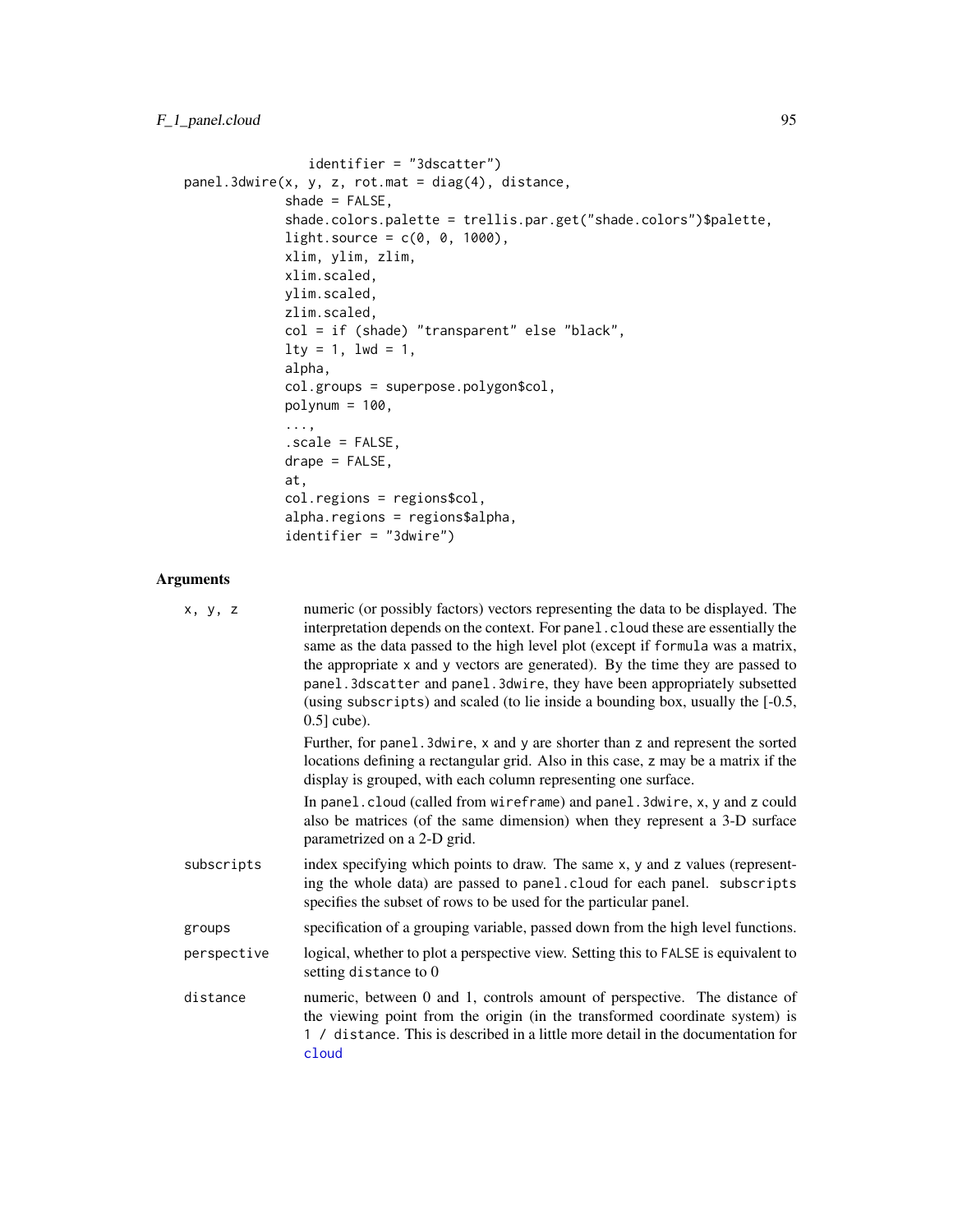| screen                         | A list determining the sequence of rotations to be applied to the data before being<br>plotted. The initial position starts with the viewing point along the positive z-<br>axis, and the x and y axes in the usual position. Each component of the list<br>should be named one of "x", "y" or "z" (repetitions are allowed), with their<br>values indicating the amount of rotation about that axis in degrees.                                                                                                                  |  |
|--------------------------------|-----------------------------------------------------------------------------------------------------------------------------------------------------------------------------------------------------------------------------------------------------------------------------------------------------------------------------------------------------------------------------------------------------------------------------------------------------------------------------------------------------------------------------------|--|
| R.mat                          | initial rotation matrix in homogeneous coordinates, to be applied to the data<br>before screen rotates the view further.                                                                                                                                                                                                                                                                                                                                                                                                          |  |
| par.box                        | graphical parameters for box, namely, col, lty and lwd. By default obtained from<br>the parameter box.3d.                                                                                                                                                                                                                                                                                                                                                                                                                         |  |
| xlim, ylim, zlim               |                                                                                                                                                                                                                                                                                                                                                                                                                                                                                                                                   |  |
|                                | limits for the respective axes. As with other lattice functions, these could each<br>be a numeric 2-vector or a character vector indicating levels of a factor.                                                                                                                                                                                                                                                                                                                                                                   |  |
|                                | panel.3d.cloud, panel.3d.wireframe<br>functions that draw the data-driven part of the plot (as opposed to the bounding<br>box and scales) in cloud and wireframe. This function is called after the 'back'<br>of the bounding box is drawn, but before the 'front' is drawn.                                                                                                                                                                                                                                                      |  |
|                                | Any user-defined custom display would probably want to change these func-<br>tions. The intention is to pass as much information to this function as might be<br>useful (not all of which are used by the defaults). In particular, these functions<br>can expect arguments called xlim, ylim, zlim which give the bounding box<br>ranges in the original data scale and xlim. scaled, ylim. scaled, zlim. scaled<br>which give the bounding box ranges in the transformed scale. More arguments<br>can be considered on request. |  |
| aspect                         | aspect as in cloud                                                                                                                                                                                                                                                                                                                                                                                                                                                                                                                |  |
| xlab, ylab, zlab               |                                                                                                                                                                                                                                                                                                                                                                                                                                                                                                                                   |  |
|                                | Labels, have to be lists. Typically the user will not manipulate these, but instead<br>control this via arguments to cloud directly.                                                                                                                                                                                                                                                                                                                                                                                              |  |
| xlab.default                   | for internal use                                                                                                                                                                                                                                                                                                                                                                                                                                                                                                                  |  |
| ylab.default                   | for internal use                                                                                                                                                                                                                                                                                                                                                                                                                                                                                                                  |  |
| zlab.default                   | for internal use                                                                                                                                                                                                                                                                                                                                                                                                                                                                                                                  |  |
| scales.3d                      | list defining the scales                                                                                                                                                                                                                                                                                                                                                                                                                                                                                                          |  |
| proportion                     | numeric scalar, gives the length of arrows as a proportion of the sides                                                                                                                                                                                                                                                                                                                                                                                                                                                           |  |
| scpos                          | A list with three components x, y and z (each a scalar integer), describing which<br>of the 12 sides of the cube the scales should be drawn. The defaults should be<br>OK. Valid values are x: 1, 3, 9, 11; y: 8, 5, 7, 6 and z: 4, 2, 10, 12. (See com-<br>ments in the source code of panel. cloud to see the details of this enumeration.)                                                                                                                                                                                     |  |
| wireframe                      | logical, indicating whether this is a wireframe plot                                                                                                                                                                                                                                                                                                                                                                                                                                                                              |  |
| drape                          | logical, whether the facets will be colored by height, in a manner similar to<br>levelplot. This is ignored if shade=TRUE.                                                                                                                                                                                                                                                                                                                                                                                                        |  |
| at, col.regions, alpha.regions |                                                                                                                                                                                                                                                                                                                                                                                                                                                                                                                                   |  |
|                                | deals with specification of colors when drape = TRUE in wireframe. at can<br>be a numeric vector, col. regions a vector of colors, and alpha. regions a<br>numeric scalar controlling transparency. The resulting behaviour is similar to<br>levelplot, at giving the breakpoints along the z-axis where colors change,<br>and the other two determining the colors of the facets that fall in between.                                                                                                                           |  |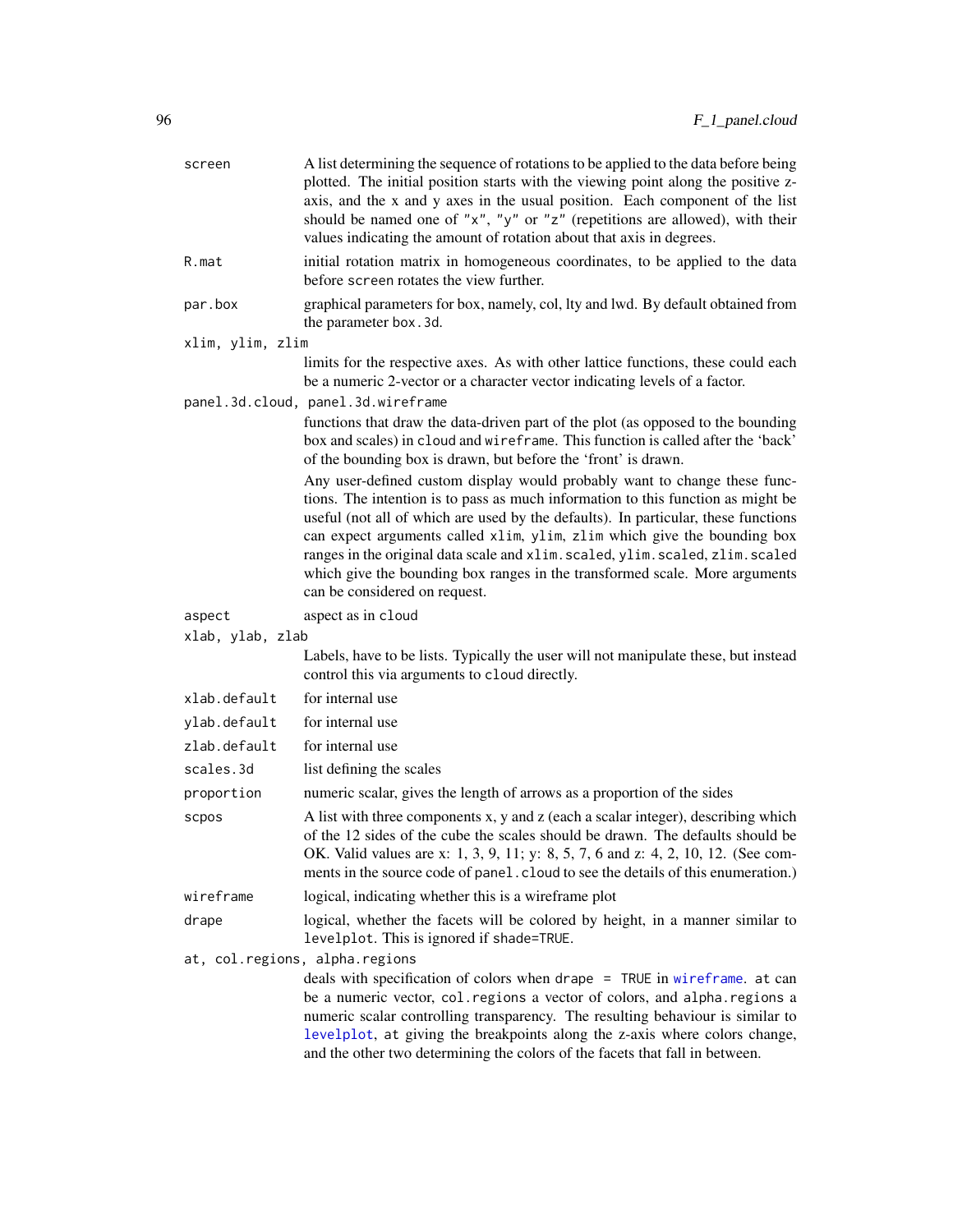| rot.mat              | 4x4 transformation matrix in homogeneous coordinates. This gives the rotation<br>matrix combining the screen and R. mat arguments to panel.cloud                                                                                                                                                                                                                                                                                                                                                                                                                     |
|----------------------|----------------------------------------------------------------------------------------------------------------------------------------------------------------------------------------------------------------------------------------------------------------------------------------------------------------------------------------------------------------------------------------------------------------------------------------------------------------------------------------------------------------------------------------------------------------------|
| type                 | Character vector, specifying type of cloud plot. Can include one or more of "p",<br>"1", "h" or "b". "p" and "1" mean 'points' and 'lines' respectively, and "b"<br>means 'both'. "h" stands for 'histogram', and causes a line to be drawn from<br>each point to the X-Y plane (i.e., the plane representing $z = 0$ ), or the lower (or<br>upper) bounding box face, whichever is closer.                                                                                                                                                                          |
|                      | xlim.scaled, ylim.scaled, zlim.scaled                                                                                                                                                                                                                                                                                                                                                                                                                                                                                                                                |
|                      | axis limits (after being scaled to the bounding box)                                                                                                                                                                                                                                                                                                                                                                                                                                                                                                                 |
| zero.scaled          | z-axis location (after being scaled to the bounding box) of the X-Y plane in the<br>original data scale, to which lines will be dropped (if within range) from each<br>point when type $=$ "h"                                                                                                                                                                                                                                                                                                                                                                       |
| cross                | logical, defaults to TRUE if pch = $"+".$ panel. 3dscatter can represent each<br>point by a 3d 'cross' of sorts (it's much easier to understand looking at an exam-<br>ple than from a description). This is different from the usual pch argument, and<br>reflects the depth of the points and the orientation of the axes. This argument<br>indicates whether this feature will be used.                                                                                                                                                                           |
|                      | This is useful for two reasons. It can be set to FALSE to use $" +"$ as the plotting<br>character in the regular sense. It can also be used to force this feature in grouped<br>displays.                                                                                                                                                                                                                                                                                                                                                                            |
| shade                | logical, indicating whether the surface is to be colored using an illumination<br>model with a single light source                                                                                                                                                                                                                                                                                                                                                                                                                                                   |
| shade.colors.palette |                                                                                                                                                                                                                                                                                                                                                                                                                                                                                                                                                                      |
|                      | a function (or the name of one) that is supposed to calculate the color of a facet<br>when shading is being used. Three pieces of information are available to the<br>function: first, the cosine of the angle between the incident light ray and the<br>normal to the surface (representing foreshortening); second, the cosine of half<br>the angle between the reflected ray and the viewing direction (useful for non-<br>Lambertian surfaces); and third, the scaled (average) height of that particular<br>facet with respect to the total plot z-axis limits. |
|                      | All three numbers should be between 0 and 1. The shade.colors.palette<br>function should return a valid color. The default function is obtained from the<br>trellis settings.                                                                                                                                                                                                                                                                                                                                                                                        |
| light.source         | a 3-vector representing (in cartesian coordinates) the light source. This is rel-<br>ative to the viewing point being $(0, 0, 1/d$ istance) (along the positive z-axis),<br>keeping in mind that all observations are bounded within the $[-0.5, 0.5]$ cube                                                                                                                                                                                                                                                                                                          |
| polynum              | quadrilateral faces are drawn in batches of polynum at a time. Drawing too few<br>at a time increases the total number of calls to the underlying grid.polygon<br>function, which affects speed. Trying to draw too many at once may be unnec-<br>essarily memory intensive. This argument controls the trade-off.                                                                                                                                                                                                                                                   |
| col.groups           | colors for different groups                                                                                                                                                                                                                                                                                                                                                                                                                                                                                                                                          |
|                      | col, col.point, col.line, lty, lwd, cex, pch, alpha<br>Graphical parameters. Some other arguments (such as lex for line width) may<br>also be passed through the  argument.                                                                                                                                                                                                                                                                                                                                                                                          |
|                      | other parameters, passed down when appropriate                                                                                                                                                                                                                                                                                                                                                                                                                                                                                                                       |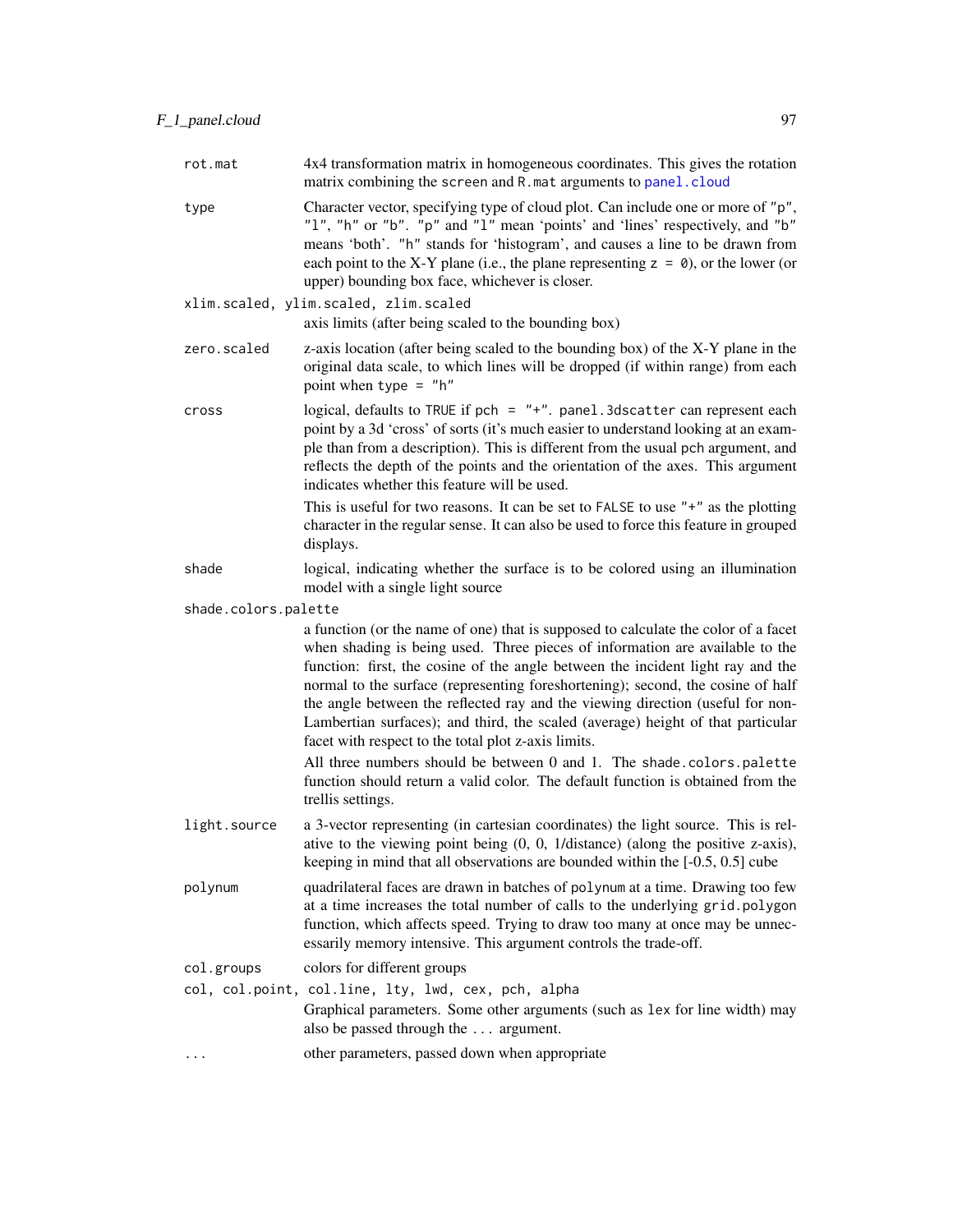| .scale     | Logical flag, indicating whether $x$ , $y$ , and z should be assumed to be in the                                                                      |
|------------|--------------------------------------------------------------------------------------------------------------------------------------------------------|
|            | original data scale and hence scaled before being plotted. x, y, and z are usu-                                                                        |
|            | ally already scaled. However, setting . scale=TRUE may be helpful for calls to<br>panel. 3dscatter and panel. 3dwire in user-supplied panel functions. |
| identifier | A character string that is prepended to the names of grobs that are created by<br>this panel function.                                                 |

#### Details

These functions together are responsible for the content drawn inside each panel in cloud and wireframe. panel.wireframe is a wrapper to panel.cloud, which does the actual work.

panel.cloud is responsible for drawing the content that does not depend on the data, namely, the bounding box, the arrows/scales, etc. At some point, depending on whether wireframe is TRUE, it calls either panel.3d.wireframe or panel.3d.cloud, which draws the data-driven part of the plot.

The arguments accepted by these two functions are different, since they have essentially different purposes. For cloud, the data is unstructured, and x, y and z are all passed to the panel.3d.cloud function. For wireframe, on the other hand, x and y are increasing vectors with unique values, defining a rectangular grid. z must be a matrix with length(x)  $\star$  length(y) rows, and as many columns as the number of groups.

panel.3dscatter is the default panel.3d.cloud function. It has a type argument similar to [panel.xyplot](#page-110-0), and supports grouped displays. It tries to honour depth ordering, i.e., points and lines closer to the camera are drawn later, overplotting more distant ones. (Of course there is no absolute ordering for line segments, so an ad hoc ordering is used. There is no hidden point removal.)

panel.3dwire is the default panel.3d.wireframe function. It calculates polygons corresponding to the facets one by one, but waits till it has collected information about polynum facets, and draws them all at once. This avoids the overhead of drawing grid.polygon repeatedly, speeding up the rendering considerably. If shade = TRUE, these attempt to color the surface as being illuminated from a light source at light. source. palette. shade is a simple function that provides the deafult shading colors

Multiple surfaces are drawn if groups is non-null in the call to wireframe, however, the algorithm is not sophisticated enough to render intersecting surfaces correctly.

#### Author(s)

Deepayan Sarkar <Deepayan.Sarkar@R-project.org>

### See Also

[cloud](#page-43-0), [utilities.3d](#page-143-0)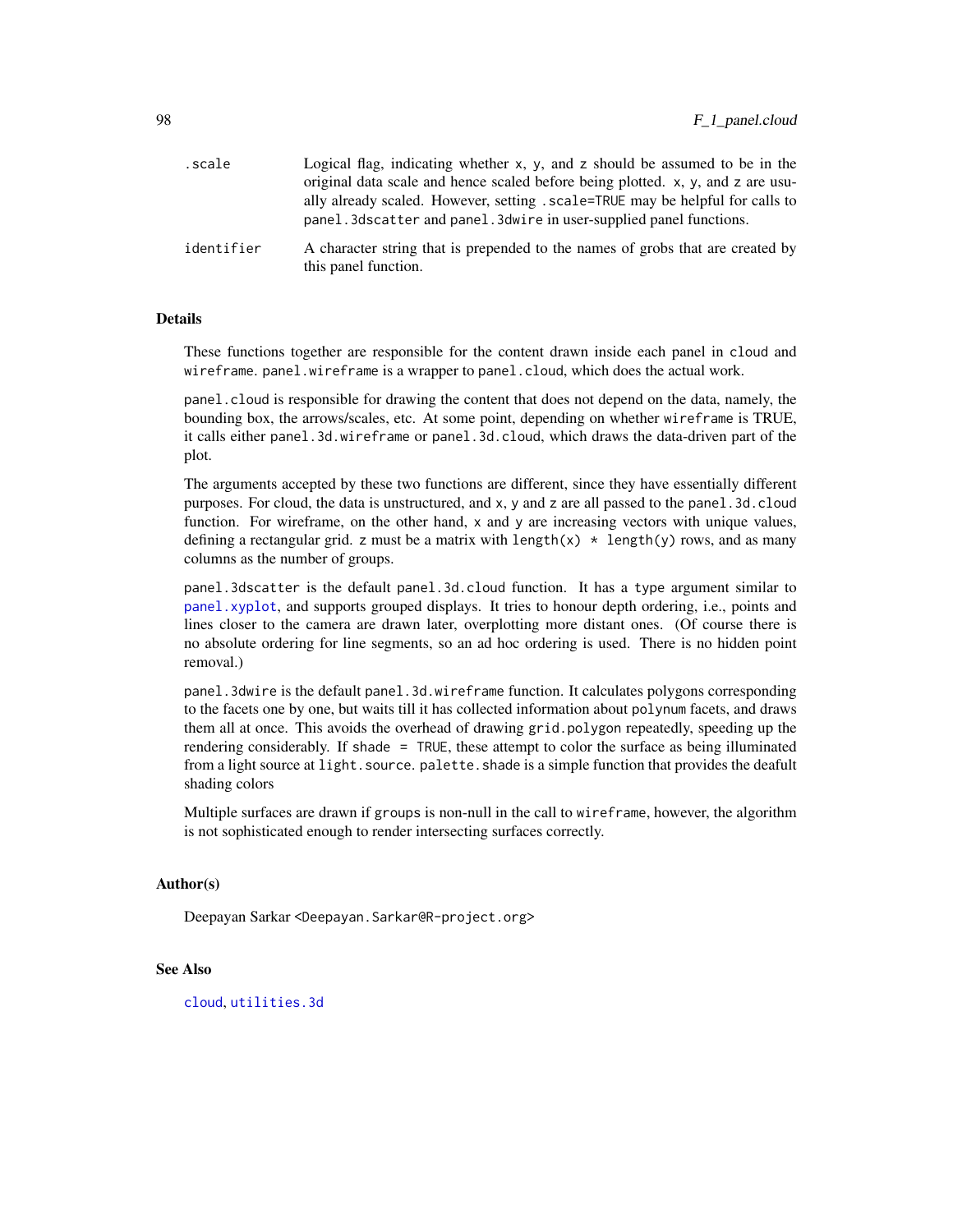F\_1\_panel.densityplot *Default Panel Function for densityplot*

# Description

This is the default panel function for densityplot.

## Usage

```
panel.densityplot(x, darg, plot.points = "jitter", ref = FALSE,
                  groups = NULL, weights = NULL,
                  jitter.amount, type, ...,
                  identifier = "density")
```
# Arguments

| X             | data points for which density is to be estimated                                                                                                                                                                                                                                                                                                                                        |
|---------------|-----------------------------------------------------------------------------------------------------------------------------------------------------------------------------------------------------------------------------------------------------------------------------------------------------------------------------------------------------------------------------------------|
| darg          | list of arguments to be passed to the density function. Typically, this should<br>be a list with zero or more of the following components : bw, adjust, kernel,<br>window, width, give. Rkern, n, from, to, cut, na. rm (see density for details)                                                                                                                                       |
| plot.points   | logical specifying whether or not the data points should be plotted along with<br>the estimated density. Alternatively, a character string specifying how the points<br>should be plotted. Meaningful values are "rug", in which case panel.rug is<br>used to plot a 'rug', and "jitter", in which case the points are jittered vertically<br>to better distinguish overlapping points. |
| ref           | logical, whether to draw x-axis                                                                                                                                                                                                                                                                                                                                                         |
| groups        | an optional grouping variable. If present, panel . superpose will be used instead<br>to display each subgroup                                                                                                                                                                                                                                                                           |
| weights       | numeric vector of weights for the density calculations. If this is specified, the<br>part must also include a subscripts argument that matches the weights to<br>X.                                                                                                                                                                                                                     |
| jitter.amount | when plot.points="jitter", the value to use as the amount argument to<br>jitter.                                                                                                                                                                                                                                                                                                        |
| type          | type argument used to plot points, if requested. This is not expected to be useful,<br>it is available mostly to protect a type argument, if specified, from affecting the<br>density curve.                                                                                                                                                                                            |
|               | extra graphical parameters. Note that additional arguments to panel. rug cannot<br>be passed on through panel.densityplot.                                                                                                                                                                                                                                                              |
| identifier    | A character string that is prepended to the names of grobs that are created by<br>this panel function.                                                                                                                                                                                                                                                                                  |

# Author(s)

Deepayan Sarkar <Deepayan.Sarkar@R-project.org>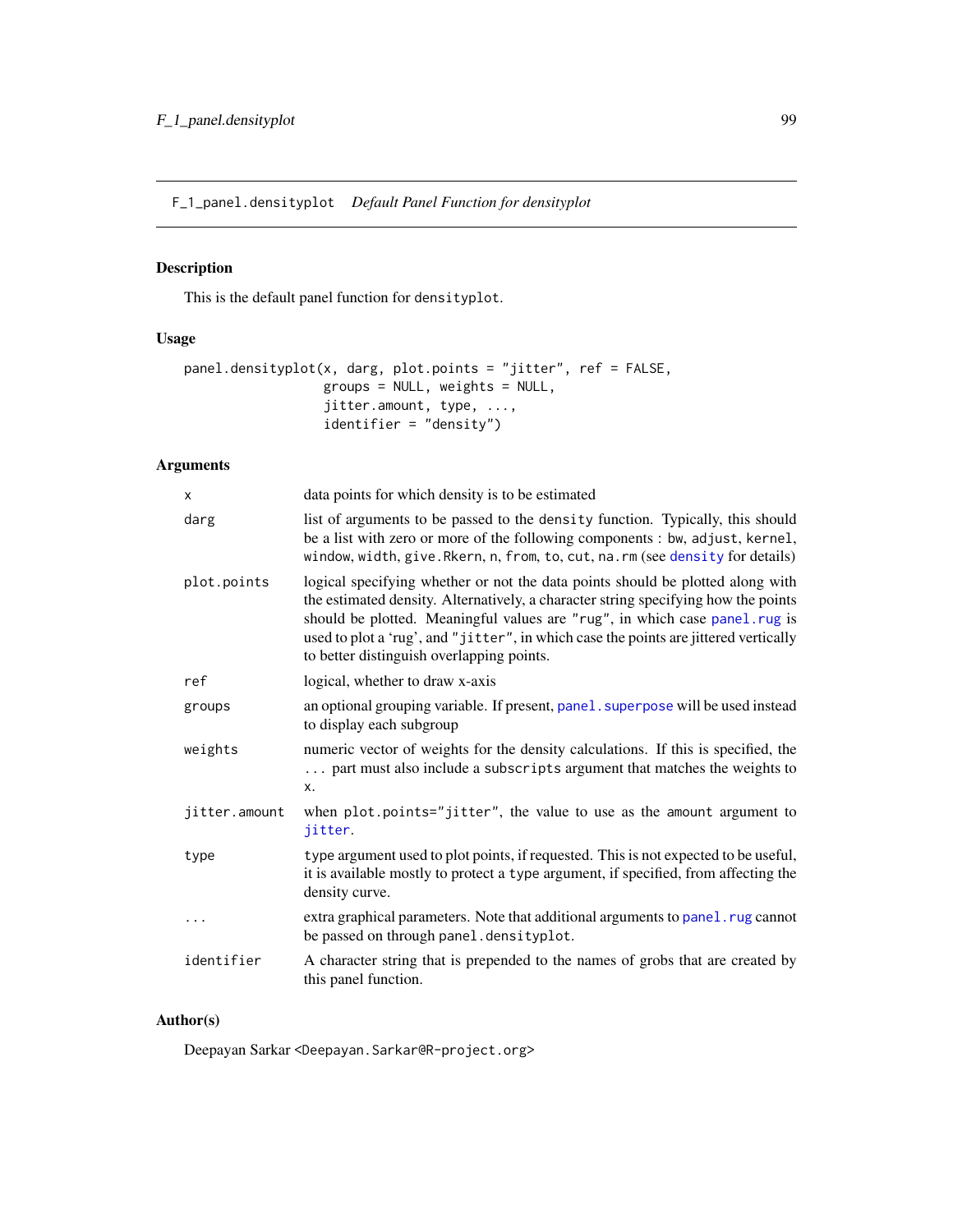# See Also

[densityplot](#page-28-0), [jitter](#page-0-0)

F\_1\_panel.dotplot *Default Panel Function for dotplot*

# Description

Default panel function for dotplot.

## Usage

```
panel.dotplot(x, y, horizontal = TRUE,
              pch, col, lty, lwd,
              col.line, levels.fos,
              groups = NULL,
              ...,
              identifier = "dotplot")
```
# Arguments

| x, y                         | variables to be plotted in the panel. Typically y is the 'factor'                                                                                                                                                                              |
|------------------------------|------------------------------------------------------------------------------------------------------------------------------------------------------------------------------------------------------------------------------------------------|
| horizontal                   | logical. If FALSE, the plot is 'transposed' in the sense that the behaviours of<br>x and y are switched. x is now the 'factor'. Interpretation of other arguments<br>change accordingly. See documentation of bwplot for a fuller explanation. |
| pch, col, lty, lwd, col.line | graphical parameters                                                                                                                                                                                                                           |
| levels.fos                   | locations where reference lines will be drawn                                                                                                                                                                                                  |
| groups                       | grouping variable (affects graphical parameters)                                                                                                                                                                                               |
| $\ddots$                     | extra parameters, passed to panel. xyplot which is responsible for drawing the<br>foreground points (panel.dotplot only draws the background reference lines).                                                                                 |
| identifier                   | A character string that is prepended to the names of grobs that are created by<br>this panel function.                                                                                                                                         |

# Details

Creates (possibly grouped) Dotplot of x against y or vice versa

# Author(s)

Deepayan Sarkar <Deepayan.Sarkar@R-project.org>

## See Also

[dotplot](#page-5-0)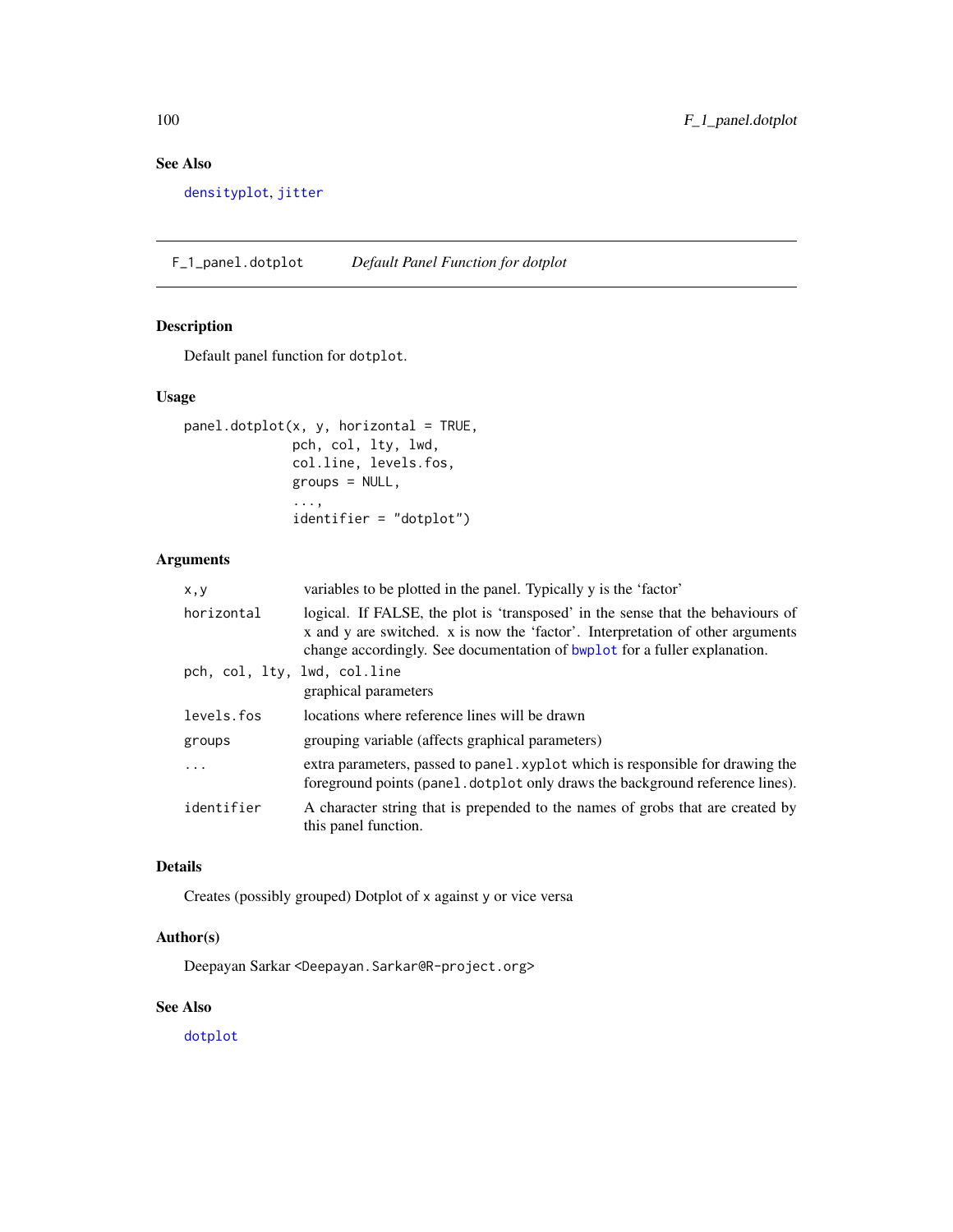# Description

This is the default panel function for histogram.

## Usage

```
panel.histogram(x,
                breaks,
                equal.widths = TRUE,
                type = "density",
                nint = round(log2(length(x)) + 1),alpha, col, border, lty, lwd,
                ...,
                identifier = "histogram")
```
# Arguments

| X                            | The data points for which the histogram is to be drawn                                                 |
|------------------------------|--------------------------------------------------------------------------------------------------------|
| breaks                       | The breakpoints for the histogram                                                                      |
| equal.widths                 | logical used when breaks==NULL                                                                         |
| type                         | Type of histogram, possible values being "percent", "density" and "count"                              |
| nint                         | Number of bins for the histogram                                                                       |
| alpha, col, border, lty, lwd | graphical parameters for bars; defaults are obtained from the plot polygon<br>settings.                |
| .                            | other arguments, passed to hist when deemed appropriate                                                |
| identifier                   | A character string that is prepended to the names of grobs that are created by<br>this panel function. |

# Author(s)

Deepayan Sarkar <Deepayan.Sarkar@R-project.org>

# See Also

[histogram](#page-28-0)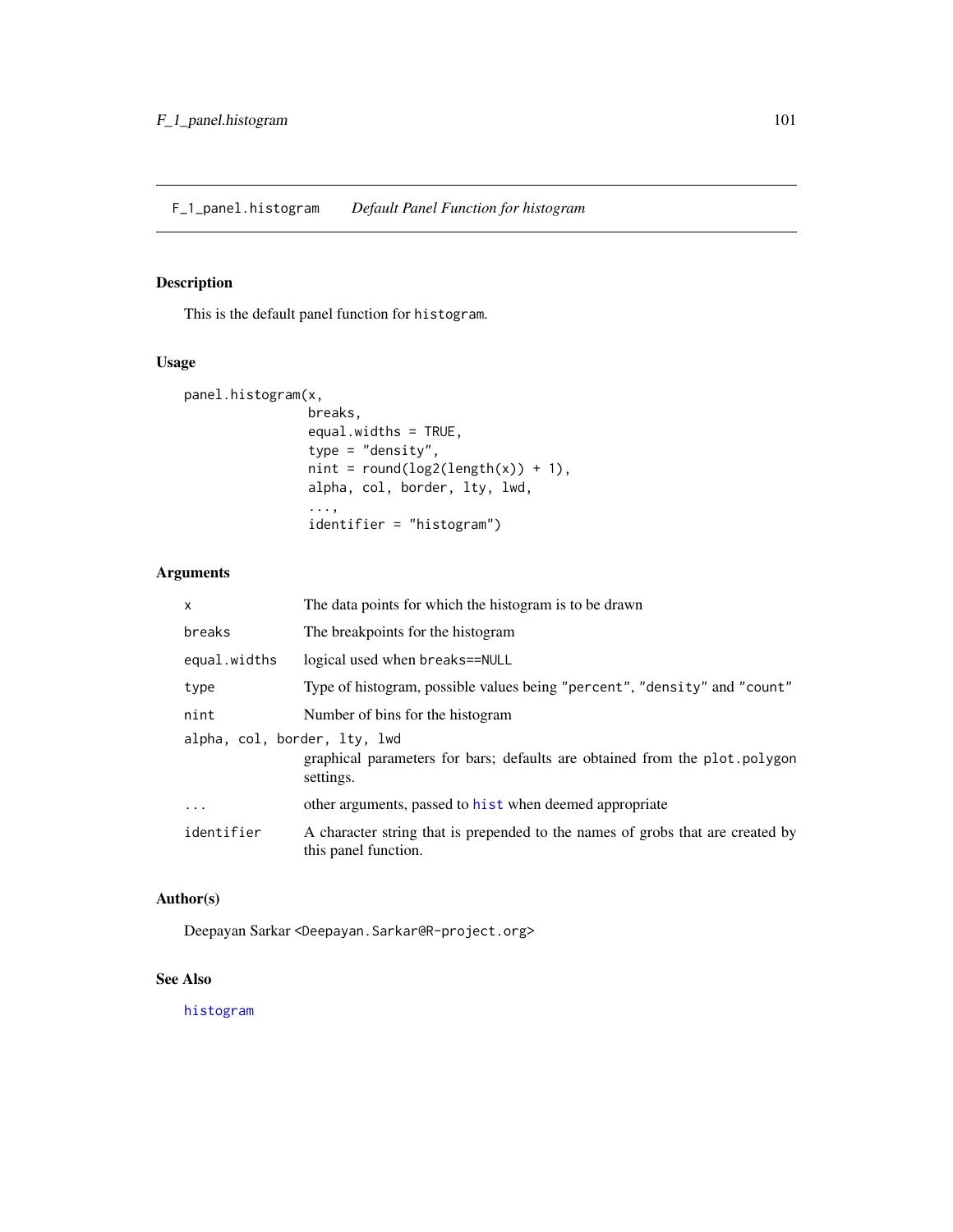F\_1\_panel.levelplot *Panel Functions for levelplot and contourplot*

# **Description**

These are the default panel functions for [levelplot](#page-38-0) and contourplot. Also documented is an alternative raster-based panel function for use with levelplot.

#### Usage

```
panel.levelplot(x, y, z,
                subscripts,
                at = pretty(z),shrink,
                labels,
                label.style = c("mixed", "flat", "align"),
                contour = FALSE,
                region = TRUE,
                col = add.line$col,
                lty = add.line$lty,
                lwd = add.line$lwd,
                border = "transparent",
                border.lty = 1,
                border.lwd = 0.1,
                ...,
                col.regions = regions$col,
                alpha.regions = regions$alpha,
                identifier = "levelplot")
panel.contourplot(...)
panel.levelplot.raster(x, y, z,
                       subscripts,
                       at = prety(z),
                       ...,
                       col.regions = regions$col,
                       alpha.regions = regions$alpha,
                       interpolate = FALSE,
                       identifier = "levelplot")
```
## Arguments

| x, y, z    | Variables defining the plot.                                 |
|------------|--------------------------------------------------------------|
| subscripts | Integer vector indicating what subset of x, y and z to draw. |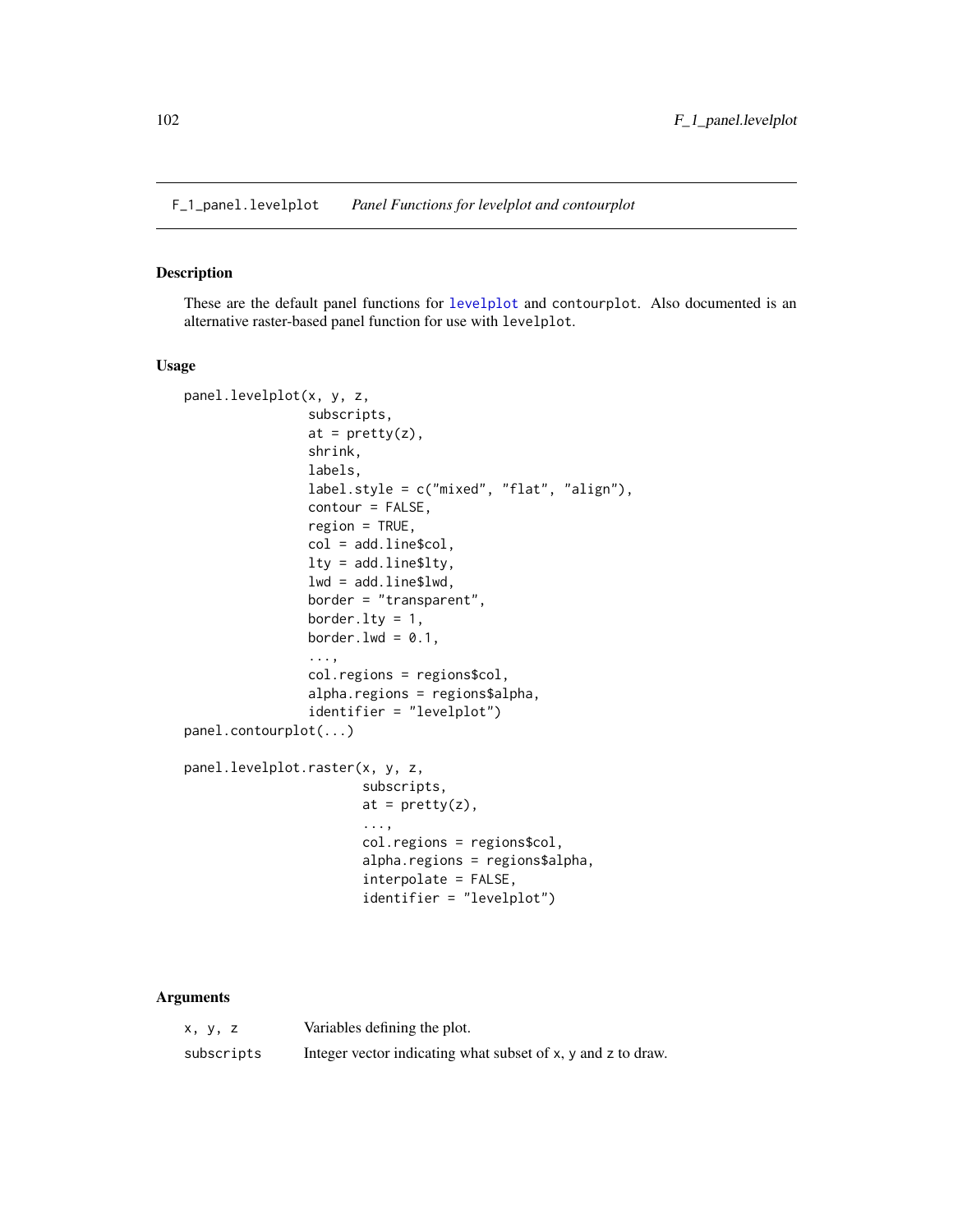| at                     | Numeric vector giving breakpoints along the range of z. See levelplot for<br>details.                                                                                                                                                                                                                                                                                                                                                                                  |
|------------------------|------------------------------------------------------------------------------------------------------------------------------------------------------------------------------------------------------------------------------------------------------------------------------------------------------------------------------------------------------------------------------------------------------------------------------------------------------------------------|
| shrink                 | Either a numeric vector of length 2 (meant to work as both x and y components),<br>or a list with components x and y which are numeric vectors of length 2. This<br>allows the rectangles to be scaled proportional to the z-value. The specification<br>can be made separately for widths $(x)$ and heights $(y)$ . The elements of the length<br>2 numeric vector gives the minimum and maximum proportion of shrinkage<br>(corresponding to min and max of z).      |
| labels                 | Either a logical scalar indicating whether the labels are to be drawn, or a char-<br>acter or expression vector giving the labels associated with the at values. Alter-<br>natively, labels can be a list with the following components:                                                                                                                                                                                                                               |
|                        | labels: a character or expression vector giving the labels. This can be omitted,<br>in which case the defaults will be used.                                                                                                                                                                                                                                                                                                                                           |
|                        | col, cex, alpha: graphical parameters for label texts                                                                                                                                                                                                                                                                                                                                                                                                                  |
|                        | fontfamily, fontface, font: font used for the labels                                                                                                                                                                                                                                                                                                                                                                                                                   |
| label.style            | Controls how label positions and rotation are determined. A value of "flat"<br>causes the label to be positioned where the contour is flattest, and the label is<br>not rotated. A value of "align" causes the label to be drawn as far from the<br>boundaries as possible, and the label is rotated to align with the contour at that<br>point. The default is to mix these approaches, preferring the flattest location<br>unless it is too close to the boundaries. |
| contour                | A logical flag, specifying whether contour lines should be drawn.                                                                                                                                                                                                                                                                                                                                                                                                      |
| region                 | A logical flag, specifying whether inter-contour regions should be filled with<br>appropriately colored rectangles.                                                                                                                                                                                                                                                                                                                                                    |
| col, lty, lwd          | Graphical parameters for contour lines.                                                                                                                                                                                                                                                                                                                                                                                                                                |
| border                 | Border color for rectangles used when region=TRUE.                                                                                                                                                                                                                                                                                                                                                                                                                     |
| border.lty, border.lwd |                                                                                                                                                                                                                                                                                                                                                                                                                                                                        |
|                        | Graphical parameters for the border                                                                                                                                                                                                                                                                                                                                                                                                                                    |
| $\ddots$               | Extra parameters.                                                                                                                                                                                                                                                                                                                                                                                                                                                      |
| col.regions            | A vector of colors, or a function to produce a vecor of colors, to be used if<br>region=TRUE. Each interval defined by at is assigned a color, so the number of<br>colors actually used is one less than the length of at. See level.colors for<br>details on how the color assignment is done.                                                                                                                                                                        |
| alpha.regions          | numeric scalar controlling transparency of facets                                                                                                                                                                                                                                                                                                                                                                                                                      |
| interpolate            | logical, passed to grid.raster.                                                                                                                                                                                                                                                                                                                                                                                                                                        |
| identifier             | A character string that is prepended to the names of grobs that are created by<br>this panel function.                                                                                                                                                                                                                                                                                                                                                                 |

# Details

The same panel function is used for both levelplot and contourplot (which differ only in default values of some arguments). panel.contourplot is a simple wrapper to panel.levelplot.

When contour=TRUE, the contourLines function is used to calculate the contour lines.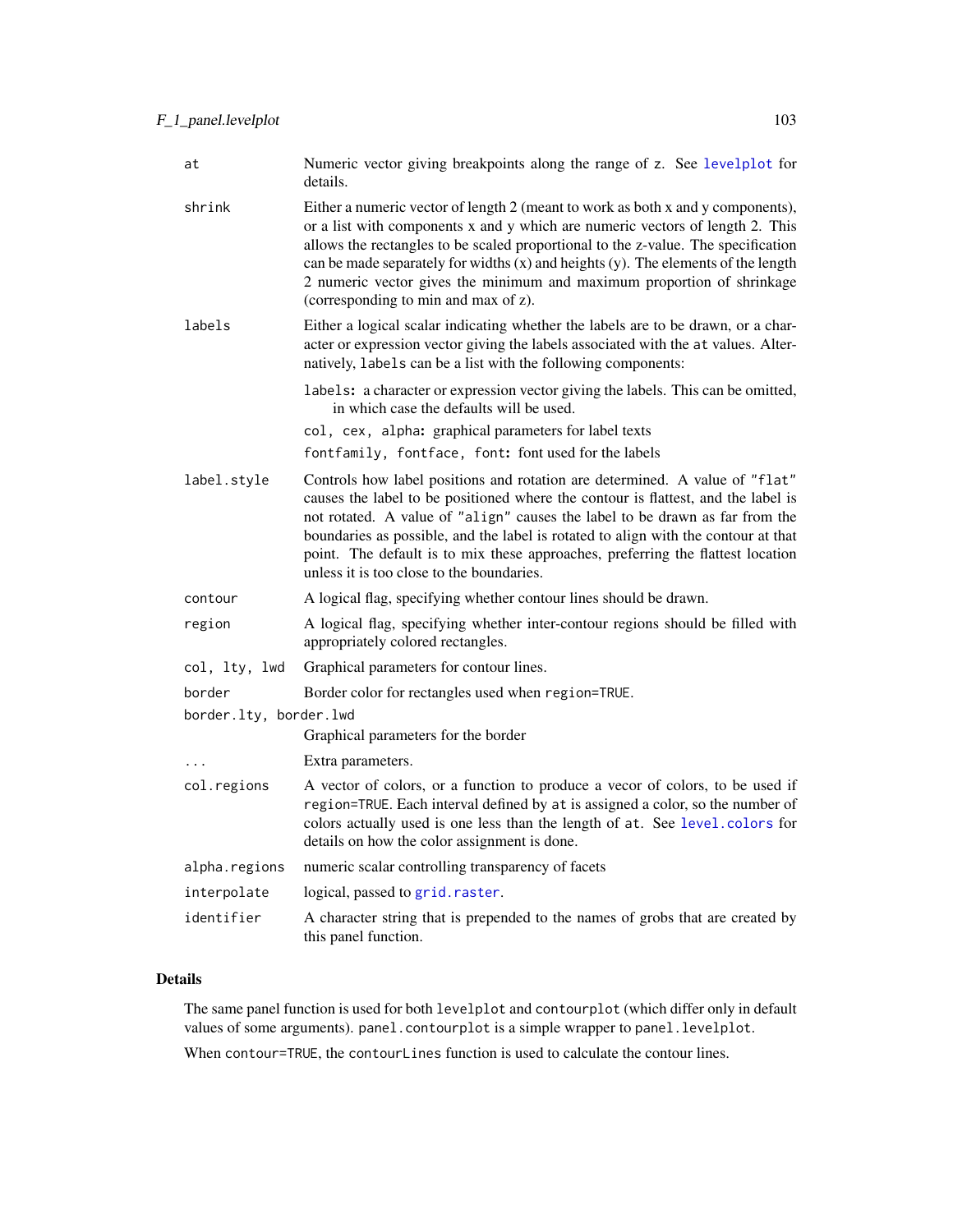panel.levelplot.raster is an alternative panel function that uses the raster drawing abilities in R 2.11.0 and higher (through [grid.raster](#page-0-0)). It has fewer options (e.g., can only render data on an equispaced grid), but can be more efficient. When using panel.levelplot.raster, it may be desirable to render the color key in the same way. This is possible, but must be done separately; see [levelplot](#page-38-0) for details.

### Author(s)

Deepayan Sarkar <Deepayan.Sarkar@R-project.org>

## See Also

[levelplot](#page-38-0), [level.colors](#page-75-1), [contourLines](#page-0-0)

## Examples

require(grid)

 $levelplot(rnorm(10) ~ 1:10 ~ + sort(runif(10)), panel = panel. levelplot)$ 

```
suppressWarnings(plot(levelplot(rnorm(10) ~ 1:10 + sort(runif(10)),
                                panel = panel.levelplot.raster,
                                interpolate = TRUE)))
```
levelplot(volcano, panel = panel.levelplot.raster)

```
levelplot(volcano, panel = panel.levelplot.raster,
          col.regions = topo.colors, cuts = 30, interpolate = TRUE)
```
F\_1\_panel.pairs *Default Superpanel Function for splom*

## Description

This is the default superpanel function for splom.

#### Usage

```
panel.pairs(z,
            panel = lattice.getOption("panel.splom"),
            lower.panel = panel,
            upper.path = panel,diag.panel = "diag.panel.splom",
            as.matrix = FALSE,
            groups = NULL,
            panel.subscripts,
            subscripts,
```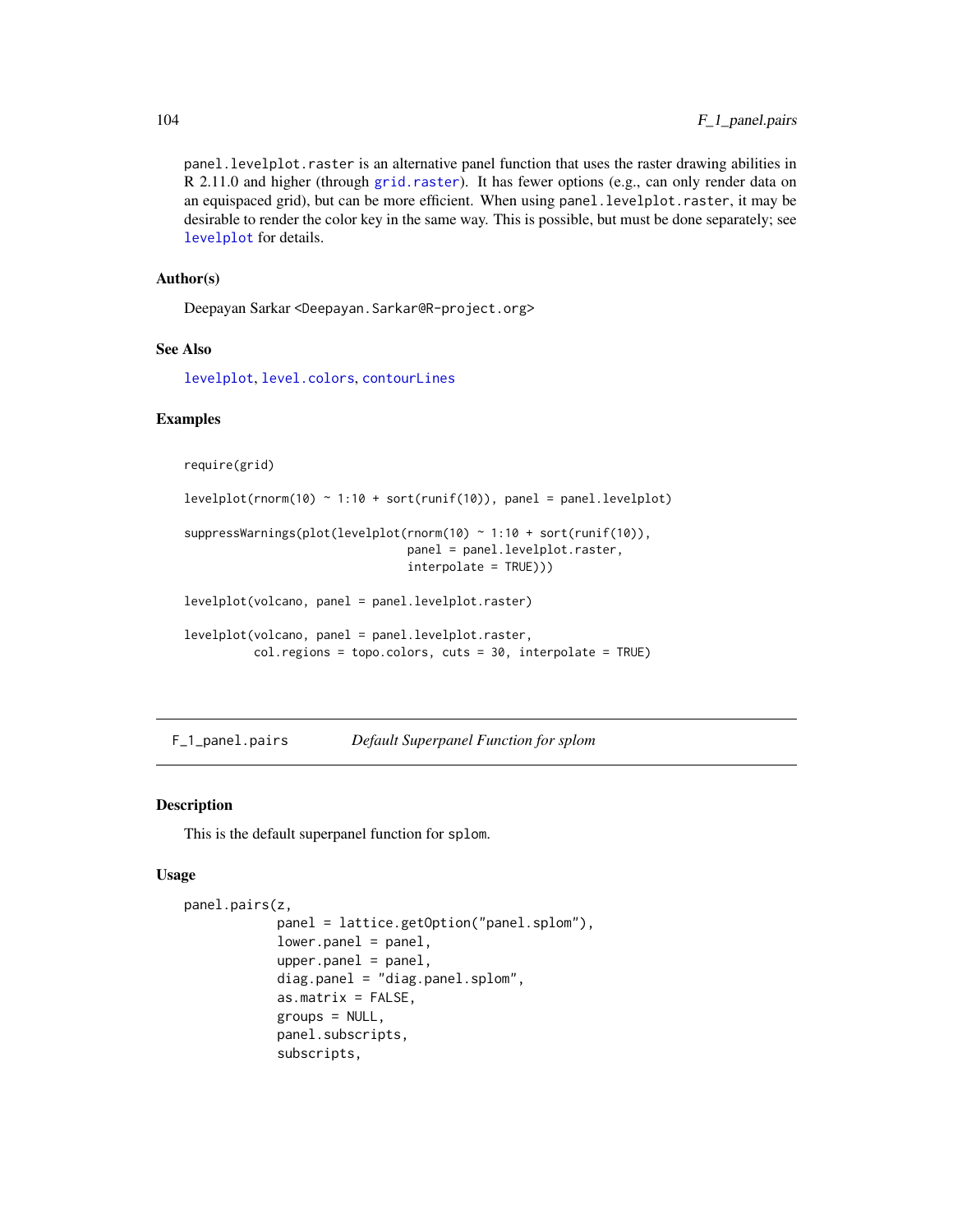```
pscales = 5,
            prepanel.limits = scale.limits,
            varnames = colnames(z),varname.col, varname.cex, varname.font,
            varname.fontfamily, varname.fontface,
            axis.text.col, axis.text.cex, axis.text.font,
            axis.text.fontfamily, axis.text.fontface,
            axis.text.lineheight,
            axis.line.col, axis.line.lty, axis.line.lwd,
            axis.line.alpha, axis.line.tck,
            ...)
diag.panel.splom(x = NULL,varname = NULL, limits, at = NULL, labels = NULL,
                 draw = TRUE, tick_number = 5,varname.col, varname.cex,
                 varname.lineheight, varname.font,
                 varname.fontfamily, varname.fontface,
                 axis.text.col, axis.text.alpha,
                 axis.text.cex, axis.text.font,
                 axis.text.fontfamily, axis.text.fontface,
                 axis.text.lineheight,
                 axis.line.col, axis.line.alpha,
                 axis.line.lty, axis.line.lwd,
                 axis.line.tck,
                 ...)
```
# Arguments

| z                | The data frame used for the plot.                                                                                                                                                                                                                  |  |
|------------------|----------------------------------------------------------------------------------------------------------------------------------------------------------------------------------------------------------------------------------------------------|--|
|                  | panel, lower.panel, upper.panel                                                                                                                                                                                                                    |  |
|                  | The panel function used to display each pair of variables. If specified, lower .panel<br>and upper . panel are used for panels below and above the diagonal respectively.                                                                          |  |
|                  | In addition to extra arguments not recognized by panel pairs, the list of argu-<br>ments passed to the panel function also includes arguments named i and j, with<br>values indicating the row and column of the scatterplot matrix being plotted. |  |
| diag.panel       | The panel function used for the diagonals. See arguments to diag.panel.splom<br>to know what arguments this function is passed when called. Use diag.panel=NULL<br>to suppress plotting on the diagonal panels.                                    |  |
| as.matrix        | logical. If TRUE, the layout of the panels will have origin on the top left instead<br>of bottom left (similar to pairs). This is in essence the same functionality as<br>provided by as table for the panel layout                                |  |
| groups           | Grouping variable, if any                                                                                                                                                                                                                          |  |
| panel.subscripts |                                                                                                                                                                                                                                                    |  |
|                  | logical specifying whether the panel function accepts an argument named subscripts.                                                                                                                                                                |  |
| subscripts       | The indices of the rows of z that are to be displayed in this (super)panel.                                                                                                                                                                        |  |
| pscales          | Controls axis labels, passed down from splom. If pscales is a single number, it<br>indicates the approximate number of equally-spaced ticks that should appear on                                                                                  |  |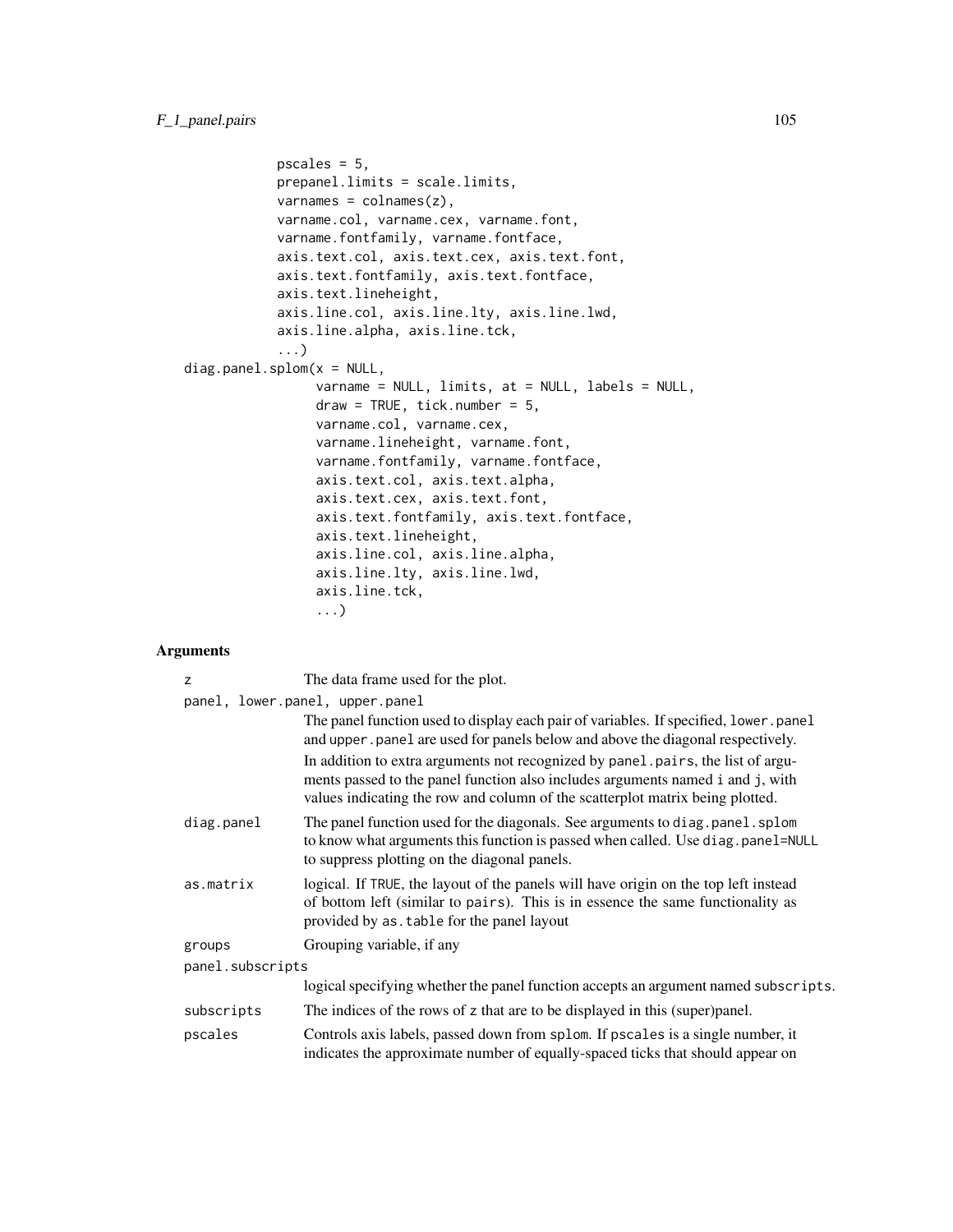|                    | each axis. If pscales is a list, it should have one component for each column in<br>z, each of which itself a list with the following valid components:                                                                                                                                                                                                    |
|--------------------|------------------------------------------------------------------------------------------------------------------------------------------------------------------------------------------------------------------------------------------------------------------------------------------------------------------------------------------------------------|
|                    | at: a numeric vector specifying tick locations                                                                                                                                                                                                                                                                                                             |
|                    | labels: character vector labels to go with at                                                                                                                                                                                                                                                                                                              |
|                    | limits: numeric 2-vector specifying axis limits (should be made more flexible                                                                                                                                                                                                                                                                              |
|                    | at some point to handle factors)                                                                                                                                                                                                                                                                                                                           |
|                    | These are specifications on a per-variable basis, and used on all four sides in the<br>diagonal cells used for labelling. Factor variables are labelled with the factor<br>names. Use pscales=0 to supress the axes entirely.                                                                                                                              |
| prepanel.limits    |                                                                                                                                                                                                                                                                                                                                                            |
|                    | A function to calculate suitable axis limits given a single argument x containing<br>a data vector. The return value of the function should be similar to the xlim<br>or ylim argument documented in xyplot; that is, it should be a numeric or<br>DateTime vector of length 2 defining a range, or a character vector representing<br>levels of a factor. |
|                    | Most high-level lattice plots (such as xyplot) use the prepanel function for<br>deciding on axis limits from data. This function serves a similar function by<br>calculating the per-variable limits. These limits can be overridden by the corre-<br>sponding limits component in the pscales list.                                                       |
| x                  | data vector corresponding to that row / column (which will be the same for<br>diagonal 'panels').                                                                                                                                                                                                                                                          |
| varname            | (scalar) character string or expression that is to be written centred within the<br>panel                                                                                                                                                                                                                                                                  |
| limits             | numeric of length 2, or, vector of characters, specifying the scale for that panel<br>(used to calculate tick locations when missing)                                                                                                                                                                                                                      |
| at                 | locations of tick marks                                                                                                                                                                                                                                                                                                                                    |
| labels             | optional labels for tick marks                                                                                                                                                                                                                                                                                                                             |
| draw               | A logical flag specifying whether to draw the tick marks and labels. If FALSE,<br>variable names are shown but axis annotation is omitted.                                                                                                                                                                                                                 |
| tick.number        | A Numeric scalar giving the suggested number of tick marks.                                                                                                                                                                                                                                                                                                |
| varnames           | A character or expression vector or giving names to be used for the variables in<br>x. By default, the column names of x.                                                                                                                                                                                                                                  |
| varname.col        | Color for the variable name in each diagonal panel. See gpar for details on this<br>and the other graphical parameters listed below.                                                                                                                                                                                                                       |
| varname.cex        | Size multiplier for the variable name in each diagonal panel.                                                                                                                                                                                                                                                                                              |
| varname.lineheight |                                                                                                                                                                                                                                                                                                                                                            |
|                    | Line height for the variable name in each diagonal panel.                                                                                                                                                                                                                                                                                                  |
|                    | varname.font, varname.fontfamily, varname.fontface<br>Font specification for the variable name in each diagonal panel.                                                                                                                                                                                                                                     |
| axis.text.col      | Color for axis label text.                                                                                                                                                                                                                                                                                                                                 |
| axis.text.cex      | Size multiplier for axis label text.                                                                                                                                                                                                                                                                                                                       |
|                    | axis.text.font, axis.text.fontfamily, axis.text.fontface                                                                                                                                                                                                                                                                                                   |
|                    | Font specification for axis label text.                                                                                                                                                                                                                                                                                                                    |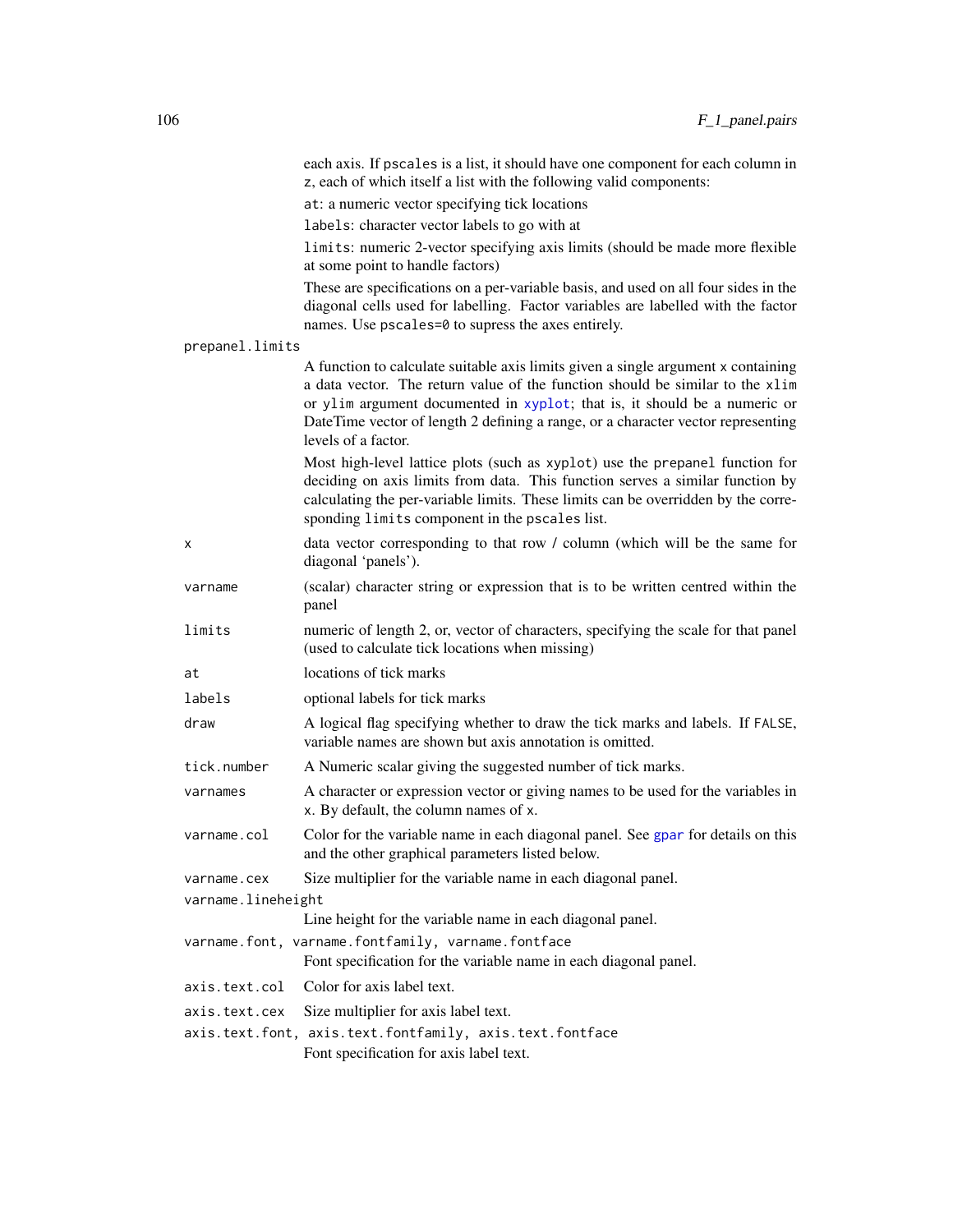# F<sub>1</sub>\_1\_panel.parallel 107

| axis.text.lineheight |                                                                                                                                             |  |
|----------------------|---------------------------------------------------------------------------------------------------------------------------------------------|--|
|                      | Line height for axis label text.                                                                                                            |  |
| axis.text.alpha      |                                                                                                                                             |  |
|                      | Alpha-transparency for axis label text.                                                                                                     |  |
|                      | axis.line.col Color for the axes.                                                                                                           |  |
|                      | axis.line.lty Line type for the axes.                                                                                                       |  |
| axis.line.alpha      | axis.line.lwd Line width for the axes.                                                                                                      |  |
|                      | Alpha-transparency for the axes.                                                                                                            |  |
|                      | axis. line. tck A numeric multiplier for the length of tick marks in diagonal panels.                                                       |  |
| .                    | Further arguments, passed on to panel, lower.panel, upper.panel, and diag.panel<br>from panel.pairs. Currently ignored by diag.panel.splom. |  |

# Details

panel.pairs is the function that is actually used as the panel function in a "trellis" object produced by splom.

## Author(s)

Deepayan Sarkar <Deepayan.Sarkar@R-project.org>

## See Also

[splom](#page-49-0)

# Examples

```
Cmat <- outer(1:6,1:6,
             function(i,j) rainbow(11, start=.12, end=.5)[i+j-1])
splom(~diag(6), as.matrix = TRUE,
      panel = function(x, y, i, j, ...)panel.fill(Cmat[i,j])
         panel.text(.5,.5, paste("(",i,",",j,")",sep=""))
      })
```
F\_1\_panel.parallel *Default Panel Function for parallel*

# Description

This is the default panel function for parallel.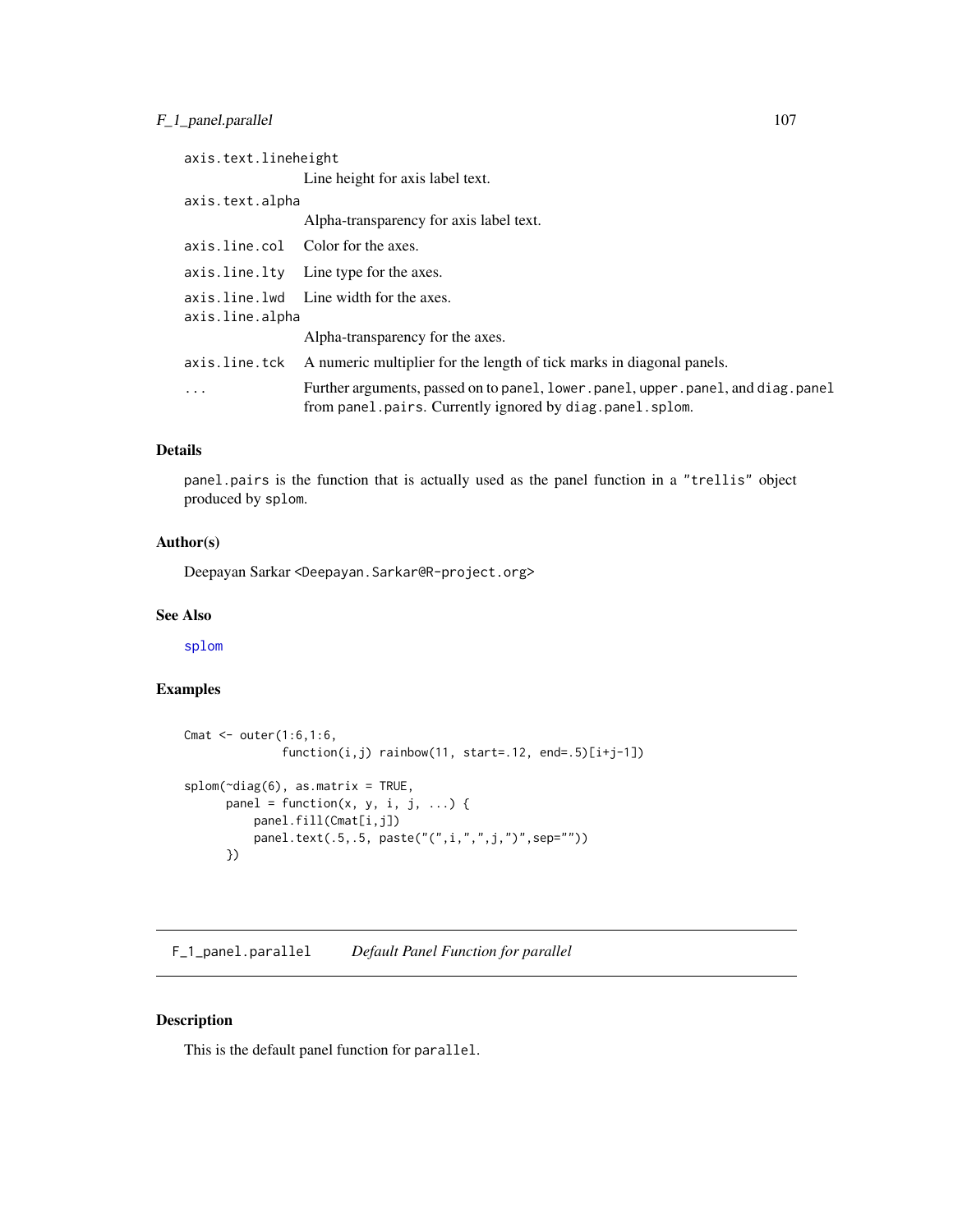# Usage

```
panel.parallel(x, y, z, subscripts,
               groups = NULL,
               col, lwd, lty, alpha,
               common.scale = FALSE,
               lower,
               upper,
               ...,
               horizontal.axis = TRUE,
               identifier = "parallel")
```
# Arguments

| x, y                 | dummy variables, ignored.                                                                                                                                                                                                                                                                                                                                            |
|----------------------|----------------------------------------------------------------------------------------------------------------------------------------------------------------------------------------------------------------------------------------------------------------------------------------------------------------------------------------------------------------------|
| Z                    | The data frame used for the plot. Each column will be coerced to numeric before<br>being plotted, and an error will be issued if this fails.                                                                                                                                                                                                                         |
| subscripts           | The indices of the rows of z that are to be displyed in this panel.                                                                                                                                                                                                                                                                                                  |
| groups               | An optional grouping variable. If specified, different groups are distinguished<br>by use of different graphical parameters (i.e., rows of z in the same group share<br>parameters).                                                                                                                                                                                 |
| col, lwd, lty, alpha |                                                                                                                                                                                                                                                                                                                                                                      |
|                      | graphical parameters (defaults to the settings for superpose.line). If groups<br>is non-null, these parameters used one for each group. Otherwise, they are recy-<br>cled and used to distinguish between rows of the data frame z.                                                                                                                                  |
| common.scale         | logical, whether a common scale should be used columns of z. Defaults to<br>FALSE, in which case the horizontal range for each column is different (as deter-<br>mined by lower and upper).                                                                                                                                                                          |
| lower, upper         | numeric vectors replicated to be as long as the number of columns in z. De-<br>termines the lower and upper bounds to be used for scaling the corresponding<br>columns of z after coercing them to numeric. Defaults to the minimum and max-<br>imum of each column. Alternatively, these could be functions (to be applied on<br>each column) that return a scalar. |
|                      | other arguments (ignored)                                                                                                                                                                                                                                                                                                                                            |
| horizontal.axis      |                                                                                                                                                                                                                                                                                                                                                                      |
|                      | logical indicating whether the parallel axes should be laid out horizontally (TRUE)<br>or vertically (FALSE).                                                                                                                                                                                                                                                        |
| identifier           | A character string that is prepended to the names of grobs that are created by<br>this panel function.                                                                                                                                                                                                                                                               |

# Details

Produces parallel coordinate plots, which are easier to understand from an example than through a verbal description. See example for [parallel](#page-49-0)

# Author(s)

Deepayan Sarkar <Deepayan.Sarkar@R-project.org>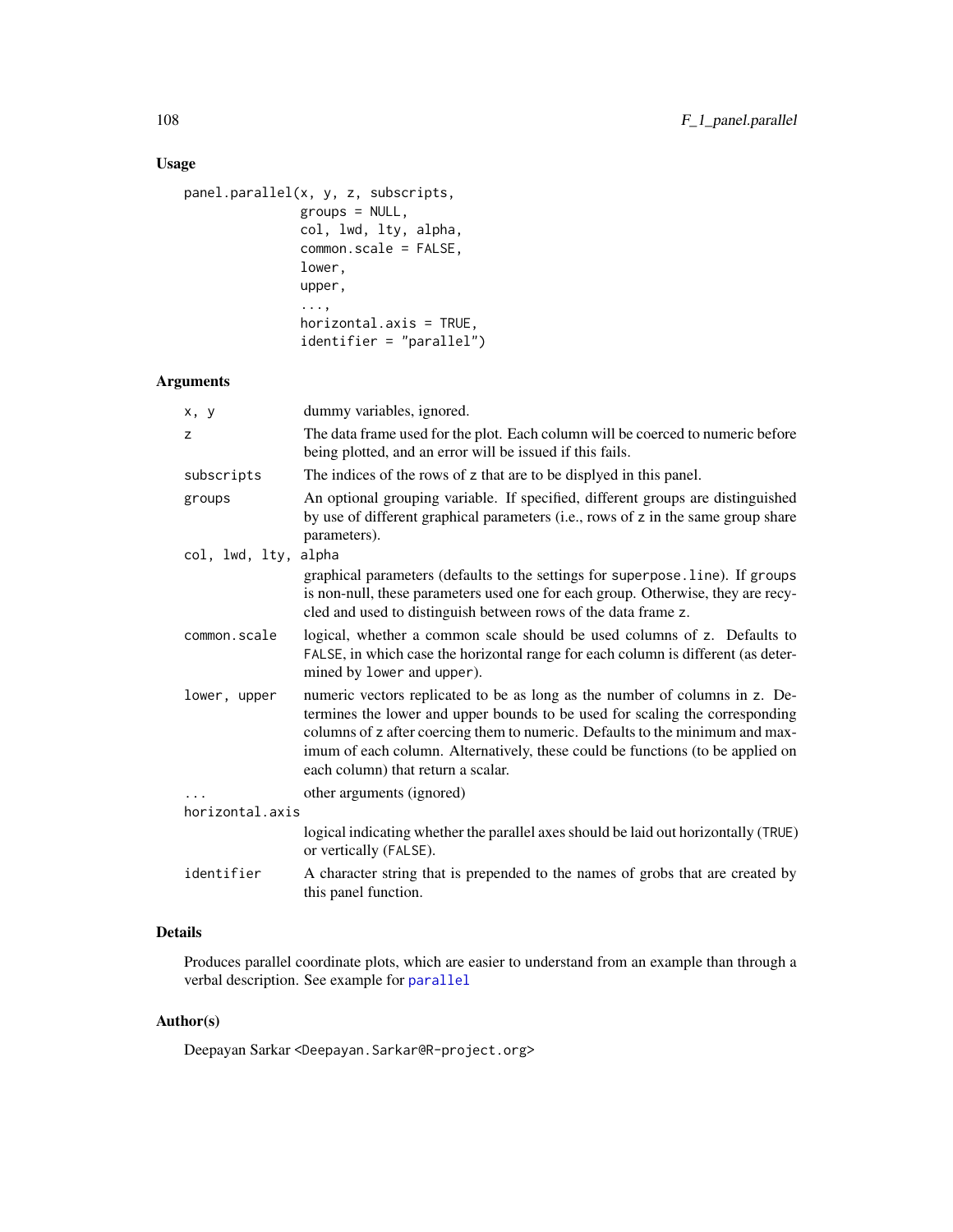### F\_1\_panel.qqmath 109

# References

Inselberg, Alfred (2009) *Parallel Coordinates: Visual Multidimensional Geometry and Its Applications*, Springer. ISBN: 978-0-387-21507-5.

Inselberg, A. (1985) "The Plane with Parallel Coordinates", *The Visual Computer*.

### See Also

[parallel](#page-49-0)

F\_1\_panel.qqmath *Default Panel Function for qqmath*

# Description

This is the default panel function for qqmath.

### Usage

```
panel.qqmath(x, f.value = NULL,
            distribution = qnorm,
            qtype = 7,groups = NULL, ...,tails.n = 0,
             identifier = "qqmath")
```

| X                     | vector (typically numeric, coerced if not) of data values to be used in the panel.                                                                                                                                                                                                             |
|-----------------------|------------------------------------------------------------------------------------------------------------------------------------------------------------------------------------------------------------------------------------------------------------------------------------------------|
| f.value, distribution |                                                                                                                                                                                                                                                                                                |
|                       | Defines how quantiles are calculated. See qqmath for details.                                                                                                                                                                                                                                  |
| qtype                 | The type argument to be used in quantile                                                                                                                                                                                                                                                       |
| groups                | An optional grouping variable. Within each panel, one Q-Q plot is produced<br>for every level of this grouping variable, differentiated by different graphical<br>parameters.                                                                                                                  |
|                       | Further arguments, often graphical parameters, eventually passed on to panel. xyplot.<br>Arguments grid and abline of panel. xyplot may be particularly useful.                                                                                                                                |
| tails.n               | number of data points to represent exactly on each tail of the distribution. This<br>reproduces the effect of f. value = NULL for the extreme data values, while ap-<br>proximating the remaining data. It has no effect if f. value = NULL. If tails.n<br>is given, q type is forced to be 1. |
| identifier            | A character string that is prepended to the names of grobs that are created by<br>this panel function.                                                                                                                                                                                         |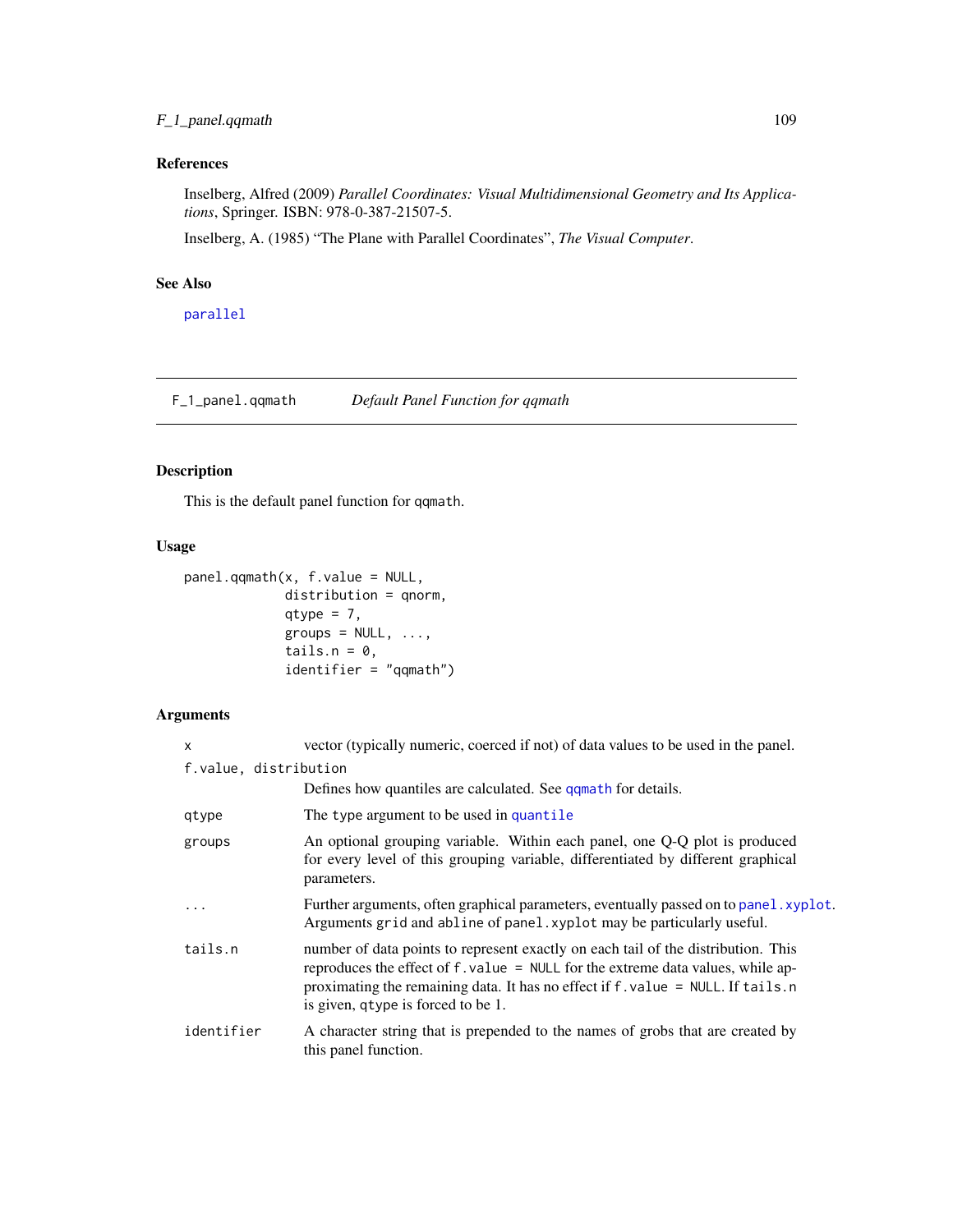### Details

Creates a Q-Q plot of the data and the theoretical distribution given by distribution. Note that most of the arguments controlling the display can be supplied directly to the high-level qqmath call.

#### Author(s)

Deepayan Sarkar <Deepayan.Sarkar@R-project.org>

#### See Also

[qqmath](#page-33-0)

### Examples

```
set.seed(0)
xx <- rt(10000, df = 10)
qqmath(t^* xx, pch = "+", distribution = qnorm,grid = TRUE, abline = c(0, 1),xlab.top = c("raw", "popints(100)", "tails.n = 50"),panel = function(..., f.value) {
           switch(panel.number(),
                 panel.qqmath(..., f.value = NULL),
                 panel.qqmath(..., f.value = ppoints(100)),
                  panel.qqmath(..., f.value = popoints(100), tails.n = 50)\}, layout = c(3, 1))[c(1,1,1)]
```
F\_1\_panel.stripplot *Default Panel Function for stripplot*

### Description

This is the default panel function for stripplot. Also see panel. superpose

### Usage

```
panel.stripplot(x, y, jitter.data = FALSE,
                factor = 0.5, amount = NULL,
                horizontal = TRUE, groups = NULL,
                ...,
                identifier = "stripplot")
```

| x, y        | coordinates of points to be plotted                                                                                                                                                                   |
|-------------|-------------------------------------------------------------------------------------------------------------------------------------------------------------------------------------------------------|
| iitter.data | whether points should be jittered to avoid overplotting. The actual jittering is<br>performed inside panel.xyplot, using its jitter.x or jitter.y argument<br>(depending on the value of horizontal). |
|             | factor, amount amount of jittering, see jitter                                                                                                                                                        |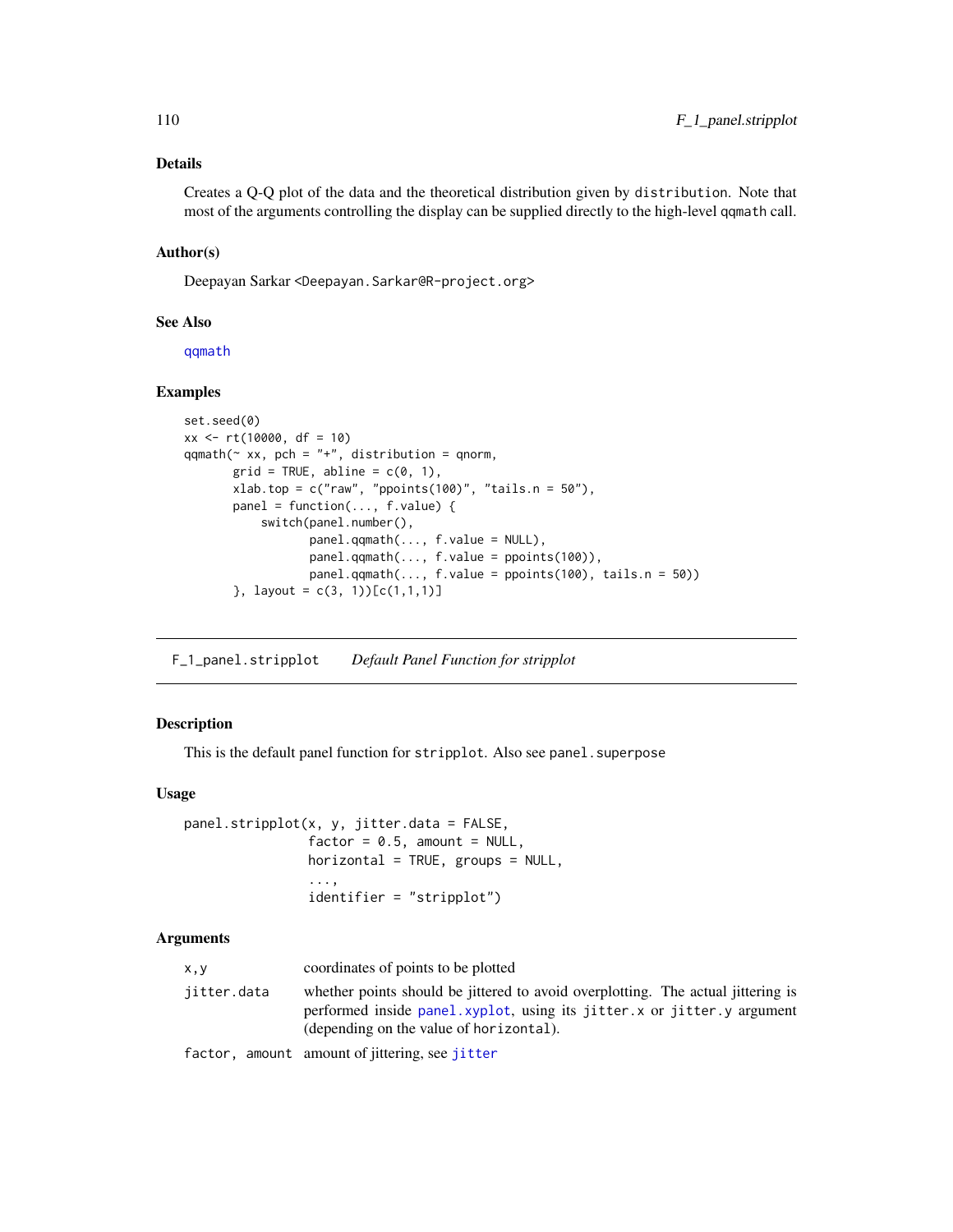## F\_1\_panel.xyplot 111

| horizontal | logical. If FALSE, the plot is 'transposed' in the sense that the behaviours of<br>x and y are switched. x is now the 'factor'. Interpretation of other arguments<br>change accordingly. See documentation of bwplot for a fuller explanation. |
|------------|------------------------------------------------------------------------------------------------------------------------------------------------------------------------------------------------------------------------------------------------|
| groups     | optional grouping variable                                                                                                                                                                                                                     |
| $\cdot$    | additional arguments, passed on to panel, xyplot                                                                                                                                                                                               |
| identifier | A character string that is prepended to the names of grobs that are created by<br>this panel function.                                                                                                                                         |

### Details

Creates stripplot (one dimensional scatterplot) of x for each level of y (or vice versa, depending on the value of horizontal)

### Author(s)

Deepayan Sarkar <Deepayan.Sarkar@R-project.org>

### See Also

[stripplot](#page-5-0), [jitter](#page-0-0)

F\_1\_panel.xyplot *Default Panel Function for xyplot*

### <span id="page-110-0"></span>Description

This is the default panel function for xyplot. Also see panel.superpose. The default panel functions for splom and qq are essentially the same function.

#### Usage

```
panel.xyplot(x, y, type = "p",
             groups = NULL,
             pch, col, col.line, col.symbol,
             font, fontfamily, fontface,
             lty, cex, fill, lwd,
             horizontal = FALSE, ...,grid = FALSE, abline = NULL,
             jitter.x = FALSE, jitter.y = FALSE,
             factor = 0.5, amount = NULL,
             identifier = "xyplot")
panel.splom(..., identifier = "splom")
panel.qq(..., identifier = "qq")
```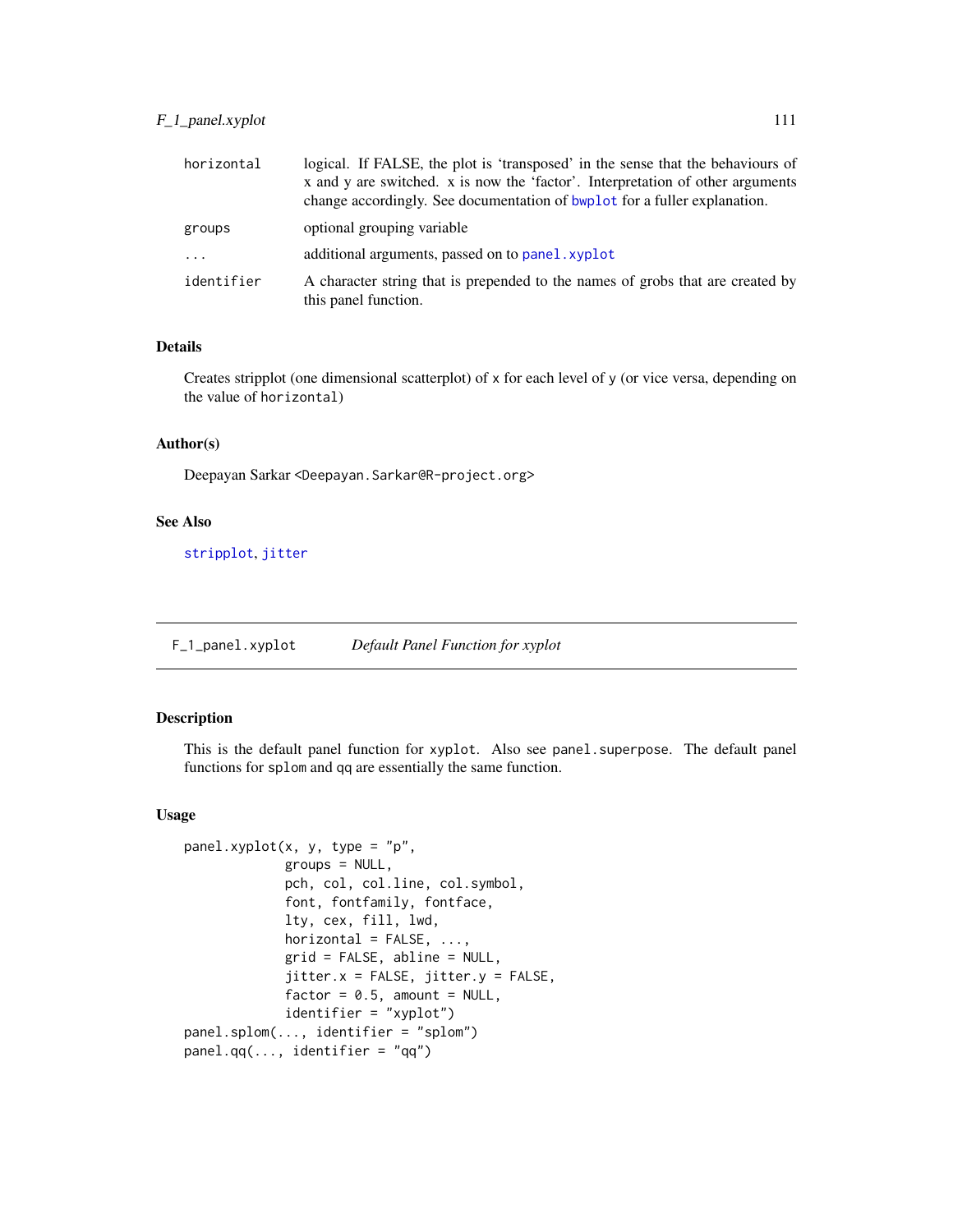| x,y                        | variables to be plotted in the scatterplot                                                                                                                                                                                                                                                                                                                                                                                                                                                                                                                                                                                                                                                                           |
|----------------------------|----------------------------------------------------------------------------------------------------------------------------------------------------------------------------------------------------------------------------------------------------------------------------------------------------------------------------------------------------------------------------------------------------------------------------------------------------------------------------------------------------------------------------------------------------------------------------------------------------------------------------------------------------------------------------------------------------------------------|
| type                       | character vector consisting of one or more of the following: "p", "1", "h", "b",<br>"o", "s", "S", "r", "a", "g", "smooth", and "spline". If type has more than<br>one element, an attempt is made to combine the effect of each of the compo-<br>nents.                                                                                                                                                                                                                                                                                                                                                                                                                                                             |
|                            | The behaviour if any of the first six are included in type is similar to the ef-<br>fect of type in plot (type "b" is actually the same as "o"). "r" adds a linear<br>regression line (same as panel.lmline, except for default graphical parame-<br>ters). "smooth" adds a loess fit (same as panel.loess). "spline" adds a cubic<br>smoothing spline fit (same as panel. spline). "g" adds a reference grid using<br>panel.grid in the background (but using the grid argument is now the pre-<br>ferred way to do so). "a" has the effect of calling panel. average, which can<br>be useful for creating interaction plots. The effect of several of these specifica-<br>tions depend on the value of horizontal. |
|                            | Type "s" (and "S") sorts the values along one of the axes (depending on horizontal);<br>this is unlike the behavior in plot. For the latter behavior, use type = $"s"$ with<br>$panel = panel.points.$                                                                                                                                                                                                                                                                                                                                                                                                                                                                                                               |
|                            | See example(xyplot) and demo(lattice) for examples.                                                                                                                                                                                                                                                                                                                                                                                                                                                                                                                                                                                                                                                                  |
| groups                     | an optional grouping variable. If present, panel . superpose will be used instead<br>to display each subgroup                                                                                                                                                                                                                                                                                                                                                                                                                                                                                                                                                                                                        |
| col, col.line, col.symbol  | default colours are obtained from plot. symbol and plot. line using trellis.par.get.                                                                                                                                                                                                                                                                                                                                                                                                                                                                                                                                                                                                                                 |
| font, fontface, fontfamily |                                                                                                                                                                                                                                                                                                                                                                                                                                                                                                                                                                                                                                                                                                                      |
|                            | font used when pch is a character                                                                                                                                                                                                                                                                                                                                                                                                                                                                                                                                                                                                                                                                                    |
| pch, lty, cex, lwd, fill   | other graphical parameters. fill serves the purpose of bg in points for certain<br>values of pch                                                                                                                                                                                                                                                                                                                                                                                                                                                                                                                                                                                                                     |
| horizontal                 | A logical flag controlling the orientation for certain type's, e.g., "h", "s", ans<br>$"S"$ .                                                                                                                                                                                                                                                                                                                                                                                                                                                                                                                                                                                                                        |
| $\cdots$                   | Extra arguments, if any, for panel.xyplot. In most cases panel.xyplot ig-<br>nores these. For types "r" and "smooth", these are passed on to panel.lmline<br>and panel. loess respectively.                                                                                                                                                                                                                                                                                                                                                                                                                                                                                                                          |
| grid                       | A logical flag, character string, or list specifying whether and how a background<br>grid should be drawn. This provides the same functionality as type="g", but is<br>the preferred alternative as the effect type="g" is conceptually different from<br>that of other type values (which are all data-dependent). Using the grid argu-<br>ment also allows more flexibility.                                                                                                                                                                                                                                                                                                                                       |
|                            | Most generally, grid can be a list of arguments to be supplied to panel.grid,<br>which is called with those arguments. Three shortcuts are available:                                                                                                                                                                                                                                                                                                                                                                                                                                                                                                                                                                |
|                            | TRUE: roughly equivalent to list ( $h = -1$ , $v = -1$ )                                                                                                                                                                                                                                                                                                                                                                                                                                                                                                                                                                                                                                                             |
|                            | "h": roughly equivalent to list( $h = -1$ , $v = 0$ )                                                                                                                                                                                                                                                                                                                                                                                                                                                                                                                                                                                                                                                                |
|                            | "v": roughly equivalent to list ( $h = 0$ , $v = -1$ )                                                                                                                                                                                                                                                                                                                                                                                                                                                                                                                                                                                                                                                               |
|                            | No grid is drawn if $grid = FALSE$ .                                                                                                                                                                                                                                                                                                                                                                                                                                                                                                                                                                                                                                                                                 |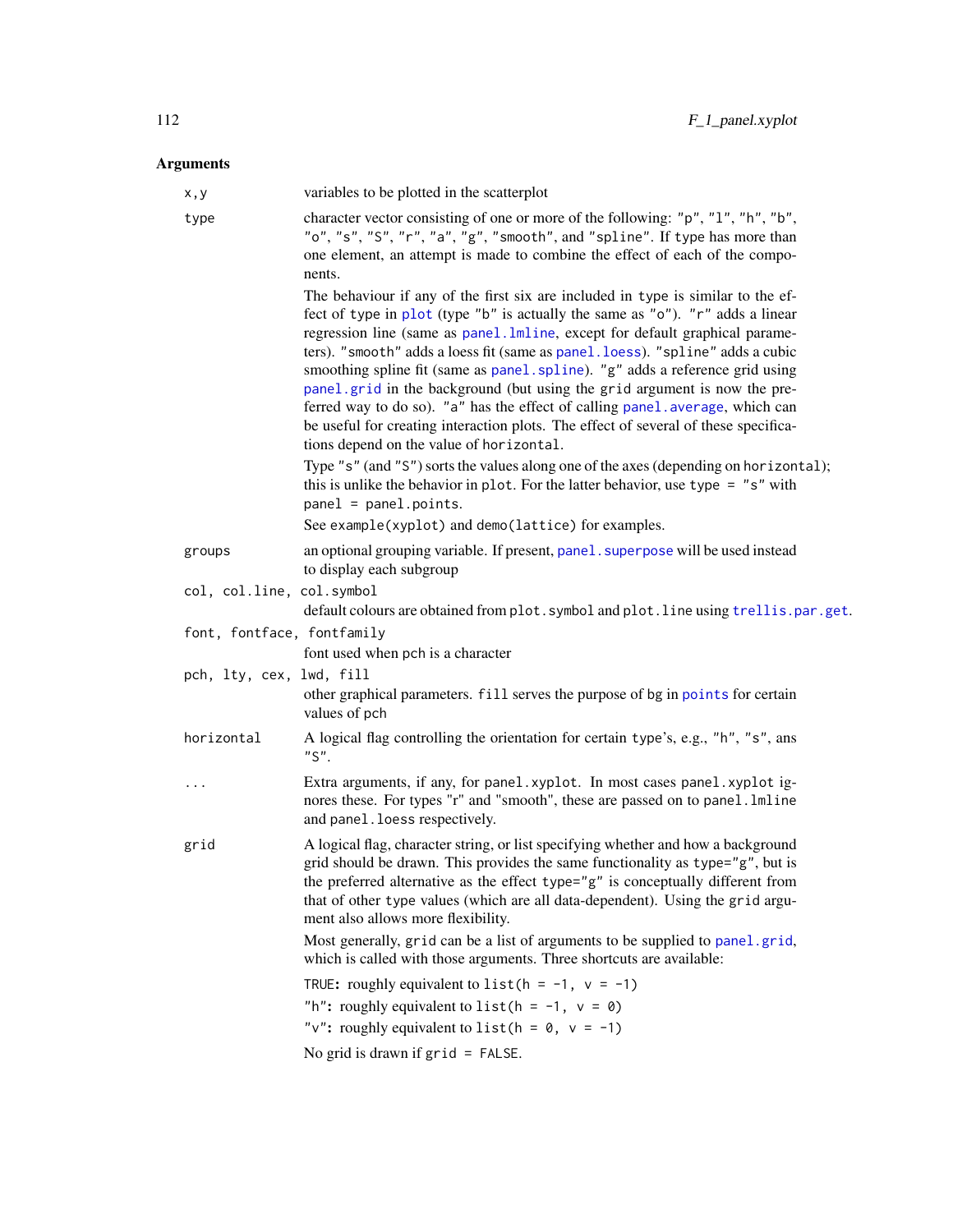## F\_1\_panel.xyplot 113

| abline             | A numeric vector or list, specifying arguments arguments for panel. abline,                            |
|--------------------|--------------------------------------------------------------------------------------------------------|
|                    | which is called with those arguments. If specified as a (possibly named) numeric                       |
|                    | vector, abline is coerced to a list. This allows arguments of the form abline =                        |
|                    | $c(0, 1)$ , which adds the diagonal line, or abline = $c(h = 0, v)$<br>$= 0$ .                         |
|                    | which adds the x- and y-axes to the plot. Use the list form for finer control; e.g.,                   |
|                    | abline = list( $h = 0$ , $v = 0$ , col =<br>"grev").                                                   |
|                    | For more flexibility, use panel abline directly.                                                       |
| jitter.x, jitter.y |                                                                                                        |
|                    | logical, whether the data should be jittered before being plotted.                                     |
|                    | factor, amount controls amount of jittering.                                                           |
| identifier         | A character string that is prepended to the names of grobs that are created by<br>this panel function. |

### Details

Creates scatterplot of  $x$  and  $y$ , with various modifications possible via the type argument. panel.qq draws a 45 degree line before calling panel.xyplot.

Note that most of the arguments controlling the display can be supplied directly to the high-level (e.g. [xyplot](#page-5-0)) call.

### Author(s)

Deepayan Sarkar <Deepayan.Sarkar@R-project.org>

### See Also

[panel.superpose](#page-124-0), [xyplot](#page-5-0), [splom](#page-49-0)

### Examples

```
types.plain <- c("p", "l", "o", "r", "g", "s", "S", "h", "a", "smooth")
types.horiz <- c("s", "S", "h", "a", "smooth")
horiz <- rep(c(FALSE, TRUE), c(length(types.plain), length(types.horiz)))
types <- c(types.plain, types.horiz)
x \le - sample(seq(-10, 10, length.out = 15), 30, TRUE)
y \le -x + 0.25 \times (x + 1)^2 + \text{norm}(\text{length}(x), \text{ sd} = 5)xyplot(y \sim x \mid gl(1, length(types)),xlab = "type",
       ylab = list(c("horizontal=TRUE", "horizontal=FALSE"), y = c(1/6, 4/6)),
       as.table = TRUE, layout = c(5, 3),
       between = list(y = c(0, 1)),strip = function(...) {
           panel.fill(trellis.par.get("strip.background")$col[1])
           type <- types[panel.number()]
           grid::grid.text(label = sprintf('"%s"', type),
                            x = 0.5, y = 0.5
```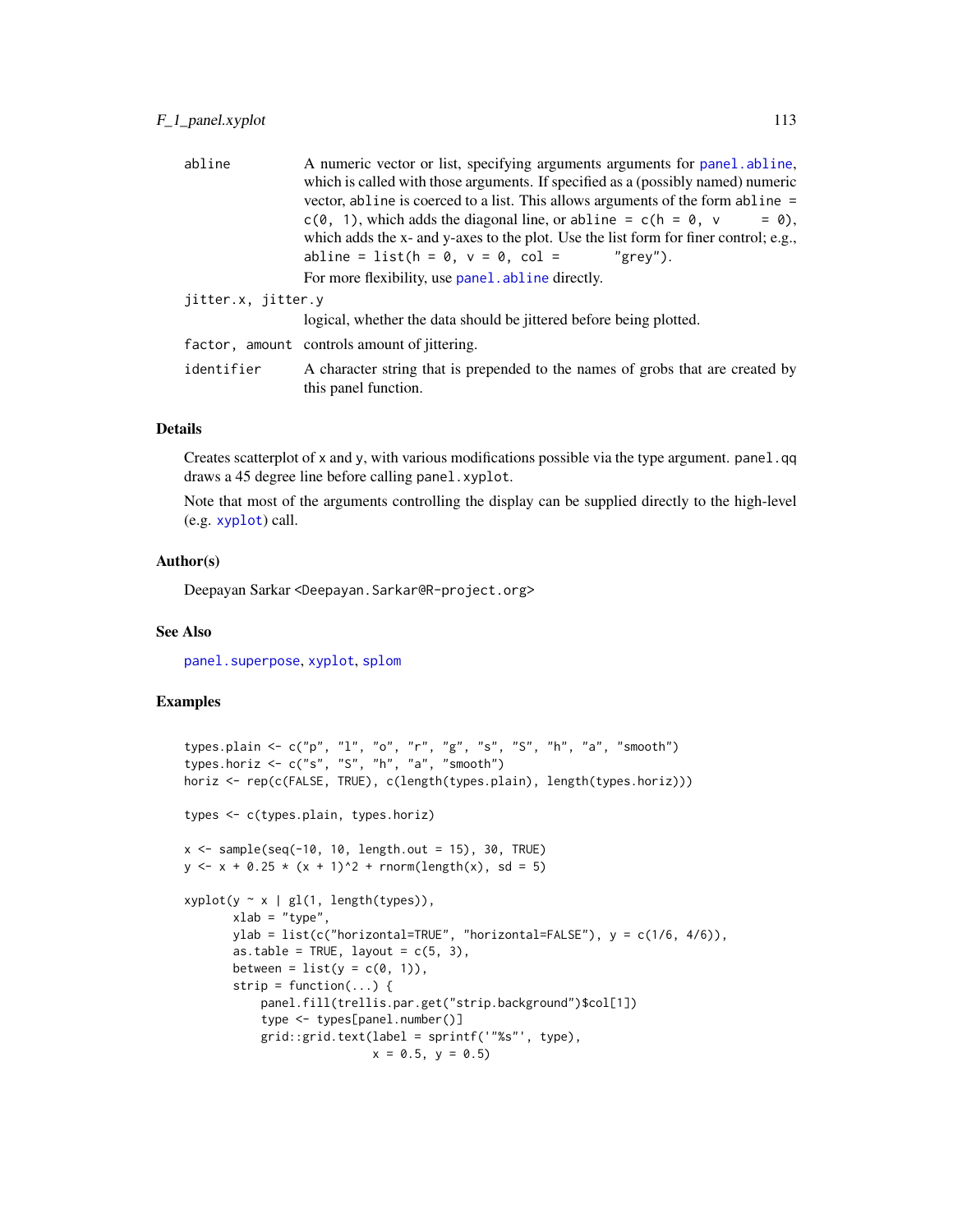```
grid::grid.rect()
},
scales = list(alternating = c(0, 2), tck = c(0, 0.7), draw = FALSE),
par.settings =
list(layout.widths = list(strip.left = c(1, 0, 0, 0, 0))),
panel = function(...) { }type <- types[panel.number()]
    horizontal <- horiz[panel.number()]
    panel.xyplot(...,
                 type = type,
                 horizontal = horizontal)
})[rep(1, length(types))]
```
F\_2\_llines *Replacements of traditional graphics functions*

#### <span id="page-113-0"></span>**Description**

These functions are intended to replace common low level traditional graphics functions, primarily for use in panel functions. The originals can not be used (at least not easily) because lattice panel functions need to use grid graphics. Low level drawing functions in grid can be used directly as well, and is often more flexible. These functions are provided for convenience and portability.

#### Usage

```
lplot.xy(xy, type, pch, lty, col, cex, lwd,
         font, fontfamily, fontface,
         col.line, col.symbol, alpha, fill,
         origin = 0, \ldots, identifier, name.type)
llines(x, \ldots)lpoints(x, \ldots)let(x, \ldots)## Default S3 method:
llines(x, y = NULL, type = "l",
       col, alpha, lty, lwd, ..., identifier, name.type)
## Default S3 method:
lpoints(x, y = NULL, type = "p", col, pch, alpha, fill,font, fontfamily, fontface, cex, ..., identifier, name.type)
## Default S3 method:
ltext(x, y = NULL, labels = seq_along(x),col, alpha, cex, srt = 0,
      lineheight, font, fontfamily, fontface,
      adj = c(0.5, 0.5), pos = NULL, offset = 0.5, ..., identifier, name.type)
lsegments(x0, y0, x1, y1, x2, y2,
```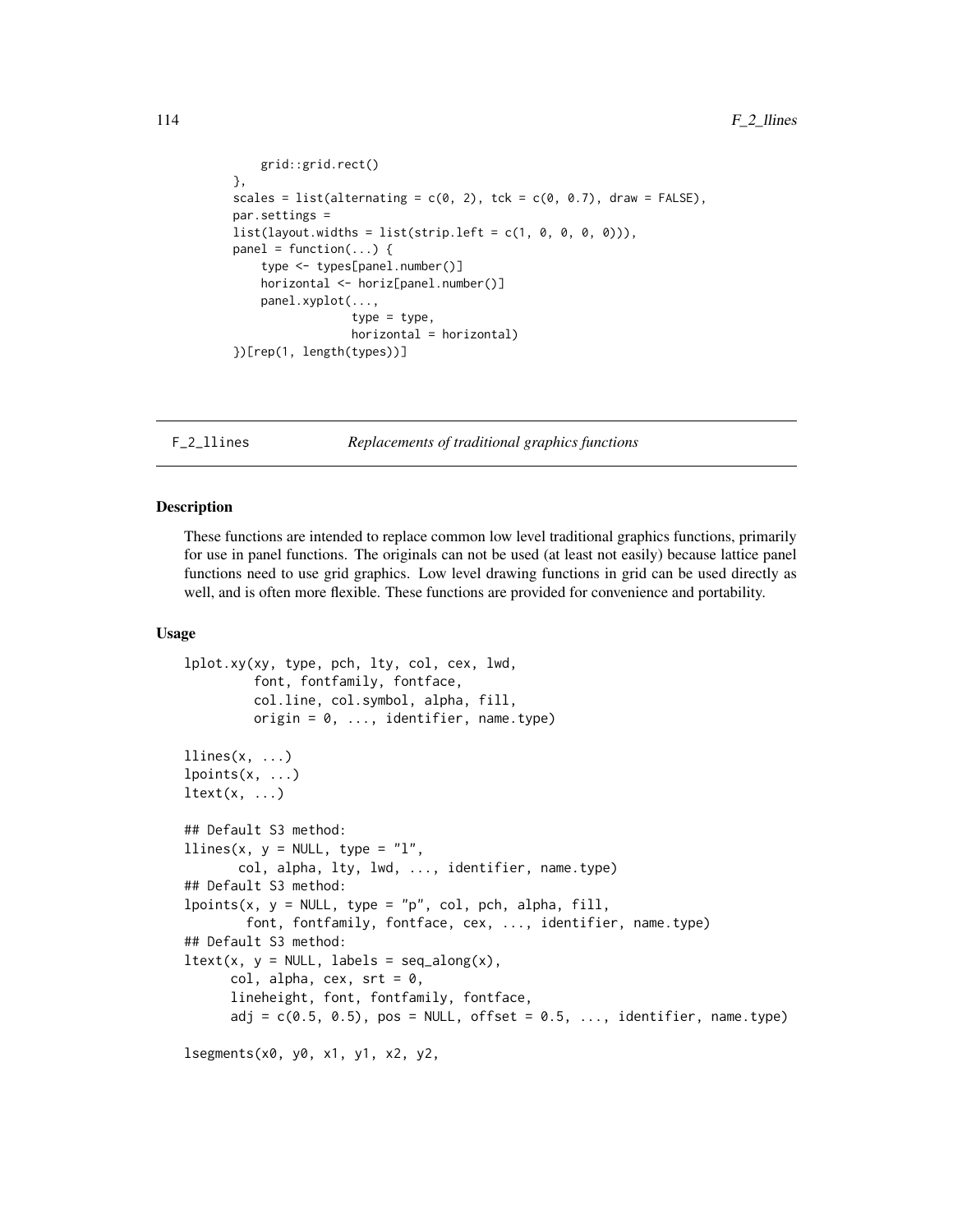```
col, alpha, lty, lwd,
          font, fontface, ..., identifier, name.type)
lrect(xleft, ybottom, xright, ytop,
     x = (xleft + xright) / 2,
     y = (ybottom + ytop) / 2,
     width = xright - xleft,
     height = ytop - ybottom,
     col = "transparent",
     border = "black",
     lty = 1, lwd = 1, alpha = 1,
     just = "center",
     hjust = NULL, vjust = NULL,
      ..., identifier, name.type)
larrow(x0 = NULL, y0 = NULL, x1, y1, x2 = NULL, y2 = NULL,angle = 30, code = 2, length = 0.25, unit = "inches",
       ends = switch(code, "first", "last", "both"),
       type = "open",
       col = add.line$col,
       alpha = add.line$alpha,
       lty = add.line$lty,
       lwd = add.line$lwd,
       fill = NULL, ..., identifier, name_type)lpolygon(x, y = NULL,border = "black", col = "transparent", fill = NULL,font, fontface, ..., identifier, name.type)
panel.lines(...)
panel.points(...)
panel.segments(...)
panel.text(...)
panel.rect(...)
panel.arrows(...)
panel.polygon(...)
```
#### **Arguments**

x, y, x0, y0, x1, y1, x2, y2, xy locations. x2 and y2 are available for for S compatibility. length, unit determines extent of arrow head. length specifies the length in terms of unit, which can be any valid grid unit as long as it doesn't need a data argument. unit defaults to inches, which is the only option in the base version of the function, [arrows](#page-0-0). angle, code, type, labels, srt, adj, pos, offset arguments controlling behaviour. See respective base functions for details. For larrows and panel.larrows, type is either "open" or "closed", indicating the type of arrowhead. ends serves the same function as code, using descriptive names rather than integer codes. If specified, this overrides code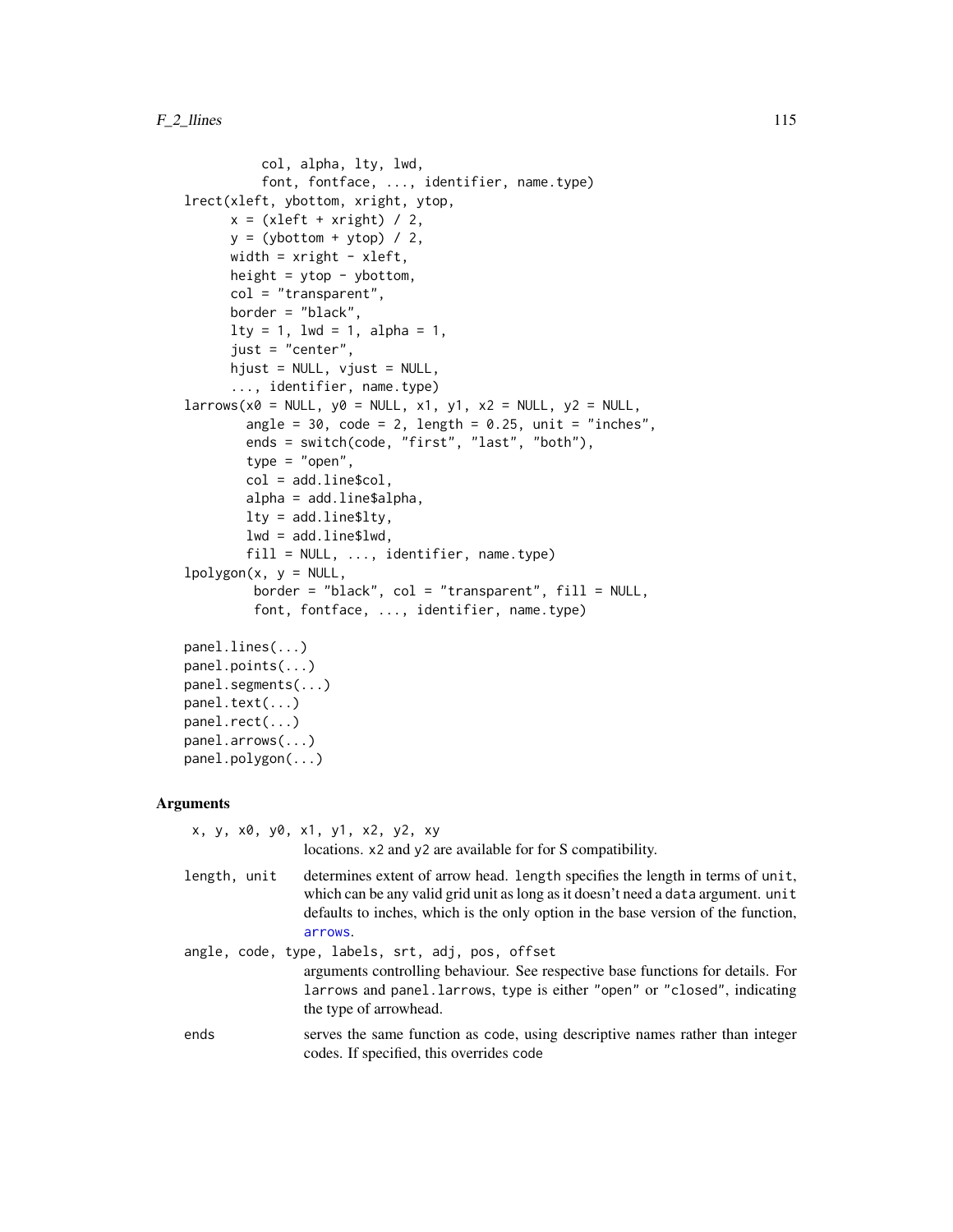|                              | col, alpha, lty, lwd, fill, pch, cex, lineheight, font, fontfamily, fontface, col.line, col.symbol,                                                                                                                                                                                                                                                                                                                                                    |
|------------------------------|--------------------------------------------------------------------------------------------------------------------------------------------------------------------------------------------------------------------------------------------------------------------------------------------------------------------------------------------------------------------------------------------------------------------------------------------------------|
|                              | graphical parameters. fill applies to points when pch is in 21:25 and specifies<br>the fill color, similar to the bg argument in the base graphics function points.<br>For devices that support alpha-transparency, a numeric argument alpha between<br>0 and 1 can controls transparency. Be careful with this, since for devices that<br>do not support alpha-transparency, nothing will be drawn at all if this is set to<br>anything other than 0. |
|                              | fill, font and fontface are included in lpolygon and lsegments only to<br>ensure that they are not passed down (as gpar does not like them).                                                                                                                                                                                                                                                                                                           |
| origin                       | for type="h" or type="H", the value to which lines drop down.                                                                                                                                                                                                                                                                                                                                                                                          |
| xleft, ybottom, xright, ytop | see rect                                                                                                                                                                                                                                                                                                                                                                                                                                               |
|                              | width, height, just, hjust, vjust                                                                                                                                                                                                                                                                                                                                                                                                                      |
|                              | finer control over rectangles, see grid.rect                                                                                                                                                                                                                                                                                                                                                                                                           |
| $\cdots$                     | extra arguments, passed on to lower level functions as appropriate.                                                                                                                                                                                                                                                                                                                                                                                    |
| identifier                   | A character string that is prepended to the name of the grob that is created.                                                                                                                                                                                                                                                                                                                                                                          |
| name.type                    | A character value indicating whether the name of the grob should have panel or<br>strip information added to it. Typically either "panel", "strip", "strip.left",<br>or "" (for no extra information).                                                                                                                                                                                                                                                 |

### Details

These functions are meant to be grid replacements of the corresponding base R graphics functions, to allow existing Trellis code to be used with minimal modification. The functions panel. $*$  are essentally identical to the l\* versions, are recommended for use in new code (as opposed to ported code) as they have more readable names.

See the documentation of the base functions for usage. Not all arguments are always supported. All these correspond to the default methods only.

#### Note

There is a new type="H" option wherever appropriate, which is similar to type="h", but with horizontal lines.

### Author(s)

Deepayan Sarkar <Deepayan.Sarkar@R-project.org>

#### See Also

[points](#page-0-0), [lines](#page-0-0), [rect](#page-0-0), [text](#page-0-0), [segments](#page-0-0), [arrows](#page-0-0), [Lattice](#page-2-0)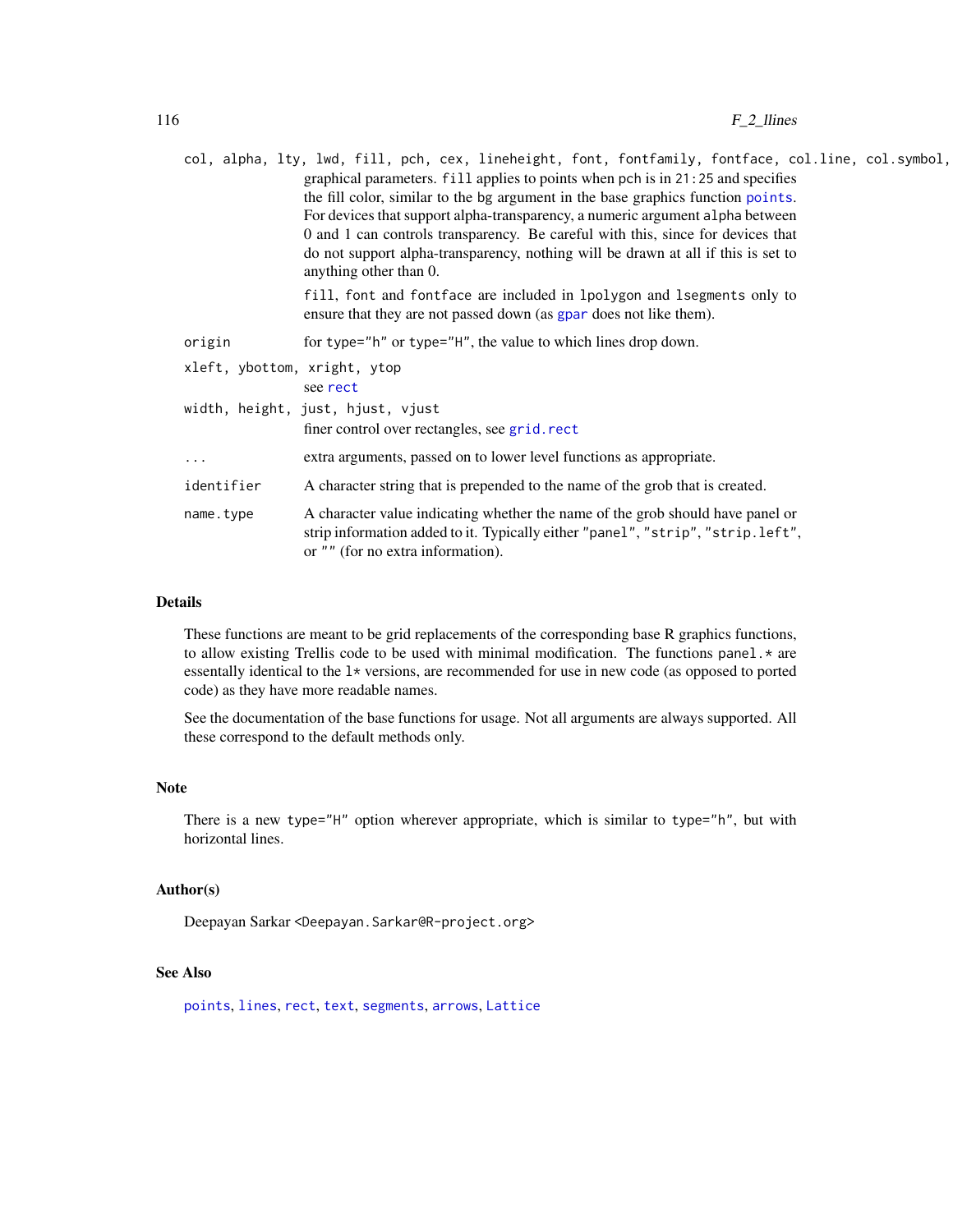F\_2\_panel.functions *Useful Panel Function Components*

#### <span id="page-116-0"></span>Description

These are predefined panel functions available in lattice for use in constructing new panel functions (often on-the-fly).

#### Usage

```
panel.abline(a = NULL, b = 0,
             h = NULL, v = NULL,reg = NULL, coef = NULL,col, col.line, lty, lwd, alpha, type,
             ...,
             reference = FALSE,
             identifier = "abline")
panel.refline(...)
panel.curve(expr, from, to, n = 101,
            curve.type = "1",col, lty, lwd, type,
            ...,
            identifier = "curve")
panel.rug(x = NULL, y = NULL,regular = TRUE,start = if (regular) 0 else 0.97,
          end = if (regular) 0.03 else 1,
          x.units = rep("npc", 2),
          y.units = rep("npc", 2),
          col, col.line, lty, lwd, alpha,
          ...,
          identifier = "rug")
panel. average(x, y, fun = mean, horizontal = TRUE,lwd, lty, col, col.line, type,
              ...,
              identifier = "linejoin")
panelu line join(x, y, fun = mean, horizontal = TRUE,lwd, lty, col, col.line, type,
               ...,
               identifier = "linejoin")
```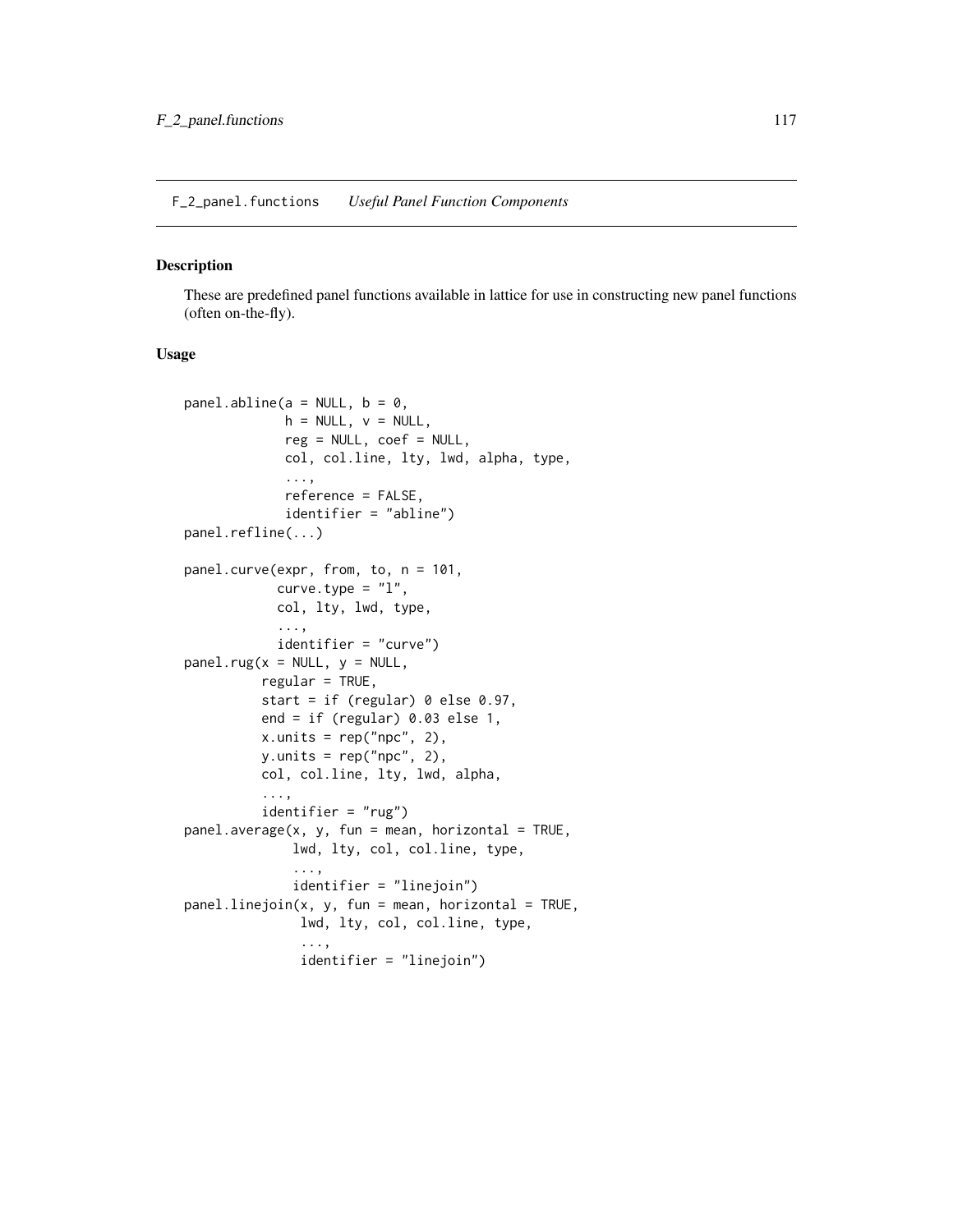```
panel.fill(col, border, ..., identifier = "fill")
panel.grid(h=3, v=3, col, col.line, lty, lwd, x, y, ..., identifier = "grid")
panel.lmline(x, y, ..., identifier = "lmline")
panel.mathdensity(dmath = dnorm, args = list(mean=0, sd=1),
                  n = 50, col, col.line, lwd, lty, type,
                  ..., identifier = "mathdensity")
```

| x, y       | Variables defining the contents of the panel. In panel grid these are optional<br>and are used only to choose an appropriate method of pretty.                                                                                                                                                                                                                                                                                                                                                                                                                                                                                                                                                                                   |
|------------|----------------------------------------------------------------------------------------------------------------------------------------------------------------------------------------------------------------------------------------------------------------------------------------------------------------------------------------------------------------------------------------------------------------------------------------------------------------------------------------------------------------------------------------------------------------------------------------------------------------------------------------------------------------------------------------------------------------------------------|
| a, b       | Coefficients of the line to be added by panel.abline. a can be a vector of<br>length 2, representing the coefficients of the line to be added, in which case<br>b should be missing. a can also be an appropriate 'regression' object, i.e., an<br>object which has a coef method that returns a length 2 numeric vector. The<br>corresponding line will be plotted. The reg argument overrides a if specified.                                                                                                                                                                                                                                                                                                                  |
| coef       | Coefficients of the line to be added as a vector of length 2.                                                                                                                                                                                                                                                                                                                                                                                                                                                                                                                                                                                                                                                                    |
| reg        | A (linear) regression object, with a coef method that gives the coefficints of the<br>corresponding regression line.                                                                                                                                                                                                                                                                                                                                                                                                                                                                                                                                                                                                             |
| h, v       | For panel.abline, these are numeric vectors giving locations respectively of<br>horizontal and vertical lines to be added to the plot, in native coordinates.                                                                                                                                                                                                                                                                                                                                                                                                                                                                                                                                                                    |
|            | For panel.grid, these usually specify the number of horizontal and vertical ref-<br>erence lines to be added to the plot. Alternatively, they can be negative numbers.<br>$h=-1$ and $v=-1$ are intended to make the grids aligned with the axis labels. This<br>doesn't always work; all that actually happens is that the locations are chosen<br>using pretty, which is also how the label positions are chosen in the most com-<br>mon cases (but not for factor variables, for instance). h and v can be negative<br>numbers other than $-1$ , in which case $-h$ and $-v$ (as appropriate) is supplied as<br>the n argument to pretty.<br>If x and/or y are specified in panel.grid, they will be used to select an appro- |
|            | priate method for pretty. This is particularly useful while plotting date-time<br>objects.                                                                                                                                                                                                                                                                                                                                                                                                                                                                                                                                                                                                                                       |
| reference  | A logical flag determining whether the default graphical parameters for panel.abline<br>should be taken from the "reference.line" parameter settings. The default is to<br>take them from the "add.line" settings. The panel.refline function is a wrap-<br>per around panel. abline that calls it with reference = TRUE.                                                                                                                                                                                                                                                                                                                                                                                                        |
| expr       | An expression considered as a function of x, or a function, to be plotted as a<br>curve.                                                                                                                                                                                                                                                                                                                                                                                                                                                                                                                                                                                                                                         |
| n          | The number of points to use for drawing the curve.                                                                                                                                                                                                                                                                                                                                                                                                                                                                                                                                                                                                                                                                               |
| from, to   | optional lower and upper x-limits of curve. If missing, limits of current panel<br>are used                                                                                                                                                                                                                                                                                                                                                                                                                                                                                                                                                                                                                                      |
| curve.type | Type of curve ("p" for points, etc), passed to llines                                                                                                                                                                                                                                                                                                                                                                                                                                                                                                                                                                                                                                                                            |
| regular    | A logical flag indicating whether the 'rug' is to be drawn on the 'regular' side<br>(left / bottom) or not (right / top).                                                                                                                                                                                                                                                                                                                                                                                                                                                                                                                                                                                                        |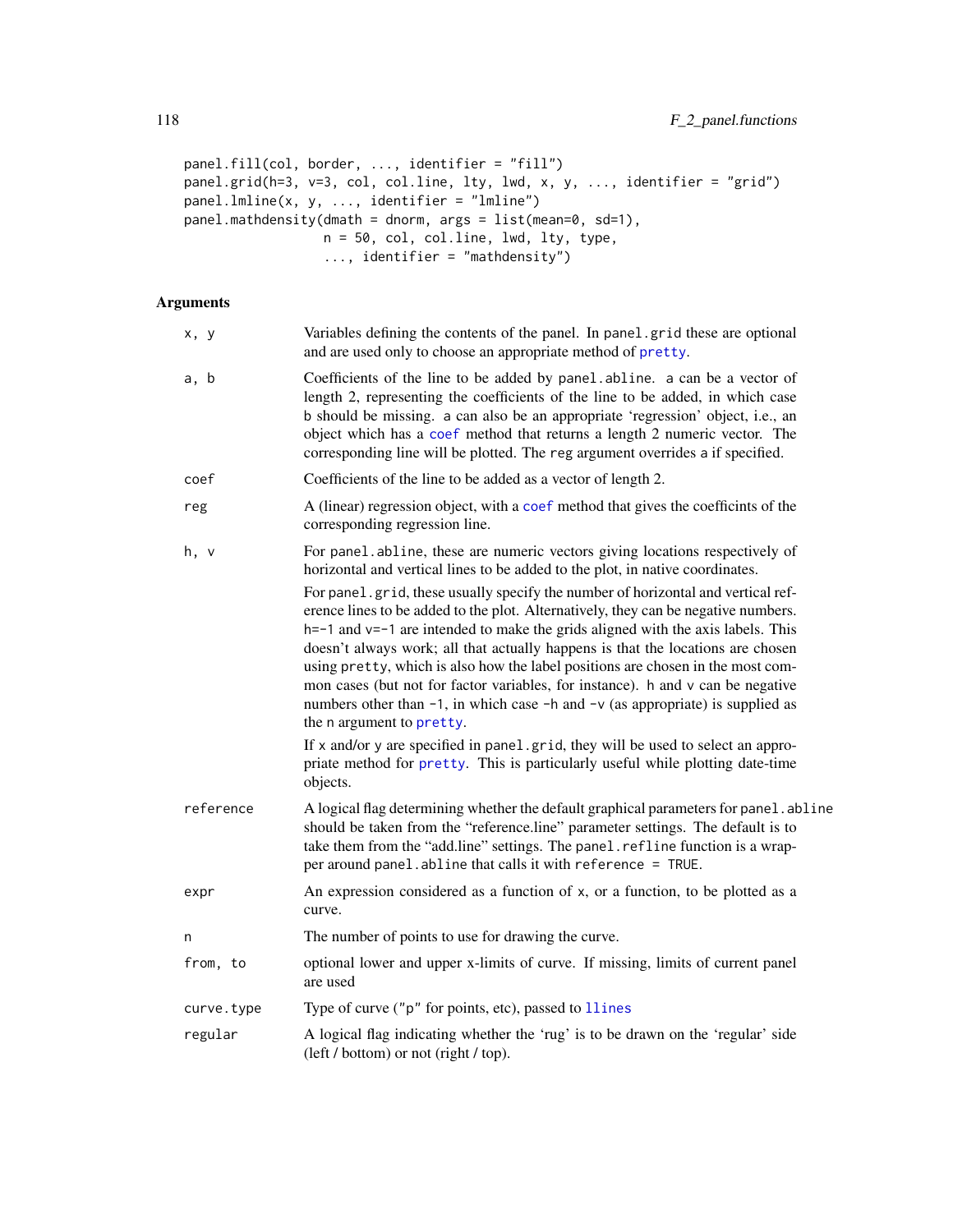| start, end       | endpoints of rug segments, in normalized parent coordinates (between 0 and 1).<br>Defaults depend on value of regular, and cover 3% of the panel width and<br>height.                                                                                                                           |
|------------------|-------------------------------------------------------------------------------------------------------------------------------------------------------------------------------------------------------------------------------------------------------------------------------------------------|
| x.units, y.units |                                                                                                                                                                                                                                                                                                 |
|                  | Character vectors, replicated to be of length two. Specifies the (grid) units as-<br>sociated with start and end above. x.units and y.units are for the rug on<br>the x-axis and y-axis respectively (and thus are associated with start and end<br>values on the y and x scales respectively). |
|                  | col, col.line, lty, lwd, alpha, border<br>Graphical parameters.                                                                                                                                                                                                                                 |
| type             | Usually ignored by the panel functions documented here; the argument is present<br>only to make sure an explicitly specified type argument (perhaps meant for an-<br>other function) does not affect the display.                                                                               |
| fun              | The function that will be applied to the subset of x values (or y if horizontal<br>is FALSE) determined by the unique values of $y(x)$ .                                                                                                                                                        |
| horizontal       | A logical flag. If FALSE, the plot is 'transposed' in the sense that the roles of<br>x and y are switched; x is now the 'factor'. Interpretation of other arguments<br>change accordingly. See documentation of bwplot for a fuller explanation.                                                |
| dmath            | A vectorized function that produces density values given a numeric vector named<br>x, e.g., dnorm.                                                                                                                                                                                              |
| args             | A list giving additional arguments to be passed to dmath.                                                                                                                                                                                                                                       |
| .                | Further arguments, typically graphical parameters, passed on to other low-level<br>functions as appropriate. Color can usually be specified by col, col. line, and<br>col. symbol, the last two overriding the first for lines and points respectively.                                         |
| identifier       | A character string that is prepended to the names of grobs that are created by<br>this panel function.                                                                                                                                                                                          |

## Details

panel.abline adds a line of the form  $y = a + b \times x$ , or vertical and/or horizontal lines. Graphical parameters are obtained from the "add.line" settings by default. panel.refline is similar, but uses the "reference.line" settings for the defaults.

panel.grid draws a reference grid.

panel.curve adds a curve, similar to what [curve](#page-0-0) does with add = TRUE. Graphical parameters for the curve are obtained from the "add.line" setting.

panel.average treats one of x and y as a factor (according to the value of horizontal), calculates fun applied to the subsets of the other variable determined by each unique value of the factor, and joins them by a line. Can be used in conjunction with panel.xyplot, and more commonly with panel. superpose to produce interaction plots.

panel.line join is an alias for panel.average. It is retained for back-compatibility, and may go away in future.

panel.mathdensity plots a (usually theoretical) probability density function. This can be useful in conjunction with histogram and densityplot to visually assess goodness of fit (note, however, that qqmath is more suitable for this).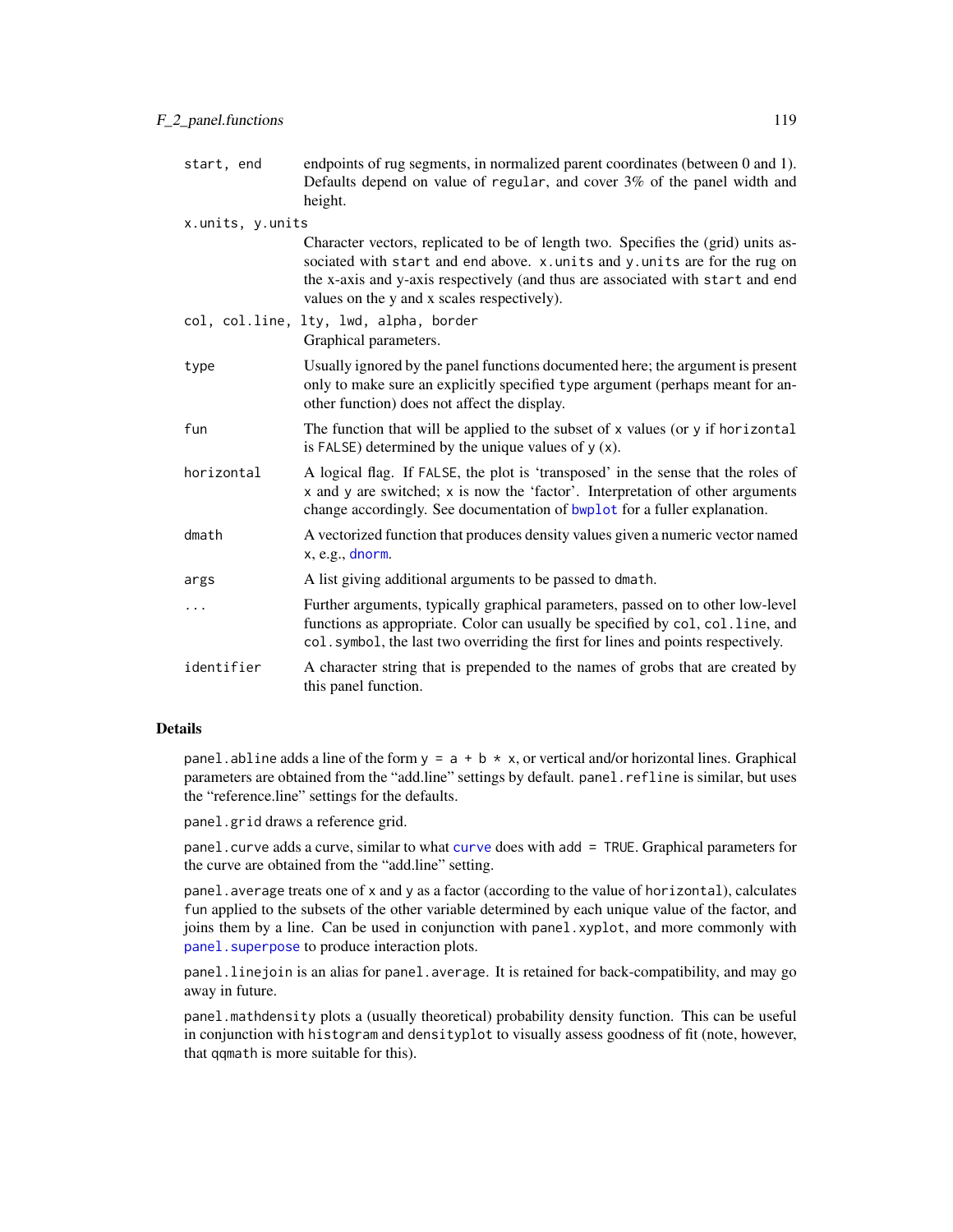panel.[rug](#page-0-0) adds a *rug* representation of the (marginal) data to the panel, much like rug. panel.lmline(x, y) is equivalent to panel.abline(lm(y  $\sim$  x)).

#### Author(s)

Deepayan Sarkar <Deepayan.Sarkar@R-project.org>

#### See Also

[Lattice,](#page-2-0) [panel.axis](#page-139-0), [panel.identify](#page-83-0) [identify](#page-0-0), [trellis.par.set](#page-59-0).

#### Examples

```
## Interaction Plot
bwplot(yield \sim site, barley, groups = year,
       panel = function(x, y, groups, subscripts, ...) { }panel.grid(h = -1, v = 0)
           panel.stripplot(x, y, ..., jitter.data = TRUE,
                           groups = groups, subscripts = subscripts)
           panel.superpose(x, y, ..., panel.groups = panel.average,
                           groups = groups, subscripts = subscripts)
       },
       auto.key =
       list(points = FALSE, lines = TRUE, columns = 2))
## Superposing a fitted normal density on a Histogram
histogram( \sim height | voice.part, data = singer, layout = c(2, 4),
          type = "density", border = "transparent", col.line = "grey60",
          xlab = "Height (inches)",
         ylab = "Density Histogram\n with Normal Fit",
          panel = function(x, \ldots) {
              panel.histogram(x, ...)
              panel.mathdensity(dmath = dnorm,
                                args = list(mean=mean(x), sd=sd(x)), ...)} )
```
F\_2\_panel.loess *Panel Function to Add a LOESS Smooth*

### <span id="page-119-0"></span>Description

A predefined panel function that can be used to add a LOESS smooth based on the provided data.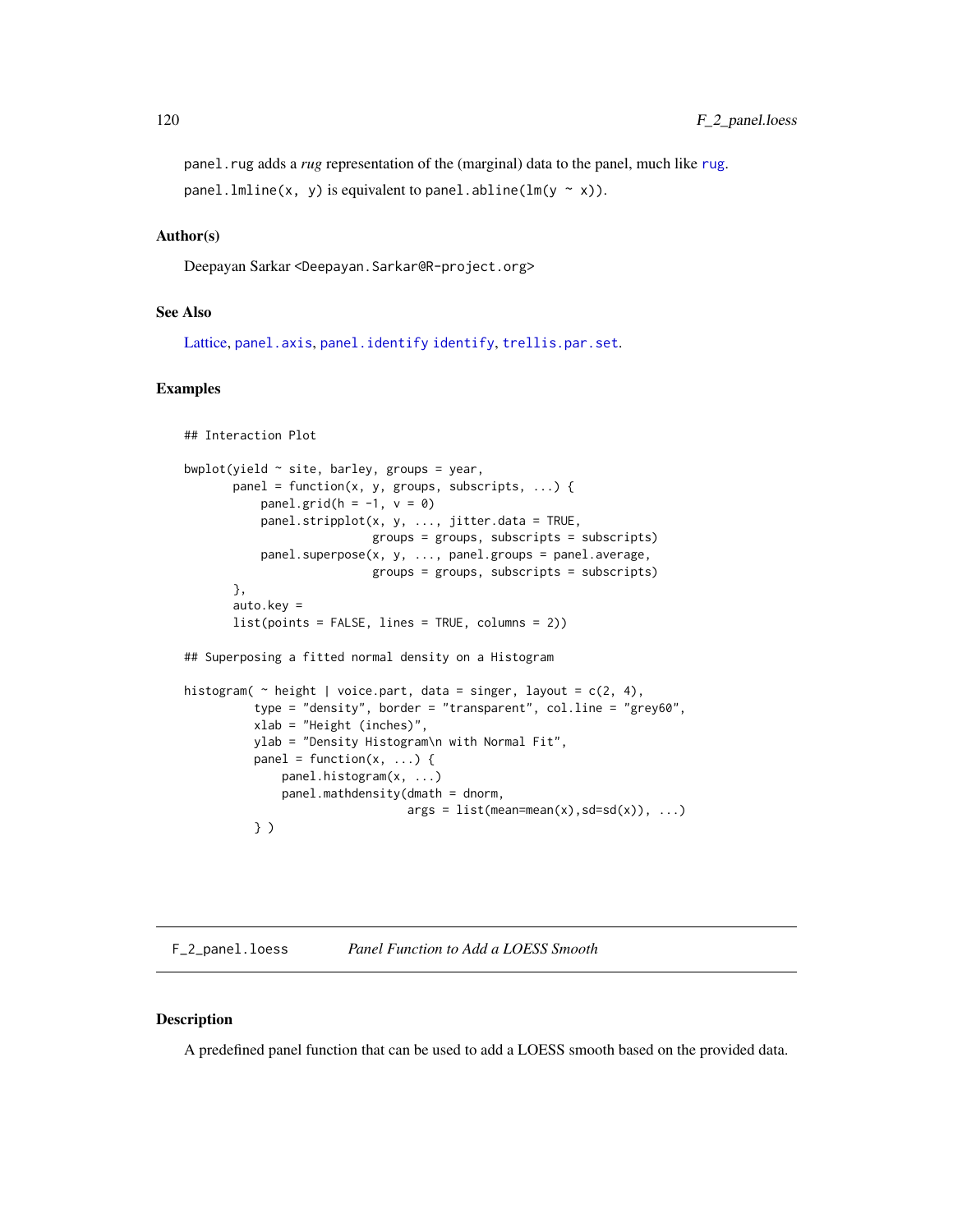### F\_2\_panel.loess 121

# Usage

```
panel.loess(x, y, span = 2/3, degree = 1,
            family = c("symmetric", "gaussian"),
            evaluation = 50,
            lwd, lty, col, col.line, type,
            horizontal = FALSE,
            ..., identifier = "loess")
```
### Arguments

| x, y                    | Variables defining the data to be used.                                                                                                                                                                                                                                                                                                                             |
|-------------------------|---------------------------------------------------------------------------------------------------------------------------------------------------------------------------------------------------------------------------------------------------------------------------------------------------------------------------------------------------------------------|
| lwd, lty, col, col.line | Graphical parameters for the added line. col. line overrides col.                                                                                                                                                                                                                                                                                                   |
| type                    | Ignored. The argument is present only to make sure that an explicitly specified<br>type argument (perhaps meant for another function) does not affect the display.                                                                                                                                                                                                  |
|                         | span, degree, family, evaluation<br>Arguments to loess. smooth, for which panel. loess is essentially a wrapper.                                                                                                                                                                                                                                                    |
| horizontal              | A logical flag controlling which variable is to be treated as the predictor (by de-<br>fault x) and which as the response (by default y). If TRUE, the plot is 'transposed'<br>in the sense that y becomes the predictor and x the response. (The name 'hori-<br>zontal' may seem an odd choice for this argument, and originates from similar<br>usage in bwplot). |
| .                       | Extra arguments, passed on to panel.lines.                                                                                                                                                                                                                                                                                                                          |
| identifier              | A character string that is prepended to the names of grobs that are created by<br>this panel function.                                                                                                                                                                                                                                                              |

# Value

The object returned by loess. smooth.

# Author(s)

Deepayan Sarkar <Deepayan.Sarkar@R-project.org>

# See Also

[Lattice,](#page-2-0) [loess.smooth](#page-0-0), [prepanel.loess](#page-130-0)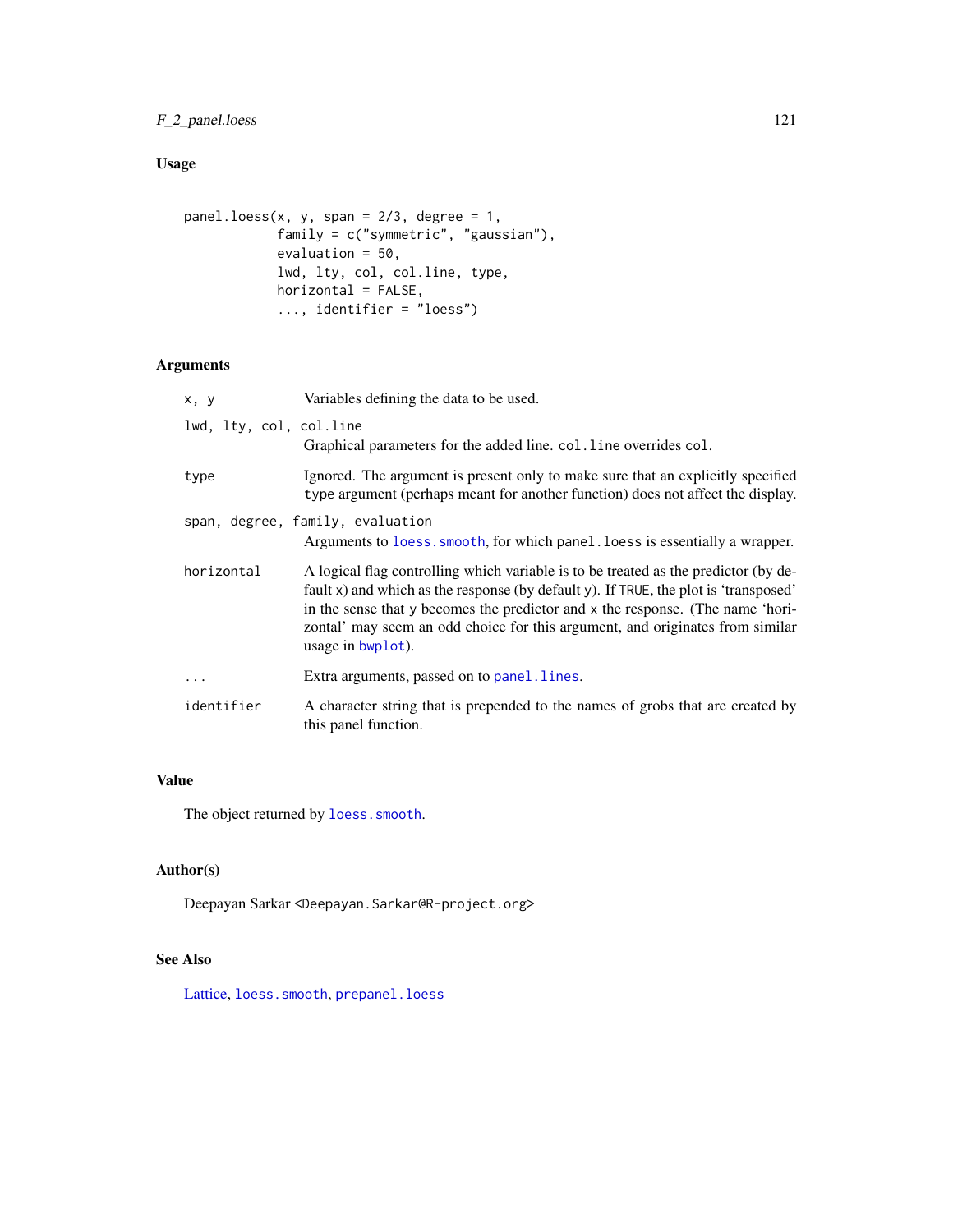# Description

Useful panel function with qqmath. Draws a line passing through the points (usually) determined by the .25 and .75 quantiles of the sample and the theoretical distribution.

### Usage

```
panel.qqmathline(x, y = x,
                 distribution = qnorm,
                 probs = c(0.25, 0.75),
                 qtype = 7,groups = NULL,
                 ...,
                 identifier = "qqmathline")
```
### Arguments

| x            | The original sample, possibly reduced to a fewer number of quantiles, as deter-<br>mined by the f. value argument to qqmath |
|--------------|-----------------------------------------------------------------------------------------------------------------------------|
| y            | an alias for x for backwards compatibility                                                                                  |
| distribution | quantile function for reference theoretical distribution.                                                                   |
| probs        | numeric vector of length two, representing probabilities. Corresponding quan-<br>tile pairs define the line drawn.          |
| qtype        | the type of quantile computation used in quantile                                                                           |
| groups       | optional grouping variable. If non-null, a line will be drawn for each group.                                               |
| $\ddotsc$    | other arguments.                                                                                                            |
| identifier   | A character string that is prepended to the names of grobs that are created by<br>this panel function.                      |

### Author(s)

Deepayan Sarkar <Deepayan.Sarkar@R-project.org>

#### See Also

[prepanel.qqmathline](#page-130-0), [qqmath](#page-33-0), [quantile](#page-0-0)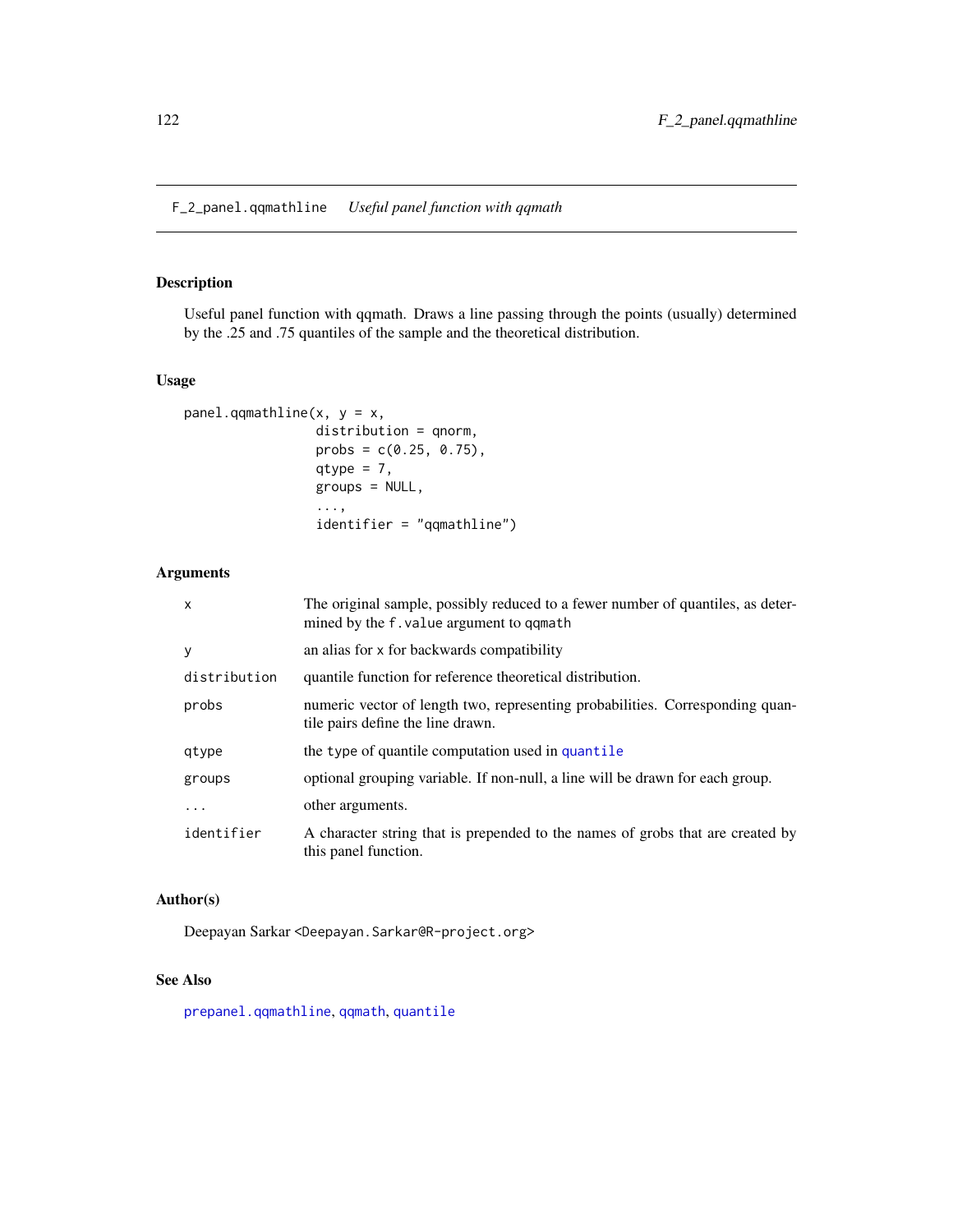F\_2\_panel.smoothScatter

*Lattice panel function analogous to smoothScatter*

# Description

This function allows the user to place smoothScatter plots in lattice graphics.

### Usage

```
panel.smoothScatter(x, y = NULL,
                    nbin = 64, cuts = 255,
                    bandwidth,
                    colramp,
                    nrpoints = 100,
                    transformation = function(x) x^0.25,
                    pch = ".'',cex = 1, col="black",
                    range.x,
                    ...,
                    raster = FALSE,
                    subscripts,
                    identifier = "smoothScatter")
```

| $\times$  | Numeric vector containing x-values or n by 2 matrix containing x and y values.                                                                                                                                                                                                                                               |
|-----------|------------------------------------------------------------------------------------------------------------------------------------------------------------------------------------------------------------------------------------------------------------------------------------------------------------------------------|
| y         | Numeric vector containing y-values (optional). The length of x must be the same<br>as that of y.                                                                                                                                                                                                                             |
| nbin      | Numeric vector of length 1 (for both directions) or 2 (for x and y separately)<br>containing the number of equally spaced grid points for the density estimation.                                                                                                                                                            |
| cuts      | number of cuts defining the color gradient                                                                                                                                                                                                                                                                                   |
| bandwidth | Numeric vector: the smoothing bandwidth. If missing, these functions come<br>up with a more or less useful guess. This parameter then gets passed on to the<br>function bkde2D.                                                                                                                                              |
| colramp   | Function accepting an integer n as an argument and returning n colors.                                                                                                                                                                                                                                                       |
| nrpoints  | Numeric vector of length 1 giving number of points to be superimposed on the<br>density image. The first nrpoints points from those areas of lowest regional<br>densities will be plotted. Adding points to the plot allows for the identification<br>of outliers. If all points are to be plotted, choose nrpoints $=$ Inf. |
|           | transformation Function that maps the density scale to the color scale.                                                                                                                                                                                                                                                      |
| pch, cex  | graphical parameters for the proposition "outlying" points shown in the display                                                                                                                                                                                                                                              |
| range.x   | see bkde2D for details.                                                                                                                                                                                                                                                                                                      |
| col       | points color parameter                                                                                                                                                                                                                                                                                                       |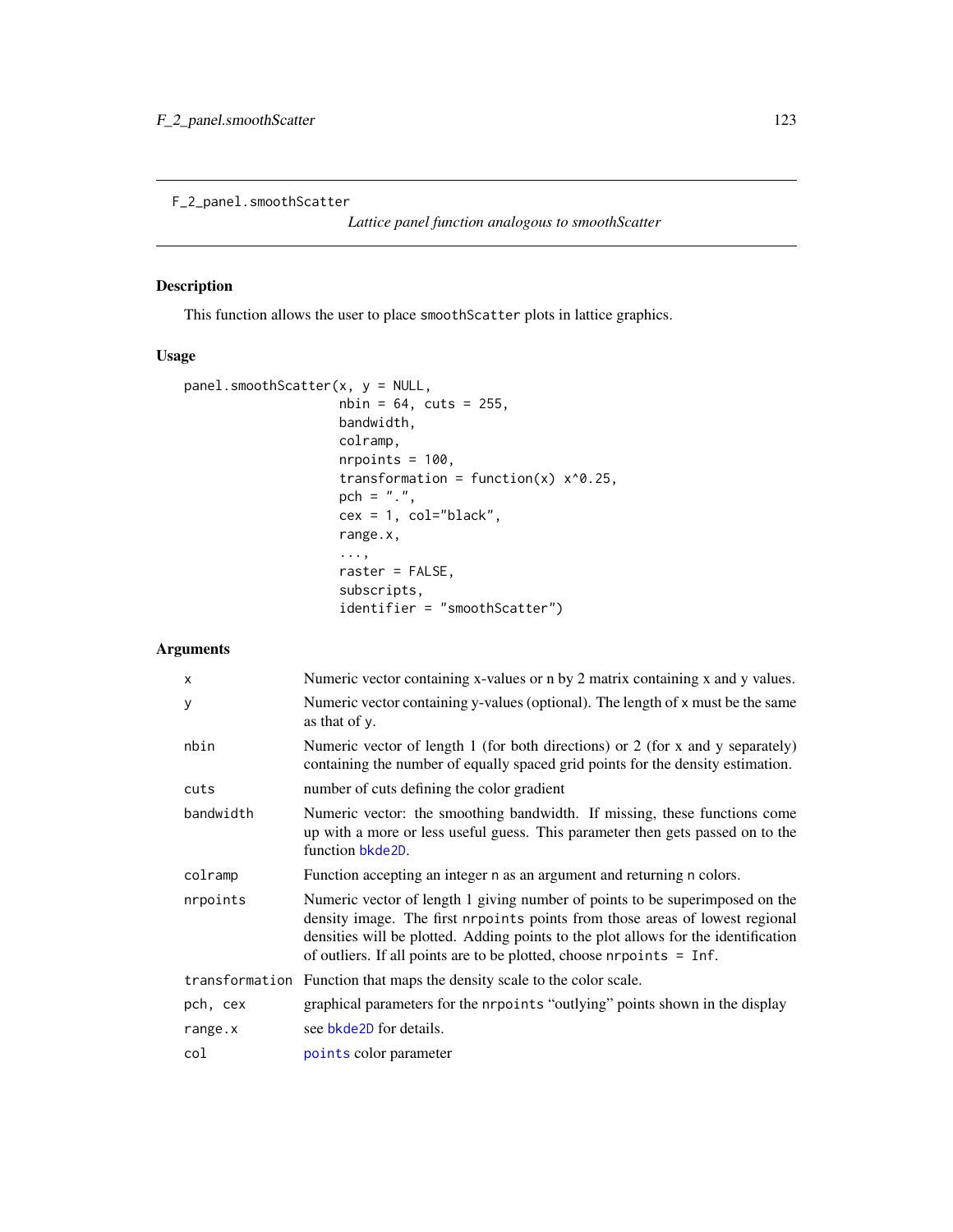| $\cdots$   | Further arguments that are passed on to panel. levelplot.                                              |
|------------|--------------------------------------------------------------------------------------------------------|
| raster     | logical; if TRUE, panel. levelplot. raster is used, making potentially smaller<br>output files.        |
| subscripts | ignored, but necessary for handling of  in certain situations. Likely to be<br>removed in future.      |
| identifier | A character string that is prepended to the names of grobs that are created by<br>this panel function. |

# Details

This replicates the display part of the smoothScatter function by replacing standard graphics calls by grid-compatible ones.

#### Value

The function is called for its side effects, namely the production of the appropriate plots on a graphics device.

# Author(s)

Deepayan Sarkar <deepayan.sarkar@r-project.org>

#### Examples

```
ddf <- as.data.frame(matrix(rnorm(40000), ncol = 4) + 3 * rnorm(10000))
ddf[, c(2,4)] <- (-ddf[, c(2,4)]xyplot(V1 ~ v2 ~ + v3, ddf, outer = TRUE,panel = panel.smoothScatter, aspect = "iso")
splom(ddf, panel = panel.smoothScatter, nbin = 64, raster = TRUE)
```
F\_2\_panel.spline *Panel Function to Add a Spline Smooth*

### <span id="page-123-0"></span>Description

A predefined panel function that can be used to add a spline smooth based on the provided data.

#### Usage

```
panel.spline(x, y, npoints = 101,
            lwd = plot.line$lwd,
            lty = plot.line$lty,
            col, col.line = plot.line$col,
             type,
            horizontal = FALSE, ...,keep.data = FALSE,identifier = "spline")
```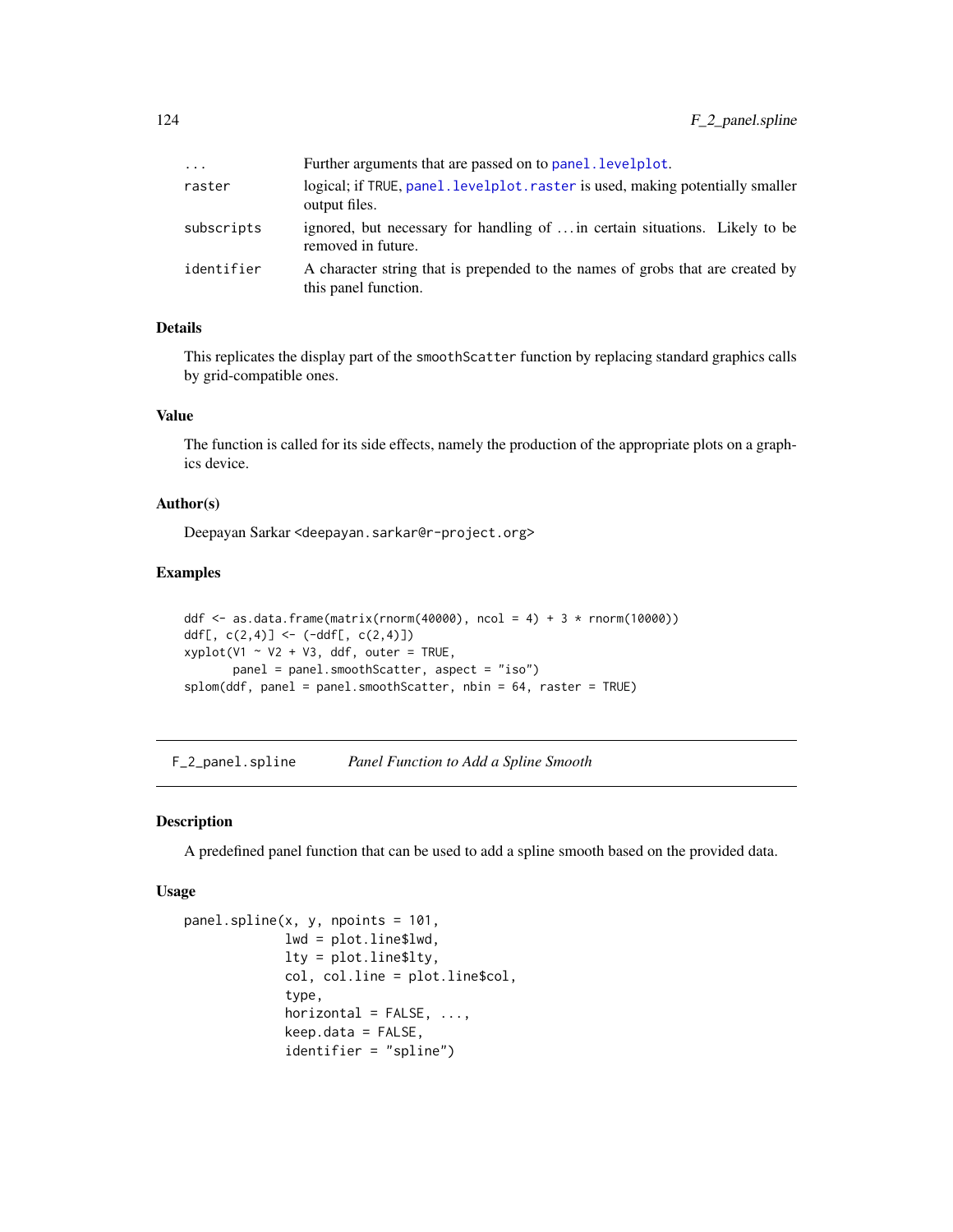### Arguments

| x, y                    | Variables defining the data to be used.                                                                                                                                                                                                                                                                                                                             |
|-------------------------|---------------------------------------------------------------------------------------------------------------------------------------------------------------------------------------------------------------------------------------------------------------------------------------------------------------------------------------------------------------------|
| npoints                 | The number of equally spaced points within the range of the predictor at which<br>the fitted model is evaluated for plotting.                                                                                                                                                                                                                                       |
| lwd, lty, col, col.line |                                                                                                                                                                                                                                                                                                                                                                     |
|                         | Graphical parameters for the added line. col. line overrides col.                                                                                                                                                                                                                                                                                                   |
| type                    | Ignored. The argument is present only to make sure that an explicitly specified<br>type argument (perhaps meant for another function) does not affect the display.                                                                                                                                                                                                  |
| horizontal              | A logical flag controlling which variable is to be treated as the predictor (by de-<br>fault x) and which as the response (by default y). If TRUE, the plot is 'transposed'<br>in the sense that y becomes the predictor and x the response. (The name 'hori-<br>zontal' may seem an odd choice for this argument, and originates from similar<br>usage in bwplot). |
| keep.data               | Passed on to smooth, spline. The default here (FALSE) is different, and results<br>in the original data not being retained in the fitted spline model. It may be useful<br>to set this to TRUE if the return value of panel. spline, which is the fitted model<br>as returned by smooth. spline, is to be used for subsequent computations.                         |
|                         | Extra arguments, passed on to smooth. spline and panel. lines as appropri-<br>ate.                                                                                                                                                                                                                                                                                  |
| identifier              | A character string that is prepended to the names of grobs that are created by<br>this panel function.                                                                                                                                                                                                                                                              |

# Value

The fitted model as returned by [smooth.spline](#page-0-0).

### Author(s)

Deepayan Sarkar <Deepayan.Sarkar@R-project.org>

# See Also

[Lattice,](#page-2-0) [smooth.spline](#page-0-0), [prepanel.spline](#page-130-0)

F\_2\_panel.superpose *Panel Function for Display Marked by groups*

### <span id="page-124-0"></span>Description

These are panel functions for Trellis displays useful when a grouping variable is specified for use within panels. The x (and y where appropriate) variables are plotted with different graphical parameters for each distinct value of the grouping variable.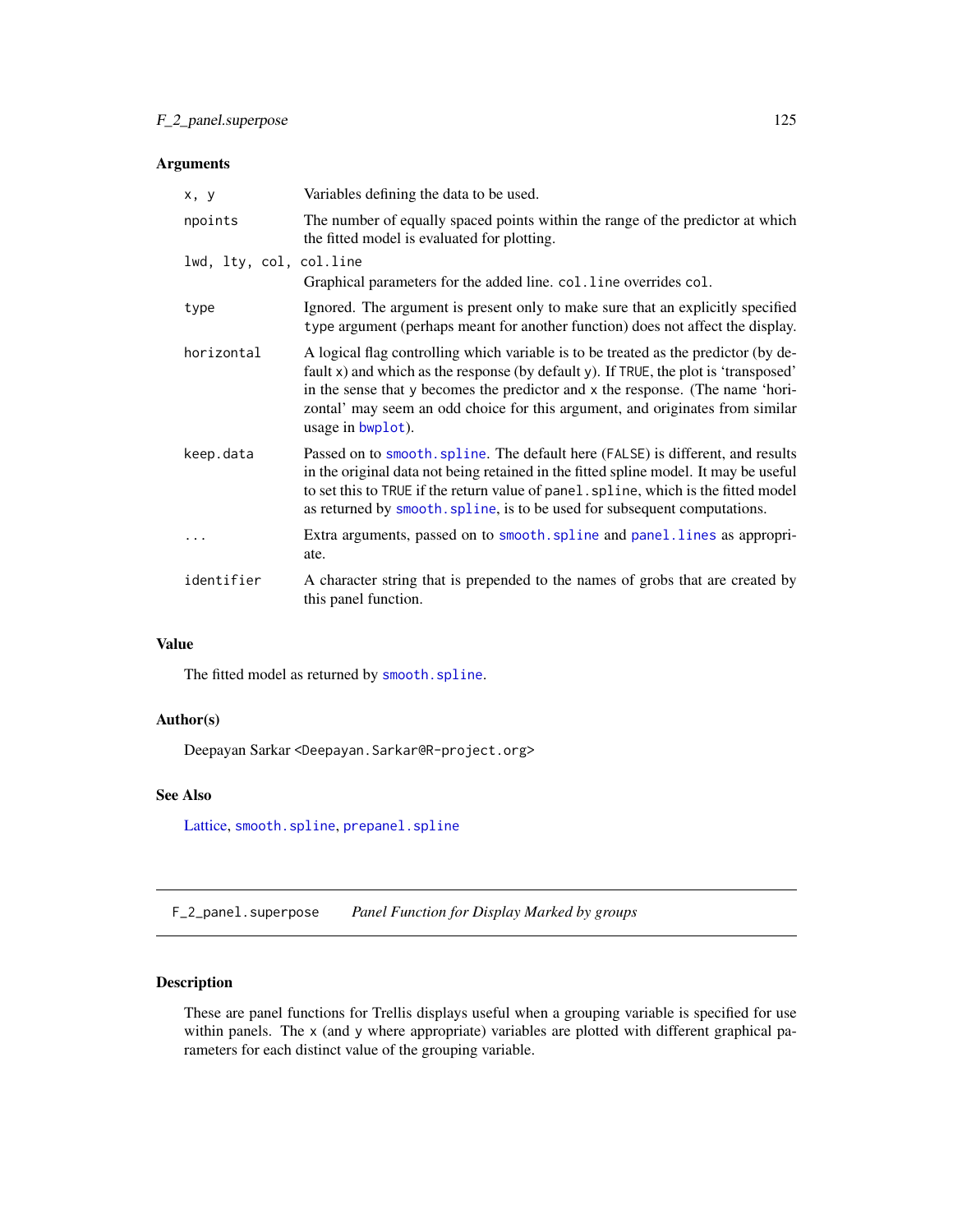# Usage

```
panel.superpose(x, y = NULL, subscripts, groups,
               panel.groups = "panel.xyplot",
                ...,
                col, col.line, col.symbol,
                pch, cex, fill, font,
                fontface, fontfamily,
                lty, lwd, alpha,
                type = "p", grid = FALSE,
                distribute.type = FALSE)
panel.superpose.2(..., distribute.type = TRUE)
panel.superpose.plain(...,
                      col, col.line, col.symbol,
                      pch, cex, fill, font,
```

```
fontface, fontfamily,
lty, lwd, alpha)
```

| x, y         | Coordinates of the points to be displayed. Usually numeric.                                                                                                                                                                                                                                                                                                                                                                                                                                                                                                                                                                                                                                                                                                                               |
|--------------|-------------------------------------------------------------------------------------------------------------------------------------------------------------------------------------------------------------------------------------------------------------------------------------------------------------------------------------------------------------------------------------------------------------------------------------------------------------------------------------------------------------------------------------------------------------------------------------------------------------------------------------------------------------------------------------------------------------------------------------------------------------------------------------------|
| panel.groups | The panel function to be used for each subgroup of points. Defaults to panel . xyplot.<br>To be able to distinguish between different levels of the originating group inside<br>panel.groups, it will be supplied two special arguments called group.number<br>and group. value which will hold the numeric code and factor level correspond-<br>ing to the current level of groups. No special care needs to be taken when<br>writing a panel.groups function if this feature is not used.                                                                                                                                                                                                                                                                                               |
| subscripts   | An integer vector of subscripts giving indices of the x and y values in the original<br>data source. See the corresponding entry in xyplot for details.                                                                                                                                                                                                                                                                                                                                                                                                                                                                                                                                                                                                                                   |
| groups       | A grouping variable. Different graphical parameters will be used to plot the sub-<br>sets of observations given by each distinct value of groups. The default graphi-<br>cal parameters are obtained from the "superpose.symbol" and "superpose.line"<br>settings using trellis.par.get wherever appropriate.                                                                                                                                                                                                                                                                                                                                                                                                                                                                             |
| type         | Usually a character vector specifying how each group should be drawn. For-<br>mally, it is passed on to the panel groups function, which must know what<br>to do with it. By default, panel.groups is panel.xyplot, whose help page<br>describes the admissible values.                                                                                                                                                                                                                                                                                                                                                                                                                                                                                                                   |
|              | The functions panel. superpose and panel. superpose. 2 differ only in the<br>default value of distribute. type, which controls the way the type argument<br>is interpreted. If distribute.type = $FALSE$ , then the interpretation is the<br>same as for panel. xyplot for each of the unique groups. In other words, if<br>type is a vector, all the individual components are honoured concurrently. If<br>distribute. type = TRUE, type is replicated to be as long as the number of<br>unique values in groups, and one component used for the points corresponding<br>to the each different group. Even in this case, it is possible to request multiple<br>types per group, specifying type as a list, each component being the desired<br>type vector for the corresponding group. |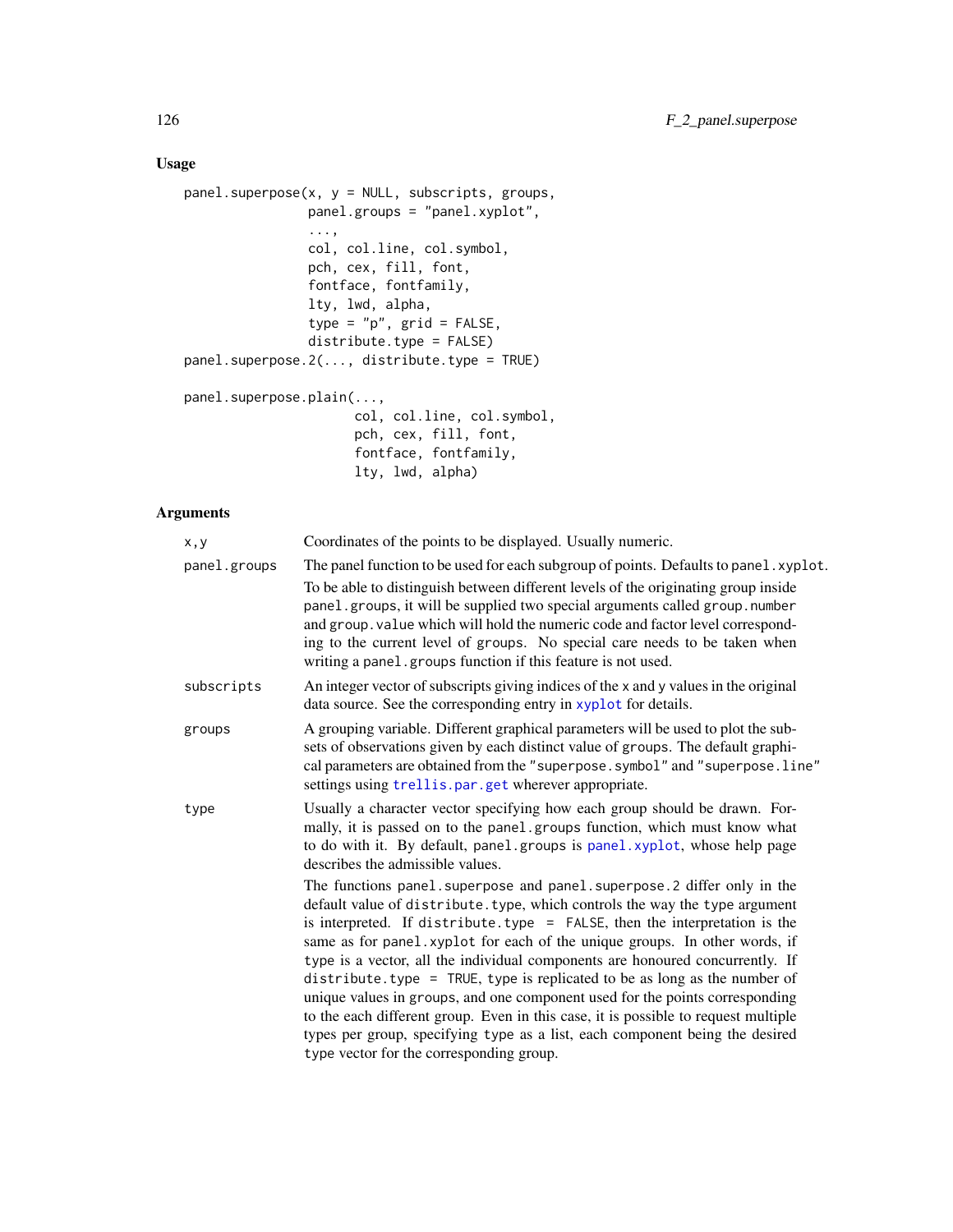|                            | If distribute.type = FALSE, any occurrence of "g" in type causes a grid<br>to be drawn, and all such occurrences are removed before type is passed on to<br>panel.groups.                                                                                                                      |  |
|----------------------------|------------------------------------------------------------------------------------------------------------------------------------------------------------------------------------------------------------------------------------------------------------------------------------------------|--|
| grid                       | Logical flag specifying whether a background reference grid should be drawn.<br>See panel. xyplot for details.                                                                                                                                                                                 |  |
| col                        | A vector color specification. See Details.                                                                                                                                                                                                                                                     |  |
| col.line                   | A vector color specification. See Details.                                                                                                                                                                                                                                                     |  |
| col.symbol                 | A vector color specification. See Details.                                                                                                                                                                                                                                                     |  |
| pch                        | A vector plotting character specification. See Details.                                                                                                                                                                                                                                        |  |
| cex                        | A vector size factor specification. See Details.                                                                                                                                                                                                                                               |  |
| fill                       | A vector fill color specification. See Details.                                                                                                                                                                                                                                                |  |
| font, fontface, fontfamily |                                                                                                                                                                                                                                                                                                |  |
|                            | A vector color specification. See Details.                                                                                                                                                                                                                                                     |  |
| lty                        | A vector color specification. See Details.                                                                                                                                                                                                                                                     |  |
| lwd                        | A vector color specification. See Details.                                                                                                                                                                                                                                                     |  |
| alpha                      | A vector alpha-transparency specification. See Details.                                                                                                                                                                                                                                        |  |
| .                          | Extra arguments. Passed down to panel. superpose from panel. superpose. 2,<br>and to panel.groups from panel.superpose.                                                                                                                                                                        |  |
| distribute.type            |                                                                                                                                                                                                                                                                                                |  |
|                            | $\mathbf{r}$ and $\mathbf{r}$ are the set of $\mathbf{r}$ and $\mathbf{r}$ and $\mathbf{r}$ and $\mathbf{r}$ and $\mathbf{r}$ and $\mathbf{r}$ and $\mathbf{r}$ and $\mathbf{r}$ and $\mathbf{r}$ and $\mathbf{r}$ and $\mathbf{r}$ and $\mathbf{r}$ and $\mathbf{r}$ and $\mathbf{r}$ and $\$ |  |

#### logical controlling interpretation of the type argument.

#### Details

panel.superpose divides up the x (and optionally y) variable(s) by the unique values of groups[subscripts], and plots each subset with different graphical parameters. The graphical parameters (col.symbol, pch, etc.) are usually supplied as suitable atomic vectors, but can also be lists. When panel.groups is called for the i-th level of groups, the corresponding element of each graphical parameter is passed to it. In the list form, the individual components can themselves be vectors.

The actual plot for each subgroup is created by the panel.groups function. With the default panel.groups, the col argument is overridden by col.line and col.symbol for lines and points respectively, which default to the "superpose.line" and "superpose.symbol" settings. However, col will still be supplied as an argument to panel.groups functions that make use of it, with a default of "black". The defaults of other graphical parameters are also taken from the "superpose.line" and "superpose.symbol" settings as appropriate. The alpha parameter takes it default from the "superpose.line" setting.

panel. superpose and panel. superpose. 2 differ essentially in how type is interpreted by default. The default behaviour in panel. superpose is the opposite of that in S, which is the same as that of panel.superpose.2.

panel. superpose. plain is the same as panel. superpose, except that the default settings for the style arguments are the same for all groups and are taken from the default plot style. It is used in [xyplot.ts](#page-24-0).

#### Author(s)

Deepayan Sarkar <Deepayan.Sarkar@R-project.org> (panel.superpose.2 originally contributed by Neil Klepeis)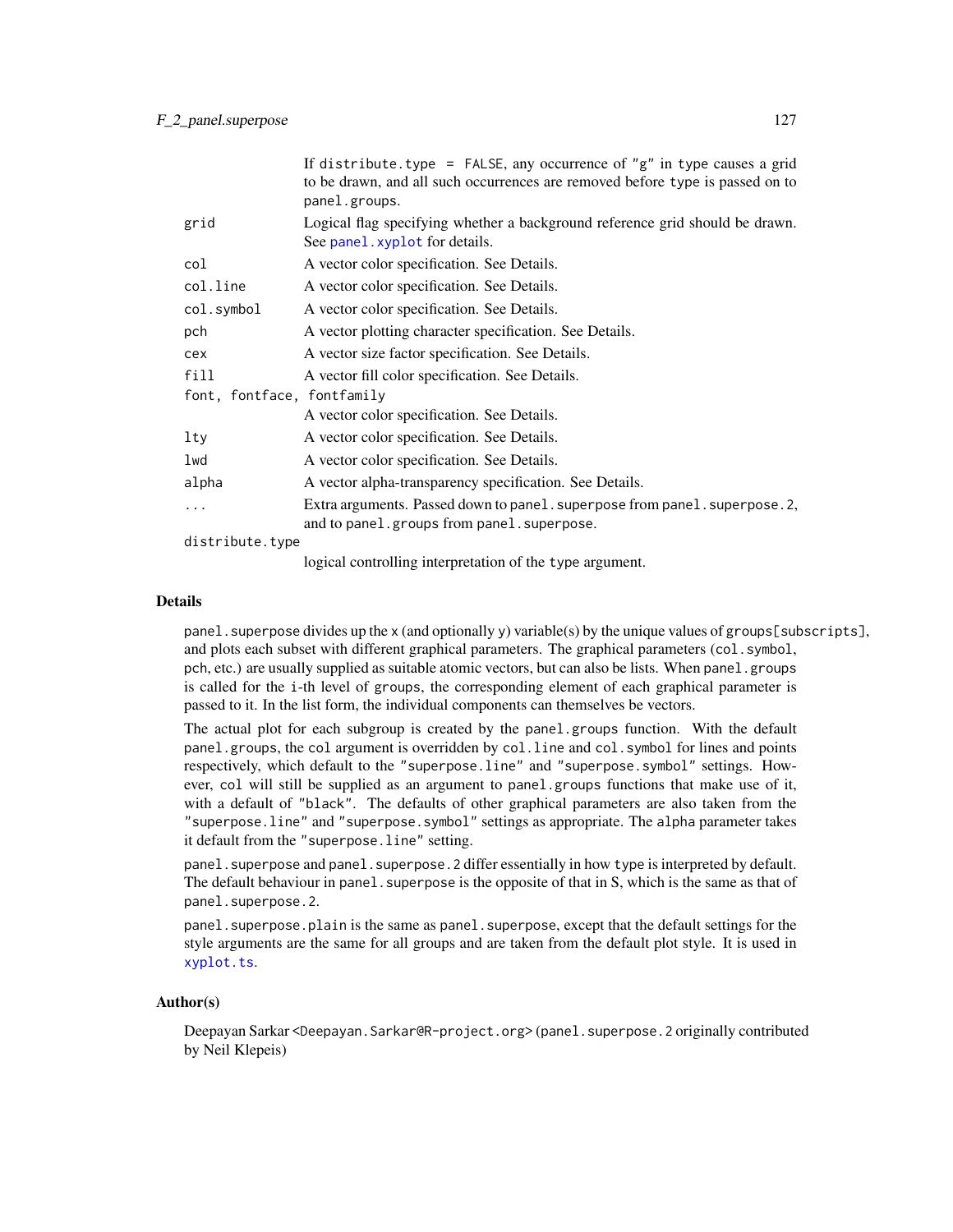### See Also

Different functions when used as panel.groups gives different types of plots, for example [panel.xyplot](#page-110-0), [panel.dotplot](#page-99-0) and [panel.average](#page-116-0) (This can be used to produce interaction plots).

See [Lattice](#page-2-0) for an overview of the package, and [xyplot](#page-5-0) for common arguments (in particular, the discussion of the extended formula interface and the groups argument).

F\_2\_panel.violin *Panel Function to create Violin Plots*

### Description

This is a panel function that can create a violin plot. It is typically used in a high-level call to bwplot.

#### Usage

```
panel.violin(x, y, box.ratio = 1, box.width,
            horizontal = TRUE,alpha, border, lty, lwd, col,
            varwidth = FALSE,bw, adjust, kernel, window,
            width, n = 50, from, to, cut,
            na.rm, ...,
             identifier = "violin")
```

| x, y                         | numeric vector or factor. Violin plots are drawn for each unique value of $y(x)$ if<br>horizontal is TRUE (FALSE)                                                                                                                                                              |
|------------------------------|--------------------------------------------------------------------------------------------------------------------------------------------------------------------------------------------------------------------------------------------------------------------------------|
| box.ratio                    | ratio of the thickness of each violin and inter violin space                                                                                                                                                                                                                   |
| box.width                    | thickness of the violins in absolute units; overrides box. ratio. Useful for speci-<br>fying thickness when the categorical variable is not a factor, as use of box. ratio<br>alone cannot achieve a thickness greater than 1.                                                 |
| horizontal                   | logical. If FALSE, the plot is 'transposed' in the sense that the behaviours of x<br>and y are switched. x is now the 'factor'. See documentation of bwplot for a<br>fuller explanation.                                                                                       |
| alpha, border, lty, lwd, col | graphical parameters controlling the violin. Defaults are taken from the "plot.polygon"<br>settings.                                                                                                                                                                           |
| varwidth                     | logical. If FALSE, the densities are scaled separately for each group, so that the<br>maximum value of the density reaches the limit of the allocated space for each<br>violin (as determined by box. ratio). If TRUE, densities across violins will have<br>comparable scale. |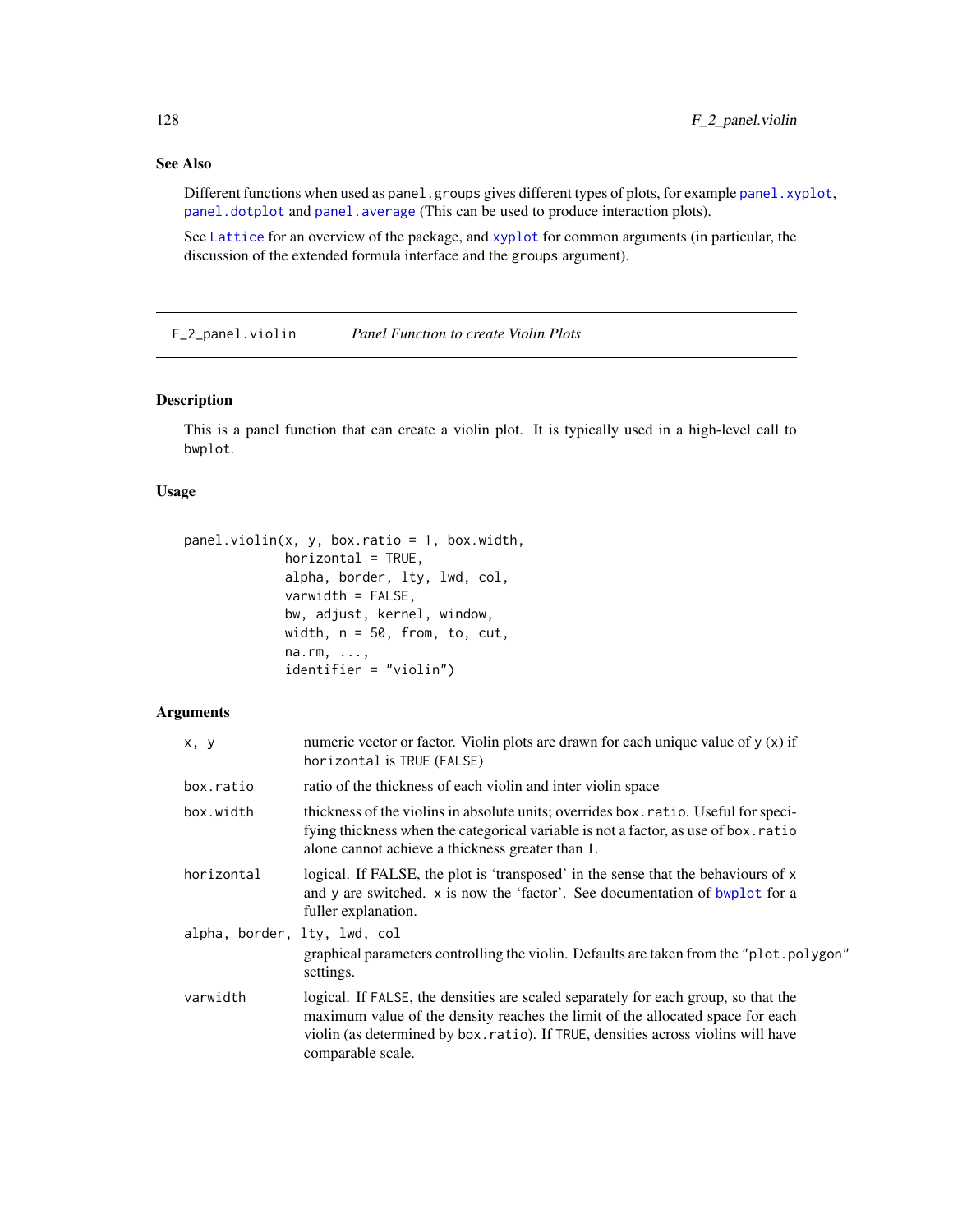|            | bw, adjust, kernel, window, width, n, from, to, cut, na.rm<br>arguments to density, passed on as appropriate |
|------------|--------------------------------------------------------------------------------------------------------------|
| .          | arguments passed on to density.                                                                              |
| identifier | A character string that is prepended to the names of grobs that are created by<br>this panel function.       |

### Details

Creates Violin plot of x for every level of y. Note that most arguments controlling the display can be supplied to the high-level (typically bwplot) call directly.

#### Author(s)

Deepayan Sarkar <Deepayan.Sarkar@R-project.org>

#### See Also

[bwplot](#page-5-0), [density](#page-0-0)

### Examples

```
bwplot(voice.part ~ height, singer,
      panel = function(..., box.ratio) { }panel.violin(..., col = "transparent",
                        varwidth = FALSE, box.ratio = box.ratio)
           panel.bwplot(..., fill = NULL, box.ratio = .1)} )
```
F\_3\_prepanel.default *Default Prepanel Functions*

#### <span id="page-128-0"></span>Description

These prepanel functions are used as fallback defaults in various high level plot functions in Lattice. These are rarely useful to normal users but may be helpful in developing new displays.

#### Usage

```
prepanel.default.bwplot(x, y, horizontal, nlevels, origin, stack, ...)
prepanel.default.histogram(x, breaks, equal.widths, type, nint, ...)
prepanel.default.qq(x, y, ...)
prepanel.default.xyplot(x, y, type, subscripts, groups, ...)
prepanel.default.cloud(perspective, distance,
                       xlim, ylim, zlim,
                       screen = list(z = 40, x = -60),
```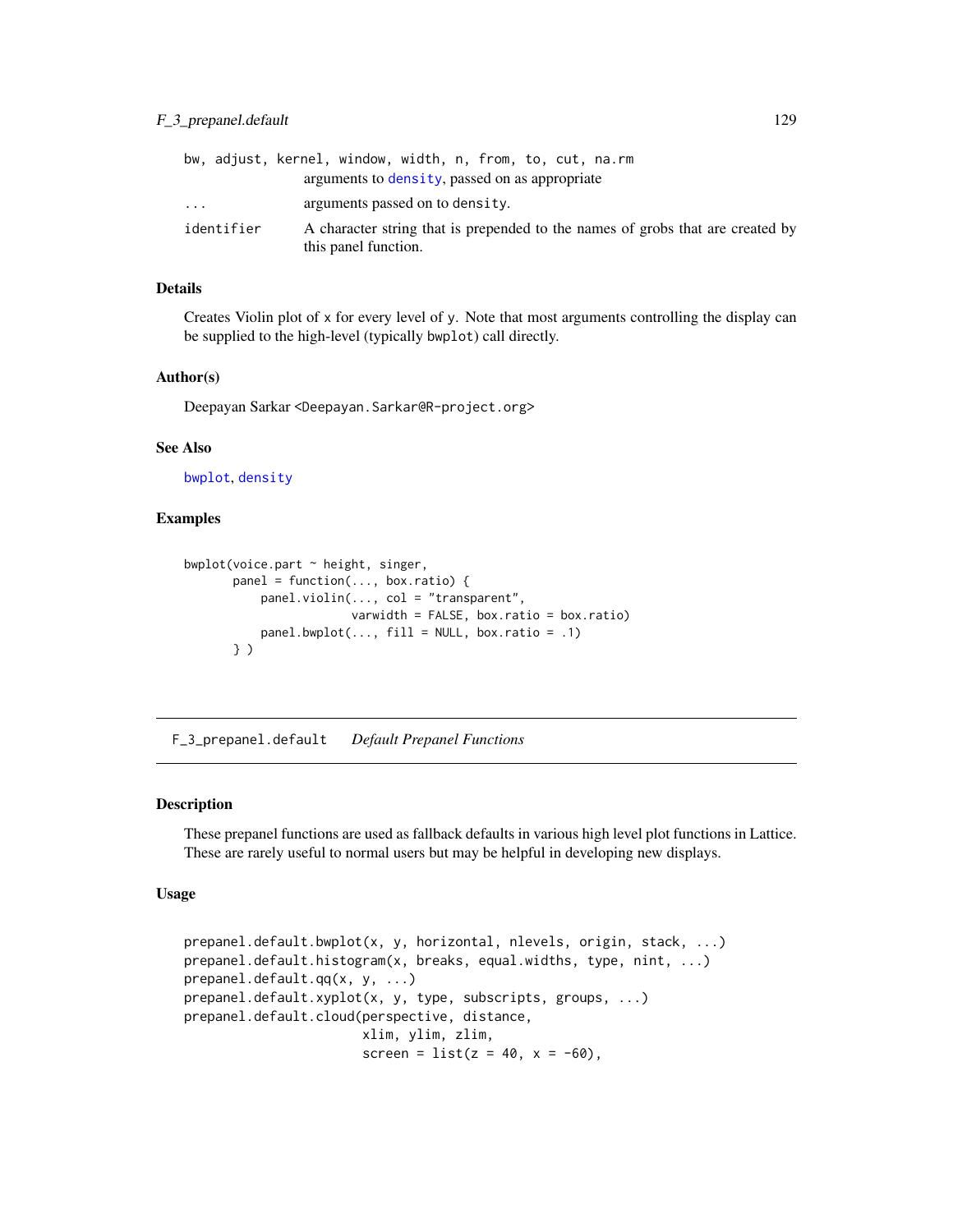```
R.\text{mat} = \text{diag}(4),
                        aspect = c(1, 1), panel.aspect = 1,
                        ..., zoom = 0.8)
prepanel.default.levelplot(x, y, subscripts, ...)
prepanel.default.qqmath(x, f.value, distribution, qtype,
                         groups, subscripts, ..., tails.n = 0)
prepanel.default.densityplot(x, darg, groups, weights, subscripts, ...)
prepanel.default.parallel(x, y, z, ..., horizontal.axis)
prepanel.default.splom(z, ...)
```
### Arguments

| x, y                             | x and y values, numeric or factor                                                                                                |  |
|----------------------------------|----------------------------------------------------------------------------------------------------------------------------------|--|
| horizontal                       | logical, applicable when one of the variables is to be treated as categorical (factor<br>or shingle).                            |  |
| horizontal.axis                  |                                                                                                                                  |  |
|                                  | logical indicating whether the parallel axes should be laid out horizontally (TRUE)<br>or vertically (FALSE).                    |  |
| nlevels                          | number of levels of such a categorical variable.                                                                                 |  |
|                                  | origin, stack for barcharts or the type="h" plot type                                                                            |  |
| breaks, equal.widths, type, nint |                                                                                                                                  |  |
|                                  | details of histogram calculations. type has a different meaning in prepanel.default.xyplot<br>(see panel.xyplot)                 |  |
| groups, subscripts               |                                                                                                                                  |  |
|                                  | See xyplot. Whenever appropriate, calculations are done separately for each<br>group and then combined.                          |  |
| weights                          | numeric vector of weights for the density calculations. If this is specified, it is<br>subsetted by subscripts to match it to x. |  |
|                                  | perspective, distance, xlim, ylim, zlim, screen, R.mat, aspect, panel.aspect, zoom<br>see panel.cloud                            |  |
|                                  | f.value, distribution, tails.n<br>see panel.qqmath                                                                               |  |
| darg                             | list of arguments passed to density                                                                                              |  |
| z                                | see panel.parallel and panel.pairs                                                                                               |  |
| qtype                            | type of quantile                                                                                                                 |  |
| $\cdots$                         | other arguments, usually ignored                                                                                                 |  |

### Value

A list with components xlim, ylim, dx and dy, and possibly xat and yat, the first two being used to calculate panel axes limits, the last two for banking computations. The form of these components are described in the help page for [xyplot](#page-5-0).

# Author(s)

Deepayan Sarkar <Deepayan.Sarkar@R-project.org>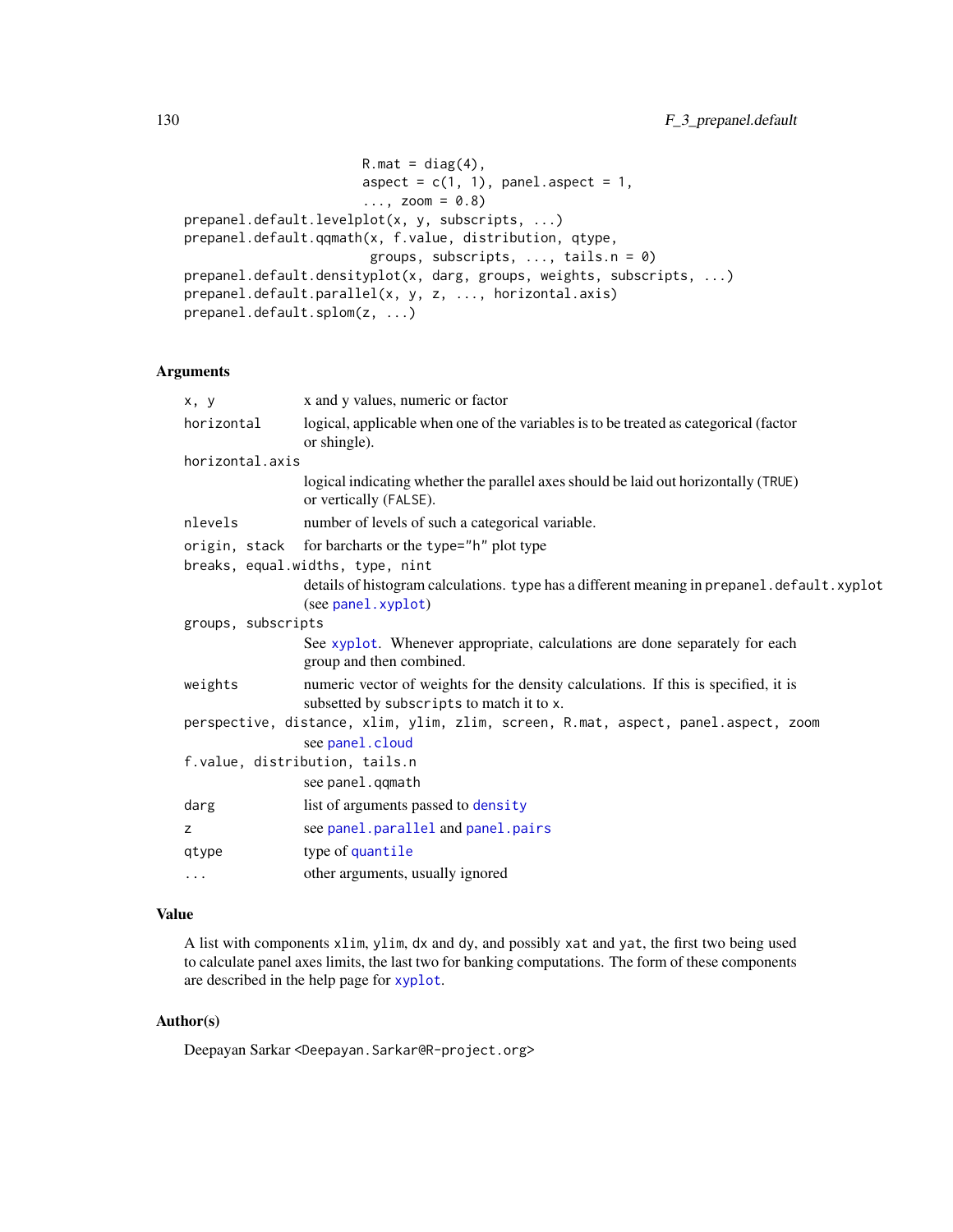### F\_3\_prepanel.functions 131

### See Also

[xyplot](#page-5-0), [banking](#page-135-0), [Lattice](#page-2-0). See documentation of corresponding panel functions for more details about the arguments.

F\_3\_prepanel.functions

*Useful Prepanel Function for Lattice*

# <span id="page-130-0"></span>Description

These are predefined prepanel functions available in Lattice.

### Usage

```
prepanel.lmline(x, y, ...)
prepanel.qqmathline(x, y = x, distribution = qnorm,
                   probs = c(0.25, 0.75), qtype = 7,
                   groups, subscripts,
                   ...)
prepanel.loess(x, y, span, degree, family, evaluation,
               horizontal = FALSE, ...)prepanel.spline(x, y, npoints = 101,
                horizontal = FALSE, ...,keep.data = FALSE)
```

| x, y                | x and y values, numeric or factor                                                                                                                                                                                                 |
|---------------------|-----------------------------------------------------------------------------------------------------------------------------------------------------------------------------------------------------------------------------------|
| distribution        | quantile function for theoretical distribution. This is automatically passed in<br>when this is used as a prepanel function in qqmath.                                                                                            |
| qtype               | type of quantile                                                                                                                                                                                                                  |
| probs               | numeric vector of length two, representing probabilities. If used with aspect="xy",<br>the aspect ratio will be chosen to make the line passing through the correspond-<br>ing quantile pairs as close to 45 degrees as possible. |
|                     | span, degree, family, evaluation                                                                                                                                                                                                  |
|                     | Arguments controlling the underlying loss smooth.                                                                                                                                                                                 |
| horizontal, npoints |                                                                                                                                                                                                                                   |
|                     | See documentation for corresponding panel function.                                                                                                                                                                               |
| keep.data           | Ignored. Present to capture argument of the same name in smooth. spline.                                                                                                                                                          |
| groups, subscripts  |                                                                                                                                                                                                                                   |
|                     | See xyplot. Whenever appropriate, calculations are done separately for each<br>group and then combined.                                                                                                                           |
| .                   | Other arguments. These are passed on to other functions if appropriate (in par-<br>ticular, smooth. spline), and ignored otherwise.                                                                                               |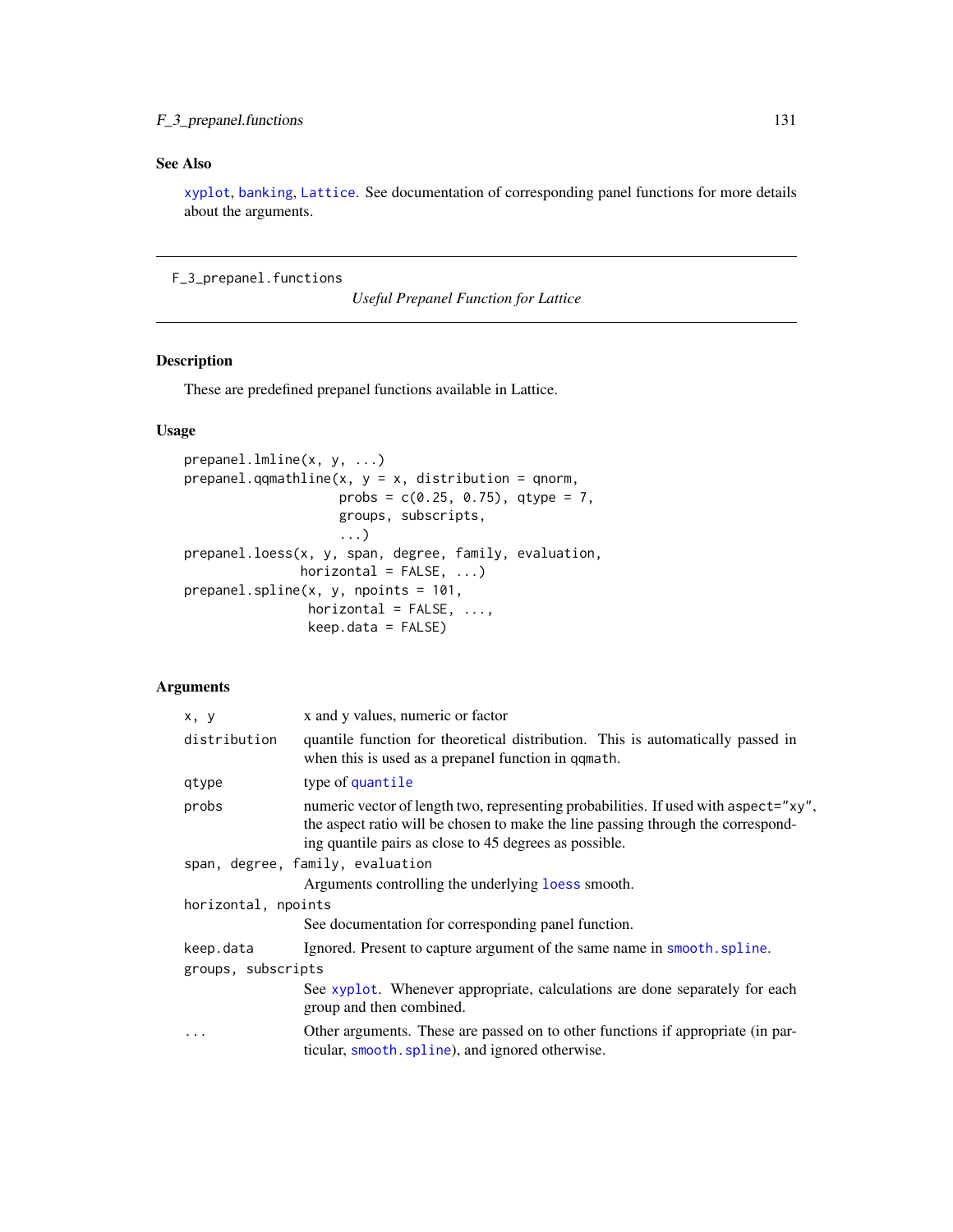### Details

All these prepanel functions compute the limits to be large enough to contain all points as well as the relevant smooth.

In addition, prepanel.lmline computes the dx and dy such that it reflects the slope of the linear regression line; for prepanel.gqmathline, this is the slope of the line passing through the quantile pairs specified by probs. For prepanel.loess and prepanel.spline, dx and dy reflect the piecewise slopes of the nonlinear smooth.

#### Value

usually a list with components xlim, ylim, dx and dy, the first two being used to calculate panel axes limits, the last two for banking computations. The form of these components are described under [xyplot](#page-5-0). There are also several prepanel functions that serve as the default for high level functions, see [prepanel.default.xyplot](#page-128-0)

#### Author(s)

Deepayan Sarkar <Deepayan.Sarkar@R-project.org>

#### See Also

[Lattice,](#page-2-0) [xyplot](#page-5-0), [banking](#page-135-0), [panel.loess](#page-119-0), [panel.spline](#page-123-0).

G\_axis.default *Default axis annotation utilities*

#### Description

Lattice funtions provide control over how the plot axes are annotated through a common interface. There are two levels of control. The xscale.components and yscale.components arguments can be functions that determine tick mark locations and labels given a packet. For more direct control, the axis argument can be a function that actually draws the axes. The functions documented here are the defaults for these arguments. They can additonally be used as components of user written replacements.

#### Usage

```
xscale.components.default(lim,
```

```
packet.number = 0,
                          packet.list = NULL,
                          top = TRUE,...)
yscale.components.default(lim,
                          packet.number = 0,
                          packet.list = NULL,
                          right = TRUE,...)
```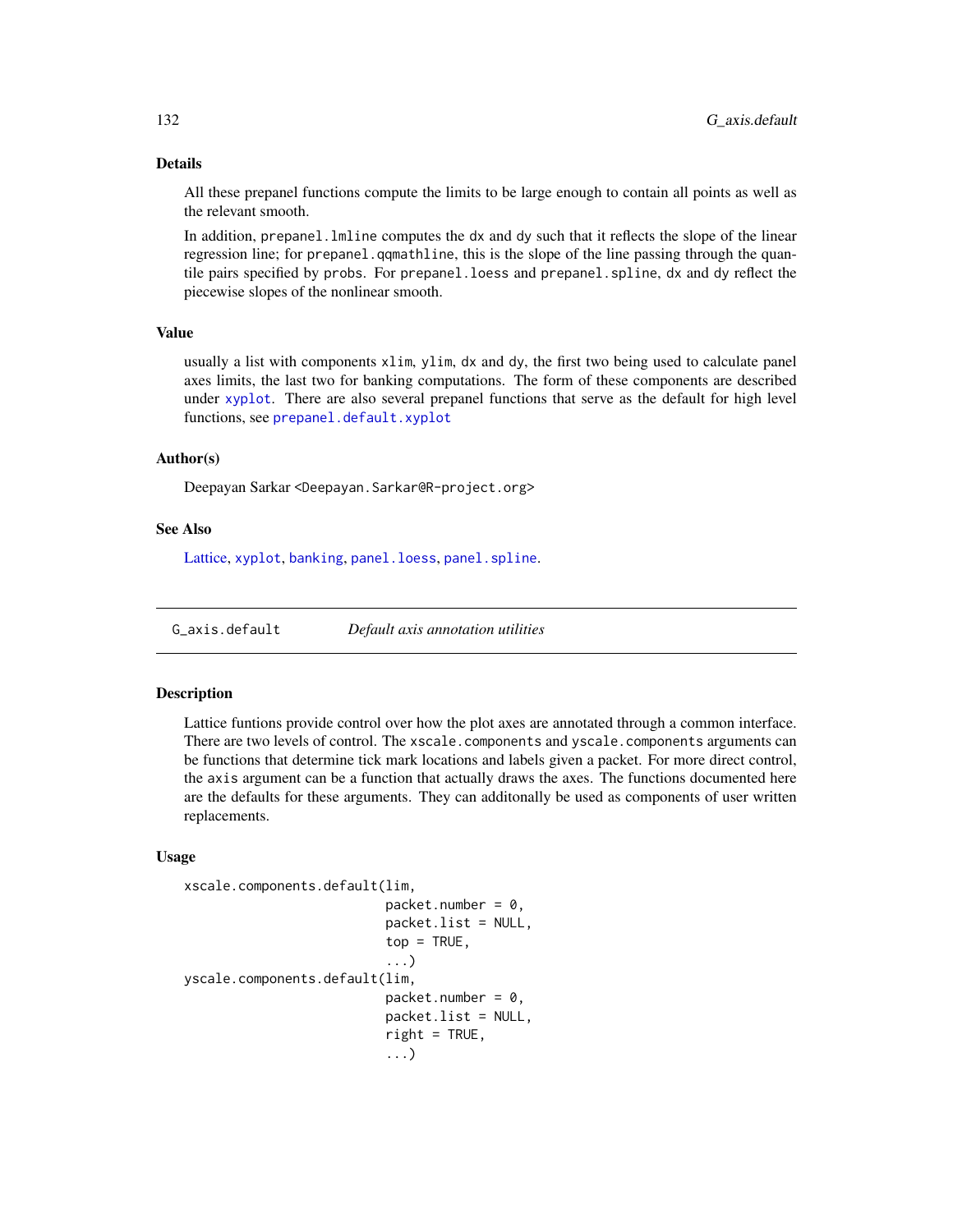```
axis. default(side = c("top", "bottom", "left", "right", "right")scales, components, as.table,
             labels = c("default", "yes", "no"),
             ticks = c("default", "yes", "no"),
             ..., prefix)
```
### Arguments

| lim           | the range of the data in that packet (data subset corresponding to a combination<br>of levels of the conditioning variable). The range is not necessarily numeric;<br>e.g. for factors, they could be character vectors representing levels, and for the<br>various date-time representations, they could be vectors of length 2 with the<br>corresponding class. |
|---------------|-------------------------------------------------------------------------------------------------------------------------------------------------------------------------------------------------------------------------------------------------------------------------------------------------------------------------------------------------------------------|
| packet.number | which packet (counted according to the packet order, described in print. trellis)<br>is being processed. In cases where all panels have the same limits, this function<br>is called only once (rather than once for each packet), in which case this argu-<br>ment will have the value 0.                                                                         |
| packet.list   | list, as long as the number of packets, giving all the actual packets. Specifically,<br>each component is the list of arguments given to the panel function when and if<br>that packet is drawn in a panel. (This has not yet been implemented.)                                                                                                                  |
| top, right    | the value of the top and right components of the result, as appropriate. See<br>below for interpretation.                                                                                                                                                                                                                                                         |
| side          | on which side the axis is to be drawn. The usual partial matching rules apply.                                                                                                                                                                                                                                                                                    |
| scales        | the appropriate component of the scales argument supplied to the high level<br>function, suitably standardized.                                                                                                                                                                                                                                                   |
| components    | list, similar to those produced by xscale.components.default and yscale.components.default.                                                                                                                                                                                                                                                                       |
| as.table      | the as table argument in the high level function.                                                                                                                                                                                                                                                                                                                 |
| labels        | whether labels are to be drawn. By default, the rules determined by scales are<br>used.                                                                                                                                                                                                                                                                           |
| ticks         | whether labels are to be drawn. By default, the rules determined by scales are<br>used.                                                                                                                                                                                                                                                                           |
| $\cdots$      | many other arguments may be supplied, and are passed on to other internal func-<br>tions.                                                                                                                                                                                                                                                                         |
| prefix        | A character string identifying the plot being drawn (see print.trellis). Used<br>to retrieve location of current panel in the overall layout, so that axes can be<br>drawn appropriately.                                                                                                                                                                         |
|               |                                                                                                                                                                                                                                                                                                                                                                   |

# Details

These functions are part of a new API introduced in lattice 0.14 to provide the user more control over how axis annotation is done. While the API has been designed in anticipation of use that was previously unsupported, the implementation has initially focused on reproducing existing capabilities, rather than test new features. At the time of writing, several features are unimplemented. If you require them, please contact the maintainer.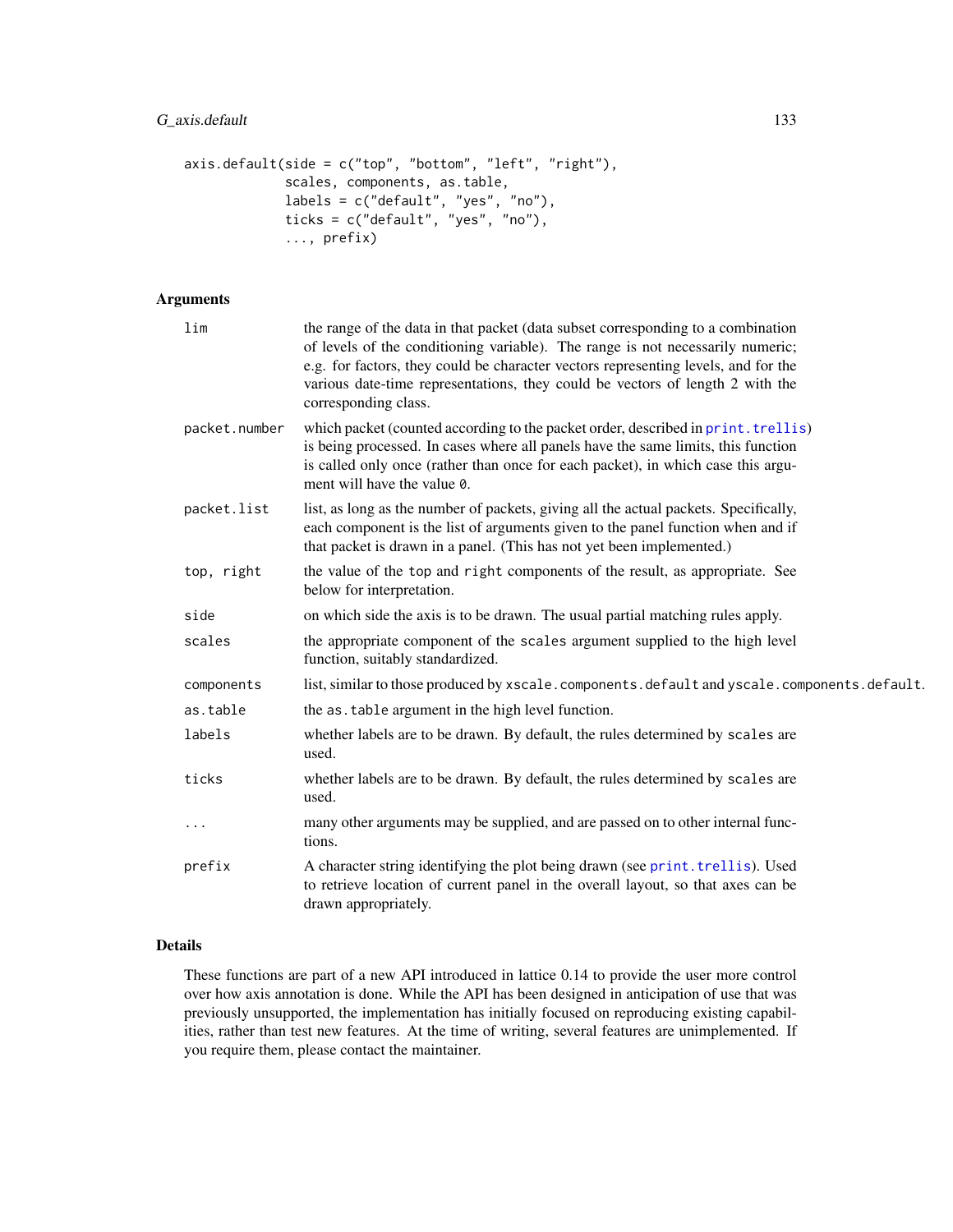#### Value

xscale.components.default and yscale.components.default return a list of the form suitable as the components argument of axis.default. Valid components in the return value of xscale.components.default are:

| num.limit | A numeric limit for the box. |
|-----------|------------------------------|
|           |                              |

- bottom A list with two elements, ticks and labels. ticks must be a list with components at and tck which give the location and lengths of tick marks. tck can be a vector, and will be recycled to be as long as at. labels must be a list with components at, labels, and check.overlap. at and labels give the location and labels of the tick labels; this is usually the same as the location of the ticks, but is not required to be so. check.overlap is a logical flag indicating whether overlapping of labels should be avoided by omitting some of the labels while rendering.
- top This can be a logical flag; if TRUE, top is treated as being the same as bottom; if FALSE, axis annotation for the top axis is omitted. Alternatively, top can be a list like bottom.

Valid components in the return value of yscale.components.default are left and right. Their interpretations are analogous to (respectively) the bottom and top components described above.

#### Author(s)

Deepayan Sarkar <Deepayan.Sarkar@R-project.org>

#### See Also

[Lattice](#page-2-0), [xyplot](#page-5-0), [print.trellis](#page-66-0)

### Examples

```
str(xscale.components.default(c(0, 1)))
set.seed(36872)
rln <- rlnorm(100)
densityplot(rln,
            scales = list(x = list(log = 2), alternating = 3),
            xlab = "Simulated lognormal variates",
            xscale.components = function(...) {
                ans <- xscale.components.default(...)
                ans$top <- ans$bottom
                ans$bottom$labels$labels <- parse(text = ans$bottom$labels$labels)
                ans$top$labels$labels <-
                    if (require(MASS))
                        fractions(2^(ans$top$labels$at))
                    else
                        2^(ans$top$labels$at)
                ans
```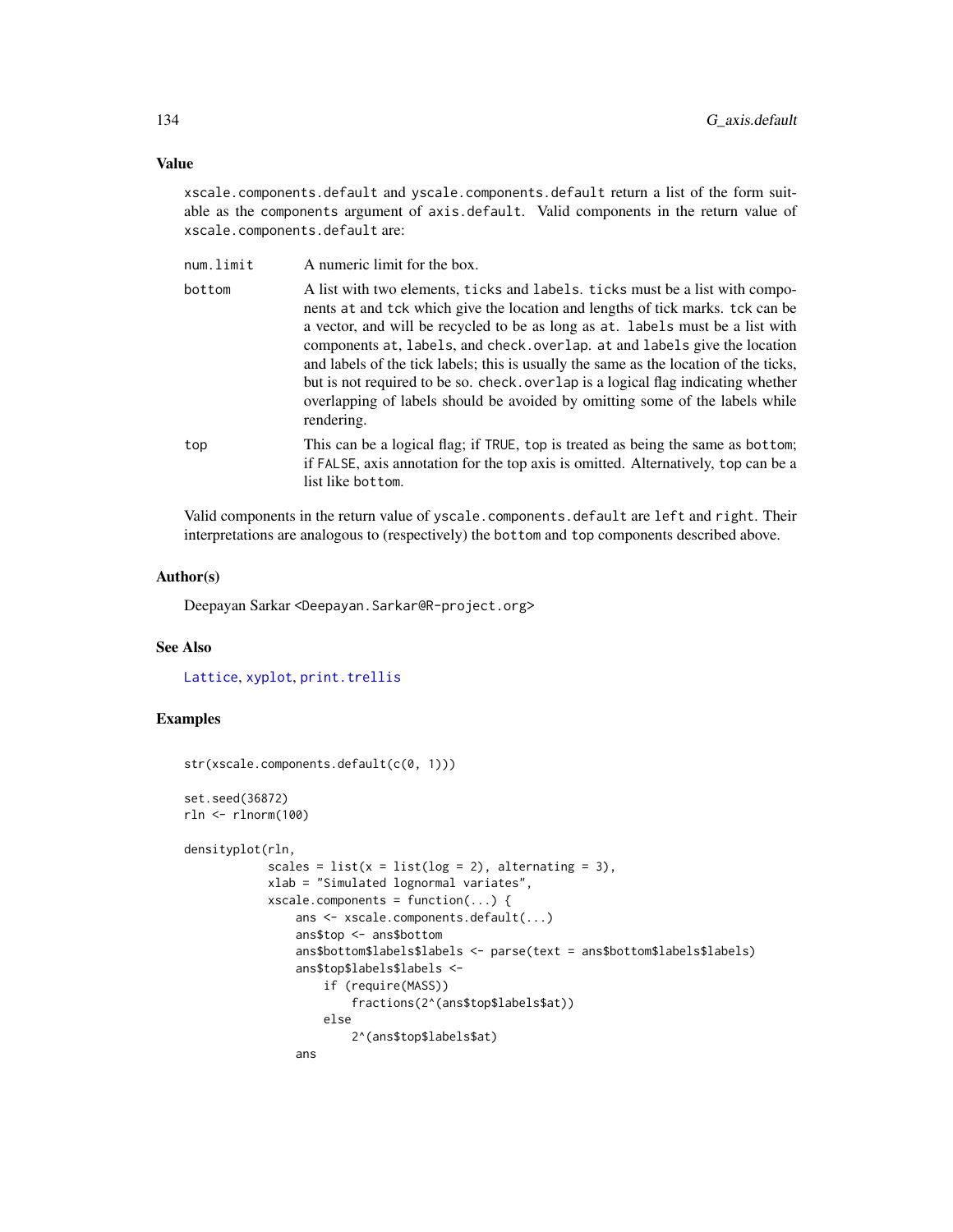})

```
## Direct use of axis to show two temperature scales (Celcius and
## Fahrenheit). This does not work for multi-row plots, and doesn't
## do automatic allocation of space
F2C \le function(f) 5 * (f - 32) / 9C2F \le function(c) 32 + 9 \star c / 5
axis.CF <-
    function(side, ...)
{
   ylim <- current.panel.limits()$ylim
    switch(side,
           left = {prettyF <- pretty(ylim)
               labF \leq parse(text = sprintf("%s \sim degree \star F", prettyF))
               panel.axis(side = side, outside = TRUE,
                          at = prettyF, labels = labF)
           },
           right = \{prettyC <- pretty(F2C(ylim))
               labC <- parse(text = sprintf("%s \sim degree \star C", prettyC))
               panel.axis(side = side, outside = TRUE,
                          at = C2F(prettyC), labels = labC)
           },
           axis.default(side = side, ...))
}
xyplot(nhtemp ~ time(nhtemp), aspect = "xy", type = "o",scales = list(y = list(alternating = 3)),axis = axis.CF, xlab = "Year", ylab = "Temperature",main = "Yearly temperature in New Haven, CT")
## version using yscale.components
yscale.components.CF <-
    function(...)
{
    ans <- yscale.components.default(...)
    ans$right <- ans$left
    ans$left$labels$labels <-
        parse(text = sprintf("%s ~ degree * F", ans$left$labels$at))
    prettyC <- pretty(F2C(ans$num.limit))
    ans$right$ticks$at <- C2F(prettyC)
    ans$right$labels$at <- C2F(prettyC)
    ans$right$labels$labels <-
        parse(text = sprintf("%s \sim degree \star C", prettyC))
    ans
}
```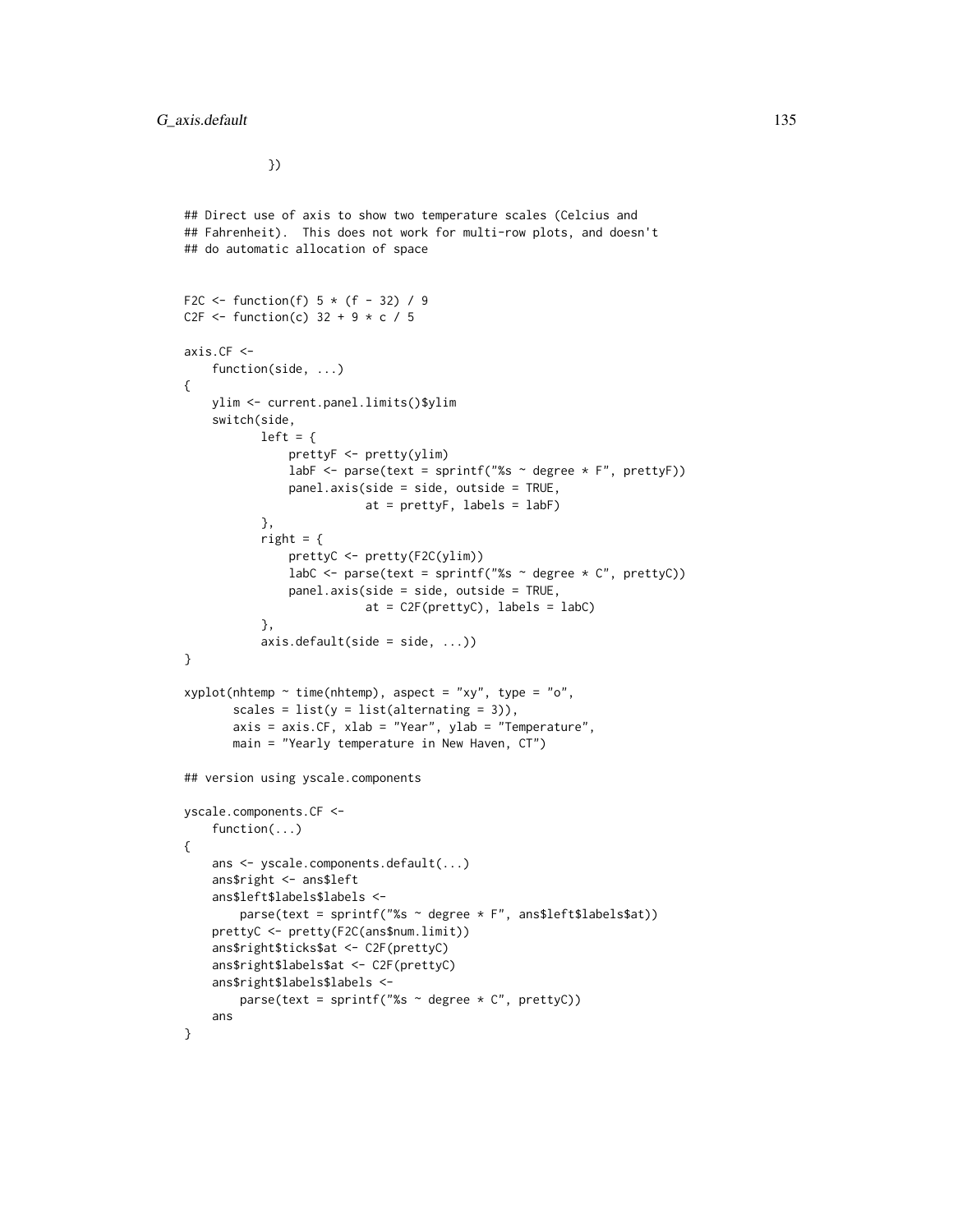```
xyplot(nhtemp \sim time(nhtemp), aspect = "xy", type = "o",
       scales = list(y = list(alternating = 3)),yscale.components = yscale.components.CF,
       xlab = "Year", ylab = "Temperature",
       main = "Yearly temperature in New Haven, CT")
```
G\_banking *Banking*

#### <span id="page-135-0"></span>Description

Calculates banking slope

#### Usage

banking(dx, dy)

#### Arguments

dx, dy vector of consecutive x, y differences.

#### Details

banking is the banking function used when aspect  $=$  "xy" in high level Trellis functions. It is usually not very meaningful except with xyplot. It considers the absolute slopes (based on dx and dy) and returns a value which when adjusted by the panel scale limits will make the median of the above absolute slopes correspond to a 45 degree line.

This function was inspired by the discussion of banking in the documentation for Trellis Graphics available at Bell Labs' website (see [Lattice](#page-2-0)), but is most likely identical to an algorithm described by Cleveland et al (see below). It is not clear (to the author) whether this is the algorithm used in S-PLUS. Alternative banking rules, implemented as a similar function, can be used as a drop-in replacement by suitably modifying lattice.options("banking").

#### Author(s)

Deepayan Sarkar <Deepayan.Sarkar@R-project.org>

#### References

Cleveland, William S. and McGill, Marylyn E. and McGill, Robert (1988) "The Shape Parameter of a Two-variable Graph", *Journal of the American Statistical Association*, 83, 289–300.

#### See Also

[Lattice](#page-2-0), [xyplot](#page-5-0)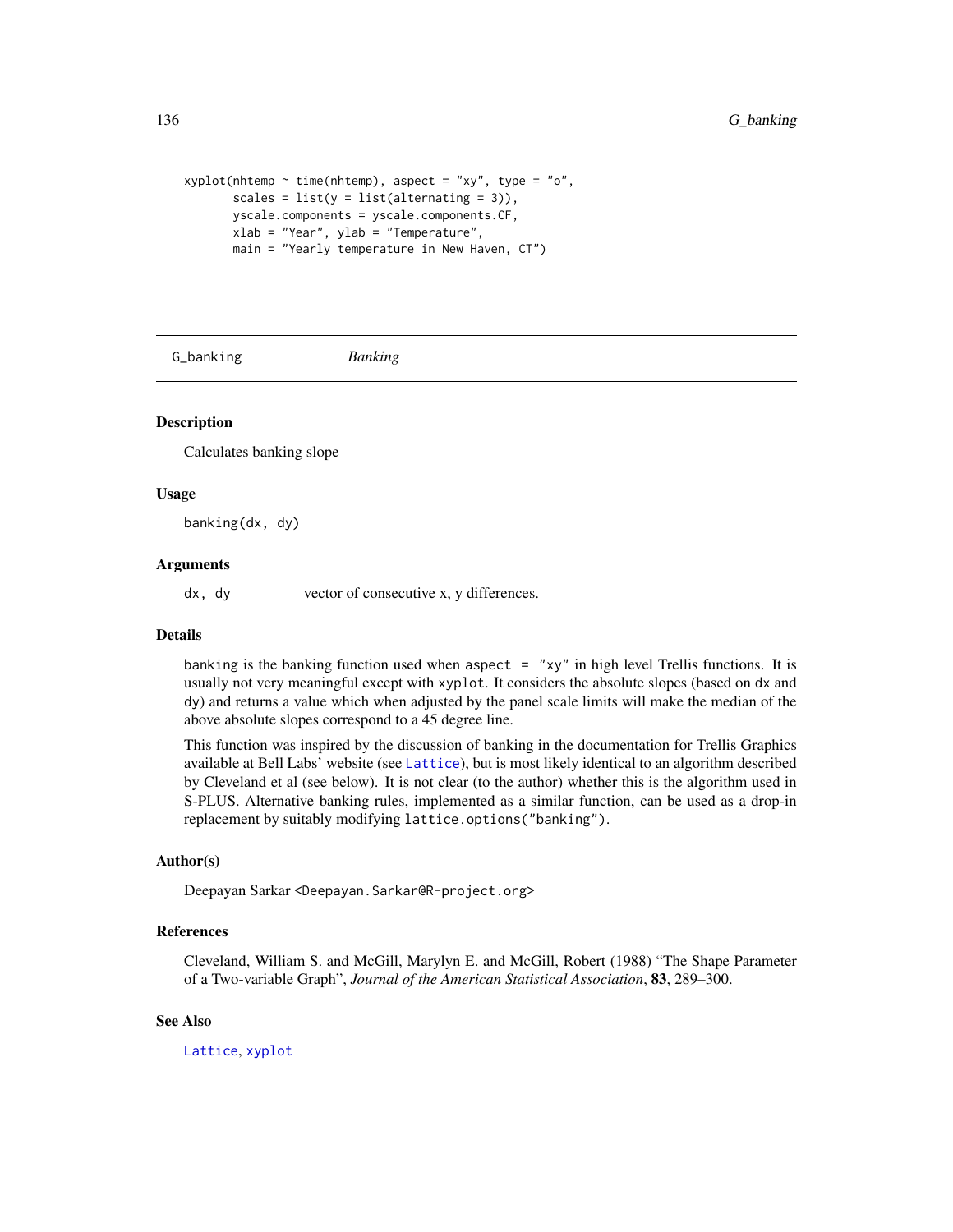### G\_latticeParseFormula 137

### Examples

```
## with and without banking
plot \leq xyplot(sunspot.year \sim 1700:1988, xlab = "", type = "l",
               scales = list(x = list(alternating = 2)),main = "Yearly Sunspots")
print(plot, position = c(0, .3, 1, .9), more = TRUE)
print(update(plot, aspect = "xy", main = "", xlab = "Year"),
      position = c(0, 0, 1, .3)## cut-and-stack plot (see also xyplot.ts)
xyplot(sunspot.year ~ time(sunspot.year) | equal.count(time(sunspot.year)),
       xlab = "", type = "l", aspect = "xy", strip = FALSE,
       scales = list(x = list(alternating = 2, relation = "sliced")),
       as.table = TRUE, main = "Yearly Sunspots")
```
G\_latticeParseFormula *Parse Trellis formula*

#### Description

this function is used by high level Lattice functions like xyplot to parse the formula argument and evaluate various components of the data.

### Usage

```
latticeParseFormula(model, data, dimension = 2,
                    subset = TRUE, groups = NULL,
                    multiple, outer,
                    subscripts,
                    drop)
```

| model     | the model/formula to be parsed. This can be in either of two possible forms, one<br>for 2d and one for 3d formulas, determined by the dimension argument. The<br>2d formulas are of the form $y \sim x \mid g_1 \star \ldots \star g_n$ , and the 3d formulas are of<br>the form $z \sim x * y$   g1 $* \ldots *$ gn. In the first form, y may be omitted. The<br>conditioning variables $g1, \ldots, g n$ can be omitted in either case. |
|-----------|-------------------------------------------------------------------------------------------------------------------------------------------------------------------------------------------------------------------------------------------------------------------------------------------------------------------------------------------------------------------------------------------------------------------------------------------|
| data      | the environment/dataset where the variables in the formula are evaluated.                                                                                                                                                                                                                                                                                                                                                                 |
| dimension | dimension of the model, see above                                                                                                                                                                                                                                                                                                                                                                                                         |
| subset    | index for choosing a subset of the data frame.                                                                                                                                                                                                                                                                                                                                                                                            |
| groups    | the grouping variable, if present                                                                                                                                                                                                                                                                                                                                                                                                         |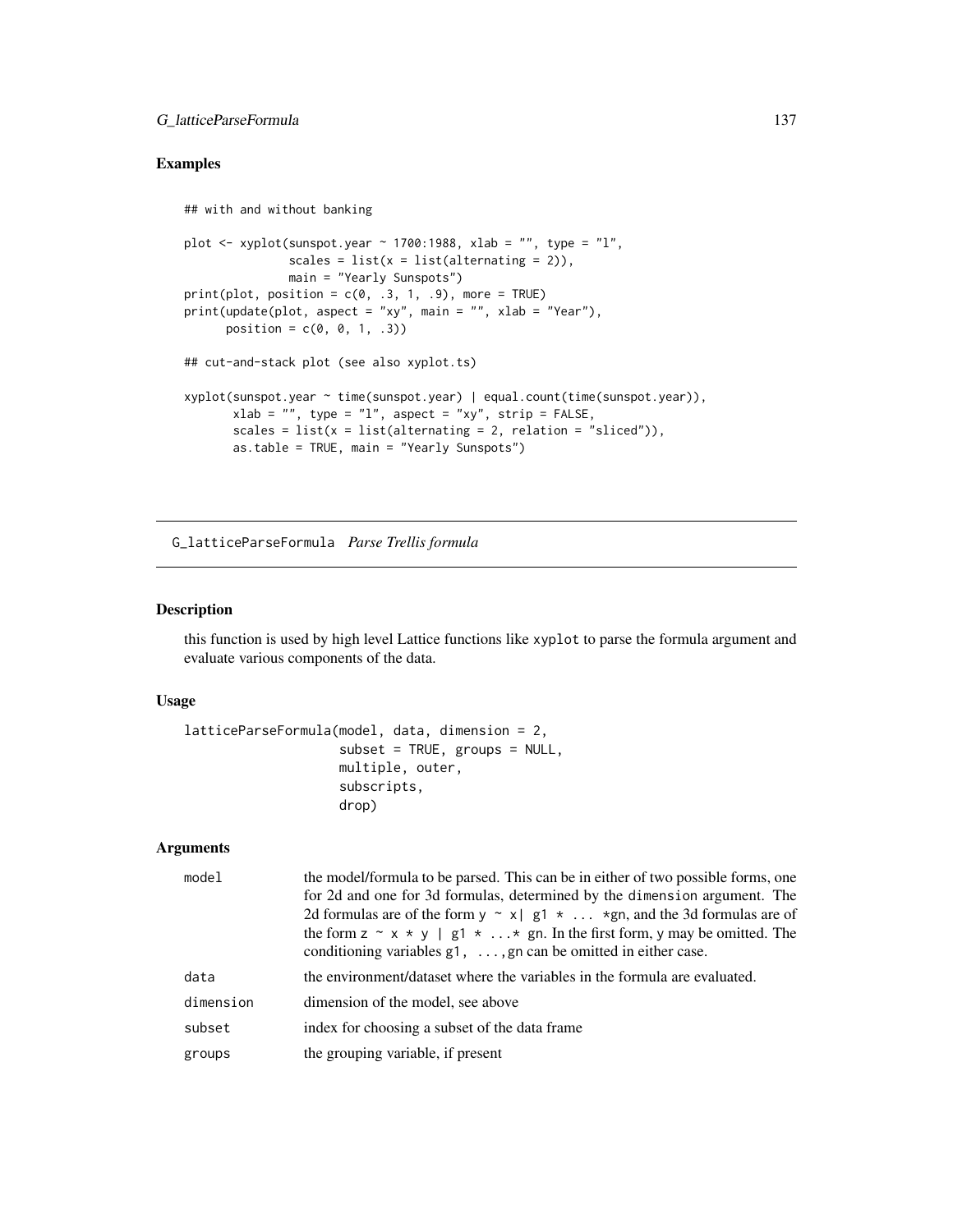| multiple, outer |                                                                                                                                                                                                  |
|-----------------|--------------------------------------------------------------------------------------------------------------------------------------------------------------------------------------------------|
|                 | logicals, determining how a '+' in the y and x components of the formula are<br>processed. See xyplot for details                                                                                |
| subscripts      | logical, whether subscripts are to be calculated                                                                                                                                                 |
| drop            | logical or list, similar to the drop. unused. levels argument in xyplot, indi-<br>cating whether unused levels of conditioning factors and data variables that are<br>factors are to be dropped. |

### Value

returns a list with several components, including left, right, left.name, right.name, condition for 2-D, and left, right.x, right.y, left.name, right.x.name, right.y.name, condition for 3-D. Other possible components are groups, subscr

#### Author(s)

Saikat DebRoy, Deepayan Sarkar <Deepayan.Sarkar@R-project.org>

#### See Also

[xyplot](#page-5-0), [Lattice](#page-2-0)

G\_packet.panel.default

*Associating Packets with Panels*

#### Description

When a "trellis" object is plotted, panels are always drawn in an order such that columns vary the fastest, then rows and then pages. An optional function can be specified that determines, given the column, row and page and other relevant information, the packet (if any) which should be used in that panel. The function documented here implements the default behaviour, which is to match panel order with packet order, determined by varying the first conditioning variable the fastest, then the second, and so on. This matching is performed after any reordering and/or permutation of the conditioning variables.

### Usage

packet.panel.default(layout, condlevels, page, row, column, skip, all.pages.skip = TRUE)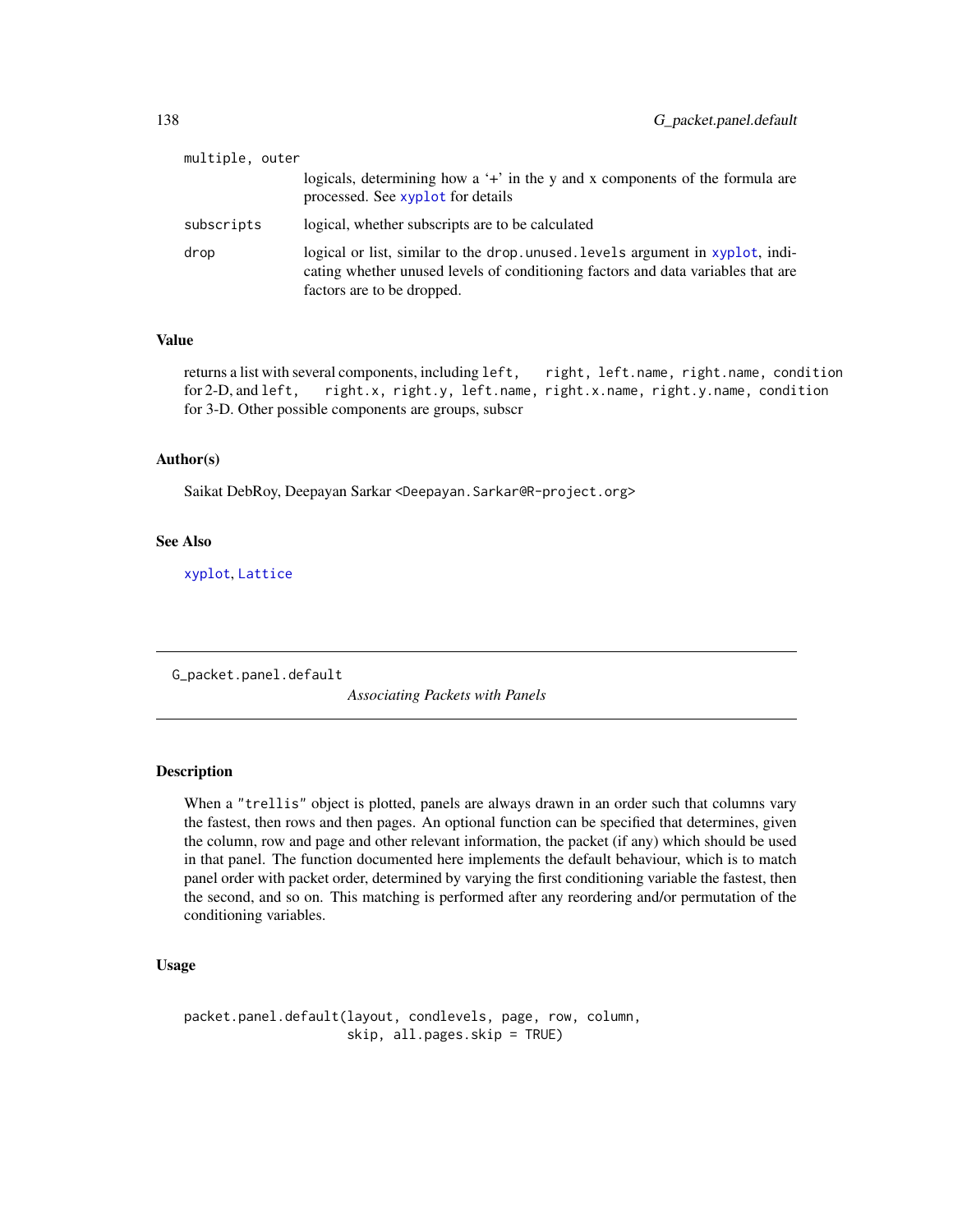### Arguments

| the layout argument in high level functions, suitably standardized.                                                                                                                                                  |  |
|----------------------------------------------------------------------------------------------------------------------------------------------------------------------------------------------------------------------|--|
| a list of levels of conditioning variables, after relevant permutations and/or re-<br>ordering of levels                                                                                                             |  |
| page, row, column                                                                                                                                                                                                    |  |
| the location of the panel in the coordinate system of pages, rows and columns.                                                                                                                                       |  |
| the skip argument in high level functions                                                                                                                                                                            |  |
| whether skip should be replicated over all pages. If FALSE, skip will be repli-<br>all.pages.skip<br>cated to be only as long as the number of positions on a page, and that template<br>will be used for all pages. |  |
|                                                                                                                                                                                                                      |  |

# Value

A suitable combination of levels of the conditioning variables in the form of a numeric vector as long as the number of conditioning variables, with each element an integer indexing the levels of the corresponding variable. Specifically, if the return value is p, then the i-th conditioning variable will have level condlevels[[i]][p[i]].

### Author(s)

Deepayan Sarkar <Deepayan.Sarkar@R-project.org>

### See Also

[Lattice](#page-2-0), [xyplot](#page-5-0)

# Examples

```
packet.panel.page <- function(n)
{
    ## returns a function that when used as the 'packet.panel'
    ## argument in print.trellis plots page number 'n' only
   function(layout, page, ...) {
        stopifnot(layout[3] == 1)
        packet.parent.default(layout = layout, page = n, ...)}
}
data(mtcars)
HP <- equal.count(mtcars$hp, 6)
p \leq -xyplot(mpg ~ disp | HP * factor(cyl),
           mtcars, layout = c(0, 6, 1))
print(p, packet.panel = packet.panel.page(1))
print(p, packet.panel = packet.panel.page(2))
```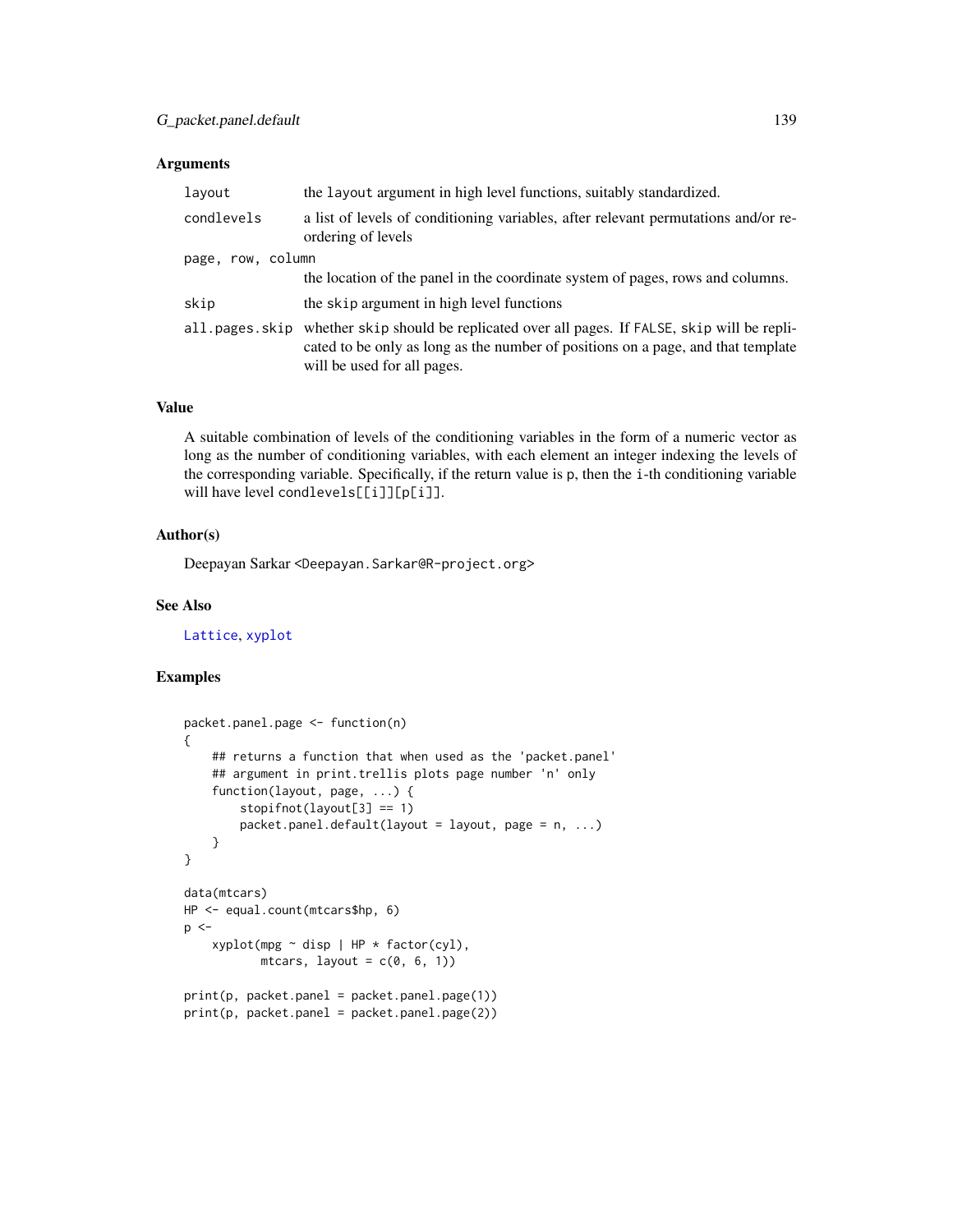### <span id="page-139-0"></span>Description

panel.axis is the function used by lattice to draw axes. It is typically not used by users, except those wishing to create advanced annotation. Keep in mind issues of clipping when trying to use it as part of the panel function. current.panel.limits can be used to retrieve a panel's x and y limits.

### Usage

```
panel.axis(side = c("bottom", "left", "top", "right"),
           at,
           labels = TRUE,draw.labels = TRUE,
           check.overlap = FALSE,
           outside = FALSE,
           ticks = TRUE,
          half = !outside,
           which.half,
           tck = as.numeric(ticks),
           rot = if (is.logical(labels)) 0 else c(90, 0),
           text.col, text.alpha, text.cex, text.font,
           text.fontfamily, text.fontface, text.lineheight,
           line.col, line.lty, line.lwd, line.alpha)
```
current.panel.limits(unit = "native")

| side          | A character string indicating which side axes are to be drawn on. Partial speci-<br>fication is allowed.                                                                                                              |
|---------------|-----------------------------------------------------------------------------------------------------------------------------------------------------------------------------------------------------------------------|
| at            | Numeric vector giving location of labels.                                                                                                                                                                             |
| labels        | The labels to go along with at. The labels can be a character vector or a vector<br>of expressions. Alternatively, at can be a logical flag: If TRUE, the labels are<br>derived from at, otherwise, labels are empty. |
| draw.labels   | A logical indicating whether labels are to be drawn.                                                                                                                                                                  |
| check.overlap | A logical, whether to check for overlapping of labels. This also has the effect of<br>removing at values that are 'too close' to the limits.                                                                          |
| outside       | A logical flag, indicating whether to draw the labels outside the panel or inside.<br>Note that outside=TRUE will only have a visible effect if clipping is disabled<br>for the viewport (panel).                     |
| ticks         | Logical flag, whether to draw the tickmarks.                                                                                                                                                                          |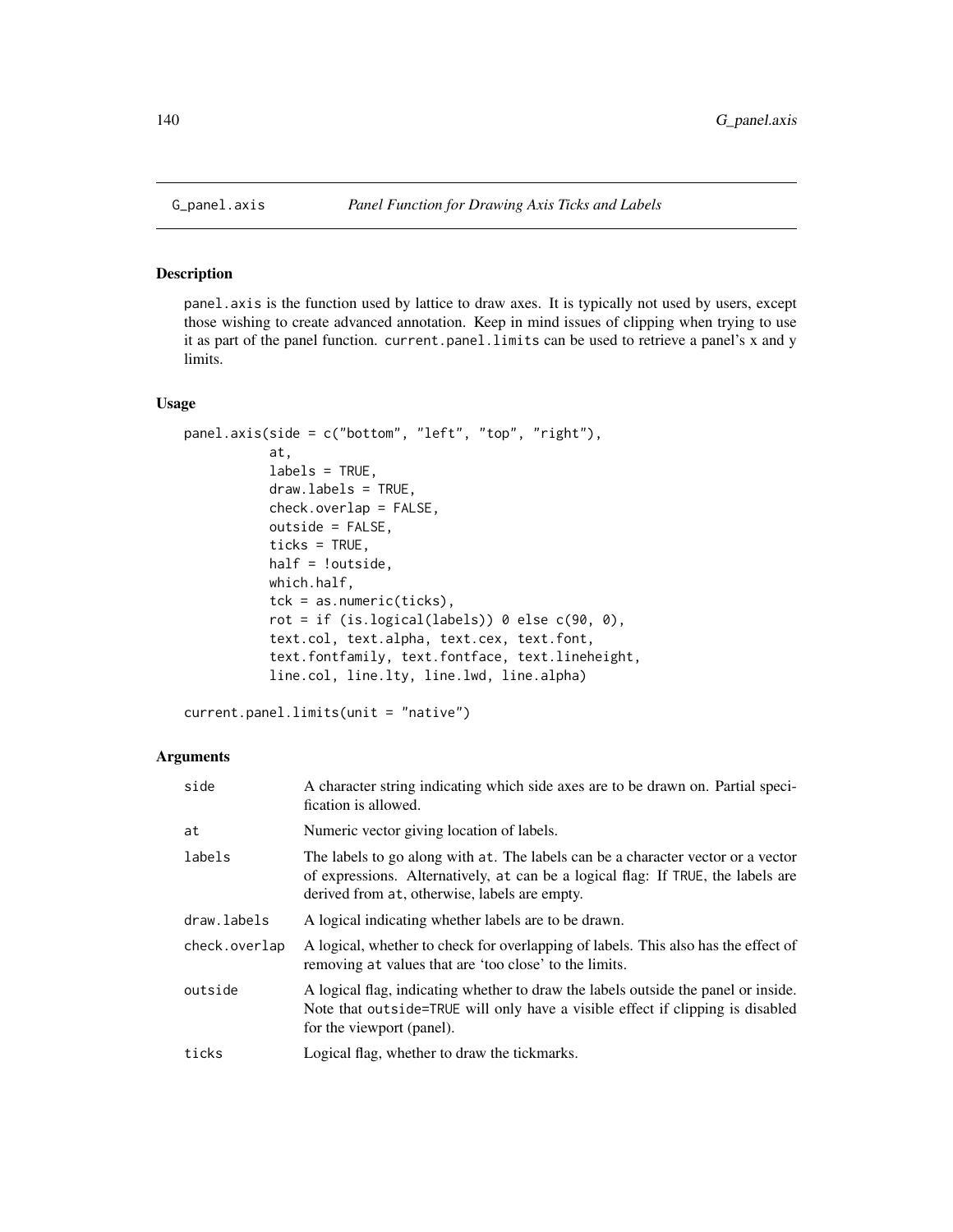| half                                      | Logical flag, indicating whether only around half the scales will be drawn for<br>each side. This is primarily used for axis labeling in splom.                           |
|-------------------------------------------|---------------------------------------------------------------------------------------------------------------------------------------------------------------------------|
| which.half                                | Character string, either "lower" or "upper", indicating which half is to be used<br>= TRUE. Defaults to whichever is suitable for<br>for tick locations if half<br>splom. |
| tck                                       | A numeric scalar multiplier for tick length. Can be negative, in which case the<br>ticks point inwards.                                                                   |
| rot                                       | Rotation angle(s) for labels in degrees. Can be a vector of length 2 for $x$ - and<br>y-axes.                                                                             |
| text.col                                  | Color for the axis label text. See gpar for more details on this and the other<br>graphical parameters listed below.                                                      |
| text.alpha                                | Alpha-transparency value for the axis label text.                                                                                                                         |
| text.cex                                  | Size multiplier for the axis label text.                                                                                                                                  |
| text.font, text.fontfamily, text.fontface |                                                                                                                                                                           |
|                                           | Font for the axis label text.                                                                                                                                             |
| text.lineheight                           |                                                                                                                                                                           |
|                                           | Line height for the axis label text.                                                                                                                                      |
| line.col                                  | Color for the axis label text.                                                                                                                                            |
| line.lty                                  | Color for the axis.                                                                                                                                                       |
| line.lwd                                  | Color for the axis.                                                                                                                                                       |
| line.alpha                                | Alpha-transparency value for the axis.                                                                                                                                    |
| unit                                      | Which grid unit the values should be in.                                                                                                                                  |

#### Details

panel.axis can draw axis tick marks inside or outside a panel (more precisely, a grid viewport). It honours the (native) axis scales. Used in [panel.pairs](#page-103-0) for [splom](#page-49-0), as well as for all the usual axis drawing by the print method for "trellis" objects. It can also be used to enhance plots 'after the fact' by adding axes.

#### Value

current.panel.limits returns a list with components xlim and ylim, which are both numeric vectors of length 2, giving the scales of the current panel (viewport). The values correspond to the unit system specified by [unit](#page-0-0), by default "native".

#### Author(s)

Deepayan Sarkar <Deepayan.Sarkar@R-project.org>

# See Also

[Lattice](#page-2-0), [xyplot](#page-5-0), [trellis.focus](#page-83-0), [unit](#page-0-0)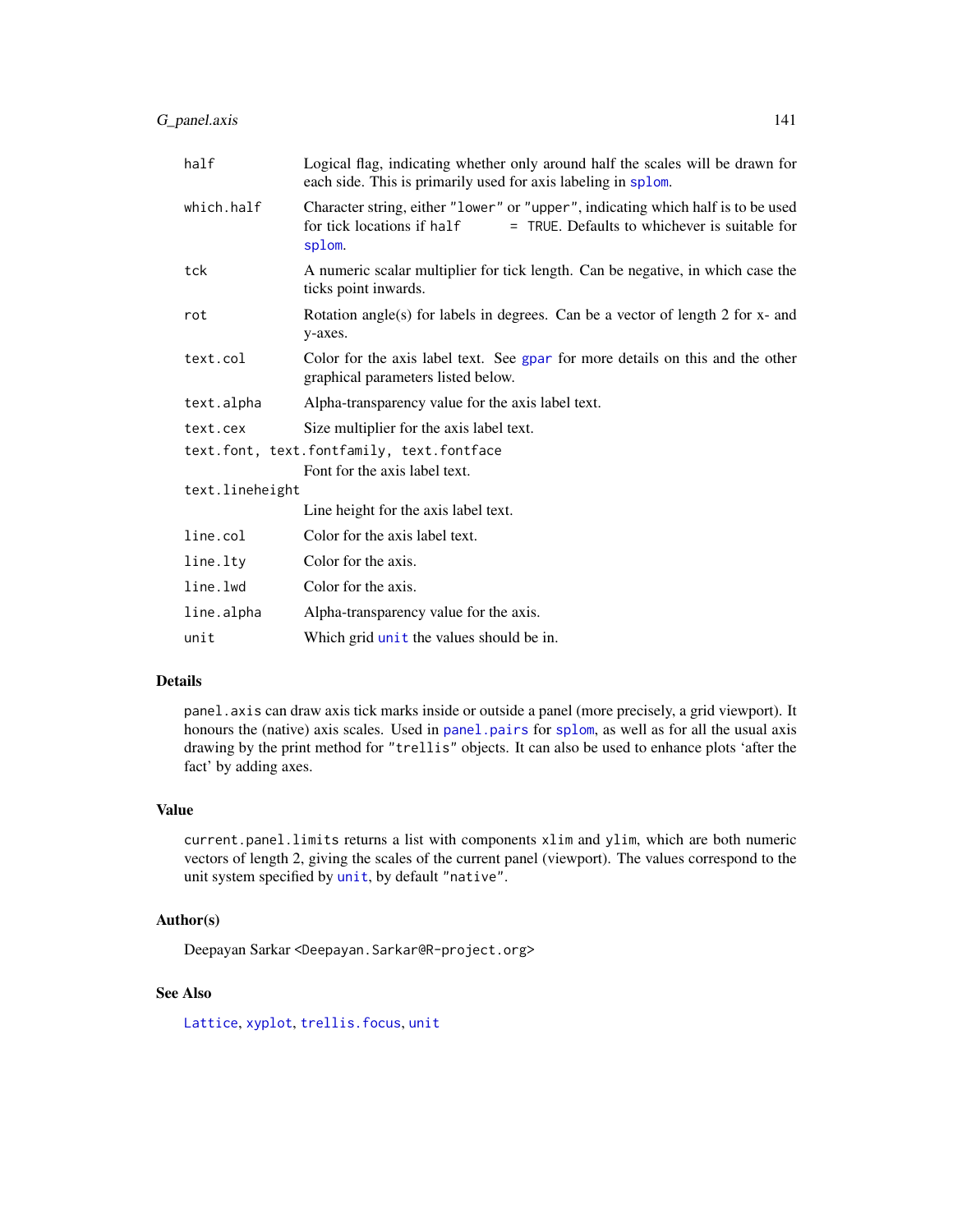#### Description

Control over lattice plots are provided through a collection of user specifiable functions that perform various tasks during the plotting. Not all information is available to all functions. The functions documented here attempt to provide a consistent interface to access relevant information from within these user specified functions, namely those specified as the panel, strip and axis functions. Note that this information is not available to the prepanel function, which is executed prior to the actual plotting.

#### Usage

```
current.row(prefix)
current.column(prefix)
panel.number(prefix)
packet.number(prefix)
which.packet(prefix)
```
trellis.currentLayout(which = c("packet", "panel"), prefix)

#### Arguments

| which  | whether return value (a matrix) should contain panel numbers or packet num-<br>bers, which are usually, but not necessarily, the same (see below for details).                                                                                                   |  |
|--------|------------------------------------------------------------------------------------------------------------------------------------------------------------------------------------------------------------------------------------------------------------------|--|
| prefix | A character string acting as a prefix identifying the plot of a "trellis" ob-<br>ject. Only relevant when a particular page is occupied by more than one plot.<br>Defaults to the value appropriate for the last "trellis" object printed. See<br>trellis.focus. |  |

#### Value

trellis.currentLayout returns a matrix with as many rows and columns as in the layout of panels in the current plot. Entries in the matrix are integer indices indicating which packet (or panel; see below) occupies that position, with 0 indicating the absence of a panel. current.row and current.column return integer indices specifying which row and column in the layout are currently active. panel.number returns an integer counting which panel is being drawn (starting from 1 for the first panel, a.k.a. the panel order). packet.number gives the packet number according to the packet order, which is determined by varying the first conditioning variable the fastest, then the second, and so on. which.packet returns the combination of levels of the conditioning variables in the form of a numeric vector as long as the number of conditioning variables, with each element an integer indexing the levels of the corresponding variable.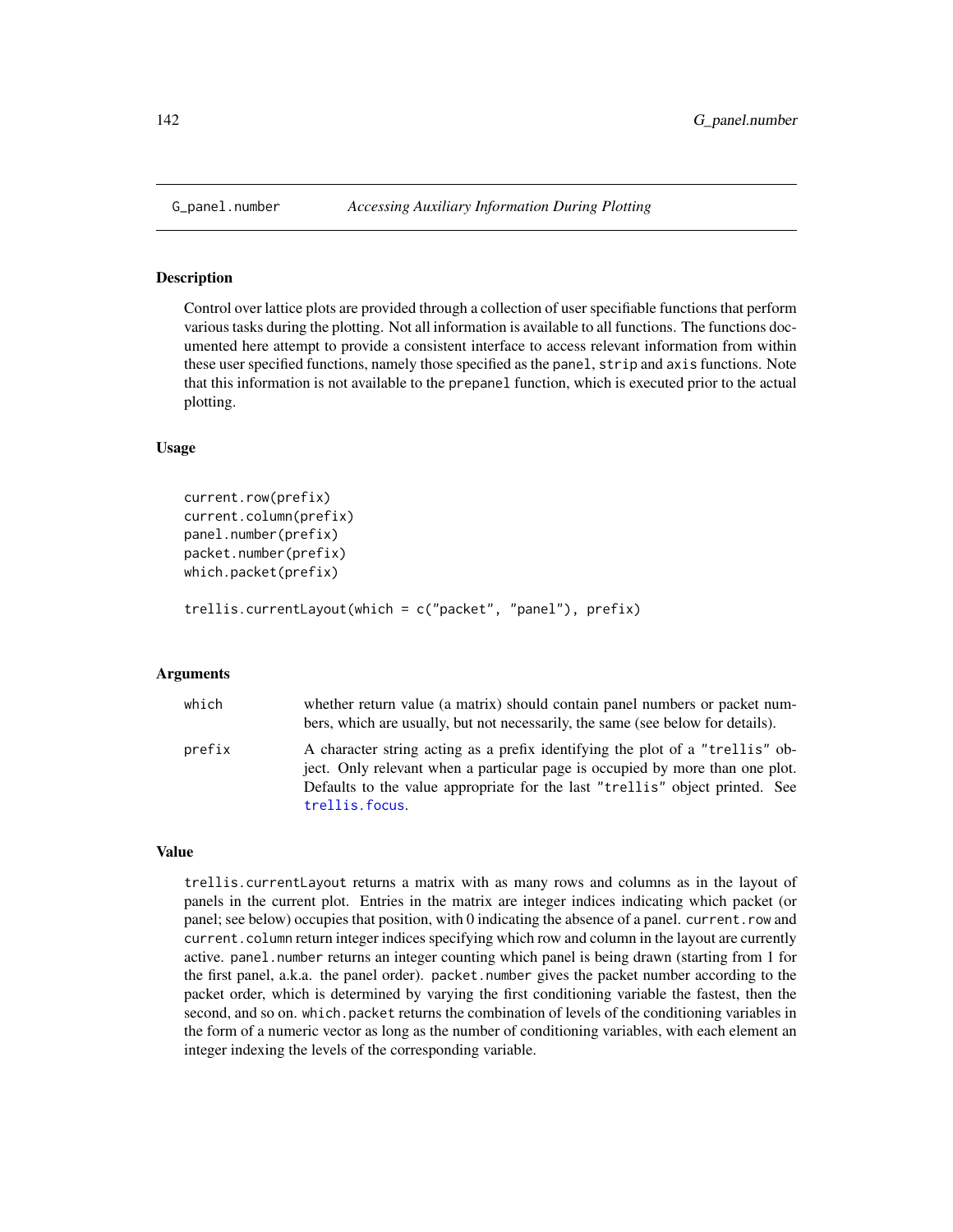#### $G_R$ ows 143

### Note

The availability of these functions make redundant some features available in earlier versions of lattice, namely optional arguments called panel.number and packet.number that were made available to panel and strip. If you have written such functions, it should be enough to replace instances of panel.number and packet.number by the corresponding function calls. You should also remove panel.number and packet.number from the argument list of your function to avoid a warning.

If these accessor functions are not enough for your needs, feel free to contact the maintainer and ask for more.

#### Author(s)

Deepayan Sarkar <Deepayan.Sarkar@R-project.org>

#### See Also

[Lattice](#page-2-0), [xyplot](#page-5-0)

G\_Rows *Extract rows from a list*

### Description

Convenience function to extract subset of a list. Usually used in creating keys.

#### Usage

Rows(x, which)

### Arguments

| x     | list with each member a vector of the same length |
|-------|---------------------------------------------------|
| which | index for members of x                            |

#### Value

A list similar to x, with each  $x[[i]]$  replaced by  $x[[i]][which]$ 

### Author(s)

Deepayan Sarkar <Deepayan.Sarkar@R-project.org>

### See Also

[xyplot](#page-5-0), [Lattice](#page-2-0)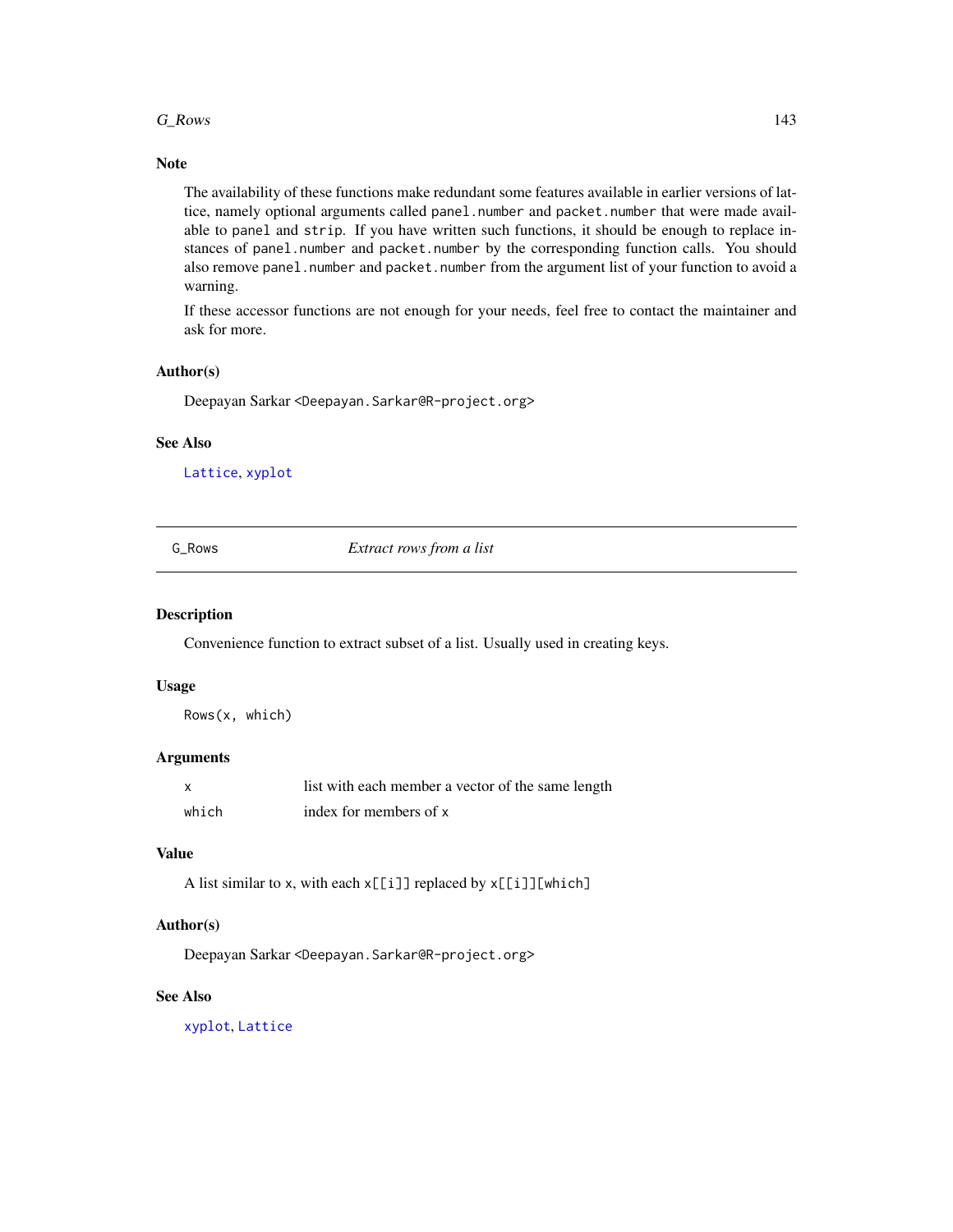#### **Description**

These are (related to) the default panel functions for cloud and wireframe.

#### Usage

```
ltransform3dMatrix(screen, R.mat)
ltransform3dto3d(x, R.mat, dist)
```
#### Arguments

| X      | x can be a numeric matrix with 3 rows for 1 transform3dto3d |
|--------|-------------------------------------------------------------|
| screen | list, as described in panel. cloud                          |
| R.mat  | 4x4 transformation matrix in homogeneous coordinates        |
| dist   | controls transformation to account for perspective viewing  |

#### Details

ltransform3dMatrix and ltransform3dto3d are utility functions to help in computation of projections. These functions are used inside the panel functions for cloud and wireframe. They may be useful in user-defined panel functions as well.

The first function takes a list of the form of the screen argument in cloud and wireframe and a R.mat, a 4x4 transformation matrix in homogeneous coordinates, to return a new 4x4 transformation matrix that is the result of applying R.mat followed by the rotations in screen. The second function applies a 4x4 transformation matrix in homogeneous coordinates to a 3xn matrix representing points in 3-D space, and optionally does some perspective computations. (There has been no testing with non-trivial transformation matrices, and my knowledge of the homogeneous coordinate system is very limited, so there may be bugs here.)

### Author(s)

Deepayan Sarkar <Deepayan.Sarkar@R-project.org>

#### See Also

[cloud](#page-43-0), [panel.cloud](#page-93-0)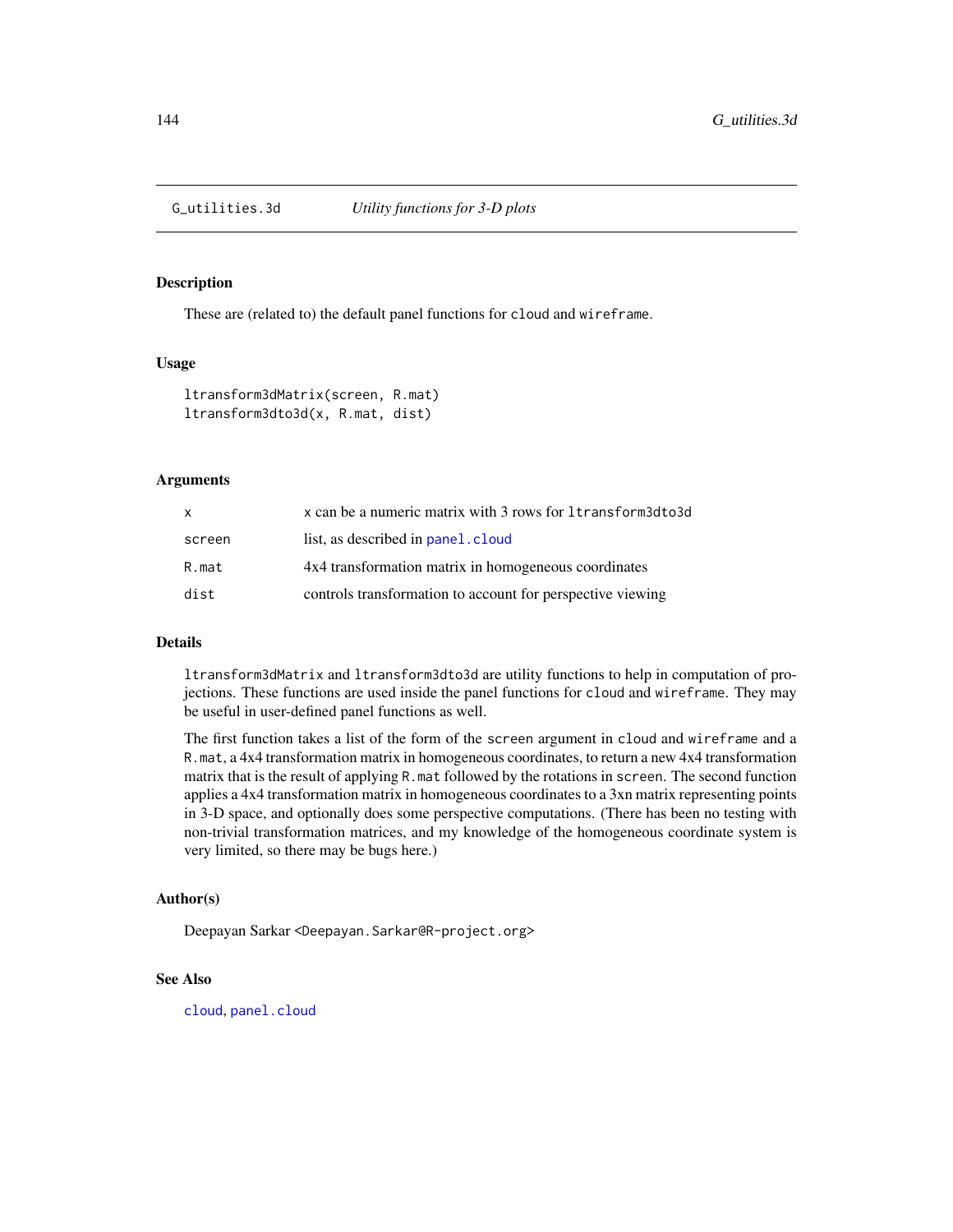<span id="page-144-0"></span>

# Description

Total yield in bushels per acre for 10 varieties at 6 sites in each of two years.

# Usage

barley

# Format

A data frame with 120 observations on the following 4 variables.

yield Yield (averaged across three blocks) in bushels/acre.

- variety Factor with levels "Svansota", "No. 462", "Manchuria", "No. 475", "Velvet", "Peatland", "Glabron", "No. 457", "Wisconsin No. 38", "Trebi".
- year Factor with levels 1932, 1931
- site Factor with 6 levels: "Grand Rapids", "Duluth", "University Farm", "Morris", "Crookston", "Waseca"

#### Details

These data are yields in bushels per acre, of 10 varieties of barley grown in 1/40 acre plots at University Farm, St. Paul, and at the five branch experiment stations located at Waseca, Morris, Crookston, Grand Rapids, and Duluth (all in Minnesota). The varieties were grown in three randomized blocks at each of the six stations during 1931 and 1932, different land being used each year of the test.

Immer et al. (1934) present the data for each Year\*Site\*Variety\*Block. The data here is the average yield across the three blocks.

Immer et al. (1934) refer (once) to the experiment as being conducted in 1930 and 1931, then later refer to it (repeatedly) as being conducted in 1931 and 1932. Later authors have continued the confusion.

Cleveland (1993) suggests that the data for the Morris site may have had the years switched.

#### Author(s)

Documentation contributed by Kevin Wright.

#### Source

Immer, R. F., H. K. Hayes, and LeRoy Powers. (1934). Statistical Determination of Barley Varietal Adaptation. *Journal of the American Society of Agronomy*, 26, 403–419.

Wright, Kevin (2013). Revisiting Immer's Barley Data. *The American Statistician*, 67(3), 129–133.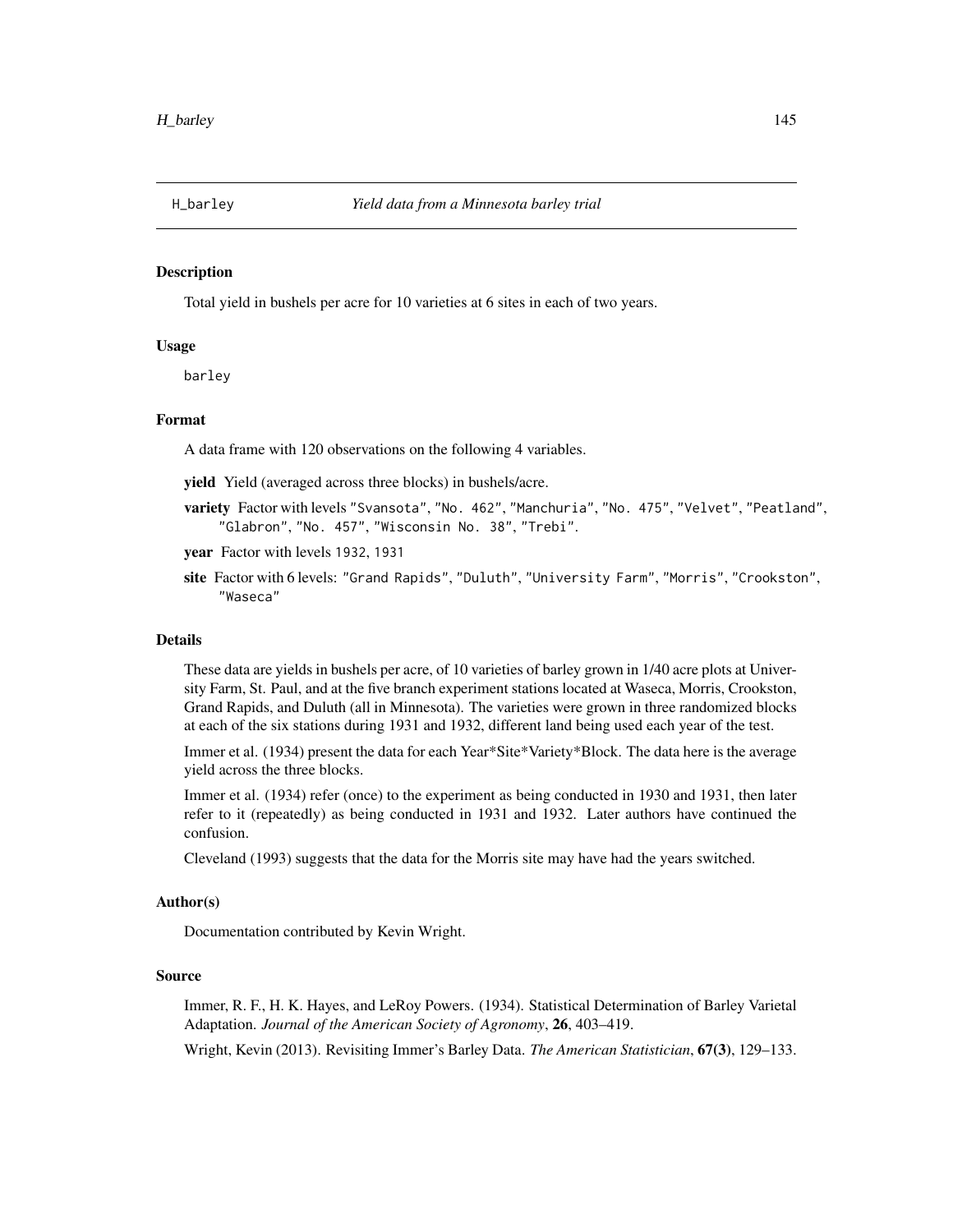# <span id="page-145-0"></span>References

Cleveland, William S. (1993) *Visualizing Data*. Hobart Press, Summit, New Jersey. Fisher, R. A. (1971) *The Design of Experiments*. Hafner, New York, 9th edition.

#### See Also

[immer](#page-0-0) in the MASS package for data from the same experiment (expressed as total yield for 3 blocks) for a subset of varieties.

#### Examples

```
# Graphic suggesting the Morris data switched the years 1931 and 1932
# Figure 1.1 from Cleveland
dotplot(variety \sim yield | site, data = barley, groups = year,
        key = simpleKey(levels(barley$year), space = "right"),
        xlab = "Barley Yield (bushels/acre) ",
        aspect=0.5, layout = c(1,6), ylab=NULL)
```
H\_environmental *Atmospheric environmental conditions in New York City*

#### **Description**

Daily measurements of ozone concentration, wind speed, temperature and solar radiation in New York City from May to September of 1973.

#### Usage

environmental

# Format

A data frame with 111 observations on the following 4 variables.

ozone Average ozone concentration (of hourly measurements) of in parts per billion.

radiation Solar radiation (from 08:00 to 12:00) in langleys.

temperature Maximum daily emperature in degrees Fahrenheit.

wind Average wind speed (at 07:00 and 10:00) in miles per hour.

# Author(s)

Documentation contributed by Kevin Wright.

# Source

Bruntz, S. M., W. S. Cleveland, B. Kleiner, and J. L. Warner. (1974). The Dependence of Ambient Ozone on Solar Radiation, Wind, Temperature, and Mixing Height. In *Symposium on Atmospheric Diffusion and Air Pollution*, pages 125–128. American Meterological Society, Boston.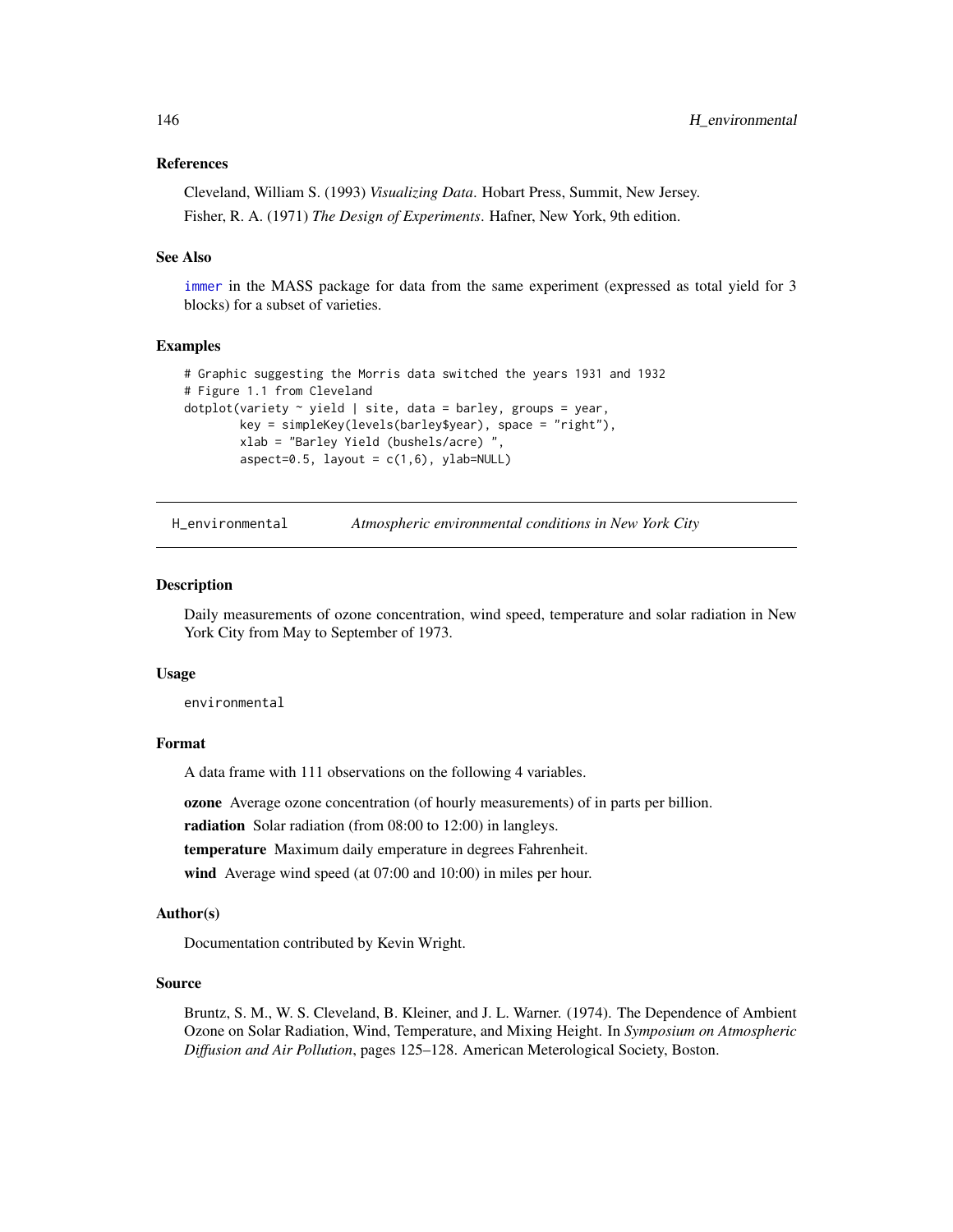## <span id="page-146-0"></span>H\_ethanol 147

# References

Cleveland, William S. (1993) *Visualizing Data*. Hobart Press, Summit, New Jersey.

# Examples

```
# Scatter plot matrix with loess lines
splom(~environmental,
  panel=function(x,y){
    panel.xyplot(x,y)
    panel.loess(x,y)
  }
)
# Conditioned plot similar to figure 5.3 from Cleveland
attach(environmental)
Temperature <- equal.count(temperature, 4, 1/2)
Wind <- equal.count(wind, 4, 1/2)
xyplot((ozone^(1/3)) ~ ~ radius radiation | Temperature * Wind,
  aspect=1,
prepanel = function(x, y)prepanel.loess(x, y, span = 1),
panel = function(x, y)panel.grid(h = 2, v = 2)
panel.xyplot(x, y, cex = .5)
panel.loess(x, y, span = 1)
},
xlab = "Solar radiation (langleys)",
ylab = "Ozone (cube root ppb)")
detach()
# Similar display using the coplot function
with(environmental,{
  \text{coplot}((\text{ozone}^{\wedge}.33) \sim \text{radiation} | \text{temperature } * \text{wind},number=c(4,4),panel = function(x, y, ...) panel.smooth(x, y, span = .8, ...),
  xlab="Solar radiation (langleys)",
  ylab="Ozone (cube root ppb)")
})
```
H\_ethanol *Engine exhaust fumes from burning ethanol*

# Description

Ethanol fuel was burned in a single-cylinder engine. For various settings of the engine compression and equivalence ratio, the emissions of nitrogen oxides were recorded.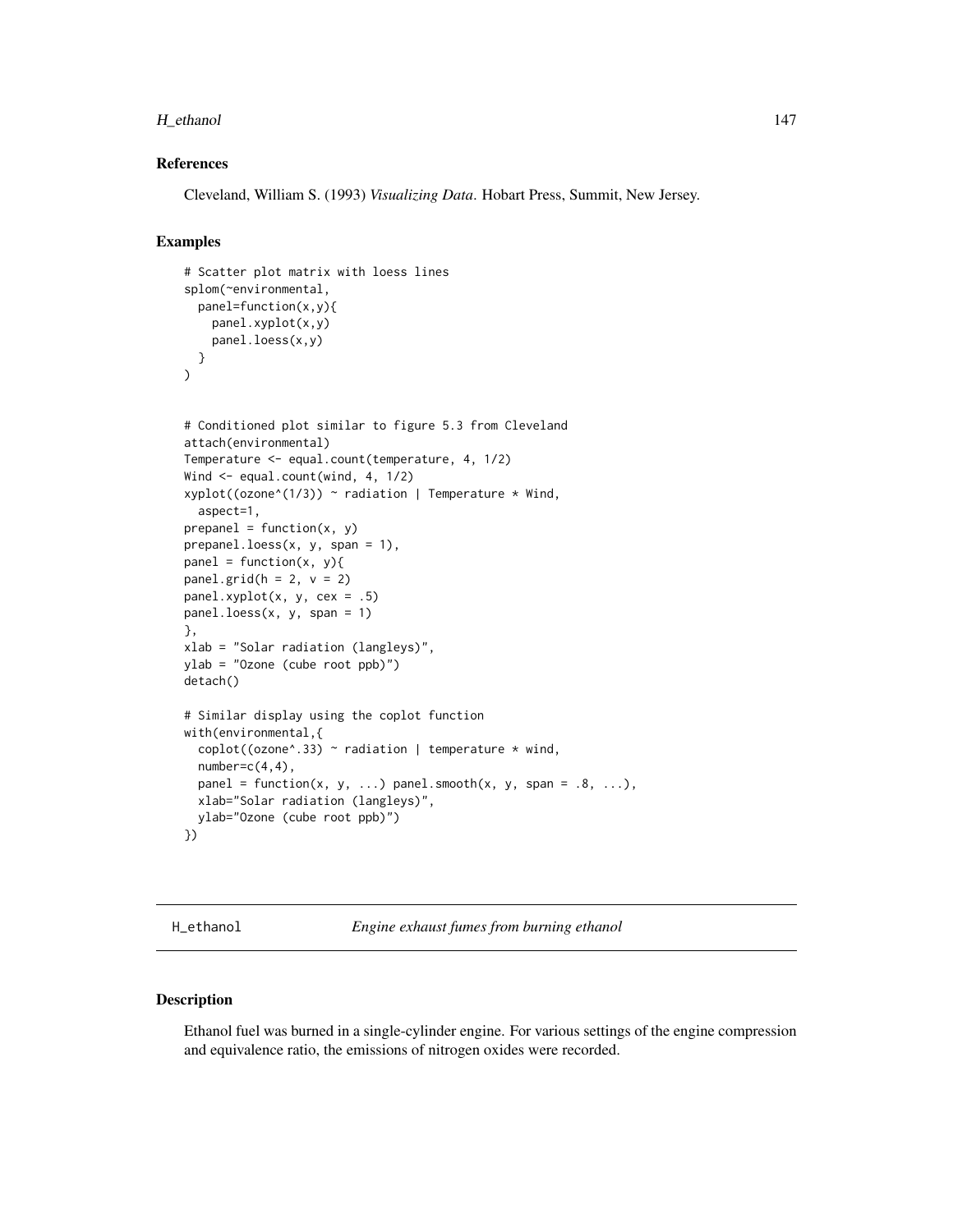#### Usage

ethanol

#### Format

A data frame with 88 observations on the following 3 variables.

NOx Concentration of nitrogen oxides (NO and NO2) in micrograms/J.

C Compression ratio of the engine.

E Equivalence ratio–a measure of the richness of the air and ethanol fuel mixture.

#### Author(s)

Documentation contributed by Kevin Wright.

# Source

Brinkman, N.D. (1981) Ethanol Fuel—A Single-Cylinder Engine Study of Efficiency and Exhaust Emissions. *SAE transactions*, 90, 1410–1424.

# References

Cleveland, William S. (1993) *Visualizing Data*. Hobart Press, Summit, New Jersey.

## Examples

```
## Constructing panel functions on the fly
EE <- equal.count(ethanol$E, number=9, overlap=1/4)
xyplot(N0x ~ c | EE, data = ethanol,prepanel = function(x, y) prepanel.loess(x, y, span = 1),
       xlab = "Compression ratio", ylab = "NOx (micrograms/J)",
       panel = function(x, y) {
           panel.grid(h=-1, v= 2)
           panel.xyplot(x, y)
           panel.loess(x,y, span=1)
       },
       aspect = "xy")
# Wireframe loess surface fit. See Figure 4.61 from Cleveland.
require(stats)
with(ethanol, {
  eth.lo <- loess(NOx \sim C \star E, span = 1/3, parametric = "C",
                   drop.square = "C", family="symmetric")
  eth.marginal \leq list(C = \text{seq}(\text{min}(C), \text{max}(C), \text{length.out} = 25),
                        E = \text{seq}(\text{min}(E), \text{max}(E), \text{length.out} = 25)eth.grid <- expand.grid(eth.marginal)
  eth.fit <- predict(eth.lo, eth.grid)
  wireframe(eth.fit ~ eth.grid$C * eth.grid$E,
            shade=TRUE,
    screen = list(z = 40, x = -60, y=0),
    distance = .1,
```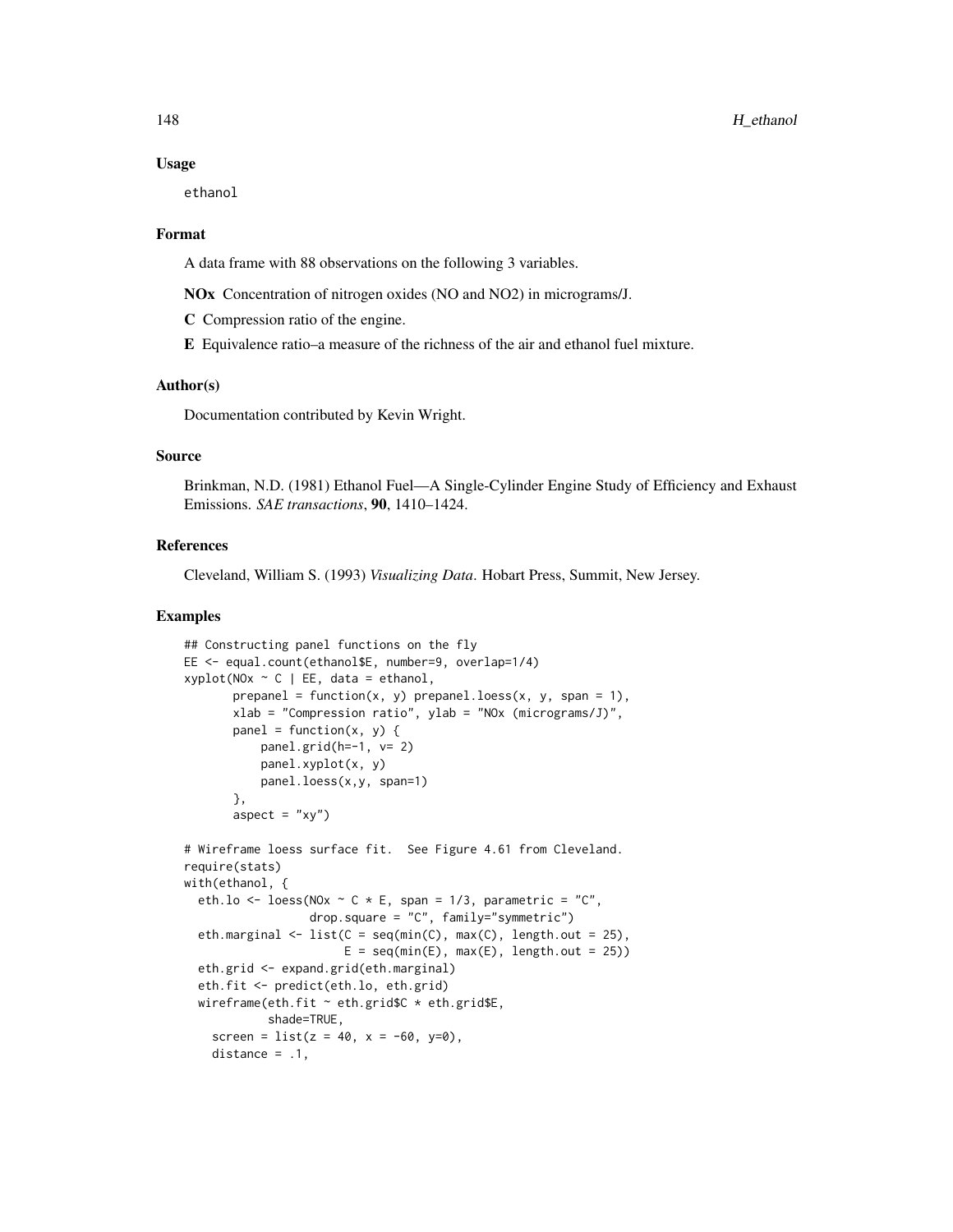# <span id="page-148-1"></span>H\_melanoma 149

```
xlab = "C", ylab = "E", zlab = "NOx")})
```
H\_melanoma *Melanoma skin cancer incidence*

# <span id="page-148-0"></span>Description

These data from the Connecticut Tumor Registry present age-adjusted numbers of melanoma skincancer incidences per 100,000 people in Connectict for the years from 1936 to 1972.

#### Usage

melanoma

# Format

A data frame with 37 observations on the following 2 variables.

year Years 1936 to 1972.

incidence Rate of melanoma cancer per 100,000 population.

#### **Note**

This dataset is not related to the [melanoma](#page-148-0) dataset in the boot package with the same name.

The S-PLUS 6.2 help for the melanoma data says that the incidence rate is per *million*, but this is not consistent with data found at the National Cancer Institute (<http://www.nci.nih.gov>).

# Author(s)

Documentation contributed by Kevin Wright.

#### Source

Houghton, A., E. W. Munster, and M. V. Viola. (1978). Increased Incidence of Malignant Melanoma After Peaks of Sunspot Activity. *The Lancet*, 8, 759–760.

# References

Cleveland, William S. (1993) *Visualizing Data*. Hobart Press, Summit, New Jersey.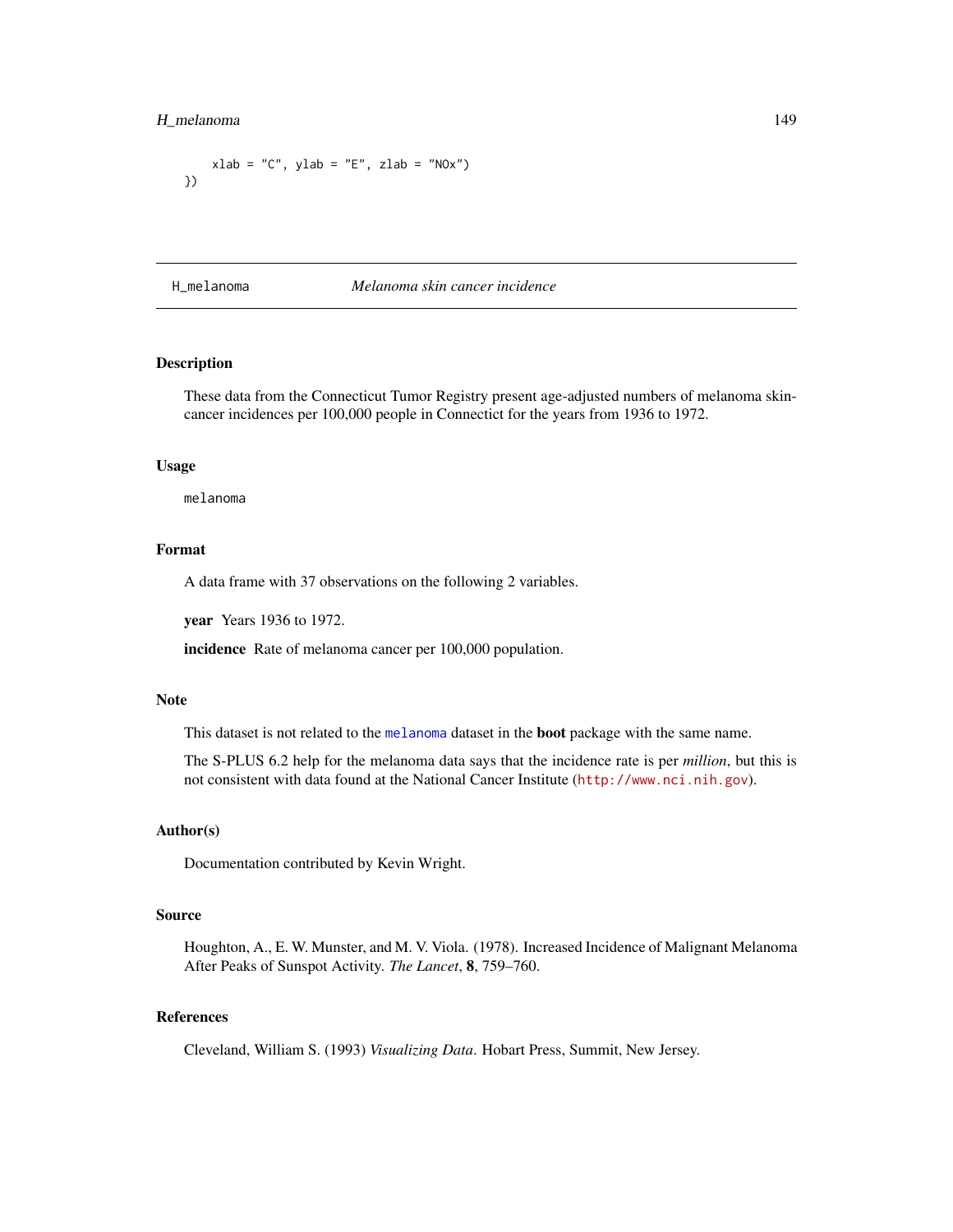# <span id="page-149-0"></span>Examples

```
# Time-series plot. Figure 3.64 from Cleveland.
xyplot(incidence ~ year,
  data = melanoma,
aspect = "xy",
panel = function(x, y)panel.xyplot(x, y, type="o", pch = 16),
ylim = c(0, 6),
xlab = "Year",
ylab = "Incidence")
```
H\_singer *Heights of New York Choral Society singers*

## Description

Heights in inches of the singers in the New York Choral Society in 1979. The data are grouped according to voice part. The vocal range for each voice part increases in pitch according to the following order: Bass 2, Bass 1, Tenor 2, Tenor 1, Alto 2, Alto 1, Soprano 2, Soprano 1.

# Usage

singer

# Format

A data frame with 235 observations on the following 2 variables.

height Height in inches of the singers.

voice.part (Unordered) factor with levels "Bass 2", "Bass 1", "Tenor 2", "Tenor 1", "Alto 2", "Alto 1", "Soprano 2", "Soprano 1".

# Author(s)

Documentation contributed by Kevin Wright.

# Source

Chambers, J.M., W. S. Cleveland, B. Kleiner, and P. A. Tukey. (1983). *Graphical Methods for Data Analysis*. Chapman and Hall, New York.

# References

Cleveland, William S. (1993) *Visualizing Data*. Hobart Press, Summit, New Jersey.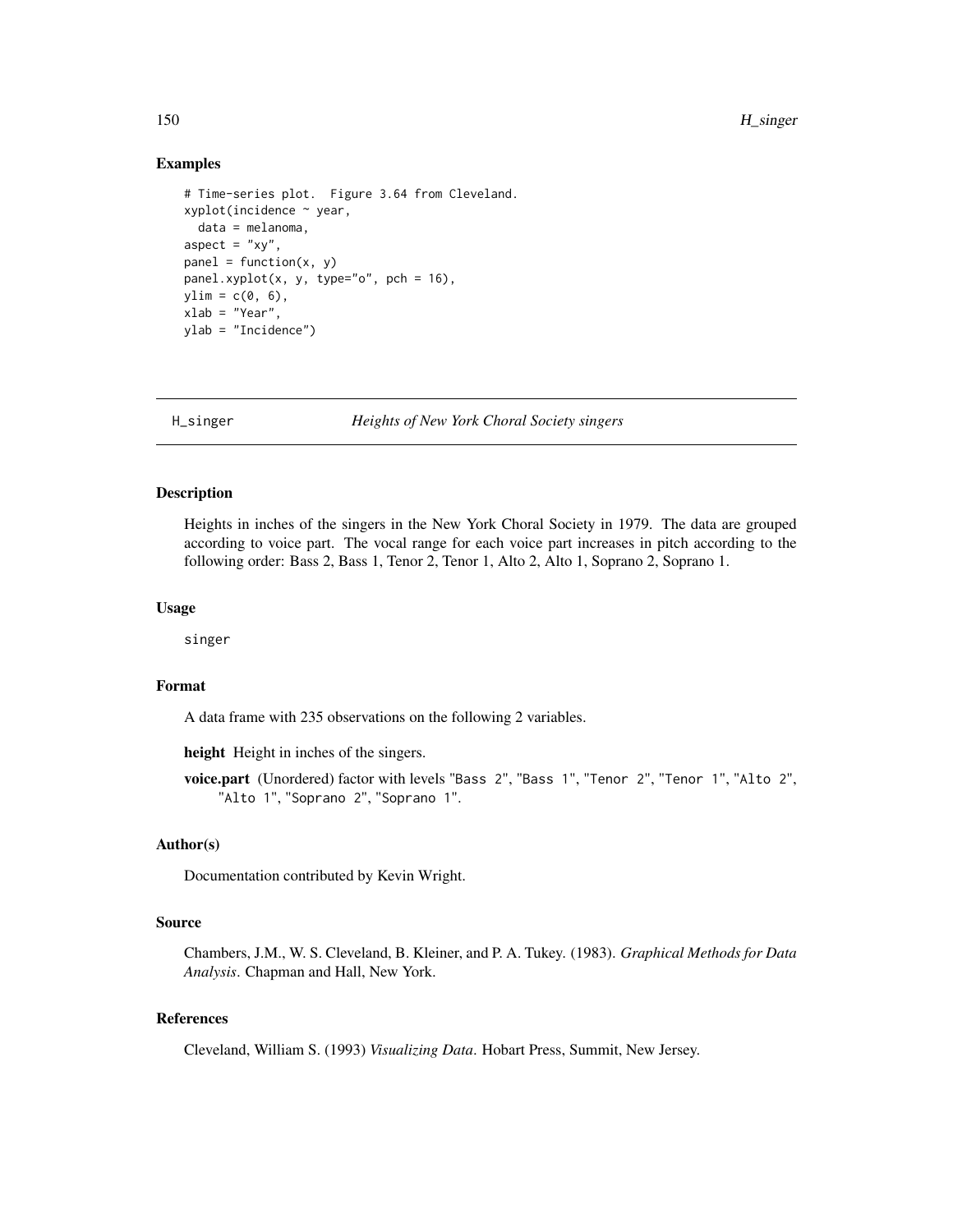#### <span id="page-150-0"></span>I\_lset 151

# Examples

```
# Separate histogram for each voice part (Figure 1.2 from Cleveland)
histogram(~ height | voice.part,
          data = singer,
          aspect=1,
         layout = c(2, 4),
          nint=15,
          xlab = "Height (inches)")
# Quantile-Quantile plot (Figure 2.11 from Cleveland)
qqmath(~ height | voice.part,
      data=singer,
      aspect=1,
      layout=c(2, 4),
      prepanel = prepanel.qqmathline,
      panel = function(x, ...)panel.grid()
        panel.qqmathline(x, ...)
        panel.qqmath(x, ...)
      },
      xlab = "Unit Normal Quantile",
      ylab="Height (inches)")
```
I\_lset *Interface to modify Trellis Settings - Defunct*

# Description

A (hopefully) simpler alternative to trellis.par.get/set. This is deprecated, and the same functionality is now available with trellis.par.set

# Usage

lset(theme = col.whitebg())

# Arguments

theme a list decribing how to change the settings of the current active device. Valid components are those in the list returned by trellis.par.get(). Each component must itself be a list, with one or more of the appropriate components (need not have all components). Changes are made to the settings for the currently active device only.

# Author(s)

Deepayan Sarkar <Deepayan.Sarkar@R-project.org>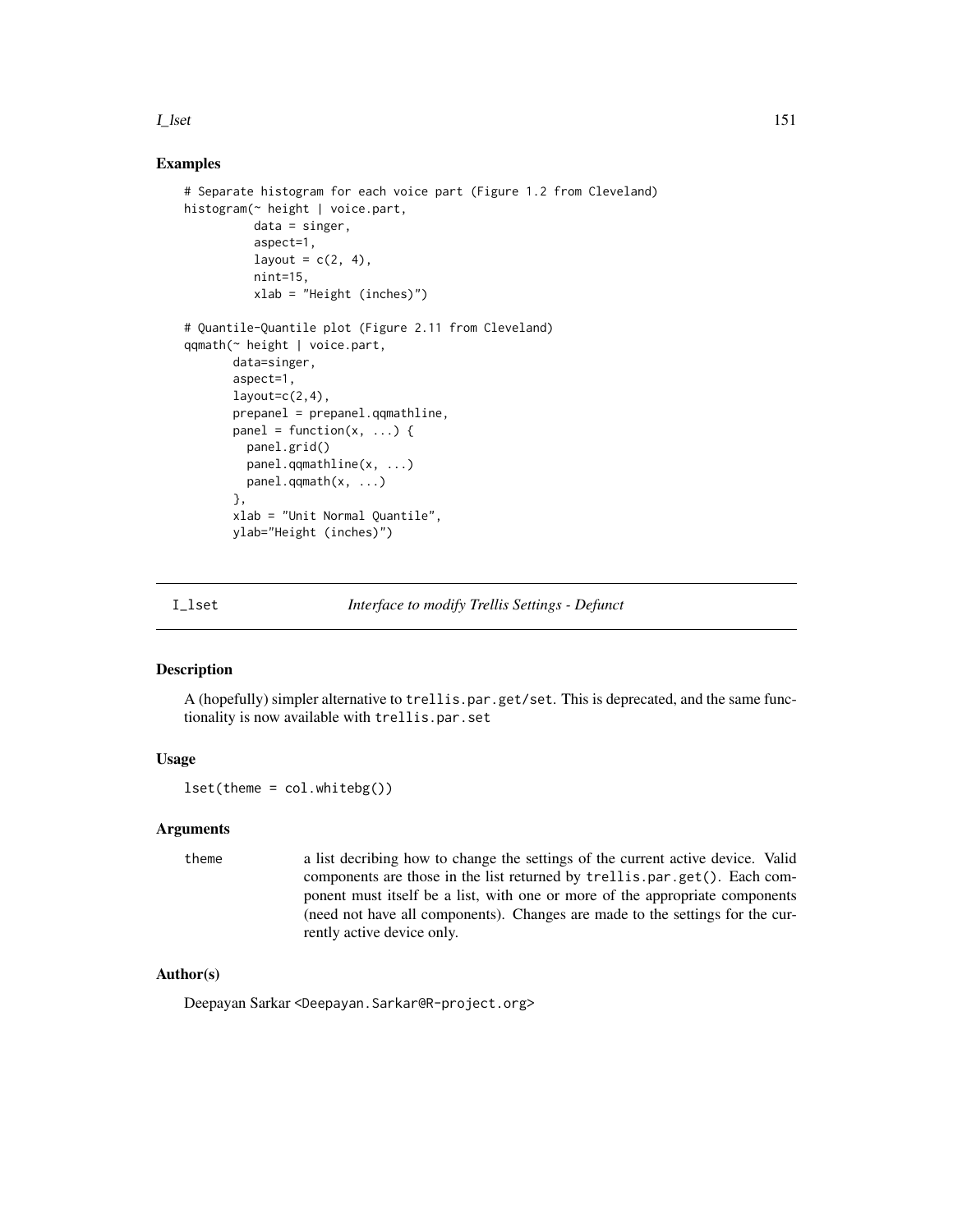# **Index**

∗Topic classes C\_07\_shingles, [73](#page-72-0) D\_trellis.object, [82](#page-81-0) ∗Topic datasets H\_barley, [145](#page-144-0) H\_environmental, [146](#page-145-0) H\_ethanol, [147](#page-146-0) H\_melanoma, [149](#page-148-1) H\_singer, [150](#page-149-0) ∗Topic dplot A\_01\_Lattice, [3](#page-2-0) B\_04\_qqmath, [34](#page-33-0) B 05 ag, [37](#page-36-0) B\_09\_tmd, [54](#page-53-0) B\_10\_rfs, [56](#page-55-0) B\_11\_oneway, [57](#page-56-0) C\_01\_trellis.device, [58](#page-57-0) C\_02\_trellis.par.get, [60](#page-59-0) C\_03\_simpleTheme, [63](#page-62-0) C\_04\_lattice.options, [65](#page-64-0) C\_06\_update.trellis, [70](#page-69-0) D\_draw.colorkey, [75](#page-74-0) D\_draw.key, [76](#page-75-0) D\_make.groups, [78](#page-77-0) D\_simpleKey, [79](#page-78-0) D\_strip.default, [80](#page-79-0) E\_interaction, [84](#page-83-0) F\_1\_panel.barchart, [90](#page-89-0) F\_1\_panel.bwplot, [92](#page-91-0) F\_1\_panel.cloud, [94](#page-93-0) F\_1\_panel.densityplot, [99](#page-98-0) F\_1\_panel.dotplot, [100](#page-99-0) F\_1\_panel.histogram, [101](#page-100-0) F\_1\_panel.levelplot, [102](#page-101-0) F\_1\_panel.pairs, [104](#page-103-0) F\_1\_panel.parallel, [107](#page-106-0) F\_1\_panel.qqmath, [109](#page-108-0) F\_1\_panel.stripplot, [110](#page-109-0) F\_1\_panel.xyplot, [111](#page-110-0)

F\_2\_llines, [114](#page-113-0) F\_2\_panel.functions, [117](#page-116-0) F\_2\_panel.loess, [120](#page-119-0) F\_2\_panel.qqmathline, [122](#page-121-0) F\_2\_panel.spline, [124](#page-123-0) F\_2\_panel.superpose, [125](#page-124-0) F\_2\_panel.violin, [128](#page-127-0) F\_3\_prepanel.default, [129](#page-128-0) F\_3\_prepanel.functions, [131](#page-130-0) G\_axis.default, [132](#page-131-0) G\_banking, [136](#page-135-0) G\_packet.panel.default, [138](#page-137-0) G\_panel.axis, [140](#page-139-0) G\_panel.number, [142](#page-141-0) G\_utilities.3d, [144](#page-143-0) ∗Topic hplot B\_00\_xyplot, [6](#page-5-0) B\_01\_xyplot.ts, [25](#page-24-0) B\_02\_barchart.table, [28](#page-27-0) B\_03\_histogram, [29](#page-28-0) B\_06\_levelplot, [39](#page-38-0) B\_07\_cloud, [44](#page-43-0) B\_08\_splom, [50](#page-49-0) C\_05\_print.trellis, [67](#page-66-0) C\_07\_shingles, [73](#page-72-0) F\_2\_panel.smoothScatter, [123](#page-122-0) ∗Topic methods C\_07\_shingles, [73](#page-72-0) ∗Topic print C\_07\_shingles, [73](#page-72-0) ∗Topic ts B\_01\_xyplot.ts, [25](#page-24-0) ∗Topic utilities D\_level.colors, [76](#page-75-0) G\_latticeParseFormula, [137](#page-136-0) G\_Rows, [143](#page-142-0) I\_lset, [151](#page-150-0) [.shingle *(*C\_07\_shingles*)*, [73](#page-72-0) [.trellis *(*C\_06\_update.trellis*)*, [70](#page-69-0)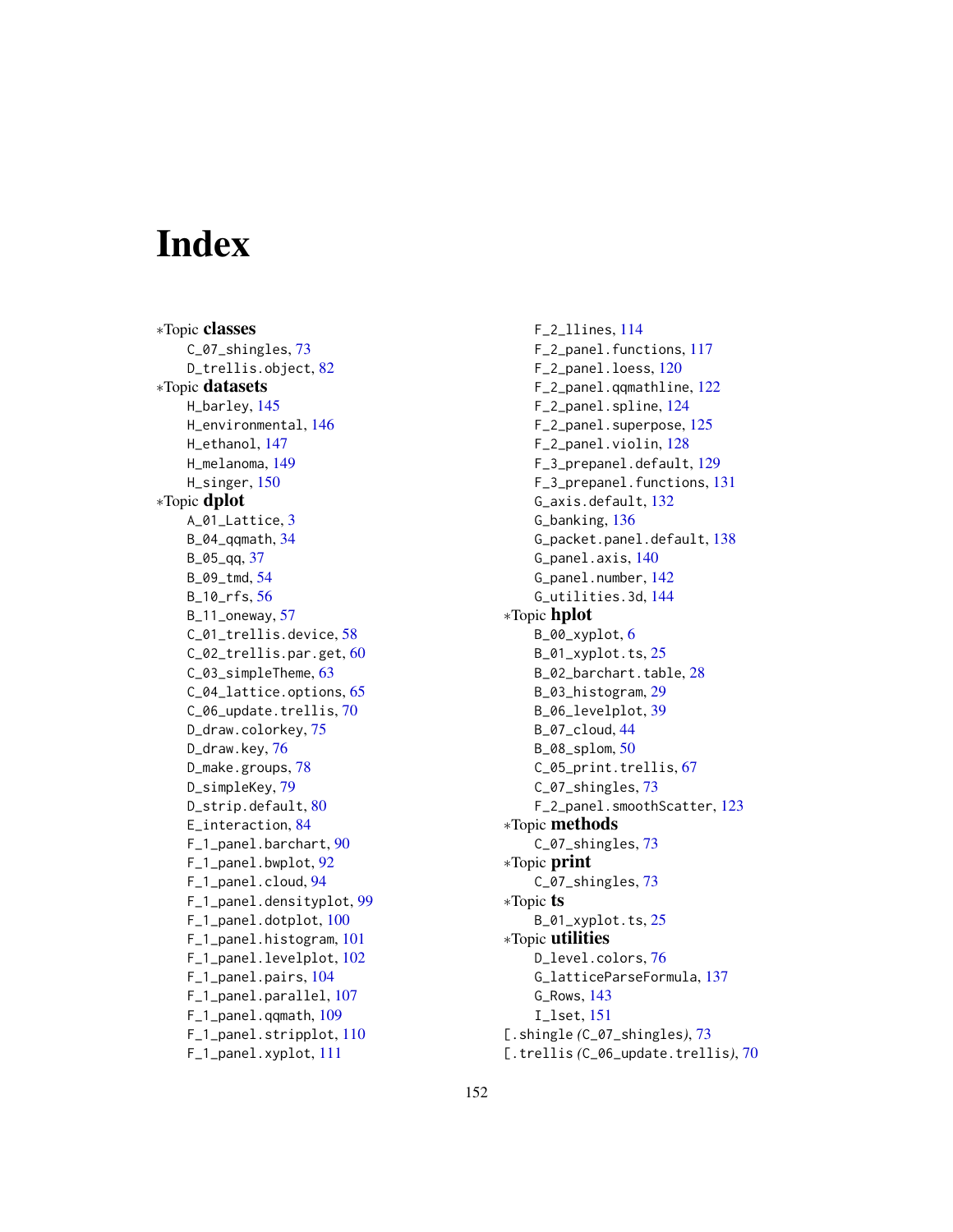# INDEX 153

A\_01\_Lattice, [3](#page-2-0) abbreviate, *[14](#page-13-0)*, *[20](#page-19-0)* aperm, *[21](#page-20-0)*, *[29](#page-28-0)* arrows, *[115,](#page-114-0) [116](#page-115-0)* as.character.shingleLevel *(*C\_07\_shingles*)*, [73](#page-72-0) as.data.frame, *[29](#page-28-0)* as.data.frame.shingle *(*C\_07\_shingles*)*, [73](#page-72-0) as.factorOrShingle *(*C\_07\_shingles*)*, [73](#page-72-0) as.shingle *(*C\_07\_shingles*)*, [73](#page-72-0) axis.default, *[21](#page-20-0)* axis.default *(*G\_axis.default*)*, [132](#page-131-0) B\_00\_xyplot, [6](#page-5-0) B\_01\_xyplot.ts, [25](#page-24-0) B\_02\_barchart.table, [28](#page-27-0) B\_03\_histogram, [29](#page-28-0) B\_04\_qqmath, [34](#page-33-0) B\_05\_qq, [37](#page-36-0) B\_06\_levelplot, [39](#page-38-0) B\_07\_cloud, [44](#page-43-0) B\_08\_splom, [50](#page-49-0) B\_09\_tmd, [54](#page-53-0) B\_10\_rfs, [56](#page-55-0) B\_11\_oneway, [57](#page-56-0) banking, *[11](#page-10-0)*, *[13](#page-12-0)*, *[23](#page-22-0)*, *[26](#page-25-0)*, *[66](#page-65-0)*, *[131,](#page-130-0) [132](#page-131-0)* banking *(*G\_banking*)*, [136](#page-135-0) barchart, *[5](#page-4-0)*, *[29](#page-28-0)*, *[92](#page-91-0)* barchart *(*B\_00\_xyplot*)*, [6](#page-5-0) barchart.array *(*B\_02\_barchart.table*)*, [28](#page-27-0) barchart.matrix *(*B\_02\_barchart.table*)*, [28](#page-27-0) barchart.table, *[8](#page-7-0)*, *[23](#page-22-0)* barchart.table *(*B\_02\_barchart.table*)*, [28](#page-27-0) barley *(*H\_barley*)*, [145](#page-144-0) bkde2D, *[123](#page-122-0)* boxplot, *[93](#page-92-0)* boxplot.stats, *[93](#page-92-0)* bwplot, *[5](#page-4-0)*, *[91](#page-90-0)[–93](#page-92-0)*, *[100](#page-99-0)*, *[111](#page-110-0)*, *[119](#page-118-0)*, *[121](#page-120-0)*, *[125](#page-124-0)*, *[128,](#page-127-0) [129](#page-128-0)* bwplot *(*B\_00\_xyplot*)*, [6](#page-5-0) C\_01\_trellis.device, [58](#page-57-0) C\_02\_trellis.par.get, [60](#page-59-0) C\_03\_simpleTheme, [63](#page-62-0) C\_04\_lattice.options, [65](#page-64-0) C\_05\_print.trellis, [67](#page-66-0) C\_06\_update.trellis, [70](#page-69-0)

C\_07\_shingles, [73](#page-72-0) canonical.theme *(*C\_01\_trellis.device*)*, [58](#page-57-0) cloud, *[5](#page-4-0)*, *[14](#page-13-0)*, *[87](#page-86-0)*, *[95](#page-94-0)*, *[98](#page-97-0)*, *[144](#page-143-0)* cloud *(*B\_07\_cloud*)*, [44](#page-43-0) co.intervals, *[74](#page-73-0)* coef, *[118](#page-117-0)* col.whitebg *(*C\_01\_trellis.device*)*, [58](#page-57-0) colorRampPalette, *[77](#page-76-0)* contourLines, *[104](#page-103-0)* contourplot, *[5](#page-4-0)* contourplot *(*B\_06\_levelplot*)*, [39](#page-38-0) current.column *(*G\_panel.number*)*, [142](#page-141-0) current.panel.limits *(*G\_panel.axis*)*, [140](#page-139-0) current.row *(*G\_panel.number*)*, [142](#page-141-0) current.vpTree, *[88,](#page-87-0) [89](#page-88-0)* curve, *[119](#page-118-0)* D\_draw.colorkey, [75](#page-74-0) D\_draw.key, [76](#page-75-0) D\_level.colors, [76](#page-75-0) D\_make.groups, [78](#page-77-0) D\_simpleKey, [79](#page-78-0) D\_strip.default, [80](#page-79-0) D\_trellis.object, [82](#page-81-0) density, *[32](#page-31-0)[–34](#page-33-0)*, *[99](#page-98-0)*, *[129,](#page-128-0) [130](#page-129-0)* densityplot, *[5](#page-4-0)*, *[100](#page-99-0)* densityplot *(*B\_03\_histogram*)*, [29](#page-28-0) Devices, *[58](#page-57-0)*, *[60](#page-59-0)* diag.panel.splom *(*F\_1\_panel.pairs*)*, [104](#page-103-0) dim.trellis *(*C\_05\_print.trellis*)*, [67](#page-66-0) dimnames.trellis *(*C\_05\_print.trellis*)*, [67](#page-66-0) dnorm, *[119](#page-118-0)* do.breaks *(*B\_03\_histogram*)*, [29](#page-28-0) dotplot, *[5](#page-4-0)*, *[100](#page-99-0)* dotplot *(*B\_00\_xyplot*)*, [6](#page-5-0) dotplot.array *(*B\_02\_barchart.table*)*, [28](#page-27-0) dotplot.matrix *(*B\_02\_barchart.table*)*, [28](#page-27-0) dotplot.table *(*B\_02\_barchart.table*)*, [28](#page-27-0) downViewport, *[88](#page-87-0)* draw.colorkey *(*D\_draw.colorkey*)*, [75](#page-74-0) draw.key, *[17](#page-16-0)*, *[80](#page-79-0)* draw.key *(*D\_draw.key*)*, [76](#page-75-0) E\_interaction, [84](#page-83-0)

environmental *(*H\_environmental*)*, [146](#page-145-0) equal.count, *[8](#page-7-0)*, *[26](#page-25-0)* equal.count *(*C\_07\_shingles*)*, [73](#page-72-0)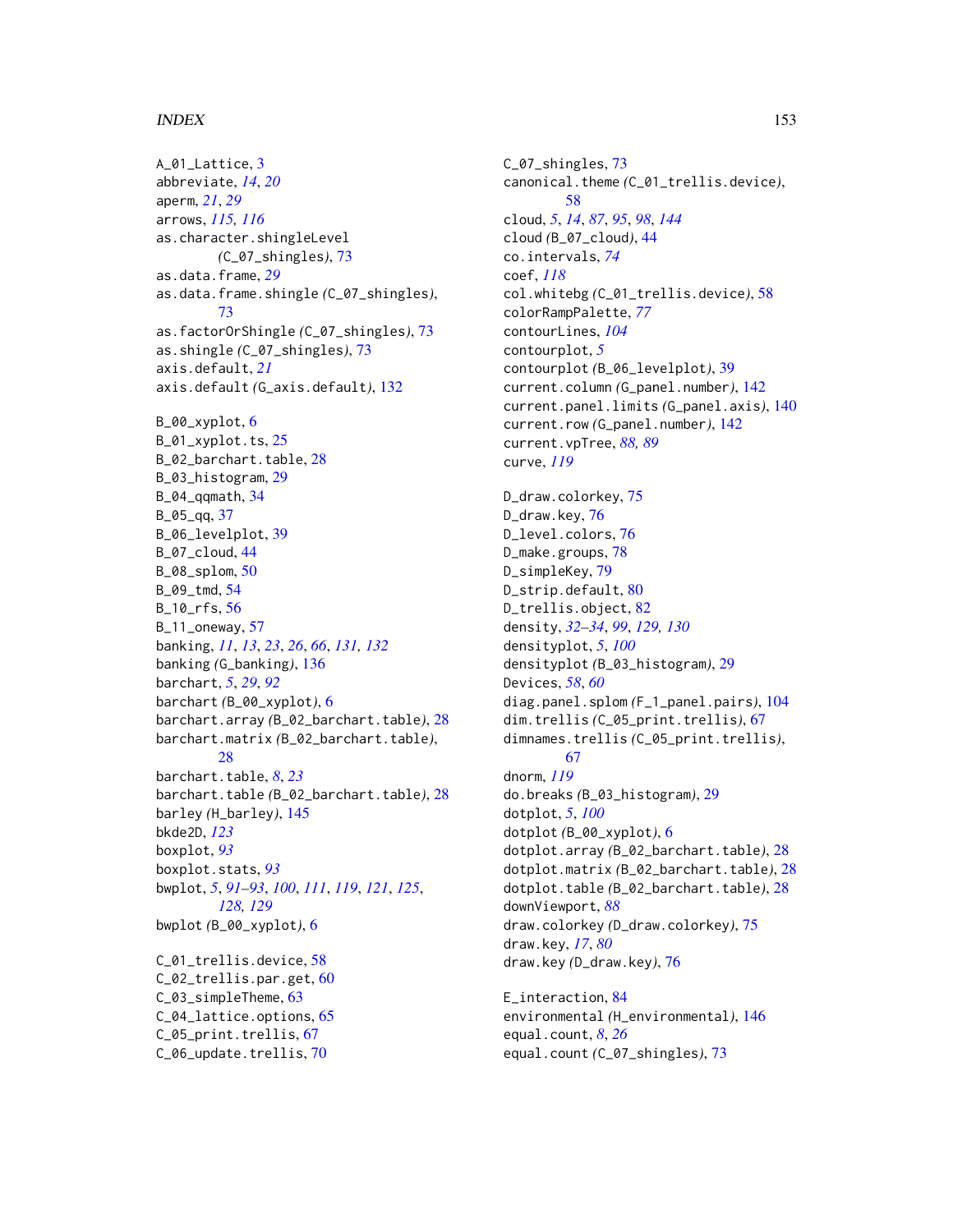ethanol *(*H\_ethanol*)*, [147](#page-146-0) eval, *[9](#page-8-0)* F\_1\_panel.barchart, [90](#page-89-0)

F\_1\_panel.bwplot, [92](#page-91-0) F\_1\_panel.cloud, [94](#page-93-0) F\_1\_panel.densityplot, [99](#page-98-0) F\_1\_panel.dotplot, [100](#page-99-0) F\_1\_panel.histogram, [101](#page-100-0) F\_1\_panel.levelplot, [102](#page-101-0) F\_1\_panel.pairs, [104](#page-103-0) F\_1\_panel.parallel, [107](#page-106-0) F\_1\_panel.qqmath, [109](#page-108-0) F\_1\_panel.stripplot, [110](#page-109-0) F\_1\_panel.xyplot, [111](#page-110-0) F\_2\_llines, [114](#page-113-0) F<sub>-2</sub>-panel.functions, [117](#page-116-0) F\_2\_panel.loess, [120](#page-119-0) F\_2\_panel.qqmathline, [122](#page-121-0) F\_2\_panel.smoothScatter, [123](#page-122-0) F\_2\_panel.spline, [124](#page-123-0) F\_2\_panel.superpose, [125](#page-124-0) F\_2\_panel.violin, [128](#page-127-0) F\_3\_prepanel.default, [129](#page-128-0) F\_3\_prepanel.functions, [131](#page-130-0) factor, *[77](#page-76-0)* for, *[4](#page-3-0)* G\_axis.default, [132](#page-131-0) G\_banking, [136](#page-135-0) G\_latticeParseFormula, [137](#page-136-0) G\_packet.panel.default, [138](#page-137-0) G\_panel.axis, [140](#page-139-0)

G\_panel.number, [142](#page-141-0) G\_Rows, [143](#page-142-0) G\_utilities.3d, [144](#page-143-0) gpar, *[20](#page-19-0)*, *[62](#page-61-0)*, *[66](#page-65-0)*, *[106](#page-105-0)*, *[116](#page-115-0)*, *[141](#page-140-0)* grid.layout, *[19](#page-18-0)* grid.raster, *[42](#page-41-0)*, *[103,](#page-102-0) [104](#page-103-0)* grid.rect, *[116](#page-115-0)*

H\_barley, [145](#page-144-0) H\_environmental, [146](#page-145-0) H\_ethanol, [147](#page-146-0) H melanoma, [149](#page-148-1) H\_singer, [150](#page-149-0) hist, *[32](#page-31-0)*, *[101](#page-100-0)* histogram, *[4,](#page-3-0) [5](#page-4-0)*, *[101](#page-100-0)* histogram *(*B\_03\_histogram*)*, [29](#page-28-0) I\_lset, [151](#page-150-0) identify, *[87](#page-86-0)*, *[89](#page-88-0)*, *[120](#page-119-0)* image, *[5](#page-4-0)* immer, *[146](#page-145-0)* interaction, *[16](#page-15-0)* is.shingle *(*C\_07\_shingles*)*, [73](#page-72-0) jitter, *[99,](#page-98-0) [100](#page-99-0)*, *[110,](#page-109-0) [111](#page-110-0)* larrows *(*F\_2\_llines*)*, [114](#page-113-0) Lattice, *[23](#page-22-0)*, *[29](#page-28-0)*, *[34](#page-33-0)*, *[37](#page-36-0)*, *[39](#page-38-0)*, *[44](#page-43-0)*, *[49](#page-48-0)*, *[53](#page-52-0)*, *[55](#page-54-0)[–57](#page-56-0)*, *[60](#page-59-0)*, *[62](#page-61-0)*, *[64](#page-63-0)*, *[66](#page-65-0)*, *[69](#page-68-0)*, *[72](#page-71-0)*, *[74](#page-73-0)*, *[78](#page-77-0)*, *[80](#page-79-0)*, *[82,](#page-81-0) [83](#page-82-0)*, *[89](#page-88-0)*, *[116](#page-115-0)*, *[120,](#page-119-0) [121](#page-120-0)*, *[125](#page-124-0)*, *[128](#page-127-0)*, *[131,](#page-130-0) [132](#page-131-0)*, *[134](#page-133-0)*, *[136](#page-135-0)*, *[138,](#page-137-0) [139](#page-138-0)*, *[141](#page-140-0)*, *[143](#page-142-0)* Lattice *(*A\_01\_Lattice*)*, [3](#page-2-0) lattice *(*A\_01\_Lattice*)*, [3](#page-2-0) lattice-package *(*A\_01\_Lattice*)*, [3](#page-2-0) lattice.getOption, *[17](#page-16-0)* lattice.getOption *(*C\_04\_lattice.options*)*, [65](#page-64-0) lattice.options, *[3](#page-2-0)*, *[16](#page-15-0)*, *[59](#page-58-0)*, *[87](#page-86-0)* lattice.options *(*C\_04\_lattice.options*)*, [65](#page-64-0) latticeParseFormula *(*G\_latticeParseFormula*)*, [137](#page-136-0) level.colors, *[42](#page-41-0)*, *[103,](#page-102-0) [104](#page-103-0)* level.colors *(*D\_level.colors*)*, [76](#page-75-0) levelplot, *[5](#page-4-0)*, *[19](#page-18-0)*, *[47](#page-46-0)[–49](#page-48-0)*, *[77](#page-76-0)*, *[96](#page-95-0)*, *[102](#page-101-0)[–104](#page-103-0)* levelplot *(*B\_06\_levelplot*)*, [39](#page-38-0) lines, *[5](#page-4-0)*, *[116](#page-115-0)* llines, *[5](#page-4-0)*, *[118](#page-117-0)* llines *(*F\_2\_llines*)*, [114](#page-113-0) locator, *[4](#page-3-0)* loess, *[131](#page-130-0)* loess.smooth, *[121](#page-120-0)* lplot.xy *(*F\_2\_llines*)*, [114](#page-113-0) lpoints *(*F\_2\_llines*)*, [114](#page-113-0) lpolygon *(*F\_2\_llines*)*, [114](#page-113-0) lrect *(*F\_2\_llines*)*, [114](#page-113-0) lsegments *(*F\_2\_llines*)*, [114](#page-113-0) lset *(*I\_lset*)*, [151](#page-150-0) ltext *(*F\_2\_llines*)*, [114](#page-113-0) ltransform3dMatrix *(*G\_utilities.3d*)*, [144](#page-143-0) ltransform3dto3d *(*G\_utilities.3d*)*, [144](#page-143-0) make.groups *(*D\_make.groups*)*, [78](#page-77-0) make.unique, *[41](#page-40-0)*

melanoma, *[149](#page-148-1)* melanoma *(*H\_melanoma*)*, [149](#page-148-1)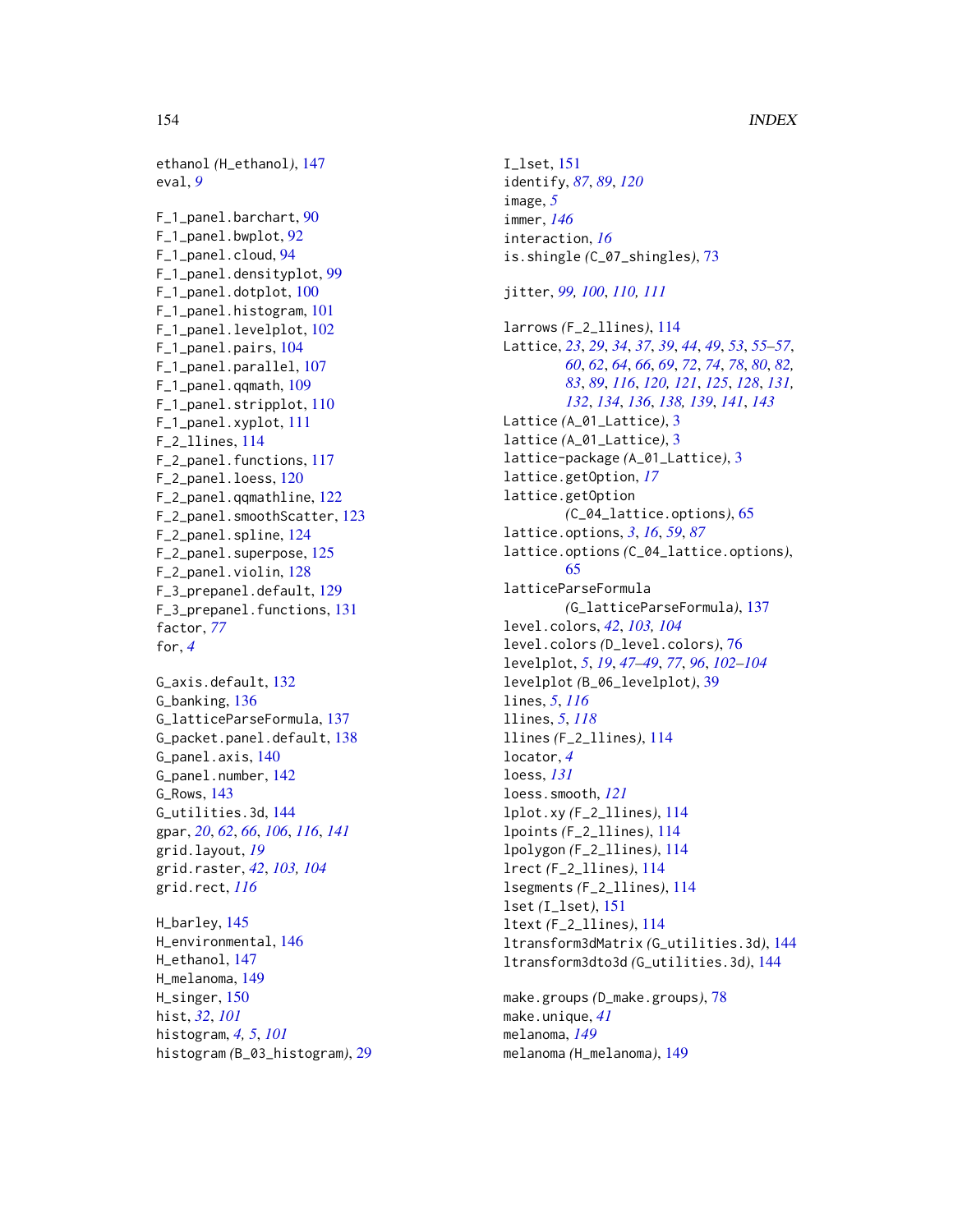#### INDEX 155

oneway, *[5](#page-4-0)*, *[56](#page-55-0)* oneway *(*B\_11\_oneway*)*, [57](#page-56-0) options, *[66](#page-65-0)* packet.number, *[11](#page-10-0)*, *[87](#page-86-0)* packet.number *(*G\_panel.number*)*, [142](#page-141-0) packet.panel.default, *[68,](#page-67-0) [69](#page-68-0)* packet.panel.default *(*G\_packet.panel.default*)*, [138](#page-137-0) palette.shade *(*G\_utilities.3d*)*, [144](#page-143-0) panel.3dscatter, *[47,](#page-46-0) [48](#page-47-0)* panel.3dscatter *(*F\_1\_panel.cloud*)*, [94](#page-93-0) panel.3dwire, *[47,](#page-46-0) [48](#page-47-0)* panel.3dwire *(*F\_1\_panel.cloud*)*, [94](#page-93-0) panel.abline, *[113](#page-112-0)* panel.abline *(*F\_2\_panel.functions*)*, [117](#page-116-0) panel.arrows *(*F\_2\_llines*)*, [114](#page-113-0) panel.average, *[23](#page-22-0)*, *[112](#page-111-0)*, *[128](#page-127-0)* panel.average *(*F\_2\_panel.functions*)*, [117](#page-116-0) panel.axis, *[120](#page-119-0)* panel.axis *(*G\_panel.axis*)*, [140](#page-139-0) panel.barchart, *[10](#page-9-0)*, *[23](#page-22-0)*, *[29](#page-28-0)* panel.barchart *(*F\_1\_panel.barchart*)*, [90](#page-89-0) panel.brush.splom *(*E\_interaction*)*, [84](#page-83-0) panel.bwplot, *[23](#page-22-0)* panel.bwplot *(*F\_1\_panel.bwplot*)*, [92](#page-91-0) panel.cloud, *[47](#page-46-0)[–49](#page-48-0)*, *[85](#page-84-0)*, *[97](#page-96-0)*, *[130](#page-129-0)*, *[144](#page-143-0)* panel.cloud *(*F\_1\_panel.cloud*)*, [94](#page-93-0) panel.contourplot *(*F\_1\_panel.levelplot*)*, [102](#page-101-0) panel.curve *(*F\_2\_panel.functions*)*, [117](#page-116-0) panel.densityplot, *[32](#page-31-0)*, *[34](#page-33-0)* panel.densityplot *(*F\_1\_panel.densityplot*)*, [99](#page-98-0) panel.dotplot, *[23](#page-22-0)*, *[128](#page-127-0)* panel.dotplot *(*F\_1\_panel.dotplot*)*, [100](#page-99-0) panel.error, *[65](#page-64-0)* panel.error *(*C\_05\_print.trellis*)*, [67](#page-66-0) panel.fill *(*F\_2\_panel.functions*)*, [117](#page-116-0) panel.functions, *[5](#page-4-0)* panel.functions *(*F\_2\_panel.functions*)*, [117](#page-116-0) panel.grid, *[112](#page-111-0)* panel.grid *(*F\_2\_panel.functions*)*, [117](#page-116-0) panel.histogram, *[5](#page-4-0)*, *[32](#page-31-0)*, *[34](#page-33-0)* panel.histogram *(*F\_1\_panel.histogram*)*, [101](#page-100-0) panel.identify, *[15](#page-14-0)*, *[120](#page-119-0)* panel.identify *(*E\_interaction*)*, [84](#page-83-0)

panel.identify.cloud, *[49](#page-48-0)* panel.levelplot, *[43,](#page-42-0) [44](#page-43-0)*, *[124](#page-123-0)* panel.levelplot *(*F\_1\_panel.levelplot*)*, [102](#page-101-0) panel.levelplot.raster, *[42,](#page-41-0) [43](#page-42-0)*, *[124](#page-123-0)* panel.linejoin *(*F\_2\_panel.functions*)*, [117](#page-116-0) panel.lines, *[5](#page-4-0)*, *[121](#page-120-0)*, *[125](#page-124-0)* panel.lines *(*F\_2\_llines*)*, [114](#page-113-0) panel.link.splom *(*E\_interaction*)*, [84](#page-83-0) panel.lmline, *[112](#page-111-0)* panel.lmline *(*F\_2\_panel.functions*)*, [117](#page-116-0) panel.loess, *[23](#page-22-0)*, *[112](#page-111-0)*, *[132](#page-131-0)* panel.loess *(*F\_2\_panel.loess*)*, [120](#page-119-0) panel.mathdensity, *[34](#page-33-0)* panel.mathdensity *(*F\_2\_panel.functions*)*, [117](#page-116-0) panel.number, *[11](#page-10-0)* panel.number *(*G\_panel.number*)*, [142](#page-141-0) panel.pairs, *[52,](#page-51-0) [53](#page-52-0)*, *[130](#page-129-0)*, *[141](#page-140-0)* panel.pairs *(*F\_1\_panel.pairs*)*, [104](#page-103-0) panel.parallel, *[53](#page-52-0)*, *[130](#page-129-0)* panel.parallel *(*F\_1\_panel.parallel*)*, [107](#page-106-0) panel.points *(*F\_2\_llines*)*, [114](#page-113-0) panel.polygon *(*F\_2\_llines*)*, [114](#page-113-0) panel.qq, *[38,](#page-37-0) [39](#page-38-0)* panel.qq *(*F\_1\_panel.xyplot*)*, [111](#page-110-0) panel.qqmath, *[35](#page-34-0)[–37](#page-36-0)*, *[55](#page-54-0)*, *[85](#page-84-0)* panel.qqmath *(*F\_1\_panel.qqmath*)*, [109](#page-108-0) panel.qqmathline, *[37](#page-36-0)* panel.qqmathline *(*F\_2\_panel.qqmathline*)*, [122](#page-121-0) panel.rect *(*F\_2\_llines*)*, [114](#page-113-0) panel.refline *(*F\_2\_panel.functions*)*, [117](#page-116-0) panel.rug, *[99](#page-98-0)* panel.rug *(*F\_2\_panel.functions*)*, [117](#page-116-0) panel.segments *(*F\_2\_llines*)*, [114](#page-113-0) panel.smoothScatter *(*F\_2\_panel.smoothScatter*)*, [123](#page-122-0) panel.spline, *[112](#page-111-0)*, *[132](#page-131-0)* panel.spline *(*F\_2\_panel.spline*)*, [124](#page-123-0) panel.splom *(*F\_1\_panel.xyplot*)*, [111](#page-110-0) panel.stripplot, *[23](#page-22-0)* panel.stripplot *(*F\_1\_panel.stripplot*)*, [110](#page-109-0) panel.superpose, *[10,](#page-9-0) [11](#page-10-0)*, *[23](#page-22-0)*, *[26](#page-25-0)*, *[99](#page-98-0)*, *[112,](#page-111-0) [113](#page-112-0)*, *[119](#page-118-0)* panel.superpose *(*F\_2\_panel.superpose*)*,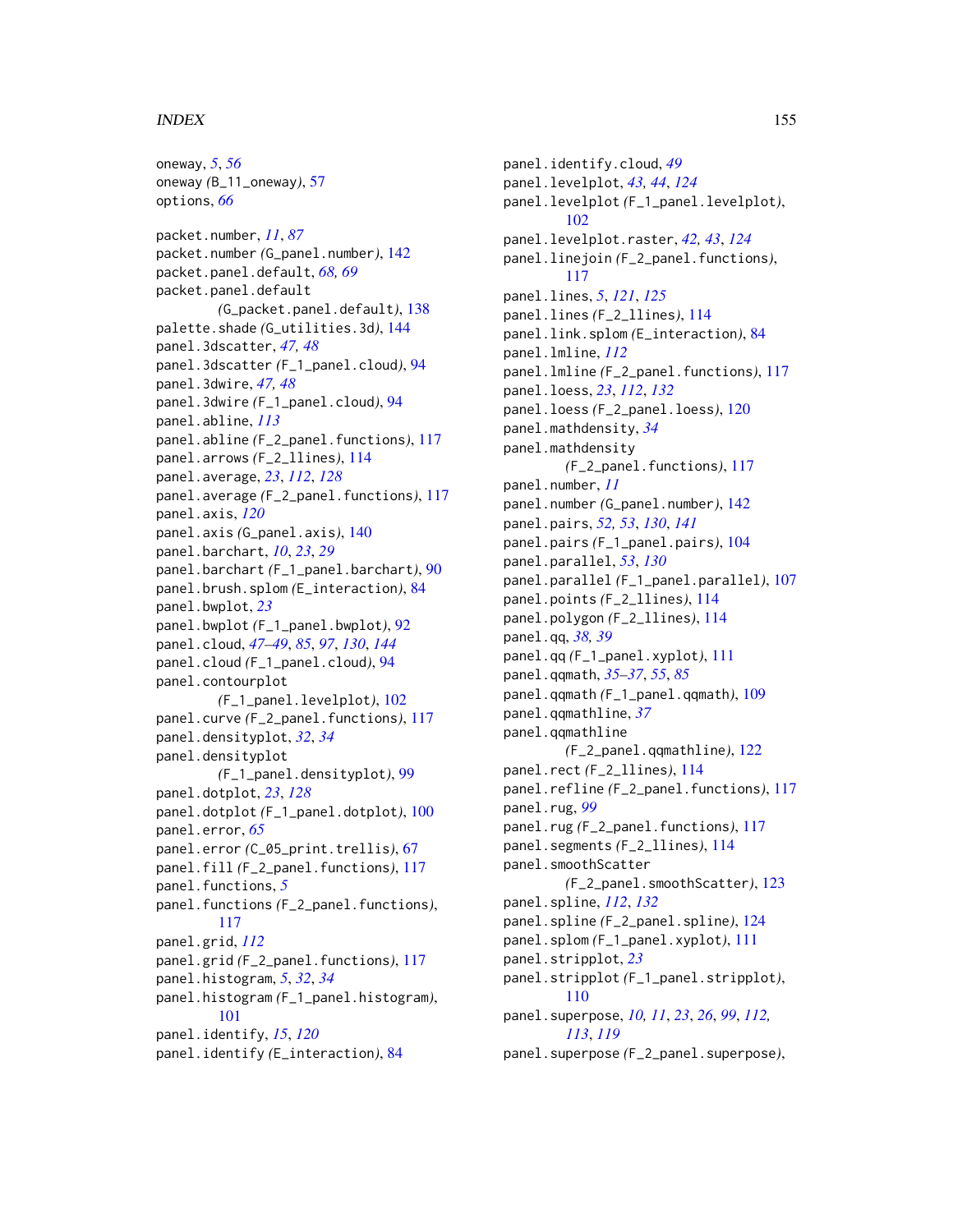# [125](#page-124-0)

panel.text *(*F\_2\_llines*)*, [114](#page-113-0) panel.tmd.default *(*B\_09\_tmd*)*, [54](#page-53-0) panel.tmd.qqmath *(*B\_09\_tmd*)*, [54](#page-53-0) panel.violin *(*F\_2\_panel.violin*)*, [128](#page-127-0) panel.wireframe *(*F\_1\_panel.cloud*)*, [94](#page-93-0) panel.xyplot, *[4](#page-3-0)*, *[10,](#page-9-0) [11](#page-10-0)*, *[23](#page-22-0)*, *[26,](#page-25-0) [27](#page-26-0)*, *[98](#page-97-0)*, *[109](#page-108-0)[–111](#page-110-0)*, *[126–](#page-125-0)[128](#page-127-0)*, *[130](#page-129-0)* panel.xyplot *(*F\_1\_panel.xyplot*)*, [111](#page-110-0) par, *[20](#page-19-0)*, *[59](#page-58-0)*, *[62](#page-61-0)* parallel, *[5](#page-4-0)*, *[108,](#page-107-0) [109](#page-108-0)* parallel *(*B\_08\_splom*)*, [50](#page-49-0) parallelplot, *[53](#page-52-0)* parallelplot *(*B\_08\_splom*)*, [50](#page-49-0) persp, *[5](#page-4-0)* plot, *[4](#page-3-0)*, *[112](#page-111-0)* plot.shingle *(*C\_07\_shingles*)*, [73](#page-72-0) plot.trellis, *[22](#page-21-0)* plot.trellis *(*C\_05\_print.trellis*)*, [67](#page-66-0) plot.ts, *[27](#page-26-0)* plotmath, *[20](#page-19-0)* points, *[5](#page-4-0)*, *[112](#page-111-0)*, *[116](#page-115-0)*, *[123](#page-122-0)* prepanel.default.bwplot *(*F\_3\_prepanel.default*)*, [129](#page-128-0) prepanel.default.cloud *(*F\_3\_prepanel.default*)*, [129](#page-128-0) prepanel.default.densityplot *(*F\_3\_prepanel.default*)*, [129](#page-128-0) prepanel.default.histogram *(*F\_3\_prepanel.default*)*, [129](#page-128-0) prepanel.default.levelplot *(*F\_3\_prepanel.default*)*, [129](#page-128-0) prepanel.default.parallel *(*F\_3\_prepanel.default*)*, [129](#page-128-0) prepanel.default.qq *(*F\_3\_prepanel.default*)*, [129](#page-128-0) prepanel.default.qqmath *(*F\_3\_prepanel.default*)*, [129](#page-128-0) prepanel.default.splom *(*F\_3\_prepanel.default*)*, [129](#page-128-0) prepanel.default.xyplot, *[132](#page-131-0)* prepanel.default.xyplot *(*F\_3\_prepanel.default*)*, [129](#page-128-0) prepanel.lmline *(*F\_3\_prepanel.functions*)*, [131](#page-130-0) prepanel.loess, *[121](#page-120-0)* prepanel.loess *(*F\_3\_prepanel.functions*)*, [131](#page-130-0)

prepanel.qqmathline, *[37](#page-36-0)*, *[122](#page-121-0)* prepanel.qqmathline *(*F\_3\_prepanel.functions*)*, [131](#page-130-0) prepanel.spline, *[125](#page-124-0)* prepanel.spline *(*F\_3\_prepanel.functions*)*, [131](#page-130-0) prepanel.tmd.default *(*B\_09\_tmd*)*, [54](#page-53-0) prepanel.tmd.qqmath *(*B\_09\_tmd*)*, [54](#page-53-0) pretty, *[118](#page-117-0)* print, *[4](#page-3-0)*, *[23](#page-22-0)*, *[27](#page-26-0)*, *[29](#page-28-0)*, *[33](#page-32-0)*, *[36](#page-35-0)*, *[39](#page-38-0)*, *[43](#page-42-0)*, *[49](#page-48-0)*, *[53](#page-52-0)*, *[55,](#page-54-0) [56](#page-55-0)*, *[82](#page-81-0)* print.shingle *(*C\_07\_shingles*)*, [73](#page-72-0) print.shingleLevel *(*C\_07\_shingles*)*, [73](#page-72-0) print.trellis, *[3](#page-2-0)*, *[23](#page-22-0)*, *[83](#page-82-0)*, *[86](#page-85-0)*, *[89](#page-88-0)*, *[133,](#page-132-0) [134](#page-133-0)* print.trellis *(*C\_05\_print.trellis*)*, [67](#page-66-0) qnorm, *[35](#page-34-0)* qq, *[5](#page-4-0)*, *[55](#page-54-0)* qq *(*B\_05\_qq*)*, [37](#page-36-0) qqmath, *[5](#page-4-0)*, *[39](#page-38-0)*, *[55,](#page-54-0) [56](#page-55-0)*, *[87](#page-86-0)*, *[109,](#page-108-0) [110](#page-109-0)*, *[122](#page-121-0)* qqmath *(*B\_04\_qqmath*)*, [34](#page-33-0) qt, *[35](#page-34-0)* quantile, *[35](#page-34-0)*, *[37,](#page-36-0) [38](#page-37-0)*, *[109](#page-108-0)*, *[122](#page-121-0)*, *[130,](#page-129-0) [131](#page-130-0)* qunif, *[35](#page-34-0)* rasterGrob, *[42](#page-41-0)* rbind, *[78](#page-77-0)* rect, *[116](#page-115-0)* reshape, *[9](#page-8-0)*, *[23](#page-22-0)* rfs, *[5](#page-4-0)*, *[57](#page-56-0)* rfs *(*B\_10\_rfs*)*, [56](#page-55-0) Rows *(*G\_Rows*)*, [143](#page-142-0) rug, *[120](#page-119-0)* seekViewport, *[88](#page-87-0)* segments, *[116](#page-115-0)* shingle, *[8](#page-7-0)*, *[23](#page-22-0)* shingle *(*C\_07\_shingles*)*, [73](#page-72-0) show.settings *(*C\_02\_trellis.par.get*)*, [60](#page-59-0) simpleKey, *[12](#page-11-0)*, *[17](#page-16-0)*, *[23](#page-22-0)* simpleKey *(*D\_simpleKey*)*, [79](#page-78-0) simpleTheme, *[12](#page-11-0)*, *[26](#page-25-0)* simpleTheme *(*C\_03\_simpleTheme*)*, [63](#page-62-0) singer *(*H\_singer*)*, [150](#page-149-0) smooth.spline, *[125](#page-124-0)*, *[131](#page-130-0)* splom, *[5](#page-4-0)*, *[15](#page-14-0)*, *[87](#page-86-0)*, *[107](#page-106-0)*, *[113](#page-112-0)*, *[141](#page-140-0)* splom *(*B\_08\_splom*)*, [50](#page-49-0) standard.theme *(C\_01\_trellis.device)*, [58](#page-57-0) strip.custom *(*D\_strip.default*)*, [80](#page-79-0)